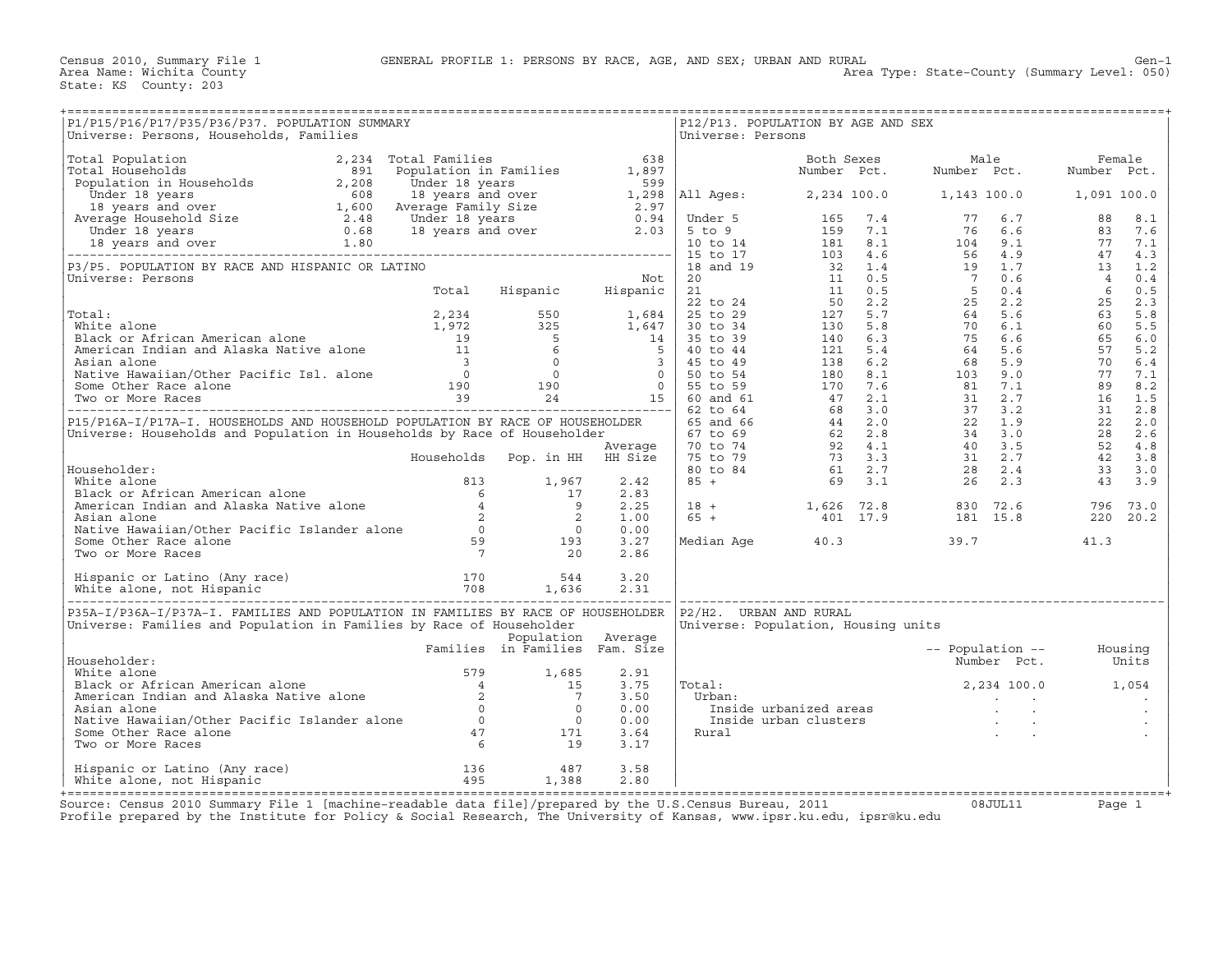| P38/P39. FAMILY TYPE BY PRESENCE AND AGE OF OWN                                                                                                                                                                                                                                 |          |                                        | P20. HOUSEHOLDS BY PRESENCE OF PEOPLE UNDER 18 BY                                                                                                                                                                                                                                                                                                                                              |                |              | P31. RELATIONSHIP BY HOUSEHOLD TYPE                                                                                                                                                                                            |                                       |                                       |
|---------------------------------------------------------------------------------------------------------------------------------------------------------------------------------------------------------------------------------------------------------------------------------|----------|----------------------------------------|------------------------------------------------------------------------------------------------------------------------------------------------------------------------------------------------------------------------------------------------------------------------------------------------------------------------------------------------------------------------------------------------|----------------|--------------|--------------------------------------------------------------------------------------------------------------------------------------------------------------------------------------------------------------------------------|---------------------------------------|---------------------------------------|
| AND RELATED CHILDREN (*)                                                                                                                                                                                                                                                        |          |                                        | HOUSEHOLD TYPE BY AGE OF PEOPLE UNDER 18 (*)                                                                                                                                                                                                                                                                                                                                                   |                |              |                                                                                                                                                                                                                                | FOR THE POPULATION UNDER 18 (*)       |                                       |
| Universe: Families                                                                                                                                                                                                                                                              |          |                                        | Universe: Households                                                                                                                                                                                                                                                                                                                                                                           |                |              | Universe: Persons under 18                                                                                                                                                                                                     |                                       |                                       |
|                                                                                                                                                                                                                                                                                 | of Own   | Presence Presence<br>of Related Total: |                                                                                                                                                                                                                                                                                                                                                                                                |                |              | $891$ Total:                                                                                                                                                                                                                   |                                       |                                       |
|                                                                                                                                                                                                                                                                                 | Children | Children                               | Cotal:<br>Households with one or more people<br>under 18:<br>The maily households:<br>Husband-wife families:<br>287<br>Husband-wife families:<br>287<br>Under 6 years and 6 to 17 years<br>64<br>6 to 17 years and 6 to 17 years<br>24<br>Other famili                                                                                                                                         |                |              | In households:                                                                                                                                                                                                                 |                                       | 608<br>608                            |
|                                                                                                                                                                                                                                                                                 |          |                                        |                                                                                                                                                                                                                                                                                                                                                                                                |                |              |                                                                                                                                                                                                                                |                                       | $\overline{\phantom{a}}$              |
| Total Families:                                                                                                                                                                                                                                                                 |          |                                        |                                                                                                                                                                                                                                                                                                                                                                                                |                |              | Householder or spouse<br>Related child:                                                                                                                                                                                        |                                       | 598                                   |
| Total Families: 638<br>Husband-wife families: 544<br>Children under 18: 544<br>Under 6 only 32<br>Under 6 and 6 to 17<br>60<br>63<br>6 to 17 years only 112<br>No children under 18<br>8 340<br>8 32<br>7                                                                       |          |                                        |                                                                                                                                                                                                                                                                                                                                                                                                |                |              |                                                                                                                                                                                                                                |                                       | 561                                   |
|                                                                                                                                                                                                                                                                                 |          |                                        |                                                                                                                                                                                                                                                                                                                                                                                                |                |              |                                                                                                                                                                                                                                |                                       | 446                                   |
|                                                                                                                                                                                                                                                                                 |          |                                        |                                                                                                                                                                                                                                                                                                                                                                                                |                |              |                                                                                                                                                                                                                                |                                       |                                       |
|                                                                                                                                                                                                                                                                                 |          |                                        |                                                                                                                                                                                                                                                                                                                                                                                                |                |              |                                                                                                                                                                                                                                |                                       | 115                                   |
|                                                                                                                                                                                                                                                                                 |          |                                        |                                                                                                                                                                                                                                                                                                                                                                                                |                |              |                                                                                                                                                                                                                                |                                       | 33                                    |
|                                                                                                                                                                                                                                                                                 |          |                                        |                                                                                                                                                                                                                                                                                                                                                                                                |                |              |                                                                                                                                                                                                                                |                                       | 82                                    |
|                                                                                                                                                                                                                                                                                 |          |                                        |                                                                                                                                                                                                                                                                                                                                                                                                |                |              |                                                                                                                                                                                                                                |                                       | 37                                    |
|                                                                                                                                                                                                                                                                                 |          |                                        |                                                                                                                                                                                                                                                                                                                                                                                                |                |              | Neard Common Common Common Common Common Common Common Common Common Common Common Common Common Common Common Common Common Common Common Common Common Common Common Common Common Common Common Common Common Common Common |                                       | 31                                    |
|                                                                                                                                                                                                                                                                                 |          |                                        |                                                                                                                                                                                                                                                                                                                                                                                                |                |              |                                                                                                                                                                                                                                |                                       | $6\atop 8$                            |
|                                                                                                                                                                                                                                                                                 |          |                                        |                                                                                                                                                                                                                                                                                                                                                                                                |                |              |                                                                                                                                                                                                                                |                                       |                                       |
|                                                                                                                                                                                                                                                                                 |          |                                        |                                                                                                                                                                                                                                                                                                                                                                                                |                |              |                                                                                                                                                                                                                                |                                       | $\circ$                               |
|                                                                                                                                                                                                                                                                                 |          |                                        |                                                                                                                                                                                                                                                                                                                                                                                                |                |              | In group quarters<br>Institutional                                                                                                                                                                                             |                                       | $\circ$                               |
|                                                                                                                                                                                                                                                                                 |          |                                        |                                                                                                                                                                                                                                                                                                                                                                                                |                |              | Noninstitutional                                                                                                                                                                                                               |                                       | $\Omega$                              |
|                                                                                                                                                                                                                                                                                 |          |                                        | Male householder:                                                                                                                                                                                                                                                                                                                                                                              |                |              |                                                                                                                                                                                                                                |                                       |                                       |
|                                                                                                                                                                                                                                                                                 |          |                                        | under 6 years only<br>Under 6 years only<br>Under 6 years and 6 to 17 years                                                                                                                                                                                                                                                                                                                    |                | $\mathbf{1}$ |                                                                                                                                                                                                                                |                                       |                                       |
|                                                                                                                                                                                                                                                                                 |          |                                        |                                                                                                                                                                                                                                                                                                                                                                                                |                | $\Omega$     |                                                                                                                                                                                                                                |                                       |                                       |
|                                                                                                                                                                                                                                                                                 |          |                                        | 6 to 17 years only<br>e to 17 years only<br>'emale householder:<br>Under 6 years only<br>Hoder 6 years                                                                                                                                                                                                                                                                                         |                | $\mathbf{1}$ | * Responses of "same-sex spouse" were                                                                                                                                                                                          |                                       |                                       |
|                                                                                                                                                                                                                                                                                 |          |                                        | Female householder:                                                                                                                                                                                                                                                                                                                                                                            | $\overline{1}$ |              | edited during processing to "unmarried                                                                                                                                                                                         |                                       |                                       |
|                                                                                                                                                                                                                                                                                 |          |                                        |                                                                                                                                                                                                                                                                                                                                                                                                | $\overline{1}$ |              | partner".                                                                                                                                                                                                                      |                                       |                                       |
| No children under 18<br>No spouse present:<br>Male householder:<br>Male householder:<br>Male householder:<br>Male householder:<br>Male householder:<br>19<br>Under 6 only<br>19<br>19<br>Under 6 and 6 to 17<br>5<br>5<br>5<br>5<br>5<br>5<br>5<br>5<br>7<br>19<br>19<br>19<br> |          |                                        | Under 6 years only<br>Under 6 years and 6 to 17 years                                                                                                                                                                                                                                                                                                                                          | $\overline{0}$ |              |                                                                                                                                                                                                                                |                                       |                                       |
|                                                                                                                                                                                                                                                                                 |          |                                        | $\begin{tabular}{l c c c c c c c c} \multicolumn{3}{c c c c} \multicolumn{3}{c c c} \multicolumn{3}{c c c} \multicolumn{3}{c c c} \multicolumn{3}{c c c} \multicolumn{3}{c c c} \multicolumn{3}{c c c} \multicolumn{3}{c c c} \multicolumn{3}{c c c} \multicolumn{3}{c c c} \multicolumn{3}{c c c} \multicolumn{3}{c c c} \multicolumn{3}{c c c} \multicolumn{3}{c c c} \multicolumn{3}{c c c$ |                |              |                                                                                                                                                                                                                                |                                       |                                       |
| P19. HOUSEHOLD SIZE, HOUSEHOLD TYPE, AND PRESENCE                                                                                                                                                                                                                               |          |                                        |                                                                                                                                                                                                                                                                                                                                                                                                |                |              |                                                                                                                                                                                                                                | LIVING WITH A GRANDPARENT HOUSEHOLDER |                                       |
| OF OWN CHILDREN (*)                                                                                                                                                                                                                                                             |          |                                        |                                                                                                                                                                                                                                                                                                                                                                                                |                |              |                                                                                                                                                                                                                                |                                       |                                       |
| Universe: Households                                                                                                                                                                                                                                                            |          |                                        |                                                                                                                                                                                                                                                                                                                                                                                                |                |              |                                                                                                                                                                                                                                |                                       |                                       |
|                                                                                                                                                                                                                                                                                 |          |                                        |                                                                                                                                                                                                                                                                                                                                                                                                |                |              |                                                                                                                                                                                                                                |                                       |                                       |
| Total:                                                                                                                                                                                                                                                                          |          | 891                                    |                                                                                                                                                                                                                                                                                                                                                                                                |                |              |                                                                                                                                                                                                                                |                                       | 31                                    |
| 1-person households:                                                                                                                                                                                                                                                            |          | 230                                    |                                                                                                                                                                                                                                                                                                                                                                                                |                |              |                                                                                                                                                                                                                                |                                       | 6                                     |
| Male householder                                                                                                                                                                                                                                                                |          | 128                                    |                                                                                                                                                                                                                                                                                                                                                                                                |                |              |                                                                                                                                                                                                                                |                                       | $\begin{array}{c} 5 \\ 1 \end{array}$ |
| Female householder                                                                                                                                                                                                                                                              |          | 102                                    |                                                                                                                                                                                                                                                                                                                                                                                                |                |              |                                                                                                                                                                                                                                |                                       |                                       |
|                                                                                                                                                                                                                                                                                 |          |                                        |                                                                                                                                                                                                                                                                                                                                                                                                |                |              |                                                                                                                                                                                                                                |                                       | 13                                    |
| 2-or-more-person households:<br>Family households:                                                                                                                                                                                                                              |          | 661<br>638                             |                                                                                                                                                                                                                                                                                                                                                                                                |                |              |                                                                                                                                                                                                                                |                                       | 6                                     |
|                                                                                                                                                                                                                                                                                 |          |                                        |                                                                                                                                                                                                                                                                                                                                                                                                |                |              |                                                                                                                                                                                                                                |                                       |                                       |
|                                                                                                                                                                                                                                                                                 |          |                                        | 204   P40. OWN CHILDREN UNDER 18 YEARS BY FAMILY TYPE AND AGE $(*)$                                                                                                                                                                                                                                                                                                                            |                |              |                                                                                                                                                                                                                                |                                       |                                       |
|                                                                                                                                                                                                                                                                                 |          | 340                                    | Universe: Own Children Under 18 Years                                                                                                                                                                                                                                                                                                                                                          |                |              |                                                                                                                                                                                                                                |                                       |                                       |
|                                                                                                                                                                                                                                                                                 |          |                                        |                                                                                                                                                                                                                                                                                                                                                                                                |                |              | In Male                                                                                                                                                                                                                        | In Female                             |                                       |
| Male householder:                                                                                                                                                                                                                                                               |          | 38                                     |                                                                                                                                                                                                                                                                                                                                                                                                |                |              | In Husband Pct. Householder Pct.                                                                                                                                                                                               | Householder Pct.                      |                                       |
|                                                                                                                                                                                                                                                                                 |          |                                        |                                                                                                                                                                                                                                                                                                                                                                                                |                |              |                                                                                                                                                                                                                                |                                       |                                       |
|                                                                                                                                                                                                                                                                                 |          |                                        |                                                                                                                                                                                                                                                                                                                                                                                                |                |              |                                                                                                                                                                                                                                |                                       |                                       |
|                                                                                                                                                                                                                                                                                 |          |                                        |                                                                                                                                                                                                                                                                                                                                                                                                |                |              |                                                                                                                                                                                                                                |                                       |                                       |
|                                                                                                                                                                                                                                                                                 |          |                                        |                                                                                                                                                                                                                                                                                                                                                                                                |                |              |                                                                                                                                                                                                                                |                                       |                                       |
|                                                                                                                                                                                                                                                                                 |          |                                        |                                                                                                                                                                                                                                                                                                                                                                                                |                |              |                                                                                                                                                                                                                                |                                       |                                       |
|                                                                                                                                                                                                                                                                                 |          |                                        |                                                                                                                                                                                                                                                                                                                                                                                                |                |              |                                                                                                                                                                                                                                |                                       |                                       |
|                                                                                                                                                                                                                                                                                 |          |                                        |                                                                                                                                                                                                                                                                                                                                                                                                |                |              |                                                                                                                                                                                                                                |                                       |                                       |
| Male householder:<br>Male householder:<br>Male householder:<br>Male householder:<br>Male householder:<br>Male householder:<br>Male householder:<br>Male householder:<br>Male householder:<br>Male householder:<br>Male householder:<br>Male househol                            |          |                                        |                                                                                                                                                                                                                                                                                                                                                                                                |                |              |                                                                                                                                                                                                                                |                                       |                                       |
|                                                                                                                                                                                                                                                                                 |          |                                        |                                                                                                                                                                                                                                                                                                                                                                                                |                |              |                                                                                                                                                                                                                                |                                       |                                       |

Source: Census 2010 Summary File 1 [machine−readable data file]/prepared by the U.S.Census Bureau, 2011 08JUL11 Page 2 Profile prepared by the Institute for Policy & Social Research, The University of Kansas, www.ipsr.ku.edu, ipsr@ku.edu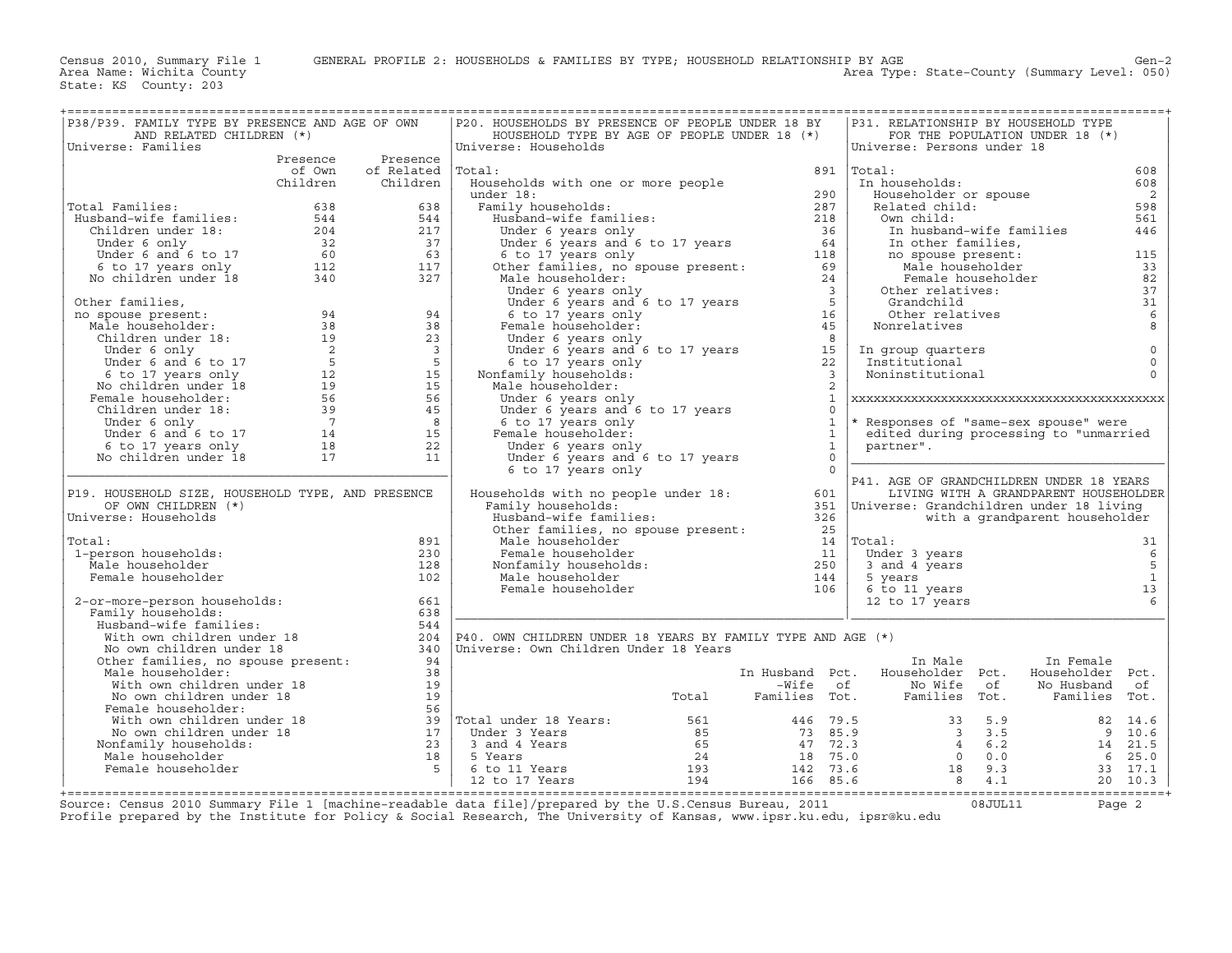| P14. SEX BY AGE FOR THE POPULATION UNDER 20 YEARS<br>Universe: Population Under 20 Years                                                                                                                               |            |  |       |                                                                                                                                                                                                                                                                                      |                |       | RELATED CHILDREN (*)                                    | P21. HOUSEHOLDS BY AGE OF HOUSEHOLDER BY HOUSEHOLD TYPE BY PRESENCE OF                                                                                                                                                                                                                                |                                                                                                                                                                                                                                                                                                                                                                                                                       |                               |                      |
|------------------------------------------------------------------------------------------------------------------------------------------------------------------------------------------------------------------------|------------|--|-------|--------------------------------------------------------------------------------------------------------------------------------------------------------------------------------------------------------------------------------------------------------------------------------------|----------------|-------|---------------------------------------------------------|-------------------------------------------------------------------------------------------------------------------------------------------------------------------------------------------------------------------------------------------------------------------------------------------------------|-----------------------------------------------------------------------------------------------------------------------------------------------------------------------------------------------------------------------------------------------------------------------------------------------------------------------------------------------------------------------------------------------------------------------|-------------------------------|----------------------|
|                                                                                                                                                                                                                        |            |  |       |                                                                                                                                                                                                                                                                                      |                |       | Universe: Households                                    |                                                                                                                                                                                                                                                                                                       |                                                                                                                                                                                                                                                                                                                                                                                                                       |                               |                      |
|                                                                                                                                                                                                                        | Total Pct. |  |       | Male Pct. Female Pct.                                                                                                                                                                                                                                                                |                |       |                                                         |                                                                                                                                                                                                                                                                                                       |                                                                                                                                                                                                                                                                                                                                                                                                                       | Total Householder Householder |                      |
|                                                                                                                                                                                                                        |            |  |       | 640 100.0<br>27 4.2<br>30 4.7<br>30 4.7<br>29 4.5<br>29 4.5<br>11 4.2<br>29 4.5<br>11 3.3<br>26 6.4<br>29 4.5<br>11 3.3<br>26 6.4<br>29 6.6<br>11 3.1<br>21 4.2<br>25 42<br>26 6.9<br>11 5.1<br>17 5.1<br>22 7.1<br>22 7.1<br>22 7.1<br>23 4.5<br>39 6.1<br>17 5.1<br>22 7.1<br>22 7 |                |       |                                                         |                                                                                                                                                                                                                                                                                                       | Households                                                                                                                                                                                                                                                                                                                                                                                                            |                               | 15 to 64 65 and Over |
| Total:                                                                                                                                                                                                                 |            |  |       |                                                                                                                                                                                                                                                                                      |                |       |                                                         |                                                                                                                                                                                                                                                                                                       |                                                                                                                                                                                                                                                                                                                                                                                                                       |                               |                      |
| Under 1                                                                                                                                                                                                                |            |  |       |                                                                                                                                                                                                                                                                                      |                |       |                                                         |                                                                                                                                                                                                                                                                                                       |                                                                                                                                                                                                                                                                                                                                                                                                                       |                               | 255                  |
|                                                                                                                                                                                                                        |            |  |       |                                                                                                                                                                                                                                                                                      |                |       |                                                         |                                                                                                                                                                                                                                                                                                       |                                                                                                                                                                                                                                                                                                                                                                                                                       |                               | 147                  |
| 1 year                                                                                                                                                                                                                 |            |  |       |                                                                                                                                                                                                                                                                                      |                |       |                                                         |                                                                                                                                                                                                                                                                                                       |                                                                                                                                                                                                                                                                                                                                                                                                                       |                               |                      |
| 2 years                                                                                                                                                                                                                |            |  |       |                                                                                                                                                                                                                                                                                      |                |       |                                                         |                                                                                                                                                                                                                                                                                                       |                                                                                                                                                                                                                                                                                                                                                                                                                       |                               | 133                  |
| 3 years                                                                                                                                                                                                                |            |  |       |                                                                                                                                                                                                                                                                                      |                |       |                                                         |                                                                                                                                                                                                                                                                                                       |                                                                                                                                                                                                                                                                                                                                                                                                                       |                               | 8                    |
| 4 years                                                                                                                                                                                                                |            |  |       |                                                                                                                                                                                                                                                                                      |                |       |                                                         |                                                                                                                                                                                                                                                                                                       |                                                                                                                                                                                                                                                                                                                                                                                                                       |                               | 125                  |
| 5 years                                                                                                                                                                                                                |            |  |       |                                                                                                                                                                                                                                                                                      |                |       |                                                         |                                                                                                                                                                                                                                                                                                       |                                                                                                                                                                                                                                                                                                                                                                                                                       |                               | 14                   |
| 6 years                                                                                                                                                                                                                |            |  |       |                                                                                                                                                                                                                                                                                      |                |       |                                                         |                                                                                                                                                                                                                                                                                                       |                                                                                                                                                                                                                                                                                                                                                                                                                       |                               | $\overline{4}$       |
| 7 years                                                                                                                                                                                                                |            |  |       |                                                                                                                                                                                                                                                                                      |                |       |                                                         |                                                                                                                                                                                                                                                                                                       |                                                                                                                                                                                                                                                                                                                                                                                                                       |                               | $\mathbf{1}$         |
|                                                                                                                                                                                                                        |            |  |       |                                                                                                                                                                                                                                                                                      |                |       |                                                         |                                                                                                                                                                                                                                                                                                       |                                                                                                                                                                                                                                                                                                                                                                                                                       |                               |                      |
| 8 years                                                                                                                                                                                                                |            |  |       |                                                                                                                                                                                                                                                                                      |                |       |                                                         |                                                                                                                                                                                                                                                                                                       |                                                                                                                                                                                                                                                                                                                                                                                                                       |                               | $\mathbf{3}$         |
| 9 years                                                                                                                                                                                                                |            |  |       |                                                                                                                                                                                                                                                                                      |                |       |                                                         |                                                                                                                                                                                                                                                                                                       |                                                                                                                                                                                                                                                                                                                                                                                                                       |                               | 10                   |
| 10 years                                                                                                                                                                                                               |            |  |       |                                                                                                                                                                                                                                                                                      |                |       |                                                         |                                                                                                                                                                                                                                                                                                       |                                                                                                                                                                                                                                                                                                                                                                                                                       |                               | 5                    |
| 11 years                                                                                                                                                                                                               |            |  |       |                                                                                                                                                                                                                                                                                      |                |       |                                                         |                                                                                                                                                                                                                                                                                                       |                                                                                                                                                                                                                                                                                                                                                                                                                       |                               | 5                    |
| 12 years                                                                                                                                                                                                               |            |  |       |                                                                                                                                                                                                                                                                                      |                |       |                                                         |                                                                                                                                                                                                                                                                                                       |                                                                                                                                                                                                                                                                                                                                                                                                                       |                               |                      |
|                                                                                                                                                                                                                        |            |  |       |                                                                                                                                                                                                                                                                                      |                |       | Nonfamily households:                                   |                                                                                                                                                                                                                                                                                                       |                                                                                                                                                                                                                                                                                                                                                                                                                       |                               | 108                  |
| 13 years                                                                                                                                                                                                               |            |  |       |                                                                                                                                                                                                                                                                                      |                |       |                                                         |                                                                                                                                                                                                                                                                                                       |                                                                                                                                                                                                                                                                                                                                                                                                                       |                               |                      |
| 14 years                                                                                                                                                                                                               |            |  |       |                                                                                                                                                                                                                                                                                      |                |       |                                                         |                                                                                                                                                                                                                                                                                                       |                                                                                                                                                                                                                                                                                                                                                                                                                       |                               | 105                  |
| 15 years                                                                                                                                                                                                               |            |  |       |                                                                                                                                                                                                                                                                                      |                |       |                                                         |                                                                                                                                                                                                                                                                                                       |                                                                                                                                                                                                                                                                                                                                                                                                                       |                               | $\overline{3}$       |
| 16 years                                                                                                                                                                                                               |            |  |       |                                                                                                                                                                                                                                                                                      |                |       |                                                         |                                                                                                                                                                                                                                                                                                       |                                                                                                                                                                                                                                                                                                                                                                                                                       |                               |                      |
| 17 years                                                                                                                                                                                                               |            |  |       |                                                                                                                                                                                                                                                                                      |                |       |                                                         | * Same-sex couple households are included in the family households category                                                                                                                                                                                                                           |                                                                                                                                                                                                                                                                                                                                                                                                                       |                               |                      |
| 18 years                                                                                                                                                                                                               |            |  |       |                                                                                                                                                                                                                                                                                      |                |       |                                                         | if there is at least one additional person related to the householder                                                                                                                                                                                                                                 |                                                                                                                                                                                                                                                                                                                                                                                                                       |                               |                      |
|                                                                                                                                                                                                                        |            |  |       |                                                                                                                                                                                                                                                                                      |                |       |                                                         |                                                                                                                                                                                                                                                                                                       |                                                                                                                                                                                                                                                                                                                                                                                                                       |                               |                      |
| 19 years                                                                                                                                                                                                               |            |  |       |                                                                                                                                                                                                                                                                                      |                |       |                                                         | by birth or adoption. Same-sex couple households with no relatives of the                                                                                                                                                                                                                             |                                                                                                                                                                                                                                                                                                                                                                                                                       |                               |                      |
|                                                                                                                                                                                                                        |            |  |       |                                                                                                                                                                                                                                                                                      |                |       |                                                         | householder present are tabulated in nonfamily households. Responses of                                                                                                                                                                                                                               |                                                                                                                                                                                                                                                                                                                                                                                                                       |                               |                      |
|                                                                                                                                                                                                                        |            |  |       |                                                                                                                                                                                                                                                                                      |                |       |                                                         |                                                                                                                                                                                                                                                                                                       |                                                                                                                                                                                                                                                                                                                                                                                                                       |                               |                      |
|                                                                                                                                                                                                                        |            |  |       |                                                                                                                                                                                                                                                                                      |                |       |                                                         |                                                                                                                                                                                                                                                                                                       | "same-sex spouse" were edited during processing to "unmarried partner."                                                                                                                                                                                                                                                                                                                                               |                               |                      |
|                                                                                                                                                                                                                        |            |  |       |                                                                                                                                                                                                                                                                                      |                |       |                                                         |                                                                                                                                                                                                                                                                                                       |                                                                                                                                                                                                                                                                                                                                                                                                                       |                               |                      |
|                                                                                                                                                                                                                        |            |  |       |                                                                                                                                                                                                                                                                                      |                |       |                                                         |                                                                                                                                                                                                                                                                                                       |                                                                                                                                                                                                                                                                                                                                                                                                                       |                               |                      |
|                                                                                                                                                                                                                        |            |  |       |                                                                                                                                                                                                                                                                                      |                |       |                                                         |                                                                                                                                                                                                                                                                                                       |                                                                                                                                                                                                                                                                                                                                                                                                                       |                               |                      |
| P32. RELATIONSHIP BY AGE FOR THE POPULATION UNDER 18 YEARS (**)                                                                                                                                                        |            |  |       |                                                                                                                                                                                                                                                                                      |                |       |                                                         |                                                                                                                                                                                                                                                                                                       |                                                                                                                                                                                                                                                                                                                                                                                                                       |                               |                      |
| Universe: Population Under 18 Years                                                                                                                                                                                    |            |  |       |                                                                                                                                                                                                                                                                                      |                |       |                                                         |                                                                                                                                                                                                                                                                                                       |                                                                                                                                                                                                                                                                                                                                                                                                                       |                               |                      |
|                                                                                                                                                                                                                        |            |  |       |                                                                                                                                                                                                                                                                                      |                |       |                                                         |                                                                                                                                                                                                                                                                                                       |                                                                                                                                                                                                                                                                                                                                                                                                                       |                               |                      |
|                                                                                                                                                                                                                        |            |  |       |                                                                                                                                                                                                                                                                                      |                |       |                                                         |                                                                                                                                                                                                                                                                                                       |                                                                                                                                                                                                                                                                                                                                                                                                                       |                               |                      |
|                                                                                                                                                                                                                        |            |  |       | Excluding Householder/Spouse Householder                                                                                                                                                                                                                                             |                |       |                                                         |                                                                                                                                                                                                                                                                                                       |                                                                                                                                                                                                                                                                                                                                                                                                                       | Institution- Noninstitution-  |                      |
|                                                                                                                                                                                                                        |            |  |       |                                                                                                                                                                                                                                                                                      |                |       | ------In Households<br>-----Related Child-----<br>Other |                                                                                                                                                                                                                                                                                                       |                                                                                                                                                                                                                                                                                                                                                                                                                       |                               |                      |
|                                                                                                                                                                                                                        |            |  |       |                                                                                                                                                                                                                                                                                      |                |       |                                                         |                                                                                                                                                                                                                                                                                                       |                                                                                                                                                                                                                                                                                                                                                                                                                       |                               |                      |
|                                                                                                                                                                                                                        |            |  |       |                                                                                                                                                                                                                                                                                      |                |       |                                                         |                                                                                                                                                                                                                                                                                                       |                                                                                                                                                                                                                                                                                                                                                                                                                       |                               |                      |
| Under 18:                                                                                                                                                                                                              |            |  | 606   |                                                                                                                                                                                                                                                                                      | $\overline{2}$ |       |                                                         |                                                                                                                                                                                                                                                                                                       | $\circ$                                                                                                                                                                                                                                                                                                                                                                                                               | $\circ$                       | $\circ$              |
|                                                                                                                                                                                                                        |            |  |       |                                                                                                                                                                                                                                                                                      |                |       |                                                         |                                                                                                                                                                                                                                                                                                       | $\circ$                                                                                                                                                                                                                                                                                                                                                                                                               | $\circ$                       | $\circ$              |
|                                                                                                                                                                                                                        |            |  |       |                                                                                                                                                                                                                                                                                      |                |       |                                                         |                                                                                                                                                                                                                                                                                                       | $\circ$                                                                                                                                                                                                                                                                                                                                                                                                               | $\circ$                       | $\circ$              |
|                                                                                                                                                                                                                        |            |  |       |                                                                                                                                                                                                                                                                                      |                |       |                                                         |                                                                                                                                                                                                                                                                                                       | $\circ$                                                                                                                                                                                                                                                                                                                                                                                                               | $\circ$                       | $\mathbf 0$          |
|                                                                                                                                                                                                                        |            |  |       |                                                                                                                                                                                                                                                                                      |                |       |                                                         |                                                                                                                                                                                                                                                                                                       |                                                                                                                                                                                                                                                                                                                                                                                                                       |                               |                      |
|                                                                                                                                                                                                                        |            |  |       |                                                                                                                                                                                                                                                                                      |                |       |                                                         |                                                                                                                                                                                                                                                                                                       | $\circ$                                                                                                                                                                                                                                                                                                                                                                                                               | $\circ$                       | $\mathbf 0$          |
|                                                                                                                                                                                                                        |            |  |       |                                                                                                                                                                                                                                                                                      |                |       |                                                         |                                                                                                                                                                                                                                                                                                       | $\circ$                                                                                                                                                                                                                                                                                                                                                                                                               | $\circ$                       | $\mathsf O$          |
|                                                                                                                                                                                                                        |            |  |       |                                                                                                                                                                                                                                                                                      |                |       |                                                         |                                                                                                                                                                                                                                                                                                       | $\circ$                                                                                                                                                                                                                                                                                                                                                                                                               | $\circ$                       | $\mathbf 0$          |
|                                                                                                                                                                                                                        |            |  |       |                                                                                                                                                                                                                                                                                      |                | 91    | 6                                                       | $\begin{array}{cccc} 561 & & & 37 & & & 8 \\ 85 & & 8 & & & 1 \\ 65 & & 8 & & & 1 \\ 24 & & 1 & & & 0 \\ 193 & & 13 & & 1 \\ 63 & & 2 & & 0 \\ 40 & & 2 & & 1 \\ 91 & & & ^\mathsf{c} & & 1 \end{array}$                                                                                              | $\Omega$                                                                                                                                                                                                                                                                                                                                                                                                              | $\circ$                       | $\Omega$             |
| 94 18:<br>94 5 94 5<br>94 94 94 94 95<br>5 years 71 71 71<br>5 years 71 25 25<br>12 and 13 years 65 65<br>14 years 43 43<br>15 to 17 years 101 101<br>101                                                              |            |  |       |                                                                                                                                                                                                                                                                                      |                |       |                                                         |                                                                                                                                                                                                                                                                                                       |                                                                                                                                                                                                                                                                                                                                                                                                                       |                               |                      |
|                                                                                                                                                                                                                        |            |  |       |                                                                                                                                                                                                                                                                                      |                | 15.2% | 21.6%                                                   |                                                                                                                                                                                                                                                                                                       |                                                                                                                                                                                                                                                                                                                                                                                                                       |                               | . 응                  |
|                                                                                                                                                                                                                        |            |  |       |                                                                                                                                                                                                                                                                                      |                |       |                                                         |                                                                                                                                                                                                                                                                                                       |                                                                                                                                                                                                                                                                                                                                                                                                                       |                               |                      |
|                                                                                                                                                                                                                        |            |  |       |                                                                                                                                                                                                                                                                                      |                | 11.6% | 13.5%                                                   | 12.5%                                                                                                                                                                                                                                                                                                 |                                                                                                                                                                                                                                                                                                                                                                                                                       |                               | $. \circ$            |
|                                                                                                                                                                                                                        |            |  |       |                                                                                                                                                                                                                                                                                      |                |       |                                                         |                                                                                                                                                                                                                                                                                                       |                                                                                                                                                                                                                                                                                                                                                                                                                       |                               |                      |
|                                                                                                                                                                                                                        |            |  |       |                                                                                                                                                                                                                                                                                      |                |       |                                                         |                                                                                                                                                                                                                                                                                                       |                                                                                                                                                                                                                                                                                                                                                                                                                       |                               | $. \circ$            |
|                                                                                                                                                                                                                        |            |  |       |                                                                                                                                                                                                                                                                                      |                |       |                                                         |                                                                                                                                                                                                                                                                                                       |                                                                                                                                                                                                                                                                                                                                                                                                                       |                               | $\frac{8}{3}$        |
|                                                                                                                                                                                                                        |            |  |       |                                                                                                                                                                                                                                                                                      |                | 7.1%  | 5.4%                                                    |                                                                                                                                                                                                                                                                                                       |                                                                                                                                                                                                                                                                                                                                                                                                                       | $\frac{1}{2}$                 |                      |
| % Under 3<br>% 3 and 4 years<br>% 5 years<br>% 5 years<br>% 6 to 11 years<br>% 12 and 13 years<br>% 14 years<br>% 14 years<br>% 14 years<br>% 14 years<br>% 14 years<br>% 7.1%<br>% 7.1%<br>% 7.1%<br>% 7.1%<br>% 7.1% |            |  |       |                                                                                                                                                                                                                                                                                      |                |       |                                                         | $\begin{array}{cccc} 4.3\frac{8}{6} & 2.7\frac{8}{6} & 0.0\frac{8}{6} \\ 34.4\frac{8}{6} & 35.1\frac{8}{6} & 12.5\frac{8}{6} \\ 11.2\frac{8}{6} & 5.4\frac{8}{6} & 0.0\frac{8}{6} \\ 7.1\frac{8}{6} & 5.4\frac{8}{6} & 12.5\frac{8}{6} \\ \end{array}$<br>12.5%                                       | $\begin{array}{cccccc} 12.5\frac{8}{5} & . & \frac{8}{5} & . & \frac{8}{5} & . & \frac{8}{5} & . & \frac{8}{5} & . & \frac{8}{5} & . & \frac{8}{5} & . & \frac{8}{5} & . & \frac{8}{5} & . & \frac{8}{5} & . & \frac{8}{5} & . & \frac{8}{5} & . & \frac{8}{5} & . & \frac{8}{5} & . & \frac{8}{5} & . & \frac{8}{5} & . & \frac{8}{5} & . & \frac{8}{5} & . & \frac{8}{5} & . & \frac{8}{5} & . & \frac{8}{5}$<br>.8 | . %                           | $. \circ$            |
| % 15 to 17 years 16.7%                                                                                                                                                                                                 |            |  | 16.7% |                                                                                                                                                                                                                                                                                      |                | 16.2% | 16.2%                                                   | 50.0%                                                                                                                                                                                                                                                                                                 | . $\frac{6}{6}$                                                                                                                                                                                                                                                                                                                                                                                                       | . $\frac{6}{9}$               | . 응                  |
|                                                                                                                                                                                                                        |            |  |       |                                                                                                                                                                                                                                                                                      |                |       |                                                         |                                                                                                                                                                                                                                                                                                       |                                                                                                                                                                                                                                                                                                                                                                                                                       |                               |                      |
|                                                                                                                                                                                                                        |            |  |       |                                                                                                                                                                                                                                                                                      |                |       |                                                         | ** "Spouse" represents spouse of the householder. It does not reflect all spouses in a household. Responses of "same-sex spouse" were edited during<br>processing to "unmarried partner." Nonrelatives include any household member not related to the householder. This includes unmarried partners. |                                                                                                                                                                                                                                                                                                                                                                                                                       |                               |                      |

|                   |       |                              |             |                         | -In Households-- | ------------------ |     |                   | ----------Group Ouarters--------- |
|-------------------|-------|------------------------------|-------------|-------------------------|------------------|--------------------|-----|-------------------|-----------------------------------|
|                   |       |                              |             | -----Related Child----- |                  |                    |     |                   |                                   |
|                   |       | Excluding Householder/Spouse | Householder |                         | Other            |                    |     |                   | Institution- Noninstitution-      |
|                   |       | Total In Households          | or Spouse   | Own Child               | Relatives        | Nonrelatives       |     | Total alized Pop. | alized Pop.                       |
| Under 18:         | 606   | 606                          |             | 561                     | 37               |                    |     |                   |                                   |
| Under 3           | 94    | 94                           |             | 85                      |                  |                    |     |                   |                                   |
| 3 and 4 years     | 71    | 71                           |             | 65                      |                  |                    |     |                   |                                   |
| 5 years           | 25    | 25                           |             | 24                      |                  |                    |     |                   |                                   |
| 6 to 11 years     | 207   | 207                          |             | 193                     |                  |                    |     |                   |                                   |
| 12 and 13 years   | 65    | 65                           |             | 63                      |                  |                    |     |                   |                                   |
| 14 years          | 43    | 43                           |             | 40                      |                  |                    |     |                   |                                   |
| 15 to 17 years    | 101   | 101                          |             | 91                      |                  |                    |     |                   |                                   |
| % Under 3         | 15.5% | 15.5%                        |             | 15.2%                   | 21.6%            | 12.5%              | . 응 | . 응               | . .                               |
| % 3 and 4 years   | 11.7% | 11.7%                        |             | 11.6%                   | 13.5%            | 12.5%              | . 응 | . *               | . 응                               |
| % 5 years         | 4.1%  | 4.1%                         |             | 4.3%                    | 2.7%             | 0.0%               | . ಕ | . ह               | . ∈                               |
| % 6 to 11 years   | 34.2% | 34.2%                        |             | 34.4%                   | 35.1%            | 12.5%              | . 응 | . る               | . 응                               |
| % 12 and 13 years | 10.7% | 10.7%                        |             | 11.2%                   | 5.4%             | 0.0%               | . 응 | . 응               | . る                               |
| % 14 years        | 7.1%  | 7.1%                         |             | 7.1%                    | 5.4%             | 12.5%              | . 응 | . 응               |                                   |
| % 15 to 17 years  | 16.7% | 16.7%                        |             | 16.2%                   | 16.2%            | 50.0%              |     |                   |                                   |

+===================================================================================================================================================+ Source: Census 2010 Summary File 1 [machine−readable data file]/prepared by the U.S.Census Bureau, 2011 08JUL11 Page 3 Profile prepared by the Institute for Policy & Social Research, The University of Kansas, www.ipsr.ku.edu, ipsr@ku.edu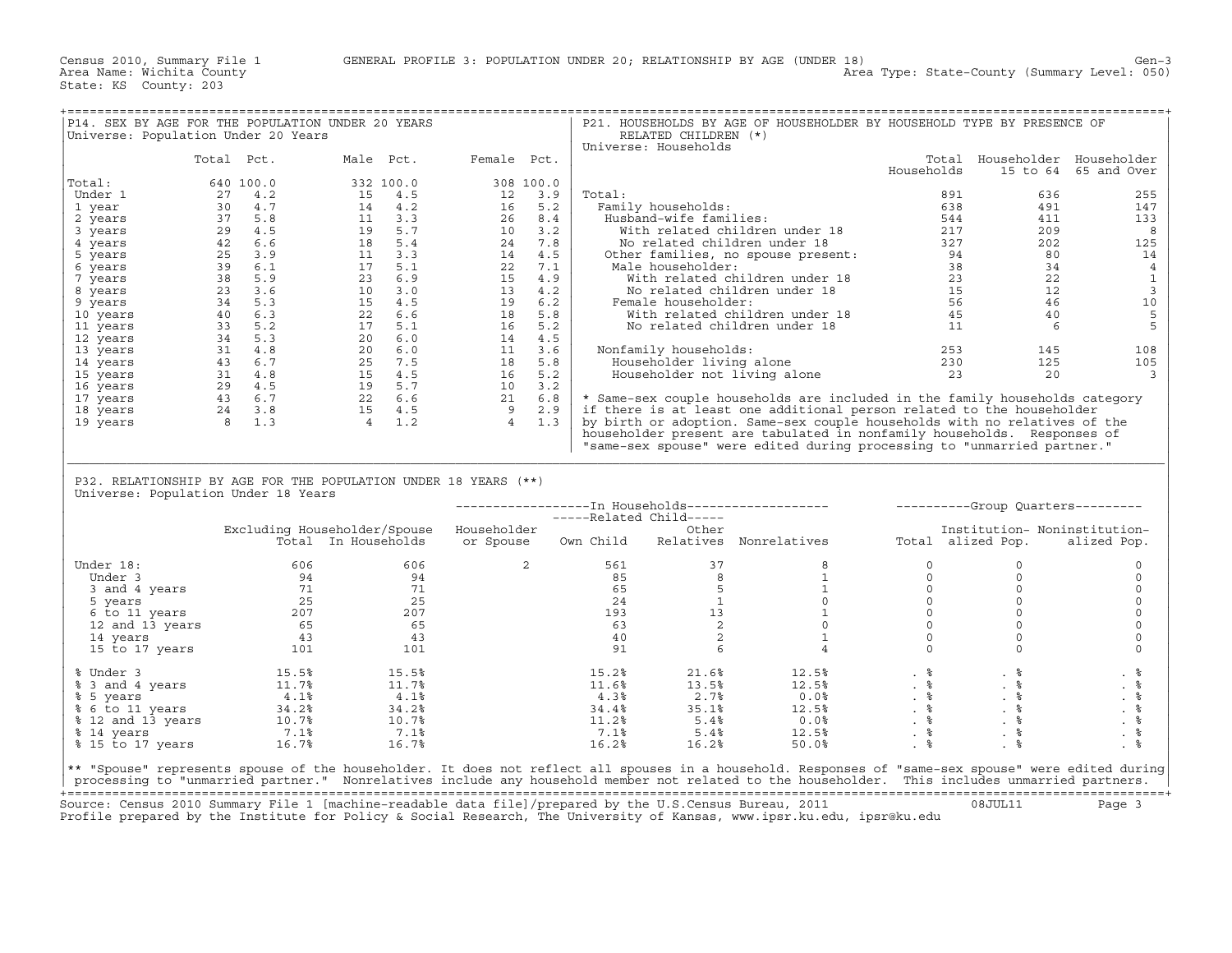Census 2010, Summary File 1 GENERAL PROFILE 4: HOUSEHOLDS & FAMILIES BY TYPE, SIZE, AND AGE OF HOUSEHOLD MEMBERS Gen−4<br>Area Name: Wichita County Level: 050) Area Type: State-County (Summary Level: 050) Area Type: State−County (Summary Level: 050)

|P29/P34. RELATIONSHIP BY HOUSEHOLD TYPE (\*) | P28/H13. HOUSEHOLD SIZE BY HOUSEHOLD TYPE (\*) | |Universe: Persons | Universe: Households | | Total 65 and Over| Total Family Nonfamily | | | Households Pct. Households Pct. Households Pct. | |Population in households: 2,208 379 | | | In family households: 1,927 271 | Total: 891 100.0 638 100.0 253 100.0 | | Householder: 638 147 | 1−person 230 25.8 N/A 230 90.9 | | Male 527 128 | 2−person 351 39.4 333 52.2 18 7.1 | | Female 111 19 | 3−person 119 13.4 114 17.9 5 2.0 | | Spouse 544 117 | 4−person 91 10.2 91 14.3 0 0.0 | | Parent 7 1 | 5−person 64 7.2 64 10.0 0 0.0 | | Parent−in−law 3 2 | 6−person 25 2.8 25 3.9 0 0.0 | | Biological child 594 | 7−or−more person 11 1.2 11 1.7 0 0.0 | | Adopted child 13 |\_\_\_\_\_\_\_\_\_\_\_\_\_\_\_\_\_\_\_\_\_\_\_\_\_\_\_\_\_\_\_\_\_\_\_\_\_\_\_\_\_\_\_\_\_\_\_\_\_\_\_\_\_\_\_\_\_\_\_\_\_\_\_\_\_\_\_\_\_\_\_\_\_\_\_\_\_\_\_\_\_\_\_\_\_\_\_\_\_\_\_\_| | Stepchild 40 | | | Grandchild 33 | P24/P25/P26. HOUSEHOLDS BY PRESENCE OF PEOPLE (60/65/75) YEARS AND OVER, HOUSEHOLD SIZE | | Brother or sister 12 | AND HOUSEHOLD TYPE (\*) | | Son−in−law/daughter−in−law 2 | Universe: Households (Total: 891) | | Other relatives 11 4 | Pct. Pct. Pct. | | Nonrelatives 30 0 | of of of | | | 60+ Years Total 65+ Years Total 75+ Years Total | | In nonfamily households: 281 108 | Households with one or more | | Male householder: 146 32 | people 60/65/75 years & over: 336 37.7 268 30.1 141 15.8 | | Living alone 128 29 | 1−person households 121 105 63 | | Not living alone 18 3 | 2−or−more person households: 215 163 78 | | Female householder: 107 76 | Family households 211 160 77 | | Living alone 102 76 | Nonfamily households 4 3 1 | | Not living alone 5 0 | | | Nonrelatives 28 0 | Households with no people | | | 60/65/75 years & over: 555 62.3 623 69.9 750 84.2 | |Pop. in group quarters: 26 22 | 1−person households 109 125 167 | | Institutional 26 22 | 2−or−more person households: 446 498 583 | | Noninstitutional 0 0 | Family households 427 478 561 | | | Nonfamily households 19 20 22 | |\_\_\_\_\_\_\_\_\_\_\_\_\_\_\_\_\_\_\_\_\_\_\_\_\_\_\_\_\_\_\_\_\_\_\_\_\_\_\_\_\_\_\_\_\_\_\_\_\_\_\_\_\_\_|\_\_\_\_\_\_\_\_\_\_\_\_\_\_\_\_\_\_\_\_\_\_\_\_\_\_\_\_\_\_\_\_\_\_\_\_\_\_\_\_\_\_\_\_\_\_\_\_\_\_\_\_\_\_\_\_\_\_\_\_\_\_\_\_\_\_\_\_\_\_\_\_\_\_\_\_\_\_\_\_\_\_\_\_\_\_\_\_\_\_\_\_| | | | | |P22. HOUSEHOLD TYPE BY AGE OF HOUSEHOLDER (\*) | P23. HOUSEHOLDS BY PRESENCE OF PEOPLE 60 YEARS | P27. PRESENCE OF NONRELATIVES (\*) | |Universe: Households | AND OVER BY HOUSEHOLD TYPE (\*) | Universe: Households | | | Universe: Households | | | Family Nonfamily | With One or With No | Total: 891 | | Householder Age: Households Households | More People People | Households with one or | | | 60+ Years 60+ Years | more nonrelatives 49 | | 15 to 24 14 12 | | Households with no | | 25 to 34 101 35 | Total: 336 555 | nonrelatives 842 | | 35 to 44 117 20 | Family households: 211 427 | | | 45 to 54 137 43 | Husband−wife families 189 355 |\_\_\_\_\_\_\_\_\_\_\_\_\_\_\_\_\_\_\_\_\_\_\_\_\_\_\_\_\_\_\_\_\_\_\_\_\_\_\_\_\_| | 55 to 59 70 18 | Other families, | | | 60 to 64 52 17 | no spouse present: 22 72 | PCT14. PRESENCE OF MULTIGENERATIONAL | | 65 to 74 83 44 | Male householder 9 29 | HOUSEHOLDS | | 75 to 84 47 40 | Female householder 13 43 | Universe: Households | | 85 + 17 24 | Nonfamily households 125 128 | | |\_\_\_\_\_\_\_\_\_\_\_\_\_\_\_\_\_\_\_\_\_\_\_\_\_\_\_\_\_\_\_\_\_\_\_\_\_\_\_\_\_\_\_\_\_\_\_\_\_\_\_\_\_\_\_\_\_\_\_\_\_\_\_\_\_\_\_\_\_\_\_\_\_\_\_\_\_\_\_\_\_\_\_\_\_\_\_\_\_\_\_\_\_\_\_\_\_\_\_\_\_\_\_\_\_| Total: 891 | |\* Same−sex couple households are included in the family households category if there is at least one | Household has three | | additional person related to the householder by birth or adoption. Same−sex couple couple households | or more generations 20 | | with no relatives of the householder present are tabulated in nonfamily households. Responses of | Household does not have | | "same−sex spouse" were edited during processing to "unmarried partner." | three or more generations 871 | +===================================================================================================================================================+Source: Census 2010 Summary File 1 [machine−readable data file]/prepared by the U.S.Census Bureau, 2011 08JUL11 Page 4

+===================================================================================================================================================+

Profile prepared by the Institute for Policy & Social Research, The University of Kansas, www.ipsr.ku.edu, ipsr@ku.edu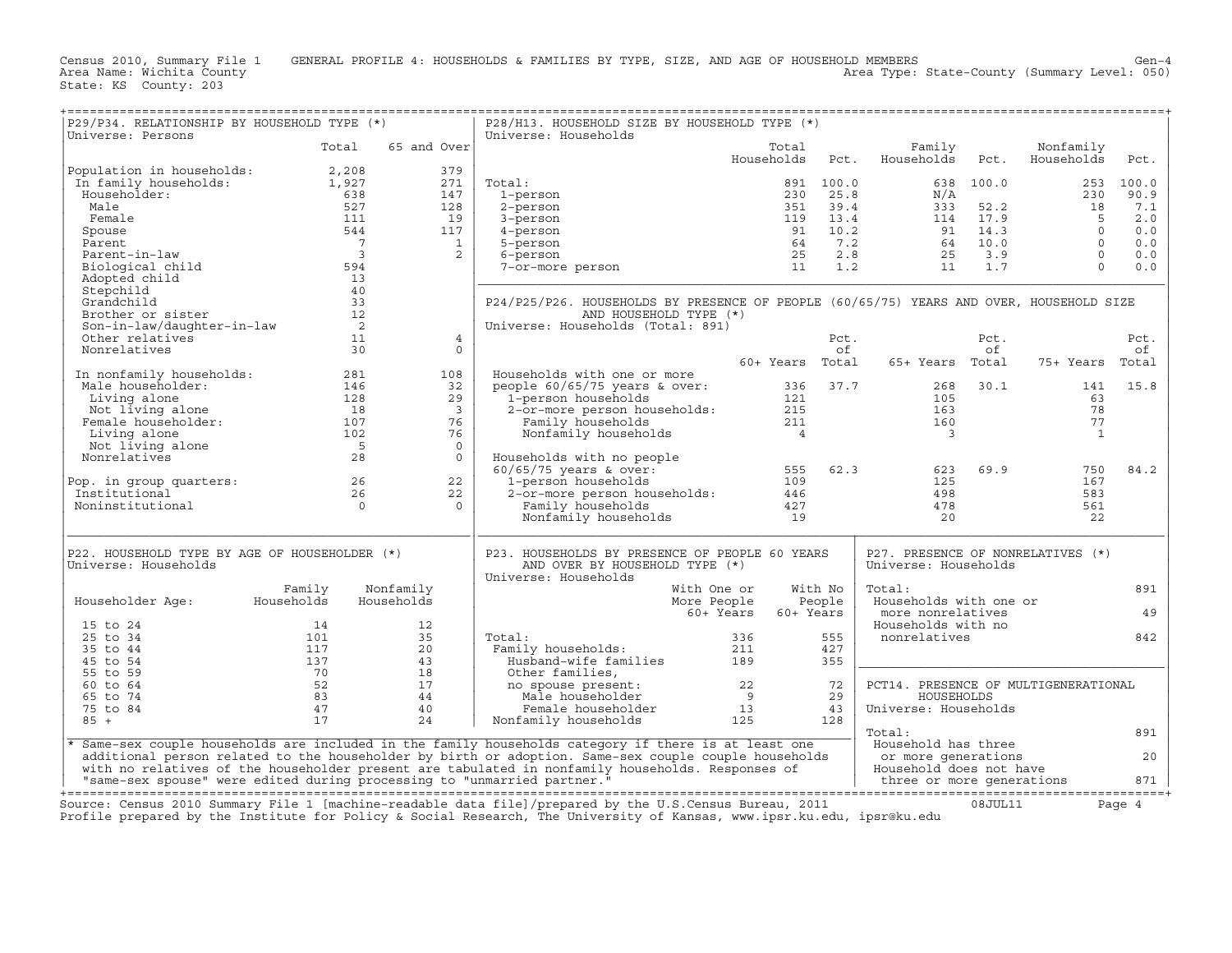| PCT15. HUSBAND-WIFE AND UNMARRIED-PARTNER HOUSEHOLDS BY SEX<br>OF PARTNERS BY PRESENCE OF RELATED AND OWN CHILDREN                                                                                                                                                          |           | PCT17. PRESENCE OF UNMARRIED PARTNER OF HOUSEHOLDER BY HOUSEHOLD TYPE<br>FOR THE POPULATION UNDER 18 YEARS IN HOUSEHOLDS                                                                                                                                   |              |                                     |                |             |
|-----------------------------------------------------------------------------------------------------------------------------------------------------------------------------------------------------------------------------------------------------------------------------|-----------|------------------------------------------------------------------------------------------------------------------------------------------------------------------------------------------------------------------------------------------------------------|--------------|-------------------------------------|----------------|-------------|
| UNDER 18 YEARS (**)                                                                                                                                                                                                                                                         |           | Universe: Population under 18 years in households (excluding householders,                                                                                                                                                                                 |              |                                     |                |             |
| Universe: Households                                                                                                                                                                                                                                                        |           | spouses, and unmarried partners) (**)                                                                                                                                                                                                                      |              |                                     |                |             |
|                                                                                                                                                                                                                                                                             |           |                                                                                                                                                                                                                                                            |              |                                     |                |             |
| Total:                                                                                                                                                                                                                                                                      | 891 100.0 | Total:<br>otal:<br>Unmarried partner of householder present:<br>12<br>In family households:<br>Male householder and male partner<br>12<br>Male householder and female partner<br>Pemale householder and female partner<br>12<br>Pemale householder and mal |              |                                     | 606 100.0      |             |
| Husband-wife households:                                                                                                                                                                                                                                                    | 544 61.1  |                                                                                                                                                                                                                                                            |              |                                     | 6.9            |             |
| Male householder:                                                                                                                                                                                                                                                           | 489       |                                                                                                                                                                                                                                                            |              |                                     | 6.8            |             |
|                                                                                                                                                                                                                                                                             |           |                                                                                                                                                                                                                                                            |              |                                     | 1.0            |             |
|                                                                                                                                                                                                                                                                             |           |                                                                                                                                                                                                                                                            |              |                                     | 3.8            |             |
|                                                                                                                                                                                                                                                                             |           |                                                                                                                                                                                                                                                            |              |                                     | 0.0            |             |
|                                                                                                                                                                                                                                                                             |           |                                                                                                                                                                                                                                                            |              |                                     | 2.0            |             |
| Female householder:                                                                                                                                                                                                                                                         |           | In nonfamily households:                                                                                                                                                                                                                                   |              | $\mathbf{1}$                        | 0.2            |             |
|                                                                                                                                                                                                                                                                             |           | Male householder and male partner                                                                                                                                                                                                                          |              | $\overline{0}$                      | 0.0            |             |
|                                                                                                                                                                                                                                                                             |           | Male householder and female partner                                                                                                                                                                                                                        |              | $\overline{0}$                      | 0.0            |             |
|                                                                                                                                                                                                                                                                             |           | Female householder and female partner                                                                                                                                                                                                                      |              | $\overline{1}$                      | 0.2            |             |
| ale householder:<br>With related children under 18 years<br>With own children under 18 years<br>No with own children under 18 years<br>No related children under 18 years<br>10<br>No related children under 18 years<br>With related childr                                |           | Female householder and male partner                                                                                                                                                                                                                        |              | $\overline{0}$                      | 0.0            |             |
| Montride partner households:<br>Manarried-partner households:<br>Male householder and male partner:<br>With related children under 18 years<br>With own children under 18 years<br>No related children under 18 years<br>No related childr<br>Unmarried-partner households: | 3.0       | No unmarried partner of householder present:                                                                                                                                                                                                               |              | 564                                 | 93.1           |             |
|                                                                                                                                                                                                                                                                             |           | In family households:                                                                                                                                                                                                                                      |              |                                     |                |             |
|                                                                                                                                                                                                                                                                             |           |                                                                                                                                                                                                                                                            |              |                                     |                |             |
|                                                                                                                                                                                                                                                                             |           | n maily households:<br>Husband-wife families<br>Male householder, no wife present<br>Female householder, no husband present<br>The same state of the second of the second of the second of the second of the second of the second of t                     |              |                                     |                |             |
|                                                                                                                                                                                                                                                                             |           |                                                                                                                                                                                                                                                            |              |                                     |                |             |
|                                                                                                                                                                                                                                                                             |           |                                                                                                                                                                                                                                                            |              |                                     |                |             |
|                                                                                                                                                                                                                                                                             |           | In nonfamily households                                                                                                                                                                                                                                    |              |                                     |                |             |
|                                                                                                                                                                                                                                                                             |           |                                                                                                                                                                                                                                                            |              |                                     |                |             |
|                                                                                                                                                                                                                                                                             |           |                                                                                                                                                                                                                                                            |              |                                     |                |             |
|                                                                                                                                                                                                                                                                             |           |                                                                                                                                                                                                                                                            |              |                                     |                |             |
|                                                                                                                                                                                                                                                                             |           | PCT16. HOUSEHOLD TYPE BY NUMBER OF PEOPLE UNDER 18 YEARS (EXCLUDING HOUSEHOLDERS,                                                                                                                                                                          |              |                                     |                |             |
|                                                                                                                                                                                                                                                                             |           | SPOUSES, AND UNMARRIED PARTNERS (*) (**)                                                                                                                                                                                                                   |              |                                     |                |             |
|                                                                                                                                                                                                                                                                             |           | Universe: Households (Total: 891)                                                                                                                                                                                                                          |              |                                     |                |             |
|                                                                                                                                                                                                                                                                             |           |                                                                                                                                                                                                                                                            |              |                                     |                |             |
|                                                                                                                                                                                                                                                                             |           |                                                                                                                                                                                                                                                            |              | $------$ Family Households $------$ |                |             |
|                                                                                                                                                                                                                                                                             |           |                                                                                                                                                                                                                                                            |              | Male                                | Female         |             |
|                                                                                                                                                                                                                                                                             |           |                                                                                                                                                                                                                                                            |              | Householder Householder Nonfamily   |                |             |
|                                                                                                                                                                                                                                                                             |           |                                                                                                                                                                                                                                                            | Husband/Wife | No Wife No Husband Households       |                |             |
|                                                                                                                                                                                                                                                                             |           |                                                                                                                                                                                                                                                            |              |                                     |                |             |
|                                                                                                                                                                                                                                                                             |           | Total:                                                                                                                                                                                                                                                     | 544          | 38                                  | 56             | 253         |
|                                                                                                                                                                                                                                                                             |           |                                                                                                                                                                                                                                                            |              |                                     |                | 251         |
|                                                                                                                                                                                                                                                                             |           |                                                                                                                                                                                                                                                            |              |                                     |                | 2           |
|                                                                                                                                                                                                                                                                             |           |                                                                                                                                                                                                                                                            |              |                                     |                | $\mathbf 0$ |
| All other households:                                                                                                                                                                                                                                                       | 320 35.9  |                                                                                                                                                                                                                                                            |              |                                     |                | $\circ$     |
|                                                                                                                                                                                                                                                                             |           | 544<br>With no children under 18<br>With one child under 18<br>With two children under 18<br>The Vietnam of the Children under 18<br>With four or more children under 18<br>23                                                                             |              | $\Omega$                            | $\overline{4}$ | $\Omega$    |
| P33. HOUSEHOLD TYPE FOR THE POPULATION UNDER 18 YEARS IN                                                                                                                                                                                                                    |           | * "Families" do not include same-sex married couples even if the marriage was                                                                                                                                                                              |              |                                     |                |             |
| HOUSEHOLDS (**)                                                                                                                                                                                                                                                             |           | performed in a state issuing marriage certificates for same-sex couples.                                                                                                                                                                                   |              |                                     |                |             |
| Universe: Population under 18 years in households excluding                                                                                                                                                                                                                 |           |                                                                                                                                                                                                                                                            |              |                                     |                |             |
| householders, spouses, and unmarried partners                                                                                                                                                                                                                               |           |                                                                                                                                                                                                                                                            |              |                                     |                |             |
| Total:                                                                                                                                                                                                                                                                      | 606 100.0 |                                                                                                                                                                                                                                                            |              |                                     |                |             |
|                                                                                                                                                                                                                                                                             |           | ** Same-sex couple households are included in the family households category                                                                                                                                                                               |              |                                     |                |             |
| In family households:                                                                                                                                                                                                                                                       | 604 99.7  | if there is at least one additional person related to the householder by                                                                                                                                                                                   |              |                                     |                |             |
| In husband-wife families                                                                                                                                                                                                                                                    | 471       | birth or adoption. Same-sex couple households with no relatives of the                                                                                                                                                                                     |              |                                     |                |             |
| In other families:                                                                                                                                                                                                                                                          | 133       | householder present are tabulated in nonfamily households. Responses of                                                                                                                                                                                    |              |                                     |                |             |
| n other ramilles:<br>Male householder, no spouse present all<br>Female householder, no spouse present 92                                                                                                                                                                    |           | "same-sex spouse" were edited during processing to "unmarried partner."                                                                                                                                                                                    |              |                                     |                |             |
|                                                                                                                                                                                                                                                                             |           |                                                                                                                                                                                                                                                            |              |                                     |                |             |
| In nonfamily households                                                                                                                                                                                                                                                     | 2<br>0.3  |                                                                                                                                                                                                                                                            |              |                                     |                |             |
| Source: Census 2010 Summary File 1 [machine-readable data file]/prepared by the U.S.Census Bureau, 2011                                                                                                                                                                     |           |                                                                                                                                                                                                                                                            |              | 08JUL11                             |                | Page 5      |
| Profile prepared by the Institute for Policy & Social Research, The University of Kansas, www.ipsr.ku.edu, ipsr@ku.edu                                                                                                                                                      |           |                                                                                                                                                                                                                                                            |              |                                     |                |             |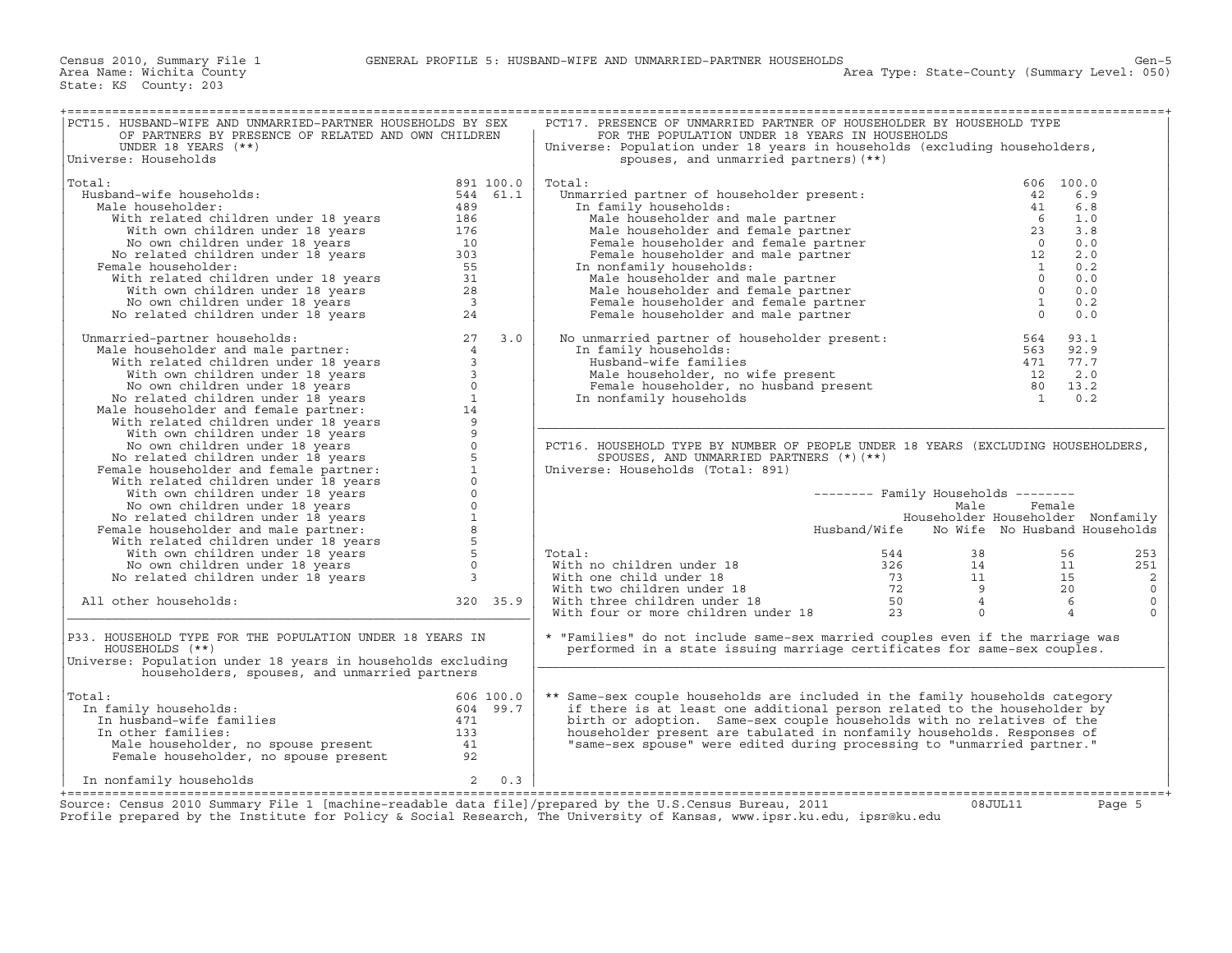Census 2010, Summary File 1 GENERAL PROFILE 6: HOUSING UNIT, TENURE, VACANCY TYPE, HOUSEHOLD SIZE, HOUSEHOLDER RACE/AGE Gen−6<br>Area Name: Wichita County Level: 050) Area Type: State-County (Summary Level: 050) State: KS County: 203

| H1/H3/H4/H5/H10/H11/H12. HOUSING UNITS AND HOUSEHOLD POPULATION<br>BY TENURE; VACANCY STATUS BY TYPE                                                                       |                            |                                        |                                                                               |                    |                                                                            |                                              | Universe: Occupied Housing Units                                                                        |                                                                    | H13/H16. TENURE BY HOUSEHOLD SIZE                                                            |                                                                                                                                    |              |                                        |                                        |
|----------------------------------------------------------------------------------------------------------------------------------------------------------------------------|----------------------------|----------------------------------------|-------------------------------------------------------------------------------|--------------------|----------------------------------------------------------------------------|----------------------------------------------|---------------------------------------------------------------------------------------------------------|--------------------------------------------------------------------|----------------------------------------------------------------------------------------------|------------------------------------------------------------------------------------------------------------------------------------|--------------|----------------------------------------|----------------------------------------|
| Universe: Housing Units and Population                                                                                                                                     |                            |                                        |                                                                               |                    |                                                                            |                                              |                                                                                                         |                                                                    |                                                                                              |                                                                                                                                    |              |                                        |                                        |
|                                                                                                                                                                            | Units                      | Pct.                                   |                                                                               | Population HH Size | Average                                                                    |                                              |                                                                                                         |                                                                    | Total                                                                                        | Owner Occupied<br>Number Pct.                                                                                                      |              | Renter Occupied                        | Number Pct.                            |
| Total:                                                                                                                                                                     | 1,054 100.0                |                                        |                                                                               |                    |                                                                            |                                              | Total Occupied Units:                                                                                   |                                                                    | 891                                                                                          | 679                                                                                                                                | 76.2         | 212                                    | 23.8                                   |
| Occupied:                                                                                                                                                                  | 891                        | 84.5                                   |                                                                               | 2,208              | 2.48                                                                       |                                              | 1-person households                                                                                     |                                                                    | 230                                                                                          |                                                                                                                                    | 154 67.0     |                                        | 76<br>33.0                             |
| Owner occupied:                                                                                                                                                            | 679 64.4                   |                                        |                                                                               | 1,689              | 2.49                                                                       |                                              | 2-person households                                                                                     |                                                                    | 351                                                                                          |                                                                                                                                    | 298 84.9     |                                        | 53 15.1                                |
| Owned with a mortgage/loan                                                                                                                                                 | 335 31.8                   |                                        |                                                                               | 939                |                                                                            |                                              | 3-person households                                                                                     |                                                                    |                                                                                              |                                                                                                                                    |              |                                        | 37<br>31.1                             |
| Owned free and clear                                                                                                                                                       | 344 32.6                   |                                        |                                                                               | 750                |                                                                            |                                              | 4-person households                                                                                     |                                                                    |                                                                                              |                                                                                                                                    |              |                                        | 18 19.8                                |
| Renter occupied                                                                                                                                                            | 212 20.1                   |                                        |                                                                               | 519                | 2.45                                                                       |                                              | 5-person households                                                                                     |                                                                    |                                                                                              |                                                                                                                                    |              |                                        | 19 29.7                                |
|                                                                                                                                                                            |                            |                                        |                                                                               |                    |                                                                            |                                              | 6-person households                                                                                     |                                                                    |                                                                                              | $\begin{array}{cccc} 119 & & 82 & 68.9 \\ 91 & & 73 & 80.2 \\ 64 & & 45 & 70.3 \\ 25 & & 20 & 80.0 \\ 11 & & 7 & 63.6 \end{array}$ |              |                                        | 5<br>20.0                              |
| Vacant:                                                                                                                                                                    | 163 15.5                   |                                        |                                                                               |                    |                                                                            |                                              | 7+ person households                                                                                    |                                                                    |                                                                                              |                                                                                                                                    |              |                                        | $4\overline{ }$<br>36.4                |
| For rent                                                                                                                                                                   | 39 3.7                     |                                        |                                                                               |                    |                                                                            |                                              |                                                                                                         |                                                                    |                                                                                              |                                                                                                                                    |              |                                        |                                        |
| Rented, not occupied                                                                                                                                                       | $\overline{\mathbf{c}}$    | 0.2                                    |                                                                               |                    |                                                                            |                                              |                                                                                                         |                                                                    |                                                                                              |                                                                                                                                    |              |                                        |                                        |
| For sale only                                                                                                                                                              | 12                         | 1.1                                    |                                                                               |                    |                                                                            |                                              |                                                                                                         |                                                                    |                                                                                              |                                                                                                                                    |              |                                        |                                        |
| ror saie only<br>Sold, not occupied<br>For seasonal, recreational,                                                                                                         | $\overline{\phantom{a}}$ 2 | 0.2                                    |                                                                               |                    |                                                                            |                                              |                                                                                                         |                                                                    |                                                                                              |                                                                                                                                    |              |                                        |                                        |
|                                                                                                                                                                            |                            |                                        |                                                                               |                    |                                                                            |                                              |                                                                                                         |                                                                    |                                                                                              |                                                                                                                                    |              |                                        |                                        |
| or occasional use                                                                                                                                                          | 10                         | 0.9                                    |                                                                               |                    |                                                                            |                                              |                                                                                                         |                                                                    |                                                                                              |                                                                                                                                    |              |                                        |                                        |
| For migrant workers                                                                                                                                                        | $\mathbf{1}$               | 0.1                                    |                                                                               |                    |                                                                            |                                              |                                                                                                         |                                                                    |                                                                                              |                                                                                                                                    |              |                                        |                                        |
| Other                                                                                                                                                                      | 97                         | 9.2                                    |                                                                               |                    |                                                                            |                                              |                                                                                                         |                                                                    |                                                                                              |                                                                                                                                    |              |                                        |                                        |
| Universe: Occupied Housing Units<br>Race of Householder<br>Total:<br>White alone<br>Black/African American alone 6<br>American Ind./Alaska Native alone 4<br>Asian alone 2 |                            | 813                                    | Total<br>Number Pct.<br>of<br>Total<br>891 100.0<br>91.2<br>0.7<br>0.4<br>0.2 |                    | Owner Occupied<br>Number Pct.<br>679<br>628<br>2<br>$1 \t 25.0$<br>2 100.0 | of.<br>Race<br>Group<br>76.2<br>77.2<br>33.3 | Renter Occupied<br>Number<br>212<br>185<br>$\overline{4}$<br>$\overline{\phantom{a}}$<br>$\overline{0}$ | Pct.<br>of<br>Race<br>Group<br>23.8<br>22.8<br>66.7<br>75.0<br>0.0 | Universe: Occupied Housing Units<br>Total:<br>With children under 18<br>No children under 18 |                                                                                                                                    |              | Owner<br>Occupied<br>679<br>201<br>478 | Renter<br>Occupied<br>212<br>88<br>124 |
| Native Hawaiian/Other<br>Pacific Islander alone                                                                                                                            |                            |                                        | 0.0                                                                           |                    | $\Omega$                                                                   |                                              | $\overline{0}$                                                                                          |                                                                    | H17. TENURE BY AGE OF HOUSEHOLDER                                                            |                                                                                                                                    |              |                                        |                                        |
| Some Other Race alone                                                                                                                                                      |                            | $\begin{array}{c} 0 \\ 59 \end{array}$ | 6.6                                                                           |                    | 40                                                                         | 67.8                                         | 19                                                                                                      | 32.2                                                               | Universe: Occupied Housing Units                                                             |                                                                                                                                    |              |                                        |                                        |
| Two or More Races                                                                                                                                                          |                            | $7\overline{ }$                        | 0.8                                                                           |                    | 6                                                                          | 85.7                                         | $\mathbf{1}$                                                                                            | 14.3                                                               |                                                                                              |                                                                                                                                    |              |                                        |                                        |
|                                                                                                                                                                            |                            |                                        |                                                                               |                    |                                                                            |                                              |                                                                                                         |                                                                    | Age of<br>Householder                                                                        | Owner Occupied<br>Number                                                                                                           | Pct.         | Renter Occupied<br>Number              | Pct.                                   |
|                                                                                                                                                                            |                            |                                        |                                                                               |                    |                                                                            |                                              |                                                                                                         |                                                                    |                                                                                              |                                                                                                                                    |              |                                        |                                        |
| Hispanic or Latino                                                                                                                                                         |                            | 170                                    | 19.1                                                                          |                    | 116                                                                        | 68.2                                         | 54                                                                                                      | 31.8                                                               | Total:<br>15 to 24                                                                           | 679<br>8                                                                                                                           | 100.0<br>1.2 | 212<br>18                              | 100.0<br>8.5                           |
| Not Hispanic or Latino:                                                                                                                                                    |                            | 721                                    | 80.9                                                                          |                    | 563                                                                        | 78.1                                         | 158                                                                                                     | 21.9                                                               | 25 to 34                                                                                     | 76                                                                                                                                 | 11.2         | 60                                     | 28.3                                   |
| White alone                                                                                                                                                                |                            |                                        | 79.5                                                                          |                    | 557                                                                        | 78.7                                         | 151                                                                                                     | 21.3                                                               | 35 to 44                                                                                     | 99                                                                                                                                 | 14.6         | 38                                     | 17.9                                   |
|                                                                                                                                                                            |                            |                                        | 0.6                                                                           |                    | $\mathbf{1}$                                                               | 20.0                                         | $\frac{4}{3}$                                                                                           | 80.0                                                               | 45 to 54                                                                                     | 139                                                                                                                                | 20.5         | 41                                     | 19.3                                   |
|                                                                                                                                                                            |                            |                                        | 0.2                                                                           |                    | $\Omega$                                                                   | 0.0                                          | 2                                                                                                       | 100.0                                                              | 55 to 59                                                                                     | 76                                                                                                                                 | 11.2         | 12                                     | 5.7                                    |
| White alone<br>Black/African American alone 5<br>American Ind./Alaska Native alone 2<br>2                                                                                  |                            |                                        | 0.2                                                                           |                    | 2, 100.0                                                                   |                                              | $\Omega$                                                                                                | 0.0                                                                | 60 to 64                                                                                     | 56                                                                                                                                 | 8.2          | 13                                     | 6.1                                    |
| Native Hawaiian/Other                                                                                                                                                      |                            |                                        |                                                                               |                    |                                                                            |                                              |                                                                                                         |                                                                    | 65 to 74                                                                                     | 112 16.5                                                                                                                           |              | 15                                     | 7.1                                    |
| Pacific Islander alone                                                                                                                                                     |                            | $\overline{\phantom{a}}$               | 0.0                                                                           |                    | $\Omega$                                                                   | $\sim$                                       | $\Omega$                                                                                                | $\sim 100$ km s $^{-1}$                                            | 75 to 84                                                                                     | $78$ 11.5<br>35 5.2                                                                                                                |              | $\overline{9}$<br>$6^{\circ}$          | 4.2                                    |
| Some Other Race alone                                                                                                                                                      |                            | $\overline{0}$                         | 0.0                                                                           |                    | $\mathbb O$                                                                |                                              | $\circ$                                                                                                 | $\sim 100$                                                         | $85 +$                                                                                       | 3.5                                                                                                                                | 5.2          |                                        | 2.8                                    |
| Two or More Races                                                                                                                                                          |                            | $\overline{4}$                         | 0.4                                                                           |                    | 3                                                                          | 75.0                                         | $\mathbf{1}$                                                                                            | 25.0                                                               |                                                                                              |                                                                                                                                    |              |                                        |                                        |

+===================================================================================================================================================+ Source: Census 2010 Summary File 1 [machine−readable data file]/prepared by the U.S.Census Bureau, 2011 08JUL11 Page 6 Profile prepared by the Institute for Policy & Social Research, The University of Kansas, www.ipsr.ku.edu, ipsr@ku.edu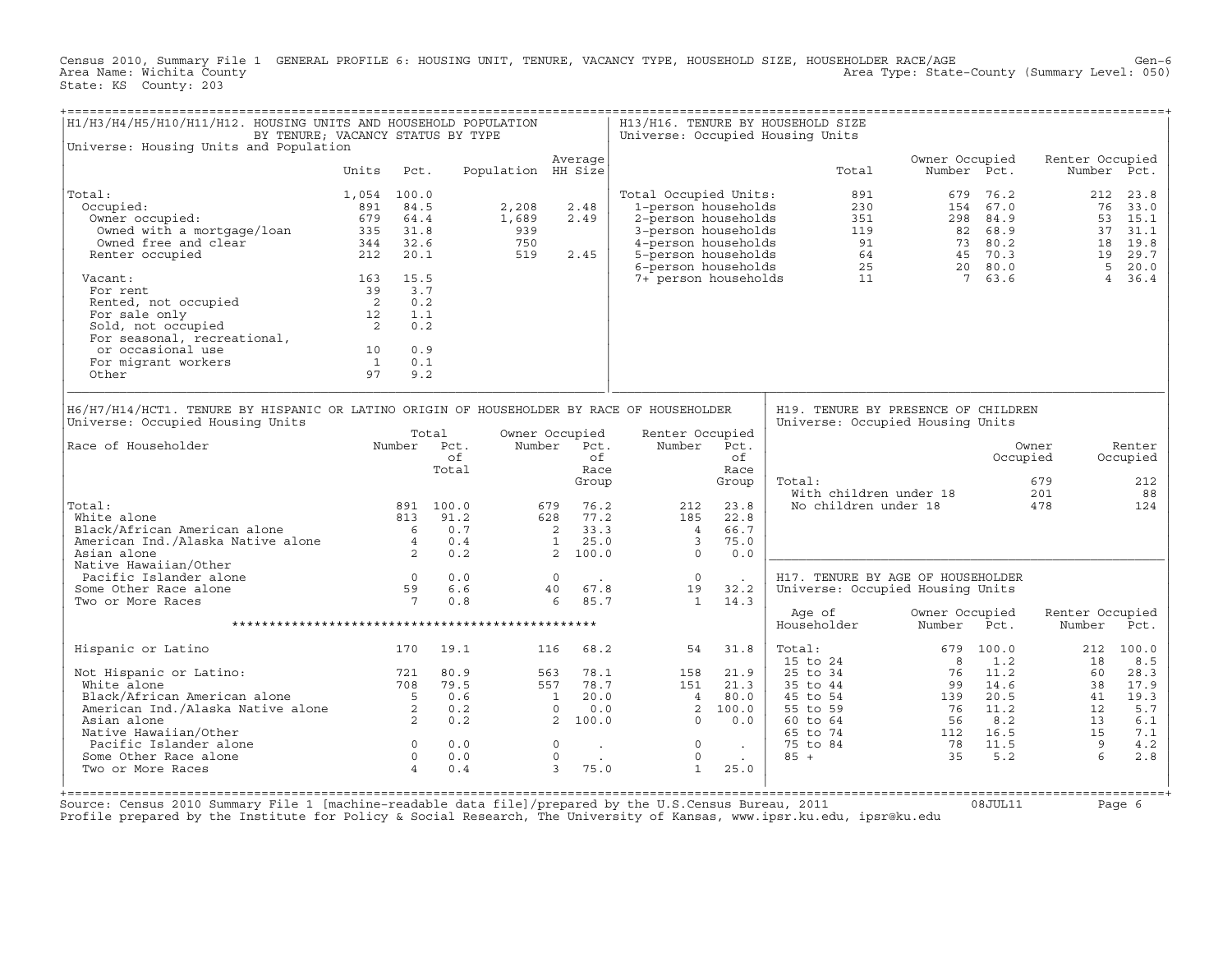Census 2010, Summary File 1 GENERAL PROFILE 7: TENURE BY HOUSEHOLD TYPE BY AGE; NONFAMILY HOUSEHOLDS; NONRELATIVES<br>Area Name: Wichita County Level: 050) Area Type: State-County (Summary Level: 050) Area Type: State-County (Summary Level: 050) State: KS County: 203

| H18. TENURE BY HOUSEHOLD TYPE BY AGE OF HOUSEHOLDER (*)                                                                                                                                                                                                                                    |                                                          |                          |                   |                                                                                                                                                                                           |                                                             |           |                                                                                                        |                                                                                                                                                                                                                                                                                                                        |                            |                                                                                                                                         |                   |
|--------------------------------------------------------------------------------------------------------------------------------------------------------------------------------------------------------------------------------------------------------------------------------------------|----------------------------------------------------------|--------------------------|-------------------|-------------------------------------------------------------------------------------------------------------------------------------------------------------------------------------------|-------------------------------------------------------------|-----------|--------------------------------------------------------------------------------------------------------|------------------------------------------------------------------------------------------------------------------------------------------------------------------------------------------------------------------------------------------------------------------------------------------------------------------------|----------------------------|-----------------------------------------------------------------------------------------------------------------------------------------|-------------------|
| Universe: Occupied Housing Units                                                                                                                                                                                                                                                           |                                                          |                          |                   |                                                                                                                                                                                           |                                                             |           |                                                                                                        |                                                                                                                                                                                                                                                                                                                        |                            |                                                                                                                                         |                   |
|                                                                                                                                                                                                                                                                                            |                                                          |                          |                   |                                                                                                                                                                                           |                                                             |           |                                                                                                        | Householder Householder Householder Householder Pct. Householder Householder Householder Householder Pct.                                                                                                                                                                                                              |                            |                                                                                                                                         |                   |
|                                                                                                                                                                                                                                                                                            | Any Age                                                  | 15 to 34                 |                   | 35 to 64                                                                                                                                                                                  |                                                             | $65+ 65+$ | Any Age                                                                                                | 15 to 34                                                                                                                                                                                                                                                                                                               |                            | 35 to 64                                                                                                                                | $65+ 65+$         |
|                                                                                                                                                                                                                                                                                            |                                                          |                          |                   |                                                                                                                                                                                           |                                                             |           |                                                                                                        |                                                                                                                                                                                                                                                                                                                        |                            |                                                                                                                                         |                   |
| Family households:<br>Family households: 513<br>Husband-wife families: 454<br>Other families, no spouse present: 59<br>Male householder 23<br>Female householder 36                                                                                                                        |                                                          | 67                       |                   |                                                                                                                                                                                           | 312                                                         |           | $\begin{array}{cccc} 134 & 26.1 & & & 125 \\ 123 & 27.1 & & & 90 \\ 11 & 18.6 & & & 35 \\ \end{array}$ | 48                                                                                                                                                                                                                                                                                                                     |                            |                                                                                                                                         |                   |
|                                                                                                                                                                                                                                                                                            |                                                          | 50                       |                   |                                                                                                                                                                                           |                                                             |           |                                                                                                        |                                                                                                                                                                                                                                                                                                                        |                            |                                                                                                                                         |                   |
|                                                                                                                                                                                                                                                                                            |                                                          | 17                       |                   | $281$<br>$31$<br>$14$<br>$17$                                                                                                                                                             |                                                             |           |                                                                                                        |                                                                                                                                                                                                                                                                                                                        | $\frac{31}{17}$<br>4<br>13 |                                                                                                                                         |                   |
|                                                                                                                                                                                                                                                                                            |                                                          | $6^{\circ}$              |                   |                                                                                                                                                                                           | $\begin{array}{c} 14 \\ 17 \end{array}$                     |           | $3 \t 13.0$<br>8 22.2                                                                                  | $\frac{15}{20}$                                                                                                                                                                                                                                                                                                        |                            |                                                                                                                                         |                   |
|                                                                                                                                                                                                                                                                                            |                                                          | 11                       |                   |                                                                                                                                                                                           |                                                             |           |                                                                                                        |                                                                                                                                                                                                                                                                                                                        |                            | $\begin{array}{ccccc} 64 & & & 13 & 10.4 \\ 49 & & & 10 & 11.1 \\ 15 & & & 3 & 8.6 \\ 10 & & & 1 & 6.7 \\ 5 & & & 2 & 10.0 \end{array}$ |                   |
| Nonfamily households:                                                                                                                                                                                                                                                                      | 166                                                      |                          |                   | $\begin{array}{cc} 17 & \phantom{0}58 \\ 17 & \phantom{0}42 \\ 15 & \phantom{0}36 \\ 2 & \phantom{0}6 \\ 0 & \phantom{0}16 \\ 0 & \phantom{0}5 \\ 0 & \phantom{0}1 \\ 0 \\ 1 \end{array}$ |                                                             |           |                                                                                                        | $\begin{array}{cccccc} 91 & 54.8 & & 87 & & 30 & & 40 & & 17 & 19.5 \\ 27 & 31.4 & & 60 & & 26 & & 29 & & 5 & 8.3 \\ 24 & 32.0 & & 53 & & 20 & & 28 & & 5 & 9.4 \\ 3 & 27.3 & & 7 & & 6 & & 1 & & 0 & 0.0 \\ 64 & 80.0 & & 27 & & 4 & & 11 & & 12 & 44.4 \\ 64 & 81.0 & & 23 & & 3 & & 8 & & 12 & 52.2 \\ 0 & 0.0 & &$ |                            |                                                                                                                                         |                   |
| Male householder:                                                                                                                                                                                                                                                                          |                                                          | 86                       |                   |                                                                                                                                                                                           |                                                             |           |                                                                                                        |                                                                                                                                                                                                                                                                                                                        |                            |                                                                                                                                         |                   |
| Living alone                                                                                                                                                                                                                                                                               | $\begin{array}{l} 75 \\ 11 \\ 80 \\ 79 \\ 1 \end{array}$ | $\frac{50}{75}$          |                   |                                                                                                                                                                                           |                                                             |           |                                                                                                        |                                                                                                                                                                                                                                                                                                                        |                            |                                                                                                                                         |                   |
| Not living alone                                                                                                                                                                                                                                                                           |                                                          | $\overline{\phantom{a}}$ |                   |                                                                                                                                                                                           |                                                             |           |                                                                                                        |                                                                                                                                                                                                                                                                                                                        |                            |                                                                                                                                         |                   |
| Female householder:                                                                                                                                                                                                                                                                        |                                                          | $\overline{0}$           |                   |                                                                                                                                                                                           |                                                             |           |                                                                                                        |                                                                                                                                                                                                                                                                                                                        |                            |                                                                                                                                         |                   |
| Living alone                                                                                                                                                                                                                                                                               |                                                          | $\overline{0}$           |                   |                                                                                                                                                                                           |                                                             |           |                                                                                                        |                                                                                                                                                                                                                                                                                                                        |                            |                                                                                                                                         |                   |
| Not living alone                                                                                                                                                                                                                                                                           |                                                          |                          |                   |                                                                                                                                                                                           | $0 \quad 0.0$                                               |           | $\overline{4}$                                                                                         | $\mathbf{1}$                                                                                                                                                                                                                                                                                                           |                            | $3^{\circ}$                                                                                                                             | $\bigcirc$<br>0.0 |
| HCT2/HCT3/HCT4. TENURE BY PRESENCE AND AGE OF OWN, RELATED,<br>AND TOTAL CHILDREN (EXCLUDING HOUSEHOLDERS,<br>SPOUSES, AND UNMARRIED PARTNERS)                                                                                                                                             |                                                          |                          |                   |                                                                                                                                                                                           | BY AGE OF HOUSEHOLDER (*)<br>Universe: Nonfamily Households |           |                                                                                                        | PCT18. NONFAMILY HOUSEHOLDS BY SEX OF HOUSEHOLDER BY LIVING ALONE                                                                                                                                                                                                                                                      | Pct.                       |                                                                                                                                         |                   |
| Universe: Occupied Housing Units                                                                                                                                                                                                                                                           |                                                          |                          |                   |                                                                                                                                                                                           |                                                             |           | Total                                                                                                  | Male                                                                                                                                                                                                                                                                                                                   | of                         | Female                                                                                                                                  | Pct.<br>of        |
|                                                                                                                                                                                                                                                                                            | Own<br>Children                                          | Related<br>Children      | Total<br>Children |                                                                                                                                                                                           |                                                             |           |                                                                                                        | Householder Householder Total Householder Total                                                                                                                                                                                                                                                                        |                            |                                                                                                                                         |                   |
|                                                                                                                                                                                                                                                                                            |                                                          |                          |                   | Total:                                                                                                                                                                                    |                                                             |           | 253                                                                                                    |                                                                                                                                                                                                                                                                                                                        | 146 57.7                   | 107                                                                                                                                     | 42.3              |
| Total:                                                                                                                                                                                                                                                                                     | 891                                                      | 891                      | 891               |                                                                                                                                                                                           | Living alone:                                               |           | ar:<br>hiving alone: 230<br>Householder 15 to 64 125<br>Householder 65 and over 105                    | 128                                                                                                                                                                                                                                                                                                                    | 55.7                       | 102                                                                                                                                     | 44.3              |
| Owner occupied:                                                                                                                                                                                                                                                                            |                                                          | 679                      | 679               |                                                                                                                                                                                           |                                                             |           |                                                                                                        | 99                                                                                                                                                                                                                                                                                                                     | 79.2                       | 26                                                                                                                                      | 20.8              |
| tal: 891<br>Owner occupied: 679<br>With children under 18: 182<br>Under 6 only 12<br>Under 6 and 6 to 17 53<br>6 to 17 years only 117<br>No children under 18 497                                                                                                                          |                                                          | 198                      | 201               |                                                                                                                                                                                           |                                                             |           |                                                                                                        | 29                                                                                                                                                                                                                                                                                                                     | 27.6                       | 76                                                                                                                                      | 72.4              |
|                                                                                                                                                                                                                                                                                            |                                                          | 18                       | 19                |                                                                                                                                                                                           |                                                             |           |                                                                                                        |                                                                                                                                                                                                                                                                                                                        |                            |                                                                                                                                         |                   |
|                                                                                                                                                                                                                                                                                            |                                                          | 56                       | 56                |                                                                                                                                                                                           | Not living alone:                                           |           |                                                                                                        | Not living alone:<br>Householder 15 to 64 20 15 75.0 5<br>Householder 65 and over 3 3 100.0 0                                                                                                                                                                                                                          |                            |                                                                                                                                         | 21.7              |
|                                                                                                                                                                                                                                                                                            |                                                          | 124                      | 126               |                                                                                                                                                                                           |                                                             |           |                                                                                                        |                                                                                                                                                                                                                                                                                                                        |                            |                                                                                                                                         | 25.0              |
|                                                                                                                                                                                                                                                                                            |                                                          | 481                      | 478               |                                                                                                                                                                                           |                                                             |           |                                                                                                        |                                                                                                                                                                                                                                                                                                                        |                            |                                                                                                                                         | 0.0               |
| Renter occupied:                                                                                                                                                                                                                                                                           |                                                          |                          | 212               |                                                                                                                                                                                           |                                                             |           |                                                                                                        |                                                                                                                                                                                                                                                                                                                        |                            |                                                                                                                                         |                   |
|                                                                                                                                                                                                                                                                                            |                                                          |                          | 88                |                                                                                                                                                                                           |                                                             |           | PCT19. NONRELATIVES BY HOUSEHOLD TYPE (*)                                                              |                                                                                                                                                                                                                                                                                                                        |                            |                                                                                                                                         |                   |
|                                                                                                                                                                                                                                                                                            |                                                          |                          | 31                |                                                                                                                                                                                           | Universe: Nonrelatives                                      |           |                                                                                                        |                                                                                                                                                                                                                                                                                                                        |                            |                                                                                                                                         |                   |
|                                                                                                                                                                                                                                                                                            |                                                          |                          | 27<br>30          |                                                                                                                                                                                           |                                                             |           | In Total                                                                                               | In Family                                                                                                                                                                                                                                                                                                              | Pct.                       | of In Nonfamily                                                                                                                         | Pct.<br>оf        |
|                                                                                                                                                                                                                                                                                            |                                                          |                          | 124               |                                                                                                                                                                                           |                                                             |           | Households                                                                                             | Households Total                                                                                                                                                                                                                                                                                                       |                            | Households Total                                                                                                                        |                   |
|                                                                                                                                                                                                                                                                                            |                                                          |                          |                   |                                                                                                                                                                                           |                                                             |           |                                                                                                        |                                                                                                                                                                                                                                                                                                                        |                            |                                                                                                                                         |                   |
|                                                                                                                                                                                                                                                                                            |                                                          |                          |                   | Total:                                                                                                                                                                                    | Roomer or boarder                                           |           |                                                                                                        |                                                                                                                                                                                                                                                                                                                        |                            |                                                                                                                                         |                   |
|                                                                                                                                                                                                                                                                                            |                                                          |                          |                   |                                                                                                                                                                                           | Housemate or roommate                                       |           |                                                                                                        |                                                                                                                                                                                                                                                                                                                        |                            |                                                                                                                                         |                   |
|                                                                                                                                                                                                                                                                                            |                                                          |                          |                   |                                                                                                                                                                                           | Unmarried partner                                           |           |                                                                                                        |                                                                                                                                                                                                                                                                                                                        |                            |                                                                                                                                         |                   |
|                                                                                                                                                                                                                                                                                            |                                                          |                          |                   |                                                                                                                                                                                           | Other nonrelatives                                          |           |                                                                                                        | 58 $\begin{array}{cccccc} 58 & & & 30 & 51.7 & & & 28 & 48.3 \\ 10 & & & 7 & 70.0 & & & 3 & 30.0 \\ 8 & & & 0 & 0.0 & & 8 & 100.0 \\ 27 & & & 18 & 66.7 & & 9 & 33.3 \\ 13 & & & 5 & 38.5 & & 8 & 61.5 \end{array}$                                                                                                    |                            |                                                                                                                                         |                   |
| $\star$                                                                                                                                                                                                                                                                                    |                                                          |                          |                   |                                                                                                                                                                                           |                                                             |           |                                                                                                        |                                                                                                                                                                                                                                                                                                                        |                            |                                                                                                                                         |                   |
| Same-sex couple households are included in the family households category if there is at least one additional person related to the householder<br>by birth or adoption. Same-sex couple households with no relatives of the householder present are tabulated in nonfamily households.    |                                                          |                          |                   |                                                                                                                                                                                           |                                                             |           |                                                                                                        |                                                                                                                                                                                                                                                                                                                        |                            |                                                                                                                                         |                   |
| "Nonfamily households" consist of people living alone and households which do not have any members related to the householder. Nonrelatives<br>include any household member not related to the householder by birth, marriage, or adoption. This includes unmarried partners. Responses of |                                                          |                          |                   |                                                                                                                                                                                           |                                                             |           |                                                                                                        |                                                                                                                                                                                                                                                                                                                        |                            |                                                                                                                                         |                   |
| "same-sex spouse" were edited during processing to "unmarried partner."                                                                                                                                                                                                                    |                                                          |                          |                   |                                                                                                                                                                                           |                                                             |           |                                                                                                        |                                                                                                                                                                                                                                                                                                                        |                            |                                                                                                                                         |                   |

+===================================================================================================================================================+Source: Census 2010 Summary File 1 [machine−readable data file]/prepared by the U.S.Census Bureau, 2011 08JUL11 Page 7 Profile prepared by the Institute for Policy & Social Research, The University of Kansas, www.ipsr.ku.edu, ipsr@ku.edu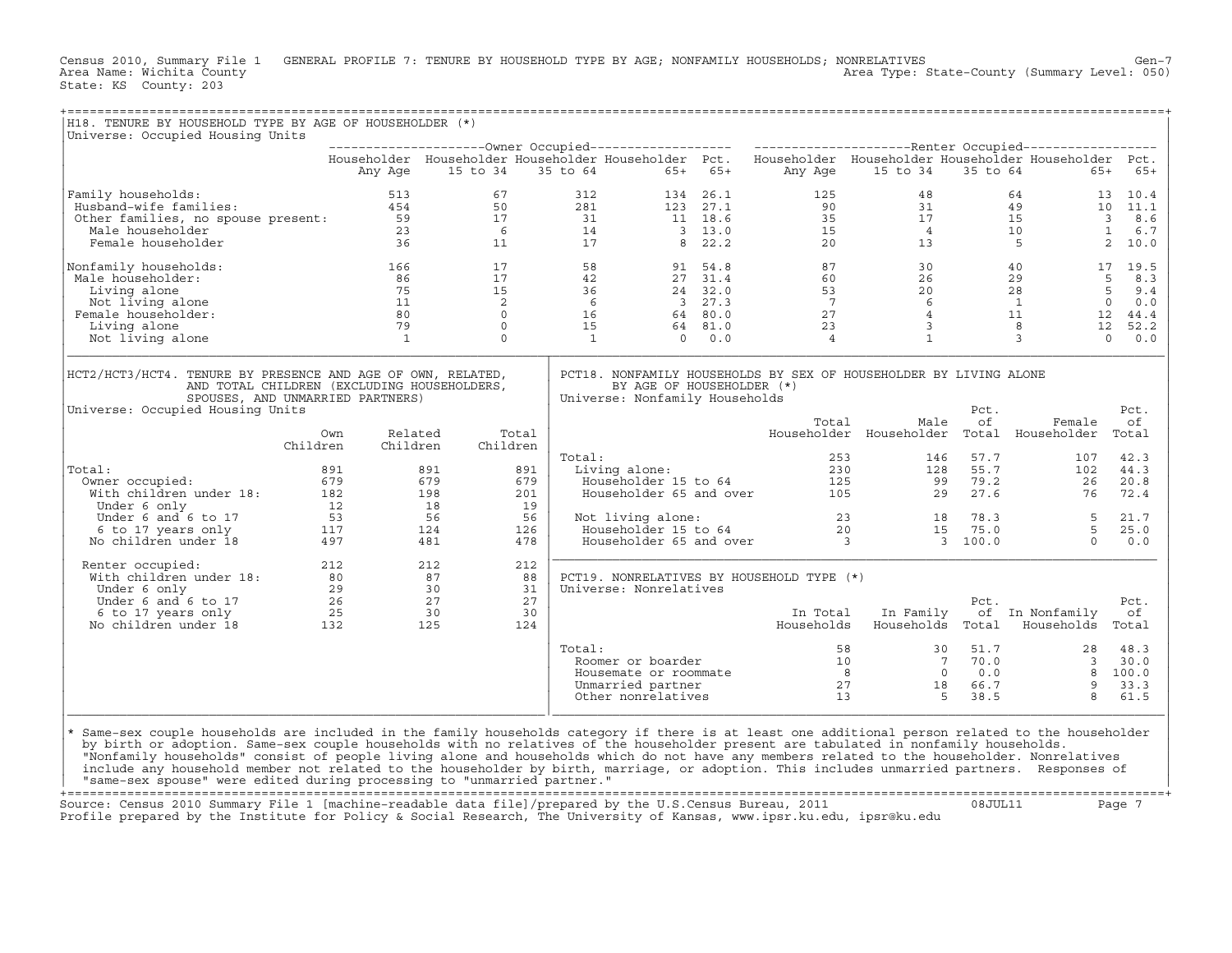+===================================================================================================================================================+

Area Type: State-County (Summary Level: 050)

| PCT20/PCT21. GROUP QUARTERS POPULATION BY SEX BY AGE BY GROUP QUARTERS TYPE<br>Universe: Population in Group Quarters |                                        |                                                            |                          |                                                                        |              |                          |                     |
|-----------------------------------------------------------------------------------------------------------------------|----------------------------------------|------------------------------------------------------------|--------------------------|------------------------------------------------------------------------|--------------|--------------------------|---------------------|
|                                                                                                                       |                                        |                                                            | Total 18 to 64 65 & Over |                                                                        |              | Total 18 to 64 65 & Over |                     |
| Total:                                                                                                                | 26                                     |                                                            | $4 \quad$                | $22$  Male:                                                            | 9            | $\mathbf{1}$             |                     |
| Institutionalized population:                                                                                         | $\begin{array}{c} 26 \\ 0 \end{array}$ | $\overline{4}$                                             | 22                       | Institutionalized population:                                          | 9            | $\mathbf{1}$             | 8                   |
| Correctional facilities for adults:                                                                                   |                                        | $\Omega$                                                   | $\Omega$                 | Institutionalized population:<br>Correctional facilities for adults:   | $\circ$      | $\Omega$                 | $\mathsf{O}\xspace$ |
| Federal detention centers                                                                                             | $\Omega$                               | $\Omega$                                                   | $\Omega$                 | Federal detention centers                                              | $\circ$      | $\mathbf{0}$             | $\mathbf{0}$        |
| Federal prisons                                                                                                       | $\Omega$                               | $\Omega$                                                   | $\Omega$                 | Federal prisons                                                        | $\Omega$     | $\Omega$                 | $\mathbf 0$         |
| State prisons                                                                                                         | $\Omega$                               | $\Omega$                                                   | $\Omega$                 | State prisons                                                          | $\Omega$     | $\Omega$                 | $\mathbf{0}$        |
| Local jails and other municipal                                                                                       |                                        |                                                            |                          | Local jails and other municipal                                        |              |                          |                     |
| confinement facilities                                                                                                | $\Omega$                               | $\Omega$                                                   | $\Omega$                 | confinement facilities                                                 | $\Omega$     | $\Omega$                 | $\mathbf 0$         |
| Correctional residential facilities                                                                                   | $\Omega$                               | $\Omega$                                                   | $\Omega$                 | Correctional residential facilities                                    | $\Omega$     | $\mathbf 0$              | $\mathsf{O}\xspace$ |
| Military disciplinary barracks & jails                                                                                | $\Omega$                               | $\Omega$                                                   | $\Omega$                 | Military disciplinary barracks & jails                                 | $\Omega$     | $\Omega$                 | $\Omega$            |
| Juvenile facilities:                                                                                                  | $\overline{0}$                         | $\Omega$                                                   | $\Omega$                 | Juvenile facilities:                                                   | $\Omega$     | $\Omega$                 | $\Omega$            |
| Group homes for juveniles                                                                                             |                                        |                                                            |                          | Group homes for juveniles                                              |              |                          |                     |
| (non-correctional)                                                                                                    | $\circ$                                | $\mathbf{0}$                                               | $\overline{0}$           | (non-correctional)                                                     | $\mathbf{0}$ | $\Omega$                 | $\mathbf 0$         |
| Residential treatment centers for                                                                                     |                                        |                                                            |                          | Residential treatment centers for                                      |              |                          |                     |
| juveniles (non-correctional)                                                                                          | $\Omega$                               | $\Omega$                                                   | $\Omega$                 | juveniles (non-correctional)                                           | $\Omega$     | $\Omega$                 | $\Omega$            |
| Correctional facilities intended for                                                                                  |                                        |                                                            |                          | Correctional facilities intended for                                   |              |                          |                     |
| juveniles                                                                                                             | $\circ$                                | $\Omega$                                                   | $\Omega$                 | juveniles                                                              | $\Omega$     | $\Omega$                 | $\Omega$            |
| Nursing facilities/Skilled-nursing fac.                                                                               | 26                                     | $\overline{4}$                                             | 22                       | Nursing facilities/Skilled-nursing fac.                                | 9            | $\mathbf{1}$             | 8                   |
| Other institutional facilities:                                                                                       | $\circ$                                | $\circ$                                                    | $\Omega$                 | Other institutional facilities:                                        | $\mathbf{0}$ | $\Omega$                 | $\mathbf 0$         |
| Mental (Psychiatric) hospitals and                                                                                    |                                        |                                                            |                          | Mental (Psychiatric) hospitals and                                     |              |                          |                     |
| psychiatric units in other hospitals                                                                                  | $\Omega$                               | $\Omega$                                                   | $\Omega$                 | psychiatric units in other hospitals                                   | $\Omega$     | $\Omega$                 | $\Omega$            |
| Hospitals with patients who have no                                                                                   |                                        |                                                            |                          | Hospitals with patients who have no                                    |              |                          |                     |
| usual home elsewhere                                                                                                  | $\circ$                                | $\Omega$                                                   | $\Omega$                 | usual home elsewhere                                                   | $\Omega$     | $\mathbf{0}$             | $\mathbf 0$         |
| In-patient hospice facilities                                                                                         | $\Omega$                               | $\Omega$                                                   | $\Omega$                 | In-patient hospice facilities                                          | $\Omega$     | $\Omega$                 | $\Omega$            |
| Military treatment facilities with                                                                                    |                                        |                                                            |                          | Military treatment facilities with                                     |              |                          |                     |
| assigned patients                                                                                                     | $\Omega$                               | $\Omega$                                                   | $\Omega$                 | assigned patients                                                      | $\Omega$     | $\Omega$                 | $\Omega$            |
| Residential schools for people with                                                                                   |                                        |                                                            |                          | Residential schools for people with                                    |              |                          |                     |
| disabilities                                                                                                          | $\Omega$                               | $\Omega$                                                   | $\Omega$                 | disabilities                                                           | $\Omega$     | $\Omega$                 | $\mathbf 0$         |
| Noninstitutionalized population:<br>College/University student housing                                                | $\circ$                                | $\mathbf{0}$                                               | $\circ$                  | Noninstitutionalized population:<br>College/University student housing | $\circ$      | $\mathbf 0$              | $\mathbf 0$         |
|                                                                                                                       | $\Omega$                               | $\Omega$                                                   | $\Omega$                 |                                                                        | $\Omega$     | $\Omega$                 | $\Omega$            |
| Military quarters:                                                                                                    | $\circ$                                | $\mathbf{0}$                                               | $\circ$                  | Military quarters:                                                     | $\circ$      | $\Omega$                 | $\circ$             |
| Military barracks and dormitories                                                                                     |                                        |                                                            |                          | Military barracks and dormitories                                      |              |                          |                     |
| (non-disciplinary)                                                                                                    | $\Omega$                               | $\Omega$                                                   | $\Omega$                 | (non-disciplinary)                                                     | $\Omega$     | $\Omega$                 | $\Omega$            |
| Military ships                                                                                                        | $\Omega$                               | $\Omega$                                                   | $\circ$                  | Military ships                                                         | $\Omega$     | $\Omega$                 | $\Omega$            |
| Other noninstitutional facilities:                                                                                    | $\circ$                                | $\mathbf{0}$                                               | $\Omega$                 | Other noninstitutional facilities:                                     | $\Omega$     | $\circ$                  | $\circ$             |
| Emergency and transitional shelters                                                                                   |                                        |                                                            |                          | Emergency and transitional shelters                                    |              |                          |                     |
| (with sleeping facilities) for people                                                                                 |                                        |                                                            |                          | (with sleeping facilities) for people                                  |              |                          |                     |
| experiencing homelessness                                                                                             |                                        | $\mathbf{0}$                                               | $\circ$                  | experiencing homelessness                                              | $\Omega$     | $\Omega$                 | $\mathbf 0$         |
| Group homes intended for adults                                                                                       |                                        | $\begin{array}{c} 0 \\ 0 \\ 0 \\ 0 \end{array}$<br>$\circ$ | $\Omega$                 | Group homes intended for adults                                        | $\Omega$     | $\mathsf{O}\xspace$      | $\mathbf 0$         |
| Residential treatment centers, adults                                                                                 |                                        | $\Omega$                                                   | $\Omega$                 | Residential treatment centers, adults                                  | $\Omega$     | $\Omega$                 | $\mathbf 0$         |
| Maritime/merchant vessels                                                                                             |                                        | $\Omega$                                                   | $\Omega$                 | Maritime/merchant vessels                                              | $\mathbf 0$  | $\Omega$                 | $\mathbf 0$         |
| Workers group living quarters and                                                                                     |                                        |                                                            |                          | Workers group living quarters and                                      |              |                          |                     |
| Job Corps centers                                                                                                     | $\Omega$                               | $\Omega$                                                   | $\Omega$                 | Job Corps centers                                                      | $\Omega$     | $\Omega$                 | $\mathbf 0$         |
| Other noninstitutional facilities                                                                                     | $\Omega$                               | $\Omega$                                                   | $\Omega$                 | Other noninstitutional facilities                                      | $\Omega$     | $\Omega$                 | $\mathbf 0$         |
|                                                                                                                       |                                        |                                                            |                          |                                                                        |              |                          |                     |
|                                                                                                                       |                                        |                                                            |                          |                                                                        |              |                          |                     |

Source: Census 2010 Summary File 1 [machine−readable data file]/prepared by the U.S.Census Bureau, 2011 08JUL11 Page 8 Profile prepared by the Institute for Policy & Social Research, The University of Kansas, www.ipsr.ku.edu, ipsr@ku.edu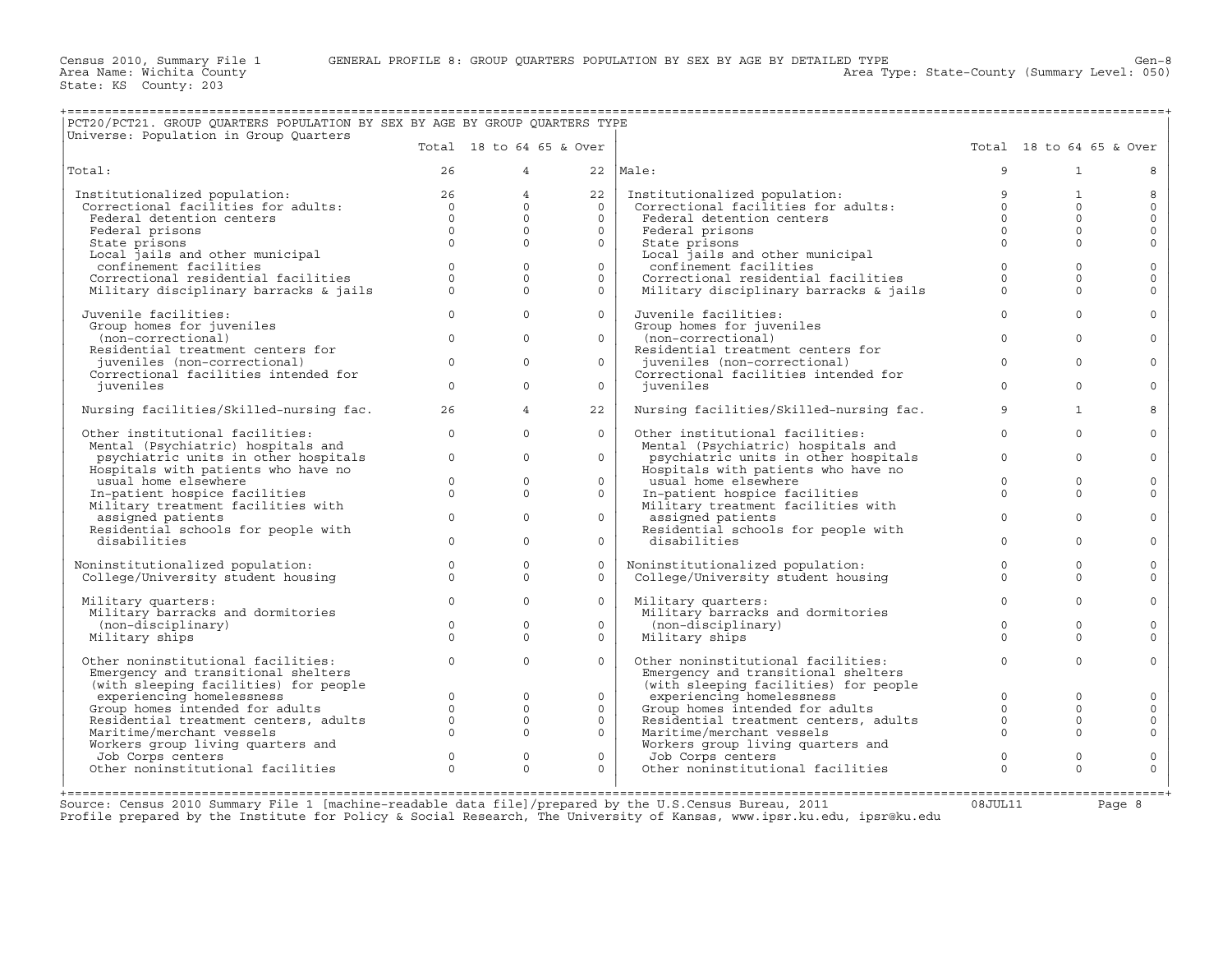+===================================================================================================================================================+

| Universe: Population in Group Quarters |                            | $***$                 |                              |                                                                                 |                        |                              | ------------- Institutionalized Population ------------- | ------ Noninstitutionalized Population ------ | College/                         |                     |                              |
|----------------------------------------|----------------------------|-----------------------|------------------------------|---------------------------------------------------------------------------------|------------------------|------------------------------|----------------------------------------------------------|-----------------------------------------------|----------------------------------|---------------------|------------------------------|
|                                        | Group<br>Quarters<br>Total | Pct.<br>Total<br>Pop. |                              | Correctional<br>Facilities<br>Total for Adults Facilities Facilities Facilities | Juvenile               | Nursing                      | Other                                                    | Total                                         | University<br>Student<br>Housing | Military            | Other<br>Quarters Facilities |
|                                        |                            |                       |                              |                                                                                 |                        |                              |                                                          |                                               |                                  |                     |                              |
| Total:                                 | 26<br>$\Omega$             | 1.16                  | 26                           | 0                                                                               | 0<br>$\circ$           | 26                           | $\circ$                                                  | $\mathbf 0$                                   | 0                                | 0                   | $\circ$                      |
| Under 5 years<br>5 to 9 years          | $\circ$                    | 0.00<br>0.00          | $\circ$<br>$\circ$           | $\mathbf 0$<br>$\mathbf 0$                                                      | $\circ$                | $\circ$<br>$\circ$           | $\circ$<br>$\circ$                                       | $\mathbf 0$<br>$\mathbf 0$                    | $\circ$<br>$\mathbf 0$           | $\circ$<br>$\circ$  | $\mathsf{O}$<br>$\circ$      |
| 10 to 14 years                         | $\circ$                    | 0.00                  | 0                            | $\mathbf 0$                                                                     | 0                      | $\circ$                      | $\circ$                                                  | $\mathbf 0$                                   | $\mathbf 0$                      | $\circ$             | $\circ$                      |
| 15 to 19 years                         | $\circ$                    | 0.00                  | $\Omega$                     | $\mathbf 0$                                                                     | $\circ$                | $\circ$                      | $\circ$                                                  | $\mathbf 0$                                   | $\circ$                          | $\Omega$            | $\mathsf{O}$                 |
| 20 to 24 years                         | $\circ$                    | 0.00                  | $\circ$                      | $\Omega$                                                                        | $\mathbf 0$            | $\Omega$                     | $\Omega$                                                 | $\Omega$                                      | $\circ$                          | $\Omega$            | $\mathsf{O}$                 |
| 25 to 29 years                         | $\circ$                    | 0.00                  | $\circ$                      | $\mathbf 0$                                                                     | $\mathbf 0$            | $\circ$                      | $\circ$                                                  | $\mathbf 0$                                   | $\circ$                          | $\circ$             | $\mathsf{O}$                 |
| 30 to 34 years                         | $\circ$                    | 0.00                  | $\Omega$                     | $\mathbf 0$                                                                     | $\mathbf 0$            | $\circ$                      | $\circ$                                                  | $\Omega$                                      | $\circ$                          | $\circ$             | $\mathsf O$                  |
| 35 to 39 years                         | $\circ$                    | 0.00                  | $\circ$                      | $\mathbf 0$                                                                     | $\mathsf{O}\xspace$    | $\circ$                      | $\circ$                                                  | $\mathbf 0$                                   | $\circ$                          | $\circ$             | $\mathsf{O}\xspace$          |
| 40 to 44 years                         | $\circ$                    | 0.00                  | $\circ$                      | $\mathsf{O}\xspace$                                                             | $\circ$                | $\circ$                      | $\mathsf{O}\xspace$                                      | $\mathbf 0$                                   | $\circ$                          | $\circ$             | $\mathbb O$                  |
| 45 to 49 years                         | $\circ$                    | 0.00                  | $\Omega$                     | $\mathbf 0$                                                                     | $\mathbf 0$            | $\circ$                      | $\circ$                                                  | $\mathbf 0$                                   | $\circ$                          | $\circ$             | $\mathsf{O}\xspace$          |
| 50 to 54 years                         | $\circ$                    | 0.00                  | $\circ$                      | $\mathbf 0$                                                                     | $\circ$                | $\circ$                      | $\circ$                                                  | $\mathbf 0$                                   | $\circ$                          | $\circ$             | $\mathsf{O}\xspace$          |
| 55 to 59 years                         | $\mathbf{1}$               | 0.59                  | $\mathbf{1}$                 | $\mathbf 0$                                                                     | $\mathsf{O}$           | $\mathbf{1}$                 | $\circ$                                                  | $\mathbf 0$                                   | $\circ$                          | $\circ$             | $\mathsf{O}$                 |
| 60 to 64 years                         | 3                          | 2.61                  | 3                            | $\circ$                                                                         | 0                      | 3                            | $\Omega$                                                 | $\Omega$                                      | $\circ$                          | $\circ$             | $\circ$                      |
| 65 to 69 years                         | $\mathbf{1}$               | 1.00                  | $\mathbf{1}$                 | $\mathbf 0$                                                                     | $\mathbf 0$            | $\mathbf{1}$                 | $\circ$                                                  | $\mathbf 0$                                   | $\circ$                          | $\circ$             | $\mathsf{O}$                 |
| 70 to 74 years                         | $\mathbf{1}$               | 1.09                  | $\mathbf{1}$                 | $\mathbf 0$                                                                     | $\mathbf 0$            | $\mathbf{1}$                 | $\circ$                                                  | $\mathbf 0$                                   | $\circ$                          | $\circ$             | $\mathsf{O}$                 |
| 75 to 79 years                         | $\mathbf{1}$               | 1.37                  | $\mathbf{1}$                 | $\circ$                                                                         | $\mathbf 0$            | $\mathbf{1}$                 | $\circ$                                                  | $\Omega$                                      | $\circ$                          | $\Omega$            | $\mathsf{O}$                 |
| 80 to 84 years                         | 1                          | 1.64                  | $\mathbf{1}$                 | $\mathbf 0$                                                                     | $\mathbf 0$            | $\mathbf{1}$                 | $\circ$                                                  | $\mathbf 0$                                   | $\circ$                          | $\circ$             | $\mathsf{O}$                 |
| 85 years & over                        |                            | 18 26.09              | 18                           | $\mathbf 0$                                                                     | $\mathbf 0$            | 18                           | $\circ$                                                  | $\mathbf 0$                                   | $\circ$                          | $\Omega$            | $\mathsf{O}$                 |
| Under 18 years                         | $\circ$                    | 0.00                  | $\circ$                      | $\mathbf 0$                                                                     | 0                      | $\circ$                      | $\circ$                                                  | $\mathbf 0$                                   | $\circ$                          | $\circ$             | $\mathsf{O}$                 |
| 18 to 64 years                         | $4\overline{ }$            | 0.33                  | $\overline{4}$               | $\Omega$                                                                        | $\Omega$               | $\overline{4}$               | $\Omega$                                                 | $\mathbf 0$<br>$\Omega$                       | $\mathbf 0$                      | $\circ$             | $\circ$                      |
| 65 years & over                        | 22                         | 5.49                  | 22                           | $\Omega$                                                                        | $\circ$                | 22                           | $\Omega$                                                 |                                               | $\circ$                          | $\circ$             | $\circ$                      |
| Male:                                  | 9                          | 0.79                  | 9                            | 0                                                                               | $\mathsf{O}$           | 9                            | $\circ$                                                  | $\mathsf{O}$                                  | $\circ$                          | $\circ$             | $\mathsf{O}$                 |
| Under 5 years                          | $\circ$                    | 0.00                  | 0                            | 0                                                                               | $\mathsf{O}\xspace$    | 0                            | $\mathsf{O}\xspace$                                      | $\mathsf{O}$                                  | $\circ$                          | $\mathsf{O}\xspace$ | $\circ$                      |
| 5 to 9 years                           | $\circ$                    | 0.00                  | $\circ$                      | $\mathbf 0$                                                                     | $\circ$                | $\circ$                      | $\circ$                                                  | $\mathbf 0$                                   | $\circ$                          | $\circ$             | $\mathbb O$                  |
| 10 to 14 years                         | $\circ$                    | 0.00                  | $\mathbf 0$                  | $\mathsf{O}\xspace$                                                             | 0                      | 0                            | $\mathsf{O}\xspace$                                      | $\mathbf 0$                                   | $\mathbf 0$                      | $\mathsf{O}\xspace$ | $\mathsf{O}\xspace$          |
| 15 to 19 years                         | $\circ$                    | 0.00                  | 0                            | 0                                                                               | $\mathsf{O}\xspace$    | 0                            | $\mathsf{O}\xspace$                                      | $\mathbf 0$                                   | $\circ$                          | $\mathsf{O}\xspace$ | $\mathsf{O}\xspace$          |
| 20 to 24 years                         | $\circ$                    | 0.00                  | $\Omega$                     | $\Omega$                                                                        | $\circ$                | $\circ$                      | $\Omega$                                                 | $\mathbf 0$                                   | $\circ$                          | $\circ$             | $\mathsf{O}\xspace$          |
| 25 to 29 years                         | $\circ$                    | 0.00                  | $\mathbf 0$                  | 0                                                                               | $\circ$                | 0                            | $\circ$                                                  | $\mathbf 0$                                   | $\circ$                          | $\circ$             | $\circ$                      |
| 30 to 34 years                         | $\circ$                    | 0.00                  | $\Omega$                     | $\mathbf 0$                                                                     | $\circ$                | $\circ$                      | $\circ$                                                  | $\mathbf 0$                                   | $\circ$                          | $\circ$             | $\circ$                      |
| 35 to 39 years                         | $\circ$                    | 0.00                  | $\Omega$                     | $\mathbf 0$                                                                     | $\mathbf 0$            | $\circ$                      | $\circ$                                                  | $\mathbf 0$                                   | $\circ$                          | $\circ$             | $\circ$                      |
| 40 to 44 years                         | $\circ$                    | 0.00                  | $\Omega$                     | $\mathbf 0$                                                                     | $\circ$                | $\circ$                      | $\circ$                                                  | $\mathbf 0$                                   | $\circ$                          | $\circ$             | $\circ$                      |
| 45 to 49 years                         | $\circ$                    | 0.00                  | $\Omega$                     | $\mathbf 0$                                                                     | $\circ$                | $\circ$                      | $\circ$                                                  | $\mathsf{O}$                                  | $\circ$                          | $\circ$             | $\circ$                      |
| 50 to 54 years                         | $\Omega$                   | 0.00                  | $\Omega$                     | $\Omega$                                                                        | $\Omega$               | $\Omega$                     | $\Omega$                                                 | $\Omega$                                      | $\circ$                          | $\Omega$            | $\circ$                      |
| 55 to 59 years                         | $\circ$                    | 0.00                  | $\Omega$                     | $\mathbf 0$                                                                     | $\circ$                | $\circ$                      | $\circ$                                                  | $\mathbf 0$                                   | $\circ$                          | $\circ$             | $\circ$                      |
| 60 to 64 years                         | $\mathbf{1}$               | 1.47                  | $\mathbf{1}$<br>$\mathbf{1}$ | $\mathbf 0$<br>$\Omega$                                                         | $\circ$<br>$\Omega$    | $\mathbf{1}$                 | $\circ$<br>$\Omega$                                      | $\Omega$<br>$\Omega$                          | $\circ$<br>$\Omega$              | $\circ$<br>$\Omega$ | $\mathsf{O}\xspace$          |
| 65 to 69 years                         | 1                          | 1.79                  |                              |                                                                                 |                        | $\mathbf{1}$                 |                                                          |                                               |                                  |                     | $\circ$                      |
| 70 to 74 years                         | $\mathbf{1}$<br>1          | 2.50<br>3.23          | $\mathbf{1}$<br>$\mathbf 1$  | $\mathbf 0$<br>$\circ$                                                          | $\circ$<br>$\mathbf 0$ | $\mathbf{1}$<br>$\mathbf{1}$ | $\circ$<br>$\circ$                                       | $\mathbf 0$<br>$\mathbf 0$                    | $\circ$<br>$\circ$               | $\circ$<br>$\circ$  | $\mathsf{O}$<br>$\mathsf{O}$ |
| 75 to 79 years                         | $\circ$                    | 0.00                  | $\Omega$                     | $\Omega$                                                                        | $\Omega$               | $\Omega$                     | $\Omega$                                                 | $\Omega$                                      | $\circ$                          | $\circ$             | $\circ$                      |
| 80 to 84 years<br>85 years & over      |                            | 5 19.23               | 5                            | $\mathbf 0$                                                                     | $\mathbf 0$            | 5                            | $\circ$                                                  | $\mathbf 0$                                   | $\circ$                          | $\circ$             | $\circ$                      |
| Under 18 years                         | $\circ$                    | 0.00                  | $\Omega$                     | 0                                                                               | 0                      | 0                            | 0                                                        | $\mathsf{O}$                                  | $\circ$                          | 0                   | $\mathsf{O}$                 |
| 18 to 64 years                         | $\mathbf{1}$               | 0.15                  | $\mathbf{1}$                 | $\mathbf 0$                                                                     | $\circ$                | $\mathbf{1}$                 | $\circ$                                                  | $\mathbf 0$                                   | $\circ$                          | $\circ$             | $\mathsf{O}$                 |
| 65 years & over                        | 8                          | 4.42                  | 8                            | $\Omega$                                                                        | $\Omega$               | 8                            | $\Omega$                                                 | $\Omega$                                      | $\Omega$                         | $\Omega$            | $\circ$                      |

+===================================================================================================================================================+Source: Census 2010 Summary File 1 [machine−readable data file]/prepared by the U.S.Census Bureau, 2011 08JUL11 Page 9 Profile prepared by the Institute for Policy & Social Research, The University of Kansas, www.ipsr.ku.edu, ipsr@ku.edu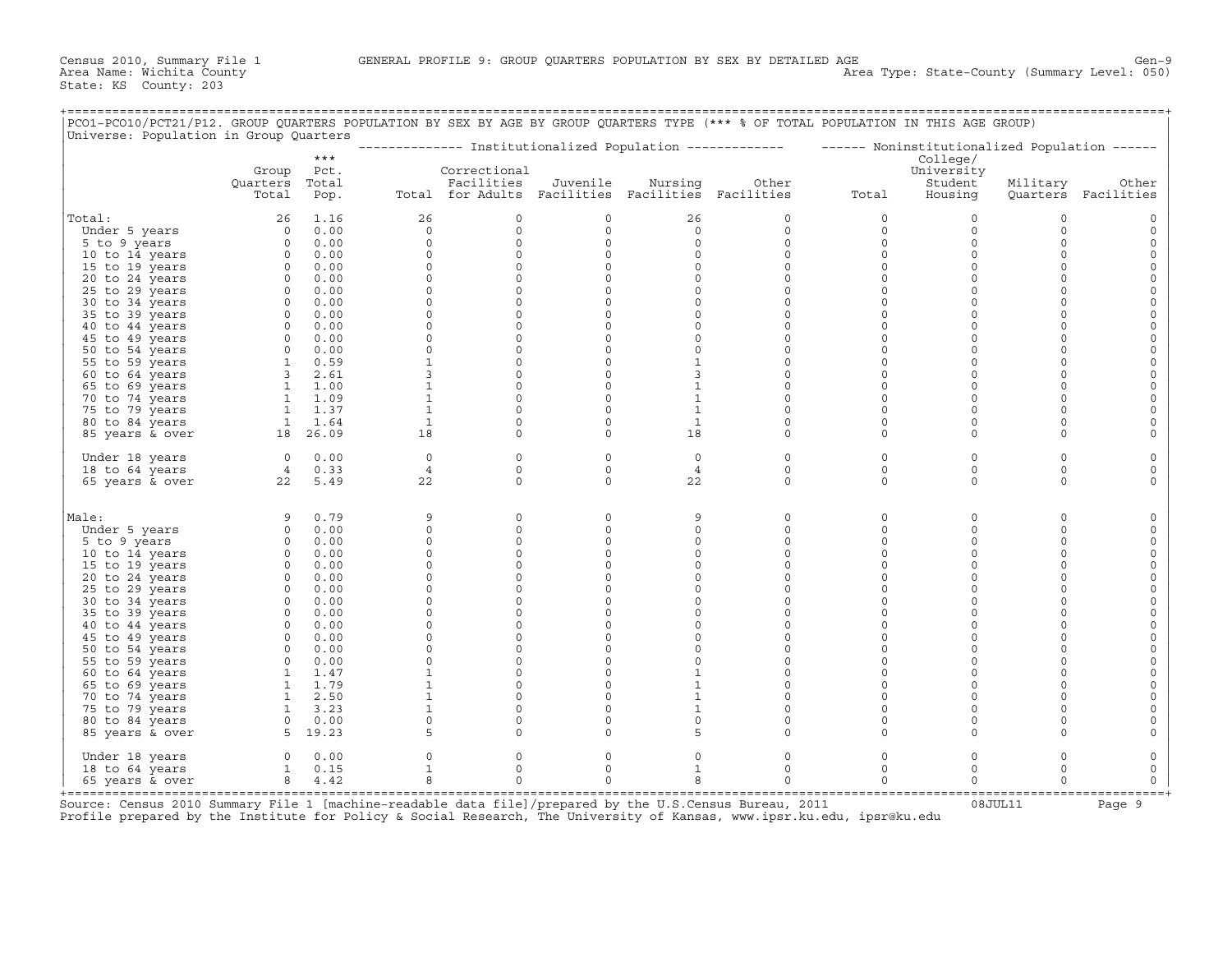Census 2010, Summary File 1 AGE PROFILE 1: AGE BY SEX FOR PERSONS IN HOUSEHOLDS AND PERSONS IN GROUP QUARTERS<br>Area Name: Wichita County Level: 050) Area Type: State-County (Summary Level: 050) Area Type: State-County (Summary Level: 050)

+===================================================================================================================================================+

|                                    |                |              | P12/PCT13. AGE BY SEX BY RESIDENCE TYPE (PERSONS IN HOUSEHOLDS AND PERSONS IN GROUP QUARTERS)<br>Universe: Total Population $(2,234; 98.88)$ in households and 1.2% in group quarters) |                |                  |                |              |                                           |                |                                  |              |                          |                                                             |
|------------------------------------|----------------|--------------|----------------------------------------------------------------------------------------------------------------------------------------------------------------------------------------|----------------|------------------|----------------|--------------|-------------------------------------------|----------------|----------------------------------|--------------|--------------------------|-------------------------------------------------------------|
|                                    |                |              | ------------------All Persons------------------                                                                                                                                        |                |                  |                |              | ----------Persons in Households---------- |                |                                  |              |                          |                                                             |
|                                    | Total Pct.     |              | Male                                                                                                                                                                                   | Female %Fem    |                  |                | Total Pct.   | Male                                      | Female         | Total Pct.                       |              | Male                     | --------Persons in Group Quarters--------<br>Female<br>%Fem |
| All Ages:                          | 2,234 100.0    |              | 1,143                                                                                                                                                                                  | 1,091 48.8     |                  |                | 2,208 100.0  | 1,134                                     | 1,074          |                                  | 26 100.0     | 9                        | 17<br>65.4                                                  |
| $0$ to $4$                         | 165            | 7.4          | 77                                                                                                                                                                                     | 88             | 53.3             | 165            | 7.5          | 77                                        | 88             | $\circ$                          | 0.0          | $\Omega$                 | $\mathbf 0$                                                 |
| 5 to 9                             | 159            | 7.1          | 76                                                                                                                                                                                     | 83             | 52.2             | 159            | 7.2          | 76                                        | 83             | $\Omega$                         | 0.0          | $\Omega$                 | $\mathbf 0$                                                 |
| 10 to 14                           | 181            | 8.1          | 104                                                                                                                                                                                    |                | 77 42.5          | 181            | 8.2          | 104                                       | 77             | $\Omega$                         | 0.0          | $\Omega$                 | $\Omega$                                                    |
| 15 to 17                           | 103            | 4.6          | 56                                                                                                                                                                                     | 47             | 45.6             | 103            | 4.7          | 56                                        | 47             | $\Omega$                         | 0.0          | $\Omega$                 | $\mathsf O$                                                 |
| 18 and 19                          | 32             | 1.4          | 19                                                                                                                                                                                     | 13             | 40.6             | 32             | 1.4          | 19                                        | 13             | $\Omega$                         | 0.0          | $\Omega$                 | $\mathsf{O}$                                                |
| 20                                 | 11             | 0.5          | $7\overline{ }$                                                                                                                                                                        | $\overline{4}$ | 36.4             | 11             | 0.5          | $7\overline{ }$                           | $\overline{4}$ | $\circ$                          | 0.0          | $\Omega$                 | $\mathsf O$                                                 |
| 21                                 | 11             | 0.5          | 5                                                                                                                                                                                      | 6              | 54.5             | 11             | 0.5          | 5                                         | 6              | $\Omega$                         | 0.0          |                          | $\mathsf{O}\xspace$                                         |
| 22 to 24                           | 50             | 2.2          | 25                                                                                                                                                                                     | 25             | 50.0             | 50             | 2.3          | 25                                        | 25             | $\Omega$                         | 0.0          | $\Omega$                 | $\mathsf{O}$                                                |
| 25 to 29                           | 127            | 5.7          | 64                                                                                                                                                                                     |                | 63 49.6          | 127            | 5.8          | 64<br>70                                  | 63<br>60       | $\circ$<br>$\Omega$              | 0.0<br>0.0   | $\Omega$<br>$\Omega$     | $\mathsf{O}\xspace$<br>$\mathsf O$                          |
| 30 to 34                           | 130            | 5.8          | 70                                                                                                                                                                                     | 60             | 46.2             | 130            | 5.9<br>6.3   |                                           | 65             | $\circ$                          |              | $\Omega$                 | $\mathsf O$                                                 |
| 35 to 39<br>40 to 44               | 140<br>121     | 6.3<br>5.4   | 75<br>64                                                                                                                                                                               | 65             | 46.4<br>57 47.1  | 140<br>121     | 5.5          | 75<br>64                                  | 57             | $\Omega$                         | 0.0<br>0.0   | $\Omega$                 | $\mathsf{O}\xspace$                                         |
| 45 to 49                           | 138            | 6.2          | 68                                                                                                                                                                                     | 70             | 50.7             | 138            | 6.3          | 68                                        | 70             | $\Omega$                         | 0.0          | $\Omega$                 | $\mathbf 0$                                                 |
| 50 to 54                           | 180            | 8.1          | 103                                                                                                                                                                                    | 77             | 42.8             | 180            | 8.2          | 103                                       | 77             | $\circ$                          | 0.0          | $\Omega$                 | $\mathsf O$                                                 |
| 55 to 59                           | 170            | 7.6          | 81                                                                                                                                                                                     | 89             | 52.4             | 169            | 7.7          | 81                                        | 88             | $\mathbf{1}$                     | 3.8          | $\Omega$                 | 1 100.0                                                     |
| 60 and 61                          | 47             | 2.1          | 31                                                                                                                                                                                     | 16             | 34.0             | 46             | 2.1          | 30                                        | 16             | $\mathbf{1}$                     | 3.8          | $\mathbf{1}$             | $\circ$<br>0.0                                              |
| 62 to 64                           | 68             | 3.0          | 37                                                                                                                                                                                     | 31             | 45.6             | 66             | 3.0          | 37                                        | 29             | 2                                | 7.7          | $\Omega$                 | 2100.0                                                      |
| 65 and 66                          | 44             | 2.0          | 22                                                                                                                                                                                     | 22             | 50.0             | 43             | 1.9          | 21                                        | 22             | $\mathbf{1}$                     | 3.8          |                          | 0.0<br>$\Omega$                                             |
| 67 to 69                           | 62             | 2.8          | 34                                                                                                                                                                                     | 28             | 45.2             | 62             | 2.8          | 34                                        | 28             | $\Omega$                         | 0.0          | $\Omega$                 | $\Omega$                                                    |
| 70 to 74                           | 92             | 4.1          | 40                                                                                                                                                                                     | 52             | 56.5             | 91             | 4.1          | 39                                        | 52             | $\mathbf{1}$                     | 3.8          | $\mathbf{1}$             | $\circ$<br>0.0                                              |
| 75 to 79                           | 73             | 3.3          | 31                                                                                                                                                                                     | 42             | 57.5             | 72             | 3.3          | 30                                        | 42             | 1                                | 3.8          |                          | $\Omega$<br>0.0                                             |
| 80 to 84                           | 61             | 2.7          | 28                                                                                                                                                                                     | 33             | 54.1             | 60             | 2.7          | 28                                        | 32             | $\mathbf{1}$                     | 3.8          |                          | 1 100.0                                                     |
| 85 & over                          | 69             | 3.1          | 26                                                                                                                                                                                     |                | 43 62.3          | 51             | 2.3          | 21                                        | 30             | 18                               | 69.2         | 5                        | 13<br>72.2                                                  |
| Additional Aggregations:           |                |              |                                                                                                                                                                                        |                |                  |                |              |                                           |                |                                  |              |                          |                                                             |
| $0$ to $14$                        |                | 505 22.6     | 257                                                                                                                                                                                    | 248            | 49.1             | 505            | 22.9         | 257                                       | 248            | $\circ$                          | 0.0          | $\Omega$                 | $\mathsf{O}$                                                |
| 5 to 14                            |                | 340 15.2     | 180                                                                                                                                                                                    | 160            | 47.1             | 340            | 15.4         | 180                                       | 160            | $\Omega$                         | 0.0          | $\Omega$                 | $\circ$                                                     |
| $0$ to $17$                        | 608            | 27.2         | 313                                                                                                                                                                                    | 295            | 48.5             | 608            | 27.5         | 313                                       | 295            | $\circ$                          | 0.0          | $\Omega$                 | $\mathsf O$                                                 |
| 5 to 17                            | 443            | 19.8         | 236                                                                                                                                                                                    | 207            | 46.7             | 443            | 20.1         | 236                                       | 207            | $\Omega$                         | 0.0          | $\Omega$                 | $\mathsf O$                                                 |
| $0$ to $20$                        | 651            | 29.1         | 339                                                                                                                                                                                    |                | 312 47.9         | 651            | 29.5         | 339                                       | 312            | $\Omega$                         | 0.0          | $\Omega$                 | $\circ$                                                     |
| 18 to 21                           | 54             | 2.4          | 31                                                                                                                                                                                     | 23             | 42.6             | 54             | 2.4          | 31                                        | 23             | $\Omega$                         | 0.0          |                          | $\mathsf{O}\xspace$                                         |
| 18 to 24                           | 104            | 4.7          | 56                                                                                                                                                                                     | 48             | 46.2             | 104            | 4.7          | 56                                        | 48             | $\Omega$                         | 0.0          | $\Omega$<br>$\mathbf{1}$ | $\circ$                                                     |
| 18 to 64                           | 1,225<br>1,121 | 54.8<br>50.2 | 649<br>593                                                                                                                                                                             | 528            | 576 47.0<br>47.1 | 1,221<br>1,117 | 55.3<br>50.6 | 648<br>592                                | 573<br>525     | $\overline{4}$<br>$\overline{4}$ | 15.4<br>15.4 | $\mathbf{1}$             | 3<br>75.0<br>3<br>75.0                                      |
| 25 to 64<br>60 & over              | 516            | 23.1         | 249                                                                                                                                                                                    | 267            | 51.7             | 491            | 22.2         | 240                                       | 251            | 25                               | 96.2         | 9                        | 16<br>64.0                                                  |
| 65 & over                          | 401            | 17.9         | 181                                                                                                                                                                                    | 220            | 54.9             | 379            | 17.2         | 173                                       | 206            | 22                               | 84.6         |                          | 14<br>63.6                                                  |
| 70 & over                          | 295            | 13.2         | 125                                                                                                                                                                                    | 170            | 57.6             | 274            | 12.4         | 118                                       | 156            | 21                               | 80.8         |                          | 66.7<br>14                                                  |
| 75 & over                          | 203            | 9.1          | 85                                                                                                                                                                                     | 118            | 58.1             | 183            | 8.3          | 79                                        | 104            | 20                               | 76.9         | 6                        | 14<br>70.0                                                  |
|                                    |                |              |                                                                                                                                                                                        |                |                  |                |              |                                           |                |                                  |              |                          |                                                             |
| Universe: Total Population (2,234) |                |              | P13/PCT13. MEDIAN AGE BY SEX BY RESIDENCE TYPE (PERSONS IN HOUSEHOLDS AND PERSONS IN GROUP OUARTERS)                                                                                   |                |                  |                |              |                                           |                |                                  |              |                          |                                                             |
|                                    |                |              | -----------------All Persons---------------                                                                                                                                            |                |                  |                |              | ----------Persons in Households---------- |                |                                  |              |                          | --------Persons in Group Quarters--------                   |
|                                    | Both Sexes     |              | Male                                                                                                                                                                                   | Female         |                  | Both Sexes     |              | Male                                      | Female         | Both Sexes                       |              | Male                     | Female                                                      |
| Median Age                         |                | 40.3         | 39.7                                                                                                                                                                                   | 41.3           |                  | 39.8           |              | 39.3                                      | 40.5           |                                  |              |                          |                                                             |
|                                    |                |              |                                                                                                                                                                                        |                |                  |                |              |                                           |                |                                  |              |                          |                                                             |

Source: Census 2010 Summary File 1 [machine−readable data file]/prepared by the U.S.Census Bureau, 2011 08JUL11 Page 10 Profile prepared by the Institute for Policy & Social Research, The University of Kansas, www.ipsr.ku.edu, ipsr@ku.edu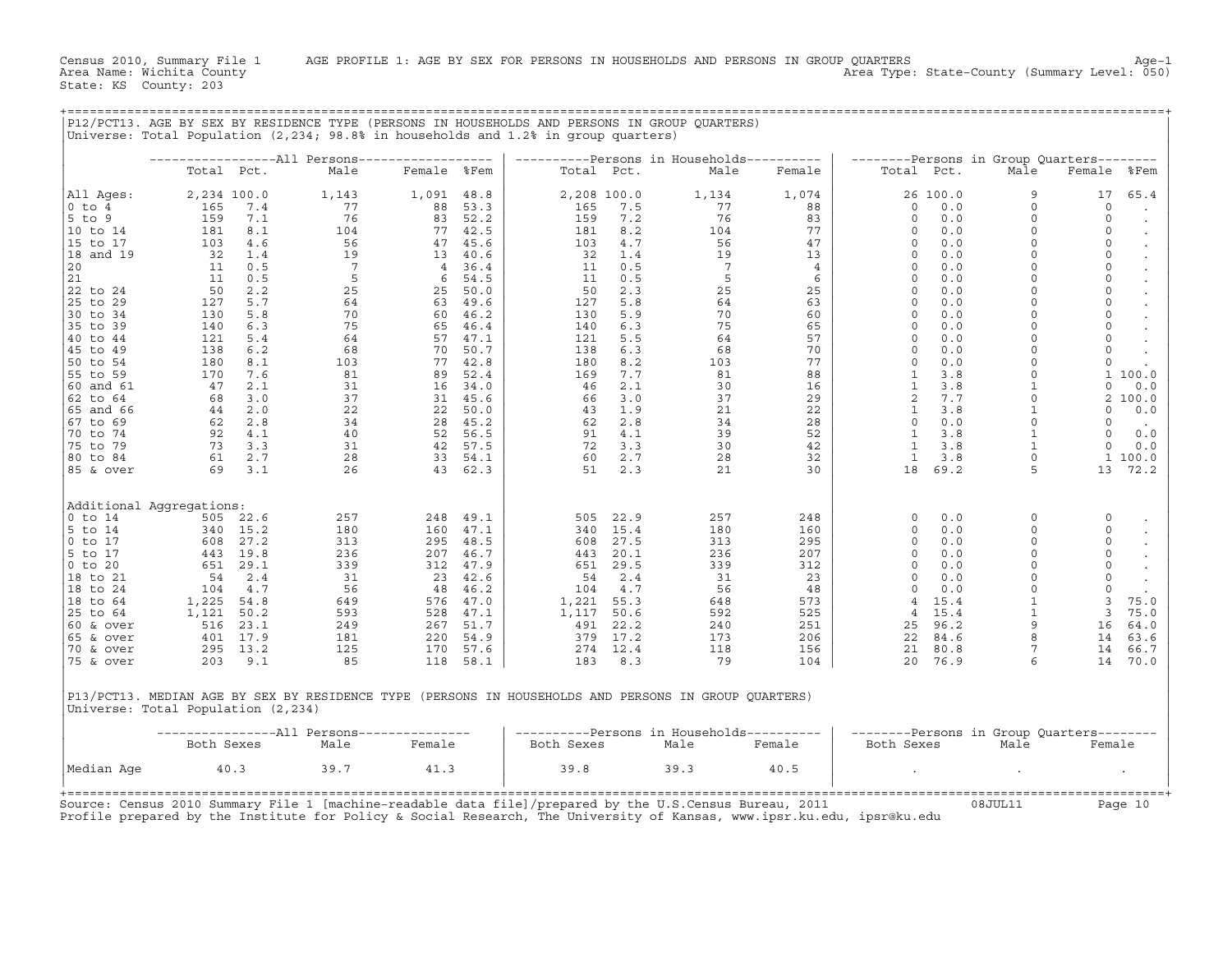Census 2010, Summary File 1 AGE PROFILE 2: FULL AGE DETAIL (ALL AGES) BY SEX, WITH MEDIANS AND ADDITIONAL AGGREGATIONS Age−2 Area Type: State-County (Summary Level: 050) State: KS County: 203

+===================================================================================================================================================+

|                                                                                                                                                                                                                          |                                                                                                                                                                   |                                                                                                                                                                                           | Universe: Persons of all races combined (2,234 or 100.0% of Total Population: 2,234)                                                                                                    |                                                                                                                                                                                      | P12/P13/PCT12. DETAILED AGE BY SEX (INCLUDING MEDIANS): ALL RACES COMBINED                                                                                                                   |                                                                                                                                                                     |                                                                                                                                                                                             |                                                                                                                                                                            |                                                                                                                                                                            |                                                                                                                                                                                                                |                                                                                                                                                                                                                                   |                                                                                                                                                                                           |                                                                                                                                                                                                                                                                                                                        |                                                                                                                                                                                                                                                                                                                                                                                           |
|--------------------------------------------------------------------------------------------------------------------------------------------------------------------------------------------------------------------------|-------------------------------------------------------------------------------------------------------------------------------------------------------------------|-------------------------------------------------------------------------------------------------------------------------------------------------------------------------------------------|-----------------------------------------------------------------------------------------------------------------------------------------------------------------------------------------|--------------------------------------------------------------------------------------------------------------------------------------------------------------------------------------|----------------------------------------------------------------------------------------------------------------------------------------------------------------------------------------------|---------------------------------------------------------------------------------------------------------------------------------------------------------------------|---------------------------------------------------------------------------------------------------------------------------------------------------------------------------------------------|----------------------------------------------------------------------------------------------------------------------------------------------------------------------------|----------------------------------------------------------------------------------------------------------------------------------------------------------------------------|----------------------------------------------------------------------------------------------------------------------------------------------------------------------------------------------------------------|-----------------------------------------------------------------------------------------------------------------------------------------------------------------------------------------------------------------------------------|-------------------------------------------------------------------------------------------------------------------------------------------------------------------------------------------|------------------------------------------------------------------------------------------------------------------------------------------------------------------------------------------------------------------------------------------------------------------------------------------------------------------------|-------------------------------------------------------------------------------------------------------------------------------------------------------------------------------------------------------------------------------------------------------------------------------------------------------------------------------------------------------------------------------------------|
|                                                                                                                                                                                                                          | Total                                                                                                                                                             | Pct.                                                                                                                                                                                      | Male                                                                                                                                                                                    | Female                                                                                                                                                                               |                                                                                                                                                                                              | Total                                                                                                                                                               | Pct.                                                                                                                                                                                        | Male                                                                                                                                                                       | Female                                                                                                                                                                     |                                                                                                                                                                                                                | Total                                                                                                                                                                                                                             | Pct.                                                                                                                                                                                      | Male                                                                                                                                                                                                                                                                                                                   | Female                                                                                                                                                                                                                                                                                                                                                                                    |
| $0$ to $4$<br>$\mathbf 0$<br>$\mathbf{1}$<br>2<br>3<br>$\overline{4}$<br>$5$ to $9$<br>5<br>6<br>7<br>8<br>9<br>10 to 14<br>10<br>11<br>12<br>13<br>14<br>15 to 19<br>15<br>16<br>17<br>18<br>19<br>20 to 24<br>20<br>21 | 165<br>27<br>30<br>37<br>29<br>42<br>159<br>25<br>39<br>38<br>23<br>34<br>181<br>40<br>33<br>34<br>31<br>43<br>135<br>31<br>29<br>43<br>24<br>8<br>72<br>11<br>11 | 7.4<br>1.2<br>1.3<br>1.7<br>1.3<br>1.9<br>7.1<br>1.1<br>1.7<br>1.7<br>1.0<br>1.5<br>8.1<br>1.8<br>1.5<br>1.5<br>1.4<br>1.9<br>6.0<br>1.4<br>1.3<br>1.9<br>1.1<br>0.4<br>3.2<br>0.5<br>0.5 | 77<br>15<br>14<br>11<br>19<br>18<br>76<br>11<br>17<br>23<br>10<br>15<br>104<br>22<br>17<br>20<br>20<br>25<br>75<br>15<br>19<br>22<br>15<br>$\overline{4}$<br>37<br>$7\phantom{.0}$<br>5 | 88<br>12<br>16<br>26<br>10<br>24<br>83<br>14<br>22<br>15<br>13<br>19<br>77<br>18<br>16<br>14<br>11<br>18<br>60<br>16<br>10<br>21<br>9<br>$\overline{4}$<br>35<br>$\overline{4}$<br>6 | 40 to 44<br>40<br>41<br>42<br>43<br>44<br>45 to 49<br>45<br>46<br>47<br>48<br>49<br>50 to 54<br>50<br>51<br>52<br>53<br>54<br>55 to 59<br>55<br>56<br>57<br>58<br>59<br>60 to 64<br>60<br>61 | 121<br>29<br>28<br>23<br>17<br>24<br>138<br>34<br>30<br>35<br>22<br>17<br>180<br>38<br>39<br>32<br>33<br>38<br>170<br>32<br>29<br>39<br>41<br>29<br>115<br>22<br>25 | 5.4<br>1.3<br>1.3<br>1.0<br>0.8<br>1.1<br>6.2<br>1.5<br>1.3<br>1.6<br>1.0<br>$0.8$<br>8.1<br>1.7<br>1.7<br>1.4<br>1.5<br>1.7<br>7.6<br>1.4<br>1.3<br>1.7<br>1.8<br>1.3<br>5.1<br>1.0<br>1.1 | 64<br>18<br>16<br>8<br>$7\phantom{.0}$<br>15<br>68<br>21<br>14<br>17<br>10<br>6<br>103<br>20<br>22<br>17<br>21<br>23<br>81<br>17<br>13<br>18<br>20<br>13<br>68<br>14<br>17 | 57<br>11<br>$12 \overline{ }$<br>15<br>10<br>9<br>70<br>13<br>16<br>18<br>12<br>11<br>77<br>18<br>17<br>15<br>12<br>15<br>89<br>15<br>16<br>21<br>21<br>16<br>47<br>8<br>8 | 80 to 84<br>80<br>81<br>82<br>83<br>84<br>85 to 89<br>85<br>86<br>87<br>88<br>89<br>90 to 94<br>90<br>91<br>92<br>93<br>94<br>95 to 99<br>95<br>96<br>97<br>98<br>99<br>$100 - 104$<br>$105 - 109$<br>110 plus | 61<br>8<br>21<br>10<br>12<br>10<br>44<br>8<br>8<br>16<br>11<br>$\mathbf{1}$<br>18<br>6<br>$\overline{4}$<br>2<br>3<br>3<br>7<br>$\overline{3}$<br>2<br>$\circ$<br>$\mathbf{1}$<br>$\mathbf{1}$<br>$\Omega$<br>$\Omega$<br>$\circ$ | 2.7<br>0.4<br>0.9<br>0.4<br>0.5<br>0.4<br>2.0<br>0.4<br>0.4<br>0.7<br>0.5<br>0.0<br>0.8<br>0.3<br>0.2<br>0.1<br>0.1<br>0.1<br>0.3<br>0.1<br>0.1<br>0.0<br>0.0<br>0.0<br>0.0<br>0.0<br>0.0 | 28<br>$\overline{4}$<br>9<br>3<br>7<br>5<br>16<br>$\overline{4}$<br>$\overline{4}$<br>$\overline{4}$<br>3<br>$\mathbf{1}$<br>8<br>$\overline{4}$<br>$\overline{c}$<br>$\mathbf{1}$<br>$\mathbf{1}$<br>$\circ$<br>2<br>$\mathbf{1}$<br>$\circ$<br>$\circ$<br>$\mathbf{1}$<br>$\circ$<br>$\Omega$<br>$\Omega$<br>$\circ$ | 33<br>$\overline{4}$<br>12<br>$7\phantom{.0}$<br>5<br>5<br>28<br>$\overline{4}$<br>$\overline{4}$<br>12<br>8<br>$\mathbb O$<br>10<br>$\overline{c}$<br>$\begin{smallmatrix}2\\1\end{smallmatrix}$<br>$\mathbf{2}$<br>$\mathbf{3}$<br>5<br>$\mathbf{2}$<br>$\mathbf{2}$<br>$\mathsf{O}\xspace$<br>$\mathsf{O}\xspace$<br>$\mathbf{1}$<br>$\mathsf{O}\xspace$<br>$\mathbf 0$<br>$\mathbf 0$ |
| 22<br>23<br>24<br>25 to 29<br>25<br>26<br>27<br>28<br>29<br>30 to 34<br>30<br>31<br>32<br>33<br>34<br>35 to 39<br>35<br>36<br>37<br>38<br>39                                                                             | 15<br>16<br>19<br>127<br>16<br>35<br>25<br>27<br>24<br>130<br>21<br>26<br>32<br>34<br>17<br>140<br>24<br>30<br>23<br>23<br>40                                     | 0.7<br>0.7<br>0.9<br>5.7<br>0.7<br>1.6<br>1.1<br>1.2<br>1.1<br>5.8<br>0.9<br>1.2<br>1.4<br>1.5<br>0.8<br>6.3<br>1.1<br>1.3<br>1.0<br>1.0<br>1.8                                           | 7<br>7<br>11<br>64<br>8<br>20<br>10<br>11<br>15<br>70<br>10<br>12<br>17<br>24<br>$7\phantom{.0}$<br>75<br>15<br>18<br>12<br>8<br>22                                                     | 8<br>9<br>8<br>63<br>8<br>15<br>15<br>16<br>9<br>60<br>11<br>14<br>15<br>10<br>10<br>65<br>9<br>12<br>11<br>15<br>18                                                                 | 62<br>63<br>64<br>65 to 69<br>65<br>66<br>67<br>68<br>69<br>70 to 74<br>70<br>71<br>72<br>73<br>74<br>75 to 79<br>75<br>76<br>77<br>78<br>79                                                 | 22<br>27<br>19<br>106<br>26<br>18<br>27<br>16<br>19<br>92<br>14<br>19<br>16<br>18<br>25<br>73<br>17<br>12<br>23<br>14<br>$7\phantom{.0}$                            | 1.0<br>1.2<br>0.9<br>$4.7$<br>1.2<br>0.8<br>1.2<br>0.7<br>0.9<br>4.1<br>0.6<br>0.9<br>0.7<br>0.8<br>1.1<br>3.3<br>0.8<br>0.5<br>1.0<br>0.6<br>0.3                                           | 13<br>12<br>12<br>56<br>15<br>$7\phantom{.0}$<br>17<br>8<br>9<br>40<br>$\overline{4}$<br>6<br>13<br>5<br>12<br>31<br>6<br>5<br>10<br>$\overline{4}$<br>$\epsilon$          | 9<br>15<br>$7\overline{ }$<br>50<br>11<br>11<br>10<br>8<br>10<br>52<br>10<br>13<br>$\overline{3}$<br>13<br>13<br>42<br>11<br>7<br>13<br>10<br>1                            | $0$ to $14$<br>5 to 17<br>18 to 21<br>18 to 24<br>18 to 64<br>25 to 64<br>60 plus<br>65 plus<br>70 plus<br>75 plus<br>80 plus<br>85 plus<br>90 plus<br>All Ages<br>Median Aqe<br>By Sex                        | 505<br>443<br>54<br>104<br>1,225<br>1,121<br>516<br>401<br>295<br>203<br>130<br>69<br>25<br>2,234 100.0<br>Both Sexes<br>40.3                                                                                                     | 22.6<br>19.8<br>2.4<br>4.7<br>54.8<br>50.2<br>23.1<br>17.9<br>13.2<br>9.1<br>5.8<br>3.1<br>1.1                                                                                            | 257<br>236<br>31<br>56<br>649<br>593<br>249<br>181<br>125<br>85<br>54<br>26<br>10<br>1,143<br>Male<br>39.7                                                                                                                                                                                                             | 248<br>207<br>23<br>48<br>576<br>528<br>267<br>220<br>170<br>118<br>76<br>43<br>15<br>1,091<br>Female<br>41.3                                                                                                                                                                                                                                                                             |

+===================================================================================================================================================+ Source: Census 2010 Summary File 1 [machine−readable data file]/prepared by the U.S.Census Bureau, 2011 08JUL11 Page 11 Profile prepared by the Institute for Policy & Social Research, The University of Kansas, www.ipsr.ku.edu, ipsr@ku.edu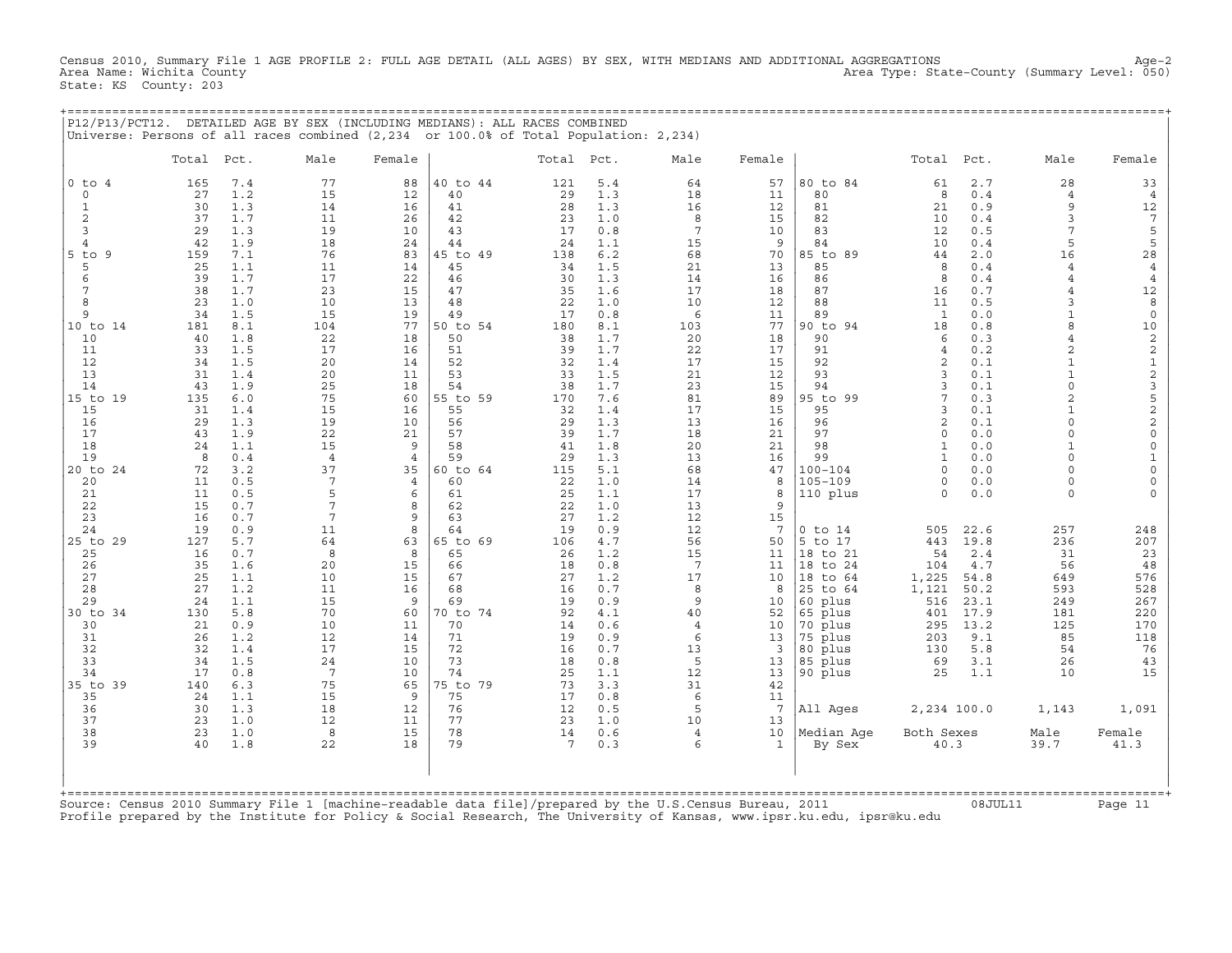|  | P12A/P13A/PCT12A. DETAILED AGE BY SEX (INCLUDING MEDIANS): WHITE ALONE    |  |  |  |
|--|---------------------------------------------------------------------------|--|--|--|
|  | Universe: White Alone Persons (1,972 or 88.3% of Total Population: 2,234) |  |  |  |

|                         | Total Pct. |            | Male                  | Female          |                | Total Pct. |            | Male                | Female                |                        | Total               | Pct.         | Male                             | Female                                          |
|-------------------------|------------|------------|-----------------------|-----------------|----------------|------------|------------|---------------------|-----------------------|------------------------|---------------------|--------------|----------------------------------|-------------------------------------------------|
| $0$ to $4$              | 134        | 6.8        | 63                    | 71              | 40 to 44       | 105        | 5.3        | 55                  | 50                    | 80 to 84               | 57                  | 2.9          | 25                               | 32                                              |
| $\circ$<br>$\mathbf{1}$ | 22<br>25   | 1.1<br>1.3 | 12<br>13              | 10<br>12        | 40<br>41       | 25<br>27   | 1.3<br>1.4 | 15<br>15            | 10<br>12              | 80<br>81               | 8<br>20             | 0.4<br>1.0   | $\overline{4}$<br>9              | 4                                               |
| 2                       | 32         | 1.6        | 10                    | 22              | 42             | 19         | 1.0        | 6                   | 13                    | 82                     | 9                   | 0.5          | 2                                | 11<br>$7\phantom{.0}$                           |
| 3                       | 22         | 1.1        | 15                    | $7\phantom{.0}$ | 43             | 14         | 0.7        | 7                   | $7\phantom{.0}$       | 83                     | 10                  | 0.5          | 5                                |                                                 |
| $\overline{4}$          | 33         | 1.7        | 13                    | 20              | 44             | 20         | 1.0        | 12                  | 8                     | 84                     | 10                  | 0.5          | 5                                | $\frac{5}{5}$                                   |
| $5$ to<br>9             | 128        | 6.5        | 62                    | 66              | 45 to 49       | 128        | 6.5        | 62                  | 66                    | 85 to 89               | 44                  | 2.2          | 16                               | 28                                              |
| 5                       | 21         | 1.1        | 9                     | 12              | 45             | 31         | 1.6        | 18                  | 13                    | 85                     | 8                   | 0.4          | $\overline{4}$                   | $\overline{4}$                                  |
| 6<br>7                  | 30<br>32   | 1.5<br>1.6 | 14<br>21              | 16<br>11        | 46<br>47       | 27<br>31   | 1.4<br>1.6 | 13<br>15            | 14<br>16              | 86<br>87               | 8<br>16             | 0.4<br>0.8   | $\overline{4}$<br>$\overline{4}$ | $\bf{4}$<br>12                                  |
| 8                       | 18         | 0.9        | $7\phantom{.0}$       | 11              | 48             | 22         | 1.1        | 10                  | 12                    | 88                     | 11                  | 0.6          | $\mathbf{z}$                     | 8                                               |
| 9                       | 27         | 1.4        | 11                    | 16              | 49             | 17         | 0.9        | 6                   | 11                    | 89                     | $\mathbf{1}$        | 0.1          | $\mathbf{1}$                     | $\mathsf{O}\xspace$                             |
| 10 to 14                | 147        | 7.5        | 85                    | 62              | 50 to 54       | 170        | 8.6        | 96                  | 74                    | 90 to 94               | 18                  | 0.9          | $\mathsf{R}$                     | 10                                              |
| 10                      | 34         | 1.7        | 18                    | 16              | 50             | 35         | 1.8        | 19                  | 16                    | 90                     | 6                   | 0.3          | $\overline{4}$                   | $\mathbf 2$                                     |
| 11                      | 25         | 1.3        | 13                    | 12              | 51             | 38         | 1.9        | 21                  | 17                    | 91                     | $\overline{4}$      | 0.2          | 2                                | $\mathbf 2$                                     |
| 12<br>13                | 27<br>25   | 1.4<br>1.3 | 17<br>17              | 10<br>8         | 52<br>53       | 29<br>31   | 1.5        | 15<br>19            | 14                    | 92<br>93               | $\overline{2}$<br>3 | 0.1          | $\mathbf{1}$<br>$\mathbf{1}$     | $\frac{1}{2}$                                   |
| 14                      | 36         | 1.8        | 20                    | 16              | 54             | 37         | 1.6<br>1.9 | 22                  | 12<br>15              | 94                     | 3                   | 0.2<br>0.2   | $\Omega$                         |                                                 |
| 15 to 19                | 113        | 5.7        | 61                    | 52              | 55 to 59       | 161        | 8.2        | 76                  | 85                    | 95 to 99               | 6                   | 0.3          | $\mathbf{1}$                     | $\begin{array}{c} 3 \\ 5 \\ 2 \\ 2 \end{array}$ |
| 15                      | 26         | 1.3        | 12                    | 14              | 55             | 32         | 1.6        | 17                  | 15                    | 95                     | 3                   | 0.2          | $\mathbf{1}$                     |                                                 |
| 16                      | 27         | 1.4        | 17                    | 10              | 56             | 26         | 1.3        | 11                  | 15                    | 96                     | $\overline{2}$      | 0.1          | $\Omega$                         |                                                 |
| 17                      | 36         | 1.8        | 18                    | 18              | 57             | 37         | 1.9        | 17                  | 20                    | 97                     | $\Omega$            | 0.0          | $\Omega$                         | $\mathsf{O}\xspace$                             |
| 18                      | 19         | 1.0        | 11                    | 8               | 58             | 38         | 1.9        | 18                  | 20                    | 98                     | $\Omega$            | 0.0          | $\Omega$<br>$\Omega$             | $\mathsf{O}\xspace$                             |
| 19<br>20 to 24          | 5<br>59    | 0.3<br>3.0 | 3<br>30               | 2<br>29         | 59<br>60 to 64 | 28<br>105  | 1.4<br>5.3 | 13<br>62            | 15<br>43              | 99<br>$100 - 104$      | 1<br>$\Omega$       | 0.1<br>0.0   | $\Omega$                         | $\mathbf{1}$<br>$\mathsf{O}\xspace$             |
| 20                      | 10         | 0.5        | 6                     | 4               | 60             | 20         | 1.0        | 14                  | 6                     | $105 - 109$            | $\Omega$            | 0.0          | $\Omega$                         | $\mathsf{O}\xspace$                             |
| 21                      | 10         | 0.5        | 5                     | 5               | 61             | 22         | 1.1        | 14                  | 8                     | 110 plus               | $\Omega$            | 0.0          | $\Omega$                         | $\Omega$                                        |
| 22                      | 13         | 0.7        | 6                     | 7               | 62             | 22         | 1.1        | 13                  | 9                     |                        |                     |              |                                  |                                                 |
| 23                      | 10         | 0.5        | 4                     | 6               | 63             | 26         | 1.3        | 11                  | 15                    |                        |                     |              |                                  |                                                 |
| 24<br>25 to 29          | 16<br>103  | 0.8<br>5.2 | 9<br>50               | 7<br>53         | 64<br>65 to 69 | 15<br>99   | 0.8<br>5.0 | 10<br>54            | 5<br>45               | $0$ to $14$<br>5 to 17 | 409<br>364          | 20.7<br>18.5 | 210<br>194                       | 199<br>170                                      |
| 25                      | 12         | 0.6        | 6                     | 6               | 65             | 25         | 1.3        | 14                  | 11                    | 18 to 21               | 44                  | 2.2          | 25                               | 19                                              |
| 26                      | 31         | 1.6        | 17                    | 14              | 66             | 16         | 0.8        | 7                   | 9                     | 18 to 24               | 83                  | 4.2          | 44                               | 39                                              |
| 27                      | 19         | 1.0        | 7                     | 12              | 67             | 26         | 1.3        | 17                  | 9                     | 18 to 64               | 1,091               | 55.3         | 569                              | 522                                             |
| 28                      | 20         | 1.0        | $7\phantom{.0}$       | 13              | 68             | 16         | 0.8        | 8                   | 8                     | 25 to 64               | 1,008               | 51.1         | 525                              | 483                                             |
| 29                      | 21         | 1.1        | 13                    | 8               | 69             | 16         | 0.8        | 8                   | 8                     | 60 plus                | 488                 | 24.7         | 233                              | 255                                             |
| 30 to 34<br>30          | 115<br>16  | 5.8<br>0.8 | 62<br>$7\phantom{.0}$ | 53<br>9         | 70 to 74<br>70 | 88<br>12   | 4.5<br>0.6 | 38<br>$\sqrt{2}$    | 50<br>10              | 65 plus<br>70 plus     | 383<br>284          | 19.4<br>14.4 | 171<br>117                       | 212<br>167                                      |
| 31                      | 25         | 1.3        | 11                    | 14              | 71             | 19         | 1.0        | 6                   | 13                    | 75 plus                | 196                 | 9.9          | 79                               | 117                                             |
| 32                      | 29         | 1.5        | 15                    | 14              | 72             | 16         | 0.8        | 13                  | 3                     | 80 plus                | 125                 | 6.3          | 50                               | 75                                              |
| 33                      | 30         | 1.5        | 23                    | 7               | 73             | 17         | 0.9        | 5                   | 12                    | 85 plus                | 68                  | 3.4          | 25                               | 43                                              |
| 34                      | 15         | 0.8        | 6                     | 9               | 74             | 24         | 1.2        | 12                  | 12                    | 90 plus                | 24                  | 1.2          | 9                                | 15                                              |
| 35 to 39                | 121        | 6.1        | 62                    | 59              | 75 to 79       | 71         | 3.6        | 29                  | 42                    |                        |                     |              |                                  |                                                 |
| 35<br>36                | 19<br>28   | 1.0<br>1.4 | 12<br>17              | 7<br>11         | 75<br>76       | 17<br>11   | 0.9<br>0.6 | 6<br>$\overline{4}$ | 11<br>$7\phantom{.0}$ | All Ages               | 1,972 100.0         |              | 997                              | 975                                             |
| 37                      | 21         | 1.1        | 10                    | 11              | 77             | 22         | 1.1        | 9                   | 13                    |                        |                     |              |                                  |                                                 |
| 38                      | 19         | 1.0        | 5                     | 14              | 78             | 14         | 0.7        | 4                   | 10                    | Median Age             | Both Sexes          |              | Male                             | Female                                          |
| 39                      | 34         | 1.7        | 18                    | 16              | 79             | 7          | 0.4        | 6                   | $\mathbf{1}$          | By Sex                 |                     | 42.7         | 41.6                             | 44.1                                            |
|                         |            |            |                       |                 |                |            |            |                     |                       |                        |                     |              |                                  |                                                 |
|                         |            |            |                       |                 |                |            |            |                     |                       |                        |                     |              |                                  |                                                 |

Profile prepared by the Institute for Policy & Social Research, The University of Kansas, www.ipsr.ku.edu, ipsr@ku.edu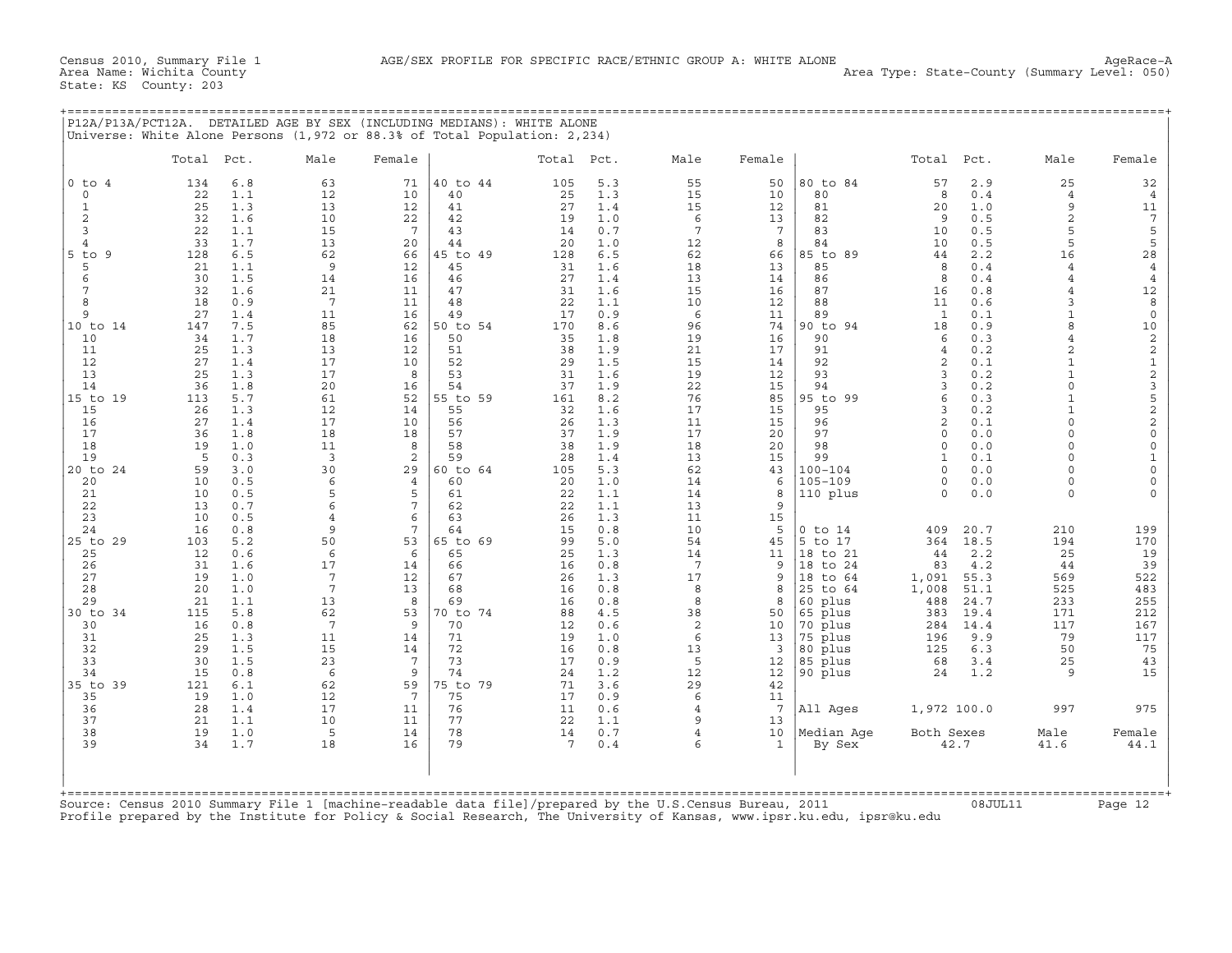| Universe: Black or African American Alone Persons (19 or 0.9% of Total Population: 2,234)                                                                                                                                                                                                                                                                                                                                                                                                                                                                                                                                                                                                                                                                                                                                                                    |                                                                                                                                                                                                                                                                                                                                                                                                                                                                                                                                                                                                                                                                                                                                         | P12B/P13B/PCT12B. DETAILED AGE BY SEX (INCLUDING MEDIANS): BLACK OR AFRICAN AMERICAN ALONE                                                                                                                                                                                                                                                                                                                                                                                                                                                                   |                                                                                                                                                                                                                                                                                                                                                                                                                                                                                                                                                                                                                                                                     |                                                                                                                                                                                                                                                                                                                                                                                                                           |                                                                                                                                                                                                                                                                  |                                                                                                                                                                                                                                                                                                                                                                                                                                                                                                                                                                                         |                                                                                                                                                                                                                                                                                                                                                                                                                                                                                                                                                                                                                                                                                            |
|--------------------------------------------------------------------------------------------------------------------------------------------------------------------------------------------------------------------------------------------------------------------------------------------------------------------------------------------------------------------------------------------------------------------------------------------------------------------------------------------------------------------------------------------------------------------------------------------------------------------------------------------------------------------------------------------------------------------------------------------------------------------------------------------------------------------------------------------------------------|-----------------------------------------------------------------------------------------------------------------------------------------------------------------------------------------------------------------------------------------------------------------------------------------------------------------------------------------------------------------------------------------------------------------------------------------------------------------------------------------------------------------------------------------------------------------------------------------------------------------------------------------------------------------------------------------------------------------------------------------|--------------------------------------------------------------------------------------------------------------------------------------------------------------------------------------------------------------------------------------------------------------------------------------------------------------------------------------------------------------------------------------------------------------------------------------------------------------------------------------------------------------------------------------------------------------|---------------------------------------------------------------------------------------------------------------------------------------------------------------------------------------------------------------------------------------------------------------------------------------------------------------------------------------------------------------------------------------------------------------------------------------------------------------------------------------------------------------------------------------------------------------------------------------------------------------------------------------------------------------------|---------------------------------------------------------------------------------------------------------------------------------------------------------------------------------------------------------------------------------------------------------------------------------------------------------------------------------------------------------------------------------------------------------------------------|------------------------------------------------------------------------------------------------------------------------------------------------------------------------------------------------------------------------------------------------------------------|-----------------------------------------------------------------------------------------------------------------------------------------------------------------------------------------------------------------------------------------------------------------------------------------------------------------------------------------------------------------------------------------------------------------------------------------------------------------------------------------------------------------------------------------------------------------------------------------|--------------------------------------------------------------------------------------------------------------------------------------------------------------------------------------------------------------------------------------------------------------------------------------------------------------------------------------------------------------------------------------------------------------------------------------------------------------------------------------------------------------------------------------------------------------------------------------------------------------------------------------------------------------------------------------------|
| Total Pct.                                                                                                                                                                                                                                                                                                                                                                                                                                                                                                                                                                                                                                                                                                                                                                                                                                                   | Male<br>Female                                                                                                                                                                                                                                                                                                                                                                                                                                                                                                                                                                                                                                                                                                                          | Total Pct.                                                                                                                                                                                                                                                                                                                                                                                                                                                                                                                                                   | Male                                                                                                                                                                                                                                                                                                                                                                                                                                                                                                                                                                                                                                                                | Female                                                                                                                                                                                                                                                                                                                                                                                                                    |                                                                                                                                                                                                                                                                  | Total Pct.                                                                                                                                                                                                                                                                                                                                                                                                                                                                                                                                                                              | Male<br>Female                                                                                                                                                                                                                                                                                                                                                                                                                                                                                                                                                                                                                                                                             |
| $0$ to $4$<br>0.0<br>$\Omega$<br>$\circ$<br>0.0<br>$\Omega$<br>$\Omega$<br>0.0<br>1<br>2<br>$\Omega$<br>0.0<br>3<br>0.0<br>$\Omega$<br>0.0<br>$\Omega$<br>$\overline{4}$<br>5.3<br>$5$ to $9$<br>1<br>5<br>0.0<br>$\Omega$<br>0.0<br>6<br>$\Omega$<br>7<br>$\circ$<br>0.0<br>0.0<br>8<br>$\Omega$<br>5.3<br>9<br>$\mathbf{1}$<br>10 to 14<br>3<br>15.8<br>10<br>5.3<br>1<br>5.3<br>11<br>$\mathbf{1}$<br>12<br>0.0<br>$\circ$<br>13<br>0.0<br>$\Omega$<br>5.3<br>14<br>1<br>15 to 19<br>15.8<br>3<br>15<br>0.0<br>$\cap$<br>16<br>0.0<br>$\Omega$<br>17<br>10.5<br>2<br>18<br>5.3<br>$\mathbf{1}$<br>19<br>0.0<br>$\Omega$<br>20 to 24<br>10.5<br>$\mathfrak{D}$<br>0.0<br>20<br>$\Omega$<br>0.0<br>21<br>$\Omega$<br>22<br>0.0<br>$\Omega$<br>23<br>2<br>10.5<br>24<br>0.0<br>$\Omega$<br>25 to 29<br>15.8<br>3<br>25<br>5.3<br>-1<br>26<br>$\Omega$<br>0.0 | $\Omega$<br>$\mathbf 0$<br>$\circ$<br>$\mathbf 0$<br>$\Omega$<br>$\Omega$<br>$\Omega$<br>$\Omega$<br>$\Omega$<br>$\Omega$<br>$\circ$<br>$\Omega$<br>$\Omega$<br>1<br>$\Omega$<br>$\mathbf 0$<br>$\Omega$<br>$\Omega$<br>$\mathbf 0$<br>$\Omega$<br>$\Omega$<br>$\Omega$<br>$\Omega$<br>$\mathbf 0$<br>3<br>$\mathbf 0$<br>$\Omega$<br>$\Omega$<br>$\Omega$<br>$\Omega$<br>$\Omega$<br>$\circ$<br>$\mathbf 0$<br>$\mathbf{z}$<br>$\mathbf 0$<br>$\Omega$<br>$\mathbf 0$<br>$\Omega$<br>$\Omega$<br>$\Omega$<br>$\Omega$<br>$\Omega$<br>$\Omega$<br>$\Omega$<br>$\Omega$<br>$\Omega$<br>$\Omega$<br>$\Omega$<br>$\Omega$<br>$\overline{a}$<br>$\circ$<br>$\Omega$<br>$\Omega$<br>2<br>$\Omega$<br>$\mathbf{1}$<br>$\mathbf 0$<br>$\Omega$ | 40 to 44<br>1<br>40<br>$\mathsf{O}$<br>41<br>$\Omega$<br>42<br>0<br>43<br>1<br>44<br>$\Omega$<br>45 to 49<br>1<br>45<br>0<br>46<br>$\Omega$<br>47<br>1<br>48<br>$\Omega$<br>49<br>$\Omega$<br>50 to 54<br>2<br>50<br>$\Omega$<br>51<br>1<br>52<br>1<br>53<br>$\Omega$<br>54<br>$\Omega$<br>55 to 59<br>$\Omega$<br>55<br>$\Omega$<br>56<br>$\Omega$<br>57<br>$\Omega$<br>58<br>$\Omega$<br>59<br>$\Omega$<br>60 to 64<br>$\Omega$<br>60<br>$\Omega$<br>61<br>$\Omega$<br>62<br>$\Omega$<br>63<br>$\circ$<br>64<br>$\Omega$<br>65 to 69<br>65<br>1<br>66<br>0 | 5.3<br>0<br>0.0<br>$\circ$<br>0.0<br>$\Omega$<br>0.0<br>$\Omega$<br>5.3<br>$\Omega$<br>0.0<br>$\Omega$<br>5.3<br>$\mathbf{1}$<br>0.0<br>$\Omega$<br>0.0<br>$\Omega$<br>5.3<br>$\mathbf{1}$<br>0.0<br>$\Omega$<br>0.0<br>$\Omega$<br>$\mathbf{1}$<br>10.5<br>$\Omega$<br>0.0<br>5.3<br>$\mathbf{1}$<br>5.3<br>$\mathbf 0$<br>0.0<br>$\Omega$<br>0.0<br>$\Omega$<br>0.0<br>$\Omega$<br>0.0<br>$\Omega$<br>0.0<br>$\Omega$<br>0.0<br>$\Omega$<br>0.0<br>$\Omega$<br>0.0<br>$\Omega$<br>0.0<br>$\Omega$<br>0.0<br>$\Omega$<br>0.0<br>$\Omega$<br>0.0<br>$\Omega$<br>0.0<br>$\Omega$<br>0.0<br>$\Omega$<br>5.3<br>$\mathbf{1}$<br>5.3<br>$\mathbf{1}$<br>0.0<br>$\Omega$ | $\mathbf{1}$<br>$\mathbf{0}$<br>$\mathsf{O}$<br>0<br>$\mathbf{1}$<br>$\mathbf{0}$<br>0<br>$\mathsf{O}$<br>$\mathsf{O}$<br>$\mathbf{0}$<br>0<br>$\mathsf{O}$<br>$\mathbf{1}$<br>$\mathbf 0$<br>$\mathbf{0}$<br>$\mathbf{1}$<br>$\mathbf 0$<br>$\mathbf{0}$<br>$\circ$<br>$\mathbf 0$<br>$\circ$<br>$\mathbf 0$<br>$\mathbf 0$<br>0<br>$\circ$<br>$\mathbf 0$<br>0<br>$\mathbf 0$<br>$\mathbf 0$<br>0<br>$\Omega$<br>0<br>0 | 80 to 84<br>80<br>81<br>82<br>83<br>84<br>85 to 89<br>85<br>86<br>87<br>88<br>89<br>90 to 94<br>90<br>91<br>92<br>93<br>94<br>95 to 99<br>95<br>96<br>97<br>98<br>99<br>$100 - 104$<br>$105 - 109$<br>110 plus<br>$0$ to $14$<br>5 to 17<br>18 to 21<br>18 to 24 | $\circ$<br>0.0<br>$\circ$<br>0.0<br>0.0<br>$\Omega$<br>$\circ$<br>0.0<br>0.0<br>$\Omega$<br>0.0<br>$\Omega$<br>$\Omega$<br>0.0<br>$0.0$<br>$\Omega$<br>$\Omega$<br>0.0<br>0.0<br>$\circ$<br>0.0<br>$\Omega$<br>0.0<br>$\Omega$<br>$\Omega$<br>0.0<br>0.0<br>$\Omega$<br>0.0<br>$\cap$<br>$\Omega$<br>0.0<br>$\Omega$<br>0.0<br>0.0<br>$\Omega$<br>0.0<br>$\Omega$<br>$\Omega$<br>0.0<br>0.0<br>$\Omega$<br>0.0<br>$\Omega$<br>0.0<br>$\Omega$<br>$\Omega$<br>0.0<br>$\Omega$<br>0.0<br>$\Omega$<br>0.0<br>0.0<br>$\Omega$<br>21.1<br>4<br>31.6<br>6<br>$\mathbf{1}$<br>5.3<br>15.8<br>3 | $\circ$<br>$\Omega$<br>$\Omega$<br>$\Omega$<br>$\Omega$<br>$\Omega$<br>$\Omega$<br>$\Omega$<br>$\Omega$<br>$\Omega$<br>$\cap$<br>$\Omega$<br>$\Omega$<br>$\Omega$<br>$\cap$<br>$\Omega$<br>$\Omega$<br>$\Omega$<br>$\Omega$<br>$\Omega$<br>$\Omega$<br>$\Omega$<br>$\Omega$<br>$\Omega$<br>$\Omega$<br>$\Omega$<br>$\Omega$<br>$\Omega$<br>$\Omega$<br>$\Omega$<br>$\Omega$<br>$\Omega$<br>$\Omega$<br>$\Omega$<br>$\Omega$<br>$\Omega$<br>$\Omega$<br>$\Omega$<br>$\Omega$<br>$\Omega$<br>$\Omega$<br>$\Omega$<br>$\Omega$<br>$\Omega$<br>$\Omega$<br>$\Omega$<br>$\Omega$<br>$\Omega$<br>$\Omega$<br>$\Omega$<br>$\Omega$<br>4<br>$\epsilon$<br>$\mathbf{1}$<br>$\Omega$<br>3<br>$\circ$ |
| 27<br>2<br>10.5<br>28<br>0.0<br>$\Omega$<br>29<br>0.0<br>$\Omega$<br>5.3<br>30 to 34<br>$\mathbf{1}$<br>30<br>$\Omega$<br>0.0<br>31<br>0.0<br>$\Omega$<br>32<br>0.0<br>$\Omega$<br>33<br>5.3<br>1<br>$\Omega$<br>0.0<br>34<br>5.3<br>35 to 39<br>1<br>5.3<br>35<br>$\mathbf{1}$<br>36<br>$\Omega$<br>0.0<br>37<br>0.0<br>$\Omega$<br>38<br>$\Omega$<br>0.0<br>39<br>$\Omega$<br>0.0                                                                                                                                                                                                                                                                                                                                                                                                                                                                          | $\mathbf{1}$<br>$\mathbf 0$<br>$\Omega$<br>$\Omega$<br>$\Omega$<br>$\mathbf 0$<br>1<br>$\Omega$<br>$\Omega$<br>$\mathbf 0$<br>$\Omega$<br>$\Omega$<br>$\Omega$<br>$\Omega$<br>$\Omega$<br>$\Omega$<br>$\mathbf 0$<br>1<br>$\circ$<br>$\Omega$<br>$\Omega$<br>$\Omega$<br>$\Omega$<br>$\Omega$<br>$\Omega$<br>$\Omega$                                                                                                                                                                                                                                                                                                                                                                                                                   | 67<br>$\Omega$<br>68<br>$\Omega$<br>69<br>$\Omega$<br>70 to 74<br>$\Omega$<br>70<br>$\Omega$<br>71<br>$\circ$<br>72<br>$\circ$<br>73<br>$\Omega$<br>74<br>$\Omega$<br>75 to 79<br>$\Omega$<br>75<br>$\circ$<br>76<br>0<br>77<br>$\Omega$<br>78<br>$\Omega$<br>79<br>$\Omega$                                                                                                                                                                                                                                                                                 | 0.0<br>$\Omega$<br>0.0<br>$\Omega$<br>$\Omega$<br>0.0<br>0.0<br>$\Omega$<br>$0.0$<br>$\Omega$<br>0.0<br>$\Omega$<br>$0.0$<br>$\Omega$<br>0.0<br>$\Omega$<br>$\Omega$<br>0.0<br>$\Omega$<br>0.0<br>0.0<br>$\Omega$<br>0.0<br>$\Omega$<br>0.0<br>$\Omega$<br>0.0<br>$\Omega$<br>0.0<br>$\Omega$                                                                                                                                                                                                                                                                                                                                                                       | $\Omega$<br>0<br>0<br>0<br>$\Omega$<br>0<br>$\mathbf 0$<br>$\mathbf 0$<br>$\mathbf 0$<br>$\Omega$<br>$\mathbf 0$<br>$\Omega$<br>$\Omega$<br>$\Omega$<br>$\Omega$                                                                                                                                                                                                                                                          | 18 to 64<br>25 to 64<br>60 plus<br>65 plus<br>70 plus<br>75 plus<br>80 plus<br>85 plus<br>90 plus<br>All Ages<br>Median Age<br>By Sex                                                                                                                            | 63.2<br>12<br>47.4<br>9<br>5.3<br>$\mathbf{1}$<br>5.3<br>$\mathbf{1}$<br>$\circ$<br>0.0<br>0.0<br>$\circ$<br>0.0<br>$\circ$<br>$\Omega$<br>0.0<br>$\Omega$<br>0.0<br>19 100.0<br>Both Sexes<br>25.5                                                                                                                                                                                                                                                                                                                                                                                     | $\mathsf{R}$<br>5<br>$\overline{4}$<br>$\mathbf{1}$<br>$\Omega$<br>$\mathbf{1}$<br>$\Omega$<br>$\Omega$<br>$\Omega$<br>$\Omega$<br>$\Omega$<br>$\Omega$<br>$\Omega$<br>$\Omega$<br>15<br>$\overline{4}$<br>Male<br>Female<br>35.5<br>23.3                                                                                                                                                                                                                                                                                                                                                                                                                                                  |

+===================================================================================================================================================+

Source: Census 2010 Summary File 1 [machine−readable data file]/prepared by the U.S.Census Bureau, 2011 08JUL11 Page 13 Profile prepared by the Institute for Policy & Social Research, The University of Kansas, www.ipsr.ku.edu, ipsr@ku.edu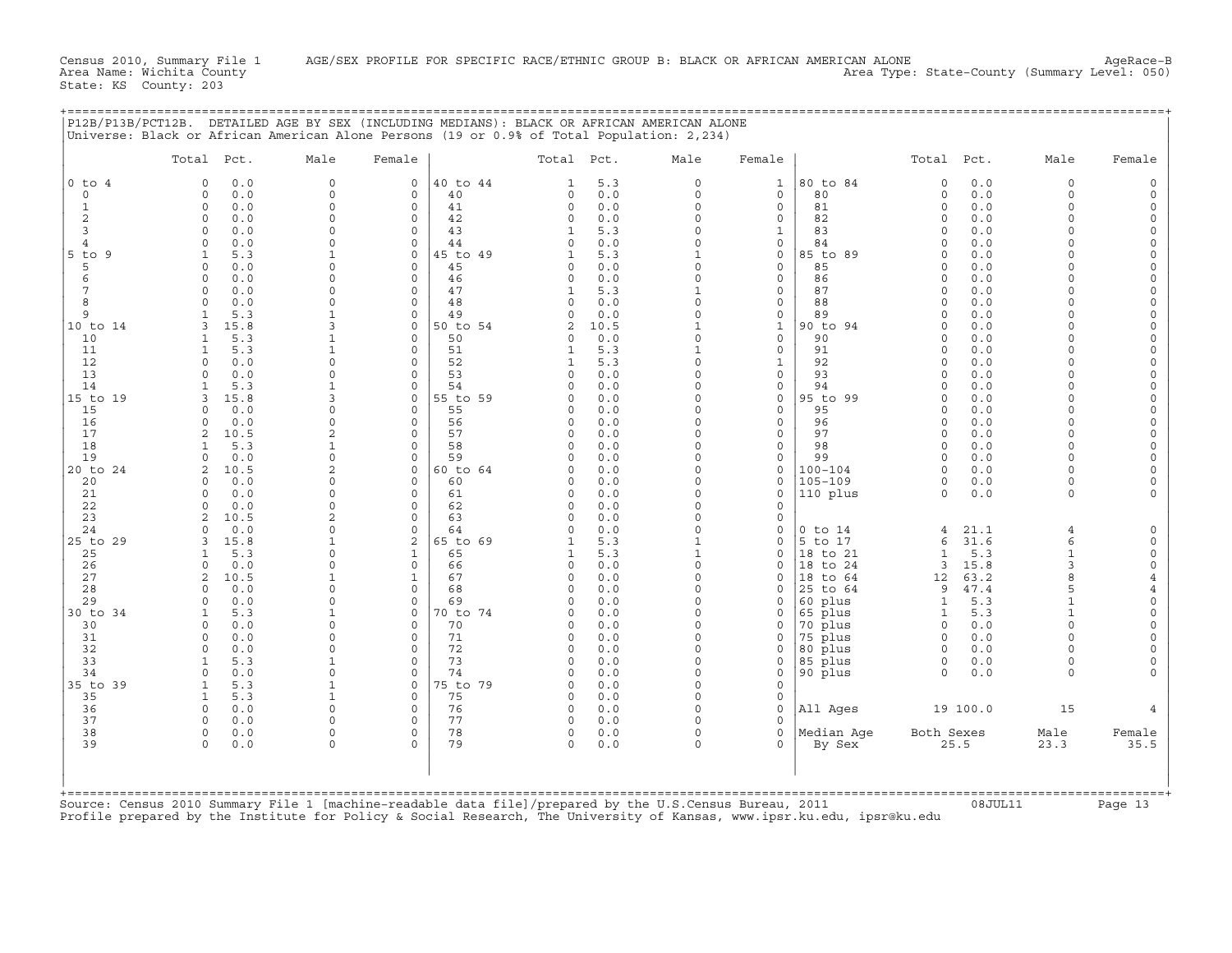Census 2010, Summary File 1 AGE/SEX PROFILE FOR SPECIFIC RACE/ETHNIC GROUP C: AMERICAN INDIAN AND ALASKA NATIVE ALONE AgeRace−C<br>Area Name: Wichita County 1 AgeRace-C Area Type: State-County (Summary Level: 050) State: KS County: 203

|                     | Total Pct.               |            | Male                    | Female                   |          | Total Pct.          |            | Male                | Female               |                      | Total                | Pct.       | Male                 | Female         |
|---------------------|--------------------------|------------|-------------------------|--------------------------|----------|---------------------|------------|---------------------|----------------------|----------------------|----------------------|------------|----------------------|----------------|
| $0$ to $4$          | $\mathbf{1}$             | 9.1        | $\mathbf{1}$            | $\mathbf 0$              | 40 to 44 | $\mathbf{1}$        | 9.1        | $\circ$             | $\mathbf{1}$         | 80 to 84             | $\mathbf{1}$         | 9.1        | $\circ$              |                |
| $\mathbf 0$         | $\Omega$                 | 0.0        | $\mathbf 0$             | $\Omega$                 | 40       | $\Omega$            | 0.0        | $\circ$             | $\mathbf 0$          | 80                   | $\Omega$             | 0.0        | $\circ$              |                |
| $\mathbf{1}$        | $\mathbf{1}$             | 9.1        | $\mathbf{1}$            | $\Omega$                 | 41       | $\circ$             | 0.0        | $\Omega$            | $\circ$              | 81                   | $\mathbf{1}$         | 9.1        | $\Omega$             |                |
| 2                   | $\Omega$                 | 0.0        | $\Omega$                | $\Omega$                 | 42       | $\mathbf{1}$        | 9.1        | $\circ$             | $\mathbf{1}$         | 82                   | $\Omega$             | 0.0        | $\Omega$             |                |
| 3<br>$\overline{4}$ | $\Omega$                 | 0.0        | $\Omega$                | 0                        | 43       | $\mathbf 0$         | 0.0        | $\circ$             | $\Omega$             | 83                   | $\Omega$             | 0.0        | $\Omega$             |                |
|                     | $\Omega$                 | 0.0        | $\Omega$                | 0                        | 44       | $\Omega$            | 0.0        | $\circ$             | $\mathbf 0$          | 84                   | $\Omega$             | 0.0        | $\Omega$             |                |
| $5$ to $9$          | 2                        | 18.2       | $\mathbf{1}$            | $\mathbf{1}$             | 45 to 49 | $\Omega$            | 0.0        | $\Omega$            | $\Omega$             | 85 to 89             | $\Omega$             | 0.0        | $\Omega$             |                |
|                     | $\Omega$                 | 0.0        | $\Omega$                | $\Omega$                 | 45       | $\Omega$            | 0.0        | $\Omega$            | $\mathbf 0$          | 85                   | $\Omega$             | 0.0        | $\Omega$             |                |
|                     | $\Omega$<br>$\mathbf{1}$ | 0.0        | $\Omega$<br>$\Omega$    | $\Omega$<br>$\mathbf{1}$ | 46<br>47 | $\circ$<br>$\Omega$ | 0.0        | $\circ$<br>$\Omega$ | $\circ$<br>$\Omega$  | 86<br>87             | $\Omega$<br>$\Omega$ | 0.0        | $\Omega$<br>$\Omega$ |                |
|                     | $\mathbf{1}$             | 9.1<br>9.1 | $\mathbf{1}$            | $\Omega$                 | 48       | $\Omega$            | 0.0<br>0.0 | $\Omega$            | $\Omega$             | 88                   | $\Omega$             | 0.0<br>0.0 | $\Omega$             |                |
|                     | $\Omega$                 | 0.0        | $\Omega$                | $\mathbf 0$              | 49       | $\circ$             | 0.0        | $\circ$             | $\Omega$             | 89                   | $\Omega$             | 0.0        | $\Omega$             |                |
| 10 to 14            | 1                        | 9.1        | $\Omega$                | $\mathbf{1}$             | 50 to 54 | $\Omega$            | 0.0        | $\Omega$            | $\mathbf 0$          | 90 to 94             | $\Omega$             | 0.0        | $\Omega$             |                |
| 10                  | $\Omega$                 | 0.0        | $\Omega$                | $\Omega$                 | 50       | $\Omega$            | 0.0        | $\Omega$            | $\Omega$             | 90                   | $\Omega$             | 0.0        | $\Omega$             |                |
| 11                  | $\Omega$                 | 0.0        | $\Omega$                | $\Omega$                 | 51       | $\mathbf 0$         | 0.0        | $\circ$             | $\Omega$             | 91                   | $\Omega$             | 0.0        | $\Omega$             |                |
|                     | $\mathbf{1}$             | 9.1        | $\Omega$                | $\mathbf{1}$             | 52       | $\Omega$            | 0.0        | $\circ$             | $\Omega$             | 92                   | $\Omega$             | 0.0        | $\Omega$             |                |
|                     | $\Omega$                 | 0.0        | $\Omega$                | $\Omega$                 | 53       | $\Omega$            | 0.0        | $\Omega$            | $\Omega$             | 93                   | $\Omega$             | 0.0        | $\Omega$             |                |
|                     | $\Omega$                 | 0.0        | $\Omega$                | $\Omega$                 | 54       | $\Omega$            | 0.0        | $\circ$             | $\Omega$             | 94                   | $\Omega$             | 0.0        | $\Omega$             |                |
| 15 to 19            | $\Omega$                 | 0.0        | $\circ$                 | 0                        | 55 to 59 | $\circ$             | 0.0        | $\Omega$            | $\mathbf 0$          | 95 to 99             | $\Omega$             | 0.0        | $\Omega$             |                |
|                     | $\circ$                  | 0.0        | $\circ$                 | 0                        | 55       | $\Omega$            | 0.0        | $\circ$             | $\mathbf 0$          | 95                   | $\Omega$             | 0.0        | $\Omega$             |                |
|                     | $\Omega$                 | 0.0        | $\circ$                 | $\Omega$                 | 56       | $\Omega$            | 0.0        | $\circ$             | $\circ$              | 96                   | $\Omega$             | 0.0        | $\Omega$             |                |
| 16                  | $\circ$                  | 0.0        | $\circ$                 | 0                        | 57       | $\mathbf 0$         | 0.0        | $\circ$             | $\mathbf 0$          | 97                   | $\Omega$             | 0.0        | $\Omega$             |                |
| 17<br>18            | $\Omega$                 | 0.0        | $\Omega$                | $\Omega$                 | 58       | $\Omega$            | 0.0        | $\Omega$            | $\Omega$             | 98                   | $\Omega$             | 0.0        | $\Omega$             |                |
| 19                  | $\Omega$                 | 0.0        | $\Omega$                | $\Omega$                 | 59       | $\Omega$            | 0.0        | $\Omega$            | $\Omega$             | 99                   | $\Omega$             | 0.0        | $\Omega$             |                |
| 20 to 24            | $\Omega$                 | 0.0        | $\Omega$                | $\circ$                  | 60 to 64 | 2                   | 18.2       | $\Omega$            | $\overline{a}$       | $100 - 104$          | $\Omega$             | 0.0        | $\Omega$             |                |
| 20                  | $\Omega$                 | 0.0        | $\mathbf 0$             | $\Omega$                 | 60       | $\Omega$            | 0.0        | $\circ$             | $\mathbf 0$          | $105 - 109$          | $\Omega$             | 0.0        | $\Omega$             |                |
|                     | $\circ$                  | 0.0        | $\mathbf 0$             | 0                        | 61       | $\Omega$            | 0.0        | $\circ$             | $\mathbf 0$          | 110 plus             | $\Omega$             | 0.0        | $\Omega$             |                |
|                     | $\Omega$                 | 0.0        | $\Omega$                | $\Omega$                 | 62       | $\Omega$            | 0.0        | $\circ$             | $\mathbf 0$          |                      |                      |            |                      |                |
|                     | $\circ$                  | 0.0        | $\Omega$                | 0                        | 63       | $\mathbf 0$         | 0.0        | $\circ$             | $\mathbf 0$          |                      |                      |            |                      |                |
|                     | $\Omega$                 | 0.0        | $\Omega$                | $\Omega$                 | 64       | $\overline{c}$      | 18.2       | $\Omega$            | 2                    | $0$ to 14            | 4                    | 36.4       | $\overline{2}$       |                |
| 25 to 29            | $\mathbf{1}$             | 9.1        | $\Omega$                | $\mathbf{1}$             | 65 to 69 | $\Omega$            | 0.0        | $\Omega$            | $\Omega$             | 5 to 17              | 3                    | 27.3       | $\mathbf{1}$         |                |
|                     | $\Omega$                 | 0.0        | $\Omega$                | $\Omega$                 | 65       | $\Omega$            | 0.0        | $\Omega$            | $\Omega$             | 18 to 21             | $\Omega$             | 0.0        | $\Omega$             |                |
|                     | $\Omega$                 | 0.0        | $\Omega$                | $\Omega$                 | 66       | $\circ$             | 0.0        | $\Omega$            | $\Omega$             | 18 to 24             | $\Omega$             | 0.0        | $\Omega$             |                |
|                     | $\Omega$                 | 0.0        | $\Omega$                | 0                        | 67       | $\Omega$            | 0.0        | $\circ$             | $\mathbf 0$          | 18 to 64             | 5                    | 45.5       | $\mathbf{1}$         |                |
|                     | $\mathbf{1}$             | 9.1        | $\mathbf 0$             | $\mathbf{1}$             | 68       | $\Omega$            | 0.0        | $\circ$             | $\Omega$             | 25 to 64             | 5                    | 45.5       | $\mathbf{1}$         |                |
|                     | $\circ$                  | 0.0        | $\mathbf 0$             | $\mathbf 0$              | 69       | $\mathbf 0$         | 0.0        | $\circ$             | $\mathbf 0$          | 60 plus              | $\overline{4}$       | 36.4       | $\mathbf{1}$         |                |
| 30 to 34            | $\mathbf{1}$             | 9.1        | $\mathbf{1}$            | $\Omega$                 | 70 to 74 | $\Omega$            | 0.0        | $\Omega$            | $\Omega$             | 65 plus              | 2                    | 18.2       | $\mathbf{1}$         |                |
|                     | $\Omega$                 | 0.0        | $\Omega$                | $\Omega$                 | 70       | $\Omega$            | 0.0        | $\Omega$            | $\Omega$             | 70 plus              | $\overline{2}$       | 18.2       | $\mathbf{1}$         |                |
|                     | $\mathbf{1}$             | 9.1        | $\mathbf{1}$            | $\Omega$                 | 71       | $\Omega$            | 0.0        | $\circ$             | $\Omega$             | 75 plus              | 2                    | 18.2       | $\mathbf{1}$         |                |
|                     | $\Omega$                 | 0.0        | $\mathbf 0$             | $\Omega$                 | 72       | $\circ$             | 0.0        | $\circ$             | $\mathbf 0$          | 80 plus              | $\mathbf{1}$         | 9.1        | $\Omega$             |                |
|                     | $\Omega$                 | 0.0        | $\Omega$                | 0                        | 73       | $\Omega$            | 0.0        | $\circ$             | $\mathbf 0$          | 85 plus              | $\Omega$             | 0.0        | $\Omega$             |                |
|                     | $\Omega$                 | 0.0        | $\Omega$                | $\circ$                  | 74       | $\Omega$            | 0.0        | $\circ$             | $\mathbf 0$          | 90 plus              | $\Omega$             | 0.0        | $\Omega$             |                |
| 35 to 39            | $\circ$                  | 0.0        | $\mathbf 0$             | $\mathbf 0$              | 75 to 79 | $\mathbf{1}$        | 9.1        | $\mathbf{1}$        | $\mathbf 0$          |                      |                      |            |                      |                |
| 35<br>36            | $\Omega$                 | 0.0        | $\Omega$                | $\Omega$                 | 75       | $\mathbf 0$         | 0.0        | $\circ$             | $\Omega$             |                      |                      |            |                      |                |
|                     | $\Omega$                 | 0.0        | $\Omega$                | $\Omega$                 | 76       | $\mathbf{1}$        | 9.1        | $\mathbf{1}$        | $\Omega$             | All Ages             |                      | 11 100.0   | $\overline{4}$       |                |
|                     | $\Omega$                 | 0.0        | $\mathbf 0$             | 0                        | 77       | $\mathbf 0$         | 0.0        | $\circ$             | $\Omega$             |                      |                      |            |                      |                |
| 38<br>39            | $\circ$<br>$\Omega$      | 0.0<br>0.0 | $\mathbf 0$<br>$\Omega$ | 0<br>$\Omega$            | 78<br>79 | $\circ$<br>$\Omega$ | 0.0<br>0.0 | $\circ$<br>$\Omega$ | $\Omega$<br>$\Omega$ | Median Age<br>By Sex | Both Sexes           | 31.5       | Male<br>20.0         | Female<br>42.5 |

+===================================================================================================================================================+Source: Census 2010 Summary File 1 [machine−readable data file]/prepared by the U.S.Census Bureau, 2011 08JUL11 Page 14

Profile prepared by the Institute for Policy & Social Research, The University of Kansas, www.ipsr.ku.edu, ipsr@ku.edu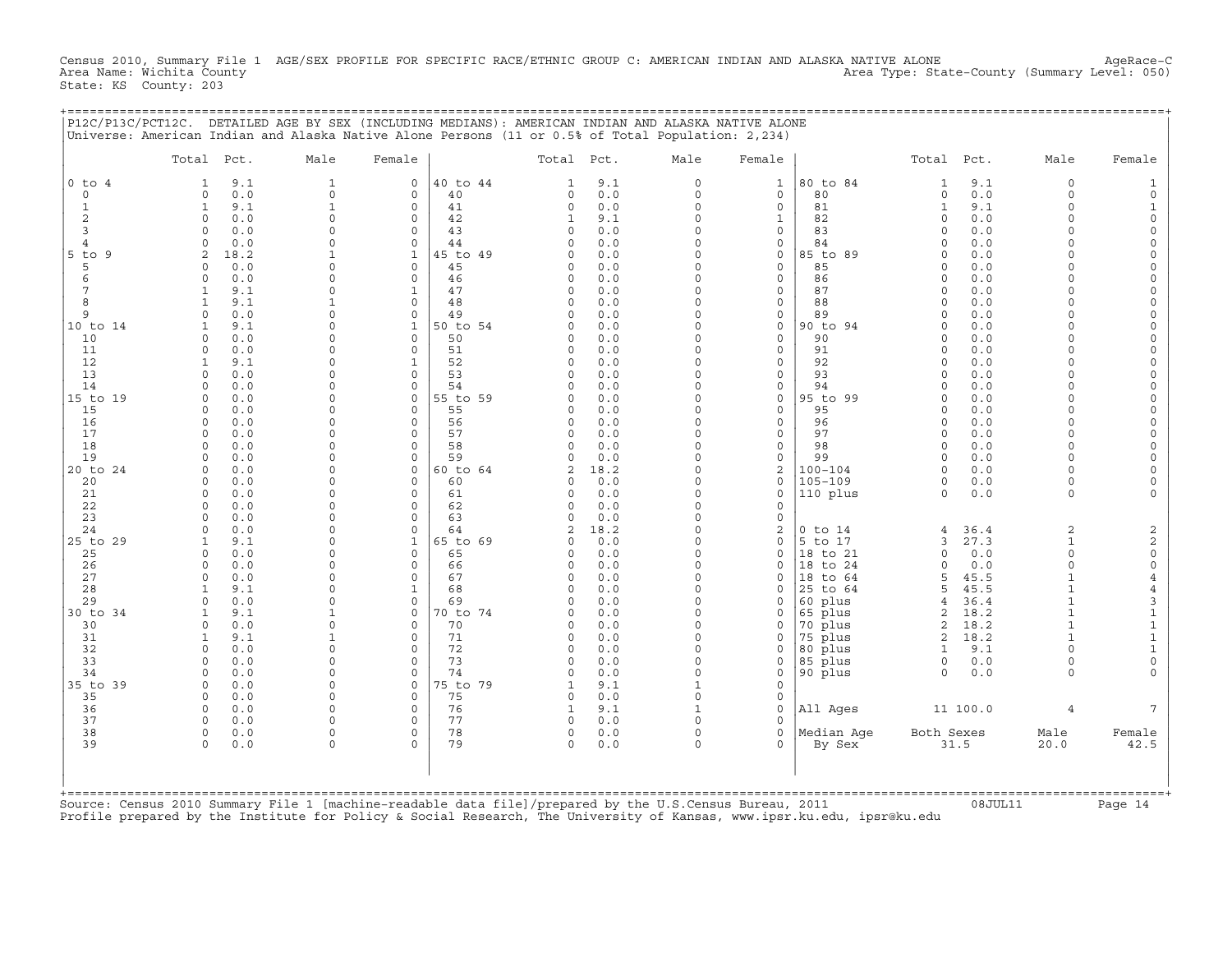#### +===================================================================================================================================================+

|                     | Total Pct.                        | Male                 | Female                  |                | Total Pct.           |             | Male                 | Female                     |                        | Total Pct.           |            | Male                 | Female                     |
|---------------------|-----------------------------------|----------------------|-------------------------|----------------|----------------------|-------------|----------------------|----------------------------|------------------------|----------------------|------------|----------------------|----------------------------|
| $0$ to $4$          | $\Omega$<br>0.0                   | $\mathbf 0$          | $\circ$                 | 40 to 44       | $\Omega$             | 0.0         | $\circ$              | $\mathbf 0$                | 80 to 84               | $\Omega$             | 0.0        | $\Omega$             | $\circ$                    |
| $\Omega$            | $\circ$<br>0.0                    | $\mathbf 0$          | $\Omega$                | 40             | $\Omega$             | 0.0         | $\circ$              | $\Omega$                   | 80                     | $\mathbf 0$          | 0.0        | $\Omega$             | $\circ$                    |
| $\mathbf{1}$        | 0.0<br>$\mathbf 0$                | $\mathbf 0$          | $\circ$                 | 41             | $\circ$              | 0.0         | $\circ$              | $\mathbf 0$                | 81                     | $\circ$              | 0.0        | $\Omega$             | $\mathsf O$                |
| $\mathbf{2}$        | 0.0<br>$\circ$                    | $\circ$              | $\mathbf 0$             | 42             | 0                    | 0.0         | $\Omega$             | $\mathbf 0$                | 82                     | $\Omega$             | 0.0        | $\Omega$             | $\mathsf O$                |
| 3<br>$\overline{4}$ | $\Omega$<br>0.0                   | 0                    | $\Omega$                | 43             | $\Omega$             | 0.0         | $\Omega$             | $\mathbf 0$                | 83                     | $\Omega$             | 0.0        | $\Omega$<br>$\cap$   | $\mathsf O$                |
| -9                  | 0.0<br>$\Omega$<br>$\Omega$       | $\Omega$<br>$\Omega$ | $\mathbf 0$<br>$\Omega$ | 44<br>45 to 49 | $\Omega$<br>1        | 0.0         | $\Omega$<br>$\Omega$ | $\mathbf 0$                | 84                     | $\Omega$<br>$\Omega$ | 0.0<br>0.0 |                      | $\circ$<br>$\Omega$        |
| $5$ to<br>5         | 0.0<br>$\Omega$<br>0.0            | $\Omega$             | $\Omega$                | 45             | $\Omega$             | 33.3<br>0.0 | $\Omega$             | $\mathbf 1$<br>$\mathbf 0$ | 85 to 89<br>85         | $\Omega$             | 0.0        | $\Omega$             | $\Omega$                   |
| 6                   | 0.0<br>$\Omega$                   | $\Omega$             | $\Omega$                | 46             | $\mathbf{1}$         | 33.3        | $\Omega$             | $\mathbf{1}$               | 86                     | $\Omega$             | 0.0        | $\cap$               | $\circ$                    |
| 7                   | $\circ$<br>0.0                    | 0                    | $\circ$                 | 47             | 0                    | 0.0         | $\Omega$             | $\mathsf{O}$               | 87                     | $\Omega$             | 0.0        | $\cap$               | $\mathsf{O}\xspace$        |
| 8                   | 0.0<br>$\Omega$                   | $\Omega$             | $\Omega$                | 48             | $\Omega$             | 0.0         | $\Omega$             | $\mathbf 0$                | 88                     | $\Omega$             | 0.0        | $\cap$               | $\mathbf 0$                |
| 9                   | 0<br>0.0                          | $\Omega$             | $\mathbf 0$             | 49             | $\Omega$             | 0.0         | $\circ$              | $\mathsf{O}$               | 89                     | $\Omega$             | 0.0        | $\cap$               | $\mathbf 0$                |
| 10 to 14            | 0.0<br>$\Omega$                   | $\Omega$             | $\mathbf 0$             | 50 to 54       | O                    | 0.0         | $\Omega$             | $\mathbf 0$                | 90 to 94               | $\Omega$             | 0.0        | $\Omega$             | $\mathsf{O}\xspace$        |
| 10                  | 0.0<br>$\Omega$                   | $\Omega$             | $\Omega$                | 50             | O                    | 0.0         | $\Omega$             | $\mathbf 0$                | 90                     | $\Omega$             | 0.0        | $\Omega$             | $\Omega$                   |
| 11                  | $\Omega$<br>0.0                   | $\Omega$             | $\Omega$                | 51             | $\Omega$             | 0.0         | $\Omega$             | $\mathbf 0$                | 91                     | $\Omega$             | 0.0        |                      | $\Omega$                   |
| 12                  | $\Omega$<br>0.0                   | $\Omega$             | $\Omega$                | 52             | $\Omega$             | 0.0         | $\Omega$             | $\Omega$                   | 92                     | $\Omega$             | 0.0        | $\Omega$             | $\circ$                    |
| 13                  | 0.0<br>$\cap$                     | $\Omega$             | $\Omega$                | 53             | $\cap$               | 0.0         | $\Omega$             | $\Omega$                   | 93                     | $\Omega$             | 0.0        |                      | $\Omega$                   |
| 14                  | $\Omega$<br>0.0                   | $\Omega$             | $\Omega$                | 54             | $\Omega$             | 0.0         | $\Omega$             | $\mathbf 0$                | 94                     | $\Omega$             | 0.0        | $\Omega$             | $\mathbf 0$                |
| 15 to 19<br>15      | 0.0<br>$\circ$<br>0.0<br>$\Omega$ | 0<br>$\Omega$        | $\mathbf 0$<br>$\Omega$ | 55 to 59<br>55 | $\Omega$<br>$\Omega$ | 0.0<br>0.0  | 0<br>$\Omega$        | $\mathsf{O}$<br>$\Omega$   | 95 to 99<br>95         | $\Omega$<br>$\Omega$ | 0.0<br>0.0 | $\cap$<br>$\cap$     | $\mathbf 0$<br>$\mathbf 0$ |
| 16                  | 0.0<br>$\Omega$                   | 0                    | $\circ$                 | 56             | 0                    | 0.0         | $\Omega$             | $\mathbf 0$                | 96                     | $\Omega$             | 0.0        | $\Omega$             | $\mathbf 0$                |
| 17                  | $\Omega$<br>0.0                   | $\Omega$             | $\Omega$                | 57             | $\Omega$             | 0.0         | $\Omega$             | $\mathbf 0$                | 97                     | $\Omega$             | 0.0        | $\cap$               | $\circ$                    |
| 18                  | $\Omega$<br>0.0                   | $\Omega$             | $\Omega$                | 58             | $\Omega$             | 0.0         | $\circ$              | $\mathbf 0$                | 98                     | $\Omega$             | 0.0        | $\Omega$             | $\Omega$                   |
| 19                  | 0.0<br>$\Omega$                   | $\Omega$             | $\Omega$                | 59             | $\Omega$             | 0.0         | $\circ$              | $\mathbf 0$                | 99                     | $\Omega$             | 0.0        | $\cap$               | $\circ$                    |
| 20 to 24            | 0.0<br>$\circ$                    | $\Omega$             | $\circ$                 | 60 to 64       | $\overline{a}$       | 66.7        | $\overline{a}$       | $\mathbf 0$                | $100 - 104$            | $\Omega$             | 0.0        | $\Omega$             | $\mathbf 0$                |
| 20                  | 0.0<br>0                          | $\Omega$             | $\Omega$                | 60             | 0                    | 0.0         | $\Omega$             | $\mathbf 0$                | $105 - 109$            | $\circ$              | 0.0        | $\Omega$             | $\mathbf 0$                |
| 21                  | $\circ$<br>0.0                    | 0                    | $\mathbf 0$             | 61             | 2                    | 66.7        | 2                    | $\mathbf 0$                | 110 plus               | $\Omega$             | 0.0        | $\Omega$             |                            |
| 22                  | 0.0<br>$\Omega$                   | 0                    | $\mathbf 0$             | 62             | $\Omega$             | 0.0         | $\Omega$             | $\mathbf 0$                |                        |                      |            |                      |                            |
| 23                  | 0.0<br>$\Omega$                   | $\Omega$             | $\Omega$                | 63             | $\Omega$             | 0.0         | $\Omega$             | $\mathbf 0$                |                        |                      |            |                      |                            |
| 24                  | $\Omega$<br>0.0<br>$\Omega$       | $\Omega$<br>$\Omega$ | $\Omega$                | 64             | $\Omega$<br>U        | 0.0         | $\Omega$<br>$\Omega$ | $\mathbf 0$<br>$\Omega$    | $0$ to $14$<br>5 to 17 | $\Omega$<br>$\Omega$ | 0.0        | $\Omega$<br>$\Omega$ | $\Omega$                   |
| 25 to 29<br>25      | 0.0<br>0.0<br>$\Omega$            | $\Omega$             | $\Omega$<br>$\Omega$    | 65 to 69<br>65 | $\Omega$             | 0.0<br>0.0  | $\Omega$             | $\mathbf 0$                | 18 to 21               | $\Omega$             | 0.0<br>0.0 | $\Omega$             | $\circ$<br>$\circ$         |
| 26                  | 0.0<br>$\Omega$                   | $\Omega$             | $\Omega$                | 66             | $\Omega$             | 0.0         | $\Omega$             | $\Omega$                   | 18 to 24               | $\Omega$             | 0.0        | $\Omega$             | $\mathsf{O}\xspace$        |
| 27                  | $\circ$<br>0.0                    | $\Omega$             | $\mathbf 0$             | 67             | 0                    | 0.0         | $\circ$              | $\mathbf 0$                | 18 to 64               | 3                    | 100.0      | $\overline{c}$       | $\mathbf{1}$               |
| 28                  | 0.0<br>$\Omega$                   | $\Omega$             | $\Omega$                | 68             | $\Omega$             | 0.0         | $\circ$              | $\mathbf 0$                | 25 to 64               |                      | 3 100.0    | $\overline{c}$       | $\mathbf{1}$               |
| 29                  | 0.0<br>$\Omega$                   | $\Omega$             | $\Omega$                | 69             | $\Omega$             | 0.0         | $\Omega$             | $\mathbf 0$                | 60 plus                | 2                    | 66.7       | $\mathcal{D}$        | $\mathsf{O}\xspace$        |
| 30 to 34            | 0.0<br>$\Omega$                   | $\Omega$             | $\Omega$                | 70 to 74       | $\Omega$             | 0.0         | $\Omega$             | $\mathbf 0$                | 65 plus                | $\circ$              | 0.0        | $\Omega$             | $\mathsf{O}\xspace$        |
| 30                  | $\Omega$<br>0.0                   | $\Omega$             | $\Omega$                | 70             | $\Omega$             | 0.0         | $\Omega$             | $\mathbf 0$                | 70 plus                | $\Omega$             | 0.0        | $\Omega$             | $\mathsf{O}\xspace$        |
| 31                  | 0.0<br>$\Omega$                   | $\Omega$             | $\Omega$                | 71             | $\Omega$             | 0.0         | $\Omega$             | $\mathbf 0$                | 75 plus                | $\Omega$             | 0.0        | $\Omega$             | $\Omega$                   |
| 32                  | 0.0<br>$\Omega$                   | $\Omega$             | $\circ$                 | 72             | $\Omega$             | 0.0         | $\Omega$             | $\Omega$                   | 80 plus                | $\Omega$             | 0.0        |                      | $\Omega$                   |
| 33                  | $\Omega$<br>0.0                   | $\Omega$             | $\mathbf 0$             | 73             | $\Omega$             | 0.0         | $\Omega$             | $\mathsf{O}$               | 85 plus                | 0                    | 0.0        | $\Omega$             | $\Omega$                   |
| 34                  | $\Omega$<br>0.0                   | $\Omega$             | $\Omega$                | 74             | $\Omega$             | 0.0         | $\circ$              | $\mathbf 0$                | 90 plus                | $\Omega$             | 0.0        | $\Omega$             |                            |
| 35 to 39            | 0.0<br>0                          | $\Omega$<br>$\Omega$ | $\mathbf 0$             | 75 to 79       | $\Omega$             | 0.0         | $\Omega$<br>$\Omega$ | $\mathbf 0$                |                        |                      |            |                      |                            |
| 35<br>36            | $\Omega$<br>0.0<br>$\circ$<br>0.0 | 0                    | $\Omega$<br>$\mathbf 0$ | 75<br>76       | $\Omega$<br>0        | 0.0<br>0.0  | $\circ$              | $\mathbf 0$<br>$\mathbf 0$ | All Aqes               |                      | 3100.0     | 2                    |                            |
| 37                  | $\Omega$<br>0.0                   | $\Omega$             | $\Omega$                | 77             | $\Omega$             | 0.0         | $\Omega$             | $\Omega$                   |                        |                      |            |                      |                            |
| 38                  | $\mathbf 0$<br>0.0                | 0                    | $\mathbf 0$             | 78             | 0                    | 0.0         | $\circ$              | $\mathbf 0$                | Median Aqe             | Both Sexes           |            | Male                 | Female                     |
| 39                  | $\Omega$<br>0.0                   | $\Omega$             | $\Omega$                | 79             | $\Omega$             | 0.0         | $\Omega$             | $\Omega$                   | By Sex                 | 61.3                 |            | 61.5                 | 46.5                       |
|                     |                                   |                      |                         |                |                      |             |                      |                            |                        |                      |            |                      |                            |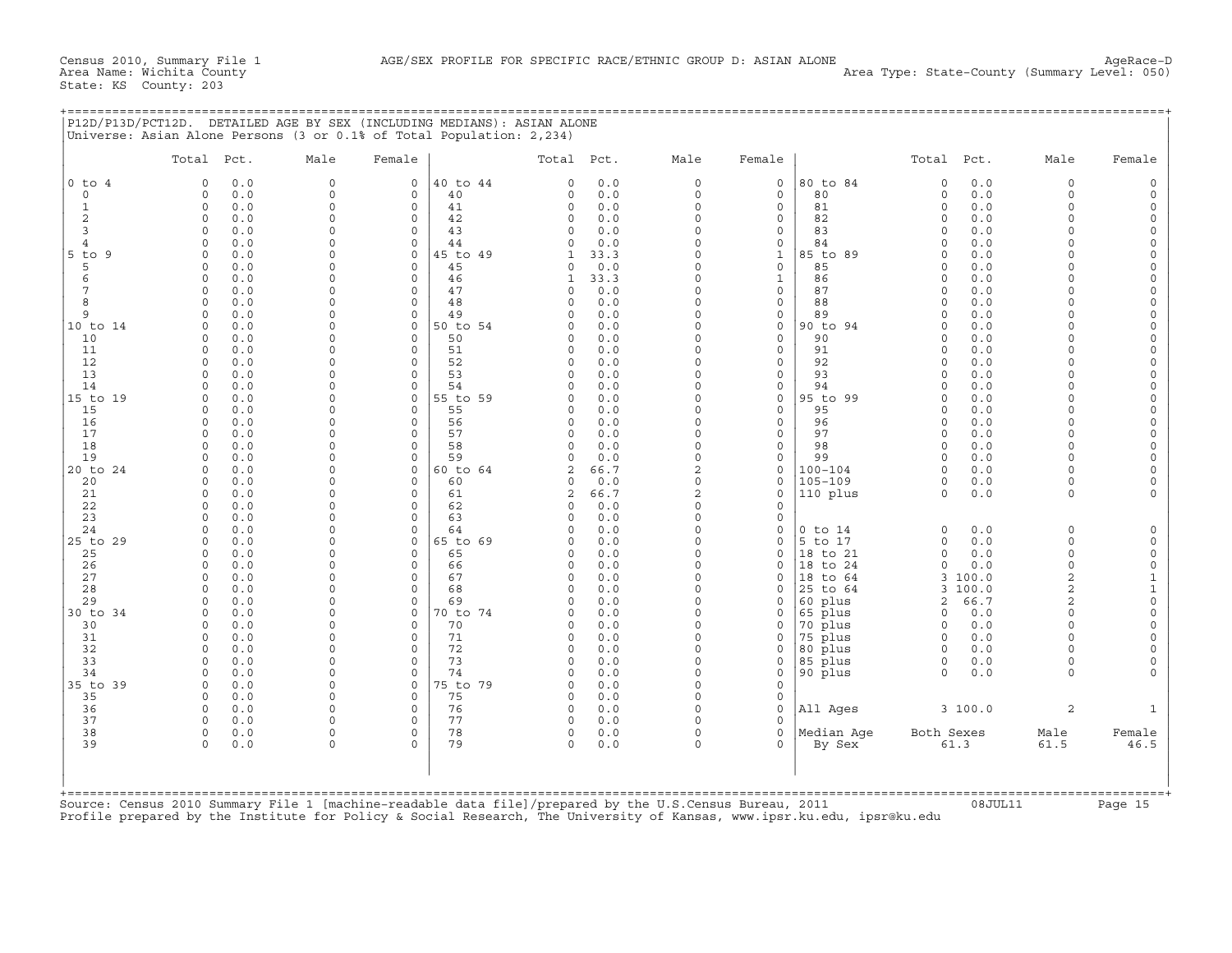Census 2010, Summary File 1 AGE/SEX PROFILE FOR SPECIFIC RACE/ETHNIC GROUP E: NAT HAWAIIAN/OTH. PACIFIC ISLANDER ALONE AgeRace-E<br>Area Name: Wichita County 1 AgeRace-E Area Type: State-County (Summary Level: 050) State: KS County: 203

|  |  |  | P12E/P13E/PCT12E. DETAILED AGE BY SEX (INCLUDING MEDIANS): NAT HAWAIIAN/OTH. PACIFIC ISLANDER ALONE |  |  |
|--|--|--|-----------------------------------------------------------------------------------------------------|--|--|
|  |  |  | Illniverse, Net Hawaiian/Oth, Pasific Islander Alone Persons (0 or 0 0% of Total Population, 2 224) |  |  |

|                | Total Pct. | Male         | Female       |          | Total Pct. |                | Male     | Female       |             | Total Pct.  |     | Male        | Female |
|----------------|------------|--------------|--------------|----------|------------|----------------|----------|--------------|-------------|-------------|-----|-------------|--------|
| $0$ to $4$     | $\Omega$   | $\mathbf 0$  | $\circ$      | 40 to 44 | $\Omega$   |                | $\circ$  | $\mathbf 0$  | 80 to 84    | $\circ$     |     | $\mathbf 0$ |        |
| $\Omega$       | $\Omega$   | $\mathbf{0}$ | $\Omega$     | 40       | $\Omega$   | $\overline{a}$ | $\circ$  | $\mathbf 0$  | 80          | $\mathbf 0$ |     | $\Omega$    |        |
| $\mathbf{1}$   | $\circ$    | $\mathbf 0$  | $\mathbf{0}$ | 41       | $\Omega$   |                | $\circ$  | $\mathbf 0$  | 81          | $\Omega$    |     | $\Omega$    |        |
| 2              | $\Omega$   | 0            | $\circ$      | 42       | $\Omega$   |                | $\Omega$ | $\mathbf 0$  | 82          | $\Omega$    |     |             |        |
| 3              | $\Omega$   | $\Omega$     | $\mathbf{0}$ | 43       |            |                | $\Omega$ | $\mathbf 0$  | 83          | $\Omega$    |     |             |        |
| $\overline{4}$ |            | $\Omega$     | $\mathbf 0$  | 44       |            |                | $\Omega$ | $\mathbf 0$  | 84          |             |     |             |        |
| $5$ to $9$     |            | $\cap$       | $\Omega$     | 45 to 49 |            |                | $\Omega$ | $\Omega$     | 85 to 89    |             |     |             |        |
| 5              | $\Omega$   | $\Omega$     | $\Omega$     | 45       |            |                | $\Omega$ | $\mathbf 0$  | 85          | $\Omega$    |     |             |        |
| 6              | $\cap$     | $\cap$       | $\Omega$     | 46       |            |                | $\Omega$ | $\mathbf 0$  | 86          | $\Omega$    |     |             |        |
| 7              | $\Omega$   | $\Omega$     | $\circ$      | 47       |            |                | $\Omega$ | $\circ$      | 87          | $\Omega$    |     |             |        |
| 8              |            | $\Omega$     | $\mathbf 0$  | 48       |            |                | $\Omega$ | $\mathbf 0$  | 88          | $\Omega$    |     |             |        |
| 9              |            | $\Omega$     | $\mathbf 0$  | 49       |            |                | $\Omega$ | $\mathsf{O}$ | 89          | $\Omega$    |     |             |        |
| 10 to 14       |            | $\Omega$     | $\mathbf{0}$ | 50 to 54 |            |                | $\Omega$ | $\circ$      | 90 to 94    | $\Omega$    |     |             |        |
| 10             |            | $\Omega$     | $\Omega$     | 50       |            |                | $\Omega$ | $\mathbf 0$  | 90          | $\Omega$    |     |             |        |
| 11             | $\Omega$   | $\Omega$     | $\Omega$     | 51       |            |                | $\Omega$ | $\mathbf 0$  | 91          | $\Omega$    |     |             |        |
| 12             |            | $\Omega$     | $\Omega$     | 52       |            |                | $\Omega$ | $\mathbf 0$  | 92          | $\Omega$    |     |             |        |
| 13             |            | $\cap$       | $\Omega$     | 53       |            |                | $\Omega$ | $\Omega$     | 93          |             |     |             |        |
| 14             |            | $\Omega$     | $\circ$      | 54       |            |                | $\Omega$ | $\mathbf 0$  | 94          |             |     |             |        |
| 15 to 19       | $\Omega$   | 0            | $\mathbf 0$  | 55 to 59 |            |                | $\Omega$ | $\circ$      | 95 to 99    | $\Omega$    |     |             |        |
| 15             |            | $\Omega$     | $\Omega$     | 55       |            |                | $\Omega$ | $\mathbf 0$  | 95          | $\Omega$    |     |             |        |
| 16             |            | $\Omega$     | $\circ$      | 56       |            |                | $\Omega$ | $\mathbf 0$  | 96          | $\Omega$    |     |             |        |
| 17             |            | $\Omega$     | $\Omega$     | 57       | U          |                | $\Omega$ | $\mathbf{0}$ | 97          | $\Omega$    |     |             |        |
| 18             |            | $\Omega$     | $\circ$      | 58       |            |                | $\Omega$ | $\mathbf 0$  | 98          | $\Omega$    |     |             |        |
| 19             |            | $\Omega$     | $\Omega$     | 59       |            |                | $\Omega$ | $\mathbf 0$  | 99          | $\Omega$    |     |             |        |
| 20 to 24       |            | $\Omega$     | $\circ$      | 60 to 64 |            |                | $\Omega$ | $\mathbf{0}$ | $100 - 104$ | $\Omega$    |     |             |        |
| 20             |            | $\Omega$     | $\mathbf 0$  | 60       |            |                | $\Omega$ | $\mathbf 0$  | $105 - 109$ | $\Omega$    |     |             |        |
| 21             | $\Omega$   | $\Omega$     | $\circ$      | 61       |            |                | $\circ$  | $\mathbf 0$  | 110 plus    | $\Omega$    |     | $\Omega$    |        |
| 22             |            | $\Omega$     | $\mathbf 0$  | 62       |            |                | $\Omega$ | $\Omega$     |             |             |     |             |        |
| 23             |            | $\Omega$     | $\Omega$     | 63       |            |                | $\Omega$ | $\Omega$     |             |             |     |             |        |
| 24             |            | $\Omega$     | $\Omega$     | 64       |            |                | $\Omega$ | $\mathbf 0$  | $0$ to $14$ | $\circ$     |     | $\Omega$    |        |
| 25 to 29       |            | $\cap$       | $\Omega$     | 65 to 69 |            |                | $\cap$   | $\Omega$     | 5 to 17     | $\Omega$    |     | $\Omega$    |        |
| 25             |            | $\Omega$     | $\Omega$     | 65       |            |                | $\Omega$ | $\mathbf 0$  | 18 to 21    | $\Omega$    |     | $\cap$      |        |
| 26             | $\Omega$   | U            | $\mathbf 0$  | 66       |            |                | $\Omega$ | $\Omega$     | 18 to 24    | $\Omega$    |     | $\cap$      |        |
| 27             | $\Omega$   | 0            | $\mathbf 0$  | 67       |            |                | $\circ$  | $\mathbf 0$  | 18 to 64    | $\Omega$    |     |             |        |
| 28             |            | $\Omega$     | $\mathbf 0$  | 68       |            |                | $\Omega$ | $\mathbf 0$  | 25 to 64    | $\Omega$    |     |             |        |
| 29             |            | $\Omega$     | $\mathbf 0$  | 69       |            |                | $\Omega$ | $\Omega$     | 60 plus     | $\Omega$    |     |             |        |
| 30 to 34       |            | $\Omega$     | $\Omega$     | 70 to 74 |            |                | $\Omega$ | $\mathbf 0$  | 65 plus     | $\Omega$    |     |             |        |
| 30             | $\Omega$   | $\Omega$     | $\Omega$     | 70       |            |                | $\Omega$ | $\mathbf 0$  | 70 plus     | $\Omega$    |     |             |        |
| 31             |            | $\Omega$     | $\Omega$     | 71       |            |                | $\Omega$ | $\mathbf 0$  | 75 plus     | $\Omega$    |     |             |        |
| 32             | $\Omega$   | $\Omega$     | $\circ$      | 72       |            |                | $\Omega$ | $\mathbf 0$  | 80 plus     | $\Omega$    |     |             |        |
| 33             |            | $\Omega$     | $\mathbf 0$  | 73       |            |                | $\Omega$ | $\mathsf{O}$ | 85 plus     | $\Omega$    |     | $\Omega$    |        |
| 34             | $\Omega$   | $\Omega$     | $\Omega$     | 74       |            |                | $\Omega$ | $\mathbf 0$  | 90 plus     | $\Omega$    |     | $\cap$      |        |
| 35 to 39       | $\Omega$   | $\Omega$     | $\mathbf 0$  | 75 to 79 |            |                | $\Omega$ | $\mathbf 0$  |             |             |     |             |        |
| 35             | $\Omega$   | $\cap$       | $\Omega$     | 75       | $\cap$     |                | $\Omega$ | $\mathbf 0$  |             |             |     |             |        |
| 36             | $\Omega$   | $\Omega$     | $\mathbf 0$  | 76       | $\cap$     |                | $\Omega$ | $\circ$      | All Ages    | $\circ$     |     | $\Omega$    |        |
| 37             |            | $\cap$       | $\Omega$     | 77       |            |                |          | $\Omega$     |             |             |     |             |        |
| 38             | $\Omega$   | $\Omega$     | $\mathbf 0$  | 78       | 0          |                | $\Omega$ | $\mathbf 0$  | Median Age  | Both Sexes  |     | Male        | Female |
| 39             |            | $\Omega$     | $\Omega$     | 79       | $\Omega$   |                | $\Omega$ | $\Omega$     | By Sex      |             | 0.0 | 0.0         | 0.0    |
|                |            |              |              |          |            |                |          |              |             |             |     |             |        |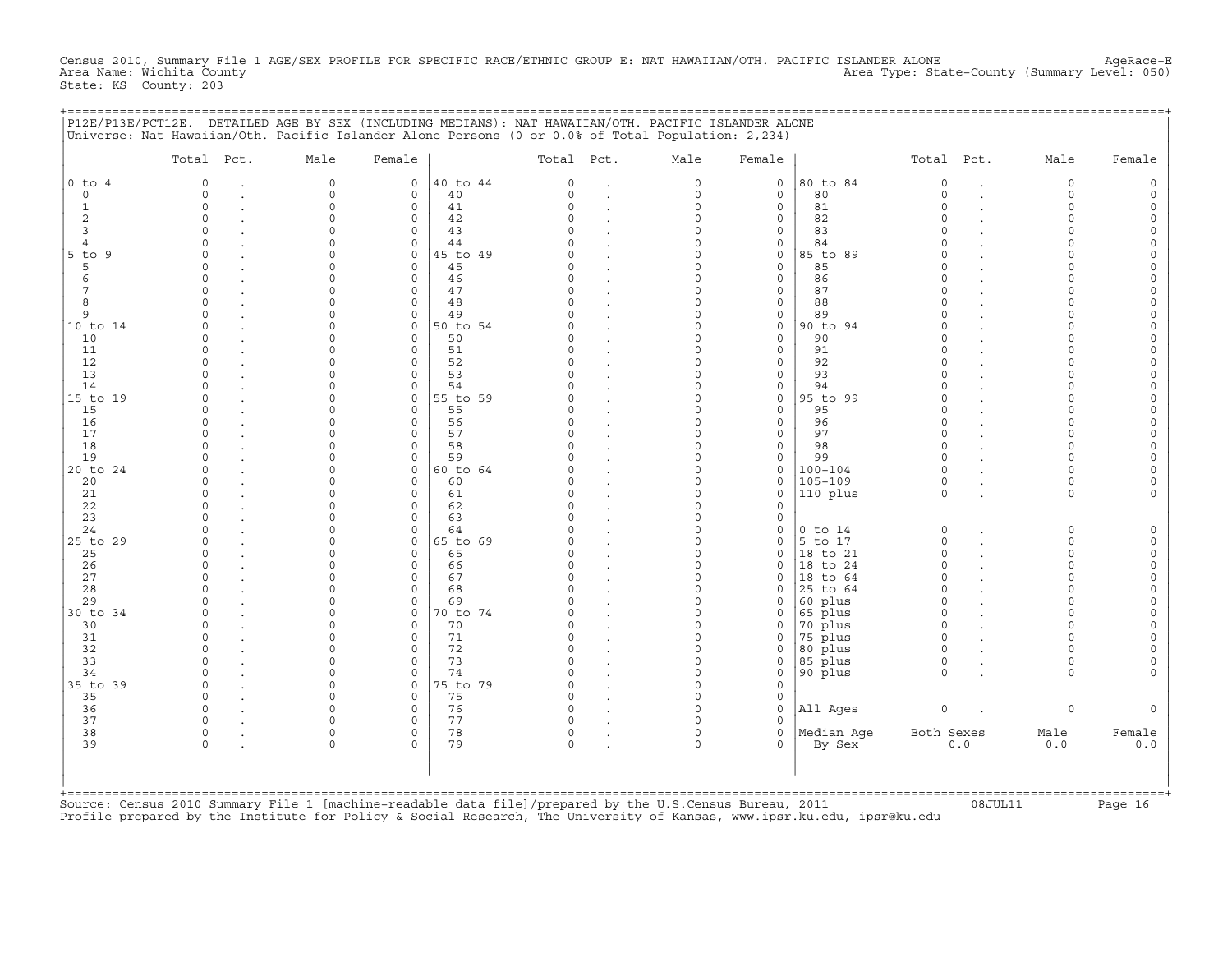| P12F/P13F/PCT12F. DETAILED AGE BY SEX (INCLUDING MEDIANS): SOME OTHER RACE ALONE |  |
|----------------------------------------------------------------------------------|--|
| Universe: Some Other Race Alone Persons (190 or 8.5% of Total Population: 2,234) |  |
|                                                                                  |  |

|                             | Total                            | Pct.       | Male                             | Female                                  |                | Total Pct.          |            | Male                         | Female                       |                     | Total Pct.           |              | Male                 | Female                  |
|-----------------------------|----------------------------------|------------|----------------------------------|-----------------------------------------|----------------|---------------------|------------|------------------------------|------------------------------|---------------------|----------------------|--------------|----------------------|-------------------------|
| $0$ to $4$                  | 20                               | 10.5       | 9                                | 11                                      | 40 to 44       | 13                  | 6.8        | 8                            | 5                            | 80 to 84            | 3                    | 1.6          | 3                    | $\Omega$                |
| $\mathbf 0$<br>$\mathbf{1}$ | $\overline{4}$<br>$\overline{4}$ | 2.1<br>2.1 | $\overline{a}$<br>$\circ$        | 2<br>$\overline{4}$                     | 40<br>41       | 3<br>$\mathbf{1}$   | 1.6<br>0.5 | 2<br>$\mathbf{1}$            | $\mathbf{1}$<br>$\mathbf 0$  | 80<br>81            | $\circ$<br>$\circ$   | 0.0<br>0.0   | $\Omega$<br>$\Omega$ | $\circ$                 |
| $\mathbf{2}$                | 2                                | 1.1        | $\Omega$                         | $\overline{c}$                          | 42             | 3                   | 1.6        | 2                            | $\mathbf{1}$                 | 82                  | $\mathbf{1}$         | 0.5          | $\mathbf{1}$         | $\Omega$                |
| 3                           | $\overline{4}$                   | 2.1        | 3                                | $\mathbf{1}$                            | 43             | $\overline{2}$      | 1.1        | $\Omega$                     | 2                            | 83                  | $\overline{2}$       | 1.1          | $\overline{a}$       | $\Omega$                |
| $\overline{4}$              | 6                                | 3.2        | $\overline{4}$                   | $\overline{c}$                          | 44             | 4                   | 2.1        | 3                            | $\mathbf{1}$                 | 84                  | $\Omega$             | 0.0          | $\Omega$             | $\Omega$                |
| $5$ to<br>9                 | 20                               | 10.5       | 12                               | 8                                       | 45 to 49       | 8                   | 4.2        | 5                            | 3                            | 85 to 89            | $\Omega$             | 0.0          | $\cap$               | $\Omega$                |
| 5                           | 3<br>7                           | 1.6<br>3.7 | 2<br>3                           | $\mathbf{1}$<br>$\overline{4}$          | 45<br>46       | 3<br>$\overline{2}$ | 1.6<br>1.1 | 3<br>$\mathbf{1}$            | $\mathbf 0$                  | 85<br>86            | $\Omega$<br>$\Omega$ | 0.0<br>0.0   | $\Omega$             | $\circ$<br>$\Omega$     |
| 6<br>7                      | $\overline{4}$                   | 2.1        | $\overline{a}$                   | $\mathbf{2}$                            | 47             | 3                   | 1.6        | $\mathbf{1}$                 | $\mathbf{1}$<br>2            | 87                  | $\Omega$             | 0.0          |                      | $\Omega$                |
| 8                           | 3                                | 1.6        | $\overline{2}$                   | $\mathbf{1}$                            | 48             | 0                   | 0.0        | $\circ$                      | $\mathbf 0$                  | 88                  | $\Omega$             | 0.0          | $\cap$               | $\Omega$                |
| 9                           | 3                                | 1.6        | 3                                | $\mathbf 0$                             | 49             | 0                   | 0.0        | $\Omega$                     | $\circ$                      | 89                  | $\Omega$             | 0.0          | $\cap$               | $\Omega$                |
| 10 to 14                    | 25                               | 13.2       | 15                               | 10                                      | 50 to 54       | 7                   | 3.7        | 5                            | 2                            | 90 to 94            | $\Omega$             | 0.0          |                      | $\Omega$                |
| 10                          | 3                                | 1.6        | 3                                | $\Omega$                                | 50             | $\overline{2}$      | 1.1        | $\circ$                      | 2                            | 90                  | $\Omega$             | 0.0          | $\cap$               | $\Omega$                |
| 11<br>12                    | 7<br>5                           | 3.7<br>2.6 | 3<br>3                           | 4<br>$\overline{a}$                     | 51<br>52       | 0<br>$\overline{2}$ | 0.0<br>1.1 | $\circ$<br>2                 | $\mathsf{O}$<br>$\mathbf 0$  | 91<br>92            | $\Omega$<br>$\cap$   | $0.0$<br>0.0 | $\cap$<br>$\cap$     | $\Omega$<br>$\Omega$    |
| 13                          | $\overline{4}$                   | 2.1        | $\overline{2}$                   | $\overline{c}$                          | 53             | $\overline{2}$      | 1.1        | $\overline{a}$               | $\mathbf 0$                  | 93                  | $\Omega$             | 0.0          | $\Omega$             | $\Omega$                |
| 14                          | 6                                | 3.2        | $\overline{4}$                   | $\overline{\mathbf{c}}$                 | 54             | 1                   | 0.5        | $\mathbf{1}$                 | $\mathsf{O}$                 | 94                  | $\Omega$             | 0.0          | $\Omega$             | $\circ$                 |
| 15 to 19                    | 16                               | 8.4        | 10                               | 6                                       | 55 to 59       | 9                   | 4.7        | 5                            | $\overline{4}$               | 95 to 99            | $\mathbf{1}$         | 0.5          | $\mathbf{1}$         | $\Omega$                |
| 15                          | $\overline{4}$                   | 2.1        | 2                                | $\overline{a}$                          | 55             | 0                   | 0.0        | $\mathsf{O}\xspace$          | $\mathbf 0$                  | 95                  | $\Omega$             | 0.0          | $\Omega$             | $\Omega$                |
| 16<br>17                    | 2<br>3                           | 1.1<br>1.6 | $\overline{2}$<br>$\overline{2}$ | $\mathbf{0}$<br>$\mathbf{1}$            | 56<br>57       | 3                   | 1.6<br>1.1 | $\mathbf{2}$<br>$\mathbf{1}$ | $\mathbf{1}$                 | 96<br>97            | $\Omega$<br>$\Omega$ | 0.0<br>0.0   | $\Omega$<br>$\Omega$ | $\mathbf 0$<br>$\Omega$ |
| 18                          | $\overline{4}$                   | 2.1        | 3                                | $\mathbf{1}$                            | 58             | $\overline{a}$<br>3 | 1.6        | $\overline{c}$               | $\mathbf{1}$<br>$\mathbf{1}$ | 98                  | $\mathbf{1}$         | 0.5          | $\mathbf{1}$         | $\Omega$                |
| 19                          | 3                                | 1.6        | 1                                | $\mathbf{2}$                            | 59             | 1                   | 0.5        | $\Omega$                     | $\mathbf{1}$                 | 99                  | $\Omega$             | 0.0          | $\Omega$             | $\Omega$                |
| 20 to 24                    | 10                               | 5.3        | 5                                | 5                                       | 60 to 64       | 6                   | 3.2        | 4                            | 2                            | $100 - 104$         | $\Omega$             | 0.0          | $\Omega$             | $\Omega$                |
| 20                          | $\mathbf{1}$                     | 0.5        | $\mathbf{1}$                     | $\mathbf 0$                             | 60             | $\overline{2}$      | 1.1        | $\circ$                      | 2                            | $105 - 109$         | $\circ$              | 0.0          | $\Omega$             | $\Omega$                |
| 21                          | 1                                | 0.5        | $\Omega$                         | $\mathbf{1}$                            | 61             | 1                   | 0.5        | $\mathbf{1}$                 | $\mathbf 0$                  | 110 plus            | $\Omega$             | 0.0          | $\Omega$             |                         |
| 22<br>23                    | $\overline{2}$<br>3              | 1.1<br>1.6 | $\mathbf{1}$<br>$\mathbf{1}$     | $\mathbf{1}$<br>$\overline{\mathbf{c}}$ | 62<br>63       | $\Omega$<br>1       | 0.0<br>0.5 | $\circ$<br>$\mathbf{1}$      | $\Omega$<br>$\mathbf 0$      |                     |                      |              |                      |                         |
| 24                          | 3                                | 1.6        | 2                                | $\mathbf{1}$                            | 64             | 2                   | 1.1        | $\overline{c}$               | $\mathbf 0$                  | $0$ to $14$         | 65                   | 34.2         | 36                   | 29                      |
| 25 to 29                    | 18                               | 9.5        | 12                               | 6                                       | 65 to 69       | $\overline{4}$      | 2.1        | $\circ$                      | 4                            | 5 to 17             | 54                   | 28.4         | 33                   | 21                      |
| 25                          | 2                                | 1.1        | $\mathbf{1}$                     | $\mathbf{1}$                            | 65             | $\Omega$            | 0.0        | $\Omega$                     | $\mathbf 0$                  | 18 to 21            | 9                    | 4.7          | 5                    | $\overline{4}$          |
| 26                          | $\overline{4}$                   | 2.1        | 3                                | $\mathbf{1}$                            | 66             | 2                   | 1.1        | $\Omega$                     | 2                            | 18<br>to 24         | 17                   | 8.9          | 9                    | 8                       |
| 27                          | 3                                | 1.6        | $\overline{2}$                   | $\mathbf{1}$                            | 67             | 0                   | 0.0        | $\Omega$                     | $\Omega$                     | 18<br>to 64         | 103                  | 54.2         | 62                   | 41<br>33                |
| 28<br>29                    | 6<br>3                           | 3.2<br>1.6 | 4<br>2                           | $\mathbf{2}$<br>$\mathbf{1}$            | 68<br>69       | 0<br>$\mathfrak{D}$ | 0.0<br>1.1 | $\circ$<br>$\Omega$          | $\mathbf 0$<br>2             | 25 to 64<br>60 plus | 86<br>19             | 45.3<br>10.0 | 53<br>11             | $\,8\,$                 |
| 30 to 34                    | 10                               | 5.3        | 4                                | 6                                       | 70 to 74       | $\overline{4}$      | 2.1        | 2                            | $\mathbf{2}$                 | 65 plus             | 13                   | 6.8          | $7\phantom{.0}$      | 6                       |
| 30                          | 5                                | 2.6        | 3                                | 2                                       | 70             | 2                   | 1.1        | 2                            | 0                            | 70 plus             | 9                    | 4.7          | $7\overline{ }$      | $\sqrt{2}$              |
| 31                          | $\Omega$                         | 0.0        | $\Omega$                         | $\Omega$                                | 71             | $\Omega$            | 0.0        | $\Omega$                     | $\Omega$                     | 75 plus             | 5                    | 2.6          | 5                    | $\Omega$                |
| 32                          | 2                                | 1.1        | $\mathbf 1$                      | $\mathbf{1}$                            | 72             | 0                   | $0.0$      | $\circ$                      | $\mathsf{O}$                 | 80 plus             | $\overline{4}$       | 2.1          | $\overline{4}$       | $\Omega$                |
| 33                          | 2                                | 1.1        | 0<br>$\Omega$                    | $\mathbf{2}$                            | 73             | 1                   | 0.5        | 0                            | 1                            | 85 plus             | 1                    | 0.5          | $\mathbf{1}$         | $\mathsf O$             |
| 34<br>35 to 39              | $\mathbf{1}$<br>15               | 0.5<br>7.9 | 10                               | $\mathbf{1}$<br>5                       | 74<br>75 to 79 | $\mathbf{1}$<br>1   | 0.5<br>0.5 | $\Omega$<br>$\mathbf{1}$     | $\mathbf{1}$<br>$\mathbf 0$  | 90 plus             | $\mathbf{1}$         | 0.5          | $\mathbf{1}$         |                         |
| 35                          | $\overline{4}$                   | 2.1        | 2                                | 2                                       | 75             | 0                   | 0.0        | $\circ$                      | $\mathbf 0$                  |                     |                      |              |                      |                         |
| 36                          | 2                                | 1.1        | $\mathbf{1}$                     | $\mathbf{1}$                            | 76             | 0                   | 0.0        | $\Omega$                     | $\mathbf 0$                  | All Ages            |                      | 190 100.0    | 111                  | 79                      |
| 37                          | $\mathbf{1}$                     | 0.5        | $\mathbf{1}$                     | $\circ$                                 | 77             | 1                   | 0.5        | $\mathbf{1}$                 | $\Omega$                     |                     |                      |              |                      |                         |
| 38                          | 2                                | 1.1        | 2                                | $\circ$                                 | 78             | 0                   | 0.0        | 0                            | $\mathbf 0$                  | Median Aqe          | Both Sexes           |              | Male                 | Female                  |
| 39                          | 6                                | 3.2        | $\overline{4}$                   | $\overline{a}$                          | 79             | $\Omega$            | 0.0        | $\Omega$                     | $\Omega$                     | By Sex              |                      | 26.5         | 27.3                 | 24.5                    |
|                             |                                  |            |                                  |                                         |                |                     |            |                              |                              |                     |                      |              |                      |                         |

Source: Census 2010 Summary File 1 [machine−readable data file]/prepared by the U.S.Census Bureau, 2011 08JUL11 Page 17 Profile prepared by the Institute for Policy & Social Research, The University of Kansas, www.ipsr.ku.edu, ipsr@ku.edu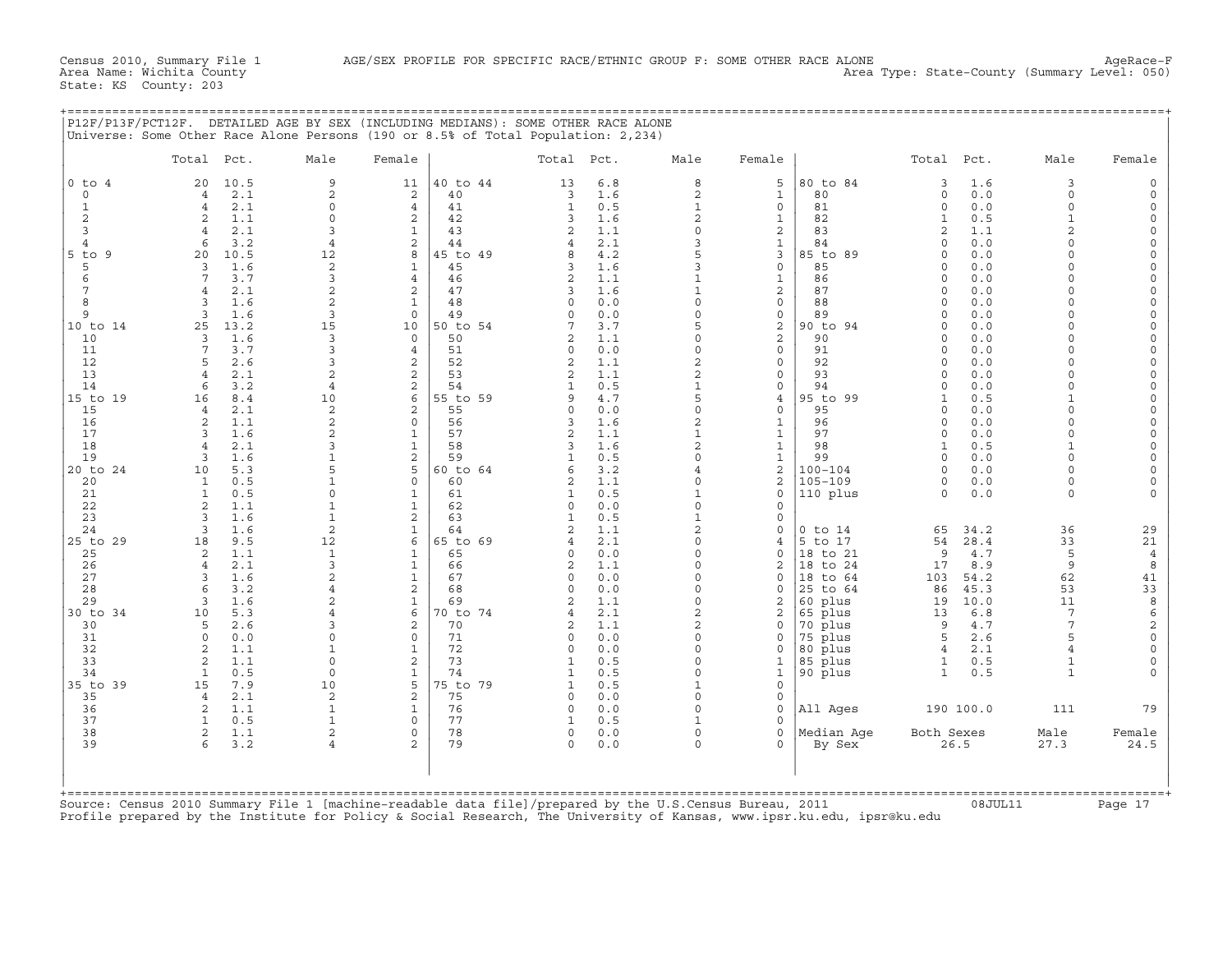+===================================================================================================================================================+

State: KS County: 203

|                              | Total Pct.                                   | Male                       | Female                       |                | Total Pct.               |            | Male                     | Female                             |                         | Total Pct.           |            | Male                         | Female                     |
|------------------------------|----------------------------------------------|----------------------------|------------------------------|----------------|--------------------------|------------|--------------------------|------------------------------------|-------------------------|----------------------|------------|------------------------------|----------------------------|
| $0$ to $4$                   | 25.6<br>10                                   | $\overline{4}$             | 6                            | 40 to 44       | $\mathbf{1}$             | 2.6        | $\mathbf{1}$             | $\mathbf 0$                        | 80 to 84                | $\Omega$             | 0.0        | $\mathbf 0$                  | $\circ$                    |
| $\circ$                      | 2.6<br>1                                     | $\mathbf 1$                | $\Omega$                     | 40             | $\mathbf{1}$             | 2.6        | $\mathbf{1}$             | $\mathbf 0$                        | 80                      | $\mathbf 0$          | 0.0        | $\Omega$                     | $\circ$                    |
| $1\,$                        | 0.0<br>$\circ$                               | $\mathbf 0$                | $\mathbf 0$                  | 41             | $\circ$                  | $0.0$      | $\Omega$                 | $\mathbf 0$                        | 81                      | $\Omega$             | 0.0        | $\Omega$                     | $\mathsf O$                |
| 2                            | 7.7<br>3                                     | $\mathbf 1$                | 2                            | 42             | $\mathbf 0$              | 0.0        | $\Omega$                 | $\mathbf 0$                        | 82                      | $\Omega$             | 0.0        | $\Omega$                     | $\circ$                    |
| 3                            | 7.7<br>3                                     | $\mathbf 1$<br>1           | 2                            | 43             | $\Omega$<br>$\Omega$     | 0.0        | $\Omega$<br>$\Omega$     | $\mathbf 0$                        | 83                      | $\Omega$<br>$\Omega$ | 0.0        | $\Omega$<br>$\Omega$         | $\mathsf O$                |
| $\overline{4}$<br>$5$ to $9$ | 7.7<br>3<br>8<br>20.5                        | $\Omega$                   | 2<br>8                       | 44<br>45 to 49 | $\cap$                   | 0.0<br>0.0 | $\Omega$                 | 0<br>$\mathbf 0$                   | 84<br>85 to 89          |                      | 0.0<br>0.0 | $\cap$                       | $\circ$<br>$\Omega$        |
| 5                            | 2.6<br>1                                     | $\Omega$                   | $\mathbf{1}$                 | 45             | $\mathbf 0$              | 0.0        | $\Omega$                 | $\mathbf 0$                        | 85                      | $\Omega$             | 0.0        | $\cap$                       | $\Omega$                   |
| 6                            | $\overline{a}$<br>5.1                        | $\Omega$                   | 2                            | 46             | $\Omega$                 | 0.0        | $\Omega$                 | $\mathbf 0$                        | 86                      | $\Omega$             | 0.0        | $\cap$                       | $\circ$                    |
| 7                            | 2.6<br>1                                     | $\Omega$                   | $\mathbf{1}$                 | 47             | $\mathbf 0$              | 0.0        | $\Omega$                 | $\mathsf{O}\xspace$                | 87                      | $\Omega$             | 0.0        | $\cap$                       | $\mathbf 0$                |
| 8                            | 2.6<br>$\mathbf{1}$                          | $\Omega$                   | $\mathbf{1}$                 | 48             | $\mathbf 0$              | 0.0        | $\Omega$                 | $\mathbf 0$                        | 88                      | $\Omega$             | 0.0        |                              | $\mathbf 0$                |
| 9                            | 7.7<br>3                                     | 0                          | 3                            | 49             | 0                        | 0.0        | $\Omega$                 | 0                                  | 89                      | $\Omega$             | 0.0        | $\cap$                       | $\mathbf 0$                |
| 10 to 14                     | 12.8<br>5                                    | 1                          | $\overline{4}$               | 50 to 54       | 1                        | 2.6        | $\mathbf{1}$             | $\mathsf{O}\xspace$                | 90 to 94                | $\Omega$             | 0.0        |                              | $\mathsf{O}\xspace$        |
| 10                           | $\overline{a}$<br>5.1                        | $\Omega$                   | 2                            | 50             | $\mathbf{1}$             | 2.6        | $\mathbf{1}$             | $\mathbf 0$                        | 90                      | $\Omega$             | 0.0        | $\Omega$                     | $\mathbf 0$                |
| 11                           | $\Omega$<br>0.0                              | $\Omega$<br>$\Omega$       | $\Omega$                     | 51             | $\Omega$                 | 0.0        | $\Omega$<br>$\Omega$     | $\mathbf 0$                        | 91<br>92                | $\Omega$<br>$\Omega$ | 0.0        |                              | $\circ$<br>$\circ$         |
| 12<br>13                     | 2.6<br>$\mathbf{1}$<br>$\overline{a}$<br>5.1 |                            | $\mathbf{1}$<br>$\mathbf{1}$ | 52<br>53       | $\Omega$<br>$\Omega$     | 0.0<br>0.0 | $\Omega$                 | $\mathbf 0$<br>$\mathsf{O}\xspace$ | 93                      |                      | 0.0<br>0.0 | $\Omega$                     | $\Omega$                   |
| 14                           | 0.0<br>$\Omega$                              | $\Omega$                   | $\Omega$                     | 54             | $\Omega$                 | 0.0        | $\Omega$                 | $\mathbf 0$                        | 94                      |                      | 0.0        |                              | $\Omega$                   |
| 15 to 19                     | 3<br>7.7                                     | $\mathbf{1}$               | 2                            | 55 to 59       | 0                        | 0.0        | $\Omega$                 | $\mathsf{O}\xspace$                | 95 to 99                | $\Omega$             | 0.0        | $\cap$                       | $\mathbf 0$                |
| 15                           | 2.6<br>1                                     | 1                          | $\Omega$                     | 55             | 0                        | 0.0        | $\Omega$                 | $\mathbf 0$                        | 95                      | $\Omega$             | 0.0        | $\cap$                       | $\mathsf O$                |
| 16                           | $\Omega$<br>0.0                              | $\Omega$                   | $\mathbf 0$                  | 56             | $\mathbf 0$              | 0.0        | $\Omega$                 | $\mathbf 0$                        | 96                      | $\Omega$             | 0.0        | $\Omega$                     | $\mathsf{O}\xspace$        |
| 17                           | $\overline{a}$<br>5.1                        | $\Omega$                   | $\overline{a}$               | 57             | $\Omega$                 | 0.0        | $\Omega$                 | $\mathbf 0$                        | 97                      | $\Omega$             | 0.0        | $\cap$                       | $\mathbf 0$                |
| 18                           | 0.0<br>$\Omega$                              | $\Omega$                   | $\Omega$                     | 58             | $\Omega$                 | 0.0        | $\Omega$                 | $\mathbf 0$                        | 98                      | $\Omega$             | 0.0        | $\Omega$                     | $\mathsf{O}\xspace$        |
| 19                           | 0.0<br>$\Omega$                              | $\Omega$                   | $\Omega$                     | 59             | $\Omega$                 | 0.0        | $\Omega$                 | $\mathbf 0$                        | 99                      | $\Omega$             | 0.0        | $\cap$                       | $\circ$                    |
| 20 to 24                     | 2.6<br>$\mathbf{1}$                          | $\Omega$                   | $\mathbf 1$                  | 60 to 64       | $\Omega$                 | 0.0        | $\Omega$                 | $\mathbf 0$                        | $100 - 104$             | $\Omega$             | 0.0        |                              | $\Omega$                   |
| 20<br>21                     | 0.0<br>$\Omega$<br>$\Omega$<br>0.0           | $\Omega$<br>$\Omega$       | $\mathbf 0$<br>$\mathbf 0$   | 60<br>61       | $\Omega$<br>$\mathbf 0$  | 0.0<br>0.0 | $\Omega$<br>$\Omega$     | $\mathbf 0$<br>$\mathbf 0$         | $105 - 109$<br>110 plus | $\Omega$<br>$\Omega$ | 0.0<br>0.0 | $\Omega$<br>$\Omega$         | $\mathbf 0$                |
| 22                           | 0.0<br>$\Omega$                              | $\Omega$                   | $\Omega$                     | 62             | $\Omega$                 | 0.0        | $\Omega$                 | 0                                  |                         |                      |            |                              |                            |
| 23                           | 2.6                                          | $\cap$                     | $\mathbf{1}$                 | 63             | $\Omega$                 | 0.0        | $\Omega$                 | $\mathbf 0$                        |                         |                      |            |                              |                            |
| 24                           | $\Omega$<br>0.0                              | $\Omega$                   | $\Omega$                     | 64             | $\Omega$                 | 0.0        | $\Omega$                 | $\mathsf{O}\xspace$                | $0$ to $14$             | 23                   | 59.0       | 5                            | 18                         |
| 25 to 29                     | 5.1<br>$\overline{a}$                        | $\mathbf 1$                | $\mathbf{1}$                 | 65 to 69       | 2                        | 5.1        | $\mathbf{1}$             | $\mathbf{1}$                       | 5 to 17                 | 16                   | 41.0       | $\overline{c}$               | 14                         |
| 25                           | 2.6<br>$\mathbf{1}$                          | 1                          | $\Omega$                     | 65             | $\Omega$                 | 0.0        | $\Omega$                 | $\mathbf 0$                        | 18 to 21                | $\Omega$             | 0.0        | $\Omega$                     | $\mathsf{O}\xspace$        |
| 26                           | $\Omega$<br>0.0                              | $\Omega$                   | $\Omega$                     | 66             | $\mathbf 0$              | 0.0        | $\Omega$                 | $\Omega$                           | 18 to 24                | $\mathbf{1}$         | 2.6        | $\Omega$                     | $1\,$                      |
| 27                           | $\mathbf{1}$<br>2.6                          | 0                          | $\mathbf{1}$                 | 67             | $\mathbf{1}$             | 2.6        | $\Omega$                 | $\mathbf{1}$                       | 18 to 64                | 11                   | 28.2       | 7                            | $\,4$                      |
| 28                           | $\Omega$<br>0.0                              | $\Omega$                   | $\mathbf 0$                  | 68             | $\mathbf 0$              | 0.0        | $\Omega$                 | $\mathbf 0$                        | 25 to 64                | 10                   | 25.6       | 7                            | 3                          |
| 29<br>30 to 34               | 0.0<br>$\Omega$<br>7.7<br>κ                  | $\Omega$<br>$\overline{a}$ | $\Omega$<br>$\mathbf{1}$     | 69<br>70 to 74 | $\mathbf{1}$<br>$\Omega$ | 2.6<br>0.0 | $\mathbf{1}$<br>$\Omega$ | $\mathbf 0$<br>$\mathbf 0$         | 60 plus                 | 2<br>2               | 5.1<br>5.1 | $\mathbf{1}$<br>$\mathbf{1}$ | $\mathbf 1$<br>$\mathbf 1$ |
| 30                           | 0.0<br>$\Omega$                              | $\Omega$                   | $\Omega$                     | 70             | $\Omega$                 | 0.0        | $\Omega$                 | $\mathbf 0$                        | 65 plus<br>70 plus      | $\Omega$             | 0.0        | $\Omega$                     | $\mathsf{O}\xspace$        |
| 31                           | $\Omega$<br>0.0                              | $\Omega$                   | $\Omega$                     | 71             | $\Omega$                 | 0.0        | $\Omega$                 | $\mathbf 0$                        | 75 plus                 | $\Omega$             | 0.0        | $\Omega$                     | $\mathbf 0$                |
| 32                           | 2.6<br>$\mathbf{1}$                          | $\mathbf{1}$               | $\Omega$                     | 72             | $\Omega$                 | 0.0        | $\Omega$                 | $\mathbf 0$                        | 80 plus                 | $\Omega$             | 0.0        | $\Omega$                     | $\mathsf{O}\xspace$        |
| 33                           | 2.6<br>1                                     | 0                          | $\mathbf{1}$                 | 73             | $\Omega$                 | 0.0        | $\Omega$                 | 0                                  | 85 plus                 | 0                    | 0.0        | $\Omega$                     |                            |
| 34                           | 2.6<br>1                                     | $\mathbf 1$                | $\Omega$                     | 74             | $\Omega$                 | 0.0        | $\Omega$                 | $\mathbf 0$                        | 90 plus                 | $\Omega$             | 0.0        | $\Omega$                     |                            |
| 35 to 39                     | 3<br>7.7                                     | $\overline{a}$             | $\mathbf{1}$                 | 75 to 79       | 0                        | 0.0        | $\Omega$                 | $\mathsf{O}\xspace$                |                         |                      |            |                              |                            |
| 35                           | 0.0<br>$\Omega$                              | $\Omega$                   | $\Omega$                     | 75             | $\Omega$                 | 0.0        | $\Omega$                 | $\mathbf 0$                        |                         |                      |            |                              |                            |
| 36                           | $\Omega$<br>0.0                              | 0                          | $\mathbf 0$                  | 76             | $\mathbf 0$              | 0.0        | $\Omega$                 | $\mathbf 0$                        | All Aqes                |                      | 39 100.0   | 14                           | 25                         |
| 37                           | 2.6<br>$\mathbf{1}$                          | $\mathbf{1}$               | $\Omega$                     | 77             | $\Omega$                 | 0.0        | $\Omega$                 | $\Omega$                           |                         |                      |            |                              |                            |
| 38<br>39                     | $\overline{a}$<br>5.1<br>$\Omega$<br>0.0     | $\mathbf 1$<br>0           | $\mathbf{1}$<br>$\Omega$     | 78<br>79       | $\mathbf 0$<br>$\Omega$  | 0.0<br>0.0 | $\Omega$<br>$\Omega$     | $\mathsf{O}\xspace$<br>$\Omega$    | Median Aqe<br>By Sex    | Both Sexes           | 10.8       | Male<br>29.0                 | Female<br>9.5              |
|                              |                                              |                            |                              |                |                          |            |                          |                                    |                         |                      |            |                              |                            |
| $+$ = = = = = = = = = = =    |                                              |                            |                              |                |                          |            |                          |                                    |                         |                      |            |                              |                            |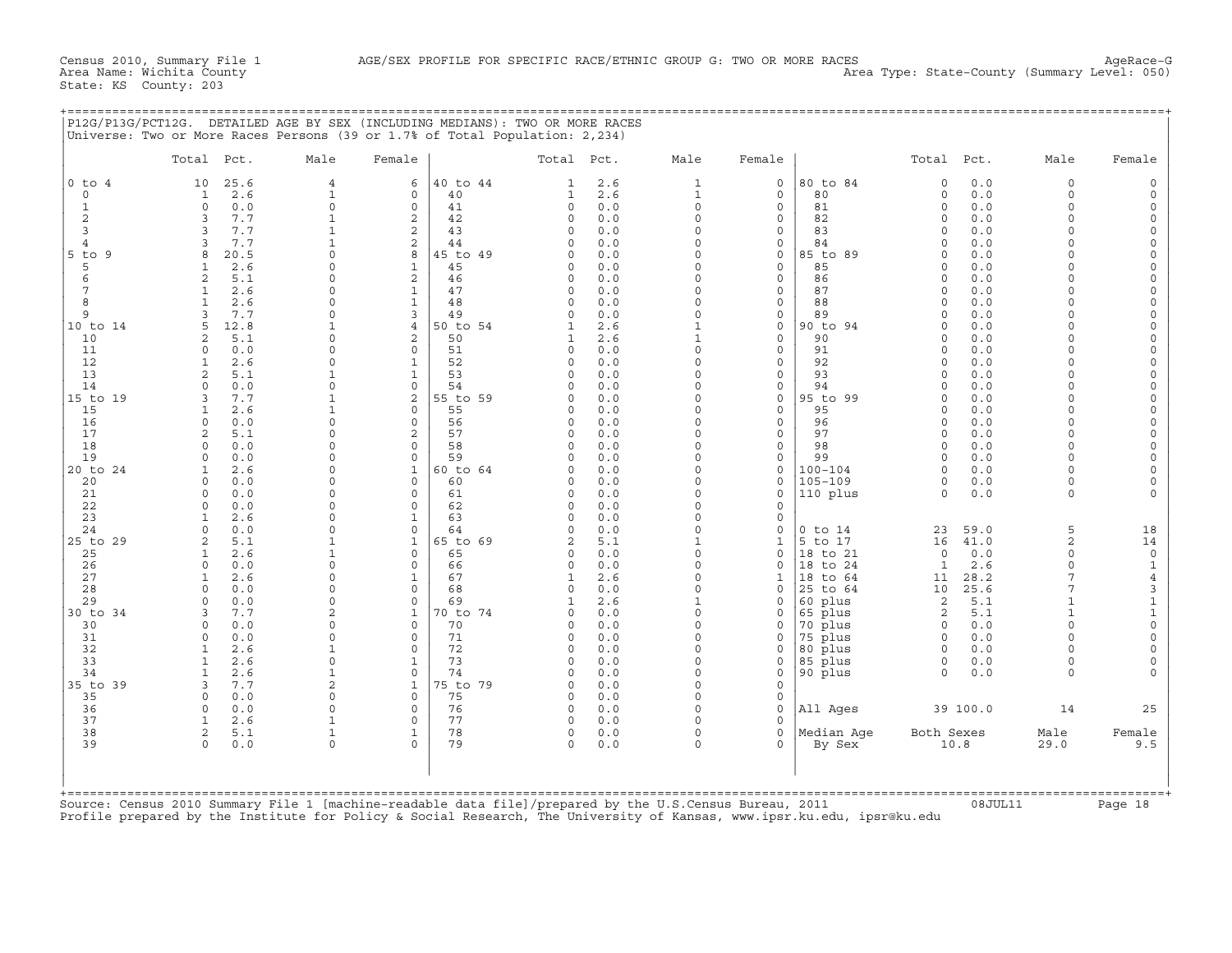Census 2010, Summary File 1 AGE/SEX PROFILE FOR SPECIFIC RACE/ETHNIC GROUP H: HISPANIC OR LATINO OF ANY RACE<br>Area Name: Wichita County (summary Level: 050) Area Type: State-County (Summary Level: 050)

State: KS County: 203

|        |            |      |      |        | P12H/P13H/PCT12H. DETAILED AGE BY SEX (INCLUDING MEDIANS): HISPANIC OR LATINO OF ANY RACE<br>Universe: Hispanic or Latino of Any Race Persons (550 or 24.6% of Total Population: 2,234) |            |     |      |        |          |       |      |      |        |
|--------|------------|------|------|--------|-----------------------------------------------------------------------------------------------------------------------------------------------------------------------------------------|------------|-----|------|--------|----------|-------|------|------|--------|
|        | Total Pct. |      | Male | Female |                                                                                                                                                                                         | Total Pct. |     | Male | Female |          | Total | Pct. | Male | Female |
| 0 to 4 | 69         | 12.5 | 33   | 36     | 40 to 44                                                                                                                                                                                | 35         | 6.4 | 20   | 15     | 80 to 84 |       | 0.9  |      |        |
|        | 12         | 2.2  |      |        | 40                                                                                                                                                                                      | 12         | 2.2 |      |        | 80       |       | 0.0  |      |        |
|        | 14         | 2.5  |      |        | 41                                                                                                                                                                                      |            | 1.3 |      |        | 81       |       | 0.2  |      |        |
|        | 14         | 2.5  |      | ᅩᅩ     | 42                                                                                                                                                                                      |            | 1.5 |      |        | 82       |       | 0.2  |      |        |
|        | 14         | 2.5  |      |        | 43                                                                                                                                                                                      |            | 0.5 |      |        | 83       |       | 0.5  |      |        |
|        |            | 2.7  |      |        | 44                                                                                                                                                                                      |            | 0.9 |      |        | 84       |       | 0.0  |      |        |
| 5 to 9 | 68         | 12.4 |      | 33     | 45 to 49                                                                                                                                                                                |            | 3.5 |      |        | 85 to 89 |       | 0.0  |      |        |
|        | 10         | 1.8  |      |        | 45                                                                                                                                                                                      |            | 0.9 |      |        | 85       |       | 0.0  |      |        |
|        | 16         | 2.9  |      | ᆂᆂ     | 46                                                                                                                                                                                      |            | 0.7 |      |        | 86       |       | 0.0  |      |        |
|        |            | 3.1  |      |        | 47                                                                                                                                                                                      |            | 1.5 |      |        | 87       |       | 0.0  |      |        |
|        |            | 1.3  |      |        | 48                                                                                                                                                                                      |            | 0.0 |      |        | 88       |       | 0.0  |      |        |
|        |            |      |      |        |                                                                                                                                                                                         |            |     |      |        |          |       |      |      |        |
|        |            |      |      |        |                                                                                                                                                                                         |            |     |      |        |          |       |      |      |        |

|                   | Total Pct.      |            | Male                 | Female                           |                | Total Pct.          |            | Male                       | Female            |                        | Total Pct.             |              | Male                   | Female              |
|-------------------|-----------------|------------|----------------------|----------------------------------|----------------|---------------------|------------|----------------------------|-------------------|------------------------|------------------------|--------------|------------------------|---------------------|
| $0$ to $4$        | 69              | 12.5       | 33                   | 36                               | 40 to 44       | 35                  | 6.4        | 20                         | 15                | 80 to 84               | 5                      | 0.9          | 3                      | 2                   |
| $\Omega$          | 12<br>14        | 2.2<br>2.5 | 6<br>8               | 6<br>6                           | 40<br>41       | 12<br>7             | 2.2<br>1.3 | 10<br>$\overline{4}$       | 2<br>3            | 80<br>81               | $\circ$<br>$\mathbf 1$ | 0.0<br>0.2   | $\Omega$<br>$\Omega$   | $\circ$             |
| $\mathbf{1}$<br>2 | 14              | 2.5        | $\overline{3}$       | 11                               | 42             | 8                   | 1.5        | 3                          | 5                 | 82                     | 1                      | 0.2          | $\mathbf{1}$           | $\mathbf 0$         |
| 3                 | 14              | 2.5        | 8                    | 6                                | 43             | 3                   | 0.5        | $\Omega$                   | 3                 | 83                     | 3                      | 0.5          | $\overline{a}$         | 1                   |
| 4                 | 15              | 2.7        | 8                    | $7\phantom{.0}$                  | 44             | 5                   | 0.9        | 3                          | 2                 | 84                     | $\Omega$               | 0.0          | $\Omega$               | $\Omega$            |
| 5<br>to 9         | 68              | 12.4       | 35                   | 33                               | 45 to 49       | 19                  | 3.5        | 11                         | 8                 | 85 to 89               | $\cap$                 | 0.0          | $\Omega$               | $\Omega$            |
| 5                 | 10              | 1.8        | $\overline{7}$       | 3                                | 45             | 5                   | 0.9        | 5                          | $\mathbf 0$       | 85                     | $\Omega$               | 0.0          | $\Omega$               | $\Omega$            |
| 6<br>7            | 16<br>17        | 2.9<br>3.1 | 5<br>10              | 11<br>$7\phantom{.0}$            | 46<br>47       | $\overline{4}$<br>8 | 0.7        | κ                          | $\mathbf{1}$<br>5 | 86<br>87               | $\Omega$<br>$\Omega$   | 0.0<br>0.0   | $\Omega$<br>$\Omega$   | $\Omega$            |
| 8                 | $7\overline{ }$ | 1.3        | 6                    | $\mathbf{1}$                     | 48             | $\Omega$            | 1.5<br>0.0 |                            | $\mathbf 0$       | 88                     | $\Omega$               | 0.0          | $\Omega$               |                     |
| 9                 | 18              | 3.3        | 7                    | 11                               | 49             | 2                   | 0.4        | $\mathbf 0$                | 2                 | 89                     | $\Omega$               | 0.0          | $\Omega$               |                     |
| 10 to 14          | 62              | 11.3       | 31                   | 31                               | 50 to 54       | 27                  | 4.9        | 17                         | 10                | 90 to 94               | $\Omega$               | 0.0          | $\Omega$               |                     |
| 10                | 12              | 2.2        | 5                    | $7\phantom{.0}$                  | 50             | 6                   | 1.1        | $\mathbf{1}$               | 5                 | 90                     | $\Omega$               | 0.0          | $\Omega$               |                     |
| 11                | 16              | 2.9        | 9                    | $7\phantom{.0}$                  | 51             | 6                   | 1.1        |                            | 2                 | 91                     | $\Omega$               | 0.0          |                        |                     |
| 12<br>13          | 13<br>9         | 2.4<br>1.6 | 8<br>$\overline{4}$  | 5<br>5                           | 52<br>53       | 5<br>$\epsilon$     | 0.9<br>1.1 | $\overline{4}$<br>5        | 1<br>$\mathbf{1}$ | 92<br>93               | $\Omega$<br>$\cap$     | 0.0<br>0.0   | $\Omega$               | $\Omega$            |
| 14                | 12              | 2.2        | 5                    | $\overline{7}$                   | 54             | 4                   | 0.7        | 3                          | $\mathbf{1}$      | 94                     | $\Omega$               | 0.0          | $\Omega$               |                     |
| 15 to 19          | 39              | 7.1        | 26                   | 13                               | 55 to 59       | 24                  | 4.4        | 15                         | 9                 | 95 to 99               | 1                      | 0.2          | $\mathbf{1}$           |                     |
| 15                | 9               | 1.6        | 5                    | 4                                | 55             | 5                   | 0.9        | 3                          | $\mathbf{2}$      | 95                     | $\Omega$               | 0.0          | $\Omega$               | $\Omega$            |
| 16                | 6               | 1.1        | 6                    | $\mathbf 0$                      | 56             | 3                   | 0.5        | $\overline{a}$             | $\mathbf{1}$      | 96                     | $\Omega$               | 0.0          | $\Omega$               |                     |
| 17                | 11              | 2.0        | 6                    | 5                                | 57             | $\mathsf{Q}$        | 1.6        | 6                          | 3                 | 97                     | $\Omega$               | 0.0          | $\cap$                 |                     |
| 18<br>19          | 7<br>6          | 1.3<br>1.1 | 6<br>$\overline{3}$  | $\mathbf{1}$<br>$\overline{3}$   | 58<br>59       | 6<br>$\mathbf{1}$   | 1.1<br>0.2 | $\overline{4}$<br>$\Omega$ | 2<br>$\mathbf{1}$ | 98<br>99               | 1<br>$\Omega$          | 0.2<br>0.0   | $\mathbf{1}$<br>$\cap$ |                     |
| 20 to 24          | 29              | 5.3        | 12                   | 17                               | 60 to 64       | 15                  | 2.7        | 10                         | 5                 | $100 - 104$            | $\Omega$               | 0.0          | $\Omega$               |                     |
| 20                | $\overline{4}$  | 0.7        | $\overline{3}$       | $\mathbf{1}$                     | 60             | $\overline{4}$      | 0.7        | 2                          | 2                 | 105-109                | 0                      | 0.0          | $\Omega$               |                     |
| 21                | 5               | 0.9        | $\mathbf{1}$         | $\overline{4}$                   | 61             | $\mathbf{1}$        | 0.2        |                            | $\mathbf 0$       | 110 plus               | $\circ$                | 0.0          | $\Omega$               |                     |
| 22                | 6               | 1.1        | 3                    | 3                                | 62             | 1                   | 0.2        |                            | $\Omega$          |                        |                        |              |                        |                     |
| 23                | $\epsilon$      | 1.1        | $\overline{1}$       | 5                                | 63             | 6                   | 1.1        | κ                          | 3                 |                        |                        |              |                        |                     |
| 24<br>25 to 29    | 8<br>46         | 1.5<br>8.4 | $\overline{4}$<br>26 | $\overline{4}$<br>20             | 64<br>65 to 69 | 3<br>14             | 0.5<br>2.5 | 3                          | $\Omega$<br>10    | $0$ to $14$<br>5 to 17 | 199<br>156             | 36.2<br>28.4 | 99<br>83               | 100<br>73           |
| 25                | 8               | 1.5        | $\overline{4}$       | $\overline{4}$                   | 65             | 3                   | 0.5        |                            | 2                 | 18 to 21               | 22                     | 4.0          | 13                     | $\overline{9}$      |
| 26                | 13              | 2.4        | 8                    | 5                                | 66             | 7                   | 1.3        | κ                          | $\overline{4}$    | 18 to 24               | 42                     | 7.6          | 21                     | 21                  |
| 27                | 8               | 1.5        | $\overline{4}$       | $\overline{4}$                   | 67             | $\mathfrak{D}$      | 0.4        |                            | $\mathfrak{D}$    | 18 to 64               | 289                    | 52.5         | 165                    | 124                 |
| 28                | 11              | 2.0        | $\overline{7}$       | $\overline{4}$                   | 68             | $\Omega$            | 0.0        |                            | $\mathbf 0$       | 25 to 64               | 247                    | 44.9         | 144                    | 103                 |
| 29                | 6               | 1.1        | $\overline{3}$       | $\overline{3}$                   | 69<br>70 to 74 | 2                   | 0.4        |                            | $\overline{a}$    | 60 plus                | 51                     | 9.3          | 25<br>15               | 26                  |
| 30 to 34<br>30    | 42<br>9         | 7.6<br>1.6 | 21<br>5              | 21<br>$\overline{4}$             | 70             | 11<br>3             | 2.0<br>0.5 | $\overline{a}$             | 6<br>-1           | 65 plus<br>70 plus     | 36<br>22               | 6.5<br>4.0   | 11                     | 21<br>11            |
| 31                | $\overline{3}$  | 0.5        | $\mathbf{1}$         | 2                                | 71             | $\overline{2}$      | 0.4        |                            | 1                 | 75 plus                | 11                     | 2.0          | $\epsilon$             | 5                   |
| 32                | 11              | 2.0        | 6                    | 5                                | 72             | 3                   | 0.5        | $\overline{2}$             | $\mathbf 1$       | 80 plus                | 6                      | 1.1          |                        | $\sqrt{2}$          |
| 33                | 12              | 2.2        | $\overline{7}$       | 5                                | 73             |                     | 0.4        | $\Omega$                   | 2                 | 85 plus                | 1                      | 0.2          | $\mathbf{1}$           | $\mathsf{O}\xspace$ |
| 34                | 7               | 1.3        | $\overline{c}$       | 5                                | 74             | $\mathbf{1}$        | 0.2        | $\Omega$                   | 1                 | 90 plus                | 1                      | 0.2          | $\mathbf{1}$           |                     |
| 35 to 39          | 39              | 7.1        | 24<br>5              | 15                               | 75 to 79       | 5<br>$\cap$         | 0.9        | $\overline{a}$<br>$\cap$   | 3                 |                        |                        |              |                        |                     |
| 35<br>36          | 9<br>7          | 1.6<br>1.3 | $\overline{4}$       | $\overline{4}$<br>$\overline{3}$ | 75<br>76       | 3                   | 0.0<br>0.5 |                            | $\mathbf 0$<br>2  | All Ages               |                        | 550 100.0    | 296                    | 254                 |
| 37                | 6               | 1.1        | $\overline{5}$       | $\mathbf{1}$                     | 77             |                     | 0.4        |                            | 1                 |                        |                        |              |                        |                     |
| 38                | 6               | 1.1        | 3                    | 3                                | 78             | $\Omega$            | 0.0        | $\Omega$                   | $\mathbf 0$       | Median Aqe             | Both Sexes             |              | Male                   | Female              |
| 39                | 11              | 2.0        | 7                    | 4                                | 79             |                     | 0.0        |                            | $\Omega$          | By Sex                 |                        | 26.0         | 26.9                   | 24.3                |
|                   |                 |            |                      |                                  |                |                     |            |                            |                   |                        |                        |              |                        |                     |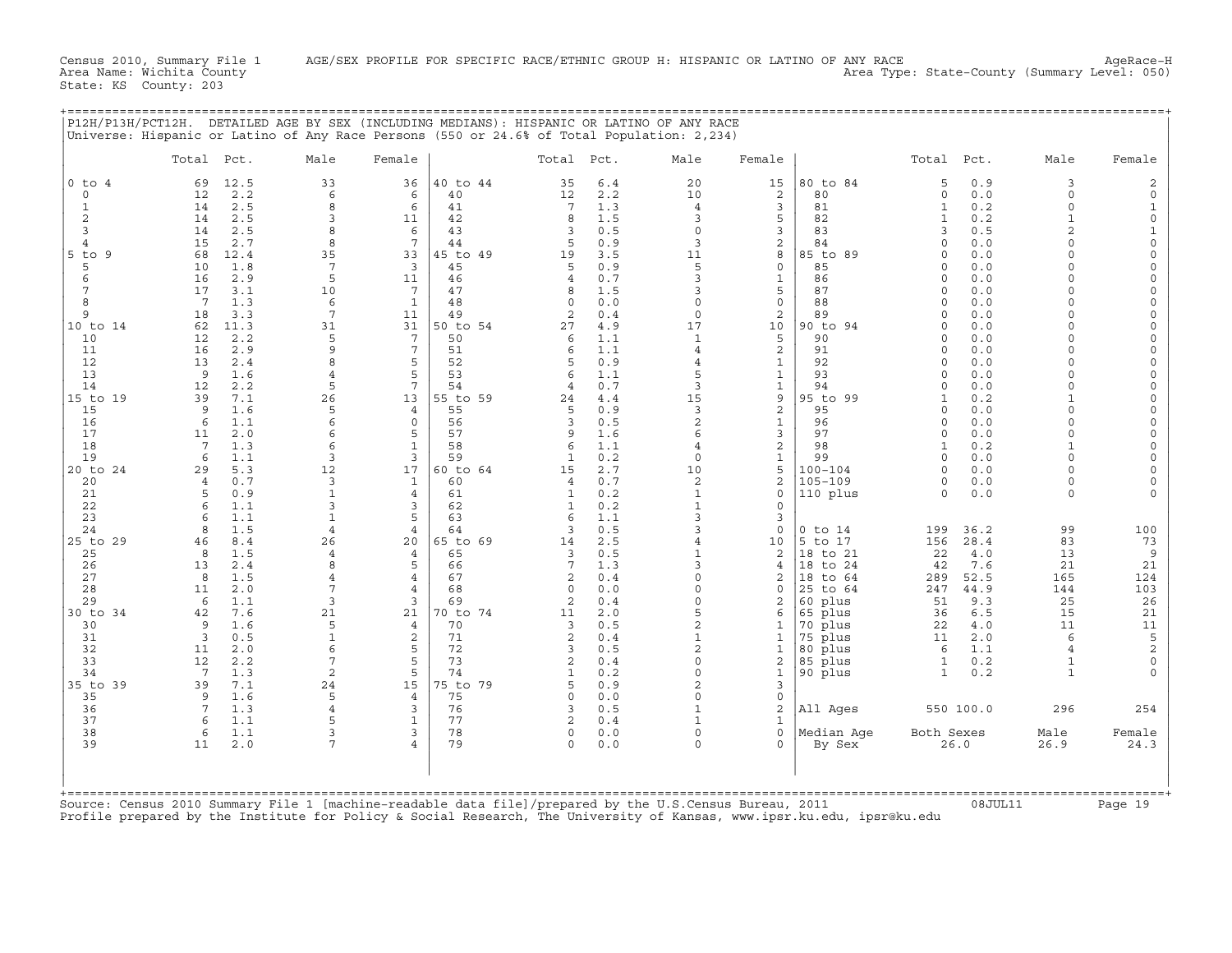Census 2010, Summary File 1 AGE/SEX PROFILE FOR SPECIFIC RACE/ETHNIC GROUP I: WHITE ALONE, NOT HISPANIC OR LATINO AgeRace-I<br>Area Name: Wichita County (summary Level: 050) Area Type: State-County (Summary Level: 050) State: KS County: 203

+===================================================================================================================================================+

|                | Total Pct. |            | Male                 | Female              |          | Total Pct. |            | Male           | Female             |                     | Total                | Pct.         | Male                             | Female                             |
|----------------|------------|------------|----------------------|---------------------|----------|------------|------------|----------------|--------------------|---------------------|----------------------|--------------|----------------------------------|------------------------------------|
| $0$ to $4$     | 93         | 5.6        | 43                   | 50                  | 40 to 44 | 85         | 5.2        | 44             | 41                 | 80 to 84            | 56                   | 3.4          | 25                               | 31                                 |
| $\circ$        | 15         | 0.9        | 9<br>6               | 6                   | 40       | 17         | 1.0        | 8              | 9                  | 80                  | 8                    | 0.5          | $\overline{4}$                   | 4                                  |
| 1<br>2         | 16<br>22   | 1.0<br>1.3 | 8                    | 10<br>14            | 41<br>42 | 21<br>14   | 1.3<br>0.9 | 12<br>5        | 9<br>9             | 81<br>82            | 20<br>9              | 1.2<br>0.5   | 9<br>2                           | 11<br>7                            |
| 3              | 15         | 0.9        | 11                   | 4                   | 43       | 14         | 0.9        | 7              | $\overline{7}$     | 83                  | 9                    | 0.5          | 5                                | $\,4$                              |
| $\overline{4}$ | 25         | 1.5        | 9                    | 16                  | 44       | 19         | 1.2        | 12             | 7                  | 84                  | 10                   | 0.6          | 5                                | 5                                  |
| $5$ to<br>9    | 90         | 5.5        | 41                   | 49                  | 45 to 49 | 117        | 7.1        | 56             | 61                 | 85 to 89            | 44                   | 2.7          | 16                               | 28                                 |
| 5              | 15         | 0.9        | $\overline{4}$       | 11                  | 45       | 29         | 1.8        | 16             | 13                 | 85                  | 8                    | 0.5          | $\overline{4}$                   | 4                                  |
| 6<br>7         | 23<br>21   | 1.4<br>1.3 | 12<br>13             | 11<br>8             | 46<br>47 | 25<br>26   | 1.5<br>1.6 | 11<br>13       | 14<br>13           | 86<br>87            | 8<br>16              | 0.5<br>1.0   | $\overline{4}$<br>$\overline{4}$ | $\overline{4}$                     |
| 8              | 15         | 0.9        | $\overline{4}$       | 11                  | 48       | 22         | 1.3        | 10             | 12                 | 88                  | 11                   | 0.7          | 3                                | 12<br>8                            |
| 9              | 16         | 1.0        | 8                    | 8                   | 49       | 15         | 0.9        | 6              | 9                  | 89                  | 1                    | 0.1          | $\mathbf{1}$                     | $\mathsf{O}\xspace$                |
| 10 to 14       | 115        | 7.0        | 70                   | 45                  | 50 to 54 | 150        | 9.1        | 84             | 66                 | 90 to 94            | 18                   | 1.1          | $\mathsf{R}$                     | 10                                 |
| 10             | 27         | 1.6        | 16                   | 11                  | 50       | 31         | 1.9        | 18             | 13                 | 90                  | 6                    | 0.4          | $\overline{4}$                   | $\sqrt{2}$                         |
| 11             | 17         | 1.0        | 8                    | 9<br>$\mathsf{R}$   | 51       | 32         | 1.9        | 17             | 15                 | 91                  | $\overline{4}$       | 0.2          | 2                                | $\mathbf 2$                        |
| 12<br>13       | 20<br>21   | 1.2<br>1.3 | 12<br>15             | 6                   | 52<br>53 | 26<br>27   | 1.6<br>1.6 | 13<br>16       | 13<br>11           | 92<br>93            | $\mathfrak{D}$<br>3  | 0.1<br>0.2   | $\mathbf{1}$<br>$\mathbf{1}$     | $\mathbf 1$<br>$\overline{c}$      |
| 14             | 30         | 1.8        | 19                   | 11                  | 54       | 34         | 2.1        | 20             | 14                 | 94                  | 3                    | 0.2          | $\Omega$                         |                                    |
| 15 to 19       | 91         | 5.5        | 46                   | 45                  | 55 to 59 | 146        | 8.9        | 66             | 80                 | 95 to 99            | 6                    | $0.4\,$      | $\mathbf{1}$                     | $\frac{3}{5}$                      |
| 15             | 21         | 1.3        | 9                    | 12                  | 55       | 27         | 1.6        | 14             | 13                 | 95                  | 3                    | 0.2          | $\mathbf{1}$                     |                                    |
| 16             | 23         | 1.4        | 13                   | 10                  | 56       | 26         | 1.6        | 11             | 15                 | 96                  | $\overline{2}$       | 0.1          | $\Omega$                         | $\sqrt{2}$                         |
| 17<br>18       | 28<br>17   | 1.7<br>1.0 | 14<br>9              | 14<br>8             | 57<br>58 | 30<br>35   | 1.8<br>2.1 | 12<br>16       | 18<br>19           | 97<br>98            | $\Omega$<br>$\Omega$ | 0.0<br>0.0   | $\Omega$<br>$\Omega$             | $\mathsf{O}\xspace$<br>$\mathsf O$ |
| 19             | 2          | 0.1        | $\mathbf{1}$         | 1                   | 59       | 28         | 1.7        | 13             | 15                 | 99                  | 1                    | 0.1          | $\Omega$                         | 1                                  |
| 20 to 24       | 41         | 2.5        | 23                   | 18                  | 60 to 64 | 96         | 5.8        | 56             | 40                 | $100 - 104$         | $\Omega$             | 0.0          | $\Omega$                         | $\circ$                            |
| 20             | 7          | 0.4        | $\overline{4}$       | 3                   | 60       | 18         | 1.1        | 12             | 6                  | $105 - 109$         | $\Omega$             | 0.0          | $\Omega$                         | $\circ$                            |
| 21             | 6          | 0.4        | 4                    | $\overline{2}$      | 61       | 22         | 1.3        | 14             | 8                  | 110 plus            | $\Omega$             | 0.0          | $\Omega$                         |                                    |
| 22<br>23       | 9<br>8     | 0.5<br>0.5 | 4<br>4               | 5<br>$\overline{4}$ | 62<br>63 | 21<br>21   | 1.3<br>1.3 | 12<br>9        | 9                  |                     |                      |              |                                  |                                    |
| 24             | 11         | 0.7        | 7                    | $\overline{4}$      | 64       | 14         | 0.9        | 9              | 12<br>5            | $0$ to $14$         | 298                  | 18.1         | 154                              | 144                                |
| 25 to 29       | 76         | 4.6        | 36                   | 40                  | 65 to 69 | 91         | 5.5        | 51             | 40                 | 5 to 17             | 277                  | 16.8         | 147                              | 130                                |
| 25             | 6          | 0.4        | 3                    | 3                   | 65       | 23         | 1.4        | 14             | 9                  | 18 to 21            | 32                   | 1.9          | 18                               | 14                                 |
| 26             | 22         | 1.3        | 12                   | 10                  | 66       | 11         | 0.7        | $\overline{4}$ | 7                  | 18 to 24            | 60                   | 3.6          | 33                               | 27                                 |
| 27             | 15         | 0.9        | 5                    | 10                  | 67       | 25         | 1.5        | 17             | 8                  | 18<br>to 64         | 913                  | 55.4         | 470                              | 443                                |
| 28<br>29       | 15<br>18   | 0.9<br>1.1 | $\overline{4}$<br>12 | 11<br>6             | 68<br>69 | 16<br>16   | 1.0<br>1.0 | 8<br>8         | 8<br>8             | 25 to 64<br>60 plus | 853<br>460           | 51.8<br>27.9 | 437<br>221                       | 416<br>239                         |
| 30 to 34       | 84         | 5.1        | 45                   | 39                  | 70 to 74 | 81         | 4.9        | 35             | 46                 | 65 plus             | 364                  | 22.1         | 165                              | 199                                |
| 30             | 12         | 0.7        | 5                    | $7\phantom{.0}$     | 70       | 11         | 0.7        | $\mathbf 2$    | 9                  | 70 plus             | 273                  | 16.6         | 114                              | 159                                |
| 31             | 22         | 1.3        | 10                   | 12                  | 71       | 17         | 1.0        | 5              | 12                 | 75 plus             | 192                  | 11.7         | 79                               | 113                                |
| 32             | 20         | 1.2        | 10                   | 10                  | 72       | 13         | 0.8        | 11             | 2                  | 80 plus             | 124                  | 7.5          | 50                               | 74                                 |
| 33<br>34       | 21<br>9    | 1.3<br>0.5 | 16<br>$\overline{4}$ | 5<br>5              | 73<br>74 | 16<br>24   | 1.0<br>1.5 | 5<br>12        | 11<br>12           | 85 plus             | 68<br>24             | 4.1<br>1.5   | 25<br>9                          | 43<br>15                           |
| 35 to 39       | 99         | 6.0        | 50                   | 49                  | 75 to 79 | 68         | 4.1        | 29             | 39                 | 90 plus             |                      |              |                                  |                                    |
| 35             | 14         | 0.9        | 9                    | 5                   | 75       | 17         | 1.0        | 6              | 11                 |                     |                      |              |                                  |                                    |
| 36             | 23         | 1.4        | 14                   | 9                   | 76       | 9          | 0.5        | 4              | 5                  | All Ages            | 1,647 100.0          |              | 825                              | 822                                |
| 37             | 17         | 1.0        | 7                    | 10                  | 77       | 21         | 1.3        | 9              | 12                 |                     |                      |              |                                  |                                    |
| 38<br>39       | 16<br>29   | 1.0        | 5                    | 11                  | 78<br>79 | 14<br>7    | 0.9        | $\overline{4}$ | 10<br>$\mathbf{1}$ | Median Age          | Both Sexes           |              | Male                             | Female                             |
|                |            | 1.8        | 15                   | 14                  |          |            | 0.4        | 6              |                    | By Sex              |                      | 46.8         | 45.9                             | 47.6                               |
|                |            |            |                      |                     |          |            |            |                |                    |                     |                      |              |                                  |                                    |

Profile prepared by the Institute for Policy & Social Research, The University of Kansas, www.ipsr.ku.edu, ipsr@ku.edu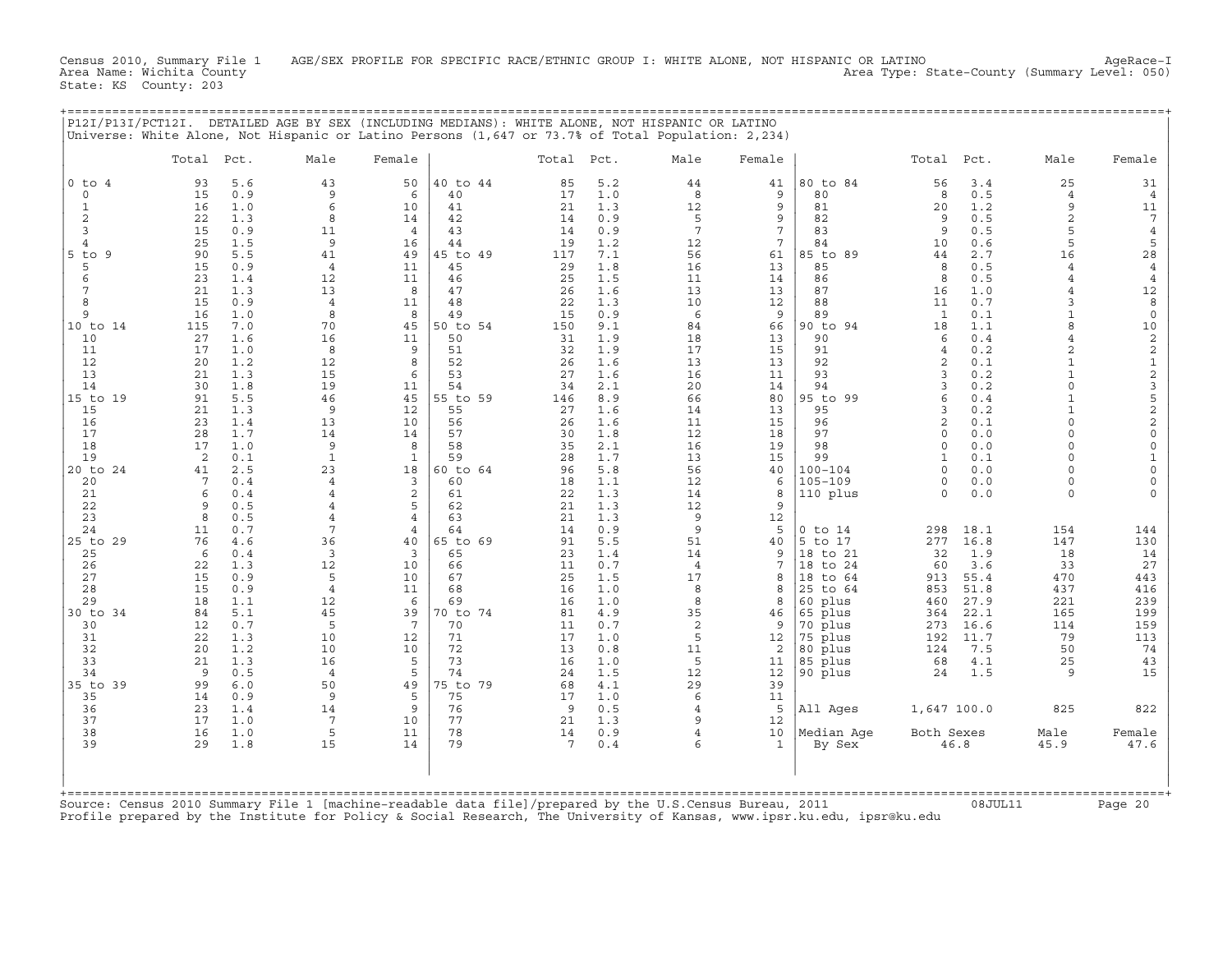Census 2010, Summary File 1 AGE/SEX PROFILE FOR SPECIFIC RACE/ETHNIC GROUP J: BLACK/AFRICAN AM ALONE, NOT HISP/LATINO AgeRace-J<br>Area Name: Wichita County 1 AgeRace-J Area Type: State-County (Summary Level: 050) State: KS County: 203

+===================================================================================================================================================+

|                                                                                                         | Total Pct.                            | Male                      | Female                     |                | Total Pct.           |            | Male                     | Female                      |                            | Total Pct.           |             | Male                 | Female                             |
|---------------------------------------------------------------------------------------------------------|---------------------------------------|---------------------------|----------------------------|----------------|----------------------|------------|--------------------------|-----------------------------|----------------------------|----------------------|-------------|----------------------|------------------------------------|
| $0$ to $4$                                                                                              | 0.0<br>$\Omega$                       | $\mathbf 0$               | $\circ$                    | 40 to 44       | $\Omega$             | 0.0        | $\circ$                  | $\mathbf 0$                 | 80 to 84                   | $\Omega$             | 0.0         | $\mathbf 0$          | $\Omega$                           |
| $\Omega$                                                                                                | 0.0<br>0                              | $\circ$                   | $\mathbf{0}$               | 40             | $\Omega$             | 0.0        | $\circ$                  | $\Omega$                    | 80                         | $\mathbf 0$          | 0.0         | $\Omega$             | $\Omega$                           |
| $\mathbf{1}$                                                                                            | 0.0<br>$\circ$                        | $\circ$                   | $\circ$                    | 41             | $\Omega$             | 0.0        | $\circ$                  | $\mathbf 0$                 | 81                         | $\Omega$             | 0.0         | $\Omega$             | $\Omega$                           |
| 2                                                                                                       | 0.0<br>$\mathbf 0$                    | $\circ$                   | $\mathbf 0$                | 42             | 0                    | 0.0        | $\Omega$<br>$\Omega$     | $\mathbf 0$                 | 82                         | $\Omega$             | 0.0         | $\Omega$             | $\circ$                            |
| 3<br>$\overline{4}$                                                                                     | 0.0<br>$\Omega$<br>0.0<br>$\Omega$    | $\Omega$<br>0             | $\mathbf 0$<br>$\mathbf 0$ | 43<br>44       | $\Omega$<br>$\Omega$ | 0.0<br>0.0 | $\Omega$                 | $\mathbf 0$<br>$\Omega$     | 83<br>84                   | $\Omega$<br>$\Omega$ | 0.0<br>0.0  | $\cap$               | $\Omega$<br>$\Omega$               |
| $5$ to<br>-9                                                                                            | 0.0<br>$\cap$                         | $\Omega$                  | $\Omega$                   | 45 to 49       | 1                    | 7.1        | $\mathbf{1}$             | $\mathbf 0$                 | 85 to 89                   | $\Omega$             | 0.0         |                      | $\Omega$                           |
| 5                                                                                                       | 0.0<br>$\Omega$                       | 0                         | $\Omega$                   | 45             | $\Omega$             | 0.0        | $\circ$                  | $\mathbf 0$                 | 85                         | $\Omega$             | 0.0         | $\cap$               | $\Omega$                           |
| 6                                                                                                       | $\Omega$<br>0.0                       | $\Omega$                  | $\Omega$                   | 46             | $\Omega$             | 0.0        | $\circ$                  | $\mathbf 0$                 | 86                         | $\Omega$             | 0.0         | $\cap$               | $\Omega$                           |
| 7                                                                                                       | 0.0<br>$\Omega$                       | 0                         | $\mathbf 0$                | 47             | 1                    | 7.1        | $\mathbf{1}$             | $\circ$                     | 87                         | $\Omega$             | 0.0         | $\cap$               | $\Omega$                           |
| 8                                                                                                       | 0.0<br>$\Omega$                       | $\Omega$                  | $\Omega$                   | 48             | 0                    | 0.0        | $\Omega$                 | $\mathbf 0$                 | 88                         | $\Omega$             | 0.0         | $\cap$               | $\mathbf 0$                        |
| 9                                                                                                       | $\Omega$<br>0.0                       | $\Omega$                  | $\mathbf 0$                | 49             | 0                    | 0.0        | $\circ$                  | $\mathsf{O}$                | 89                         | $\Omega$             | 0.0         | $\cap$               | $\mathbf 0$                        |
| 10 to 14                                                                                                | 14.3<br>2                             | $\overline{2}$            | $\mathbf 0$                | 50 to 54       | $\overline{2}$       | 14.3       | $\mathbf{1}$             | $1\,$                       | 90 to 94                   | $\Omega$             | 0.0         | $\Omega$             | $\Omega$                           |
| 10                                                                                                      | 7.1<br>-1                             | $\mathbf{1}$              | $\Omega$                   | 50             | $\Omega$             | 0.0        | $\Omega$                 | $\mathbf 0$                 | 90                         | $\Omega$             | 0.0         | $\Omega$             | $\Omega$                           |
| 11<br>12                                                                                                | 0.0<br>$\Omega$<br>$\Omega$<br>0.0    | $\Omega$<br>$\Omega$      | $\Omega$<br>$\Omega$       | 51<br>52       | 1                    | 7.1<br>7.1 | $\mathbf{1}$<br>$\Omega$ | $\mathbf 0$<br>$\mathbf{1}$ | 91<br>92                   | $\Omega$<br>$\Omega$ | 0.0<br>0.0  | $\cap$               | $\Omega$                           |
| 13                                                                                                      | 0.0<br>$\cap$                         | $\Omega$                  | $\Omega$                   | 53             | 1<br>$\Omega$        | 0.0        | $\Omega$                 | $\mathbf 0$                 | 93                         | $\Omega$             | 0.0         |                      | $\Omega$                           |
| 14                                                                                                      | 7.1                                   | $\mathbf{1}$              | $\Omega$                   | 54             | $\Omega$             | 0.0        | $\Omega$                 | $\mathbf 0$                 | 94                         | $\Omega$             | 0.0         |                      | $\Omega$                           |
| 15 to 19                                                                                                | 14.3<br>2                             | 2                         | $\mathbf 0$                | 55 to 59       | $\Omega$             | 0.0        | 0                        | $\mathsf{O}$                | 95 to 99                   | $\Omega$             | 0.0         | $\cap$               | $\Omega$                           |
| 15                                                                                                      | 0.0<br>$\cap$                         | $\Omega$                  | $\Omega$                   | 55             | O                    | 0.0        | $\Omega$                 | $\mathbf 0$                 | 95                         | $\Omega$             | 0.0         | $\cap$               | $\Omega$                           |
| 16                                                                                                      | 0.0<br>$\Omega$                       | $\Omega$                  | $\mathbf 0$                | 56             | $\Omega$             | 0.0        | $\Omega$                 | $\mathbf 0$                 | 96                         | $\Omega$             | 0.0         | $\Omega$             | $\Omega$                           |
| 17                                                                                                      | 14.3<br>2                             | $\overline{a}$            | $\Omega$                   | 57             | $\Omega$             | 0.0        | $\Omega$                 | $\mathbf 0$                 | 97                         | $\Omega$             | 0.0         | $\cap$               | $\Omega$                           |
| 18                                                                                                      | $\Omega$<br>0.0                       | $\Omega$                  | $\Omega$                   | 58             | $\Omega$             | 0.0        | $\circ$                  | $\mathbf 0$                 | 98                         | $\Omega$             | 0.0         | $\Omega$             | $\Omega$                           |
| 19                                                                                                      | 0.0<br>$\Omega$                       | $\Omega$                  | $\Omega$                   | 59             | $\Omega$             | 0.0        | $\Omega$                 | $\mathbf 0$                 | 99                         | $\Omega$             | 0.0         | $\cap$               | $\Omega$                           |
| 20 to 24                                                                                                | 14.3<br>2                             | $\overline{2}$<br>$\circ$ | $\circ$<br>$\Omega$        | 60 to 64<br>60 | $\Omega$             | 0.0<br>0.0 | $\Omega$<br>$\Omega$     | $\mathbf 0$<br>$\mathbf 0$  | $100 - 104$<br>$105 - 109$ | $\Omega$             | 0.0<br>0.0  | $\Omega$<br>$\Omega$ | $\Omega$                           |
| 20<br>21                                                                                                | 0.0<br>$\Omega$<br>0.0<br>$\mathbf 0$ | 0                         | $\mathbf 0$                | 61             | 0<br>$\Omega$        | 0.0        | $\circ$                  | $\mathbf 0$                 | 110 plus                   | 0<br>$\Omega$        | 0.0         | $\mathbf 0$          |                                    |
| 22                                                                                                      | 0.0<br>$\Omega$                       | $\Omega$                  | $\mathbf 0$                | 62             | O                    | 0.0        | $\Omega$                 | $\Omega$                    |                            |                      |             |                      |                                    |
| 23                                                                                                      | 14.3<br>$\mathfrak{D}$                | $\overline{2}$            | $\Omega$                   | 63             | O                    | 0.0        | $\Omega$                 | $\mathbf 0$                 |                            |                      |             |                      |                                    |
| 24                                                                                                      | 0.0<br>$\cap$                         | $\Omega$                  | $\Omega$                   | 64             | O                    | 0.0        | $\Omega$                 | $\mathbf 0$                 | $0$ to $14$                | 2                    | 14.3        | 2                    | $\Omega$                           |
| 25 to 29                                                                                                | 21.4<br>3                             | 1                         | $\mathbf{2}$               | 65 to 69       | U                    | 0.0        | $\Omega$                 | $\Omega$                    | 5 to 17                    | $\overline{4}$       | 28.6        | $\overline{4}$       | $\circ$                            |
| 25                                                                                                      | 7.1<br>-1                             | $\Omega$                  | $\mathbf{1}$               | 65             | O                    | 0.0        | $\Omega$                 | $\mathbf 0$                 | 18 to 21                   | $\Omega$             | 0.0         | $\Omega$             | $\circ$                            |
| 26                                                                                                      | 0.0<br>$\Omega$                       | $\Omega$                  | $\mathbf 0$                | 66             | $\Omega$             | 0.0        | $\Omega$                 | $\Omega$                    | 18 to 24                   | 2                    | 14.3        | $\overline{2}$       | $\mathsf{O}\xspace$                |
| 27                                                                                                      | 14.3<br>2                             | $\mathbf 1$               | $\mathbf{1}$               | 67             | 0                    | 0.0        | $\circ$                  | $\mathbf 0$                 | 18 to 64                   | 10                   | 71.4        | 7                    | 3                                  |
| 28<br>29                                                                                                | 0.0<br>$\Omega$<br>0.0<br>$\Omega$    | $\Omega$<br>$\Omega$      | $\mathbf 0$<br>$\Omega$    | 68<br>69       | $\Omega$<br>O        | 0.0<br>0.0 | $\Omega$<br>$\Omega$     | $\mathbf 0$<br>$\mathbf 0$  | 25 to 64<br>60 plus        | 8<br>$\Omega$        | 57.1<br>0.0 | 5<br>$\Omega$        | $\mathsf 3$<br>$\mathsf{O}\xspace$ |
| 30 to 34                                                                                                | 7.1<br>1                              | $\mathbf{1}$              | $\Omega$                   | 70 to 74       | O                    | 0.0        | $\Omega$                 | $\mathbf 0$                 | 65 plus                    | $\Omega$             | 0.0         | $\Omega$             | $\circ$                            |
| 30                                                                                                      | 0.0<br>$\Omega$                       | $\Omega$                  | $\Omega$                   | 70             | $\Omega$             | 0.0        | $\Omega$                 | $\mathbf 0$                 | 70 plus                    | $\Omega$             | 0.0         | $\Omega$             | $\Omega$                           |
| 31                                                                                                      | 0.0<br>$\Omega$                       | $\Omega$                  | $\Omega$                   | 71             | O                    | 0.0        | $\Omega$                 | $\Omega$                    | 75 plus                    | $\Omega$             | 0.0         | $\Omega$             | $\Omega$                           |
| 32                                                                                                      | 0.0<br>$\Omega$                       | $\Omega$                  | $\circ$                    | 72             | $\Omega$             | 0.0        | $\Omega$                 | $\Omega$                    | 80 plus                    | $\Omega$             | 0.0         | $\Omega$             | $\Omega$                           |
| 33                                                                                                      | 7.1<br>-1                             | $\mathbf{1}$              | $\mathbf 0$                | 73             | $\Omega$             | 0.0        | $\Omega$                 | 0                           | 85 plus                    | 0                    | 0.0         | $\Omega$             | $\Omega$                           |
| 34                                                                                                      | $\Omega$<br>0.0                       | 0                         | $\Omega$                   | 74             | $\Omega$             | 0.0        | $\Omega$                 | $\mathbf 0$                 | 90 plus                    | $\Omega$             | 0.0         | $\Omega$             |                                    |
| 35 to 39                                                                                                | 7.1<br>-1                             | $\mathbf 1$               | $\mathbf 0$                | 75 to 79       | $\Omega$             | 0.0        | $\Omega$                 | $\mathbf 0$                 |                            |                      |             |                      |                                    |
| 35                                                                                                      | $\mathbf{1}$<br>7.1                   | $\mathbf{1}$              | $\Omega$                   | 75             | $\Omega$             | 0.0        | $\Omega$                 | $\mathbf 0$                 |                            |                      |             |                      |                                    |
| 36                                                                                                      | $\circ$<br>0.0                        | $\circ$                   | $\mathbf 0$                | 76             | 0                    | 0.0        | $\circ$                  | $\mathbf 0$                 | All Ages                   |                      | 14 100.0    | 11                   |                                    |
| 37<br>38                                                                                                | 0.0<br>$\Omega$<br>0.0<br>$\circ$     | $\Omega$<br>0             | $\Omega$<br>$\mathbf 0$    | 77<br>78       | $\Omega$<br>0        | 0.0<br>0.0 | $\Omega$<br>$\circ$      | $\Omega$<br>$\mathbf 0$     | Median Aqe                 | Both Sexes           |             | Male                 | Female                             |
| 39                                                                                                      | $\Omega$<br>0.0                       | $\Omega$                  | $\Omega$                   | 79             | $\Omega$             | 0.0        | $\Omega$                 | $\Omega$                    | By Sex                     |                      | 26.7        | 24.3                 | 28.8                               |
|                                                                                                         |                                       |                           |                            |                |                      |            |                          |                             |                            |                      |             |                      |                                    |
| Source: Census 2010 Summary File 1 [machine-readable data file]/prepared by the U.S.Census Bureau, 2011 |                                       |                           |                            |                |                      |            |                          |                             |                            |                      |             |                      |                                    |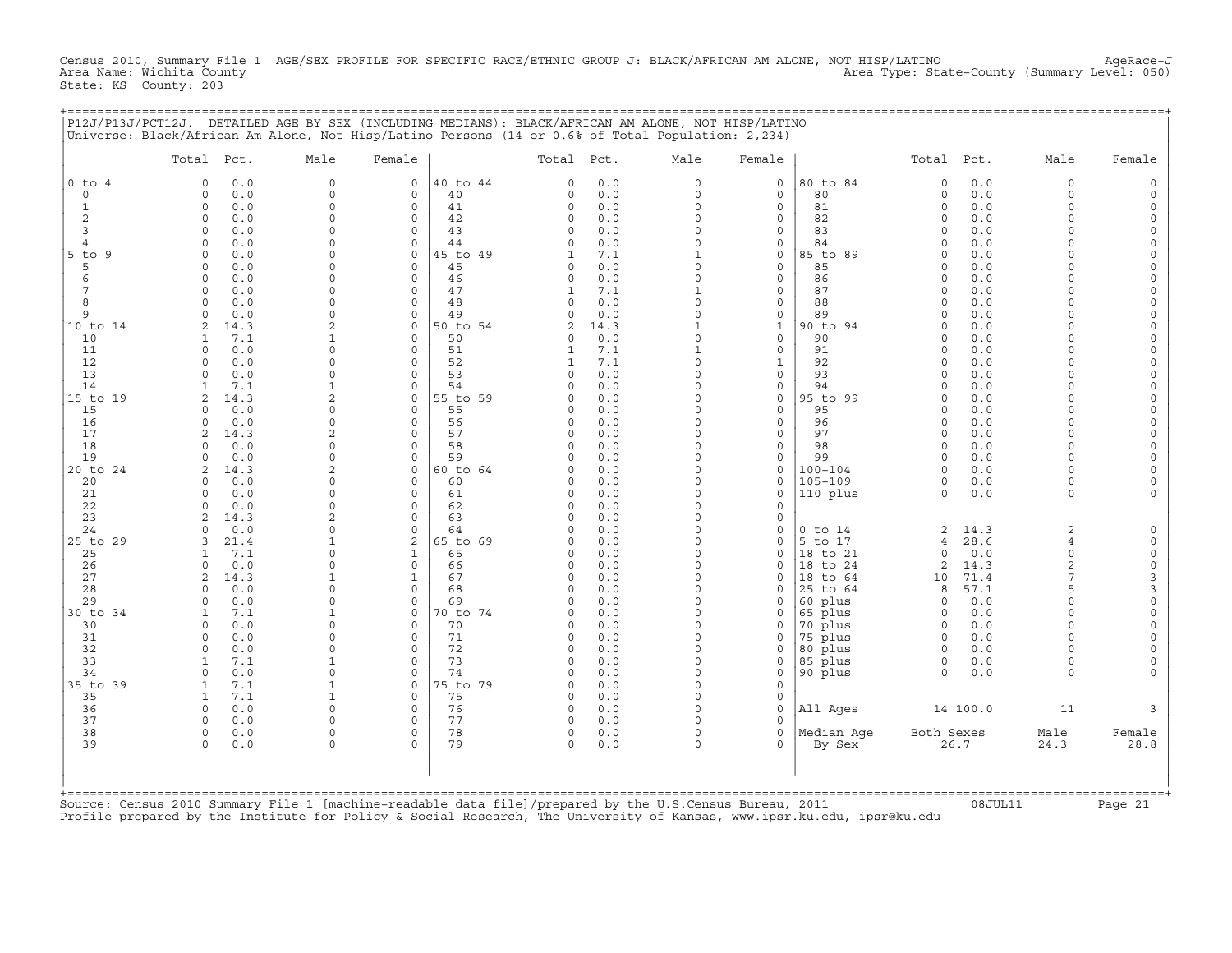Census 2010, Summary File 1 AGE/SEX PROFILE FOR SPECIFIC RACE/ETHNIC GROUP K: AM IND/ALASKA NAT ALONE, NOT HISP/LATINO AgeRace-K<br>Area Name: Wichita County Level: 050) Area Type: State-County (Summary Level: 050) Area Type: State-County (Summary Level: 050) State: KS County: 203

+===================================================================================================================================================+

|                | Total Pct.                             | Male                 | Female                     |                | Total Pct.               |             | Male                 | Female                  |                    | Total Pct.           |            | Male                 | Female                  |
|----------------|----------------------------------------|----------------------|----------------------------|----------------|--------------------------|-------------|----------------------|-------------------------|--------------------|----------------------|------------|----------------------|-------------------------|
| $0$ to $4$     | 0.0<br>$\Omega$                        | $\circ$              | 0                          | 40 to 44       | 1                        | 20.0        | 0                    | $\mathbf{1}$            | 80 to 84           | 0                    | 0.0        | $\mathbf 0$          |                         |
| $\circ$        | $\mathbf 0$<br>0.0                     | $\circ$              | $\mathbf 0$                | 40             | 0                        | 0.0         | $\circ$              | $\mathbf{0}$            | 80                 | $\circ$              | 0.0        | $\Omega$             |                         |
| 1              | $\mathbf 0$<br>0.0                     | $\circ$<br>$\Omega$  | $\mathbf 0$<br>$\mathbf 0$ | 41             | 0                        | 0.0         | $\circ$<br>$\Omega$  | $\mathbf{0}$            | 81                 | $\circ$<br>$\Omega$  | 0.0        | $\Omega$<br>$\Omega$ |                         |
| 2<br>3         | $\mathbf 0$<br>0.0<br>0.0<br>$\Omega$  | $\Omega$             | $\circ$                    | 42<br>43       | 1<br>$\Omega$            | 20.0<br>0.0 | $\Omega$             | $\mathbf{1}$<br>0       | 82<br>83           | $\Omega$             | 0.0<br>0.0 | $\Omega$             | $\Omega$                |
| $\overline{4}$ | 0.0<br>$\Omega$                        | $\Omega$             | $\Omega$                   | 44             | $\Omega$                 | 0.0         | $\Omega$             | $\mathbf{0}$            | 84                 | $\Omega$             | 0.0        | $\cap$               |                         |
| $5$ to<br>- 9  | 0.0<br>$\mathbf 0$                     | $\mathbf 0$          | 0                          | 45 to 49       | $\Omega$                 | 0.0         | $\Omega$             | 0                       | 85 to 89           | $\Omega$             | 0.0        | $\cap$               |                         |
| 5              | 0.0<br>$\Omega$                        | $\Omega$             | 0                          | 45             | $\Omega$                 | 0.0         | $\Omega$             | 0                       | 85                 | $\Omega$             | 0.0        | $\cap$               | $\Omega$                |
| 6              | 0.0<br>$\Omega$                        | $\Omega$             | $\mathbf 0$                | 46             | $\Omega$                 | 0.0         | $\Omega$             | $\mathbf{0}$            | 86                 | $\Omega$             | 0.0        |                      |                         |
| 7              | $\mathbf 0$<br>0.0                     | $\Omega$             | $\mathsf O$                | 47             | 0                        | 0.0         | 0                    | 0                       | 87                 | $\Omega$             | 0.0        | $\Omega$             |                         |
| 8              | 0.0<br>$\Omega$                        | $\Omega$<br>$\Omega$ | $\circ$                    | 48             | $\Omega$                 | 0.0         | $\Omega$<br>$\Omega$ | 0                       | 88                 | $\Omega$<br>$\Omega$ | 0.0        | $\cap$<br>$\cap$     | $\Omega$<br>$\Omega$    |
| 9<br>10 to 14  | 0.0<br><sup>0</sup><br>0.0<br>$\Omega$ | $\Omega$             | $\mathbf 0$<br>$\mathbf 0$ | 49<br>50 to 54 | 0<br>$\Omega$            | 0.0<br>0.0  | $\Omega$             | 0<br>0                  | 89<br>90 to 94     | $\Omega$             | 0.0<br>0.0 |                      |                         |
| 10             | 0.0<br>$\Omega$                        | $\Omega$             | $\Omega$                   | 50             | 0                        | 0.0         | $\Omega$             | $\mathbf{0}$            | 90                 | $\Omega$             | 0.0        | $\Omega$             |                         |
| 11             | 0.0<br>$\Omega$                        | $\Omega$             | $\Omega$                   | 51             | $\Omega$                 | 0.0         | $\Omega$             | 0                       | 91                 | $\Omega$             | $0.0$      | $\cap$               | $\Omega$                |
| 12             | 0.0<br>$\Omega$                        | $\Omega$             | $\Omega$                   | 52             | $\Omega$                 | 0.0         | $\Omega$             | 0                       | 92                 | $\Omega$             | 0.0        | $\cap$               | $\Omega$                |
| 13             | $\Omega$<br>0.0                        | $\Omega$             | $\mathbf 0$                | 53             | $\Omega$                 | 0.0         | $\Omega$             | $\mathbf{0}$            | 93                 | $\Omega$             | 0.0        | $\Omega$             | $\Omega$                |
| 14             | 0.0                                    | $\Omega$             | $\mathbf 0$                | 54             | $\Omega$                 | 0.0         | $\Omega$             | 0                       | 94                 | $\Omega$             | 0.0        | $\Omega$             | $\Omega$                |
| 15 to 19       | 0.0<br>$\Omega$                        | $\Omega$             | $\mathbf 0$                | 55 to 59       | $\Omega$                 | 0.0         | $\Omega$             | 0                       | 95 to 99           | $\Omega$             | 0.0        | $\Omega$<br>$\cap$   | $\Omega$                |
| 15<br>16       | 0.0<br>$\Omega$<br>0.0<br>$\Omega$     | $\Omega$<br>$\Omega$ | $\circ$<br>$\circ$         | 55<br>56       | 0<br>$\Omega$            | 0.0<br>0.0  | $\Omega$<br>$\Omega$ | 0<br>0                  | 95<br>96           | $\Omega$<br>$\Omega$ | 0.0<br>0.0 | $\Omega$             | $\Omega$<br>$\Omega$    |
| 17             | 0.0<br>$\mathbf 0$                     | $\mathbf 0$          | 0                          | 57             | $\Omega$                 | 0.0         | $\Omega$             | 0                       | 97                 | $\Omega$             | 0.0        | $\Omega$             |                         |
| 18             | 0.0<br>$\Omega$                        | $\Omega$             | $\Omega$                   | 58             | <sup>0</sup>             | 0.0         | $\Omega$             | $\mathbf{0}$            | 98                 | $\Omega$             | 0.0        | $\cap$               |                         |
| 19             | 0.0<br>$\Omega$                        | $\Omega$             | $\mathbf 0$                | 59             | $\Omega$                 | 0.0         | $\Omega$             | 0                       | 99                 | $\Omega$             | 0.0        | $\Omega$             |                         |
| 20 to 24       | 0.0<br>$\mathbf 0$                     | $\Omega$             | 0                          | 60 to 64       | 2                        | 40.0        | $\Omega$             | 2                       | $100 - 104$        | $\Omega$             | 0.0        | $\cap$               |                         |
| 20             | 0.0<br>$\Omega$                        | $\Omega$             | $\Omega$                   | 60             | $\Omega$                 | 0.0         | $\Omega$             | $\mathbf{0}$            | 105-109            | 0                    | $0.0$      | $\cap$               |                         |
| 21             | 0.0<br>$\mathbf 0$                     | $\Omega$             | $\circ$                    | 61             | 0                        | 0.0         | $\circ$              | 0                       | 110 plus           | $\Omega$             | 0.0        | $\Omega$             |                         |
| 22<br>23       | 0.0<br>$\Omega$<br><sup>n</sup>        | $\Omega$<br>$\Omega$ | $\Omega$<br>$\Omega$       | 62<br>63       | $\Omega$<br><sup>0</sup> | 0.0<br>0.0  | $\Omega$<br>$\Omega$ | $\mathbf 0$<br>0        |                    |                      |            |                      |                         |
| 24             | 0.0<br>0.0<br>$\Omega$                 | $\Omega$             | $\Omega$                   | 64             | 2                        | 40.0        | $\Omega$             | 2                       | $0$ to $14$        | $\circ$              | 0.0        | $\Omega$             | $\Omega$                |
| 25 to 29       | 20.0                                   | $\Omega$             | 1                          | 65 to 69       | 0                        | 0.0         | $\Omega$             | 0                       | 5 to 17            | $\circ$              | 0.0        | $\Omega$             | $\Omega$                |
| 25             | 0.0<br><sup>0</sup>                    | $\Omega$             | 0                          | 65             | <sup>0</sup>             | 0.0         | $\Omega$             | 0                       | 18 to 21           | $\Omega$             | 0.0        | $\Omega$             | $\Omega$                |
| 26             | 0.0<br>$\Omega$                        | $\Omega$             | $\circ$                    | 66             | $\Omega$                 | 0.0         | $\Omega$             | $\mathbf 0$             | 18 to 24           | $\circ$              | 0.0        | $\Omega$             | $\circ$                 |
| 27             | 0.0<br>$\Omega$                        | $\Omega$             | $\circ$                    | 67             | $\Omega$                 | 0.0         | $\Omega$             | 0                       | 18 to 64           | 5                    | 100.0      | $\mathbf{1}$         | $\overline{4}$          |
| 28             | 20.0                                   | $\Omega$             | 1                          | 68             | 0                        | 0.0         | $\Omega$             | 0                       | 25 to 64           | 5                    | 100.0      | $\mathbf{1}$         | $\overline{4}$          |
| 29             | 0.0<br>$\cap$                          | $\Omega$             | $\circ$                    | 69             | $\Omega$                 | 0.0         | $\Omega$             | 0                       | 60 plus            | $\overline{c}$       | 40.0       | $\cap$<br>$\Omega$   | $\sqrt{2}$              |
| 30 to 34<br>30 | 20.0<br>1<br>0.0                       | -1<br>$\Omega$       | 0<br>$\mathbf 0$           | 70 to 74<br>70 | $\Omega$<br>O            | 0.0<br>0.0  | 0<br>$\Omega$        | 0<br>0                  | 65 plus<br>70 plus | 0<br>$\Omega$        | 0.0<br>0.0 | $\cap$               | $\mathbf 0$<br>$\Omega$ |
| 31             | 20.0<br>1                              | 1                    | $\Omega$                   | 71             | $\Omega$                 | 0.0         | $\Omega$             | 0                       | 75 plus            | $\Omega$             | $0.0$      | $\Omega$             |                         |
| 32             | 0.0<br>$\Omega$                        | $\mathbf 0$          | $\mathsf O$                | 72             | 0                        | 0.0         | 0                    | 0                       | 80 plus            | $\mathbf 0$          | 0.0        | $\cap$               |                         |
| 33             | $\cap$<br>0.0                          | $\Omega$             | $\Omega$                   | 73             | $\Omega$                 | 0.0         | $\Omega$             | 0                       | 85 plus            | 0                    | 0.0        | $\Omega$             | $\Omega$                |
| 34             | 0.0<br>$\Omega$                        | $\Omega$             | $\circ$                    | 74             | $\Omega$                 | 0.0         | $\Omega$             | $\circ$                 | 90 plus            | $\Omega$             | 0.0        | $\Omega$             |                         |
| 35 to 39       | 0.0<br>$\mathbf 0$                     | $\mathbf 0$          | $\mathbf 0$                | 75 to 79       | 0                        | 0.0         | $\Omega$             | $\circ$                 |                    |                      |            |                      |                         |
| 35             | $\Omega$<br>0.0                        | $\Omega$             | $\Omega$                   | 75             | $\Omega$                 | 0.0         | $\Omega$             | 0                       |                    |                      |            |                      |                         |
| 36             | 0.0<br>$\Omega$                        | $\Omega$             | $\mathsf O$                | 76             | 0                        | 0.0         | $\Omega$<br>$\Omega$ | 0                       | All Ages           |                      | 5 100.0    | 1                    |                         |
| 37<br>38       | 0.0<br>$\Omega$<br>$\Omega$<br>0.0     | $\Omega$<br>$\Omega$ | $\circ$<br>$\mathbf 0$     | 77<br>78       | 0<br>0                   | 0.0<br>0.0  | 0                    | $\mathbf 0$<br>$\Omega$ | Median Age         | Both Sexes           |            | Male                 | Female                  |
| 39             | $\Omega$<br>0.0                        | $\Omega$             | $\Omega$                   | 79             | $\Omega$                 | 0.0         | $\Omega$             | $\Omega$                | By Sex             | 42.5                 |            | 32.5                 | 45.0                    |
|                |                                        |                      |                            |                |                          |             |                      |                         |                    |                      |            |                      |                         |
|                |                                        |                      |                            |                |                          |             |                      |                         |                    |                      |            |                      |                         |

Source: Census 2010 Summary File 1 [machine−readable data file]/prepared by the U.S.Census Bureau, 2011 08JUL11 Page 22 Profile prepared by the Institute for Policy & Social Research, The University of Kansas, www.ipsr.ku.edu, ipsr@ku.edu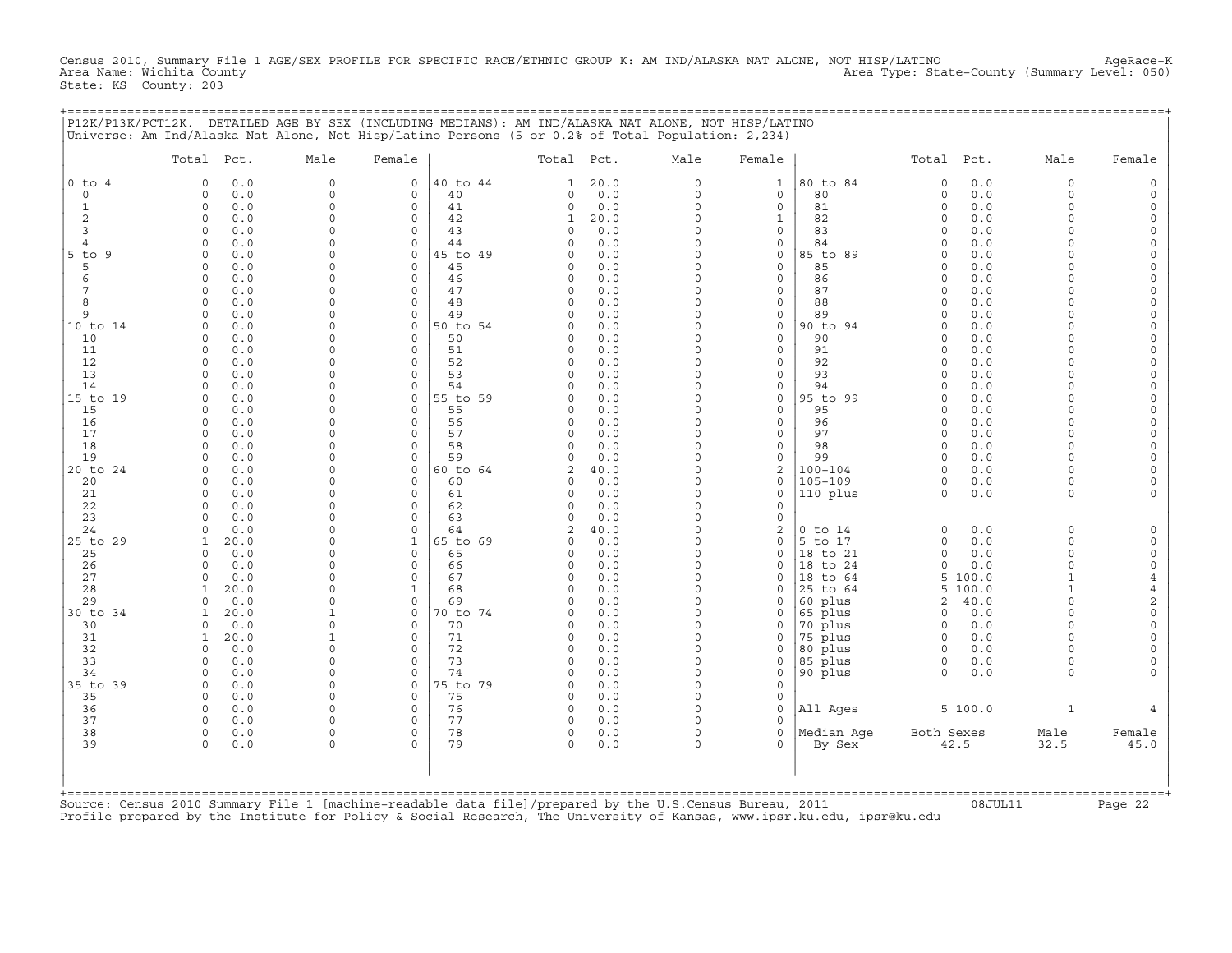Census 2010, Summary File 1 AGE/SEX PROFILE FOR SPECIFIC RACE/ETHNIC GROUP L: ASIAN ALONE, NOT HISPANIC OR LATINO AgeRace-L<br>Area Name: Wichita County (summary Level: 050) Area Name: Wichita County Area Type: State−County (Summary Level: 050) State: KS County: 203

+===================================================================================================================================================+

|                    | Total Pct.                        | Male                 | Female                     |                | Total Pct.     |             | Male                      | Female                             |                | Total Pct.           |            | Male                 | Female              |
|--------------------|-----------------------------------|----------------------|----------------------------|----------------|----------------|-------------|---------------------------|------------------------------------|----------------|----------------------|------------|----------------------|---------------------|
| $0$ to $4$         | $\Omega$<br>0.0                   | $\mathbf 0$          | $\mathbf 0$                | 40 to 44       | $\Omega$       | 0.0         | $\circ$                   | $\mathbf 0$                        | 80 to 84       | $\circ$              | 0.0        | $\Omega$             | $\Omega$            |
| $\circ$            | 0.0<br>0                          | 0                    | 0                          | 40             | 0              | 0.0         | $\circ$                   | $\mathsf{O}$                       | 80             | $\circ$              | $0.0$      | $\Omega$             | $\mathbf 0$         |
| $\mathbf{1}$       | $\circ$<br>0.0                    | $\Omega$             | $\mathbf 0$                | 41             | 0              | 0.0         | $\circ$                   | $\mathbf 0$                        | 81             | $\circ$              | 0.0        | $\Omega$             | $\mathbf 0$         |
| 2                  | 0<br>0.0                          | 0                    | 0                          | 42             | 0              | 0.0         | $\circ$                   | $\mathsf{O}$                       | 82             | $\Omega$             | 0.0        | $\Omega$             | $\mathsf O$         |
| 3                  | 0.0<br>$\Omega$                   | $\Omega$<br>$\Omega$ | $\Omega$<br>$\Omega$       | 43             | O              | 0.0         | $\Omega$<br>$\Omega$      | $\mathbf 0$                        | 83             | $\Omega$<br>$\Omega$ | 0.0        | $\Omega$<br>$\Omega$ | $\Omega$            |
| $\overline{4}$     | 0.0<br>$\Omega$                   | 0                    |                            | 44<br>45 to 49 | $\Omega$       | 0.0         | $\Omega$                  | $\mathbf 0$                        | 84             | $\Omega$             | 0.0        | $\Omega$             | $\circ$<br>$\Omega$ |
| $5$ to<br>- 9<br>5 | $\circ$<br>0.0<br>0.0<br>0        | $\Omega$             | $\mathbf 0$<br>$\mathbf 0$ | 45             | 1<br>0         | 33.3<br>0.0 | $\circ$                   | $\mathbf{1}$<br>$\mathbf 0$        | 85 to 89<br>85 | $\Omega$             | 0.0<br>0.0 | $\cap$               | $\Omega$            |
| 6                  | 0.0<br>0                          | $\Omega$             | $\mathbf 0$                | 46             | 1              | 33.3        | $\Omega$                  | $\mathbf{1}$                       | 86             | $\Omega$             | 0.0        | $\cap$               | $\mathsf O$         |
| 7                  | $\Omega$<br>0.0                   | $\Omega$             | $\Omega$                   | 47             | $\Omega$       | 0.0         | $\Omega$                  | $\mathbf 0$                        | 87             | $\Omega$             | 0.0        | $\cap$               | $\Omega$            |
| 8                  | $\Omega$<br>0.0                   | $\Omega$             | $\circ$                    | 48             | $\Omega$       | 0.0         | $\Omega$                  | $\mathbf 0$                        | 88             | $\Omega$             | 0.0        | $\Omega$             | $\mathsf{O}\xspace$ |
| 9                  | $\Omega$<br>0.0                   | 0                    | $\mathbf 0$                | 49             | O              | 0.0         | $\Omega$                  | $\mathsf{O}$                       | 89             | $\Omega$             | 0.0        | $\cap$               | $\circ$             |
| 10 to 14           | 0.0<br>$\Omega$                   | $\Omega$             | $\mathbf 0$                | 50 to 54       | O              | 0.0         | $\Omega$                  | $\mathbf 0$                        | 90 to 94       | $\Omega$             | 0.0        | $\cap$               | $\Omega$            |
| 10                 | 0<br>0.0                          | 0                    | 0                          | 50             | 0              | 0.0         | 0                         | $\mathsf{O}$                       | 90             | $\Omega$             | 0.0        | $\Omega$             | $\mathbf 0$         |
| 11                 | $\Omega$<br>0.0                   | $\Omega$             | $\Omega$                   | 51             | $\Omega$       | 0.0         | $\Omega$                  | $\mathbf 0$                        | 91             | $\Omega$             | 0.0        | $\cap$               | $\circ$             |
| 12                 | 0.0<br>$\circ$                    | $\Omega$             | $\mathbf 0$                | 52             | $\Omega$       | 0.0         | $\Omega$                  | $\mathbf 0$                        | 92             | $\Omega$             | 0.0        | $\Omega$             | $\circ$             |
| 13                 | 0.0<br>$\Omega$                   | 0                    | $\mathbf 0$                | 53             | $\Omega$       | 0.0         | $\Omega$                  | $\mathbf 0$                        | 93             | $\Omega$             | 0.0        | $\Omega$             | $\mathbf 0$         |
| 14                 | $\Omega$<br>0.0                   | 0                    | $\mathbf 0$                | 54             | $\Omega$       | 0.0         | $\Omega$                  | $\mathsf{O}$                       | 94             | $\Omega$             | 0.0        | $\cap$               | $\circ$             |
| 15 to 19           | 0.0<br>$\Omega$                   | 0                    | 0                          | 55 to 59       | 0              | 0.0         | 0                         | $\mathsf{O}\xspace$                | 95 to 99       | $\Omega$             | 0.0        | $\Omega$             | $\mathsf O$         |
| 15                 | $\Omega$<br>0.0                   | $\Omega$             | $\Omega$                   | 55             | $\Omega$       | 0.0         | $\Omega$                  | $\Omega$                           | 95             | $\Omega$             | 0.0        | $\cap$               | $\Omega$            |
| 16                 | $\circ$<br>0.0                    | $\Omega$             | $\circ$                    | 56             | $\Omega$       | 0.0         | $\circ$                   | $\mathbf 0$                        | 96             | $\Omega$             | 0.0        | $\Omega$             | $\mathsf{O}\xspace$ |
| 17                 | 0.0<br>$\Omega$                   | $\Omega$             | $\mathbf 0$                | 57             | 0              | 0.0         | $\Omega$                  | $\mathbf 0$                        | 97             | $\Omega$             | 0.0        | $\Omega$             | $\circ$             |
| 18                 | 0.0<br>$\Omega$                   | $\Omega$             | $\mathbf 0$                | 58             | $\Omega$       | 0.0         | $\Omega$                  | $\mathbf 0$                        | 98             | $\Omega$             | $0.0$      | $\Omega$             | $\circ$             |
| 19                 | $\Omega$<br>0.0                   | 0                    | 0                          | 59             | 0              | 0.0         | 0                         | $\mathsf{O}$                       | 99             | $\Omega$             | 0.0        | $\Omega$             | $\mathbf 0$         |
| 20 to 24           | $\Omega$<br>0.0                   | $\Omega$             | $\circ$                    | 60 to 64       | $\mathfrak{D}$ | 66.7        | $\overline{c}$            | $\mathbf 0$                        | $100 - 104$    | $\Omega$             | 0.0        | $\cap$               | $\circ$             |
| 20                 | 0.0<br>0                          | 0                    | $\mathbf 0$                | 60             | 0              | 0.0         | $\circ$                   | $\mathbf 0$                        | $105 - 109$    | $\circ$              | 0.0        | $\Omega$             | $\Omega$            |
| 21                 | 0.0<br>0                          | $\Omega$<br>$\Omega$ | $\mathbf 0$                | 61             | 2              | 66.7        | $\overline{c}$<br>$\circ$ | $\mathbf 0$                        | 110 plus       | $\Omega$             | 0.0        | $\Omega$             |                     |
| 22<br>23           | $\circ$<br>0.0<br>0.0<br>$\Omega$ | 0                    | $\mathbf 0$<br>0           | 62<br>63       | 0<br>0         | 0.0<br>0.0  | $\Omega$                  | $\mathbf 0$<br>$\mathsf{O}\xspace$ |                |                      |            |                      |                     |
| 24                 | $\Omega$<br>0.0                   | $\Omega$             | $\Omega$                   | 64             | $\cap$         | 0.0         | $\Omega$                  | $\Omega$                           | $0$ to $14$    | $\Omega$             | 0.0        | $\Omega$             | $\circ$             |
| 25 to 29           | 0.0<br>$\circ$                    | 0                    | $\mathbf 0$                | 65 to 69       | $\Omega$       | 0.0         | $\circ$                   | $\mathbf 0$                        | 5 to 17        | $\circ$              | 0.0        | $\Omega$             | $\circ$             |
| 25                 | 0.0<br>$\Omega$                   | $\Omega$             | $\mathbf 0$                | 65             | $\Omega$       | 0.0         | $\circ$                   | $\mathbf 0$                        | 18 to 21       | $\circ$              | 0.0        | $\Omega$             | $\mathsf O$         |
| 26                 | 0.0<br>$\circ$                    | 0                    | $\mathbf 0$                | 66             | 0              | 0.0         | $\circ$                   | $\mathbf 0$                        | 18 to 24       | $\circ$              | 0.0        | $\mathbf 0$          | $\mathsf{O}\xspace$ |
| 27                 | $\Omega$<br>0.0                   | $\Omega$             | $\Omega$                   | 67             | $\Omega$       | 0.0         | $\Omega$                  | $\Omega$                           | 18 to 64       |                      | 3 100.0    | $\overline{a}$       | $\mathbf{1}$        |
| 28                 | $\Omega$<br>0.0                   | $\Omega$             | $\mathbf 0$                | 68             | $\Omega$       | 0.0         | $\Omega$                  | $\mathbf 0$                        | 25 to 64       | 3                    | 100.0      | $\overline{c}$       | $\mathbf 1$         |
| 29                 | 0.0<br>$\Omega$                   | 0                    | $\Omega$                   | 69             | 0              | 0.0         | $\Omega$                  | $\mathbf 0$                        | 60 plus        | 2                    | 66.7       | $\overline{c}$       | $\mathbf 0$         |
| 30 to 34           | 0.0<br>$\Omega$                   | $\Omega$             | $\mathbf 0$                | 70 to 74       | $\Omega$       | 0.0         | $\Omega$                  | $\mathbf 0$                        | 65 plus        | 0                    | 0.0        | $\Omega$             | $\mathbf 0$         |
| 30                 | 0.0<br>0                          | 0                    | $\mathbf 0$                | 70             | 0              | 0.0         | 0                         | 0                                  | 70 plus        | 0                    | 0.0        | $\Omega$             | $\mathsf O$         |
| 31                 | $\Omega$<br>0.0                   | $\Omega$             | $\Omega$                   | 71             | $\Omega$       | 0.0         | $\circ$                   | $\mathbf 0$                        | 75 plus        | $\mathbf 0$          | 0.0        | $\Omega$             | $\circ$             |
| 32                 | 0.0<br>$\Omega$                   | $\Omega$             | $\Omega$                   | 72             | $\Omega$       | 0.0         | $\Omega$                  | $\Omega$                           | 80 plus        | $\Omega$             | 0.0        | $\Omega$             | $\Omega$            |
| 33                 | 0.0<br>$\Omega$                   | $\Omega$             | $\mathbf 0$                | 73             | $\Omega$       | 0.0         | $\Omega$                  | $\mathsf{O}\xspace$                | 85 plus        | $\Omega$             | 0.0        | $\Omega$             | $\Omega$            |
| 34                 | 0.0<br>$\Omega$                   | $\Omega$             | $\mathbf 0$                | 74             | $\Omega$       | 0.0         | $\circ$                   | $\mathsf{O}\xspace$                | 90 plus        | $\circ$              | 0.0        | $\Omega$             | $\Omega$            |
| 35 to 39           | 0<br>0.0                          | 0                    | 0                          | 75 to 79       | 0              | 0.0         | $\circ$                   | $\mathsf{O}$                       |                |                      |            |                      |                     |
| 35                 | 0.0<br>$\Omega$                   | $\Omega$             | $\Omega$                   | 75             | $\Omega$       | 0.0         | $\Omega$                  | $\mathbf 0$                        |                |                      |            |                      |                     |
| 36                 | $\circ$<br>0.0                    | 0                    | $\mathbf 0$                | 76             | 0              | 0.0         | $\circ$<br>$\Omega$       | $\mathbf 0$                        | All Ages       |                      | 3 100.0    | 2                    | $\mathbf{1}$        |
| 37<br>38           | $\Omega$<br>0.0<br>$\circ$        | 0<br>$\Omega$        | $\mathbf 0$<br>0           | 77<br>78       | 0<br>0         | 0.0<br>0.0  | $\Omega$                  | $\Omega$<br>$\mathbf 0$            | Median Age     | Both Sexes           |            | Male                 |                     |
| 39                 | 0.0<br>$\circ$<br>0.0             | 0                    | $\mathbf 0$                | 79             | 0              | 0.0         | 0                         | 0                                  | By Sex         |                      | 60.5       | 61.0                 | Female<br>47.5      |
|                    |                                   |                      |                            |                |                |             |                           |                                    |                |                      |            |                      |                     |
|                    |                                   |                      |                            |                |                |             |                           |                                    |                |                      |            |                      |                     |

Profile prepared by the Institute for Policy & Social Research, The University of Kansas, www.ipsr.ku.edu, ipsr@ku.edu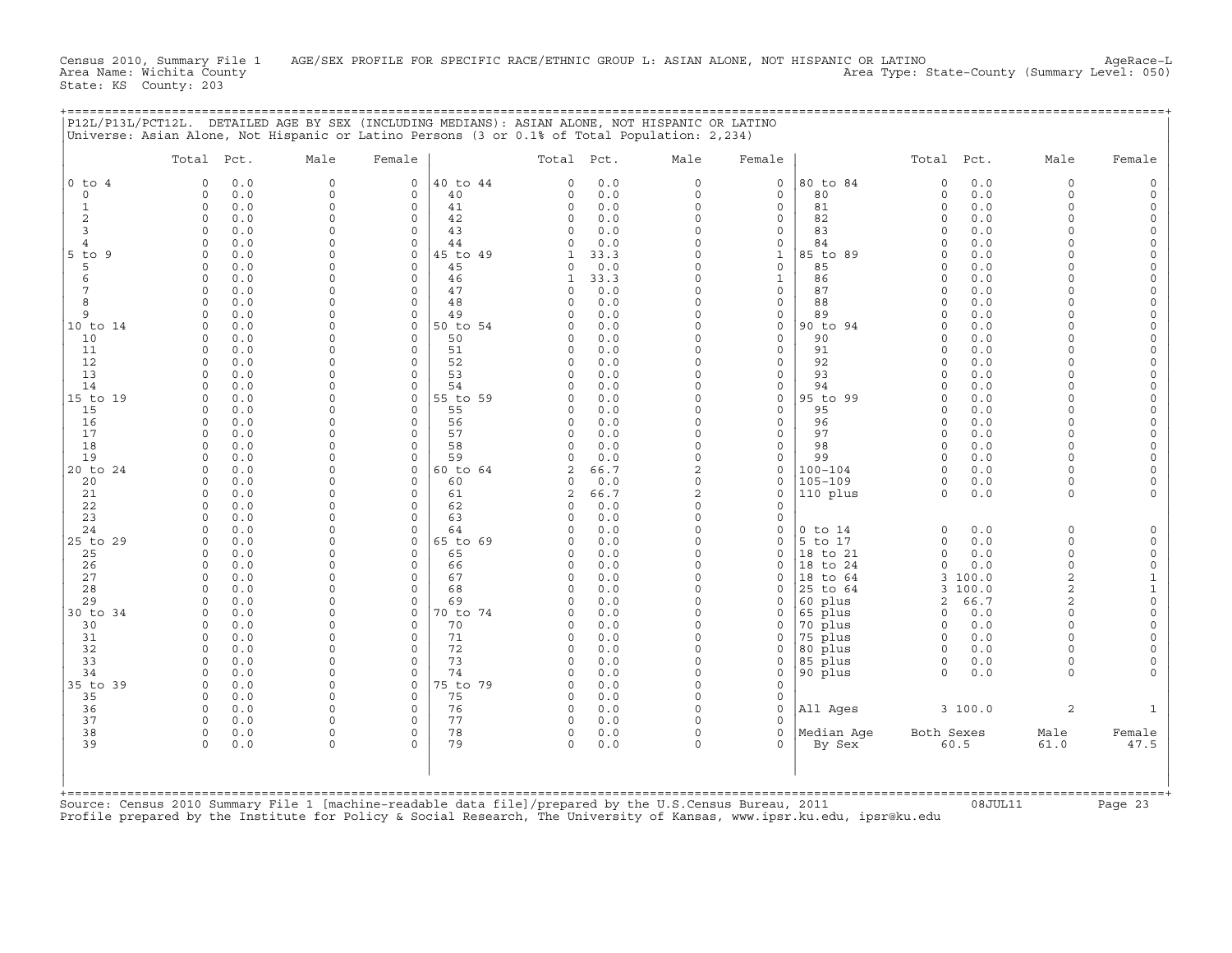Census 2010, Summary File 1 AGE/SEX PROFILE FOR SPECIFIC RACE/ETHNIC GROUP M: NAT HAWAIIAN/OPI ALONE, NOT HISP/LATINO<br>- Area Name: Wichita County Area Name: Wichita County Area Type: State−County (Summary Level: 050) State: KS County: 203

|  | P12M/P13M/PCT12M. DETAILED AGE BY SEX (INCLUDING MEDIANS): NAT HAWAIIAN/OPI ALONE, NOT HISP/LATINO |  |  |
|--|----------------------------------------------------------------------------------------------------|--|--|
|  | Universe: Nat Hawaiian/OPI Alone, Not Hisp/Latino Persons (0 or 0.0% of Total Population: 2,234)   |  |  |

|                | Total Pct.   | Male        | Female       |          | Total Pct.  |              | Male     | Female       |                    | Total Pct.   | Male        | Female |
|----------------|--------------|-------------|--------------|----------|-------------|--------------|----------|--------------|--------------------|--------------|-------------|--------|
| $0$ to $4$     | $\Omega$     | $\circ$     | 0            | 40 to 44 | $\Omega$    | $\bullet$    | 0        | 0            | 80 to 84           | $\mathsf O$  | $\mathbf 0$ |        |
| $\mathbf 0$    | $\Omega$     | $\mathbf 0$ | 0            | 40       | $\Omega$    |              | 0        | 0            | 80                 | $\circ$      | $\Omega$    |        |
|                | $\Omega$     | $\circ$     | $\mathbf 0$  | 41       | $\Omega$    |              | $\circ$  | $\mathbf{0}$ | 81                 | $\circ$      | $\Omega$    |        |
| 2              | $\Omega$     | $\Omega$    | $\mathbf 0$  | 42       | $\Omega$    |              | $\Omega$ | 0            | 82                 | $\Omega$     |             |        |
| 3              | n            | U           | 0            | 43       | U           |              | $\Omega$ | 0            | 83                 | $\cap$       |             |        |
| $\overline{4}$ | $\cap$       | $\cap$      | $\Omega$     | 44       |             |              | $\cap$   | $\mathbf{0}$ | 84                 |              |             |        |
| $5$ to $9$     |              | $\Omega$    | $\mathsf{O}$ | 45 to 49 |             |              | $\Omega$ | $\circ$      | 85 to 89           | $\Omega$     |             |        |
| 5              |              | $\Omega$    | 0            | 45       |             | $\mathbf{r}$ | $\Omega$ | 0            | 85                 | $\Omega$     |             |        |
|                |              | $\Omega$    | $\mathbf 0$  | 46       |             |              | $\Omega$ | $\mathbf{0}$ | 86                 | $\Omega$     |             |        |
|                | $\Omega$     | $\Omega$    | 0            | 47       | $\Omega$    |              | $\Omega$ | 0            | 87                 | $\Omega$     |             |        |
|                |              | O           | $\circ$      | 48       | U           |              | $\Omega$ | 0            | 88                 | $\Omega$     |             |        |
| 9              |              | $\Omega$    | $\mathbf 0$  | 49       |             |              | $\Omega$ | $\mathbf{0}$ | 89                 | $\cap$       |             |        |
| 10 to 14       |              | $\Omega$    | $\mathbf 0$  | 50 to 54 |             |              | $\Omega$ | 0            | 90 to 94           | $\Omega$     |             |        |
| 10             |              | O           | $\mathbf 0$  | 50       |             |              | $\Omega$ | 0            | 90                 | $\Omega$     |             |        |
| 11             | n            | n           | $\circ$      | 51       |             |              | O        | 0            | 91                 | $\Omega$     |             |        |
| 12             | $\cap$       | $\Omega$    | $\Omega$     | 52       | U           |              | $\Omega$ | $\mathbf{0}$ | 92                 | $\Omega$     |             |        |
| 13             | $\Omega$     | $\Omega$    | 0            | 53       |             |              | $\Omega$ | 0            | 93                 | $\Omega$     |             |        |
| 14             |              | O           | 0            | 54       |             |              | $\Omega$ | 0            | 94                 | $\Omega$     |             |        |
| 15 to 19       |              | $\Omega$    | $\mathbf{0}$ | 55 to 59 |             |              | $\Omega$ | $\mathbf{0}$ | 95 to 99           | $\Omega$     |             |        |
| 15             | $\Omega$     | $\Omega$    | 0            | 55       |             |              | $\Omega$ | 0            | 95                 | $\Omega$     |             |        |
| 16             |              | n           | $\mathbf 0$  | 56       |             |              | $\Omega$ | $\mathbf{0}$ | 96                 | $\Omega$     |             |        |
| 17             | $\cap$       | $\Omega$    | $\mathbf 0$  | 57       |             |              | $\Omega$ | $\mathbf{0}$ | 97                 | $\Omega$     | $\cap$      |        |
| 18             |              | $\Omega$    | $\mathbf 0$  | 58       |             |              | $\Omega$ | $\mathbf{0}$ | 98                 | $\Omega$     |             |        |
| 19             |              | $\Omega$    | $\mathbf 0$  | 59       |             |              | $\Omega$ | 0            | 99                 | $\Omega$     |             |        |
| 20 to 24       | ∩            | $\cap$      | $\mathbf 0$  | 60 to 64 |             |              | $\Omega$ | 0            | $100 - 104$        | $\Omega$     |             |        |
| 20             | $\cap$       | $\Omega$    | $\circ$      | 60       |             |              | $\Omega$ | 0            | $105 - 109$        | $\Omega$     | $\cap$      |        |
| 21             | <sup>0</sup> | O           | 0            | 61       | O           |              | 0        | 0            | $ 110\rangle$ plus | $\Omega$     | $\Omega$    |        |
| 22             |              | $\Omega$    | $\mathbf 0$  | 62       |             |              | $\Omega$ | $\mathbf{0}$ |                    |              |             |        |
| 23             |              | $\Omega$    | $\mathbf 0$  | 63       |             |              | $\Omega$ | 0            |                    |              |             |        |
| 24             |              | $\Omega$    | 0            | 64       |             |              | $\Omega$ | 0            | $0$ to $14$        | $\circ$      | $\Omega$    |        |
| 25 to 29       |              | U           | 0            | 65 to 69 |             |              | $\Omega$ | 0            | 5 to 17            | $\Omega$     | $\cap$      |        |
| 25             |              |             | $\mathbf 0$  | 65       |             |              | $\Omega$ | $\mathbf{0}$ | 18 to 21           | $\Omega$     | $\cap$      |        |
| 26             |              |             | $\mathbf 0$  | 66       |             |              | $\Omega$ | $\mathbf{0}$ | 18 to 24           | $\Omega$     |             |        |
| 27             |              |             | $\Omega$     | 67       |             |              | $\Omega$ | $\Omega$     | 18 to 64           | $\Omega$     |             |        |
| 28             |              | $\Omega$    | $\mathbf 0$  | 68       |             |              | $\Omega$ | 0            | 25 to 64           | $\Omega$     |             |        |
| 29             |              | $\cap$      | $\mathbf 0$  | 69       |             |              | $\Omega$ | 0            | 60 plus            | $\Omega$     |             |        |
| 30 to 34       | $\Omega$     | $\Omega$    | $\mathbf{0}$ | 70 to 74 | O           |              | 0        | 0            | 65 plus            | $\Omega$     | ∩           |        |
| 30             |              | $\Omega$    | $\mathbf 0$  | 70       |             | $\sim$       | $\Omega$ | 0            | 70 plus            | $\Omega$     | $\cap$      |        |
| 31             | $\Omega$     | $\Omega$    | $\mathbf 0$  | 71       |             |              | $\Omega$ | 0            | 75 plus            | $\Omega$     | $\cap$      |        |
| 32             | $\Omega$     | $\Omega$    | 0            | 72       | O           |              | $\Omega$ | 0            | 80 plus            | $\mathbf 0$  | $\cap$      |        |
| 33             |              | $\cap$      | $\Omega$     | 73       | $\cap$      |              | $\Omega$ | 0            | 85 plus            | $\Omega$     | $\Omega$    |        |
| 34             |              | $\Omega$    | $\mathbf 0$  | 74       |             |              | $\Omega$ | 0            | 90 plus            | $\Omega$     | $\Omega$    |        |
| 35 to 39       | $\Omega$     | $\Omega$    | $\mathbf{0}$ | 75 to 79 |             |              | $\Omega$ | 0            |                    |              |             |        |
| 35             | $\Omega$     | $\Omega$    | $\mathbf 0$  | 75       | $\cap$      |              | $\Omega$ | $\mathbf 0$  |                    |              |             |        |
| 36             | $\Omega$     | $\Omega$    | 0            | 76       | O           |              | $\Omega$ | 0            | All Ages           | $\mathsf{O}$ | $\Omega$    |        |
| 37             | $\cap$       | $\cap$      | $\circ$      | 77       | U           |              | $\Omega$ | 0            |                    |              |             |        |
| 38             | 0            | $\Omega$    | 0            | 78       | 0           |              | 0        | 0            | Median Aqe         | Both Sexes   | Male        | Female |
| 39             | $\mathbf 0$  | $\mathbf 0$ | $\Omega$     | 79       | $\mathbf 0$ |              | $\circ$  | 0            | By Sex             |              | $\bullet$   |        |
|                |              |             |              |          |             |              |          |              |                    |              |             |        |
|                |              |             |              |          |             |              |          |              |                    |              |             |        |

Source: Census 2010 Summary File 1 [machine−readable data file]/prepared by the U.S.Census Bureau, 2011 08JUL11 Page 24 Profile prepared by the Institute for Policy & Social Research, The University of Kansas, www.ipsr.ku.edu, ipsr@ku.edu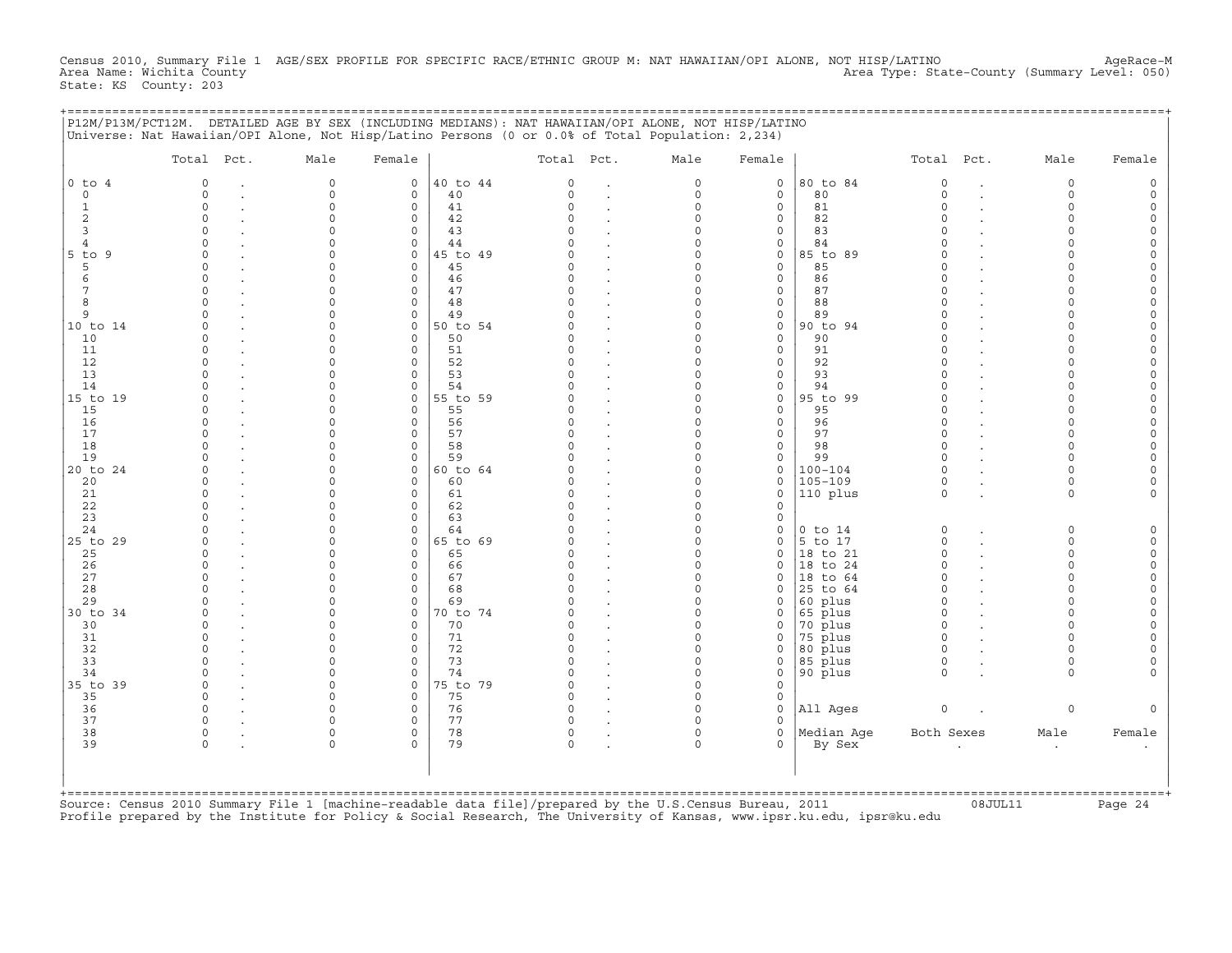Census 2010, Summary File 1 AGE/SEX PROFILE FOR SPECIFIC RACE/ETHNIC GROUP N: SOME OTHER RACE ALONE, NOT HISP/LATINO AgeRace-N<br>Area Name: Wichita County (summary Level: 050) Area Type: State-County (Summary Level: 050) State: KS County: 203

+===================================================================================================================================================+

|                     | P12N/P13N/PCT12N. DETAILED AGE BY SEX (INCLUDING MEDIANS): SOME OTHER RACE ALONE, NOT HISP/LATINO<br>Universe: Some Other Race Alone, Not Hisp/Latino Persons (0 or 0.0% of Total Population: 2,234) |                            |                                |                |                    |                                 |                                 |                                    |                      |                      |                      |                         |              |
|---------------------|------------------------------------------------------------------------------------------------------------------------------------------------------------------------------------------------------|----------------------------|--------------------------------|----------------|--------------------|---------------------------------|---------------------------------|------------------------------------|----------------------|----------------------|----------------------|-------------------------|--------------|
|                     | Total Pct.                                                                                                                                                                                           | Male                       | Female                         |                | Total Pct.         |                                 | Male                            | Female                             |                      | Total Pct.           |                      | Male                    | Female       |
| $0$ to $4$          | $\circ$                                                                                                                                                                                              | $\circ$                    | 0                              | 40 to 44       | 0                  |                                 | 0                               | $\mathsf{O}$                       | 80 to 84             | $\circ$              | $\ddot{\phantom{a}}$ | $\circ$                 | $\circ$      |
| $\mathbf 0$         | $\Omega$<br>$\cdot$                                                                                                                                                                                  | $\mathsf{O}$               | $\mathbf{0}$                   | 40             | $\circ$            | $\ddot{\phantom{a}}$            | $\circ$                         | $\mathbf 0$                        | 80                   | $\circ$              | $\cdot$              | $\mathbf 0$             | 0            |
| $\mathbf{1}$        | $\Omega$                                                                                                                                                                                             | $\mathbf 0$                | $\mathbf 0$                    | 41             | $\Omega$           | $\cdot$                         | $\circ$                         | $\mathbf 0$                        | 81                   | $\circ$              | $\ddot{\phantom{a}}$ | $\Omega$                | 0            |
| 2                   | $\circ$                                                                                                                                                                                              | $\Omega$                   | 0                              | 42             | C)                 | $\bullet$                       | $\mathbf 0$                     | $\mathsf O$                        | 82                   | $\Omega$             |                      | $\Omega$                | 0            |
| 3<br>$\overline{4}$ | $\Omega$<br>$\Omega$                                                                                                                                                                                 | $\mathbf 0$<br>$\mathbf 0$ | $\mathbf 0$<br>$\mathbf 0$     | 43<br>44       | $\cap$<br>$\cap$   | $\sim$                          | $\circ$<br>$\mathbf 0$          | $\mathsf{O}\xspace$<br>$\mathsf O$ | 83<br>84             | $\Omega$<br>$\Omega$ |                      | $\circ$<br>$\Omega$     | 0<br>0       |
| 5 to 9              | $\Omega$                                                                                                                                                                                             | $\Omega$                   | $\mathbf{0}$                   | 45 to 49       | C)                 | $\cdot$                         | $\Omega$                        | $\mathsf O$                        | 85 to 89             | $\Omega$             |                      | $\Omega$                | 0            |
| 5                   | $\Omega$                                                                                                                                                                                             | $\Omega$                   | $\circ$                        | 45             | $\Omega$           | $\cdot$<br>$\cdot$              | $\Omega$                        | $\mathbf 0$                        | 85                   | $\Omega$             |                      | $\Omega$                | $\Omega$     |
| 6                   | $\Omega$                                                                                                                                                                                             | $\Omega$                   | $\mathbf{0}$                   | 46             | 0                  | $\cdot$                         | $\Omega$                        | $\circ$                            | 86                   | $\Omega$             |                      | $\Omega$                | 0            |
| 7                   | $\circ$                                                                                                                                                                                              | $\mathbf 0$                | $\mathbf 0$                    | 47             | 0                  | $\sim$                          | $\mathbf 0$                     | $\mathbf 0$                        | 87                   | $\circ$              | $\ddot{\phantom{a}}$ | 0                       | 0            |
| 8                   | $\Omega$                                                                                                                                                                                             | $\mathbf 0$                | $\circ$                        | 48             | $\Omega$           | $\cdot$                         | $\mathbf 0$                     | $\circ$                            | 88                   | $\circ$              |                      | $\Omega$                | 0            |
| 9                   | $\Omega$                                                                                                                                                                                             | $\mathbf 0$                | $\circ$                        | 49             | $\Omega$           | $\cdot$                         | $\mathsf{O}\xspace$             | $\mathbb O$                        | 89                   | $\circ$              |                      | $\mathbf 0$             | 0            |
| 10 to 14            | $\Omega$                                                                                                                                                                                             | $\mathbf 0$                | $\circ$                        | 50 to 54       | $\Omega$           | $\cdot$                         | $\mathbf 0$                     | $\mathsf O$                        | 90 to 94             | $\circ$              | $\ddot{\phantom{a}}$ | $\Omega$                | 0            |
| 10                  | $\Omega$<br>$\Omega$                                                                                                                                                                                 | $\mathbf 0$<br>$\mathbf 0$ | $\mathbf 0$<br>$\circ$         | 50             | $\Omega$<br>0      | $\bullet$                       | $\Omega$<br>$\Omega$            | $\mathsf{O}$<br>$\mathsf{O}$       | 90<br>91             | $\circ$<br>$\circ$   |                      | $\Omega$<br>$\Omega$    | 0            |
| 11<br>12            | $\circ$                                                                                                                                                                                              | $\mathbf 0$                | 0                              | 51<br>52       | $\Omega$           | $\cdot$                         | $\mathbf 0$                     | $\mathsf{O}$                       | 92                   | $\circ$              |                      | $\Omega$                | 0<br>0       |
| 13                  | $\Omega$                                                                                                                                                                                             | $\Omega$                   | 0                              | 53             | $\Omega$           | $\bullet$<br>$\bullet$          | $\mathbf 0$                     | $\mathsf{O}\xspace$                | 93                   | $\circ$              | $\ddot{\phantom{a}}$ | $\Omega$                | 0            |
| 14                  | $\Omega$                                                                                                                                                                                             | $\Omega$                   | $\mathbf 0$                    | 54             | U                  | $\cdot$                         | $\Omega$                        | $\mathsf O$                        | 94                   | $\Omega$             |                      | $\Omega$                | 0            |
| 15 to 19            | $\Omega$                                                                                                                                                                                             | $\Omega$                   | $\mathbf{0}$                   | 55 to 59       | <sup>o</sup>       | $\cdot$                         | $\Omega$                        | $\mathbf 0$                        | 95 to 99             | $\circ$              | $\ddot{\phantom{a}}$ | $\Omega$                | 0            |
| 15                  | $\Omega$                                                                                                                                                                                             | $\Omega$                   | 0                              | 55             | $\Omega$           |                                 | $\mathbf 0$                     | $\mathsf O$                        | 95                   | $\circ$              |                      | $\Omega$                | 0            |
| 16                  | $\Omega$                                                                                                                                                                                             | $\Omega$                   | $\circ$                        | 56             | 0                  | $\ddot{\phantom{a}}$            | $\circ$                         | $\mathsf O$                        | 96                   | $\circ$              | $\cdot$              | $\Omega$                | 0            |
| 17                  | $\circ$                                                                                                                                                                                              | $\Omega$                   | $\mathbf 0$                    | 57             | $\Omega$           | $\bullet$                       | $\Omega$                        | $\mathsf{O}\xspace$                | 97                   | $\circ$              | $\bullet$            | $\circ$                 | 0            |
| 18                  | $\Omega$                                                                                                                                                                                             | $\Omega$                   | $\mathsf{O}\xspace$            | 58             | $\cap$             | $\cdot$                         | $\Omega$                        | $\mathsf{O}\xspace$                | 98                   | $\Omega$             |                      | $\Omega$                | 0            |
| 19<br>20 to 24      | $\cap$<br>$\Omega$                                                                                                                                                                                   | $\Omega$<br>$\Omega$       | $\mathbf 0$<br>$\circ$         | 59<br>60 to 64 | U                  | $\sim$                          | $\Omega$<br>$\Omega$            | $\mathbf 0$<br>$\mathbf 0$         | 99<br>$100 - 104$    | $\Omega$<br>$\Omega$ |                      | $\Omega$<br>$\Omega$    | 0<br>0       |
| 20                  | $\Omega$                                                                                                                                                                                             | $\Omega$                   | $\mathsf{O}\xspace$            | 60             | $\Omega$           | $\cdot$                         | $\Omega$                        | $\mathbf 0$                        | $105 - 109$          | $\circ$              |                      | $\circ$                 | 0            |
| 21                  | $\Omega$                                                                                                                                                                                             | $\Omega$                   | $\circ$                        | 61             | $\Omega$           | $\sim$                          | $\circ$                         | $\mathbf 0$                        | 110 plus             | $\circ$              | $\cdot$              | $\circ$                 | 0            |
| 22                  | $\Omega$                                                                                                                                                                                             | $\Omega$                   | $\circ$                        | 62             | $\Omega$           | $\cdot$                         | $\mathbf 0$                     | $\mathbf 0$                        |                      |                      |                      |                         |              |
| 23                  | $\Omega$                                                                                                                                                                                             | $\mathbf 0$                | $\mathsf{O}\xspace$            | 63             | $\Omega$           | $\bullet$                       | $\mathbf 0$                     | $\mathsf O$                        |                      |                      |                      |                         |              |
| 24                  | $\Omega$                                                                                                                                                                                             | $\mathbf 0$                | $\circ$                        | 64             | $\Omega$           | $\bullet$                       | $\mathsf{O}\xspace$             | $\mathsf O$                        | $0$ to $14$          | $\circ$              | $\bullet$            | 0                       | $\mathsf{O}$ |
| 25 to 29            | $\Omega$                                                                                                                                                                                             | $\Omega$                   | $\circ$                        | 65 to 69       | $\Omega$           | $\cdot$                         | $\mathbf 0$                     | $\mathsf O$                        | 5 to 17              | $\mathbf 0$          | $\ddot{\phantom{a}}$ | $\circ$                 | $\circ$      |
| 25                  | $\circ$                                                                                                                                                                                              | $\mathbf 0$                | $\mathsf{O}\xspace$            | 65             | 0                  | $\bullet$                       | $\mathbf 0$                     | $\mathsf{O}\xspace$                | 18 to 21             | $\circ$              | $\ddot{\phantom{a}}$ | $\mathbf 0$             | 0            |
| 26<br>27            | $\circ$<br>$\cdot$<br>$\Omega$                                                                                                                                                                       | $\mathbf 0$<br>$\Omega$    | $\circ$<br>$\mathsf{O}\xspace$ | 66<br>67       | 0<br>$\Omega$      | $\cdot$                         | $\mathsf{O}\xspace$<br>$\Omega$ | $\mathsf O$<br>$\circ$             | 18 to 24<br>18 to 64 | $\circ$<br>$\Omega$  | $\cdot$              | $\mathsf O$<br>$\Omega$ | 0<br>0       |
| 28                  | $\circ$                                                                                                                                                                                              | $\mathbf 0$                | 0                              | 68             | $\Omega$           | $\cdot$<br>$\ddot{\phantom{a}}$ | $\mathbf 0$                     | 0                                  | 25 to 64             | $\circ$              |                      | $\mathbf 0$             | 0            |
| 29                  | $\Omega$                                                                                                                                                                                             | $\Omega$                   | $\mathbf{0}$                   | 69             | C)                 | $\ddot{\phantom{a}}$            | 0                               | $\mathbf 0$                        | 60 plus              | $\circ$              | $\cdot$              | $\Omega$                | 0            |
| 30 to 34            | $\circ$                                                                                                                                                                                              | $\Omega$                   | $\mathbf{0}$                   | 70 to 74       | C)                 | $\cdot$                         | $\Omega$                        | $\mathbf 0$                        | 65 plus              | $\Omega$             |                      | $\Omega$                | 0            |
| 30                  | $\circ$                                                                                                                                                                                              | $\mathbf 0$                | 0                              | 70             | 0                  | $\cdot$                         | $\mathsf O$                     | 0                                  | 70 plus              | $\circ$              | $\cdot$              | $\Omega$                | 0            |
| 31                  | $\circ$<br>$\cdot$                                                                                                                                                                                   | $\Omega$                   | 0                              | 71             | $\Omega$           | $\cdot$                         | $\mathbf 0$                     | $\mathsf{O}$                       | 75 plus              | $\circ$              | $\ddot{\phantom{a}}$ | $\Omega$                | 0            |
| 32                  | $\Omega$                                                                                                                                                                                             | $\Omega$                   | $\circ$                        | 72             | $\cap$             | $\cdot$                         | $\Omega$                        | $\mathbf 0$                        | 80 plus              | $\Omega$             |                      | $\Omega$                | 0            |
| 33                  | $\Omega$                                                                                                                                                                                             | $\Omega$                   | $\circ$                        | 73             | $\Omega$           | $\sim$                          | $\Omega$                        | $\mathsf{O}$                       | 85 plus              | $\circ$              | $\bullet$            | $\circ$                 | 0            |
| 34<br>35 to 39      | $\Omega$<br>$\circ$                                                                                                                                                                                  | $\Omega$<br>$\Omega$       | 0<br>$\circ$                   | 74<br>75 to 79 | $\Omega$<br>$\cap$ |                                 | $\mathbf 0$<br>$\Omega$         | $\mathsf O$<br>$\mathbf 0$         | 90 plus              | $\circ$              |                      | $\Omega$                | $\Omega$     |
| 35                  | $\circ$                                                                                                                                                                                              | $\Omega$                   | $\circ$                        | 75             | $\Omega$           | $\ddot{\phantom{a}}$            | $\mathbf 0$                     | $\mathbf 0$                        |                      |                      |                      |                         |              |
| 36                  | $\circ$                                                                                                                                                                                              | $\circ$                    | $\circ$                        | 76             | $\Omega$           | $\sim$                          | $\mathbf 0$                     | $\mathbf 0$                        | All Ages             | $\circ$              | $\cdot$              | $\circ$                 | $\mathbf{0}$ |
| 37                  | $\Omega$                                                                                                                                                                                             | $\Omega$                   | $\circ$                        | 77             | $\Omega$           | $\sim$                          | $\Omega$                        | $\Omega$                           |                      |                      |                      |                         |              |
| 38                  | 0                                                                                                                                                                                                    | $\mathbf 0$                | $\circ$                        | 78             | 0                  | $\cdot$                         | $\mathsf O$                     | $\mathbf 0$                        | Median Aqe           | Both Sexes           |                      | Male                    | Female       |
| 39                  | $\mathsf{O}\xspace$                                                                                                                                                                                  | $\mathsf{O}$               | 0                              | 79             | $\circ$            |                                 | $\mathsf O$                     | $\Omega$                           | By Sex               |                      |                      | $\cdot$                 |              |
|                     |                                                                                                                                                                                                      |                            |                                |                |                    |                                 |                                 |                                    |                      |                      |                      |                         |              |

+===================================================================================================================================================+ Source: Census 2010 Summary File 1 [machine−readable data file]/prepared by the U.S.Census Bureau, 2011 08JUL11 Page 25 Profile prepared by the Institute for Policy & Social Research, The University of Kansas, www.ipsr.ku.edu, ipsr@ku.edu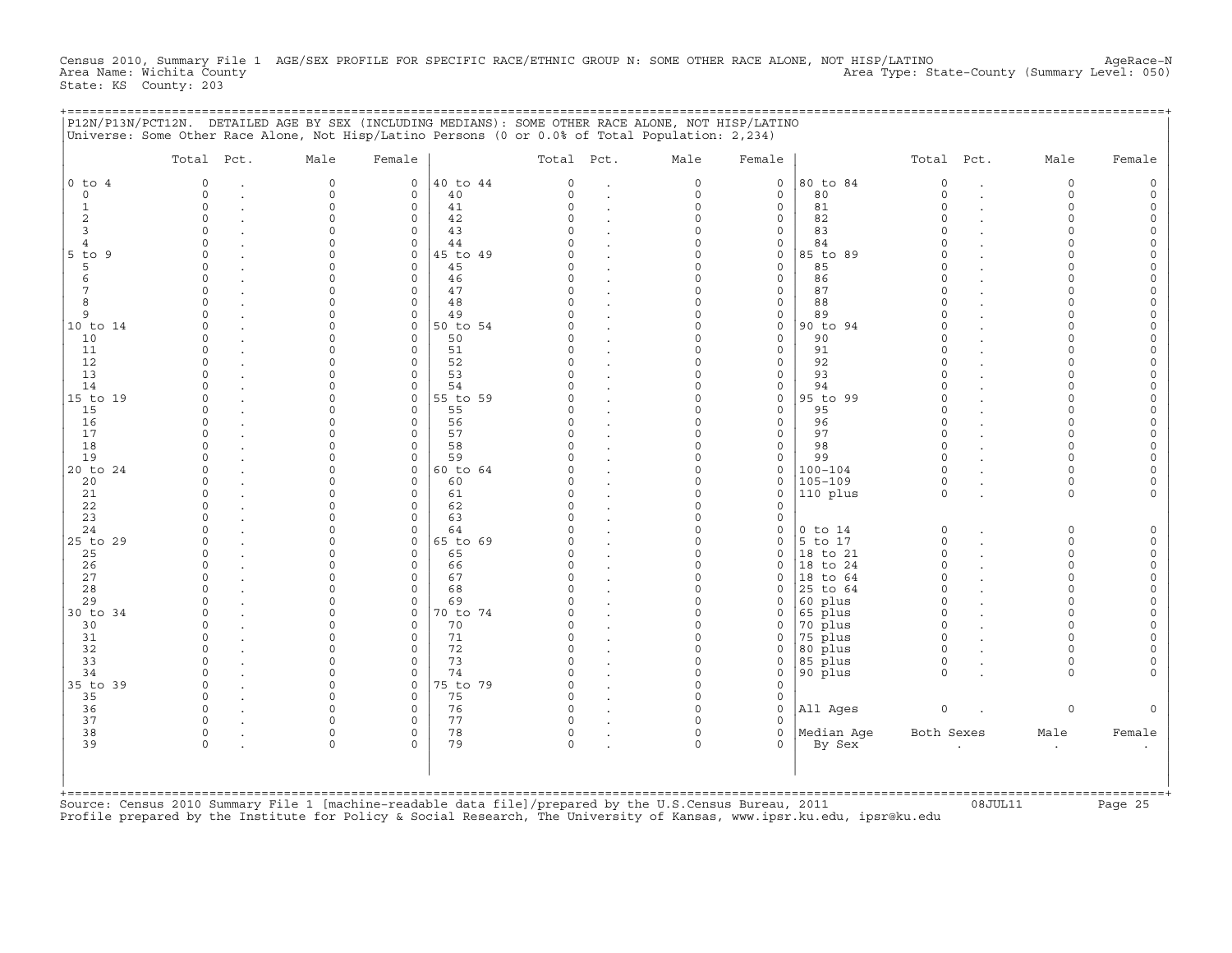Census 2010, Summary File 1 AGE/SEX PROFILE FOR SPECIFIC RACE/ETHNIC GROUP O: TWO OR MORE RACES, NOT HISPANIC/LATINO AgeRace-O<br>Area Name: Wichita County (summary Level: 050) Area Type: State-County (Summary Level: 050) State: KS County: 203

+===================================================================================================================================================+

|                | Total Pct.                         | Male                     | Female                      |                | Total Pct.           |            | Male                     | Female                      |                     | Total Pct.           |             | Male                           | Female                   |
|----------------|------------------------------------|--------------------------|-----------------------------|----------------|----------------------|------------|--------------------------|-----------------------------|---------------------|----------------------|-------------|--------------------------------|--------------------------|
| $0$ to $4$     | 20.0<br>3                          | $\mathbf{1}$             | 2                           | 40 to 44       | $\Omega$             | 0.0        | 0                        | $\mathsf{O}$                | 80 to 84            | 0                    | 0.0         | $\mathbf 0$                    | $\Omega$                 |
| $\circ$        | $\circ$<br>0.0<br>$\circ$          | $\mathbf 0$<br>$\circ$   | $\mathbf{0}$<br>$\circ$     | 40<br>41       | 0<br>0               | 0.0<br>0.0 | $\circ$<br>$\circ$       | $\mathbf 0$<br>$\mathbf 0$  | 80<br>81            | $\circ$<br>$\circ$   | 0.0<br>0.0  | $\Omega$<br>$\Omega$           | $\Omega$                 |
| 1<br>2         | 0.0<br>6.7<br>1                    | 0                        | $\mathbf{1}$                | 42             | 0                    | 0.0        | $\circ$                  | $\mathbf 0$                 | 82                  | $\Omega$             | 0.0         | $\Omega$                       |                          |
| 3              | $\Omega$<br>0.0                    | $\Omega$                 | $\mathbf 0$                 | 43             | $\Omega$             | 0.0        | $\Omega$                 | $\mathbf 0$                 | 83                  | $\Omega$             | 0.0         | $\Omega$                       | $\Omega$                 |
| $\overline{4}$ | 13.3<br>2                          | 1                        | $\mathbf{1}$                | 44             | U                    | 0.0        | $\Omega$                 | $\mathbf 0$                 | 84                  | $\cap$               | 0.0         | $\cap$                         | $\Omega$                 |
| $5$ to<br>9    | 6.7<br>1                           | 0                        | $\mathbf{1}$                | 45 to 49       | $\Omega$             | 0.0        | $\circ$                  | $\mathsf{O}$                | 85 to 89            | $\Omega$             | 0.0         | $\cap$                         |                          |
| 5              | 0.0<br>$\Omega$                    | 0<br>$\Omega$            | $\mathbf{0}$                | 45             | $\Omega$             | 0.0        | $\Omega$<br>$\Omega$     | $\mathbf{0}$                | 85                  | $\Omega$<br>$\Omega$ | 0.0         | $\cap$                         | $\Omega$                 |
| 6<br>7         | 0.0<br>$\Omega$<br>0.0<br>$\Omega$ | 0                        | $\circ$<br>$\mathbf 0$      | 46<br>47       | $\Omega$<br>0        | 0.0<br>0.0 | 0                        | $\mathbf 0$<br>$\mathsf{O}$ | 86<br>87            | $\Omega$             | 0.0<br>0.0  |                                | $\Omega$                 |
| 8              | 6.7                                | $\Omega$                 | 1                           | 48             | $\Omega$             | 0.0        | $\Omega$                 | $\mathbf 0$                 | 88                  | $\Omega$             | 0.0         | $\cap$                         | $\Omega$                 |
| 9              | 0.0<br>$\Omega$                    | $\Omega$                 | $\mathbf 0$                 | 49             | O                    | 0.0        | $\Omega$                 | $\mathbf 0$                 | 89                  | $\Omega$             | $0.0$       | $\cap$                         | $\Omega$                 |
| 10 to 14       | 13.3<br>2                          | $\mathbf{1}$             | $\mathbf{1}$                | 50 to 54       |                      | 6.7        | $\mathbf{1}$             | $\mathbf 0$                 | 90 to 94            | $\Omega$             | 0.0         |                                |                          |
| 10             | 0.0<br>$\Omega$                    | $\Omega$                 | $\Omega$                    | 50             | 1                    | 6.7        | $\mathbf{1}$             | $\Omega$                    | 90                  | <sup>0</sup>         | 0.0         | ∩                              |                          |
| 11<br>12       | 0.0<br>$\Omega$<br>6.7<br>-1       | 0<br>$\Omega$            | $\mathbf 0$<br>$\mathbf{1}$ | 51<br>52       | $\Omega$<br>0        | 0.0<br>0.0 | $\Omega$<br>$\Omega$     | $\mathsf{O}$<br>$\mathbf 0$ | 91<br>92            | $\Omega$<br>$\Omega$ | 0.0<br>0.0  | $\cap$<br>$\cap$               | $\Omega$<br>$\Omega$     |
| 13             | 6.7<br>$\mathbf{1}$                | $\mathbf 1$              | $\mathbf 0$                 | 53             | $\Omega$             | 0.0        | $\circ$                  | $\mathbf 0$                 | 93                  | $\Omega$             | 0.0         | $\cap$                         | $\Omega$                 |
| 14             | 0.0<br>$\Omega$                    | 0                        | $\mathbf 0$                 | 54             | O                    | 0.0        | $\Omega$                 | $\mathbf 0$                 | 94                  | $\Omega$             | 0.0         | $\Omega$                       | $\Omega$                 |
| 15 to 19       | 20.0<br>3                          | 1                        | $\overline{\mathbf{c}}$     | 55 to 59       | O                    | 0.0        | $\Omega$                 | $\mathbf 0$                 | 95 to 99            | $\Omega$             | 0.0         | $\Omega$                       | $\Omega$                 |
| 15             | 6.7<br>-1.                         | 1                        | 0                           | 55             | $\Omega$             | 0.0        | $\Omega$                 | $\mathbf 0$                 | 95                  | $\Omega$             | 0.0         | $\cap$                         | $\Omega$                 |
| 16             | $\Omega$<br>0.0                    | $\Omega$                 | $\circ$                     | 56             | $\Omega$             | 0.0        | $\Omega$                 | $\mathbf 0$                 | 96                  | $\Omega$             | 0.0         | $\cap$<br>$\Omega$             | $\Omega$                 |
| 17<br>18       | 13.3<br>2<br>0.0<br>$\Omega$       | $\Omega$<br>$\Omega$     | $\overline{2}$<br>$\Omega$  | 57<br>58       | $\Omega$<br>$\Omega$ | 0.0<br>0.0 | $\Omega$<br>$\Omega$     | $\mathsf{O}$<br>$\Omega$    | 97<br>98            | $\Omega$<br>$\Omega$ | 0.0<br>0.0  | $\cap$                         | $\Omega$                 |
| 19             | 0.0<br>$\Omega$                    | $\Omega$                 | $\Omega$                    | 59             | $\Omega$             | 0.0        | $\circ$                  | $\mathbf 0$                 | 99                  | $\Omega$             | 0.0         | $\Omega$                       |                          |
| 20 to 24       | 0.0<br>$\Omega$                    | 0                        | 0                           | 60 to 64       | 0                    | 0.0        | $\Omega$                 | $\mathsf{O}$                | 100-104             | $\Omega$             | 0.0         | $\cap$                         | $\Omega$                 |
| 20             | 0.0<br>$\Omega$                    | $\Omega$                 | $\Omega$                    | 60             | $\Omega$             | 0.0        | $\Omega$                 | $\Omega$                    | 105-109             | $\Omega$             | 0.0         | $\cap$                         |                          |
| 21             | $\circ$<br>0.0                     | $\Omega$                 | $\mathbf 0$                 | 61             | 0                    | 0.0        | $\circ$                  | $\mathbf 0$                 | 110 plus            | $\Omega$             | 0.0         | $\Omega$                       |                          |
| 22<br>23       | 0.0<br>$\Omega$<br>0.0<br>$\Omega$ | 0<br>$\Omega$            | $\mathbf 0$<br>$\Omega$     | 62<br>63       | $\Omega$<br>U        | 0.0<br>0.0 | $\Omega$<br>$\Omega$     | $\mathbf 0$<br>$\Omega$     |                     |                      |             |                                |                          |
| 24             | 0.0<br>$\Omega$                    | $\Omega$                 | $\Omega$                    | 64             | $\Omega$             | 0.0        | $\Omega$                 | $\mathsf{O}$                | $0$ to $14$         | 6                    | 40.0        | 2                              |                          |
| 25 to 29       | 6.7<br>-1                          | 1                        | $\mathbf 0$                 | 65 to 69       | 1                    | 6.7        | $\mathbf{1}$             | $\mathbf 0$                 | 5 to 17             | 6                    | 40.0        | 2                              | 4                        |
| 25             | 6.7<br>-1                          | 1                        | $\mathbf 0$                 | 65             | O                    | 0.0        | $\Omega$                 | $\Omega$                    | 18 to 21            | $\Omega$             | 0.0         | $\Omega$                       | $\mathsf O$              |
| 26             | $\Omega$<br>0.0                    | $\circ$                  | $\circ$                     | 66             | 0                    | 0.0        | $\Omega$                 | $\Omega$                    | 18 to 24            | $\Omega$             | 0.0         | $\Omega$                       | $\circ$                  |
| 27             | 0.0<br>$\Omega$                    | $\Omega$                 | $\mathbf 0$                 | 67             | $\Omega$             | 0.0        | $\Omega$                 | $\mathbf 0$                 | 18 to 64            | 5                    | 33.3        | $\overline{4}$                 | $\mathbf{1}$             |
| 28<br>29       | 0.0<br>$\Omega$<br>0.0<br>$\Omega$ | 0<br>$\Omega$            | $\Omega$<br>$\Omega$        | 68<br>69       | $\Omega$             | 0.0<br>6.7 | $\Omega$<br>$\mathbf{1}$ | $\mathbf 0$<br>$\mathbf 0$  | 25 to 64<br>60 plus | 5<br>$\mathbf{1}$    | 33.3<br>6.7 | $\overline{4}$<br>$\mathbf{1}$ | $\mathbf{1}$<br>$\Omega$ |
| 30 to 34       | 2<br>13.3                          | 2                        | 0                           | 70 to 74       | $\Omega$             | 0.0        | 0                        | 0                           | 65 plus             | 1                    | 6.7         | $\mathbf{1}$                   | $\mathbf 0$              |
| 30             | 0.0<br>$\Omega$                    | 0                        | 0                           | 70             | $\Omega$             | 0.0        | $\Omega$                 | $\mathbf 0$                 | 70 plus             | $\Omega$             | 0.0         | $\Omega$                       | $\Omega$                 |
| 31             | 0.0<br>$\Omega$                    | $\Omega$                 | $\mathbf 0$                 | 71             | $\Omega$             | 0.0        | $\Omega$                 | $\mathbf 0$                 | 75 plus             | $\Omega$             | 0.0         | $\Omega$                       |                          |
| 32             | 6.7<br>1                           | 1                        | $\Omega$                    | 72             | 0                    | 0.0        | 0                        | $\mathsf{O}\xspace$         | 80 plus             | $\Omega$             | 0.0         | $\cap$                         |                          |
| 33             | $\Omega$<br>0.0<br>6.7             | $\Omega$<br>$\mathbf{1}$ | $\Omega$                    | 73             | $\Omega$<br>O        | 0.0<br>0.0 | $\circ$<br>$\Omega$      | $\mathbf{0}$<br>$\mathbf 0$ | 85 plus             | 0<br>$\Omega$        | 0.0<br>0.0  | $\Omega$<br>$\Omega$           | $\Omega$                 |
| 34<br>35 to 39 | 6.7<br>1                           | $\circ$                  | $\mathbf 0$<br>1            | 74<br>75 to 79 | 0                    | 0.0        | $\Omega$                 | $\mathbf 0$                 | 90 plus             |                      |             |                                |                          |
| 35             | $\Omega$<br>0.0                    | $\Omega$                 | $\mathbf 0$                 | 75             | $\Omega$             | 0.0        | $\Omega$                 | $\Omega$                    |                     |                      |             |                                |                          |
| 36             | 0.0<br>0                           | 0                        | 0                           | 76             | 0                    | 0.0        | $\Omega$                 | $\mathsf{O}\xspace$         | All Ages            |                      | 15 100.0    | 8                              |                          |
| 37             | 0.0<br>$\Omega$                    | $\Omega$                 | $\mathbf 0$                 | 77             | $\Omega$             | 0.0        | $\Omega$                 | $\mathbf 0$                 |                     |                      |             |                                |                          |
| 38             | 1<br>6.7                           | 0                        | $\mathbf{1}$                | 78             | 0                    | 0.0        | 0                        | $\Omega$                    | Median Age          | Both Sexes           |             | Male                           | Female                   |
| 39             | $\Omega$<br>0.0                    | 0                        | $\Omega$                    | 79             | $\Omega$             | 0.0        | $\Omega$                 | $\Omega$                    | By Sex              |                      | 16.5        | 30.0                           | 12.5                     |
|                |                                    |                          |                             |                |                      |            |                          |                             |                     |                      |             |                                |                          |

Source: Census 2010 Summary File 1 [machine−readable data file]/prepared by the U.S.Census Bureau, 2011 08JUL11 Page 26 Profile prepared by the Institute for Policy & Social Research, The University of Kansas, www.ipsr.ku.edu, ipsr@ku.edu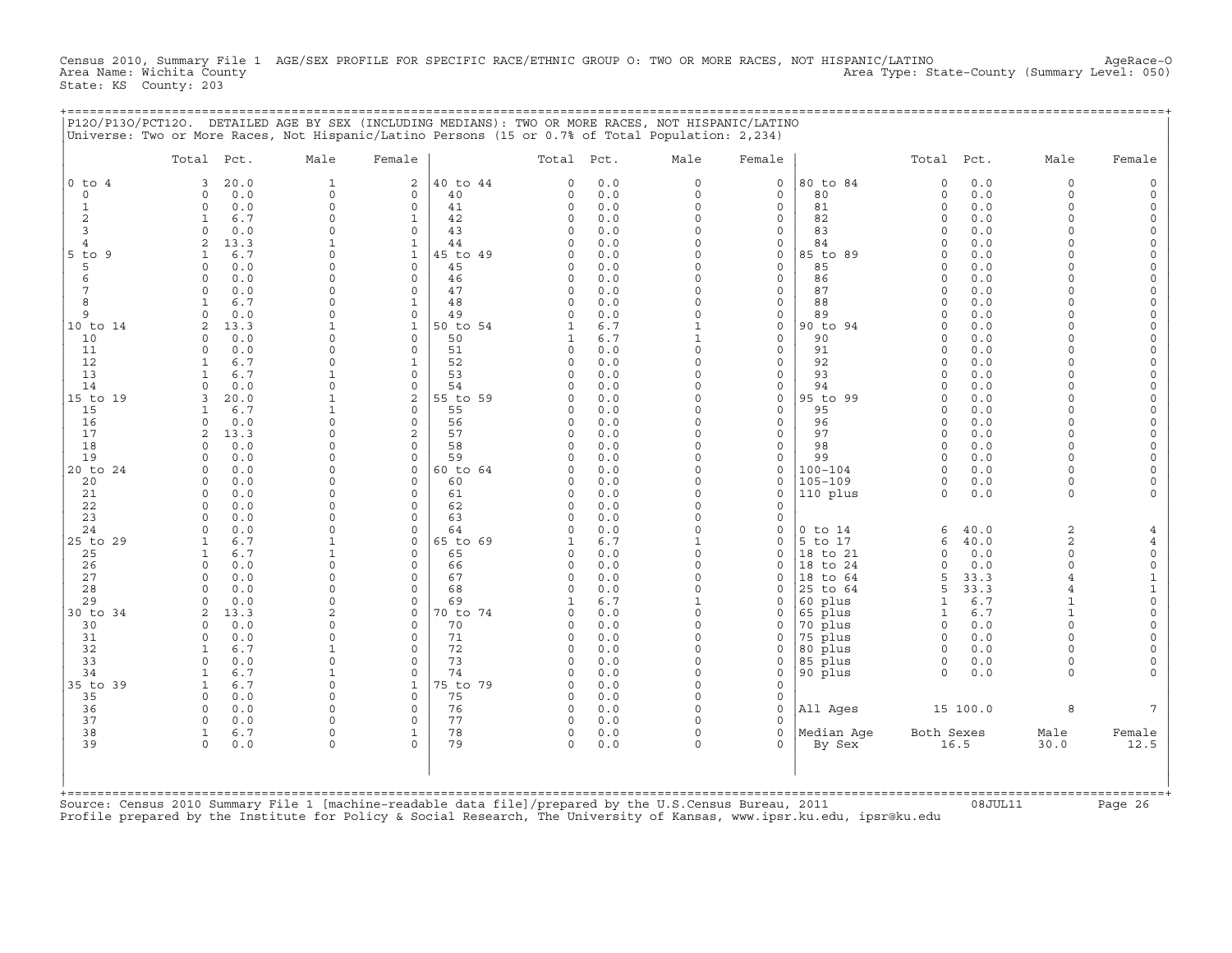Census 2010, Summary File 1 RACE PROFILE 1: DETAILED RACE BY HISPANIC/LATINO ETHNICITY, WITH TOTAL TALLIES Race: 1<br>Area Name: Wichita County (summary Level: 050)

State: KS County: 203

| P8/P9. RACE BY HISPANIC/LATINO ETHNICITY                                                                                                                                                                                                                                                                                                  |                 |               |                                                                                    |                                                                                                                       |                                        |                                                                     |
|-------------------------------------------------------------------------------------------------------------------------------------------------------------------------------------------------------------------------------------------------------------------------------------------------------------------------------------------|-----------------|---------------|------------------------------------------------------------------------------------|-----------------------------------------------------------------------------------------------------------------------|----------------------------------------|---------------------------------------------------------------------|
| Universe: Total Population                                                                                                                                                                                                                                                                                                                | Total           |               |                                                                                    |                                                                                                                       | Hispanic or Latino Not Hispanic/Latino |                                                                     |
|                                                                                                                                                                                                                                                                                                                                           | Number Pct.     |               |                                                                                    | Number Pct.                                                                                                           | Number Pct.                            |                                                                     |
| Total:                                                                                                                                                                                                                                                                                                                                    |                 |               |                                                                                    | 550 100.0                                                                                                             | 1,684 100.0                            |                                                                     |
| Population of one race:                                                                                                                                                                                                                                                                                                                   |                 |               | $2,195$ 98.3<br>$1,972$ 88.3<br>$19$ 0.9<br>$11$ 0.5<br>$3$ 0.1<br>00.0<br>190 0.0 | 526 95.6                                                                                                              | 1,669 99.1                             |                                                                     |
| White alone                                                                                                                                                                                                                                                                                                                               |                 |               |                                                                                    | 325 59.1                                                                                                              | 1,647 97.8                             |                                                                     |
| Black or African American alone                                                                                                                                                                                                                                                                                                           |                 |               |                                                                                    | $5 \t 0.9$                                                                                                            | 14                                     | 0.8                                                                 |
| American Indian and Alaska Native alone                                                                                                                                                                                                                                                                                                   |                 |               |                                                                                    |                                                                                                                       | $-5$                                   | 0.3                                                                 |
| Asian alone                                                                                                                                                                                                                                                                                                                               |                 |               |                                                                                    |                                                                                                                       | $\overline{\phantom{a}}$               | 0.2                                                                 |
| Native Hawaiian and Other Pacific Islander alone                                                                                                                                                                                                                                                                                          |                 |               |                                                                                    |                                                                                                                       | $\overline{0}$                         | 0.0                                                                 |
| Some Other Race alone                                                                                                                                                                                                                                                                                                                     |                 | 190 8.5       |                                                                                    |                                                                                                                       | $\overline{0}$                         | $0.0$                                                               |
| Population of two or more races:                                                                                                                                                                                                                                                                                                          | 39              | 1.7           |                                                                                    | $\begin{array}{cccc} 2 & 5 & 0.9 \\ 6 & 1.1 \\ 0 & 0.0 \\ 190 & 34.5 \\ 24 & 4.4 \\ 24 & 4.4 \\ 24 & 4.4 \end{array}$ | 15                                     | 0.9                                                                 |
| Population of two races:                                                                                                                                                                                                                                                                                                                  | 39              | 1.7           |                                                                                    |                                                                                                                       | 15                                     | 0.9                                                                 |
| White; Black or African American                                                                                                                                                                                                                                                                                                          | 10 <sup>1</sup> | 0.4           | 6                                                                                  |                                                                                                                       | 4                                      | 0.2                                                                 |
| White; American Indian and Alaska Native                                                                                                                                                                                                                                                                                                  | 5 <sup>5</sup>  | 0.2           | $\overline{0}$                                                                     |                                                                                                                       | $5^{\circ}$                            | 0.3                                                                 |
| White: Asian                                                                                                                                                                                                                                                                                                                              | $4\overline{ }$ | 0.2           | $\overline{0}$                                                                     |                                                                                                                       | $\overline{4}$                         | 0.2                                                                 |
| White; Native Hawaiian and Other Pacific Islander                                                                                                                                                                                                                                                                                         | $\circ$         | 0.0           |                                                                                    | $0 \quad 0.0$                                                                                                         | $\circ$                                | 0.0                                                                 |
| White; Some other race                                                                                                                                                                                                                                                                                                                    | 20              | 0.9           |                                                                                    | 18                                                                                                                    | $\overline{a}$                         | $\ensuremath{\text{o}} \xspace$ .<br>$\ensuremath{\text{1}}\xspace$ |
| Black or African American; American Indian and Alaska Native                                                                                                                                                                                                                                                                              |                 | $0 \quad 0.0$ | $\overline{0}$                                                                     |                                                                                                                       | $\Omega$                               | $0.0$                                                               |
| Black or African American; Asian                                                                                                                                                                                                                                                                                                          |                 | $0 \t 0.0$    | $\Omega$                                                                           |                                                                                                                       | $\Omega$                               | 0.0                                                                 |
| Black or African American; Native Hawaiian and Other Pacific Islander                                                                                                                                                                                                                                                                     | $\circ$         | 0.0           |                                                                                    |                                                                                                                       | $\circ$                                | 0.0                                                                 |
| Black or African American; Some Other Race                                                                                                                                                                                                                                                                                                |                 | $0 \t 0.0$    |                                                                                    |                                                                                                                       | $\Omega$                               | 0.0                                                                 |
| American Indian and Alaska Native; Asian                                                                                                                                                                                                                                                                                                  |                 | $0 \t 0.0$    |                                                                                    |                                                                                                                       | $\Omega$                               | 0.0                                                                 |
| American Indian and Alaska Native; Native Hawaiian and Other Pacific Islander                                                                                                                                                                                                                                                             |                 | $0 \t 0.0$    |                                                                                    |                                                                                                                       | $\circ$                                | $0.0$                                                               |
| American Indian and Alaska Native; Some Other Race                                                                                                                                                                                                                                                                                        |                 | $0 \t 0.0$    |                                                                                    |                                                                                                                       | $\Omega$                               | 0.0                                                                 |
| Asian; Native Hawaiian and Other Pacific Islander                                                                                                                                                                                                                                                                                         | $\circ$         | 0.0           |                                                                                    |                                                                                                                       | $\circ$                                | $0.0$                                                               |
| Asian; Some Other Race                                                                                                                                                                                                                                                                                                                    | $\Omega$        | 0.0           |                                                                                    |                                                                                                                       | $\Omega$                               | $0.0$                                                               |
| Native Hawaiian and Other Pacific Islander; Some Other Race                                                                                                                                                                                                                                                                               |                 | $0 \t 0.0$    |                                                                                    |                                                                                                                       | $\Omega$                               | $0.0$                                                               |
| Population of three or more races:                                                                                                                                                                                                                                                                                                        |                 | $0 \t 0.0$    |                                                                                    |                                                                                                                       | $\circ$                                | 0.0                                                                 |
| Population of three races*                                                                                                                                                                                                                                                                                                                |                 | $0 \t 0.0$    |                                                                                    |                                                                                                                       | $\Omega$                               | 0.0                                                                 |
| Population of four races*                                                                                                                                                                                                                                                                                                                 |                 | $0 \t 0.0$    |                                                                                    | $\Omega$<br>0.0                                                                                                       | $\circ$                                | $0.0$                                                               |
| Population of five races*                                                                                                                                                                                                                                                                                                                 | $\Omega$        | 0.0           | $\Omega$                                                                           | 0.0                                                                                                                   | $\Omega$                               | 0.0                                                                 |
| Population of all six races                                                                                                                                                                                                                                                                                                               | $\Omega$        | 0.0           | $\Omega$                                                                           | 0.0                                                                                                                   | $\Omega$                               | $0.0$                                                               |
| *Tables P8 and p9 also include counts for all 41 specific combinations of three, four, and five races. They are not shown here to save space.<br>For more information, contact the Census Bureau or the State Data Center which produced this report. See also Race Profile 3.<br>P6/P7. TOTAL RACES TALLIED BY HISPANIC/LATINO ETHNICITY |                 |               |                                                                                    |                                                                                                                       |                                        |                                                                     |
| Universe: Total Races Tallied (2,273 or 101.7% of the total population)                                                                                                                                                                                                                                                                   |                 |               |                                                                                    |                                                                                                                       |                                        |                                                                     |
| (Greater than the total population because of multiple race reporting)                                                                                                                                                                                                                                                                    |                 |               |                                                                                    | Hispanic                                                                                                              | Not Hispanic                           |                                                                     |
|                                                                                                                                                                                                                                                                                                                                           |                 |               | Total                                                                              | or Latino                                                                                                             | or Latino                              |                                                                     |
| Total Races Tallied:                                                                                                                                                                                                                                                                                                                      |                 |               | 2,273                                                                              |                                                                                                                       | 574<br>1,699                           |                                                                     |
| White alone or in combination with one or more other races                                                                                                                                                                                                                                                                                |                 |               | 2.011                                                                              |                                                                                                                       | 349<br>1,662                           |                                                                     |
| Black or African American alone or in combination with one or more other races                                                                                                                                                                                                                                                            |                 |               | 29                                                                                 |                                                                                                                       | 11                                     | 18                                                                  |
| American Indian and Alaska Native alone or in combination with one or more other races                                                                                                                                                                                                                                                    |                 |               | 16                                                                                 |                                                                                                                       | 6                                      | 10                                                                  |
| Asian alone or in combination with one or more other races                                                                                                                                                                                                                                                                                |                 |               | $7\overline{ }$                                                                    |                                                                                                                       | $\circ$                                | $7\phantom{.0}$                                                     |
| Native Hawaiian and Other Pacific Islander alone or in combination with one or more other races                                                                                                                                                                                                                                           |                 |               | $\circ$                                                                            |                                                                                                                       | $\circ$                                | $\mathsf{O}$                                                        |
| Some Other Race alone or in combination with one or more other races                                                                                                                                                                                                                                                                      |                 |               | 210                                                                                | 208                                                                                                                   |                                        | $\overline{c}$                                                      |
| As a Percent of Total Race Tallies:                                                                                                                                                                                                                                                                                                       |                 |               | 100.0                                                                              | 100.0                                                                                                                 | 100.0                                  |                                                                     |
| White alone or in combination with one or more other races                                                                                                                                                                                                                                                                                |                 |               | 88.5                                                                               | 60.8                                                                                                                  | 97.8                                   |                                                                     |
| Black or African American alone or in combination with one or more other races                                                                                                                                                                                                                                                            |                 |               | 1.3                                                                                | 1.9                                                                                                                   |                                        | 1.1                                                                 |
| American Indian and Alaska Native alone or in combination with one or more other races                                                                                                                                                                                                                                                    |                 |               | 0.7                                                                                | 1.0                                                                                                                   |                                        | 0.6                                                                 |
| Asian alone or in combination with one or more other races                                                                                                                                                                                                                                                                                |                 |               | 0.3                                                                                | 0.0                                                                                                                   |                                        | 0.4                                                                 |
| Native Hawaiian and Other Pacific Islander alone or in combination with one or more other races                                                                                                                                                                                                                                           |                 |               | 0.0                                                                                | 0.0                                                                                                                   |                                        | 0.0                                                                 |
| Some Other Race alone or in combination with one or more other races                                                                                                                                                                                                                                                                      |                 |               | 9.2                                                                                | 36.2                                                                                                                  |                                        | 0.1                                                                 |

| P6/P7. TOTAL RACES TALLIED BY HISPANIC/LATINO ETHNICITY                                                 |       |            |              |
|---------------------------------------------------------------------------------------------------------|-------|------------|--------------|
| Universe: Total Races Tallied (2,273 or 101.7% of the total population)                                 |       |            |              |
| (Greater than the total population because of multiple race reporting)                                  |       | Hispanic   | Not Hispanic |
|                                                                                                         | Total | or Latino  | or Latino    |
| Total Races Tallied:                                                                                    | 2,273 | 574        | 1,699        |
| White alone or in combination with one or more other races                                              | 2,011 | 349        | 1,662        |
| Black or African American alone or in combination with one or more other races                          | 29    |            | 18           |
| American Indian and Alaska Native alone or in combination with one or more other races                  | 16    |            | 10           |
| Asian alone or in combination with one or more other races                                              |       |            |              |
| Native Hawaiian and Other Pacific Islander alone or in combination with one or more other races         |       |            |              |
| Some Other Race alone or in combination with one or more other races                                    | 210   | 208        |              |
| As a Percent of Total Race Tallies:                                                                     | 100.0 | 100.0      | 100.0        |
| White alone or in combination with one or more other races                                              | 88.5  | 60.8       | 97.8         |
| Black or African American alone or in combination with one or more other races                          | 1.3   | 1.9        | 1.1          |
| American Indian and Alaska Native alone or in combination with one or more other races                  | 0.7   | 1.0        | 0.6          |
| Asian alone or in combination with one or more other races                                              | 0.3   | 0.0        | 0.4          |
| Native Hawaiian and Other Pacific Islander alone or in combination with one or more other races         | 0.0   | 0.0        | 0.0          |
| Some Other Race alone or in combination with one or more other races                                    | 9.2   | 36.2       | 0.1          |
| Source: Census 2010 Summary File 1 [machine-readable data file]/prepared by the U.S.Census Bureau, 2011 |       | 0.8.TUT.11 | Page $27$    |

Source: Census 2010 Summary File 1 [machine−readable data file]/prepared by the U.S.Census Bureau, 2011 08JUL11 Page 27 Profile prepared by the Institute for Policy & Social Research, The University of Kansas, www.ipsr.ku.edu, ipsr@ku.edu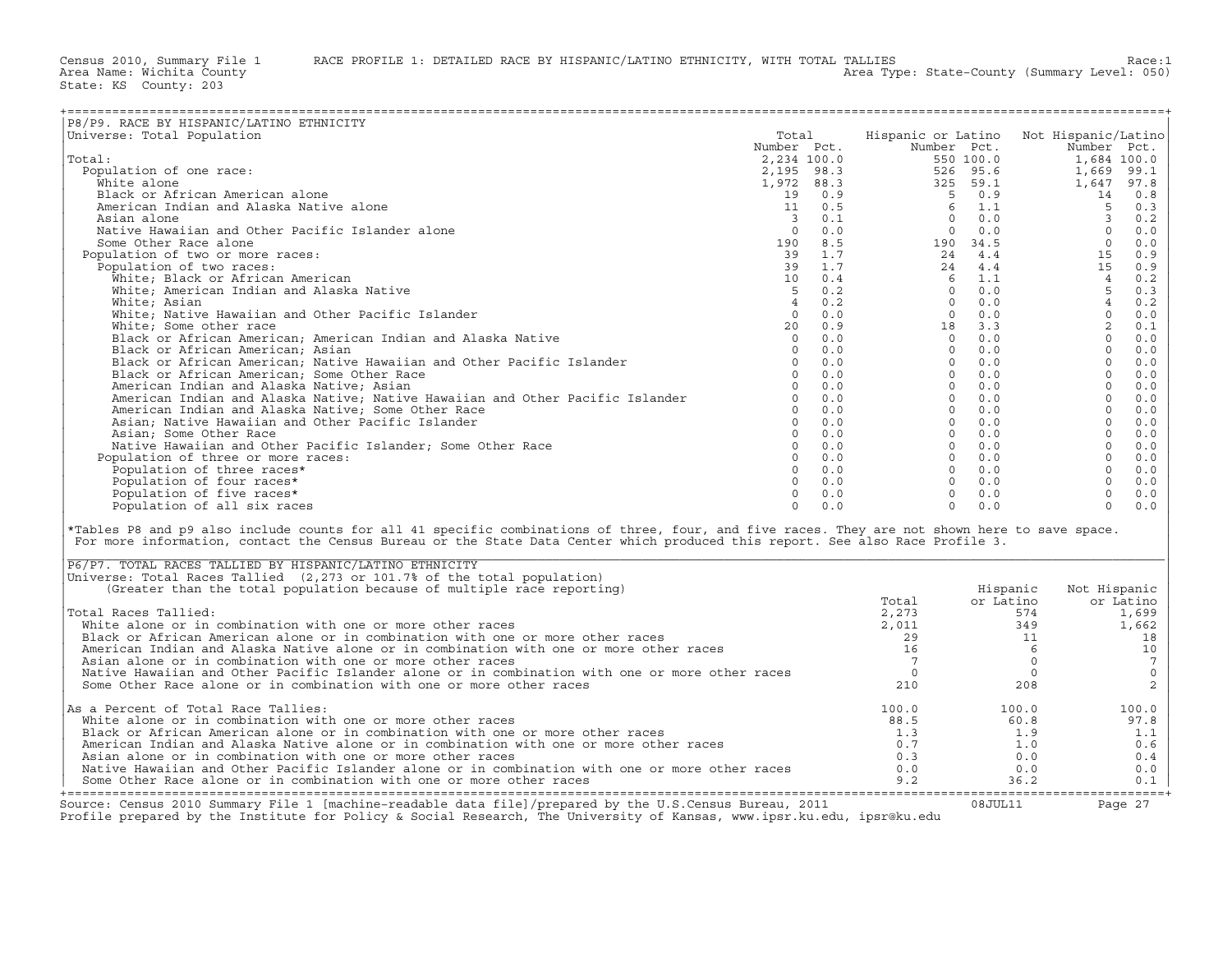Census 2010, Summary File 1 RACE PROFILE 2: DETAILED RACE BY HISP./LATINO ETHNICITY (18+); TALLIES FOR HOUSEHOLDERS<br>Area Name: Wichita County (summary Level: 050) Area Type: State-County (Summary Level: 050) State: KS County: 203

| P10/P11. RACE BY HISPANIC/LATINO ETHNICITY FOR THE POPULATION 18 AND OVER                                                                                                                                                                                                                                                           |                 |            |                 |                                          |                                        |                  |
|-------------------------------------------------------------------------------------------------------------------------------------------------------------------------------------------------------------------------------------------------------------------------------------------------------------------------------------|-----------------|------------|-----------------|------------------------------------------|----------------------------------------|------------------|
| Universe: Population 18 and over                                                                                                                                                                                                                                                                                                    | Total 18 & over |            |                 |                                          | Hispanic or Latino Not Hispanic/Latino |                  |
|                                                                                                                                                                                                                                                                                                                                     | Number Pct.     |            | Number Pct.     |                                          | Number Pct.                            |                  |
| Total 18 and over:                                                                                                                                                                                                                                                                                                                  | 1,626 100.0     |            |                 | 325 100.0                                | 1,301 100.0                            |                  |
| Population of one race:                                                                                                                                                                                                                                                                                                             | 1,613 99.2      |            |                 | 318 97.8                                 | 1,295                                  | 99.5             |
| White alone                                                                                                                                                                                                                                                                                                                         |                 | 1,474 90.7 |                 | 197 60.6                                 | 1,277                                  | 98.2             |
| Black or African American alone                                                                                                                                                                                                                                                                                                     |                 | 13 0.8     |                 | 30.9                                     | 10                                     | 0.8              |
| American Indian and Alaska Native alone                                                                                                                                                                                                                                                                                             | $7\overline{ }$ | 0.4        | 2               | 0.6                                      | 5                                      | 0.4              |
| Asian alone                                                                                                                                                                                                                                                                                                                         | $\overline{3}$  | 0.2        | $\Omega$        | $\begin{array}{c} 0.6 \ 0.0 \end{array}$ | $\overline{3}$                         | 0.2              |
| Native Hawaiian and Other Pacific Islander alone                                                                                                                                                                                                                                                                                    | $\Omega$        | 0.0        | $\Omega$        | 0.0                                      | $\Omega$                               | 0.0              |
| Some Other Race alone                                                                                                                                                                                                                                                                                                               | 116             | 7.1        |                 | 116 35.7                                 | $\Omega$                               | 0.0              |
| Population of two or more races:                                                                                                                                                                                                                                                                                                    | 13              | 0.8        |                 | $7 \quad 2.2$                            | $6\overline{6}$                        | 0.5              |
|                                                                                                                                                                                                                                                                                                                                     | 13              | 0.8        | $7\phantom{.0}$ | 2.2                                      | 6                                      |                  |
| Population of two races:                                                                                                                                                                                                                                                                                                            |                 |            | $\Omega$        | 0.0                                      | $\mathbf{1}$                           | 0.5              |
| White; Black or African American                                                                                                                                                                                                                                                                                                    | $\mathbf{1}$    | 0.1        |                 |                                          |                                        | 0.1              |
| White; American Indian and Alaska Native                                                                                                                                                                                                                                                                                            | $\overline{3}$  | 0.2        | $\overline{0}$  | 0.0                                      | $\mathbf{3}$                           | 0.2              |
| White: Asian                                                                                                                                                                                                                                                                                                                        | $\Omega$        | 0.0        |                 | $0 \t 0.0$                               | $\Omega$                               | 0.0              |
| White; Native Hawaiian and Other Pacific Islander                                                                                                                                                                                                                                                                                   | $\circ$         | 0.0        |                 | $0 \quad 0.0$                            | $\mathbf{0}$                           | $0.0$            |
| White; Some Other Race                                                                                                                                                                                                                                                                                                              | 9               | 0.6        | $7\overline{ }$ | 2.2                                      | $\overline{a}$                         | $0.2\,$          |
| Black or African American; American Indian and Alaska Native                                                                                                                                                                                                                                                                        | $\Omega$        | 0.0        |                 | $0 \t 0.0$                               | $\Omega$                               | 0.0              |
| Black or African American; Asian                                                                                                                                                                                                                                                                                                    | $\Omega$        | 0.0        |                 | $0 \t 0.0$                               | $\mathbf{0}$                           | 0.0              |
| Black or African American; Native Hawaiian and Other Pacific Islander                                                                                                                                                                                                                                                               | $\Omega$        | 0.0        |                 | $0 \t 0.0$                               | $\Omega$                               | 0.0              |
| Black or African American; Some Other Race                                                                                                                                                                                                                                                                                          | $\Omega$        | 0.0        |                 | $0 \t 0.0$                               | $\Omega$                               | $0.0$            |
| American Indian and Alaska Native; Asian                                                                                                                                                                                                                                                                                            | $\Omega$        | 0.0        |                 | $0 \quad 0.0$                            | $\circ$                                | 0.0              |
| American Indian and Alaska Native; Native Hawaiian and Other Pacific Islander                                                                                                                                                                                                                                                       | $\circ$         | 0.0        |                 | $0 \t 0.0$                               | $\circ$                                | $0.0$            |
| American Indian and Alaska Native; Some Other Race                                                                                                                                                                                                                                                                                  | $\Omega$        | 0.0        |                 | $0 \quad 0.0$                            | $\Omega$                               | $0.0$            |
| Asian: Native Hawaiian and Other Pacific Islander                                                                                                                                                                                                                                                                                   | $\Omega$        | 0.0        |                 | $0 \t 0.0$                               | $\Omega$                               | 0.0              |
| Asian; Some Other Race                                                                                                                                                                                                                                                                                                              | $\Omega$        | 0.0        |                 | $0 \t 0.0$                               | $\circ$                                | $0.0$            |
| Native Hawaiian and Other Pacific Islander; Some Other Race                                                                                                                                                                                                                                                                         | $\Omega$        | 0.0        |                 | $0 \t 0.0$                               | $\Omega$                               | 0.0              |
| Population of three or more races:                                                                                                                                                                                                                                                                                                  | $\Omega$        | 0.0        |                 | $0 \quad 0.0$                            | $\circ$                                | 0.0              |
| Population of three races*                                                                                                                                                                                                                                                                                                          | $\Omega$        | 0.0        |                 | $0 \t 0.0$                               | $\Omega$                               | 0.0              |
| Population of four races*                                                                                                                                                                                                                                                                                                           | $\Omega$        | 0.0        |                 | $\Omega$<br>0.0                          | $\mathbf{0}$                           | 0.0              |
| Population of five races*                                                                                                                                                                                                                                                                                                           | $\Omega$        | 0.0        | $\Omega$        | 0.0                                      | $\Omega$                               | 0.0              |
| Population of all six races                                                                                                                                                                                                                                                                                                         | $\Omega$        | 0.0        | $\Omega$        | 0.0                                      | $\Omega$                               | 0.0              |
|                                                                                                                                                                                                                                                                                                                                     |                 |            |                 |                                          |                                        |                  |
| *Tables P10 and P11 also include counts for all 41 specific combinations of three, four, and five races. They are not shown here to save<br>space. For more information, contact the Census Bureau or the State Data Center which produced this report.<br>H8/H9. TOTAL RACES TALLIED FOR HOUSEHOLDERS BY HISPANIC/LATINO ETHNICITY |                 |            |                 |                                          |                                        |                  |
| Universe: Total Races Tallied For Householders In Occupied Housing Units (898 or 100.8% of total households)                                                                                                                                                                                                                        |                 |            |                 |                                          |                                        |                  |
| (Note: Greater than the total number of households because of multiple race reporting)                                                                                                                                                                                                                                              |                 |            |                 | Hispanic                                 | Not Hispanic                           |                  |
|                                                                                                                                                                                                                                                                                                                                     |                 |            | Total           | or Latino                                | or Latino                              |                  |
| Total Races Tallied for Householders:                                                                                                                                                                                                                                                                                               |                 |            | 898             |                                          | 173                                    | 725              |
| White alone or in combination with one or more other races                                                                                                                                                                                                                                                                          |                 |            | 820             |                                          | 108                                    | 712              |
| Black or African American alone or in combination with one or more other races                                                                                                                                                                                                                                                      |                 |            | -6              |                                          | <sup>1</sup>                           |                  |
| American Indian and Alaska Native alone or in combination with one or more other races                                                                                                                                                                                                                                              |                 |            | $7\phantom{.0}$ |                                          | $\overline{a}$                         | 5<br>5<br>2<br>0 |
| Asian alone or in combination with one or more other races                                                                                                                                                                                                                                                                          |                 |            | 2               |                                          | $\circ$                                |                  |
| Native Hawaiian and Other Pacific Islander alone or in combination with one or more other races                                                                                                                                                                                                                                     |                 |            | $\mathbf 0$     |                                          | $\circ$                                |                  |
| Some Other Race alone or in combination with one or more other races                                                                                                                                                                                                                                                                |                 |            | 63              |                                          | 62                                     | $\mathbf{1}$     |
|                                                                                                                                                                                                                                                                                                                                     |                 |            |                 |                                          |                                        |                  |
| As a Percent of Total Race Tallies for Householders:                                                                                                                                                                                                                                                                                |                 |            | 100.0           | 100.0                                    |                                        | 100.0            |
| White alone or in combination with one or more other races                                                                                                                                                                                                                                                                          |                 |            | 91.3            | 62.4                                     |                                        | 98.2             |
| Black or African American alone or in combination with one or more other races                                                                                                                                                                                                                                                      |                 |            | 0.7             |                                          | 0.6                                    | 0.7              |
| American Indian and Alaska Native alone or in combination with one or more other races                                                                                                                                                                                                                                              |                 |            | 0.8             |                                          | 1.2                                    | 0.7              |
| Asian alone or in combination with one or more other races                                                                                                                                                                                                                                                                          |                 |            | 0.2             |                                          | 0.0                                    | 0.3              |
| Native Hawaiian and Other Pacific Islander alone or in combination with one or more other races                                                                                                                                                                                                                                     |                 |            | 0.0             |                                          | 0.0                                    | 0.0              |
|                                                                                                                                                                                                                                                                                                                                     |                 |            |                 |                                          |                                        |                  |
| Some Other Race alone or in combination with one or more other races                                                                                                                                                                                                                                                                |                 |            | 7.0             | 35.8                                     |                                        | 0.1              |

| H8/H9. TOTAL RACES TALLIED FOR HOUSEHOLDERS BY HISPANIC/LATINO ETHNICITY                                                                                                                                                          |       |           |              |
|-----------------------------------------------------------------------------------------------------------------------------------------------------------------------------------------------------------------------------------|-------|-----------|--------------|
| Universe: Total Races Tallied For Householders In Occupied Housing Units (898 or 100.8% of total households)                                                                                                                      |       |           |              |
| (Note: Greater than the total number of households because of multiple race reporting)                                                                                                                                            |       | Hispanic  | Not Hispanic |
|                                                                                                                                                                                                                                   | Total | or Latino | or Latino    |
| Total Races Tallied for Householders:                                                                                                                                                                                             | 898   | 173       | 725          |
| White alone or in combination with one or more other races                                                                                                                                                                        | 820   | 108       | 712          |
| Black or African American alone or in combination with one or more other races                                                                                                                                                    |       |           |              |
| American Indian and Alaska Native alone or in combination with one or more other races                                                                                                                                            |       |           |              |
| Asian alone or in combination with one or more other races                                                                                                                                                                        |       |           |              |
| Native Hawaiian and Other Pacific Islander alone or in combination with one or more other races                                                                                                                                   |       |           |              |
| Some Other Race alone or in combination with one or more other races                                                                                                                                                              |       | 62        |              |
| As a Percent of Total Race Tallies for Householders:                                                                                                                                                                              | 100.0 | 100.0     | 100.0        |
| White alone or in combination with one or more other races                                                                                                                                                                        | 91.3  | 62.4      | 98.2         |
| Black or African American alone or in combination with one or more other races                                                                                                                                                    | 0.7   | 0.6       | 0.7          |
| American Indian and Alaska Native alone or in combination with one or more other races                                                                                                                                            | 0.8   | 1.2       | 0.7          |
| Asian alone or in combination with one or more other races                                                                                                                                                                        | 0.2   | 0.0       | 0.3          |
| Native Hawaiian and Other Pacific Islander alone or in combination with one or more other races                                                                                                                                   | 0.0   | 0.0       | 0.0          |
| Some Other Race alone or in combination with one or more other races                                                                                                                                                              | 7.0   | 35.8      | 0.1          |
| Source: Census 2010 Summary File 1 [machine-readable data file]/prepared by the U.S.Census Bureau, 2011<br>Profile prepared by the Institute for Policy & Social Research, The University of Kansas, www.ipsr.ku.edu, ipsr@ku.edu |       | 08JUL11   | Page 28      |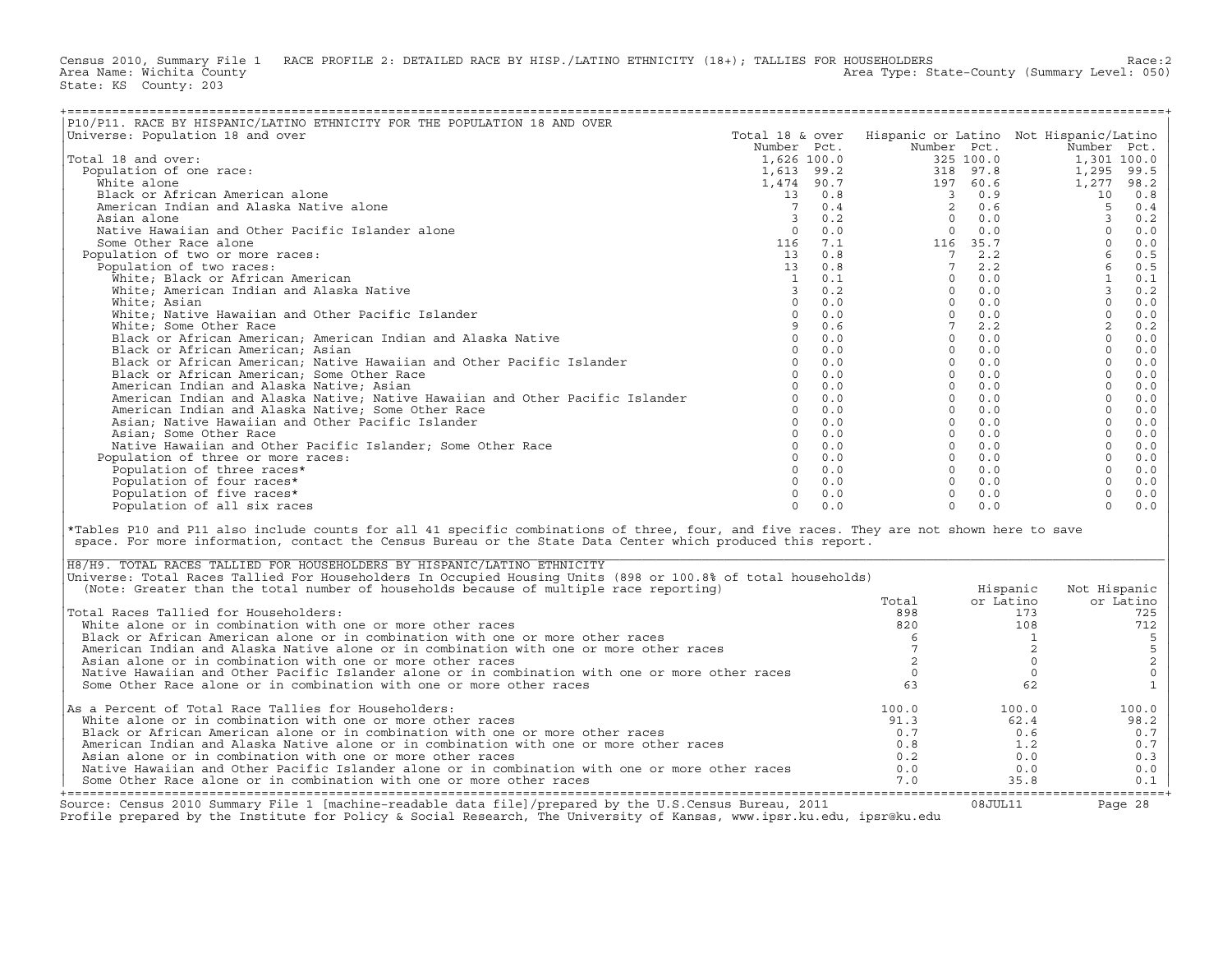Area Type: State-County (Summary Level: 050)

| P6/P8. RACE COMBINATIONS AND<br>SHARE OF TOTAL TALLIES                                                                                                                                                                                                                                          | White                 | Black or<br>African American |                       | American Indian<br>& Alaska Native |                          | Asian   |                        | Other Pacific   | Native Hawaiian &   | Some other race |                                  |
|-------------------------------------------------------------------------------------------------------------------------------------------------------------------------------------------------------------------------------------------------------------------------------------------------|-----------------------|------------------------------|-----------------------|------------------------------------|--------------------------|---------|------------------------|-----------------|---------------------|-----------------|----------------------------------|
| Two Universes:<br>Total Population (2,234)                                                                                                                                                                                                                                                      | (WHITE)               |                              | (BLACK)               |                                    | (AIAN)                   |         | (ASIAN)                | Islander (NHPI) |                     |                 | (OTHER)                          |
| and Total Races Tallied*                                                                                                                                                                                                                                                                        | Persons<br>Pct of     | Persons                      | Pct of                | Persons                            | Pct of                   | Persons | Pct of                 | Persons         | Pct of              | Persons         | Pct of                           |
| $(2,273$ or $98.3$ of                                                                                                                                                                                                                                                                           | WHITE<br>or           | or                           | BLACK                 | or                                 | AIAN                     | or      | ASIAN                  | or              | NHPI                | or              | OTHER                            |
| the Total Population)                                                                                                                                                                                                                                                                           | Tallies<br>Tallies    | Tallies                      | Tallies               | Tallies                            | Tallies                  | Tallies | Tallies                | Tallies         | Tallies             | Tallies         | Tallies                          |
| ===================================                                                                                                                                                                                                                                                             | ==================    | ==================           |                       |                                    | ==================       |         | ==================     |                 | ==================  |                 | ==================               |
| One Race Alone                                                                                                                                                                                                                                                                                  | 1,972 98.1            |                              | 19 65.5               |                                    | 11 68.8                  |         | 3, 42.9                |                 | $\mathbf 0$         |                 | 190 90.5                         |
| Two-Race combinations (15 in                                                                                                                                                                                                                                                                    |                       |                              |                       |                                    |                          |         |                        |                 |                     |                 |                                  |
| all, each presented twice)--                                                                                                                                                                                                                                                                    |                       |                              |                       |                                    |                          |         |                        |                 |                     |                 |                                  |
| Total Tallies*                                                                                                                                                                                                                                                                                  | 1.9<br>39             |                              | 10 34.5               |                                    | 5, 31.3                  |         | 4 57.1                 |                 | $\Omega$            |                 | 20<br>9.5                        |
| $WHITE$ and                                                                                                                                                                                                                                                                                     | $---$                 |                              | $10 \quad 34.5$       |                                    | $\overline{5}^-$<br>31.3 |         | 57.1<br>$\overline{4}$ |                 | $\overline{0}$      |                 | 9.5<br>$\overline{20}$           |
| BLACK and                                                                                                                                                                                                                                                                                       | 0.5<br>10             |                              | $- - - -$             |                                    | 0.0<br>$\Omega$          |         | 0.0<br>$\Omega$        |                 | $\Omega$            |                 | 0.0<br>$\Omega$                  |
| AIAN and                                                                                                                                                                                                                                                                                        | 5<br>0.2              |                              | 0.0<br>$\mathbf{0}$   |                                    | ___________              |         | 0<br>0.0               |                 | $\mathbf 0$         |                 | $\circ$<br>0.0                   |
| ASIAN and                                                                                                                                                                                                                                                                                       | $\overline{4}$<br>0.2 |                              | 0.0<br>$\Omega$       |                                    | $\Omega$<br>0.0          |         | ________________       |                 | $\Omega$            |                 | $\circ$<br>0.0                   |
| NHPI and                                                                                                                                                                                                                                                                                        | $\Omega$<br>0.0       |                              | 0.0<br>$\Omega$       |                                    | 0.0<br>$\Omega$          |         | 0.0<br>$\Omega$        |                 |                     |                 | $\Omega$<br>0.0                  |
| OTHER and                                                                                                                                                                                                                                                                                       | 20<br>1.0             |                              | $\Omega$<br>0.0       |                                    | 0.0<br>$\Omega$          |         | $\Omega$<br>0.0        |                 | $\mathbf 0$         |                 |                                  |
| Three-Race combinations (20,                                                                                                                                                                                                                                                                    |                       |                              |                       |                                    |                          |         |                        |                 |                     |                 |                                  |
| each presented three times)--                                                                                                                                                                                                                                                                   |                       |                              |                       |                                    |                          |         |                        |                 |                     |                 |                                  |
| Total Tallies*                                                                                                                                                                                                                                                                                  | $\circ$<br>0.0        |                              | $\Omega$<br>0.0       |                                    | $\circ$<br>0.0           |         | 0.0<br>0               |                 | $\mathbf 0$         |                 | $\circ$<br>0.0                   |
| WHITE; BLACK; and                                                                                                                                                                                                                                                                               |                       |                              |                       |                                    | $\Omega$<br>0.0          |         | $\Omega$<br>0.0        |                 | $\Omega$            |                 | 0.0<br>$\mathbf 0$               |
| WHITE; AIAN; and                                                                                                                                                                                                                                                                                |                       |                              | 0.0<br>$\Omega$       |                                    | $\frac{1}{2}$            |         | 0.0<br>$\Omega$        |                 | $\Omega$            |                 | 0.0<br>$\Omega$                  |
| WHITE; ASIAN; and                                                                                                                                                                                                                                                                               |                       |                              | 0.0<br>$\Omega$       |                                    | $0.0$<br>$\circ$         |         |                        |                 | $\Omega$            |                 | $\circ$<br>0.0                   |
| WHITE; NHPI; and                                                                                                                                                                                                                                                                                |                       |                              | $\Omega$<br>0.0       |                                    | $\Omega$<br>0.0          |         | $\circ$<br>0.0         |                 |                     |                 | $\circ$<br>0.0                   |
| WHITE; OTHER; and                                                                                                                                                                                                                                                                               |                       |                              | 0.0<br>$\Omega$       |                                    | $\Omega$<br>0.0          |         | $\circ$<br>0.0         |                 | $\Omega$            |                 |                                  |
| BLACK; AIAN; and                                                                                                                                                                                                                                                                                | $\Omega$<br>0.0       |                              |                       |                                    | $- - - -$                |         | $\Omega$<br>0.0        |                 | $\Omega$            |                 | $\mathbf 0$<br>0.0               |
| BLACK; ASIAN; and                                                                                                                                                                                                                                                                               | $\circ$<br>0.0        |                              |                       |                                    | $\Omega$<br>0.0          |         |                        |                 | $\Omega$            |                 | $\Omega$<br>0.0                  |
| BLACK; NHPI; and                                                                                                                                                                                                                                                                                | $\circ$<br>0.0        |                              |                       |                                    | $\Omega$<br>0.0          |         | 0.0<br>$\circ$         |                 |                     |                 | $\Omega$<br>0.0                  |
| BLACK; OTHER; and                                                                                                                                                                                                                                                                               | $\Omega$<br>0.0       |                              |                       |                                    | $\Omega$<br>0.0          |         | $\Omega$<br>0.0        |                 | $\Omega$            |                 |                                  |
| AIAN; ASIAN; and                                                                                                                                                                                                                                                                                | 0.0<br>$\circ$        |                              | $\Omega$<br>0.0       |                                    |                          |         |                        |                 | $\Omega$            |                 | $\Omega$<br>0.0                  |
| AIAN; NHPI; and                                                                                                                                                                                                                                                                                 | $\circ$<br>0.0        |                              | 0.0<br>$\Omega$       |                                    |                          |         | $\circ$<br>0.0         |                 |                     |                 | $\Omega$<br>0.0                  |
| AIAN; OTHER; and                                                                                                                                                                                                                                                                                | $\circ$<br>0.0        |                              | $\Omega$<br>0.0       |                                    |                          |         | $\Omega$<br>0.0        |                 | $\Omega$            |                 |                                  |
| ASIAN; NHPI; and                                                                                                                                                                                                                                                                                | 0.0<br>$\circ$        |                              | 0.0<br>$\mathbf{0}$   |                                    | $\Omega$<br>0.0          |         |                        |                 |                     |                 | 0.0<br>$\Omega$                  |
| ASIAN; OTHER; and                                                                                                                                                                                                                                                                               | $\Omega$<br>0.0       |                              | 0.0<br>$\Omega$       |                                    | $\Omega$<br>0.0          |         |                        |                 | $\Omega$            |                 |                                  |
|                                                                                                                                                                                                                                                                                                 |                       |                              |                       |                                    |                          |         |                        |                 |                     |                 |                                  |
| NHPI; OTHER; and                                                                                                                                                                                                                                                                                | 0.0<br>$\circ$        |                              | $\circ$<br>0.0        |                                    | $\circ$<br>0.0           |         | $\circ$<br>0.0         |                 |                     |                 |                                  |
| Four Races (15)--Total Tallies*:                                                                                                                                                                                                                                                                | $\overline{0}$<br>0.0 |                              | $\overline{0}$<br>0.0 |                                    | 0.0<br>$\overline{0}$    |         | 0.0<br>$\overline{0}$  |                 | $\overline{0}$      |                 | 0.0<br>$\overline{\mathfrak{o}}$ |
| Five Races (6)--Total Tallies*:                                                                                                                                                                                                                                                                 | $\circ$<br>0.0        |                              | 0.0<br>$\circ$        |                                    | $\Omega$<br>0.0          |         | $\circ$<br>0.0         |                 | $\mathbf 0$         |                 | $\mathbf 0$<br>0.0               |
| Six Races (1)--Total Tallies*:                                                                                                                                                                                                                                                                  | $\Omega$<br>0.0       |                              | $\circ$<br>0.0        |                                    | $\Omega$<br>0.0          |         | $\circ$<br>0.0         |                 | $\mathbf 0$         |                 | $\circ$<br>0.0                   |
| Total Tallies* for each race                                                                                                                                                                                                                                                                    |                       |                              |                       |                                    |                          |         |                        |                 |                     |                 |                                  |
| alone or in any combination:                                                                                                                                                                                                                                                                    | 2,011 100.0           |                              | 29 100.0              |                                    | 16 100.0                 |         | 7100.0                 |                 | $\mathsf{O}\xspace$ |                 | 210 100.0                        |
| *Notes: Summing across Total Tallies rows would give results greater than the corresponding population counts because of multiple counting (e.g.,                                                                                                                                               |                       |                              |                       |                                    |                          |         |                        |                 |                     |                 |                                  |
| each person of three races would be counted three times). Detail is not shown for the four-race and five-race combinations. Each Percent shown<br>represents that combination's share of total tallies for the race indicated in the column header. See Race Profile 1 for Grand Total Tallies. |                       |                              |                       |                                    |                          |         |                        |                 |                     |                 |                                  |

+===================================================================================================================================================+Source: Census 2010 Summary File 1 [machine−readable data file]/prepared by the U.S.Census Bureau, 2011 08JUL11 Page 29 Profile prepared by the Institute for Policy & Social Research, The University of Kansas, www.ipsr.ku.edu, ipsr@ku.edu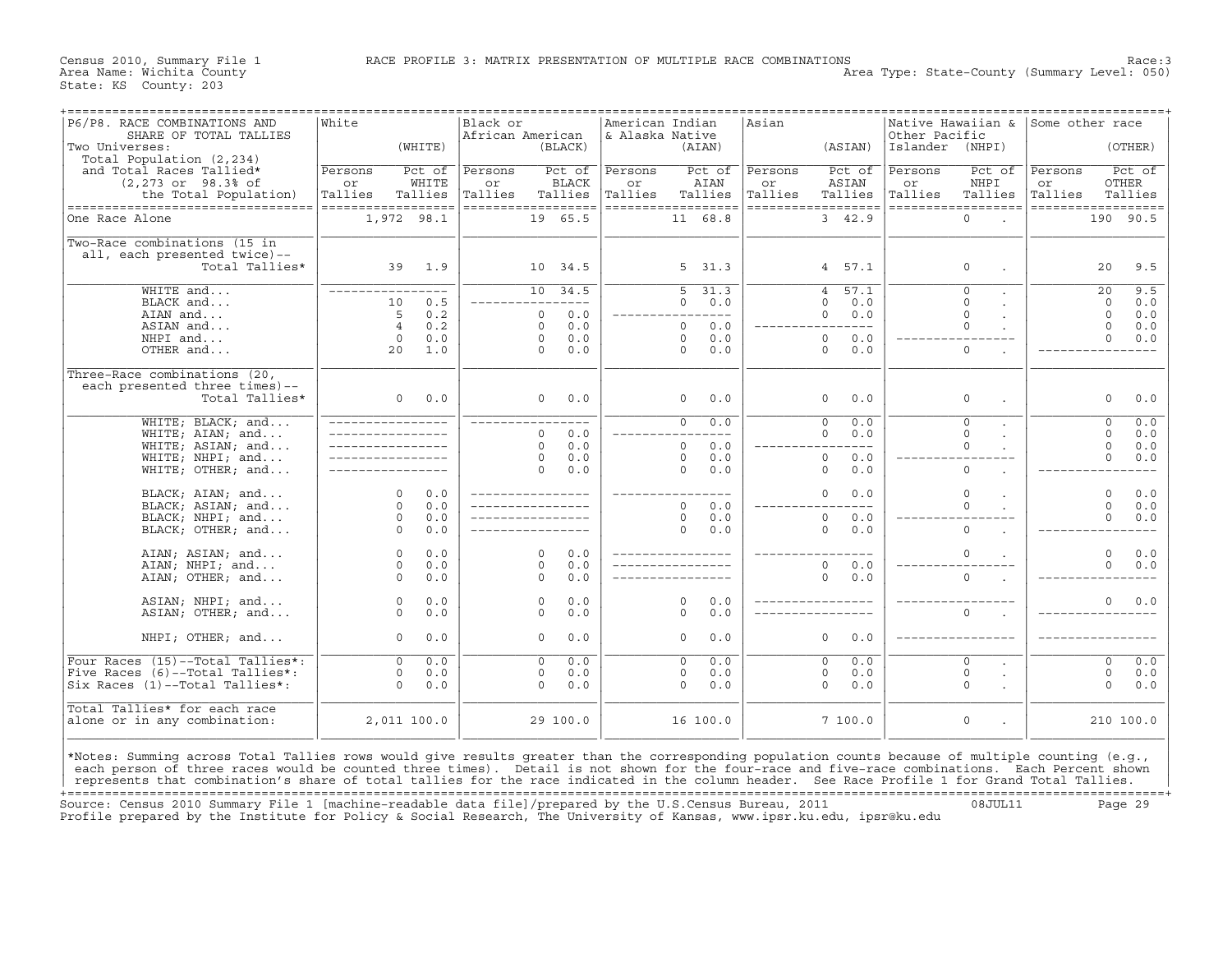Census 2010, Summary File 1 RACE PROFILE 4: DETAILED NATIVE AMERICAN, ASIAN, PACIFIC ISLANDER, & HISP/LATINO SUBGROUPS Race:4 Area Type: State-County (Summary Level: 050) State: KS County: 203

| PCT1. AMERICAN INDIAN AND ALASKA NATIVE BY TRIBE                                                                                                                                                                                   | Universe: Persons who are American Indian and Alaska Native Alone                                                                                                                                                        |                                                                                                                                                                                                                                                                                    |                                                                                                                                                                                                                                                                                                                                                                                                                      |                                                                                                                                                                                        |
|------------------------------------------------------------------------------------------------------------------------------------------------------------------------------------------------------------------------------------|--------------------------------------------------------------------------------------------------------------------------------------------------------------------------------------------------------------------------|------------------------------------------------------------------------------------------------------------------------------------------------------------------------------------------------------------------------------------------------------------------------------------|----------------------------------------------------------------------------------------------------------------------------------------------------------------------------------------------------------------------------------------------------------------------------------------------------------------------------------------------------------------------------------------------------------------------|----------------------------------------------------------------------------------------------------------------------------------------------------------------------------------------|
| Total:<br>With one tribe specified:<br>American Indian tribe:<br>Apache<br>Arapaho<br>Blackfeet<br>Canadian/French Amer. Indian<br>Central American Indian<br>Cherokee<br>Cheyenne<br>Chickasaw<br>Chippewa<br>Choctaw<br>Colville | 11<br>9<br>Cree<br>9 Creek<br>$\circ$<br>Crow<br>Delaware<br>$\circ$<br>$\Omega$<br>Hopi<br>Houma<br>$\overline{0}$<br>0 Iroquois<br>3 Kiowa<br>0 Lumbee<br>0 Menominee<br>0 Mexican Amer. Indian<br>1 Navaio<br>0 Osage | 0 Paiute<br>$\Omega$<br>Pima<br>$\Omega$<br>Potawatomi<br>Pueblo<br>$\Omega$<br>0 Puget Sound Salish<br>0 Seminole<br>$\circ$<br>Shoshone<br>$\circ$<br>Sioux<br>$\circ$<br>South American Indian<br>Spanish American Indian<br>$\circ$<br>0 Tohono O'Odham<br>$0$ Ute<br>0 Yakama | $\Omega$<br>Yuman<br>$\Omega$<br>Other Amer. Indian tribes<br>$\Omega$<br>Amer. Indian not specified<br>$\Omega$<br>Alaska Native tribe:<br>$\Omega$<br>Alaskan Athabascan<br>$\circ$<br>Aleut<br>$\Omega$<br>Inupiat<br>$\Omega$<br>Tlingit-Haida<br>$\Omega$<br>Tsimshian<br>$0 \qquad \qquad$<br>Yup'ik<br>0 Alaska Native not specified<br>$\Omega$<br>No tribe specified<br>$\Omega$<br>More than one specified | $\mathsf O$<br>5<br>$\mathsf{O}\xspace$<br>$_{\rm 0}^{\rm 0}$<br>$\mathsf{O}\xspace$<br>$\mathsf{O}\xspace$<br>$\overline{0}$<br>$\mathbb O$<br>$\mathsf{O}$<br>$\mathbf 2$<br>$\circ$ |
| Comanche                                                                                                                                                                                                                           | 0 Ottawa<br>(An additional 5 persons are Native American in combination with other races.)                                                                                                                               | $\circ$<br>Yaqui                                                                                                                                                                                                                                                                   | $\Omega$                                                                                                                                                                                                                                                                                                                                                                                                             |                                                                                                                                                                                        |
| PCT5/PCT7. ASIAN POPULATION--DETAILED GROUPS<br>Two Universes: (1) Persons who are Asian Alone, and                                                                                                                                | (2) Total Asian Tallies reported by all persons*                                                                                                                                                                         | PCT8. NATIVE HAWAIIAN AND OTHER PACIFIC<br>ISLANDER POPULATION--DETAILED GROUPS<br>Univ.: Persons who are Native Hawaiian and<br>other Pacific Islander Alone                                                                                                                      | PCT11. HISPANIC/LATINO BY SPECIFIC<br>ORIGIN<br>Univ.: Hispanic/Latino population **                                                                                                                                                                                                                                                                                                                                 |                                                                                                                                                                                        |
| Totals (Each Universe):                                                                                                                                                                                                            | Persons $(1)$ Pct. Tallies* $(2)$<br>3 100.0<br>7                                                                                                                                                                        | Persons Pct.                                                                                                                                                                                                                                                                       | Total Hispanic/Latino<br>Mexican                                                                                                                                                                                                                                                                                                                                                                                     | 550 100.0<br>508<br>92.4                                                                                                                                                               |
| Only one group specified:<br>Asian Indian<br>Bangladeshi<br>Bhutanese                                                                                                                                                              | 3100.0<br>$\frac{1}{2}$<br>$0 \t 0.0$<br>1<br>$0 \t 0.0$<br>$\mathbf 0$<br>0.0<br>$\Omega$                                                                                                                               | Total:<br>0, 100.0<br>Only one group specified:<br>0<br>$\sim$<br>$\Omega$<br>Polynesian:                                                                                                                                                                                          | Puerto Rican<br>Cuban<br>Dominican Republic<br>Central American                                                                                                                                                                                                                                                                                                                                                      | 10<br>1.8<br>0.2<br>1<br>$\circ$<br>0.0                                                                                                                                                |
| Burmese<br>Cambodian<br>Chinese, except Taiwanese                                                                                                                                                                                  | 2 66.7<br>$\overline{2}$<br>$0 \t 0.0$<br>$\Omega$<br>$\begin{array}{ccc} & & 0 & 0 & 0 \end{array}$<br>$\mathbf{0}$                                                                                                     | $\ddot{\phantom{a}}$<br>$\Omega$<br>Native Hawaiian<br>$\Omega$<br>Samoan<br>$\ddot{\phantom{a}}$<br>$\Omega$<br>Tongan<br>$\ddot{\phantom{a}}$                                                                                                                                    | excluding Mexican:<br>Costa Rican<br>Guatemalan                                                                                                                                                                                                                                                                                                                                                                      | 0.7<br>$\overline{4}$<br>$\Omega$<br>0.0<br>$\overline{3}$<br>0.5                                                                                                                      |
| Filipino<br>Hmong<br>Indonesian                                                                                                                                                                                                    | $0 \t 0.0$<br>$\Omega$<br>$0 \t 0.0$<br>$\Omega$<br>$\Omega$<br>$0 \t 0.0$                                                                                                                                               | Other Polynesian<br>$\Omega$<br>$\Omega$<br>Micronesian:<br>$\Omega$<br>Guamanian or Chamorro                                                                                                                                                                                      | Honduran<br>Nicaraquan<br>Panamanian                                                                                                                                                                                                                                                                                                                                                                                 | $\Omega$<br>0.0<br>$\Omega$<br>0.0<br>$\Omega$<br>0.0                                                                                                                                  |
| Japanese<br>Korean<br>Laotian                                                                                                                                                                                                      | $\mathbf{3}$<br>1, 33.3<br>$0 \quad 0.0$<br>$\Omega$<br>$\overline{0}$<br>$\Omega$<br>0.0                                                                                                                                | $\Omega$<br>Marshallese<br>$\ddot{\phantom{a}}$<br>$\Omega$<br>Other Micronesian<br>$\sim$<br>$\circ$<br>Melanesian:<br>$\ddot{\phantom{a}}$                                                                                                                                       | Salvadoran<br>Other Cent. American<br>South American:                                                                                                                                                                                                                                                                                                                                                                | $\mathbf{1}$<br>0.2<br>$\Omega$<br>0.0<br>$\overline{4}$<br>0.7                                                                                                                        |
| Malaysian<br>Nepalese<br>Pakistani<br>Sri Lankan<br>Taiwanese                                                                                                                                                                      | $\circ$<br>$\Omega$<br>0.0<br>$\Omega$<br>0.0<br>$\Omega$<br>$\Omega$<br>0.0<br>$\Omega$<br>$\Omega$<br>0.0<br>$\Omega$<br>$\Omega$<br>0.0<br>$\Omega$                                                                   | $\Omega$<br>Fijian<br>$\Omega$<br>Other Melanesian<br>$\ddot{\phantom{a}}$<br>$\Omega$<br>No subgroup specified<br>More than one specified<br>$\Omega$                                                                                                                             | Argentinean<br>Bolivian<br>Chilean<br>Colombian<br>Ecuadorian                                                                                                                                                                                                                                                                                                                                                        | $\mathbf 0$<br>0.0<br>$\Omega$<br>0.0<br>$\mathbf{1}$<br>0.2<br>$\overline{3}$<br>0.5<br>$\mathbf 0$<br>0.0                                                                            |
| Thai<br>Vietnamese<br>Other specified subgroup<br>No subgroup specified                                                                                                                                                            | $\Omega$<br>$\Omega$<br>0.0<br>$\Omega$<br>$\Omega$<br>0.0<br>$\Omega$<br>$\Omega$<br>0.0<br>$\Omega$<br>1<br>0.0                                                                                                        | **Hispanic/Latino persons can be of any race                                                                                                                                                                                                                                       | Paraquayan<br>Peruvian<br>Uruquayan<br>Venezuelan                                                                                                                                                                                                                                                                                                                                                                    | $\Omega$<br>0.0<br>$\mathbf 0$<br>0.0<br>$\Omega$<br>0.0<br>$\Omega$<br>0.0                                                                                                            |
| More than one specified<br>*Included are the 0 tallies of Asian alone persons                                                                                                                                                      | $\cap$<br>0.0<br>$\frac{1}{2}$                                                                                                                                                                                           | General note: For the groups shown on this<br>page, their proportions of this area's<br>total population of 2,234 are:                                                                                                                                                             | Other South American<br>Other Hispanic/Latino:<br>Spaniard                                                                                                                                                                                                                                                                                                                                                           | $\Omega$<br>0.0<br>4.2<br>23<br>2<br>0.4                                                                                                                                               |
| who specified more than one Asian category, as well as<br>the 4 persons who are Asian in combination with<br>one or more other races.                                                                                              |                                                                                                                                                                                                                          | Native American alone (0.5%),<br>Asian alone (0.1%), Pacific Islander<br>alone $(0.0%)$ , and Hispanic/Latino $(24.6%)$ .                                                                                                                                                          | Spanish<br>Spanish American<br>All other Hisp/Latino                                                                                                                                                                                                                                                                                                                                                                 | $\overline{3}$<br>0.5<br>$\Omega$<br>0.0<br>18<br>3.3                                                                                                                                  |
|                                                                                                                                                                                                                                    |                                                                                                                                                                                                                          | Source: Census 2010 Summary File 1 [machine-readable data file]/prepared by the U.S.Census Bureau, 2011                                                                                                                                                                            | 08JUL11                                                                                                                                                                                                                                                                                                                                                                                                              | Page $30$                                                                                                                                                                              |

Profile prepared by the Institute for Policy & Social Research, The University of Kansas, www.ipsr.ku.edu, ipsr@ku.edu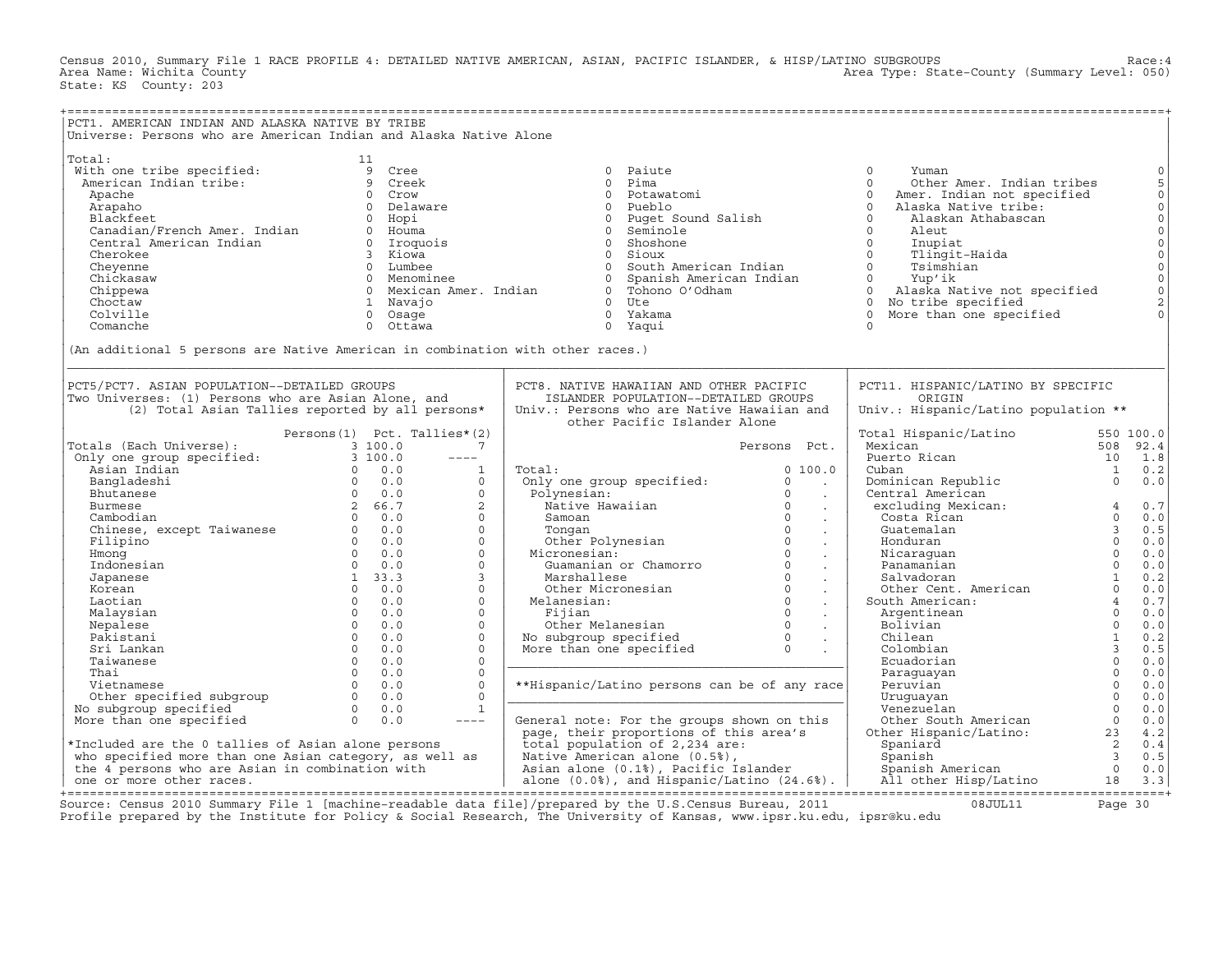| P29/P29A. POPULATION SUMMARY BY RESIDENCE TYPE FOR DESIGNATED UNIVERSE<br>Universe: PERSONS Who Are White Alone                                                                                                                                            |                                                                          |            |                                  |                                                                                                                                                                                                                                                  |                      |      | P38A/39A. FAMILY TYPE BY PRESENCE AND AGE OF OWN OR RELATED CHILDREN<br>Universe: Families With A Householder Who Is<br>White Alone $(**)$ $(***)$                                                                                                                                                                                                                                                                                                                                                  |               |    |                  |  |
|------------------------------------------------------------------------------------------------------------------------------------------------------------------------------------------------------------------------------------------------------------|--------------------------------------------------------------------------|------------|----------------------------------|--------------------------------------------------------------------------------------------------------------------------------------------------------------------------------------------------------------------------------------------------|----------------------|------|-----------------------------------------------------------------------------------------------------------------------------------------------------------------------------------------------------------------------------------------------------------------------------------------------------------------------------------------------------------------------------------------------------------------------------------------------------------------------------------------------------|---------------|----|------------------|--|
|                                                                                                                                                                                                                                                            |                                                                          | Population |                                  | As % of Population of all Races                                                                                                                                                                                                                  |                      |      |                                                                                                                                                                                                                                                                                                                                                                                                                                                                                                     |               |    |                  |  |
| Total Persons:                                                                                                                                                                                                                                             |                                                                          |            |                                  |                                                                                                                                                                                                                                                  | 2,234                |      | By Presence of: Own Children                                                                                                                                                                                                                                                                                                                                                                                                                                                                        |               |    | Related Children |  |
|                                                                                                                                                                                                                                                            |                                                                          |            |                                  |                                                                                                                                                                                                                                                  |                      |      |                                                                                                                                                                                                                                                                                                                                                                                                                                                                                                     | Families Pct. |    | Families Pct.    |  |
| 0tal Persons: $\begin{array}{ccc} 1,972 & 88.3\text{*} & \text{of} \\ \text{In Households} & 1,946 & 88.1\text{*} & \text{of} \\ \text{In Group Quatters} & 26 & 100.0\text{*} & \text{of} \end{array}$                                                    |                                                                          |            |                                  |                                                                                                                                                                                                                                                  | $2,208$<br>26        |      | $\begin{tabular}{l c c c c} \multicolumn{1}{c}{\textbf{All families:}} & \multicolumn{1}{c}{\textbf{Full} } \multicolumn{1}{c}{\textbf{Full} } \multicolumn{1}{c}{\textbf{Full} } \multicolumn{1}{c}{\textbf{Full} } \multicolumn{1}{c}{\textbf{Full} } \multicolumn{1}{c}{\textbf{Full} } \multicolumn{1}{c}{\textbf{Full} } \multicolumn{1}{c}{\textbf{Full} } \multicolumn{1}{c}{\textbf{Full} } \multicolumn{1}{c}{\textbf{Full} } \multicolumn{1}{c}{\textbf{Full} } \multicolumn{1}{c}{\text$ |               |    |                  |  |
|                                                                                                                                                                                                                                                            |                                                                          |            |                                  |                                                                                                                                                                                                                                                  |                      |      | All families:                                                                                                                                                                                                                                                                                                                                                                                                                                                                                       |               |    |                  |  |
|                                                                                                                                                                                                                                                            |                                                                          |            |                                  |                                                                                                                                                                                                                                                  |                      |      |                                                                                                                                                                                                                                                                                                                                                                                                                                                                                                     |               |    |                  |  |
| P16-18A/P36-37A. HOUSEHOLDS/POPULATION IN HOUSEHOLDS BY HOUSEHOLD TYPE                                                                                                                                                                                     |                                                                          |            |                                  |                                                                                                                                                                                                                                                  |                      |      |                                                                                                                                                                                                                                                                                                                                                                                                                                                                                                     |               |    |                  |  |
| Universe: HOUSEHOLDERS Who Are White Alone                                                                                                                                                                                                                 |                                                                          |            |                                  |                                                                                                                                                                                                                                                  |                      |      |                                                                                                                                                                                                                                                                                                                                                                                                                                                                                                     |               |    |                  |  |
|                                                                                                                                                                                                                                                            |                                                                          |            |                                  |                                                                                                                                                                                                                                                  | Average              |      |                                                                                                                                                                                                                                                                                                                                                                                                                                                                                                     |               |    |                  |  |
|                                                                                                                                                                                                                                                            |                                                                          |            |                                  | Households Population (**)                                                                                                                                                                                                                       |                      |      |                                                                                                                                                                                                                                                                                                                                                                                                                                                                                                     |               |    |                  |  |
|                                                                                                                                                                                                                                                            |                                                                          |            |                                  |                                                                                                                                                                                                                                                  |                      |      |                                                                                                                                                                                                                                                                                                                                                                                                                                                                                                     |               |    |                  |  |
| Total Households (**)<br>Under 18 years<br>18 years and over<br>18 years and over<br>18 years and over<br>Family Households (***)<br>Under 18 years<br>18 years and over<br>1.685<br>1.685<br>1.78<br>1.685<br>2.91<br>Under 18 years<br>1.8 years and ove |                                                                          |            |                                  |                                                                                                                                                                                                                                                  |                      |      |                                                                                                                                                                                                                                                                                                                                                                                                                                                                                                     |               |    |                  |  |
|                                                                                                                                                                                                                                                            |                                                                          |            |                                  |                                                                                                                                                                                                                                                  |                      |      |                                                                                                                                                                                                                                                                                                                                                                                                                                                                                                     |               |    |                  |  |
|                                                                                                                                                                                                                                                            |                                                                          |            |                                  |                                                                                                                                                                                                                                                  |                      |      |                                                                                                                                                                                                                                                                                                                                                                                                                                                                                                     |               |    |                  |  |
|                                                                                                                                                                                                                                                            |                                                                          |            |                                  |                                                                                                                                                                                                                                                  |                      |      |                                                                                                                                                                                                                                                                                                                                                                                                                                                                                                     |               |    |                  |  |
|                                                                                                                                                                                                                                                            |                                                                          |            |                                  |                                                                                                                                                                                                                                                  |                      |      |                                                                                                                                                                                                                                                                                                                                                                                                                                                                                                     |               |    |                  |  |
|                                                                                                                                                                                                                                                            |                                                                          |            |                                  |                                                                                                                                                                                                                                                  |                      |      |                                                                                                                                                                                                                                                                                                                                                                                                                                                                                                     |               |    |                  |  |
|                                                                                                                                                                                                                                                            |                                                                          |            |                                  |                                                                                                                                                                                                                                                  |                      |      |                                                                                                                                                                                                                                                                                                                                                                                                                                                                                                     |               |    |                  |  |
|                                                                                                                                                                                                                                                            |                                                                          |            |                                  |                                                                                                                                                                                                                                                  |                      |      |                                                                                                                                                                                                                                                                                                                                                                                                                                                                                                     |               |    |                  |  |
| Universe: Persons Who Are White Alone (*)                                                                                                                                                                                                                  |                                                                          |            |                                  |                                                                                                                                                                                                                                                  |                      |      |                                                                                                                                                                                                                                                                                                                                                                                                                                                                                                     |               |    |                  |  |
|                                                                                                                                                                                                                                                            |                                                                          |            |                                  |                                                                                                                                                                                                                                                  |                      |      |                                                                                                                                                                                                                                                                                                                                                                                                                                                                                                     |               |    |                  |  |
|                                                                                                                                                                                                                                                            | ---Both Sexes---                                                         |            |                                  |                                                                                                                                                                                                                                                  |                      |      |                                                                                                                                                                                                                                                                                                                                                                                                                                                                                                     |               |    |                  |  |
|                                                                                                                                                                                                                                                            |                                                                          |            |                                  |                                                                                                                                                                                                                                                  |                      |      |                                                                                                                                                                                                                                                                                                                                                                                                                                                                                                     |               |    |                  |  |
|                                                                                                                                                                                                                                                            |                                                                          |            |                                  | Number Pct. Number Pct. Number Pct.                                                                                                                                                                                                              |                      |      |                                                                                                                                                                                                                                                                                                                                                                                                                                                                                                     |               |    |                  |  |
|                                                                                                                                                                                                                                                            |                                                                          |            |                                  |                                                                                                                                                                                                                                                  |                      |      |                                                                                                                                                                                                                                                                                                                                                                                                                                                                                                     |               |    |                  |  |
| All Aqes:                                                                                                                                                                                                                                                  |                                                                          |            |                                  |                                                                                                                                                                                                                                                  |                      |      |                                                                                                                                                                                                                                                                                                                                                                                                                                                                                                     |               |    |                  |  |
| Under 5                                                                                                                                                                                                                                                    |                                                                          |            |                                  |                                                                                                                                                                                                                                                  |                      |      |                                                                                                                                                                                                                                                                                                                                                                                                                                                                                                     |               |    |                  |  |
| 5 to 9                                                                                                                                                                                                                                                     |                                                                          |            |                                  |                                                                                                                                                                                                                                                  |                      |      |                                                                                                                                                                                                                                                                                                                                                                                                                                                                                                     |               |    |                  |  |
| 10 to 14                                                                                                                                                                                                                                                   |                                                                          |            |                                  |                                                                                                                                                                                                                                                  |                      |      | P31A. RELATIONSHIP BY HOUSEHOLD TYPE FOR THE POPULATION UNDER 18 YEARS                                                                                                                                                                                                                                                                                                                                                                                                                              |               |    |                  |  |
| 15 to 17                                                                                                                                                                                                                                                   |                                                                          |            |                                  |                                                                                                                                                                                                                                                  |                      |      | Universe: Persons under 18 who are                                                                                                                                                                                                                                                                                                                                                                                                                                                                  |               |    |                  |  |
| 18 and 19                                                                                                                                                                                                                                                  |                                                                          |            |                                  |                                                                                                                                                                                                                                                  |                      |      | White Alone $(*)$ $(***)$                                                                                                                                                                                                                                                                                                                                                                                                                                                                           |               |    |                  |  |
| 20                                                                                                                                                                                                                                                         |                                                                          |            |                                  |                                                                                                                                                                                                                                                  |                      |      |                                                                                                                                                                                                                                                                                                                                                                                                                                                                                                     |               |    | Pct.             |  |
| 21                                                                                                                                                                                                                                                         |                                                                          |            |                                  |                                                                                                                                                                                                                                                  |                      |      |                                                                                                                                                                                                                                                                                                                                                                                                                                                                                                     |               |    |                  |  |
| 22 to 24                                                                                                                                                                                                                                                   |                                                                          |            |                                  |                                                                                                                                                                                                                                                  |                      |      | Total under 18:                                                                                                                                                                                                                                                                                                                                                                                                                                                                                     |               |    | 100.0            |  |
| 25 to 29                                                                                                                                                                                                                                                   |                                                                          |            |                                  |                                                                                                                                                                                                                                                  |                      |      | In households:                                                                                                                                                                                                                                                                                                                                                                                                                                                                                      |               |    | 100.0            |  |
| 30 to 34                                                                                                                                                                                                                                                   |                                                                          |            |                                  |                                                                                                                                                                                                                                                  |                      |      |                                                                                                                                                                                                                                                                                                                                                                                                                                                                                                     |               |    | 0.2              |  |
| 35 to 39                                                                                                                                                                                                                                                   |                                                                          |            |                                  |                                                                                                                                                                                                                                                  |                      |      |                                                                                                                                                                                                                                                                                                                                                                                                                                                                                                     |               |    | 98.6             |  |
| 40 to 44                                                                                                                                                                                                                                                   |                                                                          |            |                                  |                                                                                                                                                                                                                                                  |                      |      |                                                                                                                                                                                                                                                                                                                                                                                                                                                                                                     |               |    | 93.4             |  |
| 45 to 49                                                                                                                                                                                                                                                   |                                                                          |            |                                  |                                                                                                                                                                                                                                                  |                      |      |                                                                                                                                                                                                                                                                                                                                                                                                                                                                                                     |               |    | 77.5             |  |
| 50 to 54                                                                                                                                                                                                                                                   |                                                                          |            |                                  |                                                                                                                                                                                                                                                  |                      |      | Norm child:<br>In husband-wife families<br>In other families (no spot<br>Male householder<br>Female householder<br>Other relatives:<br>Grandchild                                                                                                                                                                                                                                                                                                                                                   |               |    | 15.9             |  |
|                                                                                                                                                                                                                                                            |                                                                          |            |                                  |                                                                                                                                                                                                                                                  |                      |      |                                                                                                                                                                                                                                                                                                                                                                                                                                                                                                     |               |    | 6.2              |  |
| 55 to 59                                                                                                                                                                                                                                                   |                                                                          |            |                                  |                                                                                                                                                                                                                                                  |                      |      |                                                                                                                                                                                                                                                                                                                                                                                                                                                                                                     |               |    |                  |  |
| 60 and 61                                                                                                                                                                                                                                                  |                                                                          |            |                                  |                                                                                                                                                                                                                                                  |                      |      |                                                                                                                                                                                                                                                                                                                                                                                                                                                                                                     |               |    | 9.6              |  |
| 62 to 64                                                                                                                                                                                                                                                   |                                                                          |            |                                  |                                                                                                                                                                                                                                                  |                      |      |                                                                                                                                                                                                                                                                                                                                                                                                                                                                                                     |               | 26 | 5.2              |  |
| 65 and 66                                                                                                                                                                                                                                                  |                                                                          |            |                                  |                                                                                                                                                                                                                                                  |                      |      |                                                                                                                                                                                                                                                                                                                                                                                                                                                                                                     |               |    | 4.2              |  |
| 67 to 69                                                                                                                                                                                                                                                   |                                                                          |            |                                  |                                                                                                                                                                                                                                                  |                      |      |                                                                                                                                                                                                                                                                                                                                                                                                                                                                                                     |               |    | 1.0              |  |
| 70 to 74                                                                                                                                                                                                                                                   |                                                                          |            |                                  |                                                                                                                                                                                                                                                  |                      |      |                                                                                                                                                                                                                                                                                                                                                                                                                                                                                                     |               |    | 1.2              |  |
| 75 to 79                                                                                                                                                                                                                                                   |                                                                          |            |                                  |                                                                                                                                                                                                                                                  |                      |      | In group quarters:                                                                                                                                                                                                                                                                                                                                                                                                                                                                                  |               |    | 0.0              |  |
| 80 to 84                                                                                                                                                                                                                                                   |                                                                          |            |                                  |                                                                                                                                                                                                                                                  |                      |      |                                                                                                                                                                                                                                                                                                                                                                                                                                                                                                     |               |    | 0.0              |  |
| 85 plus                                                                                                                                                                                                                                                    |                                                                          |            |                                  | Number Pct. Number Pct. Number Pct.<br>1,972 100.0<br>134 6.8 63 63 63 71 7.3<br>128 6.5 62 6.3 76 6.8 6.8<br>129 4.5 82 6.5 66 6.8<br>19 4.5 82 6.5 66 6.8<br>10 0.5 6 6 0.6 4 4.3<br>10 0.5 6 6 0.6 4 4.3<br>10 0.5 6 6 6.9 62 6.2<br>19 105 5 |                      |      | Verse: Persons under 18 wind at<br>White Alone (*)(***)<br>and under 18:<br>The mouseholds:<br>Fouseholder or spouse<br>Related child:<br>Own child:<br>Thusband-wife families<br>In other families (no spouse present):<br>The mouseholder<br>The                                                                                                                                                                                                                                                  |               |    | 0.0              |  |
|                                                                                                                                                                                                                                                            |                                                                          |            |                                  |                                                                                                                                                                                                                                                  |                      |      |                                                                                                                                                                                                                                                                                                                                                                                                                                                                                                     |               |    |                  |  |
| $0$ to 17                                                                                                                                                                                                                                                  |                                                                          |            |                                  |                                                                                                                                                                                                                                                  | 241                  | 24.7 | Note: $(*)$ Tables with PERSONS as the universe enumerate persons according                                                                                                                                                                                                                                                                                                                                                                                                                         |               |    |                  |  |
| 18 to 64                                                                                                                                                                                                                                                   | $\begin{array}{rr} 498 & 25.3 \\ 1,091 & 55.3 \\ 383 & 19.4 \end{array}$ |            | 257 25.8<br>569 57.1<br>171 17.2 |                                                                                                                                                                                                                                                  | $\frac{5}{2}$<br>212 | 53.5 | to their own race or ethnic category. (**) Tables with HOUSEHOLDS or                                                                                                                                                                                                                                                                                                                                                                                                                                |               |    |                  |  |
| 65 plus                                                                                                                                                                                                                                                    |                                                                          |            |                                  |                                                                                                                                                                                                                                                  |                      | 21.7 | HOUSEHOLDERS as the universe enumerate persons in households according                                                                                                                                                                                                                                                                                                                                                                                                                              |               |    |                  |  |
|                                                                                                                                                                                                                                                            |                                                                          |            |                                  |                                                                                                                                                                                                                                                  |                      |      | to the race or ethnic category of the householder. (***) Responses of                                                                                                                                                                                                                                                                                                                                                                                                                               |               |    |                  |  |
| Median Aqe                                                                                                                                                                                                                                                 | 42.7                                                                     |            | 41.6                             |                                                                                                                                                                                                                                                  | 44.1                 |      | 'same-sex spouse' were edited during processing to 'unmarried partner.'                                                                                                                                                                                                                                                                                                                                                                                                                             |               |    |                  |  |
|                                                                                                                                                                                                                                                            |                                                                          |            |                                  |                                                                                                                                                                                                                                                  |                      |      |                                                                                                                                                                                                                                                                                                                                                                                                                                                                                                     |               |    |                  |  |

+===================================================================================================================================================+ Source: Census 2010 Summary File 1 [machine−readable data file]/prepared by the U.S.Census Bureau, 2011 08JUL11 Page 31 Profile prepared by the Institute for Policy & Social Research, The University of Kansas, www.ipsr.ku.edu, ipsr@ku.edu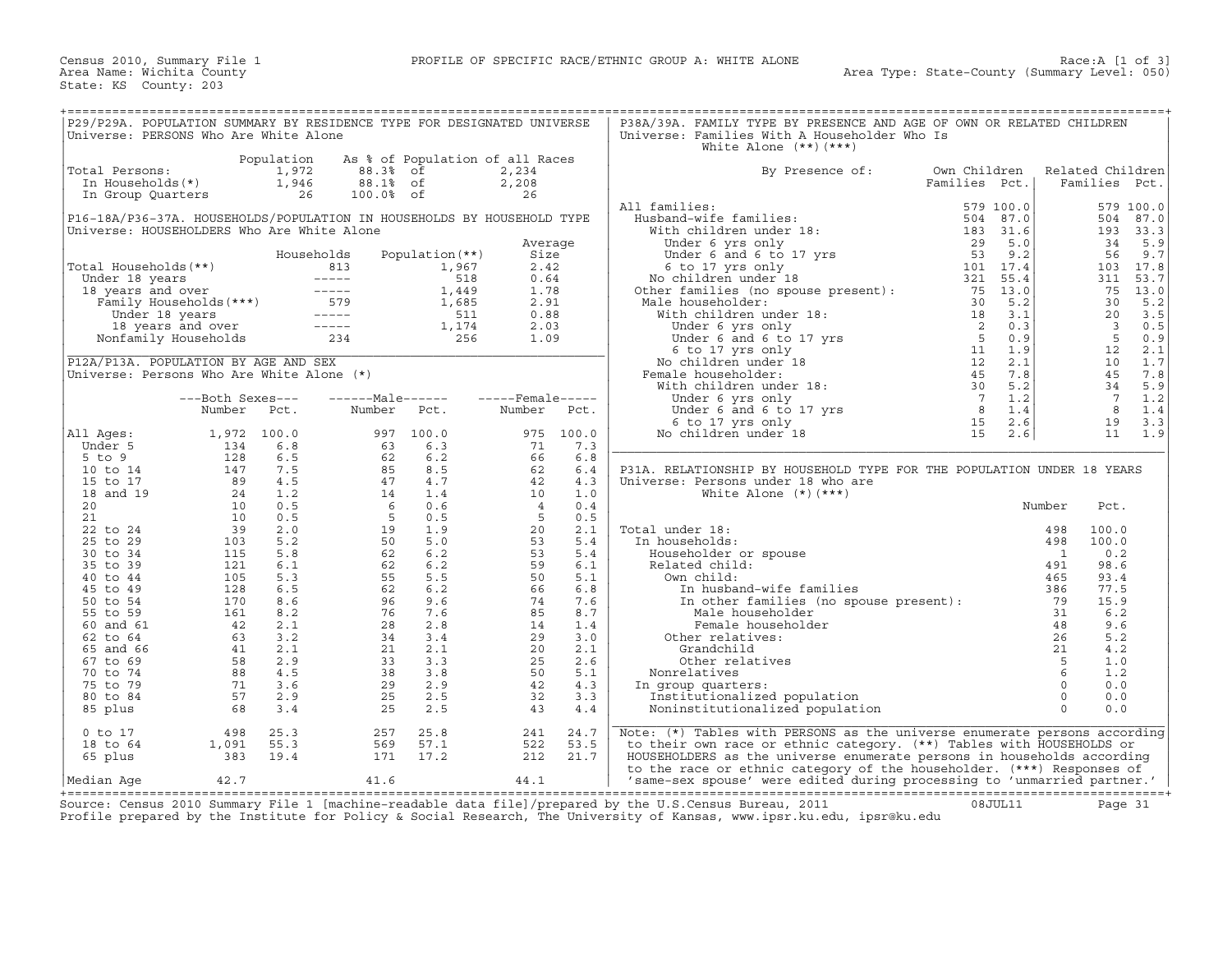Census 2010, Summary File 1<br>Area Name: Wichita County State: KS County: 203

| P29A/P34A. RELATIONSHIP BY HOUSEHOLD TYPE FOR ALL PERSONS & PERSONS 65+<br>Universe: Persons Who Are White Alone $(*)$ $(***)$                                                                                                                                        |               |       |        |                         |       | PCT14A. PRESENCE OF MULTIGENERATIONAL HOUSEHOLDS<br>Universe: Households With A Householder Who Is<br>White Alone $(**)$                                                                                                               |                         |             |                 |           |
|-----------------------------------------------------------------------------------------------------------------------------------------------------------------------------------------------------------------------------------------------------------------------|---------------|-------|--------|-------------------------|-------|----------------------------------------------------------------------------------------------------------------------------------------------------------------------------------------------------------------------------------------|-------------------------|-------------|-----------------|-----------|
|                                                                                                                                                                                                                                                                       | All Ages      |       |        | 65 years and over       |       |                                                                                                                                                                                                                                        |                         |             | Number          | Pct.      |
|                                                                                                                                                                                                                                                                       | Number        | Pct.  |        | Number                  | Pct.  |                                                                                                                                                                                                                                        |                         |             |                 |           |
|                                                                                                                                                                                                                                                                       |               |       |        |                         |       | Total:                                                                                                                                                                                                                                 |                         |             |                 | 813 100.0 |
| Total:                                                                                                                                                                                                                                                                | 1,972         | 100.0 |        | 383                     | 100.0 | Household has 3 or more generations<br>Household does not have 3+ generations                                                                                                                                                          |                         |             |                 | 14 1.7    |
| In households:<br>.a<br>1 households:<br>In family households:                                                                                                                                                                                                        | 1,946         | 98.7  |        | 361                     | 94.3  |                                                                                                                                                                                                                                        |                         |             |                 | 799 98.3  |
|                                                                                                                                                                                                                                                                       | 1,691         | 85.8  |        | 255                     | 66.6  |                                                                                                                                                                                                                                        |                         |             |                 |           |
| Householder:                                                                                                                                                                                                                                                          | 579           | 29.4  |        | 138                     | 36.0  |                                                                                                                                                                                                                                        |                         |             |                 |           |
| Male                                                                                                                                                                                                                                                                  | 487           | 24.7  |        | 122                     | 31.9  |                                                                                                                                                                                                                                        |                         |             |                 |           |
| Female                                                                                                                                                                                                                                                                | 92            | 4.7   |        | 16                      | 4.2   |                                                                                                                                                                                                                                        |                         |             |                 |           |
| Spouse                                                                                                                                                                                                                                                                | 506           | 25.7  |        | 111                     | 29.0  | PCT19A. NONRELATIVES BY HOUSEHOLD TYPE (*) (***)                                                                                                                                                                                       |                         |             |                 |           |
| Parent                                                                                                                                                                                                                                                                | $\frac{5}{2}$ | 0.3   |        | $\overline{1}$          | 0.3   | Universe: Nonrelatives who are                                                                                                                                                                                                         |                         |             |                 |           |
| Parent-in-law                                                                                                                                                                                                                                                         |               | 0.1   |        | 2                       | 0.5   | White Alone (Total: 45)                                                                                                                                                                                                                |                         |             |                 |           |
| Child:                                                                                                                                                                                                                                                                | 533           | 27.0  |        |                         |       |                                                                                                                                                                                                                                        |                         |             |                 |           |
| Biological                                                                                                                                                                                                                                                            | 489           | 24.8  |        |                         |       |                                                                                                                                                                                                                                        |                         | In Family   | In Nonfamily    |           |
|                                                                                                                                                                                                                                                                       |               | 0.6   |        |                         |       |                                                                                                                                                                                                                                        | Households              |             | Households      |           |
|                                                                                                                                                                                                                                                                       |               | 1.6   |        |                         |       |                                                                                                                                                                                                                                        |                         | Number Pct. | Number Pct.     |           |
|                                                                                                                                                                                                                                                                       |               | 1.1   |        |                         |       |                                                                                                                                                                                                                                        |                         |             |                 |           |
|                                                                                                                                                                                                                                                                       |               | 0.5   |        |                         |       | Nonrelatives:                                                                                                                                                                                                                          |                         |             |                 |           |
|                                                                                                                                                                                                                                                                       |               | 0.1   |        |                         |       |                                                                                                                                                                                                                                        |                         |             |                 |           |
|                                                                                                                                                                                                                                                                       |               | 0.5   |        | $\overline{3}$          | 0.8   | 91 noticitives:<br>24 100.0 21 100.0<br>24 100.0 21 100.0<br>26 100.0 21 100.0<br>26 100.0 21 100.0<br>26 20.8 27 9.5<br>23.8<br>23.8<br>23.8<br>23.8<br>23.8<br>23.8<br>23.8<br>23.8<br>23.8<br>23.8<br>23.8<br>23.8<br>23.8<br>242.9 |                         |             |                 |           |
|                                                                                                                                                                                                                                                                       |               | 1.2   |        | $\circ$                 | 0.0   |                                                                                                                                                                                                                                        |                         |             |                 |           |
|                                                                                                                                                                                                                                                                       |               | 12.9  |        | 106                     | 27.7  |                                                                                                                                                                                                                                        |                         |             |                 |           |
|                                                                                                                                                                                                                                                                       |               | 6.6   |        | 31                      | 8.1   |                                                                                                                                                                                                                                        |                         |             |                 |           |
| Adopted<br>Step<br>Step<br>Step<br>22<br>Step<br>22<br>Brother or sister<br>Son-in-law<br>Other relatives (#)<br>Other relatives (#)<br>Monrelatives (#)<br>24<br>Monrelatives (#)<br>24<br>Monrelatives 24<br>Monrelatives 24<br>In nonfamily households:<br>255<br> |               | 5.9   |        | 28                      | 7.3   |                                                                                                                                                                                                                                        |                         |             |                 |           |
|                                                                                                                                                                                                                                                                       |               | 0.7   |        | $\overline{\mathbf{3}}$ | 0.8   |                                                                                                                                                                                                                                        |                         |             |                 |           |
|                                                                                                                                                                                                                                                                       |               | 5.3   |        | 75                      | 19.6  | H17A. HOUSING UNITS BY HOUSEHOLDER'S AGE AND TENURE                                                                                                                                                                                    |                         |             |                 |           |
|                                                                                                                                                                                                                                                                       |               | 5.1   |        | 75                      | 19.6  | Universe: Occupied Housing Units With A Householder Who Is                                                                                                                                                                             |                         |             |                 |           |
|                                                                                                                                                                                                                                                                       |               | 0.2   |        | $\overline{0}$          | 0.0   | White Alone $(**)$                                                                                                                                                                                                                     |                         |             |                 |           |
| Nonrelatives                                                                                                                                                                                                                                                          |               | 1.1   |        | $\Omega$                | 0.0   |                                                                                                                                                                                                                                        |                         |             |                 |           |
| In group quarters:                                                                                                                                                                                                                                                    |               | 1.3   |        | 22                      | 5.7   | Age of                                                                                                                                                                                                                                 | Owner Occupied          |             | Renter Occupied |           |
| Institutionalized                                                                                                                                                                                                                                                     |               | 1.3   |        | 22                      | 5.7   | Householder                                                                                                                                                                                                                            | Number                  | Pct.        | Number          | Pct.      |
| Living alone 100<br>Not living alone 100<br>onrelatives 21<br>oup quarters: 26<br>titutionalized 26<br>institutionalized 0<br>Noninstitutionalized                                                                                                                    |               | 0.0   |        | $\Omega$                | 0.0   |                                                                                                                                                                                                                                        |                         |             |                 |           |
|                                                                                                                                                                                                                                                                       |               |       |        |                         |       | All Ages:                                                                                                                                                                                                                              |                         | 628 100.0   |                 | 185 100.0 |
| (#) For 65 yrs & over, includes children, siblings, etc. not shown separately                                                                                                                                                                                         |               |       |        |                         |       | 15 to 24                                                                                                                                                                                                                               | $\overline{\mathbf{8}}$ | 1.3         | 14              | 7.6       |
|                                                                                                                                                                                                                                                                       |               |       |        |                         |       | 25 to 34                                                                                                                                                                                                                               | 66                      | 10.5        |                 | 51 27.6   |
|                                                                                                                                                                                                                                                                       |               |       |        |                         |       | 35 to 44                                                                                                                                                                                                                               | 86                      | 13.7        | 31              | 16.8      |
|                                                                                                                                                                                                                                                                       |               |       |        |                         |       | 45 to 54                                                                                                                                                                                                                               | 129                     | 20.5        | 38              | 20.5      |
| P18A. HOUSEHOLD TYPE                                                                                                                                                                                                                                                  |               |       |        |                         |       | 55 to 59                                                                                                                                                                                                                               | 72                      | 11.5        | 11              | 5.9       |
| Universe: Households with a Householder Who is                                                                                                                                                                                                                        |               |       |        |                         |       | 60 to 64                                                                                                                                                                                                                               | 50                      | 8.0         | 13              | 7.0       |
| White Alone $(**)$                                                                                                                                                                                                                                                    |               |       |        |                         |       | 65 to 74                                                                                                                                                                                                                               | 106                     | 16.9        | 14              | 7.6       |
|                                                                                                                                                                                                                                                                       |               |       | Number | Pct.                    |       | 75 to 84                                                                                                                                                                                                                               | 76                      | 12.1        | $7\overline{ }$ | 3.8       |
|                                                                                                                                                                                                                                                                       |               |       |        |                         |       | 85 and over                                                                                                                                                                                                                            | 35                      | 5.6         | $6^{\circ}$     | 3.2       |
| Total:                                                                                                                                                                                                                                                                |               |       |        | 813 100.0               |       |                                                                                                                                                                                                                                        |                         |             |                 |           |
| Family households (***) :                                                                                                                                                                                                                                             |               |       | 579    | 71.2                    |       |                                                                                                                                                                                                                                        |                         |             |                 |           |
| Husband-wife families                                                                                                                                                                                                                                                 |               |       |        | 504 62.0                |       | Note: (*) Tables with PERSONS as the universe enumerate persons                                                                                                                                                                        |                         |             |                 |           |
| Other families:                                                                                                                                                                                                                                                       |               |       | 75     | 9.2                     |       | according to their own race or ethnic category. (**) Tables with                                                                                                                                                                       |                         |             |                 |           |
|                                                                                                                                                                                                                                                                       |               |       |        |                         |       | HOUSEHOLDS Or HOUSEHOLDERS as the universe enumerate persons in                                                                                                                                                                        |                         |             |                 |           |
|                                                                                                                                                                                                                                                                       |               |       |        |                         |       | households according to the race or ethnic category of the                                                                                                                                                                             |                         |             |                 |           |
|                                                                                                                                                                                                                                                                       |               |       |        |                         |       | householder. (***) Responses of 'same-sex spouse' were edited                                                                                                                                                                          |                         |             |                 |           |
| Nonfamily households:                                                                                                                                                                                                                                                 |               |       |        |                         |       | during processing to 'unmarried partner.'                                                                                                                                                                                              |                         |             |                 |           |
| Householder living alone                                                                                                                                                                                                                                              |               |       |        |                         |       |                                                                                                                                                                                                                                        |                         |             |                 |           |
| Householder not living alone                                                                                                                                                                                                                                          |               |       |        |                         |       |                                                                                                                                                                                                                                        |                         |             |                 |           |
|                                                                                                                                                                                                                                                                       |               |       |        |                         |       |                                                                                                                                                                                                                                        |                         |             |                 |           |

Source: Census 2010 Summary File 1 [machine−readable data file]/prepared by the U.S.Census Bureau, 2011 08JUL11 Page 32 Profile prepared by the Institute for Policy & Social Research, The University of Kansas, www.ipsr.ku.edu, ipsr@ku.edu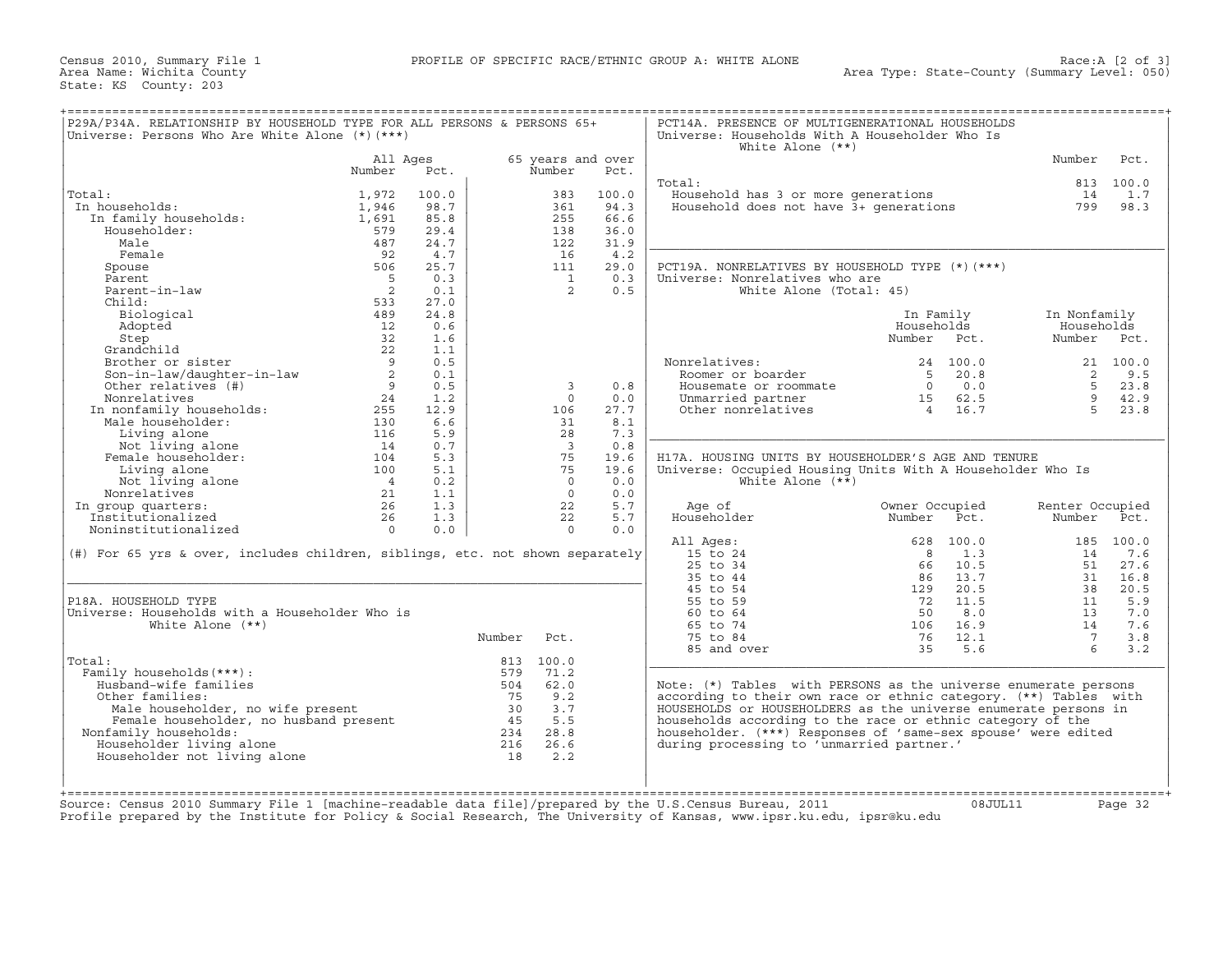# +===================================================================================================================================================+

|                             | Ali<br>Households | Pct.      | Family<br>Households    | Pct.  | Nonfamily<br>Households | Pct.        | Owner<br>Occupied | Pct.  | Renter<br>Occupied | Pct.  |
|-----------------------------|-------------------|-----------|-------------------------|-------|-------------------------|-------------|-------------------|-------|--------------------|-------|
| household sizes:<br> All    | 813               | 100.0     | 579                     | 100.0 | 234                     | 100.0       | 628               | 100.0 | 185                | 100.0 |
| 1-person households         | 216               | 26.6      | (Family always >1 pers) |       | 216                     | 92.3        | 147               | 23.4  | 69                 | 37.3  |
| 2-person households         | 328               | 40.3      | 314                     | 54.2  | 14                      | 6.0         | 284               | 45.2  | 44                 | 23.8  |
| 3-person households         | 107               | 13.2      | 103                     | 17.8  |                         | $\perp$ . 7 | 73                | 11.6  | 34                 | 18.4  |
| 4-person households         | 79                | 9.7       | 79                      | 13.6  |                         | 0.0         | 62                | 9.9   |                    | 9.2   |
| 5-person households         | 55                | 6.8       | 55                      | 9.5   |                         | 0.0         | 41                | 6.5   | 14                 | 7.6   |
| 6-person households         | 20                | 2.5       | 20                      |       |                         | 0.0         |                   | 2.7   |                    |       |
| 7-or-more person households |                   | $\bot$ .0 |                         |       |                         | 0.0         |                   | 0.6   |                    | 2.2   |

|                                | Total<br>Population | Pct.     | Families | Pct.                      | Nonfamilies | Pct.                      | In Owner<br>Occupied | Pct.                      | In Renter<br>Occupied | Pct. |
|--------------------------------|---------------------|----------|----------|---------------------------|-------------|---------------------------|----------------------|---------------------------|-----------------------|------|
| Total population in households | 1,967               | 100.0    | 1,685    | 85.7                      | 256         | 13.0                      | 1,523                | 77.4                      | 444                   | 22.6 |
| Under 18 years                 | 518                 | 100.0    | 511      | 98.6                      |             |                           |                      |                           |                       |      |
| 18 years and over              | 1,449               | 100.0    | 1,174    | 81.0                      |             |                           |                      |                           |                       |      |
| Average Household Size         | 2.42                | $------$ | 2.91     | $\qquad \qquad - - - - -$ | .09         | $\qquad \qquad - - - - -$ | 2.43                 | $\qquad \qquad - - - - -$ | 2.40                  |      |
| Under 18 years                 | 0.64                | $------$ | 0.88     | $\qquad \qquad - - - - -$ |             |                           |                      |                           |                       |      |
| 18 years and over              | . 78                | $------$ | 2.03     | $\qquad \qquad - - - - -$ |             |                           |                      |                           |                       |      |

| P28A/H16A. HOUSEHOLDS (OCCUPIED HOUSING UNITS) BY HOUSEHOLD SIZE BY TYPE AND BY TENURE<br>Universe: Households (Occupied Housing Units) With A Householder Who Is White Alone (**) (***)                                                                                                                                                                                                                                                                             |                   |      |                                                                                                 |                                                          |                                                                                                                                                                                                                                                                                 |                                                                                                              |                   |                           |                                                          |           |
|----------------------------------------------------------------------------------------------------------------------------------------------------------------------------------------------------------------------------------------------------------------------------------------------------------------------------------------------------------------------------------------------------------------------------------------------------------------------|-------------------|------|-------------------------------------------------------------------------------------------------|----------------------------------------------------------|---------------------------------------------------------------------------------------------------------------------------------------------------------------------------------------------------------------------------------------------------------------------------------|--------------------------------------------------------------------------------------------------------------|-------------------|---------------------------|----------------------------------------------------------|-----------|
|                                                                                                                                                                                                                                                                                                                                                                                                                                                                      | All<br>Households | Pct. | Family<br>Households                                                                            | Pct.                                                     | Nonfamily<br>Households                                                                                                                                                                                                                                                         | Pct.                                                                                                         | Owner<br>Occupied | Pct.                      | Renter<br>Occupied                                       | Pct.      |
| All household sizes:                                                                                                                                                                                                                                                                                                                                                                                                                                                 |                   |      |                                                                                                 | 579 100.0                                                |                                                                                                                                                                                                                                                                                 | 234 100.0                                                                                                    | 628               | 100.0                     |                                                          | 185 100.0 |
|                                                                                                                                                                                                                                                                                                                                                                                                                                                                      |                   |      |                                                                                                 |                                                          |                                                                                                                                                                                                                                                                                 |                                                                                                              | 147               | 23.4                      | 69                                                       | 37.3      |
|                                                                                                                                                                                                                                                                                                                                                                                                                                                                      |                   |      |                                                                                                 |                                                          |                                                                                                                                                                                                                                                                                 |                                                                                                              | 284               | 45.2                      | 44                                                       | 23.8      |
|                                                                                                                                                                                                                                                                                                                                                                                                                                                                      |                   |      |                                                                                                 |                                                          |                                                                                                                                                                                                                                                                                 |                                                                                                              | 73                | 11.6                      | 34 18.4                                                  |           |
|                                                                                                                                                                                                                                                                                                                                                                                                                                                                      |                   |      |                                                                                                 |                                                          |                                                                                                                                                                                                                                                                                 |                                                                                                              | 62                | 9.9                       | 17 9.2                                                   |           |
|                                                                                                                                                                                                                                                                                                                                                                                                                                                                      |                   |      |                                                                                                 |                                                          |                                                                                                                                                                                                                                                                                 |                                                                                                              |                   | 41 6.5                    |                                                          | 7.6       |
|                                                                                                                                                                                                                                                                                                                                                                                                                                                                      |                   |      |                                                                                                 |                                                          |                                                                                                                                                                                                                                                                                 |                                                                                                              |                   | 17 2.7                    |                                                          | 1.6       |
| $\begin{tabular}{llllll} 11 \; \textit{household} \; \textit{sizes}: & \; 813 \; \; 100.0 \\ 1\text{-person households} & \; 216 \; \; 26.6 \\ 2\text{-person households} & \; 328 \; \; 40.3 \\ 3\text{-person households} & \; 107 \; \; 13.2 \\ 4\text{-person households} & \; 79 \; \; 7 \\ 5\text{-person households} & \; 55 \; \; 6.8 \\ 6\text{-person households} & \; 20 \; \; 2.5 \\ 7\text{-or}-\text{more person households} & \; 8 \; \; 1.0 \\ \end$ |                   |      | (Family always >1 pers)<br>314 54.2<br>314 54.2<br>4 1.7<br>79 13.6<br>55 9.5<br>8 1.4<br>0 0.0 |                                                          |                                                                                                                                                                                                                                                                                 |                                                                                                              | $4\overline{ }$   | 0.6                       | $\begin{array}{c} 14 \\ 3 \\ 4 \end{array}$              | 2.2       |
| P16A/P17A/P36A/P37A/H11A/H12A. POPULATION IN HOUSEHOLDS AND AVERAGE HOUSEHOLD SIZE BY TYPE AND BY TENURE<br>Universe: Population in Households (Occupied Housing Units) With A Householder Who Is White Alone (**)                                                                                                                                                                                                                                                   |                   |      |                                                                                                 |                                                          |                                                                                                                                                                                                                                                                                 |                                                                                                              |                   |                           |                                                          |           |
|                                                                                                                                                                                                                                                                                                                                                                                                                                                                      | Total             |      | In                                                                                              |                                                          | In                                                                                                                                                                                                                                                                              |                                                                                                              | In Owner          |                           | In Renter                                                |           |
|                                                                                                                                                                                                                                                                                                                                                                                                                                                                      | Population Pct.   |      | Families Pct.                                                                                   |                                                          | Nonfamilies                                                                                                                                                                                                                                                                     | Pct.                                                                                                         | Occupied          | Pct.                      | Occupied                                                 | Pct.      |
| Total population in households 1,967 100.0                                                                                                                                                                                                                                                                                                                                                                                                                           |                   |      | 1,685 85.7                                                                                      |                                                          |                                                                                                                                                                                                                                                                                 | 256 13.0                                                                                                     | 1,523             | 77.4                      | 444                                                      | 22.6      |
|                                                                                                                                                                                                                                                                                                                                                                                                                                                                      |                   |      | 511 98.6                                                                                        |                                                          |                                                                                                                                                                                                                                                                                 | ----- -----                                                                                                  | $- - - - -$       | $\frac{1}{2}$             |                                                          |           |
|                                                                                                                                                                                                                                                                                                                                                                                                                                                                      |                   |      |                                                                                                 | 1,174 81.0                                               |                                                                                                                                                                                                                                                                                 | $\begin{array}{cccccc} - & - & - & - & - & - & - \\ & - & - & - & - & - \\ & & - & - & - & - \\ \end{array}$ | ------            | $\qquad \qquad - - - - -$ | ------                                                   |           |
|                                                                                                                                                                                                                                                                                                                                                                                                                                                                      |                   |      | $2.91$ -----                                                                                    |                                                          | $1.09$ -----                                                                                                                                                                                                                                                                    |                                                                                                              |                   | $2.43$ -----              | 2.40                                                     |           |
|                                                                                                                                                                                                                                                                                                                                                                                                                                                                      |                   |      |                                                                                                 | $0.88$ -----                                             |                                                                                                                                                                                                                                                                                 |                                                                                                              |                   |                           |                                                          |           |
| Under 18 years<br>1,449 100.0<br>Nerage Household Size<br>1,449 100.0<br>Nerage Household Size<br>1,449 100.0<br>2.42 -----<br>Under 18 years<br>18 years<br>1.78 -----<br>1.78 -----                                                                                                                                                                                                                                                                                |                   |      |                                                                                                 | $2.03$ -----                                             | $------$                                                                                                                                                                                                                                                                        |                                                                                                              |                   |                           |                                                          |           |
| PCT20/PCT22A. GROUP QUARTERS POPULATION BY SEX BY AGE BY GROUP QUARTERS TYPE<br>Universe: Population in group quarters for persons who are White Alone $(*)$                                                                                                                                                                                                                                                                                                         |                   |      |                                                                                                 |                                                          |                                                                                                                                                                                                                                                                                 |                                                                                                              |                   |                           |                                                          |           |
|                                                                                                                                                                                                                                                                                                                                                                                                                                                                      |                   |      | $---$ All Ages $---$                                                                            |                                                          |                                                                                                                                                                                                                                                                                 |                                                                                                              |                   |                           | -------------------- 18 Years and Over ----------------- |           |
|                                                                                                                                                                                                                                                                                                                                                                                                                                                                      |                   |      |                                                                                                 |                                                          |                                                                                                                                                                                                                                                                                 | Pct. of                                                                                                      |                   | Pct. of                   |                                                          | Pct. of   |
|                                                                                                                                                                                                                                                                                                                                                                                                                                                                      |                   |      |                                                                                                 |                                                          |                                                                                                                                                                                                                                                                                 | All                                                                                                          |                   | Total                     |                                                          | Total     |
|                                                                                                                                                                                                                                                                                                                                                                                                                                                                      |                   |      | Number                                                                                          | Pct.                                                     | Total                                                                                                                                                                                                                                                                           | Ages                                                                                                         | Male              | $18+$                     | Female                                                   | $18+$     |
| All types of group quarters:                                                                                                                                                                                                                                                                                                                                                                                                                                         |                   |      | 26                                                                                              | 100.0                                                    |                                                                                                                                                                                                                                                                                 |                                                                                                              |                   | 34.6                      | 17                                                       | 65.4      |
| Institutionalized population:                                                                                                                                                                                                                                                                                                                                                                                                                                        |                   |      | 26                                                                                              | 100.0                                                    |                                                                                                                                                                                                                                                                                 |                                                                                                              |                   | 34.6                      | 17                                                       | 65.4      |
| Correctional facilities for adults                                                                                                                                                                                                                                                                                                                                                                                                                                   |                   |      | $\overline{\phantom{0}}$                                                                        | 0.0                                                      |                                                                                                                                                                                                                                                                                 |                                                                                                              | $\Omega$          | 0.0                       | $\overline{0}$                                           | 0.0       |
| Juvenile facilities                                                                                                                                                                                                                                                                                                                                                                                                                                                  |                   |      | $\overline{0}$                                                                                  | 0.0                                                      |                                                                                                                                                                                                                                                                                 |                                                                                                              | $\overline{0}$    | 0.0                       | $\circ$                                                  | 0.0       |
| Nursing facilities/skilled-nursing facilities 26 100.0                                                                                                                                                                                                                                                                                                                                                                                                               |                   |      |                                                                                                 |                                                          |                                                                                                                                                                                                                                                                                 |                                                                                                              | 9                 | 34.6                      | 17                                                       | 65.4      |
| Other institutional facilities                                                                                                                                                                                                                                                                                                                                                                                                                                       |                   |      |                                                                                                 | $\begin{matrix}0&&&0\, .\, 0\ 0&&&0\, .\, 0\end{matrix}$ |                                                                                                                                                                                                                                                                                 |                                                                                                              |                   | $0 \qquad 0.0$            | $\Omega$                                                 | 0.0       |
| Noninstitutionalized population:                                                                                                                                                                                                                                                                                                                                                                                                                                     |                   |      |                                                                                                 |                                                          |                                                                                                                                                                                                                                                                                 |                                                                                                              |                   | $0 \qquad 0.0$            | $\Omega$                                                 | 0.0       |
| College/university student housing                                                                                                                                                                                                                                                                                                                                                                                                                                   |                   |      |                                                                                                 | $0 \qquad 0.0$                                           |                                                                                                                                                                                                                                                                                 |                                                                                                              |                   | $0 \qquad 0.0$            | $\Omega$                                                 | 0.0       |
| Military quarters                                                                                                                                                                                                                                                                                                                                                                                                                                                    |                   |      | $\Omega$                                                                                        | 0.0                                                      |                                                                                                                                                                                                                                                                                 |                                                                                                              | $\overline{0}$    | 0.0                       | $\Omega$                                                 | 0.0       |
| Other noninstitutional facilities                                                                                                                                                                                                                                                                                                                                                                                                                                    |                   |      | $\Omega$                                                                                        | 0.0                                                      |                                                                                                                                                                                                                                                                                 |                                                                                                              | $\Omega$          | 0.0                       | $\Omega$                                                 | 0.0       |
| Note: (*) Tables with PERSONS as the universe enumerate persons according to their own race or ethnic category. (**) Tables with HOUSEHOLDS                                                                                                                                                                                                                                                                                                                          |                   |      |                                                                                                 |                                                          | $\begin{array}{cccc} \text{total} & & & & \\ & 26 & & & \\ & 26 & & 10 \\ & 0 & & 0 \\ 0 & & 0 & & 0 \\ & 0 & & 0.0 \\ & 26 & & 100.0 \\ & 0 & & 0.0 \\ & 0 & & 0.0 \\ & 0 & & 0.0 \\ & 0 & & 0.0 \\ & 0 & & 0.0 \\ & 0 & & 0.0 \\ & 0 & & 0.0 \\ & 0 & & 0.0 \\ & \end{array}$ |                                                                                                              |                   |                           |                                                          |           |
| or HOUSEHOLDERS as the universe enumerate persons in households according to the race or ethnic category of the householder.                                                                                                                                                                                                                                                                                                                                         |                   |      |                                                                                                 |                                                          |                                                                                                                                                                                                                                                                                 |                                                                                                              |                   |                           |                                                          |           |
| (***) Same-sex couple households are included in the family households category if there is at least one additional person                                                                                                                                                                                                                                                                                                                                           |                   |      |                                                                                                 |                                                          |                                                                                                                                                                                                                                                                                 |                                                                                                              |                   |                           |                                                          |           |
| related to householder by birth or adoption. Same-sex couple households with no relatives of the householder present are tabulated                                                                                                                                                                                                                                                                                                                                   |                   |      |                                                                                                 |                                                          |                                                                                                                                                                                                                                                                                 |                                                                                                              |                   |                           |                                                          |           |
| in nonfamily households. Responses of 'same-sex spouse' were edited during processing to 'unmarried partner.'                                                                                                                                                                                                                                                                                                                                                        |                   |      |                                                                                                 |                                                          |                                                                                                                                                                                                                                                                                 |                                                                                                              |                   |                           |                                                          |           |

+===================================================================================================================================================+Source: Census 2010 Summary File 1 [machine−readable data file]/prepared by the U.S.Census Bureau, 2011 08JUL11 Page 33 Profile prepared by the Institute for Policy & Social Research, The University of Kansas, www.ipsr.ku.edu, ipsr@ku.edu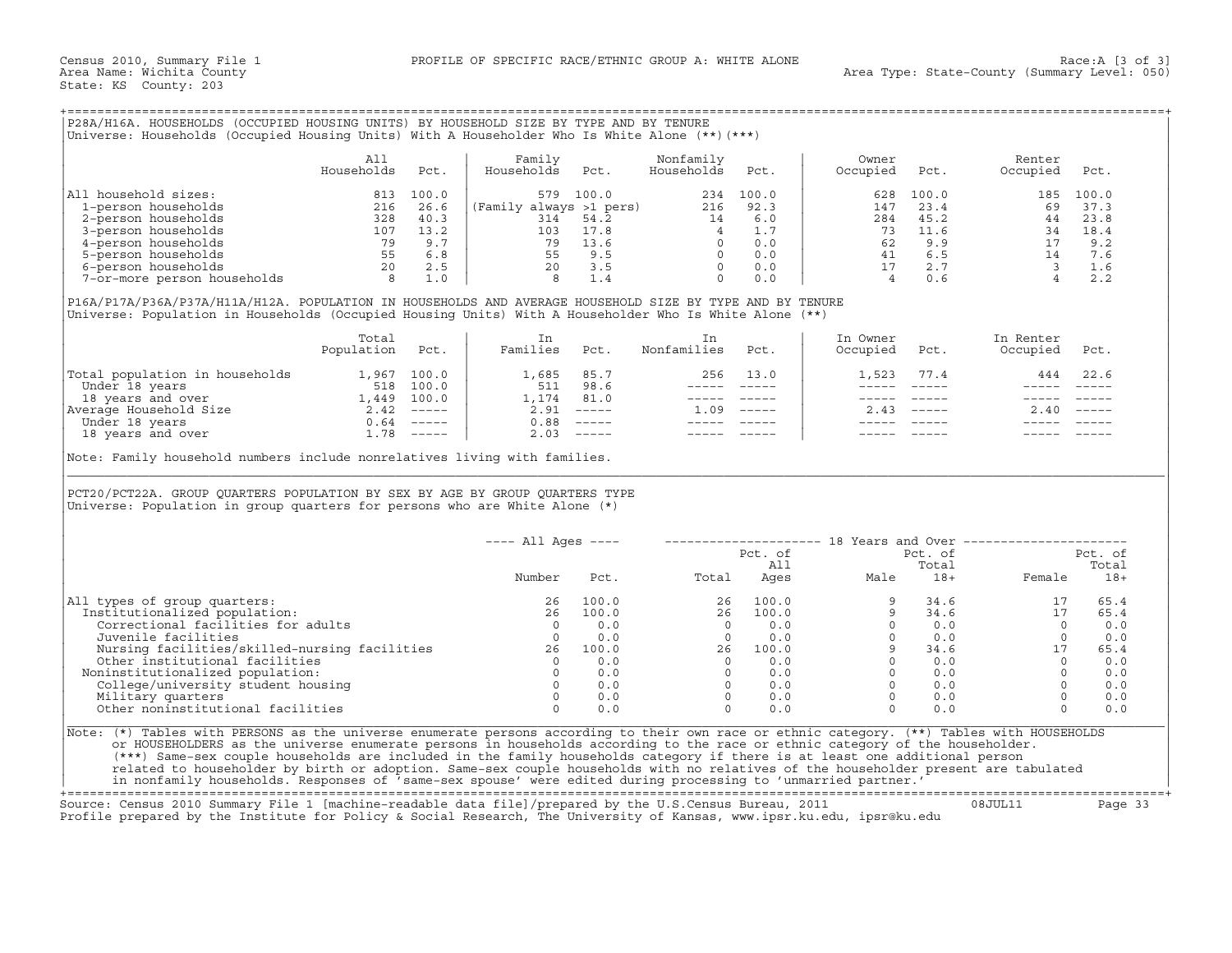| P29/P29B. POPULATION SUMMARY BY RESIDENCE TYPE FOR DESIGNATED UNIVERSE                                                                                                                                                                                |                                                                     |                                                                                                                                                                                                                                                                                          |                |         | P38B/39B. FAMILY TYPE BY PRESENCE AND AGE OF OWN OR RELATED CHILDREN                                                                                                                                                                                                                                                                                                                                                                                                        |               |                  |               |  |
|-------------------------------------------------------------------------------------------------------------------------------------------------------------------------------------------------------------------------------------------------------|---------------------------------------------------------------------|------------------------------------------------------------------------------------------------------------------------------------------------------------------------------------------------------------------------------------------------------------------------------------------|----------------|---------|-----------------------------------------------------------------------------------------------------------------------------------------------------------------------------------------------------------------------------------------------------------------------------------------------------------------------------------------------------------------------------------------------------------------------------------------------------------------------------|---------------|------------------|---------------|--|
| Universe: PERSONS Who Are Black or African American Alone                                                                                                                                                                                             |                                                                     |                                                                                                                                                                                                                                                                                          |                |         | Universe: Families With A Householder Who Is                                                                                                                                                                                                                                                                                                                                                                                                                                |               |                  |               |  |
|                                                                                                                                                                                                                                                       |                                                                     |                                                                                                                                                                                                                                                                                          |                |         | Black or African American Alone (**)(***)                                                                                                                                                                                                                                                                                                                                                                                                                                   |               |                  |               |  |
|                                                                                                                                                                                                                                                       |                                                                     | Population As % of Population of all Races                                                                                                                                                                                                                                               |                |         |                                                                                                                                                                                                                                                                                                                                                                                                                                                                             |               |                  |               |  |
|                                                                                                                                                                                                                                                       |                                                                     | otal Persons:<br>In Households(*)<br>In Group Quarters<br>Contains the Contact of Constant<br>In Group Quarters<br>Constant of Constant<br>Constant of Constant<br>Constant of Constant<br>Constant of Constant<br>Constant of Constant<br>Constan                                       |                |         |                                                                                                                                                                                                                                                                                                                                                                                                                                                                             |               |                  |               |  |
| Total Persons:                                                                                                                                                                                                                                        |                                                                     |                                                                                                                                                                                                                                                                                          | 2,234          |         | By Presence of:                                                                                                                                                                                                                                                                                                                                                                                                                                                             | Own Children  | Related Children |               |  |
|                                                                                                                                                                                                                                                       |                                                                     |                                                                                                                                                                                                                                                                                          | 2,208          |         |                                                                                                                                                                                                                                                                                                                                                                                                                                                                             | Families Pct. |                  | Families Pct. |  |
|                                                                                                                                                                                                                                                       |                                                                     |                                                                                                                                                                                                                                                                                          | $\frac{1}{26}$ |         |                                                                                                                                                                                                                                                                                                                                                                                                                                                                             |               |                  |               |  |
|                                                                                                                                                                                                                                                       |                                                                     |                                                                                                                                                                                                                                                                                          |                |         |                                                                                                                                                                                                                                                                                                                                                                                                                                                                             |               |                  |               |  |
| P16-18B/P36-37B. HOUSEHOLDS/POPULATION IN HOUSEHOLDS BY HOUSEHOLD TYPE                                                                                                                                                                                |                                                                     |                                                                                                                                                                                                                                                                                          |                |         |                                                                                                                                                                                                                                                                                                                                                                                                                                                                             |               |                  |               |  |
| Universe: HOUSEHOLDERS Who Are Black or African American Alone                                                                                                                                                                                        |                                                                     |                                                                                                                                                                                                                                                                                          |                |         |                                                                                                                                                                                                                                                                                                                                                                                                                                                                             |               |                  |               |  |
|                                                                                                                                                                                                                                                       |                                                                     |                                                                                                                                                                                                                                                                                          |                |         |                                                                                                                                                                                                                                                                                                                                                                                                                                                                             |               |                  |               |  |
|                                                                                                                                                                                                                                                       |                                                                     |                                                                                                                                                                                                                                                                                          |                |         |                                                                                                                                                                                                                                                                                                                                                                                                                                                                             |               |                  |               |  |
|                                                                                                                                                                                                                                                       |                                                                     |                                                                                                                                                                                                                                                                                          |                |         |                                                                                                                                                                                                                                                                                                                                                                                                                                                                             |               |                  |               |  |
|                                                                                                                                                                                                                                                       |                                                                     |                                                                                                                                                                                                                                                                                          |                |         |                                                                                                                                                                                                                                                                                                                                                                                                                                                                             |               |                  |               |  |
|                                                                                                                                                                                                                                                       |                                                                     |                                                                                                                                                                                                                                                                                          |                |         |                                                                                                                                                                                                                                                                                                                                                                                                                                                                             |               |                  |               |  |
|                                                                                                                                                                                                                                                       |                                                                     |                                                                                                                                                                                                                                                                                          |                |         |                                                                                                                                                                                                                                                                                                                                                                                                                                                                             |               |                  |               |  |
|                                                                                                                                                                                                                                                       |                                                                     |                                                                                                                                                                                                                                                                                          |                |         |                                                                                                                                                                                                                                                                                                                                                                                                                                                                             |               |                  |               |  |
|                                                                                                                                                                                                                                                       |                                                                     |                                                                                                                                                                                                                                                                                          |                |         |                                                                                                                                                                                                                                                                                                                                                                                                                                                                             |               |                  |               |  |
|                                                                                                                                                                                                                                                       |                                                                     |                                                                                                                                                                                                                                                                                          |                |         |                                                                                                                                                                                                                                                                                                                                                                                                                                                                             |               |                  |               |  |
|                                                                                                                                                                                                                                                       |                                                                     |                                                                                                                                                                                                                                                                                          |                |         |                                                                                                                                                                                                                                                                                                                                                                                                                                                                             |               |                  |               |  |
| Universe: HOUSEHOLDDERN MARK HOUSEHOLDS<br>Total Households (**)<br>Under 18 years<br>18 years and over<br>Family Households (***)<br>16 17 2.83<br>18 years and over<br>Family Households<br>18 years and over<br>16 15 3.75<br>16 16 16 17 2.90<br> |                                                                     |                                                                                                                                                                                                                                                                                          |                |         | $\begin{tabular}{ c c c c c } \hline &\textbf{All families:} &\textbf{ramities } &\textbf{rec.} &\textbf{ramities } &\textbf{rec.} \\ \hline \textbf{HusbAnd-wife families:} & 4& 100.0 \\ \hline \textbf{With children under 18:} & 2& 50.0 \\ \textbf{What children under 18:} & 1& 25.0 \\ \textbf{Under 6 and 6 to 17 yrs} & 0& 0.0 \\ \textbf{No children under 18 & 1& 25.0 \\ \textbf{Note: familiar under 18:} & 1& 25.0 \\ \textbf{Other familiar under 18:} & 1&$ |               |                  |               |  |
|                                                                                                                                                                                                                                                       |                                                                     |                                                                                                                                                                                                                                                                                          |                |         |                                                                                                                                                                                                                                                                                                                                                                                                                                                                             |               |                  |               |  |
| Universe: Persons Who Are Black or African American Alone (*)                                                                                                                                                                                         |                                                                     |                                                                                                                                                                                                                                                                                          |                |         |                                                                                                                                                                                                                                                                                                                                                                                                                                                                             |               |                  |               |  |
|                                                                                                                                                                                                                                                       |                                                                     |                                                                                                                                                                                                                                                                                          |                |         |                                                                                                                                                                                                                                                                                                                                                                                                                                                                             |               |                  |               |  |
|                                                                                                                                                                                                                                                       | ---Both Sexes---                                                    |                                                                                                                                                                                                                                                                                          |                |         |                                                                                                                                                                                                                                                                                                                                                                                                                                                                             |               |                  |               |  |
|                                                                                                                                                                                                                                                       | Number Pct.                                                         | Number                                                                                                                                                                                                                                                                                   |                |         |                                                                                                                                                                                                                                                                                                                                                                                                                                                                             |               |                  |               |  |
|                                                                                                                                                                                                                                                       |                                                                     |                                                                                                                                                                                                                                                                                          |                |         |                                                                                                                                                                                                                                                                                                                                                                                                                                                                             |               |                  |               |  |
| All Ages:                                                                                                                                                                                                                                             |                                                                     |                                                                                                                                                                                                                                                                                          |                |         |                                                                                                                                                                                                                                                                                                                                                                                                                                                                             |               |                  |               |  |
|                                                                                                                                                                                                                                                       |                                                                     |                                                                                                                                                                                                                                                                                          |                |         |                                                                                                                                                                                                                                                                                                                                                                                                                                                                             |               |                  |               |  |
|                                                                                                                                                                                                                                                       |                                                                     |                                                                                                                                                                                                                                                                                          |                |         |                                                                                                                                                                                                                                                                                                                                                                                                                                                                             |               |                  |               |  |
|                                                                                                                                                                                                                                                       |                                                                     |                                                                                                                                                                                                                                                                                          |                |         | P31B. RELATIONSHIP BY HOUSEHOLD TYPE FOR THE POPULATION UNDER 18 YEARS                                                                                                                                                                                                                                                                                                                                                                                                      |               |                  |               |  |
|                                                                                                                                                                                                                                                       |                                                                     |                                                                                                                                                                                                                                                                                          |                |         | Universe: Persons under 18 who are                                                                                                                                                                                                                                                                                                                                                                                                                                          |               |                  |               |  |
|                                                                                                                                                                                                                                                       |                                                                     |                                                                                                                                                                                                                                                                                          |                |         | Black or African American Alone (*) (***)                                                                                                                                                                                                                                                                                                                                                                                                                                   |               |                  |               |  |
|                                                                                                                                                                                                                                                       |                                                                     |                                                                                                                                                                                                                                                                                          |                |         |                                                                                                                                                                                                                                                                                                                                                                                                                                                                             |               | Number           | Pct.          |  |
|                                                                                                                                                                                                                                                       |                                                                     |                                                                                                                                                                                                                                                                                          |                |         |                                                                                                                                                                                                                                                                                                                                                                                                                                                                             |               |                  |               |  |
|                                                                                                                                                                                                                                                       |                                                                     |                                                                                                                                                                                                                                                                                          |                |         |                                                                                                                                                                                                                                                                                                                                                                                                                                                                             |               |                  | 100.0         |  |
|                                                                                                                                                                                                                                                       |                                                                     |                                                                                                                                                                                                                                                                                          |                |         |                                                                                                                                                                                                                                                                                                                                                                                                                                                                             |               |                  | 100.0         |  |
|                                                                                                                                                                                                                                                       |                                                                     |                                                                                                                                                                                                                                                                                          |                |         |                                                                                                                                                                                                                                                                                                                                                                                                                                                                             |               |                  |               |  |
|                                                                                                                                                                                                                                                       |                                                                     |                                                                                                                                                                                                                                                                                          |                |         |                                                                                                                                                                                                                                                                                                                                                                                                                                                                             |               |                  | 16.7          |  |
|                                                                                                                                                                                                                                                       |                                                                     |                                                                                                                                                                                                                                                                                          |                |         |                                                                                                                                                                                                                                                                                                                                                                                                                                                                             |               |                  | 83.3          |  |
|                                                                                                                                                                                                                                                       |                                                                     |                                                                                                                                                                                                                                                                                          |                |         | Total under 18:<br>In households:<br>Householder or spouse<br>Related child:<br>Own child:<br>In husband-wife families<br>In other families (no spouse present):<br>In Male householder<br>Fremale householder<br>Fremale householder<br>Fremale h                                                                                                                                                                                                                          |               |                  | 33.3          |  |
|                                                                                                                                                                                                                                                       |                                                                     |                                                                                                                                                                                                                                                                                          |                |         |                                                                                                                                                                                                                                                                                                                                                                                                                                                                             |               |                  | 16.7          |  |
|                                                                                                                                                                                                                                                       |                                                                     |                                                                                                                                                                                                                                                                                          |                |         |                                                                                                                                                                                                                                                                                                                                                                                                                                                                             |               |                  | 16.7          |  |
|                                                                                                                                                                                                                                                       |                                                                     |                                                                                                                                                                                                                                                                                          |                |         |                                                                                                                                                                                                                                                                                                                                                                                                                                                                             |               |                  | 0.0           |  |
|                                                                                                                                                                                                                                                       |                                                                     |                                                                                                                                                                                                                                                                                          |                |         |                                                                                                                                                                                                                                                                                                                                                                                                                                                                             |               |                  | 16.7          |  |
|                                                                                                                                                                                                                                                       |                                                                     |                                                                                                                                                                                                                                                                                          |                |         |                                                                                                                                                                                                                                                                                                                                                                                                                                                                             |               |                  | 50.0          |  |
|                                                                                                                                                                                                                                                       |                                                                     |                                                                                                                                                                                                                                                                                          |                |         |                                                                                                                                                                                                                                                                                                                                                                                                                                                                             |               |                  | 50.0          |  |
|                                                                                                                                                                                                                                                       |                                                                     |                                                                                                                                                                                                                                                                                          |                |         |                                                                                                                                                                                                                                                                                                                                                                                                                                                                             |               |                  | 0.0           |  |
|                                                                                                                                                                                                                                                       |                                                                     |                                                                                                                                                                                                                                                                                          |                |         |                                                                                                                                                                                                                                                                                                                                                                                                                                                                             |               |                  | 0.0           |  |
|                                                                                                                                                                                                                                                       |                                                                     |                                                                                                                                                                                                                                                                                          |                |         |                                                                                                                                                                                                                                                                                                                                                                                                                                                                             |               |                  | 0.0           |  |
|                                                                                                                                                                                                                                                       |                                                                     |                                                                                                                                                                                                                                                                                          |                |         |                                                                                                                                                                                                                                                                                                                                                                                                                                                                             |               |                  | 0.0           |  |
|                                                                                                                                                                                                                                                       |                                                                     |                                                                                                                                                                                                                                                                                          |                |         |                                                                                                                                                                                                                                                                                                                                                                                                                                                                             |               |                  | 0.0           |  |
|                                                                                                                                                                                                                                                       |                                                                     |                                                                                                                                                                                                                                                                                          |                |         |                                                                                                                                                                                                                                                                                                                                                                                                                                                                             |               |                  |               |  |
| $0$ to $17$                                                                                                                                                                                                                                           |                                                                     | Null Ages:<br>Under 5<br>5 to 9<br>10 100.0<br>5 to 9<br>10 to 14<br>15 to 17<br>15 to 17<br>16 and 19<br>21<br>16 3<br>16 3<br>16 3<br>16 3<br>16 3<br>20 0 0.0<br>22<br>21<br>20 0 0.0<br>22<br>20 0 0.0<br>22<br>20 0 0.0<br>22<br>20 0 0.0<br>22<br>20 0 0.0<br>22<br>20 0 0.0<br>22 | $\circ$        | 0.0     | Note: (*) Tables with PERSONS as the universe enumerate persons according                                                                                                                                                                                                                                                                                                                                                                                                   |               |                  |               |  |
|                                                                                                                                                                                                                                                       | $\begin{array}{ccc} & 6 & 31.6 \\ 12 & 63.2 \\ 1 & 5.3 \end{array}$ | $\begin{array}{ccc} 6 & 40.0 \\ 8 & 53.3 \\ 1 & 6.7 \end{array}$                                                                                                                                                                                                                         |                |         |                                                                                                                                                                                                                                                                                                                                                                                                                                                                             |               |                  |               |  |
| 18 to 64                                                                                                                                                                                                                                              |                                                                     |                                                                                                                                                                                                                                                                                          |                | 4 100.0 | to their own race or ethnic category. (**) Tables with HOUSEHOLDS or                                                                                                                                                                                                                                                                                                                                                                                                        |               |                  |               |  |
| 65 plus                                                                                                                                                                                                                                               |                                                                     |                                                                                                                                                                                                                                                                                          | $\Omega$       | 0.0     | HOUSEHOLDERS as the universe enumerate persons in households according                                                                                                                                                                                                                                                                                                                                                                                                      |               |                  |               |  |
|                                                                                                                                                                                                                                                       |                                                                     |                                                                                                                                                                                                                                                                                          |                |         | to the race or ethnic category of the householder. (***) Responses of                                                                                                                                                                                                                                                                                                                                                                                                       |               |                  |               |  |
| Median Age                                                                                                                                                                                                                                            | 25.5                                                                | 23.3                                                                                                                                                                                                                                                                                     | 35.5           |         | 'same-sex spouse' were edited during processing to 'unmarried partner.'                                                                                                                                                                                                                                                                                                                                                                                                     |               |                  |               |  |

+===================================================================================================================================================+ Source: Census 2010 Summary File 1 [machine−readable data file]/prepared by the U.S.Census Bureau, 2011 08JUL11 Page 34 Profile prepared by the Institute for Policy & Social Research, The University of Kansas, www.ipsr.ku.edu, ipsr@ku.edu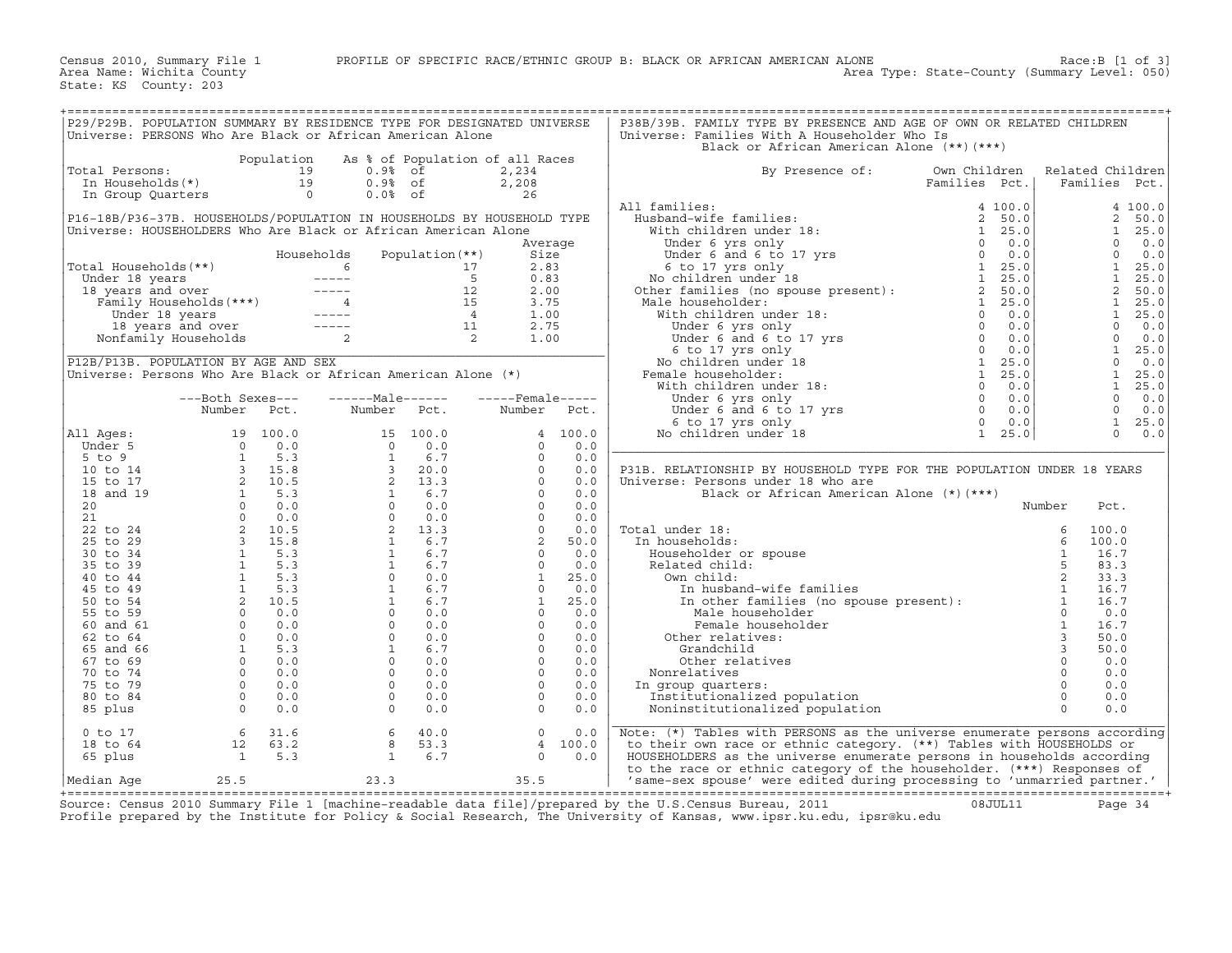Census 2010, Summary File 1 PROFILE OF SPECIFIC RACE/ETHNIC GROUP B: BLACK OR AFRICAN AMERICAN ALONE Race:B [2 of 3] Area Name: Wichita County Area Type: State−County (Summary Level: 050)

State: KS County: 203

| Universe: Persons Who Are Black or African American Alone $(*)$ (***)                                                                                                                                                                                  |                         |       |                                                                              |                                                     |                   | Universe: Households With A Householder Who Is                                | Black or African American Alone (**)       |                     |               |
|--------------------------------------------------------------------------------------------------------------------------------------------------------------------------------------------------------------------------------------------------------|-------------------------|-------|------------------------------------------------------------------------------|-----------------------------------------------------|-------------------|-------------------------------------------------------------------------------|--------------------------------------------|---------------------|---------------|
|                                                                                                                                                                                                                                                        | All Ages                |       |                                                                              |                                                     | 65 years and over |                                                                               |                                            | Number              | Pct.          |
|                                                                                                                                                                                                                                                        | Number                  | Pct.  |                                                                              | Number                                              | Pct.              |                                                                               |                                            |                     |               |
| Total:                                                                                                                                                                                                                                                 | 19                      | 100.0 |                                                                              | $\mathbf{1}$                                        | 100.0             | Total:                                                                        |                                            | 6<br>$\overline{2}$ | 100.0<br>33.3 |
| In households:                                                                                                                                                                                                                                         | 19                      | 100.0 |                                                                              | 1                                                   | 100.0             | Jousehold has 3 or more generations<br>Household does not have 3+ generations |                                            | $\overline{4}$      | 66.7          |
| In family households:                                                                                                                                                                                                                                  |                         | 84.2  |                                                                              | $\mathbf{1}$                                        | 100.0             |                                                                               |                                            |                     |               |
| Householder:                                                                                                                                                                                                                                           | 16<br>$\overline{4}$    | 21.1  |                                                                              | 1                                                   | 100.0             |                                                                               |                                            |                     |               |
| Male                                                                                                                                                                                                                                                   | $\overline{\mathbf{3}}$ | 15.8  |                                                                              | $\overline{1}$                                      | 100.0             |                                                                               |                                            |                     |               |
| Female                                                                                                                                                                                                                                                 | $\overline{1}$          | 5.3   |                                                                              | $\Omega$                                            | 0.0               |                                                                               |                                            |                     |               |
| Spouse                                                                                                                                                                                                                                                 | 1                       | 5.3   |                                                                              | $\Omega$                                            | 0.0               | PCT19B. NONRELATIVES BY HOUSEHOLD TYPE (*) (***)                              |                                            |                     |               |
| Parent                                                                                                                                                                                                                                                 | $\Omega$                | 0.0   |                                                                              | $\Omega$                                            | 0.0               | Universe: Nonrelatives who are                                                |                                            |                     |               |
| Parent-in-law                                                                                                                                                                                                                                          | $\Omega$                | 0.0   |                                                                              | $\Omega$                                            | 0.0               |                                                                               | Black or African American Alone (Total: 2) |                     |               |
| Child:                                                                                                                                                                                                                                                 | $7^{\circ}$             | 36.8  |                                                                              |                                                     |                   |                                                                               |                                            |                     |               |
| Biological                                                                                                                                                                                                                                             | 6 <sup>6</sup>          | 31.6  |                                                                              |                                                     |                   |                                                                               | In Family                                  | In Nonfamily        |               |
| Adopted                                                                                                                                                                                                                                                | $\mathbf{1}$            | 5.3   |                                                                              |                                                     |                   |                                                                               | Households                                 | Households          |               |
| Adopted<br>Step<br>Grandchild<br>Brother or sister<br>Son-in-law/daughter-in-law<br>Other relatives (#)<br>Monrelatives (#)<br>Monrelatives 1 5.3<br>In nonfamily households:<br>Male householder:<br>Living alone<br>Not living alone<br>Not living a |                         |       |                                                                              |                                                     |                   |                                                                               | Number Pct.                                | Number Pct.         |               |
|                                                                                                                                                                                                                                                        |                         |       |                                                                              |                                                     |                   |                                                                               |                                            |                     |               |
|                                                                                                                                                                                                                                                        |                         |       |                                                                              |                                                     |                   | Nonrelatives:                                                                 | 1 100.0                                    |                     | 1 100.0       |
|                                                                                                                                                                                                                                                        |                         |       |                                                                              |                                                     |                   | Roomer or boarder                                                             | 1 100.0                                    |                     | 1 100.0       |
|                                                                                                                                                                                                                                                        |                         |       |                                                                              | $\Omega$                                            | 0.0               | Housemate or roommate                                                         | $0 \t 0.0$                                 | $\Omega$            | 0.0           |
|                                                                                                                                                                                                                                                        |                         |       |                                                                              | $\Omega$                                            | 0.0               | Unmarried partner                                                             | 0.0<br>$\Omega$                            | $\Omega$            | 0.0           |
|                                                                                                                                                                                                                                                        |                         |       |                                                                              | $\Omega$                                            | 0.0               | Other nonrelatives                                                            | $\overline{0}$<br>0.0                      | $\Omega$            | 0.0           |
|                                                                                                                                                                                                                                                        |                         |       |                                                                              | $\Omega$                                            | 0.0               |                                                                               |                                            |                     |               |
|                                                                                                                                                                                                                                                        |                         |       |                                                                              | $\Omega$                                            | 0.0               |                                                                               |                                            |                     |               |
|                                                                                                                                                                                                                                                        |                         |       |                                                                              | $\Omega$                                            | 0.0               |                                                                               |                                            |                     |               |
|                                                                                                                                                                                                                                                        |                         |       |                                                                              | $\Omega$                                            | 0.0               | H17B. HOUSING UNITS BY HOUSEHOLDER'S AGE AND TENURE                           |                                            |                     |               |
|                                                                                                                                                                                                                                                        |                         |       |                                                                              | $\Omega$                                            | 0.0               | Universe: Occupied Housing Units With A Householder Who Is                    |                                            |                     |               |
|                                                                                                                                                                                                                                                        |                         |       |                                                                              | $\Omega$                                            | 0.0               |                                                                               | Black or African American Alone (**)       |                     |               |
| Nonrelatives                                                                                                                                                                                                                                           | 1                       | 5.3   |                                                                              | $\Omega$                                            | 0.0               |                                                                               |                                            |                     |               |
| In group quarters:                                                                                                                                                                                                                                     | $\Omega$                | 0.0   |                                                                              | $\Omega$                                            | 0.0               | Age of                                                                        | Owner Occupied                             | Renter Occupied     |               |
| Institutionalized                                                                                                                                                                                                                                      | $\Omega$                | 0.0   |                                                                              | $\Omega$                                            | 0.0               | Householder                                                                   | Number Pct.                                | Number              | Pct.          |
| Noninstitutionalized                                                                                                                                                                                                                                   | $\Omega$                | 0.0   |                                                                              | $\Omega$                                            | 0.0               |                                                                               |                                            |                     |               |
|                                                                                                                                                                                                                                                        |                         |       |                                                                              |                                                     |                   | All Ages:                                                                     | 2, 100.0                                   |                     | 4 100.0       |
| (#) For 65 yrs & over, includes children, siblings, etc. not shown separately                                                                                                                                                                          |                         |       |                                                                              |                                                     |                   | 15 to 24                                                                      | 0.0<br>$\Omega$                            |                     | $1 \t 25.0$   |
|                                                                                                                                                                                                                                                        |                         |       |                                                                              |                                                     |                   | $25$ to $34$                                                                  | $\Omega$<br>0.0                            | $\Omega$            | 0.0           |
|                                                                                                                                                                                                                                                        |                         |       |                                                                              |                                                     |                   | 35 to 44                                                                      | $\overline{0}$<br>0.0                      | 1                   | 25.0          |
|                                                                                                                                                                                                                                                        |                         |       |                                                                              |                                                     |                   | 45 to 54                                                                      | $\sim$ 1<br>50.0                           | $2^{\circ}$         | 50.0          |
| P18B. HOUSEHOLD TYPE                                                                                                                                                                                                                                   |                         |       |                                                                              |                                                     |                   | 55 to 59                                                                      | $\overline{0}$<br>0.0                      | $\Omega$            | 0.0           |
| Universe: Households with a Householder Who is                                                                                                                                                                                                         |                         |       |                                                                              |                                                     |                   | 60 to 64                                                                      | $\overline{0}$<br>0.0                      | $\Omega$            | 0.0           |
| Black or African American Alone (**)                                                                                                                                                                                                                   |                         |       |                                                                              |                                                     |                   | 65 to 74                                                                      | 50.0<br>$\mathbf{1}$                       | $\Omega$            | 0.0           |
|                                                                                                                                                                                                                                                        |                         |       | Number                                                                       | Pct.                                                |                   | 75 to 84                                                                      | 0.0<br>$\Omega$                            | $\Omega$            | 0.0           |
|                                                                                                                                                                                                                                                        |                         |       |                                                                              |                                                     |                   | 85 and over                                                                   | $\Omega$<br>0.0                            | $\cap$              | 0.0           |
| Total:                                                                                                                                                                                                                                                 |                         |       |                                                                              | 6 100.0                                             |                   |                                                                               |                                            |                     |               |
| Family households (***) :                                                                                                                                                                                                                              |                         |       | $\overline{4}$                                                               | 66.7                                                |                   |                                                                               |                                            |                     |               |
| Husband-wife families                                                                                                                                                                                                                                  |                         |       |                                                                              | 2 33.3                                              |                   | Note: $(*)$ Tables with PERSONS as the universe enumerate persons             |                                            |                     |               |
| Other families:                                                                                                                                                                                                                                        |                         |       | $\frac{2}{2}$ 33.3                                                           |                                                     |                   | according to their own race or ethnic category. (**) Tables with              |                                            |                     |               |
| Male householder, no wife present<br>Female householder, no husband present<br>Family households:<br>Male householder, no wife present                                                                                                                 |                         |       | $\begin{array}{ccc} 1 & 1.6 \\ 1 & 16.7 \\ 2 & 33.3 \\ 2 & 33.3 \end{array}$ |                                                     |                   | HOUSEHOLDS or HOUSEHOLDERS as the universe enumerate persons in               |                                            |                     |               |
|                                                                                                                                                                                                                                                        |                         |       |                                                                              |                                                     |                   | households according to the race or ethnic category of the                    |                                            |                     |               |
| Nonfamily households:                                                                                                                                                                                                                                  |                         |       |                                                                              |                                                     |                   | householder. (***) Responses of 'same-sex spouse' were edited                 |                                            |                     |               |
| Householder living alone                                                                                                                                                                                                                               |                         |       |                                                                              |                                                     |                   | during processing to 'unmarried partner.'                                     |                                            |                     |               |
| Householder not living alone                                                                                                                                                                                                                           |                         |       |                                                                              | $\begin{bmatrix} 2 & 33.3 \\ 0 & 0.0 \end{bmatrix}$ |                   |                                                                               |                                            |                     |               |
|                                                                                                                                                                                                                                                        |                         |       |                                                                              |                                                     |                   |                                                                               |                                            |                     |               |

Source: Census 2010 Summary File 1 [machine−readable data file]/prepared by the U.S.Census Bureau, 2011 08JUL11 Page 35 Profile prepared by the Institute for Policy & Social Research, The University of Kansas, www.ipsr.ku.edu, ipsr@ku.edu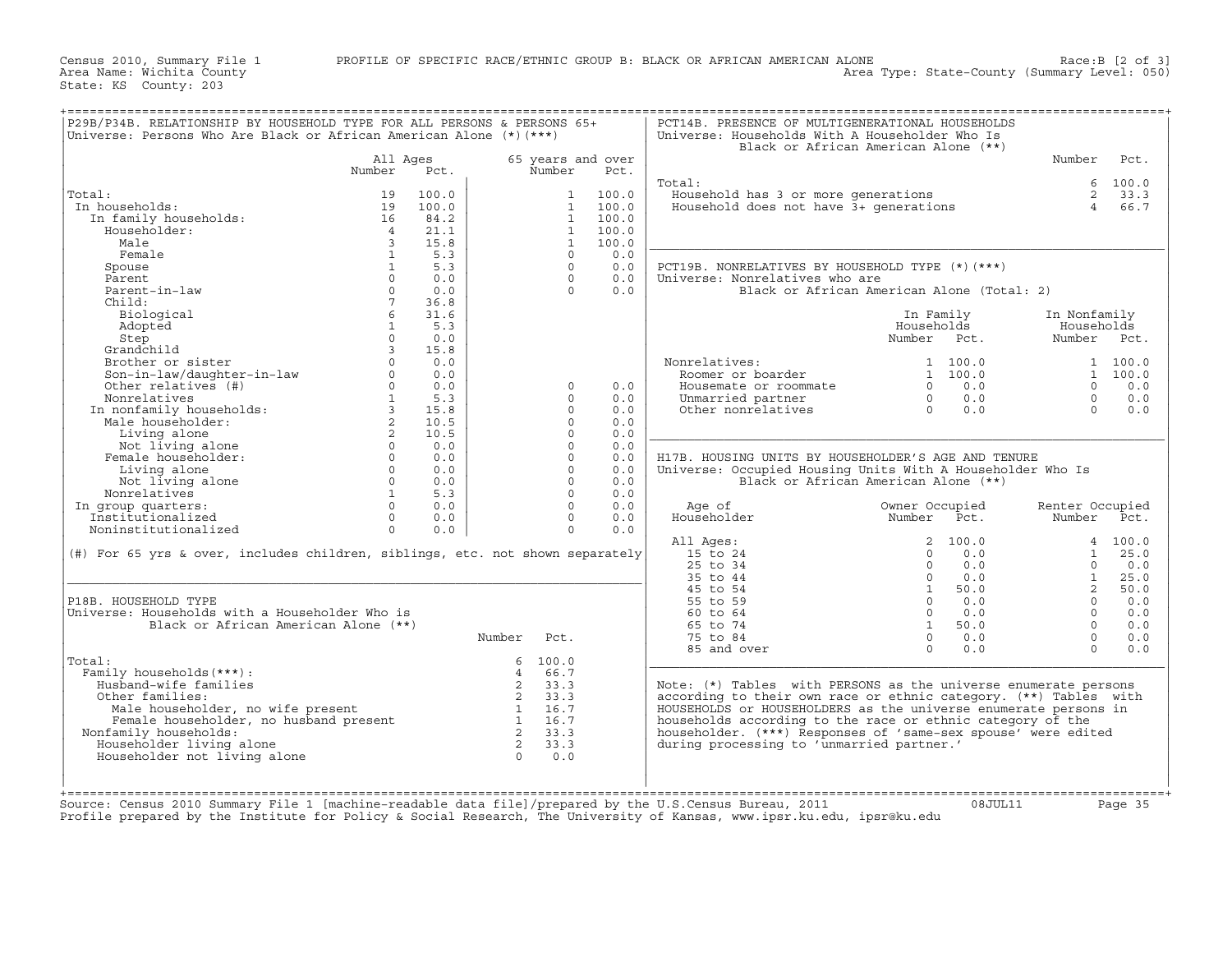|                                                                                                                                                                                                                                                                         | All             |         |                                                                                                                                                                                                                                                                                            |                                                                                                 |                         |              |                                                      |                                                   |                                                                                                    |                |
|-------------------------------------------------------------------------------------------------------------------------------------------------------------------------------------------------------------------------------------------------------------------------|-----------------|---------|--------------------------------------------------------------------------------------------------------------------------------------------------------------------------------------------------------------------------------------------------------------------------------------------|-------------------------------------------------------------------------------------------------|-------------------------|--------------|------------------------------------------------------|---------------------------------------------------|----------------------------------------------------------------------------------------------------|----------------|
|                                                                                                                                                                                                                                                                         | Households      | Pct.    | Family<br>Households                                                                                                                                                                                                                                                                       | Pct.                                                                                            | Nonfamily<br>Households | Pct.         | Owner<br>Occupied                                    | Pct.                                              | Renter<br>Occupied                                                                                 | Pct.           |
| All household sizes:                                                                                                                                                                                                                                                    |                 | 6 100.0 |                                                                                                                                                                                                                                                                                            | 4 100.0                                                                                         |                         | 2 100.0      | 2                                                    | 100.0                                             |                                                                                                    | 4 100.0        |
| 1-person households                                                                                                                                                                                                                                                     |                 |         |                                                                                                                                                                                                                                                                                            |                                                                                                 |                         |              |                                                      | 0.0                                               |                                                                                                    | 2, 50, 0       |
| 2-person households                                                                                                                                                                                                                                                     |                 |         |                                                                                                                                                                                                                                                                                            |                                                                                                 |                         |              | $\Omega$                                             | 0.0                                               | $\overline{\mathbf{1}}$                                                                            | 25.0           |
| 3-person households                                                                                                                                                                                                                                                     |                 |         |                                                                                                                                                                                                                                                                                            |                                                                                                 |                         |              |                                                      |                                                   |                                                                                                    |                |
| 4-person households                                                                                                                                                                                                                                                     |                 |         |                                                                                                                                                                                                                                                                                            |                                                                                                 |                         |              | $\begin{array}{ccc} 1 & 50.0 \\ 0 & 0.0 \end{array}$ |                                                   |                                                                                                    |                |
| 5-person households                                                                                                                                                                                                                                                     |                 |         |                                                                                                                                                                                                                                                                                            |                                                                                                 |                         |              |                                                      |                                                   |                                                                                                    |                |
| 6-person households                                                                                                                                                                                                                                                     |                 |         |                                                                                                                                                                                                                                                                                            |                                                                                                 |                         |              |                                                      | $\begin{matrix} 1 & 50.0 \\ 0 & 0.0 \end{matrix}$ |                                                                                                    |                |
| 7-or-more person households                                                                                                                                                                                                                                             |                 |         | 2 33.3<br>2 33.3<br>2 33.3<br>1 16.7<br>1 25.0<br>0 0.0<br>2 33.3<br>3 0 0.0<br>2 33.3<br>2 50.0<br>0 0.0<br>2 33.3<br>2 50.0<br>0 0.0<br>0 0.0<br>0 0.0<br>0 0.0<br>0 0.0<br>0 0.0<br>0 0.0<br>0 0.0<br>0 0.0<br>0 0.0<br>0 0.0<br>0 0.0<br>0 0.0<br>0 0.0<br>0 0.0<br>0 0.0<br>0 0.0<br> |                                                                                                 |                         |              |                                                      | $\Omega$<br>0.0                                   | $\begin{bmatrix} 0 & 0.0 \\ 0 & 0.0 \\ 1 & 25.0 \\ 0 & 0.0 \\ 0 & 0.0 \\ 0 & 0.0 \\ \end{bmatrix}$ |                |
| P16B/P17B/P36B/P37B/H11B/H12B. POPULATION IN HOUSEHOLDS AND AVERAGE HOUSEHOLD SIZE BY TYPE AND BY TENURE<br>Universe: Population in Households (Occupied Housing Units) With A Householder Who Is Black or African American Alone (**)                                  |                 |         |                                                                                                                                                                                                                                                                                            |                                                                                                 |                         |              |                                                      |                                                   |                                                                                                    |                |
|                                                                                                                                                                                                                                                                         | Total           |         | In                                                                                                                                                                                                                                                                                         |                                                                                                 | In                      |              | In Owner                                             |                                                   | In Renter                                                                                          |                |
|                                                                                                                                                                                                                                                                         | Population Pct. |         | Families Pct.                                                                                                                                                                                                                                                                              |                                                                                                 | Nonfamilies Pct.        |              | Occupied                                             | Pct.                                              | Occupied Pct.                                                                                      |                |
|                                                                                                                                                                                                                                                                         |                 |         |                                                                                                                                                                                                                                                                                            | 15 88.2                                                                                         | 2                       | 11.8         | 8                                                    | 47.1                                              | 9                                                                                                  | 52.9           |
|                                                                                                                                                                                                                                                                         |                 |         |                                                                                                                                                                                                                                                                                            | $\begin{bmatrix} 4 & 80.0 \\ 11 & 91.7 \end{bmatrix}$                                           |                         |              |                                                      | ----- -----                                       |                                                                                                    |                |
|                                                                                                                                                                                                                                                                         |                 |         |                                                                                                                                                                                                                                                                                            |                                                                                                 |                         |              |                                                      |                                                   |                                                                                                    |                |
|                                                                                                                                                                                                                                                                         |                 |         |                                                                                                                                                                                                                                                                                            | $3.75$ -----                                                                                    | ______________          | $1.00$ ----- |                                                      | $4.00$ -----                                      | $2.25$ -----                                                                                       |                |
|                                                                                                                                                                                                                                                                         |                 |         |                                                                                                                                                                                                                                                                                            |                                                                                                 |                         |              |                                                      |                                                   |                                                                                                    |                |
|                                                                                                                                                                                                                                                                         |                 |         | $1.00$ -----                                                                                                                                                                                                                                                                               | $2.75$ -----                                                                                    |                         |              |                                                      |                                                   |                                                                                                    |                |
| Total population in households<br>Under 18 years<br>17 100.0<br>Under 18 years<br>18 years<br>2.83 -----<br>Under 18 years<br>18 years<br>18 years<br>18 years<br>2.00 -----<br>2.00 -----<br>Note: Family household numbers include nonrelatives living with families. |                 |         |                                                                                                                                                                                                                                                                                            |                                                                                                 |                         |              |                                                      |                                                   |                                                                                                    |                |
| PCT20/PCT22B. GROUP QUARTERS POPULATION BY SEX BY AGE BY GROUP QUARTERS TYPE<br>Universe: Population in group quarters for persons who are Black or African American Alone (*)                                                                                          |                 |         |                                                                                                                                                                                                                                                                                            |                                                                                                 |                         |              |                                                      |                                                   |                                                                                                    |                |
|                                                                                                                                                                                                                                                                         |                 |         | $---$ All Ages $---$                                                                                                                                                                                                                                                                       |                                                                                                 |                         |              |                                                      |                                                   | -------------------- 18 Years and Over ----------------------                                      |                |
|                                                                                                                                                                                                                                                                         |                 |         |                                                                                                                                                                                                                                                                                            |                                                                                                 |                         |              |                                                      | Pct. of                                           |                                                                                                    | Pct. of        |
|                                                                                                                                                                                                                                                                         |                 |         | Number                                                                                                                                                                                                                                                                                     |                                                                                                 | Pct. Total              |              | Pct. of<br>All<br>Ages Male                          | Total                                             | 18+ Female                                                                                         | Total<br>$18+$ |
| All types of group quarters:                                                                                                                                                                                                                                            |                 |         | $\circ$                                                                                                                                                                                                                                                                                    | 100.0                                                                                           | $\circ$                 |              | $\circ$                                              |                                                   | $\mathbf 0$                                                                                        |                |
| Institutionalized population:                                                                                                                                                                                                                                           |                 |         | $\circ$                                                                                                                                                                                                                                                                                    |                                                                                                 |                         |              | $\circ$                                              | $\sim$                                            | $\circ$                                                                                            |                |
| Correctional facilities for adults                                                                                                                                                                                                                                      |                 |         | $\overline{0}$                                                                                                                                                                                                                                                                             |                                                                                                 |                         |              |                                                      | $0 \qquad \qquad$                                 | $\circ$                                                                                            |                |
| Juvenile facilities                                                                                                                                                                                                                                                     |                 |         | $\mathbf{0}$                                                                                                                                                                                                                                                                               |                                                                                                 |                         |              |                                                      |                                                   | $\mathsf O$                                                                                        |                |
|                                                                                                                                                                                                                                                                         |                 |         |                                                                                                                                                                                                                                                                                            |                                                                                                 |                         |              |                                                      |                                                   | $\mathbb O$                                                                                        |                |
|                                                                                                                                                                                                                                                                         |                 |         |                                                                                                                                                                                                                                                                                            |                                                                                                 |                         |              |                                                      | $\begin{matrix}0&\ &\ &0\ &0&\ \end{matrix}$ .    | $\circ$                                                                                            |                |
| Noninstitutionalized population:                                                                                                                                                                                                                                        |                 |         |                                                                                                                                                                                                                                                                                            | $\begin{matrix} 0 & & \cdot & \cdot \\ 0 & & \cdot & \cdot \\ 0 & & \cdot & \cdot \end{matrix}$ |                         |              |                                                      | $\begin{matrix} 0 & \cdots & \cdots \end{matrix}$ | $\mathbf 0$                                                                                        |                |
| Nursing facilities/skilled-nursing facilities<br>Other institutional facilities<br>pointing facilities<br>oninstitutionalized population:<br>College/university student housing<br>College/university student housing                                                   |                 |         | $\Omega$                                                                                                                                                                                                                                                                                   |                                                                                                 | $\Omega$                |              | $\Omega$                                             |                                                   | $\circ$                                                                                            |                |
| Military quarters                                                                                                                                                                                                                                                       |                 |         | $\circ$                                                                                                                                                                                                                                                                                    |                                                                                                 | $\Omega$                |              | $\Omega$                                             |                                                   | $\circ$                                                                                            |                |
| Other noninstitutional facilities                                                                                                                                                                                                                                       |                 |         | $\Omega$                                                                                                                                                                                                                                                                                   |                                                                                                 |                         |              | $\Omega$                                             |                                                   |                                                                                                    |                |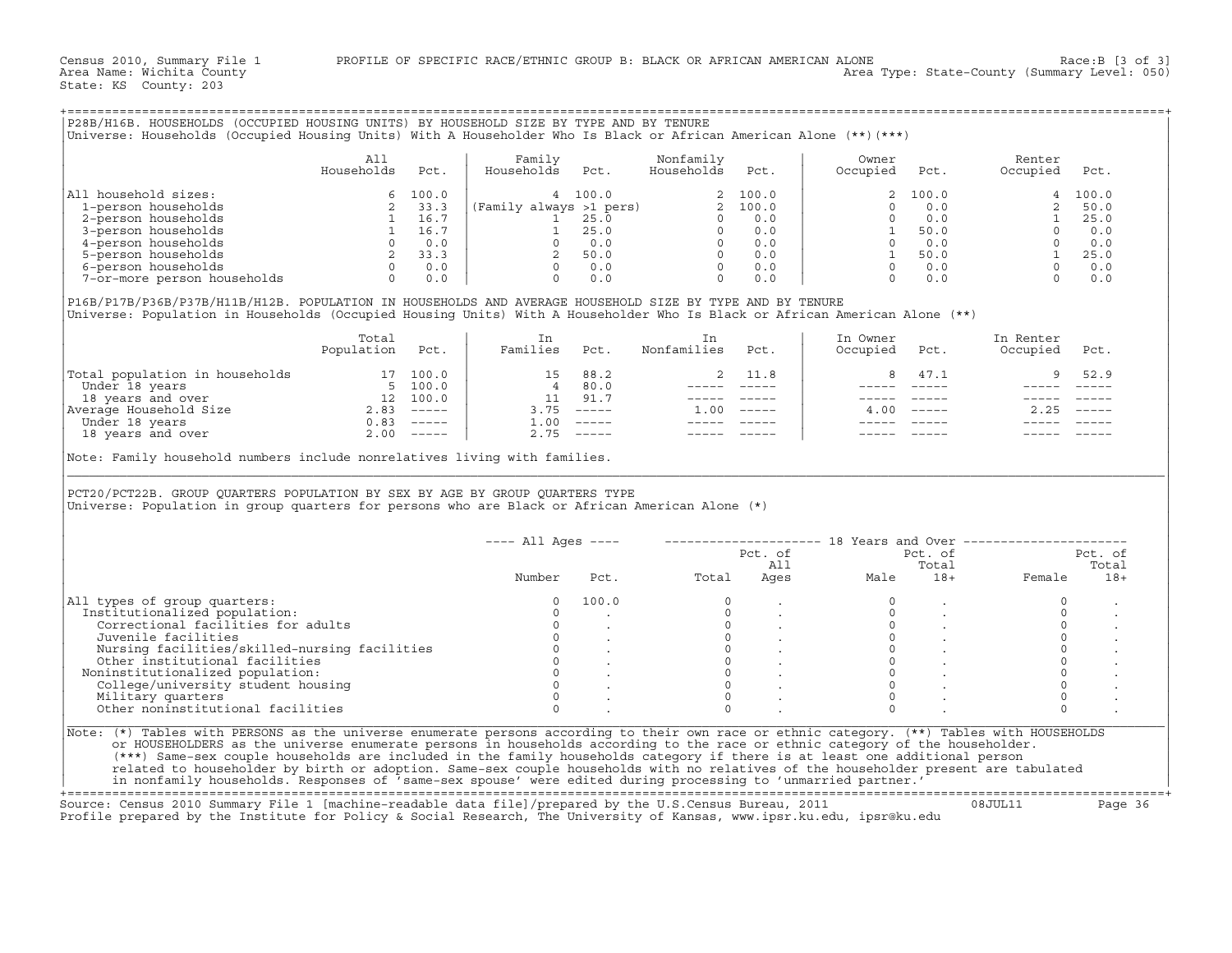Census 2010, Summary File 1 PROFILE OF SPECIFIC RACE/ETHNIC GROUP C: AMERICAN INDIAN AND ALASKA NATIVE ALONE Race:C [1 of 3]<br>Area Name: Wichita County (summary Level: 050) Area Type: State-County (Summary Level: 050)

State: KS County: 203

| P29/P29C. POPULATION SUMMARY BY RESIDENCE TYPE FOR DESIGNATED UNIVERSE<br>P38C/39C. FAMILY TYPE BY PRESENCE AND AGE OF OWN OR RELATED CHILDREN<br>Universe: PERSONS Who Are American Indian and Alaska Native Alone<br>Universe: Families With A Householder Who Is<br>American Indian and Alaska Native Alone (**) (***)<br>Population As % of Population of all Races<br>otal Persons:<br>In Households (*)<br>In Group Quarters<br>2,234<br>In Group Quarters<br>26<br>26<br>Total Persons:<br>By Presence of:<br>Own Children<br>Related Children<br>Families Pct.<br>Families Pct.<br>All families:<br>2, 100.0<br>$\begin{tabular}{ll} \bf 11 families: & \tt 2 100.0 \\ \bf Hubband-wife families: & \tt 1 50.0 \\ \text{With children under 18: & \tt 0 0.0 \\ \text{Under 6 and 6 to 17 yrs} & \tt 0 0.0 \\ \text{Under 6 and 6 to 17 yrs} & \tt 0 0.0 \\ \text{So to 17 yrs only} & \tt 0 0.0 \\ \text{Note: familiar under 18} & \tt 1 50.0 \\ \text{Other families (no spouse present): & \tt 1 50.0 \\ \text{Male householder:} & \tt 0 0.0 \\ \end{tabular}$<br>P16-18C/P36-37C. HOUSEHOLDS/POPULATION IN HOUSEHOLDS BY HOUSEHOLD TYPE<br>1<br>50.0<br>Universe: HOUSEHOLDERS Who Are American Indian and Alaska Native Alone<br>$\Omega$<br>0.0<br>$\begin{bmatrix} 0 \\ 0 \\ 0 \\ 1 \\ 0 \\ 0 \end{bmatrix}$<br>$0 \t 0.0$<br>Average<br>$0 \t 0.0$<br>Total Households (**)<br>Total Households (**)<br>Under 18 years<br>18 years<br>18 years<br>18 years<br>Tamily Households (***)<br>18 years<br>18 years<br>18 years<br>18 years<br>18 years<br>18 years<br>18 years<br>18 years<br>2<br>2<br>2<br>2<br>1.00<br>2<br>1.00<br>0.0<br>50.0<br>50.0<br>Under house<br>Male householder:<br>With children under 18:<br>Under 6 yrs only<br>Under 6 and 6 to 17 yrs<br>6 to 17 yrs<br>Solidren under 18<br>Male householder:<br>With children under 18:<br>The male householder:<br>With children under 18:<br>0.0<br>$\begin{bmatrix} 0 & 0 & 0 \\ 0 & 0 & 0 \\ 0 & 0 & 0 \\ 0 & 0 & 0 \\ 0 & 0 & 0 \\ 0 & 0 & 0 \\ 1 & 50 & 0 \\ 1 & 50 & 0 \\ 0 & 0 & 0 \\ 0 & 0 & 0 \\ 0 & 0 & 0 \\ 0 & 0 & 0 \\ 0 & 0 & 0 \\ 0 & 0 & 0 \\ 0 & 0 & 0 \\ 0 & 0 & 0 \\ 0 & 0 & 0 \\ 0 & 0 & 0 \\ 0 & 0 & 0 \\ 0 & 0 & 0 \\ 0 & 0 & 0 \\ 0 & 0 & 0 \\ 0 & 0 & 0 & 0 \\ 0$<br>P12C/P13C. POPULATION BY AGE AND SEX<br>Universe: Persons Who Are American Indian and Alaska Native Alone (*)<br>1 50.0<br>$\begin{bmatrix} 0 & 0.0 \\ 1 & 50.0 \end{bmatrix}$<br>---Both Sexes---<br>Number Pct. Number Pct. Number Pct.<br>$0 \t 0.0$<br>$0 \t 0.0$<br>P31C. RELATIONSHIP BY HOUSEHOLD TYPE FOR THE POPULATION UNDER 18 YEARS<br>Universe: Persons under 18 who are<br>American Indian and Alaska Native Alone (*) (***)<br>Number<br>Pct.<br>al under 18:<br>n households:<br>Householder or spouse<br>Related child:<br>Own child:<br>In husband-wife families<br>In other families (no spouse present):<br>$\frac{4}{4}$<br>In other families (no spouse present):<br>$\frac{4}{4}$<br>Male household<br>Total under 18:<br>100.0<br>In households:<br>100.0<br>0.0<br>Householder or spou<br>Related child:<br>Own child:<br>In husband-wife<br>In other famili<br>Male househol<br>Female househol<br>Other relatives:<br>Grandchild<br>Other relatives:<br>100.0<br>100.0<br>0.0<br>100.0<br>0.0<br>$\begin{array}{cccc}\n & \text{if} & \text{if} & \text{if} & \text{if} & \text{if} & \text{if} & \text{if} & \text{if} & \text{if} & \text{if} & \text{if} & \text{if} & \text{if} & \text{if} & \text{if} & \text{if} & \text{if} & \text{if} & \text{if} & \text{if} & \text{if} & \text{if} & \text{if} & \text{if} & \text{if} & \text{if} & \text{if} & \text{if} & \text{if} & \text{if} & \text{if} & \text{if} & \text{if} & \text{if} & \text{if} & \$<br>100.0<br>Female householder<br>0.0<br>0.0<br>0.0<br>Other relatives<br>0.0<br>Nonrelatives<br>0.0<br>In group quarters:<br>Institutionalized population<br>0.0<br>0.0<br>Noninstitutionalized population<br>$\begin{array}{cccccc} 4 & 36.4 & & 2 & 50.0 & & 2 & 28.6 \\ 5 & 45.5 & & 1 & 25.0 & & 4 & 57.1 \\ 2 & 18.2 & & 1 & 25.0 & & 1 & 14.3 \end{array}$<br>Note: (*) Tables with PERSONS as the universe enumerate persons according<br>28.6<br>$0$ to $17$<br>to their own race or ethnic category. (**) Tables with HOUSEHOLDS or<br>18 to 64<br>HOUSEHOLDERS as the universe enumerate persons in households according<br>65 plus<br>to the race or ethnic category of the householder. (***) Responses of<br>31.5 20.0<br>42.5<br>'same-sex spouse' were edited during processing to 'unmarried partner.'<br> Median Aqe |  |  |  |  |  |
|-------------------------------------------------------------------------------------------------------------------------------------------------------------------------------------------------------------------------------------------------------------------------------------------------------------------------------------------------------------------------------------------------------------------------------------------------------------------------------------------------------------------------------------------------------------------------------------------------------------------------------------------------------------------------------------------------------------------------------------------------------------------------------------------------------------------------------------------------------------------------------------------------------------------------------------------------------------------------------------------------------------------------------------------------------------------------------------------------------------------------------------------------------------------------------------------------------------------------------------------------------------------------------------------------------------------------------------------------------------------------------------------------------------------------------------------------------------------------------------------------------------------------------------------------------------------------------------------------------------------------------------------------------------------------------------------------------------------------------------------------------------------------------------------------------------------------------------------------------------------------------------------------------------------------------------------------------------------------------------------------------------------------------------------------------------------------------------------------------------------------------------------------------------------------------------------------------------------------------------------------------------------------------------------------------------------------------------------------------------------------------------------------------------------------------------------------------------------------------------------------------------------------------------------------------------------------------------------------------------------------------------------------------------------------------------------------------------------------------------------------------------------------------------------------------------------------------------------------------------------------------------------------------------------------------------------------------------------------------------------------------------------------------------------------------------------------------------------------------------------------------------------------------------------------------------------------------------------------------------------------------------------------------------------------------------------------------------------------------------------------------------------------------------------------------------------------------------------------------------------------------------------------------------------------------------------------------------------------------------------------------------------------------------------------------------------------------------------------------------------------------------------------------------------------------------------------------------------------------------------------------------------------------------------------------------------------------------------------------------------------------------------------------------------------------------------------------------------------------------------------------------------------------------------------------------------------------------------------------------------------------------------------------------------------------------------------------------------------------------------------------------------------------------------------------------------------------------------------------------------------------------------------------------------------------------------------------------------------------------------|--|--|--|--|--|
|                                                                                                                                                                                                                                                                                                                                                                                                                                                                                                                                                                                                                                                                                                                                                                                                                                                                                                                                                                                                                                                                                                                                                                                                                                                                                                                                                                                                                                                                                                                                                                                                                                                                                                                                                                                                                                                                                                                                                                                                                                                                                                                                                                                                                                                                                                                                                                                                                                                                                                                                                                                                                                                                                                                                                                                                                                                                                                                                                                                                                                                                                                                                                                                                                                                                                                                                                                                                                                                                                                                                                                                                                                                                                                                                                                                                                                                                                                                                                                                                                                                                                                                                                                                                                                                                                                                                                                                                                                                                                                                                                                                                                   |  |  |  |  |  |
|                                                                                                                                                                                                                                                                                                                                                                                                                                                                                                                                                                                                                                                                                                                                                                                                                                                                                                                                                                                                                                                                                                                                                                                                                                                                                                                                                                                                                                                                                                                                                                                                                                                                                                                                                                                                                                                                                                                                                                                                                                                                                                                                                                                                                                                                                                                                                                                                                                                                                                                                                                                                                                                                                                                                                                                                                                                                                                                                                                                                                                                                                                                                                                                                                                                                                                                                                                                                                                                                                                                                                                                                                                                                                                                                                                                                                                                                                                                                                                                                                                                                                                                                                                                                                                                                                                                                                                                                                                                                                                                                                                                                                   |  |  |  |  |  |
|                                                                                                                                                                                                                                                                                                                                                                                                                                                                                                                                                                                                                                                                                                                                                                                                                                                                                                                                                                                                                                                                                                                                                                                                                                                                                                                                                                                                                                                                                                                                                                                                                                                                                                                                                                                                                                                                                                                                                                                                                                                                                                                                                                                                                                                                                                                                                                                                                                                                                                                                                                                                                                                                                                                                                                                                                                                                                                                                                                                                                                                                                                                                                                                                                                                                                                                                                                                                                                                                                                                                                                                                                                                                                                                                                                                                                                                                                                                                                                                                                                                                                                                                                                                                                                                                                                                                                                                                                                                                                                                                                                                                                   |  |  |  |  |  |
|                                                                                                                                                                                                                                                                                                                                                                                                                                                                                                                                                                                                                                                                                                                                                                                                                                                                                                                                                                                                                                                                                                                                                                                                                                                                                                                                                                                                                                                                                                                                                                                                                                                                                                                                                                                                                                                                                                                                                                                                                                                                                                                                                                                                                                                                                                                                                                                                                                                                                                                                                                                                                                                                                                                                                                                                                                                                                                                                                                                                                                                                                                                                                                                                                                                                                                                                                                                                                                                                                                                                                                                                                                                                                                                                                                                                                                                                                                                                                                                                                                                                                                                                                                                                                                                                                                                                                                                                                                                                                                                                                                                                                   |  |  |  |  |  |
|                                                                                                                                                                                                                                                                                                                                                                                                                                                                                                                                                                                                                                                                                                                                                                                                                                                                                                                                                                                                                                                                                                                                                                                                                                                                                                                                                                                                                                                                                                                                                                                                                                                                                                                                                                                                                                                                                                                                                                                                                                                                                                                                                                                                                                                                                                                                                                                                                                                                                                                                                                                                                                                                                                                                                                                                                                                                                                                                                                                                                                                                                                                                                                                                                                                                                                                                                                                                                                                                                                                                                                                                                                                                                                                                                                                                                                                                                                                                                                                                                                                                                                                                                                                                                                                                                                                                                                                                                                                                                                                                                                                                                   |  |  |  |  |  |
|                                                                                                                                                                                                                                                                                                                                                                                                                                                                                                                                                                                                                                                                                                                                                                                                                                                                                                                                                                                                                                                                                                                                                                                                                                                                                                                                                                                                                                                                                                                                                                                                                                                                                                                                                                                                                                                                                                                                                                                                                                                                                                                                                                                                                                                                                                                                                                                                                                                                                                                                                                                                                                                                                                                                                                                                                                                                                                                                                                                                                                                                                                                                                                                                                                                                                                                                                                                                                                                                                                                                                                                                                                                                                                                                                                                                                                                                                                                                                                                                                                                                                                                                                                                                                                                                                                                                                                                                                                                                                                                                                                                                                   |  |  |  |  |  |
|                                                                                                                                                                                                                                                                                                                                                                                                                                                                                                                                                                                                                                                                                                                                                                                                                                                                                                                                                                                                                                                                                                                                                                                                                                                                                                                                                                                                                                                                                                                                                                                                                                                                                                                                                                                                                                                                                                                                                                                                                                                                                                                                                                                                                                                                                                                                                                                                                                                                                                                                                                                                                                                                                                                                                                                                                                                                                                                                                                                                                                                                                                                                                                                                                                                                                                                                                                                                                                                                                                                                                                                                                                                                                                                                                                                                                                                                                                                                                                                                                                                                                                                                                                                                                                                                                                                                                                                                                                                                                                                                                                                                                   |  |  |  |  |  |
|                                                                                                                                                                                                                                                                                                                                                                                                                                                                                                                                                                                                                                                                                                                                                                                                                                                                                                                                                                                                                                                                                                                                                                                                                                                                                                                                                                                                                                                                                                                                                                                                                                                                                                                                                                                                                                                                                                                                                                                                                                                                                                                                                                                                                                                                                                                                                                                                                                                                                                                                                                                                                                                                                                                                                                                                                                                                                                                                                                                                                                                                                                                                                                                                                                                                                                                                                                                                                                                                                                                                                                                                                                                                                                                                                                                                                                                                                                                                                                                                                                                                                                                                                                                                                                                                                                                                                                                                                                                                                                                                                                                                                   |  |  |  |  |  |
|                                                                                                                                                                                                                                                                                                                                                                                                                                                                                                                                                                                                                                                                                                                                                                                                                                                                                                                                                                                                                                                                                                                                                                                                                                                                                                                                                                                                                                                                                                                                                                                                                                                                                                                                                                                                                                                                                                                                                                                                                                                                                                                                                                                                                                                                                                                                                                                                                                                                                                                                                                                                                                                                                                                                                                                                                                                                                                                                                                                                                                                                                                                                                                                                                                                                                                                                                                                                                                                                                                                                                                                                                                                                                                                                                                                                                                                                                                                                                                                                                                                                                                                                                                                                                                                                                                                                                                                                                                                                                                                                                                                                                   |  |  |  |  |  |
|                                                                                                                                                                                                                                                                                                                                                                                                                                                                                                                                                                                                                                                                                                                                                                                                                                                                                                                                                                                                                                                                                                                                                                                                                                                                                                                                                                                                                                                                                                                                                                                                                                                                                                                                                                                                                                                                                                                                                                                                                                                                                                                                                                                                                                                                                                                                                                                                                                                                                                                                                                                                                                                                                                                                                                                                                                                                                                                                                                                                                                                                                                                                                                                                                                                                                                                                                                                                                                                                                                                                                                                                                                                                                                                                                                                                                                                                                                                                                                                                                                                                                                                                                                                                                                                                                                                                                                                                                                                                                                                                                                                                                   |  |  |  |  |  |
|                                                                                                                                                                                                                                                                                                                                                                                                                                                                                                                                                                                                                                                                                                                                                                                                                                                                                                                                                                                                                                                                                                                                                                                                                                                                                                                                                                                                                                                                                                                                                                                                                                                                                                                                                                                                                                                                                                                                                                                                                                                                                                                                                                                                                                                                                                                                                                                                                                                                                                                                                                                                                                                                                                                                                                                                                                                                                                                                                                                                                                                                                                                                                                                                                                                                                                                                                                                                                                                                                                                                                                                                                                                                                                                                                                                                                                                                                                                                                                                                                                                                                                                                                                                                                                                                                                                                                                                                                                                                                                                                                                                                                   |  |  |  |  |  |
|                                                                                                                                                                                                                                                                                                                                                                                                                                                                                                                                                                                                                                                                                                                                                                                                                                                                                                                                                                                                                                                                                                                                                                                                                                                                                                                                                                                                                                                                                                                                                                                                                                                                                                                                                                                                                                                                                                                                                                                                                                                                                                                                                                                                                                                                                                                                                                                                                                                                                                                                                                                                                                                                                                                                                                                                                                                                                                                                                                                                                                                                                                                                                                                                                                                                                                                                                                                                                                                                                                                                                                                                                                                                                                                                                                                                                                                                                                                                                                                                                                                                                                                                                                                                                                                                                                                                                                                                                                                                                                                                                                                                                   |  |  |  |  |  |
|                                                                                                                                                                                                                                                                                                                                                                                                                                                                                                                                                                                                                                                                                                                                                                                                                                                                                                                                                                                                                                                                                                                                                                                                                                                                                                                                                                                                                                                                                                                                                                                                                                                                                                                                                                                                                                                                                                                                                                                                                                                                                                                                                                                                                                                                                                                                                                                                                                                                                                                                                                                                                                                                                                                                                                                                                                                                                                                                                                                                                                                                                                                                                                                                                                                                                                                                                                                                                                                                                                                                                                                                                                                                                                                                                                                                                                                                                                                                                                                                                                                                                                                                                                                                                                                                                                                                                                                                                                                                                                                                                                                                                   |  |  |  |  |  |
|                                                                                                                                                                                                                                                                                                                                                                                                                                                                                                                                                                                                                                                                                                                                                                                                                                                                                                                                                                                                                                                                                                                                                                                                                                                                                                                                                                                                                                                                                                                                                                                                                                                                                                                                                                                                                                                                                                                                                                                                                                                                                                                                                                                                                                                                                                                                                                                                                                                                                                                                                                                                                                                                                                                                                                                                                                                                                                                                                                                                                                                                                                                                                                                                                                                                                                                                                                                                                                                                                                                                                                                                                                                                                                                                                                                                                                                                                                                                                                                                                                                                                                                                                                                                                                                                                                                                                                                                                                                                                                                                                                                                                   |  |  |  |  |  |
|                                                                                                                                                                                                                                                                                                                                                                                                                                                                                                                                                                                                                                                                                                                                                                                                                                                                                                                                                                                                                                                                                                                                                                                                                                                                                                                                                                                                                                                                                                                                                                                                                                                                                                                                                                                                                                                                                                                                                                                                                                                                                                                                                                                                                                                                                                                                                                                                                                                                                                                                                                                                                                                                                                                                                                                                                                                                                                                                                                                                                                                                                                                                                                                                                                                                                                                                                                                                                                                                                                                                                                                                                                                                                                                                                                                                                                                                                                                                                                                                                                                                                                                                                                                                                                                                                                                                                                                                                                                                                                                                                                                                                   |  |  |  |  |  |
|                                                                                                                                                                                                                                                                                                                                                                                                                                                                                                                                                                                                                                                                                                                                                                                                                                                                                                                                                                                                                                                                                                                                                                                                                                                                                                                                                                                                                                                                                                                                                                                                                                                                                                                                                                                                                                                                                                                                                                                                                                                                                                                                                                                                                                                                                                                                                                                                                                                                                                                                                                                                                                                                                                                                                                                                                                                                                                                                                                                                                                                                                                                                                                                                                                                                                                                                                                                                                                                                                                                                                                                                                                                                                                                                                                                                                                                                                                                                                                                                                                                                                                                                                                                                                                                                                                                                                                                                                                                                                                                                                                                                                   |  |  |  |  |  |
|                                                                                                                                                                                                                                                                                                                                                                                                                                                                                                                                                                                                                                                                                                                                                                                                                                                                                                                                                                                                                                                                                                                                                                                                                                                                                                                                                                                                                                                                                                                                                                                                                                                                                                                                                                                                                                                                                                                                                                                                                                                                                                                                                                                                                                                                                                                                                                                                                                                                                                                                                                                                                                                                                                                                                                                                                                                                                                                                                                                                                                                                                                                                                                                                                                                                                                                                                                                                                                                                                                                                                                                                                                                                                                                                                                                                                                                                                                                                                                                                                                                                                                                                                                                                                                                                                                                                                                                                                                                                                                                                                                                                                   |  |  |  |  |  |
|                                                                                                                                                                                                                                                                                                                                                                                                                                                                                                                                                                                                                                                                                                                                                                                                                                                                                                                                                                                                                                                                                                                                                                                                                                                                                                                                                                                                                                                                                                                                                                                                                                                                                                                                                                                                                                                                                                                                                                                                                                                                                                                                                                                                                                                                                                                                                                                                                                                                                                                                                                                                                                                                                                                                                                                                                                                                                                                                                                                                                                                                                                                                                                                                                                                                                                                                                                                                                                                                                                                                                                                                                                                                                                                                                                                                                                                                                                                                                                                                                                                                                                                                                                                                                                                                                                                                                                                                                                                                                                                                                                                                                   |  |  |  |  |  |
|                                                                                                                                                                                                                                                                                                                                                                                                                                                                                                                                                                                                                                                                                                                                                                                                                                                                                                                                                                                                                                                                                                                                                                                                                                                                                                                                                                                                                                                                                                                                                                                                                                                                                                                                                                                                                                                                                                                                                                                                                                                                                                                                                                                                                                                                                                                                                                                                                                                                                                                                                                                                                                                                                                                                                                                                                                                                                                                                                                                                                                                                                                                                                                                                                                                                                                                                                                                                                                                                                                                                                                                                                                                                                                                                                                                                                                                                                                                                                                                                                                                                                                                                                                                                                                                                                                                                                                                                                                                                                                                                                                                                                   |  |  |  |  |  |
|                                                                                                                                                                                                                                                                                                                                                                                                                                                                                                                                                                                                                                                                                                                                                                                                                                                                                                                                                                                                                                                                                                                                                                                                                                                                                                                                                                                                                                                                                                                                                                                                                                                                                                                                                                                                                                                                                                                                                                                                                                                                                                                                                                                                                                                                                                                                                                                                                                                                                                                                                                                                                                                                                                                                                                                                                                                                                                                                                                                                                                                                                                                                                                                                                                                                                                                                                                                                                                                                                                                                                                                                                                                                                                                                                                                                                                                                                                                                                                                                                                                                                                                                                                                                                                                                                                                                                                                                                                                                                                                                                                                                                   |  |  |  |  |  |
|                                                                                                                                                                                                                                                                                                                                                                                                                                                                                                                                                                                                                                                                                                                                                                                                                                                                                                                                                                                                                                                                                                                                                                                                                                                                                                                                                                                                                                                                                                                                                                                                                                                                                                                                                                                                                                                                                                                                                                                                                                                                                                                                                                                                                                                                                                                                                                                                                                                                                                                                                                                                                                                                                                                                                                                                                                                                                                                                                                                                                                                                                                                                                                                                                                                                                                                                                                                                                                                                                                                                                                                                                                                                                                                                                                                                                                                                                                                                                                                                                                                                                                                                                                                                                                                                                                                                                                                                                                                                                                                                                                                                                   |  |  |  |  |  |
|                                                                                                                                                                                                                                                                                                                                                                                                                                                                                                                                                                                                                                                                                                                                                                                                                                                                                                                                                                                                                                                                                                                                                                                                                                                                                                                                                                                                                                                                                                                                                                                                                                                                                                                                                                                                                                                                                                                                                                                                                                                                                                                                                                                                                                                                                                                                                                                                                                                                                                                                                                                                                                                                                                                                                                                                                                                                                                                                                                                                                                                                                                                                                                                                                                                                                                                                                                                                                                                                                                                                                                                                                                                                                                                                                                                                                                                                                                                                                                                                                                                                                                                                                                                                                                                                                                                                                                                                                                                                                                                                                                                                                   |  |  |  |  |  |
|                                                                                                                                                                                                                                                                                                                                                                                                                                                                                                                                                                                                                                                                                                                                                                                                                                                                                                                                                                                                                                                                                                                                                                                                                                                                                                                                                                                                                                                                                                                                                                                                                                                                                                                                                                                                                                                                                                                                                                                                                                                                                                                                                                                                                                                                                                                                                                                                                                                                                                                                                                                                                                                                                                                                                                                                                                                                                                                                                                                                                                                                                                                                                                                                                                                                                                                                                                                                                                                                                                                                                                                                                                                                                                                                                                                                                                                                                                                                                                                                                                                                                                                                                                                                                                                                                                                                                                                                                                                                                                                                                                                                                   |  |  |  |  |  |
|                                                                                                                                                                                                                                                                                                                                                                                                                                                                                                                                                                                                                                                                                                                                                                                                                                                                                                                                                                                                                                                                                                                                                                                                                                                                                                                                                                                                                                                                                                                                                                                                                                                                                                                                                                                                                                                                                                                                                                                                                                                                                                                                                                                                                                                                                                                                                                                                                                                                                                                                                                                                                                                                                                                                                                                                                                                                                                                                                                                                                                                                                                                                                                                                                                                                                                                                                                                                                                                                                                                                                                                                                                                                                                                                                                                                                                                                                                                                                                                                                                                                                                                                                                                                                                                                                                                                                                                                                                                                                                                                                                                                                   |  |  |  |  |  |
|                                                                                                                                                                                                                                                                                                                                                                                                                                                                                                                                                                                                                                                                                                                                                                                                                                                                                                                                                                                                                                                                                                                                                                                                                                                                                                                                                                                                                                                                                                                                                                                                                                                                                                                                                                                                                                                                                                                                                                                                                                                                                                                                                                                                                                                                                                                                                                                                                                                                                                                                                                                                                                                                                                                                                                                                                                                                                                                                                                                                                                                                                                                                                                                                                                                                                                                                                                                                                                                                                                                                                                                                                                                                                                                                                                                                                                                                                                                                                                                                                                                                                                                                                                                                                                                                                                                                                                                                                                                                                                                                                                                                                   |  |  |  |  |  |
|                                                                                                                                                                                                                                                                                                                                                                                                                                                                                                                                                                                                                                                                                                                                                                                                                                                                                                                                                                                                                                                                                                                                                                                                                                                                                                                                                                                                                                                                                                                                                                                                                                                                                                                                                                                                                                                                                                                                                                                                                                                                                                                                                                                                                                                                                                                                                                                                                                                                                                                                                                                                                                                                                                                                                                                                                                                                                                                                                                                                                                                                                                                                                                                                                                                                                                                                                                                                                                                                                                                                                                                                                                                                                                                                                                                                                                                                                                                                                                                                                                                                                                                                                                                                                                                                                                                                                                                                                                                                                                                                                                                                                   |  |  |  |  |  |
|                                                                                                                                                                                                                                                                                                                                                                                                                                                                                                                                                                                                                                                                                                                                                                                                                                                                                                                                                                                                                                                                                                                                                                                                                                                                                                                                                                                                                                                                                                                                                                                                                                                                                                                                                                                                                                                                                                                                                                                                                                                                                                                                                                                                                                                                                                                                                                                                                                                                                                                                                                                                                                                                                                                                                                                                                                                                                                                                                                                                                                                                                                                                                                                                                                                                                                                                                                                                                                                                                                                                                                                                                                                                                                                                                                                                                                                                                                                                                                                                                                                                                                                                                                                                                                                                                                                                                                                                                                                                                                                                                                                                                   |  |  |  |  |  |
|                                                                                                                                                                                                                                                                                                                                                                                                                                                                                                                                                                                                                                                                                                                                                                                                                                                                                                                                                                                                                                                                                                                                                                                                                                                                                                                                                                                                                                                                                                                                                                                                                                                                                                                                                                                                                                                                                                                                                                                                                                                                                                                                                                                                                                                                                                                                                                                                                                                                                                                                                                                                                                                                                                                                                                                                                                                                                                                                                                                                                                                                                                                                                                                                                                                                                                                                                                                                                                                                                                                                                                                                                                                                                                                                                                                                                                                                                                                                                                                                                                                                                                                                                                                                                                                                                                                                                                                                                                                                                                                                                                                                                   |  |  |  |  |  |
|                                                                                                                                                                                                                                                                                                                                                                                                                                                                                                                                                                                                                                                                                                                                                                                                                                                                                                                                                                                                                                                                                                                                                                                                                                                                                                                                                                                                                                                                                                                                                                                                                                                                                                                                                                                                                                                                                                                                                                                                                                                                                                                                                                                                                                                                                                                                                                                                                                                                                                                                                                                                                                                                                                                                                                                                                                                                                                                                                                                                                                                                                                                                                                                                                                                                                                                                                                                                                                                                                                                                                                                                                                                                                                                                                                                                                                                                                                                                                                                                                                                                                                                                                                                                                                                                                                                                                                                                                                                                                                                                                                                                                   |  |  |  |  |  |
|                                                                                                                                                                                                                                                                                                                                                                                                                                                                                                                                                                                                                                                                                                                                                                                                                                                                                                                                                                                                                                                                                                                                                                                                                                                                                                                                                                                                                                                                                                                                                                                                                                                                                                                                                                                                                                                                                                                                                                                                                                                                                                                                                                                                                                                                                                                                                                                                                                                                                                                                                                                                                                                                                                                                                                                                                                                                                                                                                                                                                                                                                                                                                                                                                                                                                                                                                                                                                                                                                                                                                                                                                                                                                                                                                                                                                                                                                                                                                                                                                                                                                                                                                                                                                                                                                                                                                                                                                                                                                                                                                                                                                   |  |  |  |  |  |
|                                                                                                                                                                                                                                                                                                                                                                                                                                                                                                                                                                                                                                                                                                                                                                                                                                                                                                                                                                                                                                                                                                                                                                                                                                                                                                                                                                                                                                                                                                                                                                                                                                                                                                                                                                                                                                                                                                                                                                                                                                                                                                                                                                                                                                                                                                                                                                                                                                                                                                                                                                                                                                                                                                                                                                                                                                                                                                                                                                                                                                                                                                                                                                                                                                                                                                                                                                                                                                                                                                                                                                                                                                                                                                                                                                                                                                                                                                                                                                                                                                                                                                                                                                                                                                                                                                                                                                                                                                                                                                                                                                                                                   |  |  |  |  |  |
|                                                                                                                                                                                                                                                                                                                                                                                                                                                                                                                                                                                                                                                                                                                                                                                                                                                                                                                                                                                                                                                                                                                                                                                                                                                                                                                                                                                                                                                                                                                                                                                                                                                                                                                                                                                                                                                                                                                                                                                                                                                                                                                                                                                                                                                                                                                                                                                                                                                                                                                                                                                                                                                                                                                                                                                                                                                                                                                                                                                                                                                                                                                                                                                                                                                                                                                                                                                                                                                                                                                                                                                                                                                                                                                                                                                                                                                                                                                                                                                                                                                                                                                                                                                                                                                                                                                                                                                                                                                                                                                                                                                                                   |  |  |  |  |  |
|                                                                                                                                                                                                                                                                                                                                                                                                                                                                                                                                                                                                                                                                                                                                                                                                                                                                                                                                                                                                                                                                                                                                                                                                                                                                                                                                                                                                                                                                                                                                                                                                                                                                                                                                                                                                                                                                                                                                                                                                                                                                                                                                                                                                                                                                                                                                                                                                                                                                                                                                                                                                                                                                                                                                                                                                                                                                                                                                                                                                                                                                                                                                                                                                                                                                                                                                                                                                                                                                                                                                                                                                                                                                                                                                                                                                                                                                                                                                                                                                                                                                                                                                                                                                                                                                                                                                                                                                                                                                                                                                                                                                                   |  |  |  |  |  |
|                                                                                                                                                                                                                                                                                                                                                                                                                                                                                                                                                                                                                                                                                                                                                                                                                                                                                                                                                                                                                                                                                                                                                                                                                                                                                                                                                                                                                                                                                                                                                                                                                                                                                                                                                                                                                                                                                                                                                                                                                                                                                                                                                                                                                                                                                                                                                                                                                                                                                                                                                                                                                                                                                                                                                                                                                                                                                                                                                                                                                                                                                                                                                                                                                                                                                                                                                                                                                                                                                                                                                                                                                                                                                                                                                                                                                                                                                                                                                                                                                                                                                                                                                                                                                                                                                                                                                                                                                                                                                                                                                                                                                   |  |  |  |  |  |
|                                                                                                                                                                                                                                                                                                                                                                                                                                                                                                                                                                                                                                                                                                                                                                                                                                                                                                                                                                                                                                                                                                                                                                                                                                                                                                                                                                                                                                                                                                                                                                                                                                                                                                                                                                                                                                                                                                                                                                                                                                                                                                                                                                                                                                                                                                                                                                                                                                                                                                                                                                                                                                                                                                                                                                                                                                                                                                                                                                                                                                                                                                                                                                                                                                                                                                                                                                                                                                                                                                                                                                                                                                                                                                                                                                                                                                                                                                                                                                                                                                                                                                                                                                                                                                                                                                                                                                                                                                                                                                                                                                                                                   |  |  |  |  |  |
|                                                                                                                                                                                                                                                                                                                                                                                                                                                                                                                                                                                                                                                                                                                                                                                                                                                                                                                                                                                                                                                                                                                                                                                                                                                                                                                                                                                                                                                                                                                                                                                                                                                                                                                                                                                                                                                                                                                                                                                                                                                                                                                                                                                                                                                                                                                                                                                                                                                                                                                                                                                                                                                                                                                                                                                                                                                                                                                                                                                                                                                                                                                                                                                                                                                                                                                                                                                                                                                                                                                                                                                                                                                                                                                                                                                                                                                                                                                                                                                                                                                                                                                                                                                                                                                                                                                                                                                                                                                                                                                                                                                                                   |  |  |  |  |  |
|                                                                                                                                                                                                                                                                                                                                                                                                                                                                                                                                                                                                                                                                                                                                                                                                                                                                                                                                                                                                                                                                                                                                                                                                                                                                                                                                                                                                                                                                                                                                                                                                                                                                                                                                                                                                                                                                                                                                                                                                                                                                                                                                                                                                                                                                                                                                                                                                                                                                                                                                                                                                                                                                                                                                                                                                                                                                                                                                                                                                                                                                                                                                                                                                                                                                                                                                                                                                                                                                                                                                                                                                                                                                                                                                                                                                                                                                                                                                                                                                                                                                                                                                                                                                                                                                                                                                                                                                                                                                                                                                                                                                                   |  |  |  |  |  |
|                                                                                                                                                                                                                                                                                                                                                                                                                                                                                                                                                                                                                                                                                                                                                                                                                                                                                                                                                                                                                                                                                                                                                                                                                                                                                                                                                                                                                                                                                                                                                                                                                                                                                                                                                                                                                                                                                                                                                                                                                                                                                                                                                                                                                                                                                                                                                                                                                                                                                                                                                                                                                                                                                                                                                                                                                                                                                                                                                                                                                                                                                                                                                                                                                                                                                                                                                                                                                                                                                                                                                                                                                                                                                                                                                                                                                                                                                                                                                                                                                                                                                                                                                                                                                                                                                                                                                                                                                                                                                                                                                                                                                   |  |  |  |  |  |
|                                                                                                                                                                                                                                                                                                                                                                                                                                                                                                                                                                                                                                                                                                                                                                                                                                                                                                                                                                                                                                                                                                                                                                                                                                                                                                                                                                                                                                                                                                                                                                                                                                                                                                                                                                                                                                                                                                                                                                                                                                                                                                                                                                                                                                                                                                                                                                                                                                                                                                                                                                                                                                                                                                                                                                                                                                                                                                                                                                                                                                                                                                                                                                                                                                                                                                                                                                                                                                                                                                                                                                                                                                                                                                                                                                                                                                                                                                                                                                                                                                                                                                                                                                                                                                                                                                                                                                                                                                                                                                                                                                                                                   |  |  |  |  |  |
|                                                                                                                                                                                                                                                                                                                                                                                                                                                                                                                                                                                                                                                                                                                                                                                                                                                                                                                                                                                                                                                                                                                                                                                                                                                                                                                                                                                                                                                                                                                                                                                                                                                                                                                                                                                                                                                                                                                                                                                                                                                                                                                                                                                                                                                                                                                                                                                                                                                                                                                                                                                                                                                                                                                                                                                                                                                                                                                                                                                                                                                                                                                                                                                                                                                                                                                                                                                                                                                                                                                                                                                                                                                                                                                                                                                                                                                                                                                                                                                                                                                                                                                                                                                                                                                                                                                                                                                                                                                                                                                                                                                                                   |  |  |  |  |  |
|                                                                                                                                                                                                                                                                                                                                                                                                                                                                                                                                                                                                                                                                                                                                                                                                                                                                                                                                                                                                                                                                                                                                                                                                                                                                                                                                                                                                                                                                                                                                                                                                                                                                                                                                                                                                                                                                                                                                                                                                                                                                                                                                                                                                                                                                                                                                                                                                                                                                                                                                                                                                                                                                                                                                                                                                                                                                                                                                                                                                                                                                                                                                                                                                                                                                                                                                                                                                                                                                                                                                                                                                                                                                                                                                                                                                                                                                                                                                                                                                                                                                                                                                                                                                                                                                                                                                                                                                                                                                                                                                                                                                                   |  |  |  |  |  |
|                                                                                                                                                                                                                                                                                                                                                                                                                                                                                                                                                                                                                                                                                                                                                                                                                                                                                                                                                                                                                                                                                                                                                                                                                                                                                                                                                                                                                                                                                                                                                                                                                                                                                                                                                                                                                                                                                                                                                                                                                                                                                                                                                                                                                                                                                                                                                                                                                                                                                                                                                                                                                                                                                                                                                                                                                                                                                                                                                                                                                                                                                                                                                                                                                                                                                                                                                                                                                                                                                                                                                                                                                                                                                                                                                                                                                                                                                                                                                                                                                                                                                                                                                                                                                                                                                                                                                                                                                                                                                                                                                                                                                   |  |  |  |  |  |
|                                                                                                                                                                                                                                                                                                                                                                                                                                                                                                                                                                                                                                                                                                                                                                                                                                                                                                                                                                                                                                                                                                                                                                                                                                                                                                                                                                                                                                                                                                                                                                                                                                                                                                                                                                                                                                                                                                                                                                                                                                                                                                                                                                                                                                                                                                                                                                                                                                                                                                                                                                                                                                                                                                                                                                                                                                                                                                                                                                                                                                                                                                                                                                                                                                                                                                                                                                                                                                                                                                                                                                                                                                                                                                                                                                                                                                                                                                                                                                                                                                                                                                                                                                                                                                                                                                                                                                                                                                                                                                                                                                                                                   |  |  |  |  |  |
|                                                                                                                                                                                                                                                                                                                                                                                                                                                                                                                                                                                                                                                                                                                                                                                                                                                                                                                                                                                                                                                                                                                                                                                                                                                                                                                                                                                                                                                                                                                                                                                                                                                                                                                                                                                                                                                                                                                                                                                                                                                                                                                                                                                                                                                                                                                                                                                                                                                                                                                                                                                                                                                                                                                                                                                                                                                                                                                                                                                                                                                                                                                                                                                                                                                                                                                                                                                                                                                                                                                                                                                                                                                                                                                                                                                                                                                                                                                                                                                                                                                                                                                                                                                                                                                                                                                                                                                                                                                                                                                                                                                                                   |  |  |  |  |  |
|                                                                                                                                                                                                                                                                                                                                                                                                                                                                                                                                                                                                                                                                                                                                                                                                                                                                                                                                                                                                                                                                                                                                                                                                                                                                                                                                                                                                                                                                                                                                                                                                                                                                                                                                                                                                                                                                                                                                                                                                                                                                                                                                                                                                                                                                                                                                                                                                                                                                                                                                                                                                                                                                                                                                                                                                                                                                                                                                                                                                                                                                                                                                                                                                                                                                                                                                                                                                                                                                                                                                                                                                                                                                                                                                                                                                                                                                                                                                                                                                                                                                                                                                                                                                                                                                                                                                                                                                                                                                                                                                                                                                                   |  |  |  |  |  |
|                                                                                                                                                                                                                                                                                                                                                                                                                                                                                                                                                                                                                                                                                                                                                                                                                                                                                                                                                                                                                                                                                                                                                                                                                                                                                                                                                                                                                                                                                                                                                                                                                                                                                                                                                                                                                                                                                                                                                                                                                                                                                                                                                                                                                                                                                                                                                                                                                                                                                                                                                                                                                                                                                                                                                                                                                                                                                                                                                                                                                                                                                                                                                                                                                                                                                                                                                                                                                                                                                                                                                                                                                                                                                                                                                                                                                                                                                                                                                                                                                                                                                                                                                                                                                                                                                                                                                                                                                                                                                                                                                                                                                   |  |  |  |  |  |
|                                                                                                                                                                                                                                                                                                                                                                                                                                                                                                                                                                                                                                                                                                                                                                                                                                                                                                                                                                                                                                                                                                                                                                                                                                                                                                                                                                                                                                                                                                                                                                                                                                                                                                                                                                                                                                                                                                                                                                                                                                                                                                                                                                                                                                                                                                                                                                                                                                                                                                                                                                                                                                                                                                                                                                                                                                                                                                                                                                                                                                                                                                                                                                                                                                                                                                                                                                                                                                                                                                                                                                                                                                                                                                                                                                                                                                                                                                                                                                                                                                                                                                                                                                                                                                                                                                                                                                                                                                                                                                                                                                                                                   |  |  |  |  |  |
|                                                                                                                                                                                                                                                                                                                                                                                                                                                                                                                                                                                                                                                                                                                                                                                                                                                                                                                                                                                                                                                                                                                                                                                                                                                                                                                                                                                                                                                                                                                                                                                                                                                                                                                                                                                                                                                                                                                                                                                                                                                                                                                                                                                                                                                                                                                                                                                                                                                                                                                                                                                                                                                                                                                                                                                                                                                                                                                                                                                                                                                                                                                                                                                                                                                                                                                                                                                                                                                                                                                                                                                                                                                                                                                                                                                                                                                                                                                                                                                                                                                                                                                                                                                                                                                                                                                                                                                                                                                                                                                                                                                                                   |  |  |  |  |  |
|                                                                                                                                                                                                                                                                                                                                                                                                                                                                                                                                                                                                                                                                                                                                                                                                                                                                                                                                                                                                                                                                                                                                                                                                                                                                                                                                                                                                                                                                                                                                                                                                                                                                                                                                                                                                                                                                                                                                                                                                                                                                                                                                                                                                                                                                                                                                                                                                                                                                                                                                                                                                                                                                                                                                                                                                                                                                                                                                                                                                                                                                                                                                                                                                                                                                                                                                                                                                                                                                                                                                                                                                                                                                                                                                                                                                                                                                                                                                                                                                                                                                                                                                                                                                                                                                                                                                                                                                                                                                                                                                                                                                                   |  |  |  |  |  |
|                                                                                                                                                                                                                                                                                                                                                                                                                                                                                                                                                                                                                                                                                                                                                                                                                                                                                                                                                                                                                                                                                                                                                                                                                                                                                                                                                                                                                                                                                                                                                                                                                                                                                                                                                                                                                                                                                                                                                                                                                                                                                                                                                                                                                                                                                                                                                                                                                                                                                                                                                                                                                                                                                                                                                                                                                                                                                                                                                                                                                                                                                                                                                                                                                                                                                                                                                                                                                                                                                                                                                                                                                                                                                                                                                                                                                                                                                                                                                                                                                                                                                                                                                                                                                                                                                                                                                                                                                                                                                                                                                                                                                   |  |  |  |  |  |
|                                                                                                                                                                                                                                                                                                                                                                                                                                                                                                                                                                                                                                                                                                                                                                                                                                                                                                                                                                                                                                                                                                                                                                                                                                                                                                                                                                                                                                                                                                                                                                                                                                                                                                                                                                                                                                                                                                                                                                                                                                                                                                                                                                                                                                                                                                                                                                                                                                                                                                                                                                                                                                                                                                                                                                                                                                                                                                                                                                                                                                                                                                                                                                                                                                                                                                                                                                                                                                                                                                                                                                                                                                                                                                                                                                                                                                                                                                                                                                                                                                                                                                                                                                                                                                                                                                                                                                                                                                                                                                                                                                                                                   |  |  |  |  |  |
|                                                                                                                                                                                                                                                                                                                                                                                                                                                                                                                                                                                                                                                                                                                                                                                                                                                                                                                                                                                                                                                                                                                                                                                                                                                                                                                                                                                                                                                                                                                                                                                                                                                                                                                                                                                                                                                                                                                                                                                                                                                                                                                                                                                                                                                                                                                                                                                                                                                                                                                                                                                                                                                                                                                                                                                                                                                                                                                                                                                                                                                                                                                                                                                                                                                                                                                                                                                                                                                                                                                                                                                                                                                                                                                                                                                                                                                                                                                                                                                                                                                                                                                                                                                                                                                                                                                                                                                                                                                                                                                                                                                                                   |  |  |  |  |  |
|                                                                                                                                                                                                                                                                                                                                                                                                                                                                                                                                                                                                                                                                                                                                                                                                                                                                                                                                                                                                                                                                                                                                                                                                                                                                                                                                                                                                                                                                                                                                                                                                                                                                                                                                                                                                                                                                                                                                                                                                                                                                                                                                                                                                                                                                                                                                                                                                                                                                                                                                                                                                                                                                                                                                                                                                                                                                                                                                                                                                                                                                                                                                                                                                                                                                                                                                                                                                                                                                                                                                                                                                                                                                                                                                                                                                                                                                                                                                                                                                                                                                                                                                                                                                                                                                                                                                                                                                                                                                                                                                                                                                                   |  |  |  |  |  |
|                                                                                                                                                                                                                                                                                                                                                                                                                                                                                                                                                                                                                                                                                                                                                                                                                                                                                                                                                                                                                                                                                                                                                                                                                                                                                                                                                                                                                                                                                                                                                                                                                                                                                                                                                                                                                                                                                                                                                                                                                                                                                                                                                                                                                                                                                                                                                                                                                                                                                                                                                                                                                                                                                                                                                                                                                                                                                                                                                                                                                                                                                                                                                                                                                                                                                                                                                                                                                                                                                                                                                                                                                                                                                                                                                                                                                                                                                                                                                                                                                                                                                                                                                                                                                                                                                                                                                                                                                                                                                                                                                                                                                   |  |  |  |  |  |
|                                                                                                                                                                                                                                                                                                                                                                                                                                                                                                                                                                                                                                                                                                                                                                                                                                                                                                                                                                                                                                                                                                                                                                                                                                                                                                                                                                                                                                                                                                                                                                                                                                                                                                                                                                                                                                                                                                                                                                                                                                                                                                                                                                                                                                                                                                                                                                                                                                                                                                                                                                                                                                                                                                                                                                                                                                                                                                                                                                                                                                                                                                                                                                                                                                                                                                                                                                                                                                                                                                                                                                                                                                                                                                                                                                                                                                                                                                                                                                                                                                                                                                                                                                                                                                                                                                                                                                                                                                                                                                                                                                                                                   |  |  |  |  |  |
|                                                                                                                                                                                                                                                                                                                                                                                                                                                                                                                                                                                                                                                                                                                                                                                                                                                                                                                                                                                                                                                                                                                                                                                                                                                                                                                                                                                                                                                                                                                                                                                                                                                                                                                                                                                                                                                                                                                                                                                                                                                                                                                                                                                                                                                                                                                                                                                                                                                                                                                                                                                                                                                                                                                                                                                                                                                                                                                                                                                                                                                                                                                                                                                                                                                                                                                                                                                                                                                                                                                                                                                                                                                                                                                                                                                                                                                                                                                                                                                                                                                                                                                                                                                                                                                                                                                                                                                                                                                                                                                                                                                                                   |  |  |  |  |  |
|                                                                                                                                                                                                                                                                                                                                                                                                                                                                                                                                                                                                                                                                                                                                                                                                                                                                                                                                                                                                                                                                                                                                                                                                                                                                                                                                                                                                                                                                                                                                                                                                                                                                                                                                                                                                                                                                                                                                                                                                                                                                                                                                                                                                                                                                                                                                                                                                                                                                                                                                                                                                                                                                                                                                                                                                                                                                                                                                                                                                                                                                                                                                                                                                                                                                                                                                                                                                                                                                                                                                                                                                                                                                                                                                                                                                                                                                                                                                                                                                                                                                                                                                                                                                                                                                                                                                                                                                                                                                                                                                                                                                                   |  |  |  |  |  |

+===================================================================================================================================================+Source: Census 2010 Summary File 1 [machine−readable data file]/prepared by the U.S.Census Bureau, 2011 08JUL11 Page 37 Profile prepared by the Institute for Policy & Social Research, The University of Kansas, www.ipsr.ku.edu, ipsr@ku.edu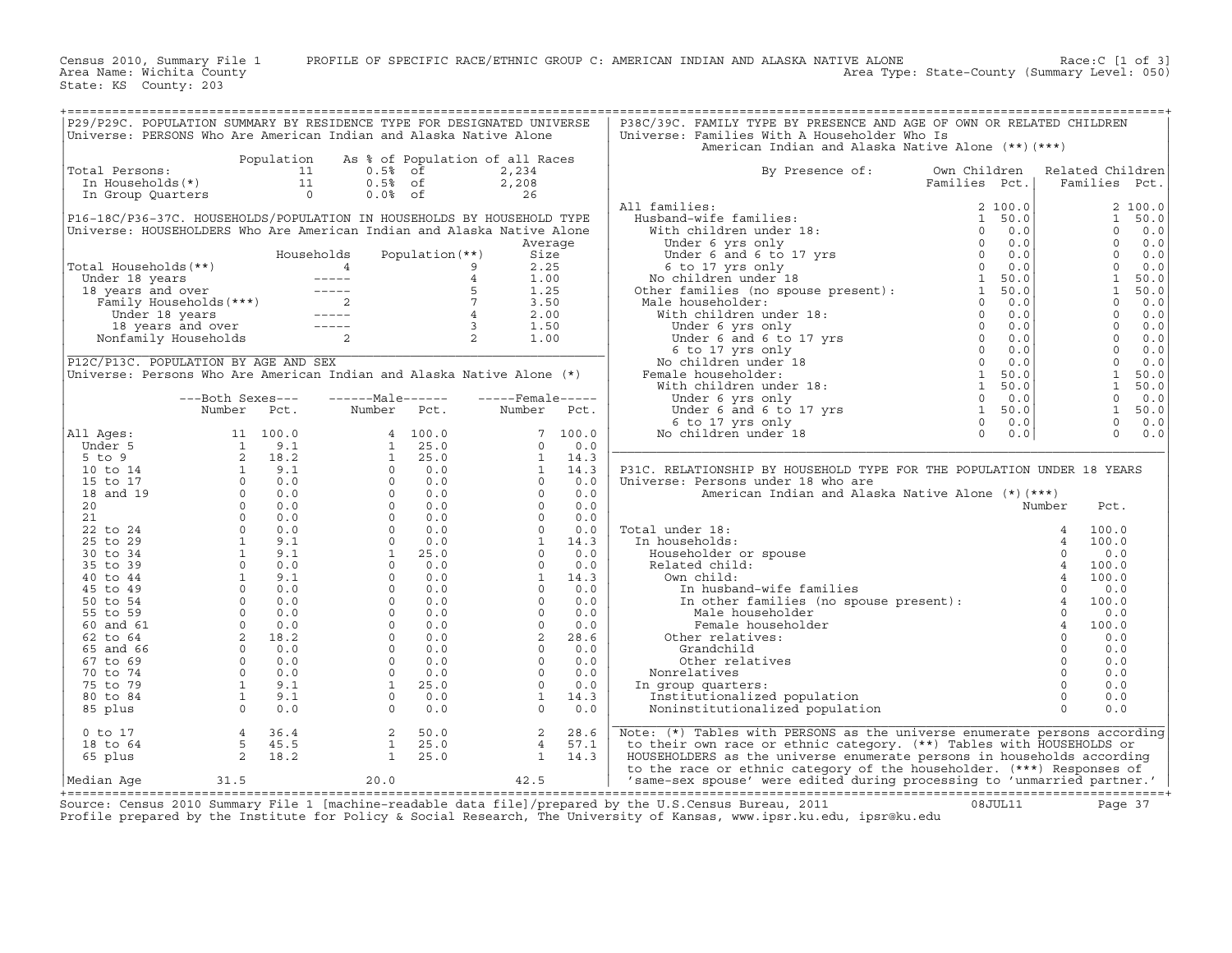Census 2010, Summary File 1 PROFILE OF SPECIFIC RACE/ETHNIC GROUP C: AMERICAN INDIAN AND ALASKA NATIVE ALONE Race:C [2 of 3]<br>Area Name: Wichita County Level: 050) Area Type: State-County (Summary Level: 050)

+===================================================================================================================================================+

State: KS County: 203

| Universe: Persons Who Are American Indian and Alaska Native Alone (*) (***)                                                                                                                                                                                                                                |                         | P29C/P34C. RELATIONSHIP BY HOUSEHOLD TYPE FOR ALL PERSONS & PERSONS 65+ |                             |                         | PCT14C. PRESENCE OF MULTIGENERATIONAL HOUSEHOLDS<br>Universe: Households With A Householder Who Is | American Indian and Alaska Native Alone (**)                 |                 |          |
|------------------------------------------------------------------------------------------------------------------------------------------------------------------------------------------------------------------------------------------------------------------------------------------------------------|-------------------------|-------------------------------------------------------------------------|-----------------------------|-------------------------|----------------------------------------------------------------------------------------------------|--------------------------------------------------------------|-----------------|----------|
|                                                                                                                                                                                                                                                                                                            | All Ages<br>Number Pct. |                                                                         | 65 years and over<br>Number | Pct.                    | Total:                                                                                             |                                                              | Number          | 4 100.0  |
| Total:                                                                                                                                                                                                                                                                                                     |                         | 100.0                                                                   |                             | $\overline{2}$<br>100.0 | Household has 3 or more generations<br>Household does not have 3+ generations                      |                                                              | $\cap$          |          |
| In households:                                                                                                                                                                                                                                                                                             |                         | 100.0                                                                   |                             | $\overline{2}$<br>100.0 |                                                                                                    |                                                              |                 | 4 100.0  |
|                                                                                                                                                                                                                                                                                                            |                         | 81.8                                                                    | $\mathbf{1}$                | 50.0                    |                                                                                                    |                                                              |                 |          |
|                                                                                                                                                                                                                                                                                                            |                         | 18.2                                                                    | $\mathbf{1}$                | 50.0                    |                                                                                                    |                                                              |                 |          |
|                                                                                                                                                                                                                                                                                                            |                         | 9.1                                                                     | $\mathbf{1}$                | 50.0                    |                                                                                                    |                                                              |                 |          |
|                                                                                                                                                                                                                                                                                                            |                         | 9.1                                                                     | $\Omega$                    | 0.0                     |                                                                                                    |                                                              |                 |          |
|                                                                                                                                                                                                                                                                                                            |                         | 27.3                                                                    | $\Omega$                    | 0.0                     |                                                                                                    |                                                              |                 |          |
|                                                                                                                                                                                                                                                                                                            |                         |                                                                         |                             |                         | PCT19C. NONRELATIVES BY HOUSEHOLD TYPE (*) (***)                                                   |                                                              |                 |          |
|                                                                                                                                                                                                                                                                                                            |                         | 0.0                                                                     | $\Omega$                    | 0.0                     | Universe: Nonrelatives who are                                                                     |                                                              |                 |          |
|                                                                                                                                                                                                                                                                                                            |                         | 0.0                                                                     | $\Omega$                    | 0.0                     |                                                                                                    | American Indian and Alaska Native Alone (Total: 0)           |                 |          |
|                                                                                                                                                                                                                                                                                                            |                         | 36.4                                                                    |                             |                         |                                                                                                    |                                                              |                 |          |
|                                                                                                                                                                                                                                                                                                            |                         | 36.4                                                                    |                             |                         |                                                                                                    | In Family                                                    | In Nonfamily    |          |
| Adopted                                                                                                                                                                                                                                                                                                    | $\Omega$                | 0.0                                                                     |                             |                         |                                                                                                    | Households                                                   | Households      |          |
| Step                                                                                                                                                                                                                                                                                                       | $\Omega$                | 0.0                                                                     |                             |                         |                                                                                                    | Number Pct.                                                  | Number Pct.     |          |
|                                                                                                                                                                                                                                                                                                            |                         | 0.0                                                                     |                             |                         |                                                                                                    |                                                              |                 |          |
|                                                                                                                                                                                                                                                                                                            |                         | 0.0                                                                     |                             |                         | Nonrelatives:                                                                                      | 0 100.0                                                      | $\Omega$        | 100.0    |
|                                                                                                                                                                                                                                                                                                            |                         | 0.0                                                                     |                             |                         | nrelatives:<br>Roomer or boarder                                                                   | $\Omega$<br><b>Contractor</b>                                | $\Omega$        |          |
|                                                                                                                                                                                                                                                                                                            |                         | 0.0                                                                     | $\Omega$                    | 0.0                     | Housemate or roommate                                                                              | $\Omega$<br>$\sim$                                           | $\Omega$        |          |
|                                                                                                                                                                                                                                                                                                            |                         | 0.0                                                                     | $\Omega$                    | 0.0                     | Unmarried partner                                                                                  | $\Omega$<br>$\sim 100$ km s $^{-1}$                          | $\Omega$        |          |
|                                                                                                                                                                                                                                                                                                            |                         | 18.2                                                                    | $\mathbf{1}$                | 50.0                    | Other nonrelatives                                                                                 | $\Omega$                                                     | $\Omega$        |          |
|                                                                                                                                                                                                                                                                                                            |                         | 9.1                                                                     | $\Omega$                    | 0.0                     |                                                                                                    |                                                              |                 |          |
|                                                                                                                                                                                                                                                                                                            |                         | 9.1                                                                     | $\Omega$                    | 0.0                     |                                                                                                    |                                                              |                 |          |
|                                                                                                                                                                                                                                                                                                            |                         |                                                                         |                             |                         |                                                                                                    |                                                              |                 |          |
| Step<br>0<br>Grandchild<br>Brother or sister<br>0<br>Son-in-law/daughter-in-law<br>0<br>Other relatives (#)<br>0<br>Other relatives (#)<br>0<br>Monrelatives 0<br>In nonfamily households:<br>2<br>Male householder:<br>1<br>Living alone<br>Female householder:                                           |                         | 0.0                                                                     | $\Omega$                    | 0.0                     |                                                                                                    |                                                              |                 |          |
|                                                                                                                                                                                                                                                                                                            |                         | 9.1                                                                     | $\mathbf{1}$                | 50.0                    | H17C. HOUSING UNITS BY HOUSEHOLDER'S AGE AND TENURE                                                |                                                              |                 |          |
|                                                                                                                                                                                                                                                                                                            |                         | 9.1                                                                     | $\mathbf{1}$                | 50.0                    | Universe: Occupied Housing Units With A Householder Who Is                                         |                                                              |                 |          |
|                                                                                                                                                                                                                                                                                                            |                         | 0.0                                                                     | $\Omega$                    | 0.0                     |                                                                                                    | American Indian and Alaska Native Alone (**)                 |                 |          |
|                                                                                                                                                                                                                                                                                                            |                         | 0.0                                                                     | $\Omega$                    | 0.0                     |                                                                                                    |                                                              |                 |          |
| In group quarters:                                                                                                                                                                                                                                                                                         |                         | 0.0                                                                     | $\Omega$                    | 0.0                     | Age of                                                                                             | Owner Occupied                                               | Renter Occupied |          |
| Institutionalized                                                                                                                                                                                                                                                                                          | $\overline{0}$          | 0.0                                                                     | $\Omega$                    | 0.0                     | Age of<br>Householder                                                                              | Number Pct.                                                  | Number          |          |
|                                                                                                                                                                                                                                                                                                            | $\Omega$                | 0.0                                                                     | $\Omega$                    | 0.0                     |                                                                                                    |                                                              |                 |          |
| Noninstitutionalized                                                                                                                                                                                                                                                                                       |                         |                                                                         |                             |                         |                                                                                                    |                                                              |                 |          |
|                                                                                                                                                                                                                                                                                                            |                         |                                                                         |                             |                         |                                                                                                    | 1 100.0                                                      |                 |          |
|                                                                                                                                                                                                                                                                                                            |                         |                                                                         |                             |                         | All Ages:                                                                                          | $\Omega$                                                     | $\Omega$        |          |
| (#) For 65 yrs & over, includes children, siblings, etc. not shown separately                                                                                                                                                                                                                              |                         |                                                                         |                             |                         | 15 to 24                                                                                           | 0.0                                                          |                 |          |
|                                                                                                                                                                                                                                                                                                            |                         |                                                                         |                             |                         | 25 to 34                                                                                           | 0.0                                                          | $\overline{2}$  |          |
|                                                                                                                                                                                                                                                                                                            |                         |                                                                         |                             |                         | 35 to 44                                                                                           | 0.0                                                          | $\Omega$        |          |
|                                                                                                                                                                                                                                                                                                            |                         |                                                                         |                             |                         | 45 to 54                                                                                           | 0.0                                                          | $\Omega$        |          |
| P18C. HOUSEHOLD TYPE                                                                                                                                                                                                                                                                                       |                         |                                                                         |                             |                         | 55 to 59                                                                                           | $\begin{bmatrix} 0 \\ 0 \\ 0 \\ 0 \\ 0 \end{bmatrix}$<br>0.0 | $\cap$          |          |
| Universe: Households with a Householder Who is                                                                                                                                                                                                                                                             |                         |                                                                         |                             |                         | 60 to 64                                                                                           | $\overline{0}$<br>0.0                                        | $\Omega$        |          |
| American Indian and Alaska Native Alone (**)                                                                                                                                                                                                                                                               |                         |                                                                         |                             |                         | 65 to 74                                                                                           | $\Omega$<br>0.0                                              | $\Omega$        |          |
|                                                                                                                                                                                                                                                                                                            |                         |                                                                         | Number Pct.                 |                         | 75 to 84                                                                                           | 1 100.0                                                      | $\overline{1}$  |          |
|                                                                                                                                                                                                                                                                                                            |                         |                                                                         |                             |                         | 85 and over                                                                                        | $\Omega$<br>0.0                                              | $\cap$          |          |
| Total:                                                                                                                                                                                                                                                                                                     |                         |                                                                         | 4 100.0                     |                         |                                                                                                    |                                                              |                 |          |
| Family households (***) :                                                                                                                                                                                                                                                                                  |                         |                                                                         |                             |                         |                                                                                                    |                                                              |                 |          |
| Husband-wife families                                                                                                                                                                                                                                                                                      |                         |                                                                         |                             |                         | Note: (*) Tables with PERSONS as the universe enumerate persons                                    |                                                              |                 |          |
| Other families:                                                                                                                                                                                                                                                                                            |                         |                                                                         |                             |                         | according to their own race or ethnic category. (**) Tables with                                   |                                                              |                 |          |
|                                                                                                                                                                                                                                                                                                            |                         |                                                                         |                             |                         | HOUSEHOLDS or HOUSEHOLDERS as the universe enumerate persons in                                    |                                                              |                 |          |
|                                                                                                                                                                                                                                                                                                            |                         |                                                                         |                             |                         |                                                                                                    |                                                              |                 |          |
|                                                                                                                                                                                                                                                                                                            |                         |                                                                         |                             |                         | households according to the race or ethnic category of the                                         |                                                              |                 |          |
| Nonfamily households:                                                                                                                                                                                                                                                                                      |                         |                                                                         |                             |                         | householder. (***) Responses of 'same-sex spouse' were edited                                      |                                                              |                 |          |
| ily households (***):<br>usband-wife families<br>ther families:<br>Male householder, no wife present<br>Family householder, no husband present<br>Family households:<br>Ouseholder living alone<br>ouseholder not living alone<br>ouseholder n<br>Householder living alone<br>Householder not living alone |                         |                                                                         |                             |                         | during processing to 'unmarried partner.'                                                          |                                                              |                 | 3, 100.0 |

+===================================================================================================================================================+Source: Census 2010 Summary File 1 [machine−readable data file]/prepared by the U.S.Census Bureau, 2011 08JUL11 Page 38

Profile prepared by the Institute for Policy & Social Research, The University of Kansas, www.ipsr.ku.edu, ipsr@ku.edu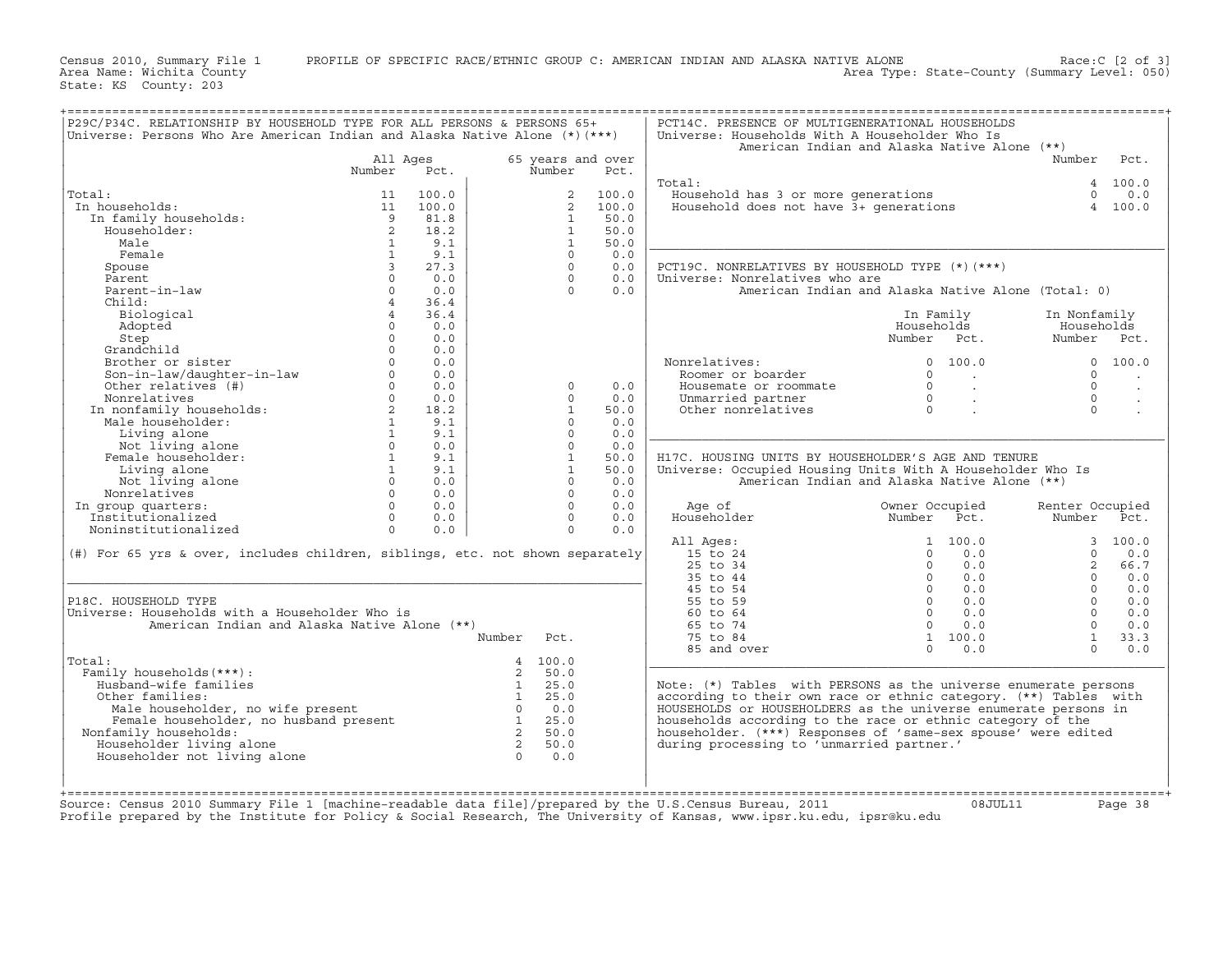Census 2010, Summary File 1 PROFILE OF SPECIFIC RACE/ETHNIC GROUP C: AMERICAN INDIAN AND ALASKA NATIVE ALONE Race:C [3 of 3]<br>Area Name: Wichita County Level: 050) Area Type: State-County (Summary Level: 050)

State: KS County: 203

+===================================================================================================================================================+

| 220C/HIOC. HOUSEHOLDS (OCCUPIED HOUSING UNIIS) BI HOUSEHOLD SIZE BI IIPE AND BI IENUKE<br>(***) Universe: Households (Occupied Housing Units) With A Householder Who Is American Indian and Alaska Native Alone (**) |                   |       |                         |         |                         |         |                   |       |                    |         |
|----------------------------------------------------------------------------------------------------------------------------------------------------------------------------------------------------------------------|-------------------|-------|-------------------------|---------|-------------------------|---------|-------------------|-------|--------------------|---------|
|                                                                                                                                                                                                                      | All<br>Households | Pct.  | Family<br>Households    | Pct.    | Nonfamily<br>Households | Pct.    | Owner<br>Occupied | Pct.  | Renter<br>Occupied | Pct.    |
| All household sizes:                                                                                                                                                                                                 |                   | 100.0 |                         | 2 100.0 |                         | 2 100.0 |                   | 100.0 |                    | 3 100.0 |
| 1-person households                                                                                                                                                                                                  |                   | 50.0  | (Family always >1 pers) |         |                         | 2 100.0 |                   | 100.0 |                    | 33.3    |
| 2-person households                                                                                                                                                                                                  |                   | 25.0  |                         | 50.0    |                         | 0.0     |                   | 0.0   |                    | 33.3    |
| 3-person households                                                                                                                                                                                                  |                   | 0.0   |                         | 0.0     |                         | 0.0     |                   | 0.0   |                    | 0.0     |
| 4-person households                                                                                                                                                                                                  |                   | 0.0   |                         | 0.0     |                         | 0.0     |                   | 0.0   |                    | 0.0     |
| 5-person households                                                                                                                                                                                                  |                   | 25.0  |                         | 50.0    |                         | 0.0     |                   | 0.0   |                    | 33.3    |
| 6-person households                                                                                                                                                                                                  |                   | 0.0   |                         | 0.0     |                         | 0.0     |                   | 0.0   |                    | 0.0     |
| 7-or-more person households                                                                                                                                                                                          |                   | 0.0   |                         | 0.0     |                         | 0.0     |                   | 0.0   |                    | 0.0     |

|                                | Total<br>Population | Pct.          | Families | Pct.          | Nonfamilies | Pct.                      | In Owner<br>Occupied | Pct.          | In Renter<br>Occupied | Pct.                      |
|--------------------------------|---------------------|---------------|----------|---------------|-------------|---------------------------|----------------------|---------------|-----------------------|---------------------------|
| Total population in households | 9                   | 100.0         |          | 77.8          |             | 22.2                      |                      | 11.1          |                       | 8 88.9                    |
| Under 18 years                 | 4                   | 100.0         |          | 4 100.0       |             |                           |                      |               |                       |                           |
| 18 years and over              | 5.                  | 100.0         |          | 60.0          |             |                           |                      |               |                       |                           |
| Average Household Size         | 2.25                | $- - - - - -$ | 3.50     | $\frac{1}{2}$ | 00          | $\qquad \qquad - - - - -$ | 1.00                 | $- - - - - -$ | 2.67                  | $\qquad \qquad - - - - -$ |
| Under 18 years                 | $\overline{1}$ .00  | $------$      | 2.00     |               |             |                           |                      |               |                       |                           |
| 18 years and over              | $\overline{1}$ .25  | ------        | ⊥.50     |               |             |                           |                      |               |                       |                           |

| Universe: Households (Occupied Housing Units) With A Householder Who Is American Indian and Alaska Native Alone (**)(***)                                                                                                                                                                                                                                     |                   |         | P28C/H16C. HOUSEHOLDS (OCCUPIED HOUSING UNITS) BY HOUSEHOLD SIZE BY TYPE AND BY TENURE                 |                                                          |                                                                                                                                                                                                                                                                                                                                                                                              |                |                     |                                                                                                                                                                                                                                                                                                                                                                                              |                                                              |                  |
|---------------------------------------------------------------------------------------------------------------------------------------------------------------------------------------------------------------------------------------------------------------------------------------------------------------------------------------------------------------|-------------------|---------|--------------------------------------------------------------------------------------------------------|----------------------------------------------------------|----------------------------------------------------------------------------------------------------------------------------------------------------------------------------------------------------------------------------------------------------------------------------------------------------------------------------------------------------------------------------------------------|----------------|---------------------|----------------------------------------------------------------------------------------------------------------------------------------------------------------------------------------------------------------------------------------------------------------------------------------------------------------------------------------------------------------------------------------------|--------------------------------------------------------------|------------------|
|                                                                                                                                                                                                                                                                                                                                                               | All<br>Households | Pct.    | Family<br>Households                                                                                   | Pct.                                                     | Nonfamily<br>Households                                                                                                                                                                                                                                                                                                                                                                      | Pct.           | Owner<br>Occupied   | Pct.                                                                                                                                                                                                                                                                                                                                                                                         | Renter<br>Occupied                                           | Pct.             |
| All household sizes:                                                                                                                                                                                                                                                                                                                                          |                   | 4 100.0 |                                                                                                        | 2 100.0                                                  |                                                                                                                                                                                                                                                                                                                                                                                              | 2 100.0        |                     | 1 100.0                                                                                                                                                                                                                                                                                                                                                                                      | $\mathbf{3}$                                                 | 100.0            |
| 1-person households                                                                                                                                                                                                                                                                                                                                           |                   | 2 50.0  |                                                                                                        |                                                          |                                                                                                                                                                                                                                                                                                                                                                                              |                |                     | 1 100.0                                                                                                                                                                                                                                                                                                                                                                                      | $\mathbf{1}$                                                 | 33.3             |
| 2-person households                                                                                                                                                                                                                                                                                                                                           | 1                 | 25.0    |                                                                                                        |                                                          |                                                                                                                                                                                                                                                                                                                                                                                              |                | $\Omega$            | 0.0                                                                                                                                                                                                                                                                                                                                                                                          | 1                                                            | 33.3             |
| 3-person households                                                                                                                                                                                                                                                                                                                                           |                   |         |                                                                                                        |                                                          |                                                                                                                                                                                                                                                                                                                                                                                              |                | $\Omega$            | 0.0                                                                                                                                                                                                                                                                                                                                                                                          | $\Omega$                                                     | 0.0              |
| 4-person households                                                                                                                                                                                                                                                                                                                                           |                   |         |                                                                                                        |                                                          |                                                                                                                                                                                                                                                                                                                                                                                              |                | $\overline{0}$      | 0.0                                                                                                                                                                                                                                                                                                                                                                                          | $\overline{0}$                                               | 0.0              |
| 5-person households                                                                                                                                                                                                                                                                                                                                           |                   |         |                                                                                                        |                                                          |                                                                                                                                                                                                                                                                                                                                                                                              |                |                     | $0 \qquad 0.0$                                                                                                                                                                                                                                                                                                                                                                               |                                                              | 33.3             |
| 6-person households                                                                                                                                                                                                                                                                                                                                           |                   |         |                                                                                                        |                                                          |                                                                                                                                                                                                                                                                                                                                                                                              |                | $\bigcap$           | 0.0                                                                                                                                                                                                                                                                                                                                                                                          | $\frac{1}{0}$                                                | 0.0              |
| 7-or-more person households                                                                                                                                                                                                                                                                                                                                   |                   |         | $\begin{bmatrix} 0 & 0 & 0 \ 0 & 0 & 0 \ 1 & 25 & 0 \ 0 & 0 & 0 \ 0 & 0 & 0 \end{bmatrix}$<br>$\Omega$ | 0.0                                                      | $\Omega$                                                                                                                                                                                                                                                                                                                                                                                     | 0.0            | $\Omega$            | 0.0                                                                                                                                                                                                                                                                                                                                                                                          | $\Omega$                                                     | 0.0              |
| P16C/P17C/P36C/P37C/H11C/H12C. POPULATION IN HOUSEHOLDS AND AVERAGE HOUSEHOLD SIZE BY TYPE AND BY TENURE<br>Universe: Population in Households (Occupied Housing Units) With A Householder Who Is American Indian and Alaska Native Alone (**)                                                                                                                |                   |         |                                                                                                        |                                                          |                                                                                                                                                                                                                                                                                                                                                                                              |                |                     |                                                                                                                                                                                                                                                                                                                                                                                              |                                                              |                  |
|                                                                                                                                                                                                                                                                                                                                                               | Total             |         | In                                                                                                     |                                                          | In                                                                                                                                                                                                                                                                                                                                                                                           |                | In Owner            |                                                                                                                                                                                                                                                                                                                                                                                              | In Renter                                                    |                  |
|                                                                                                                                                                                                                                                                                                                                                               | Population Pct.   |         | Families Pct.                                                                                          |                                                          | Nonfamilies                                                                                                                                                                                                                                                                                                                                                                                  | Pct.           | Occupied            | Pct.                                                                                                                                                                                                                                                                                                                                                                                         | Occupied                                                     | Pct.             |
| $\begin{tabular}{ l l } \hline \texttt{Total population in households} & & 9 & 100.0 \\ \hline \texttt{Under 18 years} & & 4 & 100.0 \\ \texttt{18 years and over} & 5 & 100.0 \\ \texttt{Average Household Size} & & 5 & 100.0 \\ \hline \texttt{Under 18 years} & 2.25 & ------\\ \hline \texttt{18 years and over} & 1.25 & ------\\ \hline \end{tabular}$ |                   |         |                                                                                                        | 7 77.8                                                   | 2                                                                                                                                                                                                                                                                                                                                                                                            | 22.2           | $\mathbf{1}$        | 11.1                                                                                                                                                                                                                                                                                                                                                                                         | 8                                                            | 88.9             |
|                                                                                                                                                                                                                                                                                                                                                               |                   |         |                                                                                                        | 4 100.0                                                  |                                                                                                                                                                                                                                                                                                                                                                                              | ----- -----    |                     | $\frac{1}{2} \frac{1}{2} \frac{1}{2} \frac{1}{2} \frac{1}{2} \frac{1}{2} \frac{1}{2} \frac{1}{2} \frac{1}{2} \frac{1}{2} \frac{1}{2} \frac{1}{2} \frac{1}{2} \frac{1}{2} \frac{1}{2} \frac{1}{2} \frac{1}{2} \frac{1}{2} \frac{1}{2} \frac{1}{2} \frac{1}{2} \frac{1}{2} \frac{1}{2} \frac{1}{2} \frac{1}{2} \frac{1}{2} \frac{1}{2} \frac{1}{2} \frac{1}{2} \frac{1}{2} \frac{1}{2} \frac{$ |                                                              |                  |
|                                                                                                                                                                                                                                                                                                                                                               |                   |         | 3 60.0                                                                                                 |                                                          |                                                                                                                                                                                                                                                                                                                                                                                              | ----- -----    |                     | $\qquad \qquad - - - - -$                                                                                                                                                                                                                                                                                                                                                                    |                                                              |                  |
|                                                                                                                                                                                                                                                                                                                                                               |                   |         |                                                                                                        | $3.50$ $---$                                             | $1.00$ -----                                                                                                                                                                                                                                                                                                                                                                                 |                |                     | $1.00$ -----                                                                                                                                                                                                                                                                                                                                                                                 | $2.67$ -----                                                 |                  |
|                                                                                                                                                                                                                                                                                                                                                               |                   |         |                                                                                                        | $2.00$ -----                                             | $\frac{1}{2} \frac{1}{2} \frac{1}{2} \frac{1}{2} \frac{1}{2} \frac{1}{2} \frac{1}{2} \frac{1}{2} \frac{1}{2} \frac{1}{2} \frac{1}{2} \frac{1}{2} \frac{1}{2} \frac{1}{2} \frac{1}{2} \frac{1}{2} \frac{1}{2} \frac{1}{2} \frac{1}{2} \frac{1}{2} \frac{1}{2} \frac{1}{2} \frac{1}{2} \frac{1}{2} \frac{1}{2} \frac{1}{2} \frac{1}{2} \frac{1}{2} \frac{1}{2} \frac{1}{2} \frac{1}{2} \frac{$ |                |                     |                                                                                                                                                                                                                                                                                                                                                                                              |                                                              |                  |
|                                                                                                                                                                                                                                                                                                                                                               |                   |         |                                                                                                        | $1.50$ -----                                             |                                                                                                                                                                                                                                                                                                                                                                                              |                |                     |                                                                                                                                                                                                                                                                                                                                                                                              |                                                              |                  |
| PCT20/PCT22C. GROUP QUARTERS POPULATION BY SEX BY AGE BY GROUP QUARTERS TYPE<br>Universe: Population in group quarters for persons who are American Indian and Alaska Native Alone (*)                                                                                                                                                                        |                   |         |                                                                                                        |                                                          |                                                                                                                                                                                                                                                                                                                                                                                              |                |                     |                                                                                                                                                                                                                                                                                                                                                                                              |                                                              |                  |
|                                                                                                                                                                                                                                                                                                                                                               |                   |         | $--- All Aqes ---$                                                                                     |                                                          |                                                                                                                                                                                                                                                                                                                                                                                              |                |                     |                                                                                                                                                                                                                                                                                                                                                                                              | -------------------- 18 Years and Over --------------------- |                  |
|                                                                                                                                                                                                                                                                                                                                                               |                   |         |                                                                                                        |                                                          |                                                                                                                                                                                                                                                                                                                                                                                              | Pct. of<br>All |                     | Pct. of<br>Total                                                                                                                                                                                                                                                                                                                                                                             |                                                              | Pct. of<br>Total |
|                                                                                                                                                                                                                                                                                                                                                               |                   |         | Number                                                                                                 | Pct.                                                     | Total                                                                                                                                                                                                                                                                                                                                                                                        |                | AII<br>Ages<br>Male | $18+$                                                                                                                                                                                                                                                                                                                                                                                        | Female                                                       | $18+$            |
| All types of group quarters:                                                                                                                                                                                                                                                                                                                                  |                   |         | $\Omega$                                                                                               | 100.0                                                    | $\Omega$                                                                                                                                                                                                                                                                                                                                                                                     |                | $\Omega$            | $\ddot{\phantom{a}}$                                                                                                                                                                                                                                                                                                                                                                         | $\Omega$                                                     |                  |
| Institutionalized population:                                                                                                                                                                                                                                                                                                                                 |                   |         | $\Omega$                                                                                               |                                                          | $\Omega$                                                                                                                                                                                                                                                                                                                                                                                     |                | $\Omega$            |                                                                                                                                                                                                                                                                                                                                                                                              | $\Omega$                                                     |                  |
|                                                                                                                                                                                                                                                                                                                                                               |                   |         | $\circ$                                                                                                |                                                          | $\circ$                                                                                                                                                                                                                                                                                                                                                                                      |                | $\circ$             |                                                                                                                                                                                                                                                                                                                                                                                              | $\circ$                                                      |                  |
| Correctional facilities for adults                                                                                                                                                                                                                                                                                                                            |                   |         | $\overline{0}$                                                                                         |                                                          | $\circ$                                                                                                                                                                                                                                                                                                                                                                                      |                | $\Omega$            | $\ddot{\phantom{0}}$                                                                                                                                                                                                                                                                                                                                                                         | $\circ$                                                      |                  |
| Juvenile facilities                                                                                                                                                                                                                                                                                                                                           |                   |         |                                                                                                        |                                                          |                                                                                                                                                                                                                                                                                                                                                                                              |                |                     |                                                                                                                                                                                                                                                                                                                                                                                              |                                                              |                  |
|                                                                                                                                                                                                                                                                                                                                                               |                   |         | $\circ$                                                                                                |                                                          | $\Omega$                                                                                                                                                                                                                                                                                                                                                                                     |                | $\Omega$            |                                                                                                                                                                                                                                                                                                                                                                                              | $\Omega$                                                     |                  |
| Nursing facilities/skilled-nursing facilities<br>Other institutional facilities                                                                                                                                                                                                                                                                               |                   |         |                                                                                                        |                                                          | $\circ$                                                                                                                                                                                                                                                                                                                                                                                      |                | $\Omega$            |                                                                                                                                                                                                                                                                                                                                                                                              | $\circ$                                                      |                  |
| Noninstitutionalized population:                                                                                                                                                                                                                                                                                                                              |                   |         |                                                                                                        |                                                          | $\Omega$                                                                                                                                                                                                                                                                                                                                                                                     |                | $\Omega$            | $\ddot{\phantom{a}}$                                                                                                                                                                                                                                                                                                                                                                         | $\circ$                                                      |                  |
| College/university student housing                                                                                                                                                                                                                                                                                                                            |                   |         | $\Omega$                                                                                               | $\begin{matrix}0&\cdot&\cdot\\0&\cdot&\cdot\end{matrix}$ | $\Omega$                                                                                                                                                                                                                                                                                                                                                                                     |                | $\Omega$            |                                                                                                                                                                                                                                                                                                                                                                                              | $\Omega$                                                     |                  |
|                                                                                                                                                                                                                                                                                                                                                               |                   |         | $\Omega$                                                                                               |                                                          | $\Omega$                                                                                                                                                                                                                                                                                                                                                                                     |                | $\Omega$            |                                                                                                                                                                                                                                                                                                                                                                                              | $\circ$                                                      |                  |
| Military quarters<br>Other noninstitutional facilities                                                                                                                                                                                                                                                                                                        |                   |         | $\Omega$                                                                                               |                                                          | $\Omega$                                                                                                                                                                                                                                                                                                                                                                                     |                | $\Omega$            |                                                                                                                                                                                                                                                                                                                                                                                              | $\Omega$                                                     |                  |

+===================================================================================================================================================+Source: Census 2010 Summary File 1 [machine−readable data file]/prepared by the U.S.Census Bureau, 2011 08JUL11 Page 39 Profile prepared by the Institute for Policy & Social Research, The University of Kansas, www.ipsr.ku.edu, ipsr@ku.edu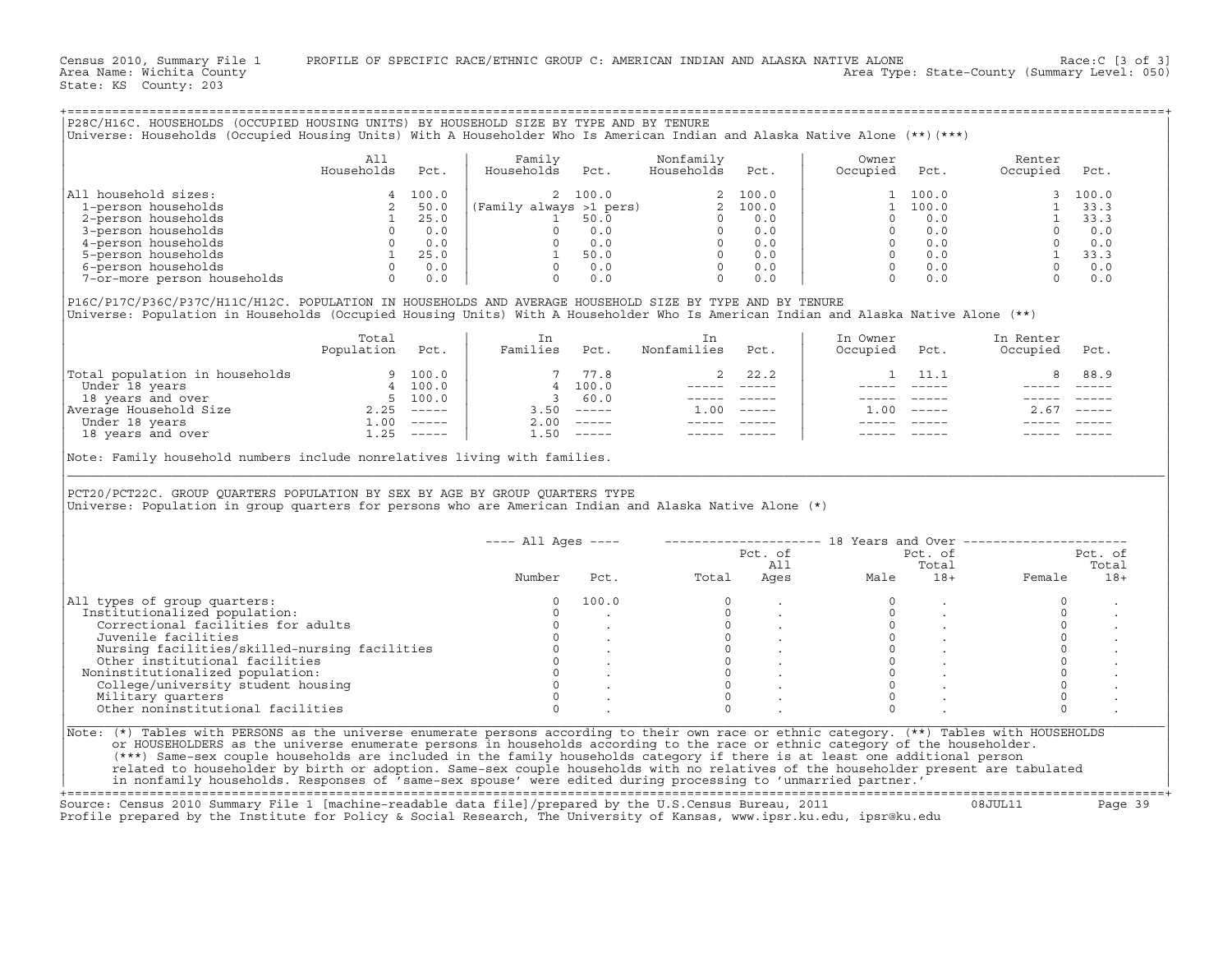| P29/P29D. POPULATION SUMMARY BY RESIDENCE TYPE FOR DESIGNATED UNIVERSE         |                  |            |                  |                                 |                                                                                                                                                                                                                                                                                                                       |         | P38D/39D. FAMILY TYPE BY PRESENCE AND AGE OF OWN OR RELATED CHILDREN                                                                                                                                                                                                                                                                                                                                                                     |               |                             |                     |                                |
|--------------------------------------------------------------------------------|------------------|------------|------------------|---------------------------------|-----------------------------------------------------------------------------------------------------------------------------------------------------------------------------------------------------------------------------------------------------------------------------------------------------------------------|---------|------------------------------------------------------------------------------------------------------------------------------------------------------------------------------------------------------------------------------------------------------------------------------------------------------------------------------------------------------------------------------------------------------------------------------------------|---------------|-----------------------------|---------------------|--------------------------------|
| Universe: PERSONS Who Are Asian Alone                                          |                  |            |                  |                                 |                                                                                                                                                                                                                                                                                                                       |         | Universe: Families With A Householder Who Is                                                                                                                                                                                                                                                                                                                                                                                             |               |                             |                     |                                |
|                                                                                |                  |            |                  |                                 |                                                                                                                                                                                                                                                                                                                       |         | Asian Alone $(**)$ $(***)$                                                                                                                                                                                                                                                                                                                                                                                                               |               |                             |                     |                                |
|                                                                                |                  | Population |                  | As % of Population of all Races |                                                                                                                                                                                                                                                                                                                       |         |                                                                                                                                                                                                                                                                                                                                                                                                                                          |               |                             |                     |                                |
| otal Persons: 3<br>In Households(*) 3<br>In Group Quarters 0<br>Total Persons: |                  |            | $0.1%$ of        |                                 | 2,234                                                                                                                                                                                                                                                                                                                 |         | By Presence of:                                                                                                                                                                                                                                                                                                                                                                                                                          | Own Children  |                             |                     | Related Children               |
|                                                                                |                  |            | $0.1%$ of        |                                 | 2,208                                                                                                                                                                                                                                                                                                                 |         |                                                                                                                                                                                                                                                                                                                                                                                                                                          | Families Pct. |                             |                     | Families<br>Pct.               |
|                                                                                |                  |            | $0.0%$ of        |                                 | 26                                                                                                                                                                                                                                                                                                                    |         |                                                                                                                                                                                                                                                                                                                                                                                                                                          |               |                             |                     |                                |
|                                                                                |                  |            |                  |                                 |                                                                                                                                                                                                                                                                                                                       |         | All families:                                                                                                                                                                                                                                                                                                                                                                                                                            | $\Omega$      |                             |                     | $\Omega$                       |
| P16-18D/P36-37D. HOUSEHOLDS/POPULATION IN HOUSEHOLDS BY HOUSEHOLD TYPE         |                  |            |                  |                                 |                                                                                                                                                                                                                                                                                                                       |         | Husband-wife families:                                                                                                                                                                                                                                                                                                                                                                                                                   | $\circ$       | $\sim$                      |                     | $\mathbf 0$                    |
| Universe: HOUSEHOLDERS Who Are Asian Alone                                     |                  |            |                  |                                 |                                                                                                                                                                                                                                                                                                                       |         |                                                                                                                                                                                                                                                                                                                                                                                                                                          | $\Omega$      | $\mathcal{L}^{\mathcal{L}}$ |                     | $\Omega$                       |
|                                                                                |                  |            |                  |                                 |                                                                                                                                                                                                                                                                                                                       | Average |                                                                                                                                                                                                                                                                                                                                                                                                                                          | $\circ$       | $\sim$                      |                     | $\mathbf 0$                    |
|                                                                                |                  |            | Households       | Population (**)                 | Size                                                                                                                                                                                                                                                                                                                  |         |                                                                                                                                                                                                                                                                                                                                                                                                                                          | $\circ$       | $\sim$                      |                     | $\circ$                        |
| Total Households(**)                                                           |                  |            | $\overline{2}$   | 2                               | 1.00                                                                                                                                                                                                                                                                                                                  |         |                                                                                                                                                                                                                                                                                                                                                                                                                                          | $\Omega$      | $\sim$                      |                     | $\Omega$                       |
|                                                                                |                  |            |                  |                                 | 0.00                                                                                                                                                                                                                                                                                                                  |         | Husband-wife families:<br>With children under 18:<br>Under 6 and 6 to 17 yrs<br>6 to 17 yrs only<br>6 to 17 yrs only<br>No children under 18<br>Other families (no spouse present):<br>Male householder:<br>Analdren under 10<br>families (no spouse present):<br>householder:<br>th children under 18:<br>Under 6 yrs only<br>Under 6 and 6 to 17 yrs<br>6 to 17 yrs only<br>No children under 18<br>'a householder:<br>'a householder: | $\Omega$      | $\mathcal{L}^{\pm}$         |                     | $\mathbf 0$                    |
|                                                                                |                  |            |                  |                                 | 1.00                                                                                                                                                                                                                                                                                                                  |         |                                                                                                                                                                                                                                                                                                                                                                                                                                          | $\Omega$      | $\sim$                      |                     | $\mathsf{O}\xspace$            |
|                                                                                |                  |            |                  |                                 | 0.00                                                                                                                                                                                                                                                                                                                  |         | Male householder:                                                                                                                                                                                                                                                                                                                                                                                                                        |               | $\sim$                      |                     | $\circ$<br>$\mathbf 0$         |
|                                                                                |                  |            |                  |                                 | 0.00                                                                                                                                                                                                                                                                                                                  |         | With children under 18:                                                                                                                                                                                                                                                                                                                                                                                                                  | $\Omega$      | $\sim$                      |                     |                                |
|                                                                                |                  |            |                  |                                 | 0.00                                                                                                                                                                                                                                                                                                                  |         |                                                                                                                                                                                                                                                                                                                                                                                                                                          | $\Omega$      | $\sim$                      |                     | $\mathsf{O}\xspace$<br>$\circ$ |
|                                                                                |                  |            |                  |                                 | 1.00                                                                                                                                                                                                                                                                                                                  |         |                                                                                                                                                                                                                                                                                                                                                                                                                                          |               | $\sim$                      |                     | $\circ$                        |
| P12D/P13D. POPULATION BY AGE AND SEX                                           |                  |            |                  |                                 |                                                                                                                                                                                                                                                                                                                       |         | No children under 18                                                                                                                                                                                                                                                                                                                                                                                                                     | $\Omega$      | $\sim$                      |                     | $\mathsf{O}\xspace$            |
| Universe: Persons Who Are Asian Alone (*)                                      |                  |            |                  |                                 |                                                                                                                                                                                                                                                                                                                       |         | Female householder:                                                                                                                                                                                                                                                                                                                                                                                                                      |               | $\sim$                      |                     | $\mathbf 0$                    |
|                                                                                |                  |            |                  |                                 |                                                                                                                                                                                                                                                                                                                       |         | With children under 18:                                                                                                                                                                                                                                                                                                                                                                                                                  |               | $\sim$                      |                     | $\circ$                        |
|                                                                                | ---Both Sexes--- |            | ------Male------ |                                 | $---$ Female-----                                                                                                                                                                                                                                                                                                     |         | Under 6 yrs only                                                                                                                                                                                                                                                                                                                                                                                                                         | $\Omega$      |                             |                     | $\mathsf{O}\xspace$            |
|                                                                                | Number Pct.      |            | Number           | Pct.                            | Number                                                                                                                                                                                                                                                                                                                | Pct.    | Under 6 yrs only<br>Under 6 and 6 to 17 yrs                                                                                                                                                                                                                                                                                                                                                                                              | $\Omega$      | $\bullet$<br>$\sim$         |                     | $\overline{0}$                 |
|                                                                                |                  |            |                  |                                 |                                                                                                                                                                                                                                                                                                                       |         | 6 to 17 yrs only                                                                                                                                                                                                                                                                                                                                                                                                                         | $\circ$       |                             |                     | $\mathbf 0$                    |
| All Ages:                                                                      |                  |            |                  |                                 |                                                                                                                                                                                                                                                                                                                       | 1 100.0 | No children under 18                                                                                                                                                                                                                                                                                                                                                                                                                     | $\Omega$      |                             |                     | $\Omega$                       |
| Under 5                                                                        |                  |            |                  |                                 | $\Omega$                                                                                                                                                                                                                                                                                                              | 0.0     |                                                                                                                                                                                                                                                                                                                                                                                                                                          |               |                             |                     |                                |
| $5$ to $9$                                                                     |                  |            |                  |                                 | $\Omega$                                                                                                                                                                                                                                                                                                              | 0.0     |                                                                                                                                                                                                                                                                                                                                                                                                                                          |               |                             |                     |                                |
| 10 to 14                                                                       |                  |            |                  |                                 |                                                                                                                                                                                                                                                                                                                       |         | P31D. RELATIONSHIP BY HOUSEHOLD TYPE FOR THE POPULATION UNDER 18 YEARS                                                                                                                                                                                                                                                                                                                                                                   |               |                             |                     |                                |
| 15 to 17                                                                       |                  |            |                  |                                 |                                                                                                                                                                                                                                                                                                                       |         | Universe: Persons under 18 who are                                                                                                                                                                                                                                                                                                                                                                                                       |               |                             |                     |                                |
| 18 and 19                                                                      |                  |            |                  |                                 |                                                                                                                                                                                                                                                                                                                       |         | Asian Alone $(*)$ $(***)$                                                                                                                                                                                                                                                                                                                                                                                                                |               |                             |                     |                                |
| 20                                                                             |                  |            |                  |                                 |                                                                                                                                                                                                                                                                                                                       |         |                                                                                                                                                                                                                                                                                                                                                                                                                                          |               |                             | Number              | Pct.                           |
| 21                                                                             |                  |            |                  |                                 |                                                                                                                                                                                                                                                                                                                       |         |                                                                                                                                                                                                                                                                                                                                                                                                                                          |               |                             |                     |                                |
| 22 to 24                                                                       |                  |            |                  |                                 |                                                                                                                                                                                                                                                                                                                       |         | Total under 18:                                                                                                                                                                                                                                                                                                                                                                                                                          |               |                             | $\circ$             |                                |
| 25 to 29                                                                       |                  |            |                  |                                 |                                                                                                                                                                                                                                                                                                                       |         | In households:                                                                                                                                                                                                                                                                                                                                                                                                                           |               |                             | $\circ$             |                                |
| 30 to 34                                                                       |                  |            |                  |                                 |                                                                                                                                                                                                                                                                                                                       |         | Householder or spouse                                                                                                                                                                                                                                                                                                                                                                                                                    |               |                             | $\circ$             |                                |
| 35 to 39                                                                       |                  |            |                  |                                 |                                                                                                                                                                                                                                                                                                                       |         | Related child:                                                                                                                                                                                                                                                                                                                                                                                                                           |               |                             | $\Omega$            |                                |
| 40 to 44                                                                       |                  |            |                  |                                 |                                                                                                                                                                                                                                                                                                                       |         | Own child:                                                                                                                                                                                                                                                                                                                                                                                                                               |               |                             | $\Omega$            |                                |
| 45 to 49                                                                       |                  |            |                  |                                 |                                                                                                                                                                                                                                                                                                                       |         | In husband-wife families                                                                                                                                                                                                                                                                                                                                                                                                                 |               |                             | $\mathsf{O}\xspace$ |                                |
| 50 to 54                                                                       |                  |            |                  |                                 |                                                                                                                                                                                                                                                                                                                       |         | In other families (no spouse present):                                                                                                                                                                                                                                                                                                                                                                                                   |               |                             | $\circ$             |                                |
| 55 to 59                                                                       |                  |            |                  |                                 |                                                                                                                                                                                                                                                                                                                       |         | Male householder                                                                                                                                                                                                                                                                                                                                                                                                                         |               |                             |                     |                                |
| 60 and 61                                                                      |                  |            |                  |                                 |                                                                                                                                                                                                                                                                                                                       |         | Female householder                                                                                                                                                                                                                                                                                                                                                                                                                       |               |                             | $\mathsf{O}\xspace$ |                                |
| 62 to 64                                                                       |                  |            |                  |                                 |                                                                                                                                                                                                                                                                                                                       |         | Other relatives:                                                                                                                                                                                                                                                                                                                                                                                                                         |               |                             | $\Omega$            |                                |
| 65 and 66                                                                      |                  |            |                  |                                 |                                                                                                                                                                                                                                                                                                                       |         | Grandchild                                                                                                                                                                                                                                                                                                                                                                                                                               |               |                             |                     |                                |
| 67 to 69                                                                       |                  |            |                  |                                 |                                                                                                                                                                                                                                                                                                                       |         | Other relatives                                                                                                                                                                                                                                                                                                                                                                                                                          |               |                             | $\Omega$            |                                |
| 70 to 74                                                                       |                  |            |                  |                                 |                                                                                                                                                                                                                                                                                                                       |         | Nonrelatives                                                                                                                                                                                                                                                                                                                                                                                                                             |               |                             |                     |                                |
| 75 to 79                                                                       |                  |            |                  |                                 |                                                                                                                                                                                                                                                                                                                       |         | In group quarters:                                                                                                                                                                                                                                                                                                                                                                                                                       |               |                             | $\circ$             |                                |
| 80 to 84                                                                       | $\overline{0}$   | 0.0        |                  |                                 |                                                                                                                                                                                                                                                                                                                       |         | Institutionalized population                                                                                                                                                                                                                                                                                                                                                                                                             |               |                             | $\Omega$            |                                |
| 85 plus                                                                        | $\Omega$         | 0.0        |                  |                                 | $\left[\begin{smallmatrix} 0 & 0 & 0 & 0 \ 0 & 0 & 0 & 0 \ 0 & 0 & 0 & 0 \ 0 & 0 & 0 & 0 \ 0 & 0 & 0 & 0 \ 0 & 0 & 0 & 0 \ 0 & 0 & 0 & 0 \ 0 & 0 & 0 & 0 \ 0 & 0 & 0 & 0 \ 0 & 0 & 0 & 0 \ 0 & 0 & 0 & 0 \ 0 & 0 & 0 & 0 \ 0 & 0 & 0 & 0 \ 0 & 0 & 0 & 0 \ 0 & 0 & 0 & 0 \ 0 & 0 & 0 & 0 \ 0 & 0 & 0 & 0 \ 0 & 0 & 0$ |         | Noninstitutionalized population                                                                                                                                                                                                                                                                                                                                                                                                          |               |                             | $\Omega$            |                                |
|                                                                                |                  |            |                  |                                 |                                                                                                                                                                                                                                                                                                                       |         |                                                                                                                                                                                                                                                                                                                                                                                                                                          |               |                             |                     |                                |
| $0$ to $17$                                                                    | $\Omega$         | 0.0        | $\circ$          | 0.0                             | $\circ$                                                                                                                                                                                                                                                                                                               | 0.0     | Note: (*) Tables with PERSONS as the universe enumerate persons according                                                                                                                                                                                                                                                                                                                                                                |               |                             |                     |                                |
| 18 to 64                                                                       |                  | 3, 100.0   |                  | 2 100.0                         |                                                                                                                                                                                                                                                                                                                       | 1 100.0 | to their own race or ethnic category. (**) Tables with HOUSEHOLDS or                                                                                                                                                                                                                                                                                                                                                                     |               |                             |                     |                                |
| 65 plus                                                                        | $\Omega$         | 0.0        | $\Omega$         | 0.0                             | $\Omega$                                                                                                                                                                                                                                                                                                              | 0.0     | HOUSEHOLDERS as the universe enumerate persons in households according                                                                                                                                                                                                                                                                                                                                                                   |               |                             |                     |                                |
|                                                                                |                  |            |                  |                                 |                                                                                                                                                                                                                                                                                                                       |         | to the race or ethnic category of the householder. (***) Responses of                                                                                                                                                                                                                                                                                                                                                                    |               |                             |                     |                                |
| Median Aqe                                                                     | 61.3             |            | 61.5             |                                 | 46.5                                                                                                                                                                                                                                                                                                                  |         | 'same-sex spouse' were edited during processing to 'unmarried partner.'                                                                                                                                                                                                                                                                                                                                                                  |               |                             |                     |                                |

+===================================================================================================================================================+ Source: Census 2010 Summary File 1 [machine−readable data file]/prepared by the U.S.Census Bureau, 2011 08JUL11 Page 40 Profile prepared by the Institute for Policy & Social Research, The University of Kansas, www.ipsr.ku.edu, ipsr@ku.edu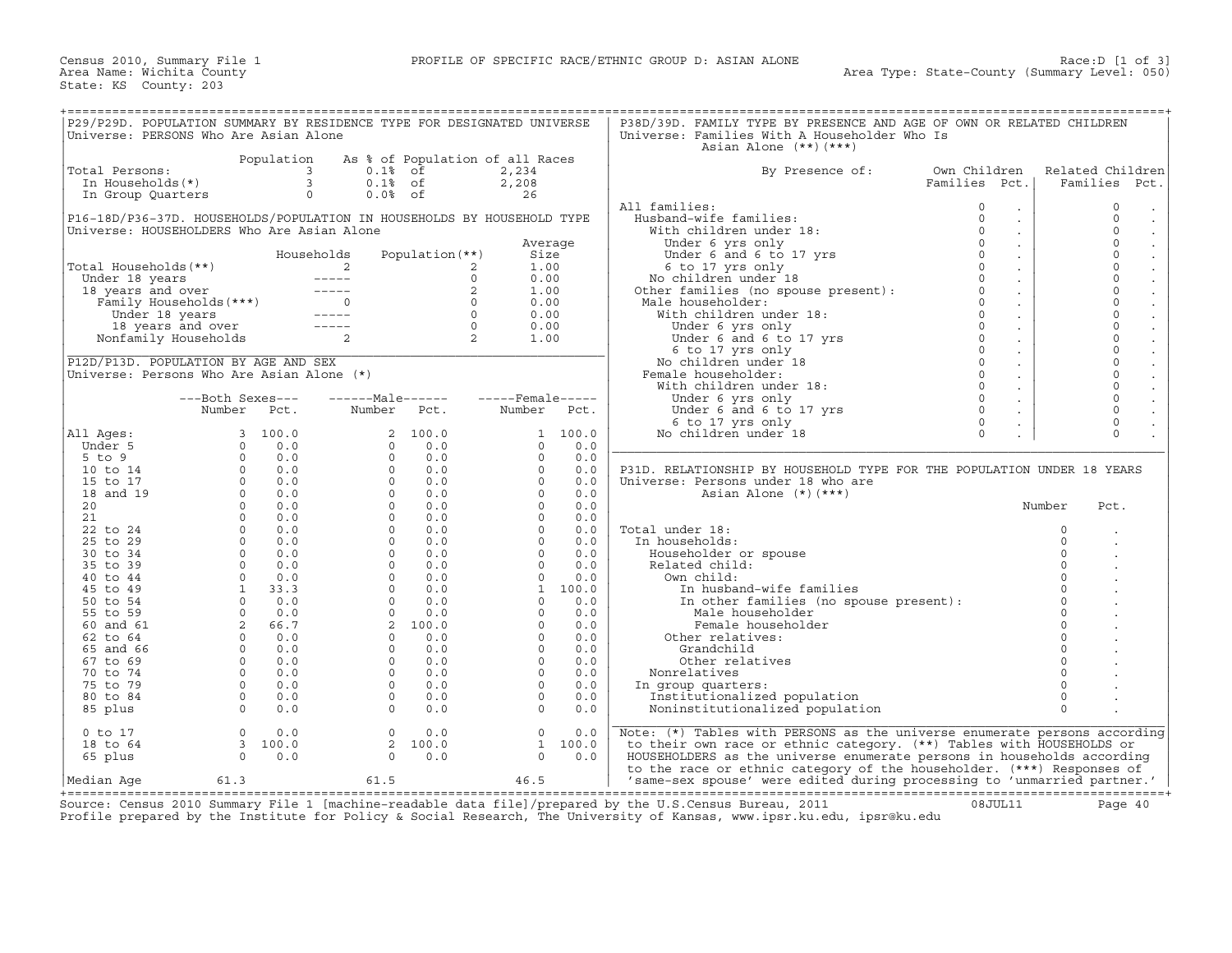Census 2010, Summary File 1 PROFILE OF SPECIFIC RACE/ETHNIC GROUP D: ASIAN ALONE Race:D [2 of 3] State: KS County: 203

| P29D/P34D. RELATIONSHIP BY HOUSEHOLD TYPE FOR ALL PERSONS & PERSONS 65+<br>Universe: Persons Who Are Asian Alone (*) (***) |                         |       |                |                   |                      | PCT14D. PRESENCE OF MULTIGENERATIONAL HOUSEHOLDS<br>Universe: Households With A Householder Who Is<br>Asian Alone (**) |                                  |                           |                      |
|----------------------------------------------------------------------------------------------------------------------------|-------------------------|-------|----------------|-------------------|----------------------|------------------------------------------------------------------------------------------------------------------------|----------------------------------|---------------------------|----------------------|
|                                                                                                                            | All Ages                |       |                | 65 years and over |                      |                                                                                                                        |                                  | Number Pct.               |                      |
|                                                                                                                            | Number                  | Pct.  |                | Number            | Pct.                 |                                                                                                                        |                                  |                           |                      |
|                                                                                                                            |                         |       |                |                   |                      | Total:                                                                                                                 |                                  |                           | 2, 100.0             |
| Total:                                                                                                                     | $\mathbf{3}$            | 100.0 |                | $\Omega$          | $\sim$               | Household has 3 or more generations                                                                                    |                                  |                           | $0 \t 0.0$           |
| In households:                                                                                                             | $\overline{\mathbf{3}}$ | 100.0 |                | $\Omega$          |                      | Household does not have $3+$ generations                                                                               |                                  |                           | 2, 100.0             |
| In family households:                                                                                                      | $\mathbf{1}$            | 33.3  |                | $\Omega$          | $\sim$               |                                                                                                                        |                                  |                           |                      |
| Householder:                                                                                                               | $\Omega$                | 0.0   |                | $\Omega$          |                      |                                                                                                                        |                                  |                           |                      |
| Male                                                                                                                       | $\Omega$                | 0.0   |                | $\Omega$          |                      |                                                                                                                        |                                  |                           |                      |
| Female                                                                                                                     | $\Omega$                | 0.0   |                | $\Omega$          | $\cdot$              |                                                                                                                        |                                  |                           |                      |
| Spouse                                                                                                                     | $\mathbf{1}$            | 33.3  |                | $\Omega$          |                      | PCT19D. NONRELATIVES BY HOUSEHOLD TYPE (*)(***)                                                                        |                                  |                           |                      |
| Parent                                                                                                                     | $\Omega$                | 0.0   |                | $\Omega$          | $\ddot{\phantom{0}}$ | Universe: Nonrelatives who are                                                                                         |                                  |                           |                      |
| Parent-in-law                                                                                                              | $\Omega$                | 0.0   |                | $\Omega$          |                      | Asian Alone (Total: 0)                                                                                                 |                                  |                           |                      |
| Child:                                                                                                                     | $\Omega$                | 0.0   |                |                   |                      |                                                                                                                        |                                  |                           |                      |
| Biological                                                                                                                 | $\Omega$                | 0.0   |                |                   |                      |                                                                                                                        | In Family                        | In Nonfamily              |                      |
| Adopted                                                                                                                    | $\Omega$                | 0.0   |                |                   |                      |                                                                                                                        | Households                       | Households                |                      |
| Step                                                                                                                       | $\Omega$                | 0.0   |                |                   |                      |                                                                                                                        | Number Pct.                      | Number Pct.               |                      |
| Grandchild                                                                                                                 | $\Omega$                | 0.0   |                |                   |                      |                                                                                                                        |                                  |                           |                      |
| Brother or sister                                                                                                          | $\Omega$                | 0.0   |                |                   |                      | Nonrelatives:                                                                                                          | 0, 100, 0                        |                           | 0 100.0              |
| Son-in-law/daughter-in-law<br>Other relatives (#)                                                                          | $\Omega$                | 0.0   |                |                   |                      | Roomer or boarder                                                                                                      | $\Omega$<br><b>Contract</b>      | $\Omega$                  | $\sim$               |
| Other relatives \\ther \text{\mu}}}<br>In nonfamily households:<br>, householder:                                          | $\Omega$                | 0.0   |                | $\Omega$          | $\ddot{\phantom{0}}$ | Housemate or roommate                                                                                                  | $0 \qquad \qquad .$              | $\Omega$                  |                      |
|                                                                                                                            | $\Omega$                | 0.0   |                | $\circ$           | $\sim$               | Unmarried partner                                                                                                      | $0 \qquad \qquad .$              | $\Omega$                  | $\ddot{\phantom{a}}$ |
|                                                                                                                            | 2                       | 66.7  |                | $\Omega$          |                      | Other nonrelatives                                                                                                     | $\overline{0}$                   | $\cap$                    | $\sim$               |
|                                                                                                                            | $2^{\circ}$             | 66.7  |                | $\Omega$          | $\mathbf{r}$         |                                                                                                                        |                                  |                           |                      |
| Living alone                                                                                                               | $2^{\circ}$             | 66.7  |                | $\Omega$          | $\blacksquare$       |                                                                                                                        |                                  |                           |                      |
| Not living alone                                                                                                           | $\Omega$                | 0.0   |                | $\Omega$          |                      |                                                                                                                        |                                  |                           |                      |
| Female householder:                                                                                                        | $\Omega$                | 0.0   |                | $\Omega$          |                      | H17D. HOUSING UNITS BY HOUSEHOLDER'S AGE AND TENURE                                                                    |                                  |                           |                      |
| Living alone                                                                                                               | $\Omega$                | 0.0   |                | $\Omega$          |                      |                                                                                                                        |                                  |                           |                      |
|                                                                                                                            | $\Omega$                | 0.0   |                | $\Omega$          |                      | Universe: Occupied Housing Units With A Householder Who Is<br>Asian Alone $(*\overline{*})$                            |                                  |                           |                      |
| Not living alone<br>Nonrelatives                                                                                           | $\Omega$                | 0.0   |                | $\Omega$          |                      |                                                                                                                        |                                  |                           |                      |
|                                                                                                                            | $\Omega$                | 0.0   |                | $\Omega$          |                      |                                                                                                                        |                                  |                           |                      |
| In group quarters:<br>Institutionalized                                                                                    | $\Omega$                |       |                | $\Omega$          |                      | Age of<br>Householder                                                                                                  | Owner Occupied<br>Number<br>Pct. | Renter Occupied<br>Number |                      |
|                                                                                                                            |                         | 0.0   |                | $\Omega$          |                      |                                                                                                                        |                                  |                           | Pct.                 |
| Noninstitutionalized                                                                                                       | $\Omega$                | 0.0   |                |                   |                      |                                                                                                                        |                                  |                           |                      |
|                                                                                                                            |                         |       |                |                   |                      | All Ages:                                                                                                              | 2 100.0                          | $\Omega$                  | 100.0                |
| (#) For 65 yrs & over, includes children, siblings, etc. not shown separately                                              |                         |       |                |                   |                      | 15 to 24                                                                                                               | 0.0<br>$\Omega$                  | $\Omega$                  | $\mathbf{r}$         |
|                                                                                                                            |                         |       |                |                   |                      | 25 to 34                                                                                                               | $\Omega$<br>0.0                  | $\Omega$                  | $\cdot$              |
|                                                                                                                            |                         |       |                |                   |                      | 35 to 44                                                                                                               | $\Omega$<br>0.0                  | $\Omega$                  |                      |
|                                                                                                                            |                         |       |                |                   |                      | 45 to 54                                                                                                               | $\Omega$<br>0.0                  | $\Omega$                  |                      |
| P18D. HOUSEHOLD TYPE                                                                                                       |                         |       |                |                   |                      | 55 to 59                                                                                                               | 0.0<br>$\Omega$                  | $\Omega$                  |                      |
| Universe: Households with a Householder Who is                                                                             |                         |       |                |                   |                      | 60 to 64                                                                                                               | 2 100.0                          | $\Omega$                  |                      |
| Asian Alone (**)                                                                                                           |                         |       |                |                   |                      | 65 to 74                                                                                                               | $\Omega$<br>0.0                  | $\Omega$                  |                      |
|                                                                                                                            |                         |       | Number Pct.    |                   |                      | 75 to 84                                                                                                               | $\Omega$<br>0.0                  | $\Omega$                  |                      |
|                                                                                                                            |                         |       |                |                   |                      | 85 and over                                                                                                            | $\Omega$<br>0.0                  | $\Omega$                  |                      |
| Total:                                                                                                                     |                         |       |                | 2, 100.0          |                      |                                                                                                                        |                                  |                           |                      |
| Family households (***) :                                                                                                  |                         |       | $\Omega$       | 0.0               |                      |                                                                                                                        |                                  |                           |                      |
| Husband-wife families                                                                                                      |                         |       | $\Omega$       | 0.0               |                      | Note: (*) Tables with PERSONS as the universe enumerate persons                                                        |                                  |                           |                      |
| Other families:                                                                                                            |                         |       | $\overline{0}$ | 0.0               |                      | according to their own race or ethnic category. (**) Tables with                                                       |                                  |                           |                      |
| Male householder, no wife present                                                                                          |                         |       | $\overline{0}$ | 0.0               |                      | HOUSEHOLDS or HOUSEHOLDERS as the universe enumerate persons in                                                        |                                  |                           |                      |
|                                                                                                                            |                         |       | $\overline{0}$ | 0.0               |                      | households according to the race or ethnic category of the                                                             |                                  |                           |                      |
|                                                                                                                            |                         |       | 2 100.0        |                   |                      | householder. (***) Responses of 'same-sex spouse' were edited                                                          |                                  |                           |                      |
| Female householder, no husband present                                                                                     |                         |       |                |                   |                      | during processing to 'unmarried partner.'                                                                              |                                  |                           |                      |
| Nonfamily households:                                                                                                      |                         |       |                |                   |                      |                                                                                                                        |                                  |                           |                      |
| Householder living alone                                                                                                   |                         |       | 2 100.0        |                   |                      |                                                                                                                        |                                  |                           |                      |
| Householder not living alone                                                                                               |                         |       | $\cap$         | 0.0               |                      |                                                                                                                        |                                  |                           |                      |

Source: Census 2010 Summary File 1 [machine−readable data file]/prepared by the U.S.Census Bureau, 2011 08JUL11 Page 41 Profile prepared by the Institute for Policy & Social Research, The University of Kansas, www.ipsr.ku.edu, ipsr@ku.edu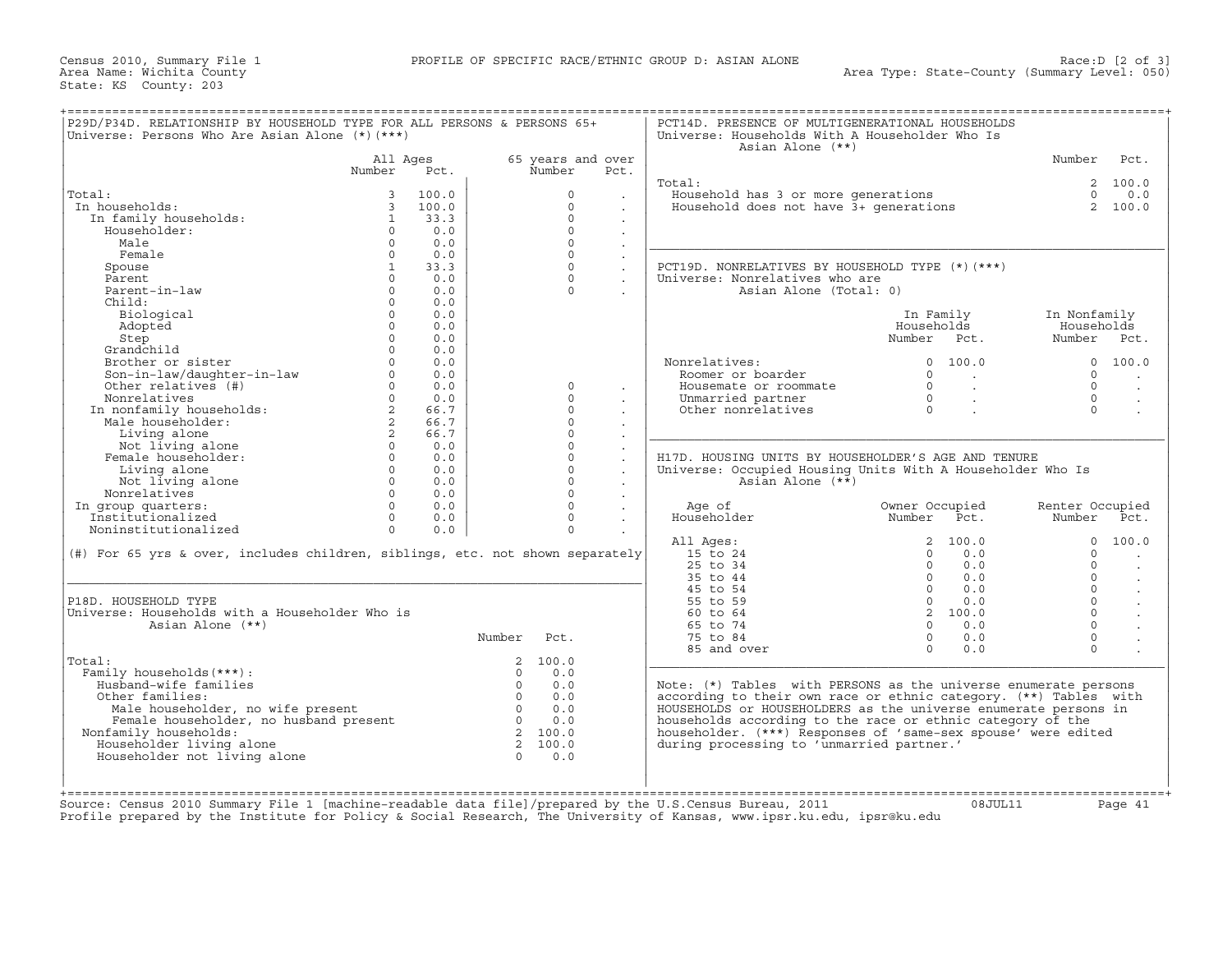### +===================================================================================================================================================+

|                             | All<br>Households | Pct.  | Family<br>Households    | Pct. | Nonfamily<br>Households | Pct.    | Owner<br>Occupied        | Pct.  | Renter<br>Occupied | Pct. |
|-----------------------------|-------------------|-------|-------------------------|------|-------------------------|---------|--------------------------|-------|--------------------|------|
| household sizes:<br>All I   |                   | 100.0 |                         |      |                         | 2 100.0 |                          | 100.0 |                    |      |
| 1-person households         |                   | 100.0 | (Family always >1 pers) |      |                         | 2 100.0 | $\overline{\phantom{a}}$ | 100.0 |                    |      |
| 2-person households         |                   | 0.0   |                         |      |                         | 0.0     |                          | 0.0   |                    |      |
| 3-person households         |                   | 0.0   |                         |      |                         | 0.0     |                          | 0.0   |                    |      |
| 4-person households         |                   | 0.0   |                         |      |                         | 0.0     |                          | 0.0   |                    |      |
| 5-person households         |                   | 0.0   |                         |      |                         | 0.0     |                          | 0.0   |                    |      |
| 6-person households         |                   | 0.0   |                         |      |                         | 0.0     |                          | 0.0   |                    |      |
| 7-or-more person households |                   | 0.0   |                         |      |                         | 0.0     |                          | 0.0   |                    |      |

|                                | Total<br>Population | Pct.                      | Families | Pct.                      | Nonfamilies | Pct.                      | In Owner<br>Occupied | Pct.    | In Renter<br>Occupied | Pct.          |
|--------------------------------|---------------------|---------------------------|----------|---------------------------|-------------|---------------------------|----------------------|---------|-----------------------|---------------|
| Total population in households |                     | 2 100.0                   |          | 0.0                       |             | 2 100.0                   |                      | 2 100.0 |                       | 0.0           |
| Under 18 years                 |                     | 100.0                     |          |                           |             |                           |                      |         |                       |               |
| 18 years and over              |                     | 100.0                     |          | 0.0                       |             |                           |                      |         |                       |               |
| Average Household Size         | .00                 | $\qquad \qquad - - - - -$ | 0.00     | $\frac{1}{2}$             | 00          | $\qquad \qquad - - - - -$ | 1.00                 | ______  | 0.00                  | $\frac{1}{2}$ |
| Under 18 years                 | 0.00                | $\qquad \qquad - - - - -$ | 0.00     | $\qquad \qquad - - - - -$ |             |                           |                      |         |                       |               |
| 18 years and over              | .00                 | $------$                  | 0.00     | $\qquad \qquad - - - - -$ |             |                           |                      |         |                       |               |

| All household sizes:<br>2, 100.0<br>(Family always >1 pers)<br>0<br>2 100.0<br>100.0<br>$\mathbf{2}$<br>$\mathbf 0$<br>1-person households<br>2, 100.0<br>2, 100.0<br>2 100.0<br>$\Omega$<br>$\Omega$<br>2-person households<br>$\overline{0}$<br>0.0<br>0.0<br>$\Omega$<br>0.0<br>$\overline{0}$<br>$0$ 0.0<br>0 0.0<br>$\mathbf{L}^{\text{max}}$ and $\mathbf{L}^{\text{max}}$<br>$\Omega$<br>3-person households<br>$0 \qquad 0.0$<br>$\Omega$<br>$\Omega$<br>0.0<br>$\begin{matrix} 0 & 0.0 \\ 0 & 0.0 \end{matrix}$<br>$\Omega$<br>$\overline{0}$<br>0.0<br>4-person households<br>$\begin{matrix} 0 & & \cdot \\ & & \cdot \\ 0 & & \cdot \end{matrix}$<br>$\Omega$<br>$0 \t 0.0$<br>$0 \t 0.0$<br>5-person households<br>$\Omega$<br>$\begin{array}{c} 0 \\ 0 \end{array}$<br>$0 \qquad 0.0$<br>$\Omega$<br><b>Contract Contract</b><br>$\Omega$<br>$0 \t 0.0$<br>6-person households<br>0.0<br>$\Omega$<br>$\Omega$<br>$\Omega$<br>7-or-more person households<br>0.0<br>$\Omega$<br>0.0<br>0.0<br>P16D/P17D/P36D/P37D/H11D/H12D. POPULATION IN HOUSEHOLDS AND AVERAGE HOUSEHOLD SIZE BY TYPE AND BY TENURE<br>Universe: Population in Households (Occupied Housing Units) With A Householder Who Is Asian Alone (**)<br>Total<br>In Owner<br>In Renter<br>In<br>In<br>Population Pct.<br>Families Pct.<br>Nonfamilies<br>Pct.<br>Occupied Pct.<br>Occupied<br>Pct.<br>$\begin{tabular}{ l l } \hline \texttt{Total population in households} & 2 100.0 \\ \hline \texttt{Under 18 years} & 0 100.0 \\ 18 years and over \\ \hline \texttt{Average House} & 2 100.0 \\ 2 100.0 \\ \hline \texttt{Average House} & 1.00 ----- \\ \hline \texttt{Under 18 years} & 0.00 ----- \\ 18 years and over \\ \hline \end{tabular}$<br>$0 \qquad 0.0$<br>2 100.0<br>2 100.0<br>$\Omega$<br>0.0<br>$\Omega$<br><b>Contract Contract Contract</b><br>$\qquad \qquad - - - - -$<br>$\overline{0}$<br>0.0<br>----- -----<br>$\frac{1}{2}$<br>$0.00$ -----<br>$1.00$ -----<br>$1.00 - - - - -$<br>0.00<br>$0.00$ -----<br>$\frac{1}{2} \frac{1}{2} \frac{1}{2} \frac{1}{2} \frac{1}{2} \frac{1}{2} \frac{1}{2} \frac{1}{2} \frac{1}{2} \frac{1}{2} \frac{1}{2} \frac{1}{2} \frac{1}{2} \frac{1}{2} \frac{1}{2} \frac{1}{2} \frac{1}{2} \frac{1}{2} \frac{1}{2} \frac{1}{2} \frac{1}{2} \frac{1}{2} \frac{1}{2} \frac{1}{2} \frac{1}{2} \frac{1}{2} \frac{1}{2} \frac{1}{2} \frac{1}{2} \frac{1}{2} \frac{1}{2} \frac{$<br>$0.00$ -----<br>Note: Family household numbers include nonrelatives living with families.<br>PCT20/PCT22D. GROUP QUARTERS POPULATION BY SEX BY AGE BY GROUP QUARTERS TYPE<br>Universe: Population in group quarters for persons who are Asian Alone (*)<br>$--- All Ages ---$<br>-------------------- 18 Years and Over ---------------------<br>Pct. of<br>Pct. of<br>All<br>Total<br>Total<br>Number<br>Ages<br>Pct.<br>Male<br>$18+$<br>Female<br>All types of group quarters:<br>100.0<br>$\Omega$<br>$\Omega$<br>$\Omega$<br>$\Omega$<br>Institutionalized population:<br>$\Omega$<br>$\Omega$<br>$\Omega$<br>$\Omega$<br>$\circ$<br>$\begin{bmatrix} 0 \\ 0 \\ 0 \end{bmatrix}$<br>$\circ$<br>$\circ$<br>Correctional facilities for adults<br>$0 \qquad \qquad$<br>$\Omega$<br>$\circ$<br>Juvenile facilities<br>$\Omega$<br>$\Omega$<br>$\begin{matrix} 0 & & \cdot \\ & 0 & & \cdot \\ & & \cdot & \cdot \\ & & & \cdot & \end{matrix}$<br>Nursing facilities/skilled-nursing facilities<br>$\circ$<br>$\circ$<br>$\overline{0}$<br>Other institutional facilities<br>$\Omega$<br>$\Omega$<br>$\circ$<br>Noninstitutionalized population:<br>$\Omega$<br>$\Omega$<br>$\Omega$<br>$\Omega$<br>College/university student housing<br>$\Omega$<br>$\Omega$<br>$\Omega$<br>$\Omega$<br>Military quarters<br>Other noninstitutional facilities<br>$\Omega$<br>$\Omega$<br>$\Omega$<br>$\Omega$<br>Note: (*) Tables with PERSONS as the universe enumerate persons according to their own race or ethnic category. (**) Tables with HOUSEHOLDS | All<br>Households | Pct. | Family<br>Households | Pct. | Nonfamily<br>Households | Pct. | Owner<br>Occupied | Pct. | Renter<br>Occupied | Pct.    |
|----------------------------------------------------------------------------------------------------------------------------------------------------------------------------------------------------------------------------------------------------------------------------------------------------------------------------------------------------------------------------------------------------------------------------------------------------------------------------------------------------------------------------------------------------------------------------------------------------------------------------------------------------------------------------------------------------------------------------------------------------------------------------------------------------------------------------------------------------------------------------------------------------------------------------------------------------------------------------------------------------------------------------------------------------------------------------------------------------------------------------------------------------------------------------------------------------------------------------------------------------------------------------------------------------------------------------------------------------------------------------------------------------------------------------------------------------------------------------------------------------------------------------------------------------------------------------------------------------------------------------------------------------------------------------------------------------------------------------------------------------------------------------------------------------------------------------------------------------------------------------------------------------------------------------------------------------------------------------------------------------------------------------------------------------------------------------------------------------------------------------------------------------------------------------------------------------------------------------------------------------------------------------------------------------------------------------------------------------------------------------------------------------------------------------------------------------------------------------------------------------------------------------------------------------------------------------------------------------------------------------------------------------------------------------------------------------------------------------------------------------------------------------------------------------------------------------------------------------------------------------------------------------------------------------------------------------------------------------------------------------------------------------------------------------------------------------------------------------------------------------------------------------------------------------------------------------------------------------------------------------------------------------------------------------------------------------------------------------------------------------------------------------------------------------------------------------------------------------------------------------------------------------------------------------------------------------------------------------------------------------------------------------------------------------------------------------------------------------------------------------------------------------------------------------------------------------------------------------------------------------------------------------------------------------------------------------------------------|-------------------|------|----------------------|------|-------------------------|------|-------------------|------|--------------------|---------|
|                                                                                                                                                                                                                                                                                                                                                                                                                                                                                                                                                                                                                                                                                                                                                                                                                                                                                                                                                                                                                                                                                                                                                                                                                                                                                                                                                                                                                                                                                                                                                                                                                                                                                                                                                                                                                                                                                                                                                                                                                                                                                                                                                                                                                                                                                                                                                                                                                                                                                                                                                                                                                                                                                                                                                                                                                                                                                                                                                                                                                                                                                                                                                                                                                                                                                                                                                                                                                                                                                                                                                                                                                                                                                                                                                                                                                                                                                                                                                                      |                   |      |                      |      |                         |      |                   |      |                    |         |
|                                                                                                                                                                                                                                                                                                                                                                                                                                                                                                                                                                                                                                                                                                                                                                                                                                                                                                                                                                                                                                                                                                                                                                                                                                                                                                                                                                                                                                                                                                                                                                                                                                                                                                                                                                                                                                                                                                                                                                                                                                                                                                                                                                                                                                                                                                                                                                                                                                                                                                                                                                                                                                                                                                                                                                                                                                                                                                                                                                                                                                                                                                                                                                                                                                                                                                                                                                                                                                                                                                                                                                                                                                                                                                                                                                                                                                                                                                                                                                      |                   |      |                      |      |                         |      |                   |      |                    |         |
|                                                                                                                                                                                                                                                                                                                                                                                                                                                                                                                                                                                                                                                                                                                                                                                                                                                                                                                                                                                                                                                                                                                                                                                                                                                                                                                                                                                                                                                                                                                                                                                                                                                                                                                                                                                                                                                                                                                                                                                                                                                                                                                                                                                                                                                                                                                                                                                                                                                                                                                                                                                                                                                                                                                                                                                                                                                                                                                                                                                                                                                                                                                                                                                                                                                                                                                                                                                                                                                                                                                                                                                                                                                                                                                                                                                                                                                                                                                                                                      |                   |      |                      |      |                         |      |                   |      |                    |         |
|                                                                                                                                                                                                                                                                                                                                                                                                                                                                                                                                                                                                                                                                                                                                                                                                                                                                                                                                                                                                                                                                                                                                                                                                                                                                                                                                                                                                                                                                                                                                                                                                                                                                                                                                                                                                                                                                                                                                                                                                                                                                                                                                                                                                                                                                                                                                                                                                                                                                                                                                                                                                                                                                                                                                                                                                                                                                                                                                                                                                                                                                                                                                                                                                                                                                                                                                                                                                                                                                                                                                                                                                                                                                                                                                                                                                                                                                                                                                                                      |                   |      |                      |      |                         |      |                   |      |                    |         |
|                                                                                                                                                                                                                                                                                                                                                                                                                                                                                                                                                                                                                                                                                                                                                                                                                                                                                                                                                                                                                                                                                                                                                                                                                                                                                                                                                                                                                                                                                                                                                                                                                                                                                                                                                                                                                                                                                                                                                                                                                                                                                                                                                                                                                                                                                                                                                                                                                                                                                                                                                                                                                                                                                                                                                                                                                                                                                                                                                                                                                                                                                                                                                                                                                                                                                                                                                                                                                                                                                                                                                                                                                                                                                                                                                                                                                                                                                                                                                                      |                   |      |                      |      |                         |      |                   |      |                    |         |
|                                                                                                                                                                                                                                                                                                                                                                                                                                                                                                                                                                                                                                                                                                                                                                                                                                                                                                                                                                                                                                                                                                                                                                                                                                                                                                                                                                                                                                                                                                                                                                                                                                                                                                                                                                                                                                                                                                                                                                                                                                                                                                                                                                                                                                                                                                                                                                                                                                                                                                                                                                                                                                                                                                                                                                                                                                                                                                                                                                                                                                                                                                                                                                                                                                                                                                                                                                                                                                                                                                                                                                                                                                                                                                                                                                                                                                                                                                                                                                      |                   |      |                      |      |                         |      |                   |      |                    |         |
|                                                                                                                                                                                                                                                                                                                                                                                                                                                                                                                                                                                                                                                                                                                                                                                                                                                                                                                                                                                                                                                                                                                                                                                                                                                                                                                                                                                                                                                                                                                                                                                                                                                                                                                                                                                                                                                                                                                                                                                                                                                                                                                                                                                                                                                                                                                                                                                                                                                                                                                                                                                                                                                                                                                                                                                                                                                                                                                                                                                                                                                                                                                                                                                                                                                                                                                                                                                                                                                                                                                                                                                                                                                                                                                                                                                                                                                                                                                                                                      |                   |      |                      |      |                         |      |                   |      |                    |         |
|                                                                                                                                                                                                                                                                                                                                                                                                                                                                                                                                                                                                                                                                                                                                                                                                                                                                                                                                                                                                                                                                                                                                                                                                                                                                                                                                                                                                                                                                                                                                                                                                                                                                                                                                                                                                                                                                                                                                                                                                                                                                                                                                                                                                                                                                                                                                                                                                                                                                                                                                                                                                                                                                                                                                                                                                                                                                                                                                                                                                                                                                                                                                                                                                                                                                                                                                                                                                                                                                                                                                                                                                                                                                                                                                                                                                                                                                                                                                                                      |                   |      |                      |      |                         |      |                   |      |                    |         |
|                                                                                                                                                                                                                                                                                                                                                                                                                                                                                                                                                                                                                                                                                                                                                                                                                                                                                                                                                                                                                                                                                                                                                                                                                                                                                                                                                                                                                                                                                                                                                                                                                                                                                                                                                                                                                                                                                                                                                                                                                                                                                                                                                                                                                                                                                                                                                                                                                                                                                                                                                                                                                                                                                                                                                                                                                                                                                                                                                                                                                                                                                                                                                                                                                                                                                                                                                                                                                                                                                                                                                                                                                                                                                                                                                                                                                                                                                                                                                                      |                   |      |                      |      |                         |      |                   |      |                    |         |
|                                                                                                                                                                                                                                                                                                                                                                                                                                                                                                                                                                                                                                                                                                                                                                                                                                                                                                                                                                                                                                                                                                                                                                                                                                                                                                                                                                                                                                                                                                                                                                                                                                                                                                                                                                                                                                                                                                                                                                                                                                                                                                                                                                                                                                                                                                                                                                                                                                                                                                                                                                                                                                                                                                                                                                                                                                                                                                                                                                                                                                                                                                                                                                                                                                                                                                                                                                                                                                                                                                                                                                                                                                                                                                                                                                                                                                                                                                                                                                      |                   |      |                      |      |                         |      |                   |      |                    |         |
|                                                                                                                                                                                                                                                                                                                                                                                                                                                                                                                                                                                                                                                                                                                                                                                                                                                                                                                                                                                                                                                                                                                                                                                                                                                                                                                                                                                                                                                                                                                                                                                                                                                                                                                                                                                                                                                                                                                                                                                                                                                                                                                                                                                                                                                                                                                                                                                                                                                                                                                                                                                                                                                                                                                                                                                                                                                                                                                                                                                                                                                                                                                                                                                                                                                                                                                                                                                                                                                                                                                                                                                                                                                                                                                                                                                                                                                                                                                                                                      |                   |      |                      |      |                         |      |                   |      |                    |         |
|                                                                                                                                                                                                                                                                                                                                                                                                                                                                                                                                                                                                                                                                                                                                                                                                                                                                                                                                                                                                                                                                                                                                                                                                                                                                                                                                                                                                                                                                                                                                                                                                                                                                                                                                                                                                                                                                                                                                                                                                                                                                                                                                                                                                                                                                                                                                                                                                                                                                                                                                                                                                                                                                                                                                                                                                                                                                                                                                                                                                                                                                                                                                                                                                                                                                                                                                                                                                                                                                                                                                                                                                                                                                                                                                                                                                                                                                                                                                                                      |                   |      |                      |      |                         |      |                   |      |                    |         |
|                                                                                                                                                                                                                                                                                                                                                                                                                                                                                                                                                                                                                                                                                                                                                                                                                                                                                                                                                                                                                                                                                                                                                                                                                                                                                                                                                                                                                                                                                                                                                                                                                                                                                                                                                                                                                                                                                                                                                                                                                                                                                                                                                                                                                                                                                                                                                                                                                                                                                                                                                                                                                                                                                                                                                                                                                                                                                                                                                                                                                                                                                                                                                                                                                                                                                                                                                                                                                                                                                                                                                                                                                                                                                                                                                                                                                                                                                                                                                                      |                   |      |                      |      |                         |      |                   |      |                    |         |
|                                                                                                                                                                                                                                                                                                                                                                                                                                                                                                                                                                                                                                                                                                                                                                                                                                                                                                                                                                                                                                                                                                                                                                                                                                                                                                                                                                                                                                                                                                                                                                                                                                                                                                                                                                                                                                                                                                                                                                                                                                                                                                                                                                                                                                                                                                                                                                                                                                                                                                                                                                                                                                                                                                                                                                                                                                                                                                                                                                                                                                                                                                                                                                                                                                                                                                                                                                                                                                                                                                                                                                                                                                                                                                                                                                                                                                                                                                                                                                      |                   |      |                      |      |                         |      |                   |      |                    |         |
|                                                                                                                                                                                                                                                                                                                                                                                                                                                                                                                                                                                                                                                                                                                                                                                                                                                                                                                                                                                                                                                                                                                                                                                                                                                                                                                                                                                                                                                                                                                                                                                                                                                                                                                                                                                                                                                                                                                                                                                                                                                                                                                                                                                                                                                                                                                                                                                                                                                                                                                                                                                                                                                                                                                                                                                                                                                                                                                                                                                                                                                                                                                                                                                                                                                                                                                                                                                                                                                                                                                                                                                                                                                                                                                                                                                                                                                                                                                                                                      |                   |      |                      |      |                         |      |                   |      |                    |         |
|                                                                                                                                                                                                                                                                                                                                                                                                                                                                                                                                                                                                                                                                                                                                                                                                                                                                                                                                                                                                                                                                                                                                                                                                                                                                                                                                                                                                                                                                                                                                                                                                                                                                                                                                                                                                                                                                                                                                                                                                                                                                                                                                                                                                                                                                                                                                                                                                                                                                                                                                                                                                                                                                                                                                                                                                                                                                                                                                                                                                                                                                                                                                                                                                                                                                                                                                                                                                                                                                                                                                                                                                                                                                                                                                                                                                                                                                                                                                                                      |                   |      |                      |      |                         |      |                   |      |                    |         |
|                                                                                                                                                                                                                                                                                                                                                                                                                                                                                                                                                                                                                                                                                                                                                                                                                                                                                                                                                                                                                                                                                                                                                                                                                                                                                                                                                                                                                                                                                                                                                                                                                                                                                                                                                                                                                                                                                                                                                                                                                                                                                                                                                                                                                                                                                                                                                                                                                                                                                                                                                                                                                                                                                                                                                                                                                                                                                                                                                                                                                                                                                                                                                                                                                                                                                                                                                                                                                                                                                                                                                                                                                                                                                                                                                                                                                                                                                                                                                                      |                   |      |                      |      |                         |      |                   |      |                    |         |
|                                                                                                                                                                                                                                                                                                                                                                                                                                                                                                                                                                                                                                                                                                                                                                                                                                                                                                                                                                                                                                                                                                                                                                                                                                                                                                                                                                                                                                                                                                                                                                                                                                                                                                                                                                                                                                                                                                                                                                                                                                                                                                                                                                                                                                                                                                                                                                                                                                                                                                                                                                                                                                                                                                                                                                                                                                                                                                                                                                                                                                                                                                                                                                                                                                                                                                                                                                                                                                                                                                                                                                                                                                                                                                                                                                                                                                                                                                                                                                      |                   |      |                      |      |                         |      |                   |      |                    |         |
|                                                                                                                                                                                                                                                                                                                                                                                                                                                                                                                                                                                                                                                                                                                                                                                                                                                                                                                                                                                                                                                                                                                                                                                                                                                                                                                                                                                                                                                                                                                                                                                                                                                                                                                                                                                                                                                                                                                                                                                                                                                                                                                                                                                                                                                                                                                                                                                                                                                                                                                                                                                                                                                                                                                                                                                                                                                                                                                                                                                                                                                                                                                                                                                                                                                                                                                                                                                                                                                                                                                                                                                                                                                                                                                                                                                                                                                                                                                                                                      |                   |      |                      |      |                         |      |                   |      |                    |         |
|                                                                                                                                                                                                                                                                                                                                                                                                                                                                                                                                                                                                                                                                                                                                                                                                                                                                                                                                                                                                                                                                                                                                                                                                                                                                                                                                                                                                                                                                                                                                                                                                                                                                                                                                                                                                                                                                                                                                                                                                                                                                                                                                                                                                                                                                                                                                                                                                                                                                                                                                                                                                                                                                                                                                                                                                                                                                                                                                                                                                                                                                                                                                                                                                                                                                                                                                                                                                                                                                                                                                                                                                                                                                                                                                                                                                                                                                                                                                                                      |                   |      |                      |      |                         |      |                   |      |                    | Pct. of |
|                                                                                                                                                                                                                                                                                                                                                                                                                                                                                                                                                                                                                                                                                                                                                                                                                                                                                                                                                                                                                                                                                                                                                                                                                                                                                                                                                                                                                                                                                                                                                                                                                                                                                                                                                                                                                                                                                                                                                                                                                                                                                                                                                                                                                                                                                                                                                                                                                                                                                                                                                                                                                                                                                                                                                                                                                                                                                                                                                                                                                                                                                                                                                                                                                                                                                                                                                                                                                                                                                                                                                                                                                                                                                                                                                                                                                                                                                                                                                                      |                   |      |                      |      |                         |      |                   |      |                    | Total   |
|                                                                                                                                                                                                                                                                                                                                                                                                                                                                                                                                                                                                                                                                                                                                                                                                                                                                                                                                                                                                                                                                                                                                                                                                                                                                                                                                                                                                                                                                                                                                                                                                                                                                                                                                                                                                                                                                                                                                                                                                                                                                                                                                                                                                                                                                                                                                                                                                                                                                                                                                                                                                                                                                                                                                                                                                                                                                                                                                                                                                                                                                                                                                                                                                                                                                                                                                                                                                                                                                                                                                                                                                                                                                                                                                                                                                                                                                                                                                                                      |                   |      |                      |      |                         |      |                   |      |                    | $18+$   |
|                                                                                                                                                                                                                                                                                                                                                                                                                                                                                                                                                                                                                                                                                                                                                                                                                                                                                                                                                                                                                                                                                                                                                                                                                                                                                                                                                                                                                                                                                                                                                                                                                                                                                                                                                                                                                                                                                                                                                                                                                                                                                                                                                                                                                                                                                                                                                                                                                                                                                                                                                                                                                                                                                                                                                                                                                                                                                                                                                                                                                                                                                                                                                                                                                                                                                                                                                                                                                                                                                                                                                                                                                                                                                                                                                                                                                                                                                                                                                                      |                   |      |                      |      |                         |      |                   |      |                    |         |
|                                                                                                                                                                                                                                                                                                                                                                                                                                                                                                                                                                                                                                                                                                                                                                                                                                                                                                                                                                                                                                                                                                                                                                                                                                                                                                                                                                                                                                                                                                                                                                                                                                                                                                                                                                                                                                                                                                                                                                                                                                                                                                                                                                                                                                                                                                                                                                                                                                                                                                                                                                                                                                                                                                                                                                                                                                                                                                                                                                                                                                                                                                                                                                                                                                                                                                                                                                                                                                                                                                                                                                                                                                                                                                                                                                                                                                                                                                                                                                      |                   |      |                      |      |                         |      |                   |      |                    |         |
|                                                                                                                                                                                                                                                                                                                                                                                                                                                                                                                                                                                                                                                                                                                                                                                                                                                                                                                                                                                                                                                                                                                                                                                                                                                                                                                                                                                                                                                                                                                                                                                                                                                                                                                                                                                                                                                                                                                                                                                                                                                                                                                                                                                                                                                                                                                                                                                                                                                                                                                                                                                                                                                                                                                                                                                                                                                                                                                                                                                                                                                                                                                                                                                                                                                                                                                                                                                                                                                                                                                                                                                                                                                                                                                                                                                                                                                                                                                                                                      |                   |      |                      |      |                         |      |                   |      |                    |         |
|                                                                                                                                                                                                                                                                                                                                                                                                                                                                                                                                                                                                                                                                                                                                                                                                                                                                                                                                                                                                                                                                                                                                                                                                                                                                                                                                                                                                                                                                                                                                                                                                                                                                                                                                                                                                                                                                                                                                                                                                                                                                                                                                                                                                                                                                                                                                                                                                                                                                                                                                                                                                                                                                                                                                                                                                                                                                                                                                                                                                                                                                                                                                                                                                                                                                                                                                                                                                                                                                                                                                                                                                                                                                                                                                                                                                                                                                                                                                                                      |                   |      |                      |      |                         |      |                   |      |                    |         |
|                                                                                                                                                                                                                                                                                                                                                                                                                                                                                                                                                                                                                                                                                                                                                                                                                                                                                                                                                                                                                                                                                                                                                                                                                                                                                                                                                                                                                                                                                                                                                                                                                                                                                                                                                                                                                                                                                                                                                                                                                                                                                                                                                                                                                                                                                                                                                                                                                                                                                                                                                                                                                                                                                                                                                                                                                                                                                                                                                                                                                                                                                                                                                                                                                                                                                                                                                                                                                                                                                                                                                                                                                                                                                                                                                                                                                                                                                                                                                                      |                   |      |                      |      |                         |      |                   |      |                    |         |
|                                                                                                                                                                                                                                                                                                                                                                                                                                                                                                                                                                                                                                                                                                                                                                                                                                                                                                                                                                                                                                                                                                                                                                                                                                                                                                                                                                                                                                                                                                                                                                                                                                                                                                                                                                                                                                                                                                                                                                                                                                                                                                                                                                                                                                                                                                                                                                                                                                                                                                                                                                                                                                                                                                                                                                                                                                                                                                                                                                                                                                                                                                                                                                                                                                                                                                                                                                                                                                                                                                                                                                                                                                                                                                                                                                                                                                                                                                                                                                      |                   |      |                      |      |                         |      |                   |      |                    |         |
|                                                                                                                                                                                                                                                                                                                                                                                                                                                                                                                                                                                                                                                                                                                                                                                                                                                                                                                                                                                                                                                                                                                                                                                                                                                                                                                                                                                                                                                                                                                                                                                                                                                                                                                                                                                                                                                                                                                                                                                                                                                                                                                                                                                                                                                                                                                                                                                                                                                                                                                                                                                                                                                                                                                                                                                                                                                                                                                                                                                                                                                                                                                                                                                                                                                                                                                                                                                                                                                                                                                                                                                                                                                                                                                                                                                                                                                                                                                                                                      |                   |      |                      |      |                         |      |                   |      |                    |         |
|                                                                                                                                                                                                                                                                                                                                                                                                                                                                                                                                                                                                                                                                                                                                                                                                                                                                                                                                                                                                                                                                                                                                                                                                                                                                                                                                                                                                                                                                                                                                                                                                                                                                                                                                                                                                                                                                                                                                                                                                                                                                                                                                                                                                                                                                                                                                                                                                                                                                                                                                                                                                                                                                                                                                                                                                                                                                                                                                                                                                                                                                                                                                                                                                                                                                                                                                                                                                                                                                                                                                                                                                                                                                                                                                                                                                                                                                                                                                                                      |                   |      |                      |      |                         |      |                   |      |                    |         |
|                                                                                                                                                                                                                                                                                                                                                                                                                                                                                                                                                                                                                                                                                                                                                                                                                                                                                                                                                                                                                                                                                                                                                                                                                                                                                                                                                                                                                                                                                                                                                                                                                                                                                                                                                                                                                                                                                                                                                                                                                                                                                                                                                                                                                                                                                                                                                                                                                                                                                                                                                                                                                                                                                                                                                                                                                                                                                                                                                                                                                                                                                                                                                                                                                                                                                                                                                                                                                                                                                                                                                                                                                                                                                                                                                                                                                                                                                                                                                                      |                   |      |                      |      |                         |      |                   |      |                    |         |
|                                                                                                                                                                                                                                                                                                                                                                                                                                                                                                                                                                                                                                                                                                                                                                                                                                                                                                                                                                                                                                                                                                                                                                                                                                                                                                                                                                                                                                                                                                                                                                                                                                                                                                                                                                                                                                                                                                                                                                                                                                                                                                                                                                                                                                                                                                                                                                                                                                                                                                                                                                                                                                                                                                                                                                                                                                                                                                                                                                                                                                                                                                                                                                                                                                                                                                                                                                                                                                                                                                                                                                                                                                                                                                                                                                                                                                                                                                                                                                      |                   |      |                      |      |                         |      |                   |      |                    |         |
|                                                                                                                                                                                                                                                                                                                                                                                                                                                                                                                                                                                                                                                                                                                                                                                                                                                                                                                                                                                                                                                                                                                                                                                                                                                                                                                                                                                                                                                                                                                                                                                                                                                                                                                                                                                                                                                                                                                                                                                                                                                                                                                                                                                                                                                                                                                                                                                                                                                                                                                                                                                                                                                                                                                                                                                                                                                                                                                                                                                                                                                                                                                                                                                                                                                                                                                                                                                                                                                                                                                                                                                                                                                                                                                                                                                                                                                                                                                                                                      |                   |      |                      |      |                         |      |                   |      |                    |         |
| or HOUSEHOLDERS as the universe enumerate persons in households according to the race or ethnic category of the householder.                                                                                                                                                                                                                                                                                                                                                                                                                                                                                                                                                                                                                                                                                                                                                                                                                                                                                                                                                                                                                                                                                                                                                                                                                                                                                                                                                                                                                                                                                                                                                                                                                                                                                                                                                                                                                                                                                                                                                                                                                                                                                                                                                                                                                                                                                                                                                                                                                                                                                                                                                                                                                                                                                                                                                                                                                                                                                                                                                                                                                                                                                                                                                                                                                                                                                                                                                                                                                                                                                                                                                                                                                                                                                                                                                                                                                                         |                   |      |                      |      |                         |      |                   |      |                    |         |

+===================================================================================================================================================+Source: Census 2010 Summary File 1 [machine−readable data file]/prepared by the U.S.Census Bureau, 2011 08JUL11 Page 42 Profile prepared by the Institute for Policy & Social Research, The University of Kansas, www.ipsr.ku.edu, ipsr@ku.edu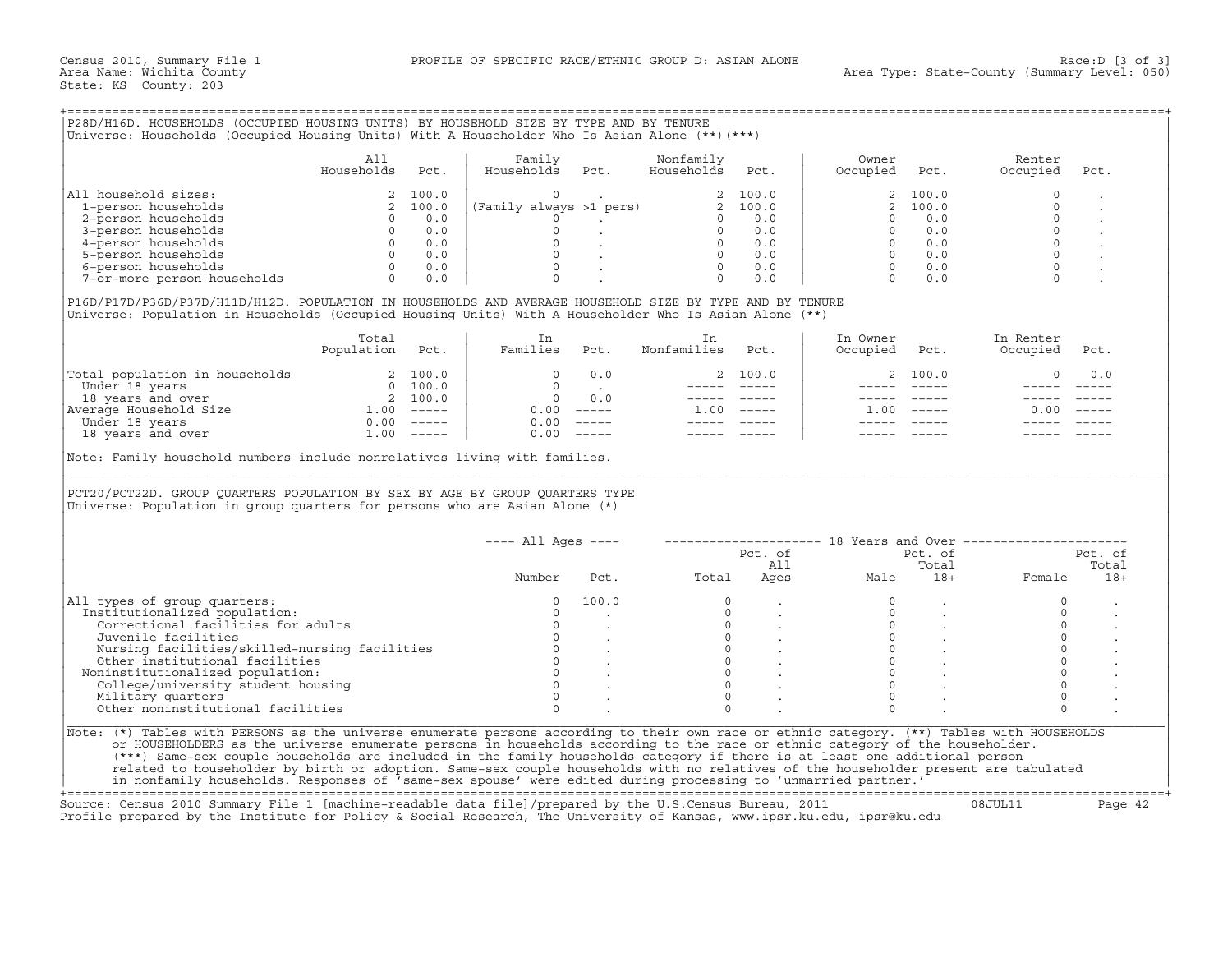State: KS County: 203 +===================================================================================================================================================+|P29/P29E. POPULATION SUMMARY BY RESIDENCE TYPE FOR DESIGNATED UNIVERSE | P38E/39E. FAMILY TYPE BY PRESENCE AND AGE OF OWN OR RELATED CHILDREN | |Universe: PERSONS Who Are Nat Hawaiian/Oth Pacific Islander Alone | Universe: Families With A Householder Who Is | | | Nat Hawaiian/Oth Pacific Islander Alone (\*\*)(\*\*\*) | | Population As % of Population of all Races | | |Total Persons: 0 0.0% of 2,234 | By Presence of: Own Children Related Children| | In Households(\*) 0 0.0% of 2,208 | Families Pct.| Families Pct.| | In Group Quarters 0 0.0% of 26 | | | | | All families: 0 . | 0 . | |P16−18E/P36−37E. HOUSEHOLDS/POPULATION IN HOUSEHOLDS BY HOUSEHOLD TYPE | Husband−wife families: 0 . | 0 . | |Universe: HOUSEHOLDERS Who Are Nat Hawaiian/Oth Pacific Islander Alone | With children under 18: 0 . | 0 . | | Average | Under 6 yrs only 0 . | 0 . | | Households Population(\*\*) Size | Under 6 and 6 to 17 yrs 0 . | 0 . | |Total Households(\*\*) 0 0 0.00 | 6 to 17 yrs only 0 . | 0 . | | Under 18 years −−−−− 0 0.00 | No children under 18 0 . | 0 . | | 18 years and over −−−−− 0 0.00 | Other families (no spouse present): 0 . | 0 . | | Family Households(\*\*\*) 0 0 0.00 | Male householder: 0 . | 0 . | | Under 18 years −−−−− 0 0.00 | With children under 18: 0 . | 0 . | | 18 years and over −−−−− 0 0.00 | Under 6 yrs only 0 . | 0 . | | Nonfamily Households 0 0 . | Under 6 and 6 to 17 yrs 0 . | 0 . | |\_\_\_\_\_\_\_\_\_\_\_\_\_\_\_\_\_\_\_\_\_\_\_\_\_\_\_\_\_\_\_\_\_\_\_\_\_\_\_\_\_\_\_\_\_\_\_\_\_\_\_\_\_\_\_\_\_\_\_\_\_\_\_\_\_\_\_\_\_\_\_\_| 6 to 17 yrs only 0 . | 0 . | |P12E/P13E. POPULATION BY AGE AND SEX | No children under 18 0 . | 0 . | |Universe: Persons Who Are Nat Hawaiian/Oth Pacific Islander Alone (\*) | Female householder: 0 . | 0 . | | | With children under 18: 0 . | 0 . | | −−−Both Sexes−−− −−−−−−Male−−−−−− −−−−−Female−−−−− | Under 6 yrs only 0 . | 0 . | | Number Pct. Number Pct. Number Pct. | Under 6 and 6 to 17 yrs 0 . | 0 . | | | 6 to 17 yrs only 0 . | 0 . | |All Ages: 0 . 0 . 0 . | No children under 18 0 . | 0 . | | Under 5 0 . 0 . 0 . |\_\_\_\_\_\_\_\_\_\_\_\_\_\_\_\_\_\_\_\_\_\_\_\_\_\_\_\_\_\_\_\_\_\_\_\_\_\_\_\_\_\_\_\_\_\_\_\_\_\_\_\_\_\_\_\_\_\_\_\_\_\_\_\_\_\_\_\_\_\_\_\_\_\_| | 5 to 9 0 . 0 . 0 . | | | 10 to 14 0 . 0 . 0 . | P31E. RELATIONSHIP BY HOUSEHOLD TYPE FOR THE POPULATION UNDER 18 YEARS | | 15 to 17 0 . 0 . 0 . | Universe: Persons under 18 who are | | 18 and 19 0 . 0 . 0 . | Nat Hawaiian/Oth Pacific Islander Alone (\*)(\*\*\*) | | 20 0 . 0 . 0 . | Number Pct. | | 21 0 . 0 . 0 . | | | 22 to 24 0 . 0 . 0 . | Total under 18: 0 . | | 25 to 29 0 . 0 . 0 . | In households: 0 . | | 30 to 34 0 . 0 . 0 . | Householder or spouse 0 . | | 35 to 39 0 . 0 . 0 . | Related child: 0 . | | 40 to 44 0 . 0 . 0 . | Own child: 0 . | | 45 to 49 0 . 0 . 0 . | In husband−wife families 0 . | | 50 to 54 0 . 0 . 0 . | In other families (no spouse present): 0 . | | 55 to 59 0 . 0 . 0 . | Male householder 0 . | | 60 and 61 0 . 0 . 0 . | Female householder 0 . | | 62 to 64 0 . 0 . 0 . | Other relatives: 0 . | | 65 and 66 0 . 0 . 0 . | Grandchild 0 . | | 67 to 69 0 . 0 . 0 . | Other relatives 0 . | | 70 to 74 0 . 0 . 0 . | Nonrelatives 0 . | | 75 to 79 0 . 0 . 0 . | In group quarters: 0 . | | 80 to 84 0 . 0 . 0 . | Institutionalized population 0 . | | 85 plus 0 . 0 . 0 . | Noninstitutionalized population 0 . | | |\_\_\_\_\_\_\_\_\_\_\_\_\_\_\_\_\_\_\_\_\_\_\_\_\_\_\_\_\_\_\_\_\_\_\_\_\_\_\_\_\_\_\_\_\_\_\_\_\_\_\_\_\_\_\_\_\_\_\_\_\_\_\_\_\_\_\_\_\_\_\_\_\_\_| | 0 to 17 0 . 0 . 0 . | Note: (\*) Tables with PERSONS as the universe enumerate persons according| | 18 to 64 0 . 0 . 0 . | to their own race or ethnic category. (\*\*) Tables with HOUSEHOLDS or | | 65 plus 0 . 0 . 0 . | HOUSEHOLDERS as the universe enumerate persons in households according | | | to the race or ethnic category of the householder. (\*\*\*) Responses of | |Median Age 0.0 0.0 0.0 | 'same−sex spouse' were edited during processing to 'unmarried partner.' | +===================================================================================================================================================+

Source: Census 2010 Summary File 1 [machine−readable data file]/prepared by the U.S.Census Bureau, 2011 08JUL11 Page 43 Profile prepared by the Institute for Policy & Social Research, The University of Kansas, www.ipsr.ku.edu, ipsr@ku.edu

Census 2010, Summary File 1 PROFILE OF SPECIFIC RACE/ETHNIC GROUP E: NAT HAWAIIAN/OTH PACIFIC ISLANDER ALONE Race:E [1 of 3]<br>Area Name: Wichita County Level: 050) Area Type: State−County (Summary Level: 050)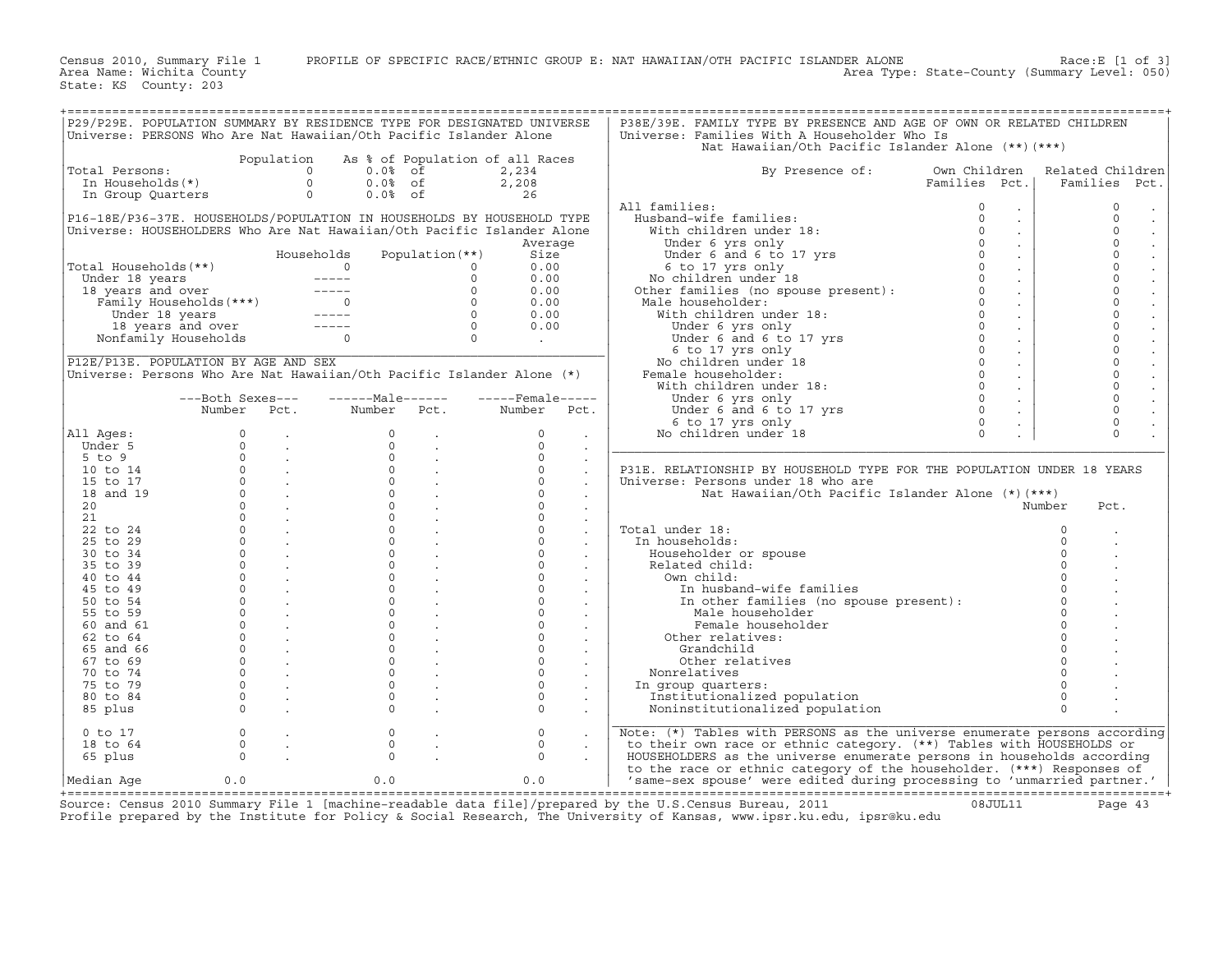Census 2010, Summary File 1 PROFILE OF SPECIFIC RACE/ETHNIC GROUP E: NAT HAWAIIAN/OTH PACIFIC ISLANDER ALONE Race:E [2 of 3]<br>Area Name: Wichita County Level: 050) Area Type: State−County (Summary Level: 050)

+===================================================================================================================================================+|P29E/P34E. RELATIONSHIP BY HOUSEHOLD TYPE FOR ALL PERSONS & PERSONS 65+ | PCT14E. PRESENCE OF MULTIGENERATIONAL HOUSEHOLDS | |Universe: Persons Who Are Nat Hawaiian/Oth Pacific Islander Alone (\*)(\*\*\*) | Universe: Households With A Householder Who Is | | | Nat Hawaiian/Oth Pacific Islander Alone (\*\*) | | All Ages 65 years and over | Number Pct. | | Number Pct. Number Pct. | | | | | Total: 0 100.0 | |Total: 0 . | 0 . | Household has 3 or more generations 0 . | | In households: 0 . | 0 . | Household does not have 3+ generations 0 . | | In family households: 0 . | 0 . | | | Householder: 0 . | 0 . | | | Male 0 . | 0 . |\_\_\_\_\_\_\_\_\_\_\_\_\_\_\_\_\_\_\_\_\_\_\_\_\_\_\_\_\_\_\_\_\_\_\_\_\_\_\_\_\_\_\_\_\_\_\_\_\_\_\_\_\_\_\_\_\_\_\_\_\_\_\_\_\_\_\_\_\_| | Female 0 . | 0 . | | | Spouse 0 . | 0 . | PCT19E. NONRELATIVES BY HOUSEHOLD TYPE (\*)(\*\*\*) | | Parent 0 . | 0 . | Universe: Nonrelatives who are | | Parent−in−law 0 . | 0 . | Nat Hawaiian/Oth Pacific Islander Alone (Total: 0) | | Child: 0 . | | | | Biological 0 . | | In Family In Nonfamily | | Adopted 0 . | | Households Households | | Step 0 . | | Number Pct. Number Pct. | | Grandchild 0 . | | | | Brother or sister 0 . | | Nonrelatives: 0 100.0 0 100.0 | | Son−in−law/daughter−in−law 0 . | | Roomer or boarder 0 . 0 . | | Other relatives (#) 0 . | 0 . | Housemate or roommate 0 . 0 . | | Nonrelatives 0 . | 0 . | Unmarried partner 0 . 0 . | | In nonfamily households: 0 . | 0 . | Other nonrelatives 0 . 0 . | | Male householder: 0 . | 0 . | | | Living alone 0 . | 0 . |\_\_\_\_\_\_\_\_\_\_\_\_\_\_\_\_\_\_\_\_\_\_\_\_\_\_\_\_\_\_\_\_\_\_\_\_\_\_\_\_\_\_\_\_\_\_\_\_\_\_\_\_\_\_\_\_\_\_\_\_\_\_\_\_\_\_\_\_\_| | Not living alone 0 . | 0 . | | | Female householder: 0 . | 0 . | H17E. HOUSING UNITS BY HOUSEHOLDER'S AGE AND TENURE | | Living alone 0 . | 0 . | Universe: Occupied Housing Units With A Householder Who Is | | Not living alone 0 . | 0 . | Nat Hawaiian/Oth Pacific Islander Alone (\*\*) | | Nonrelatives 0 . | 0 . | | | In group quarters: 0 . | 0 . | Age of Owner Occupied Renter Occupied | | Institutionalized 0 . | 0 . | Householder Number Pct. Number Pct. | | Noninstitutionalized 0 . | 0 . | | | | All Ages: 0 100.0 0 100.0 | |(#) For 65 yrs & over, includes children, siblings, etc. not shown separately| 15 to 24 0 . 0 . | | | 25 to 34 0 . 0 . | |\_\_\_\_\_\_\_\_\_\_\_\_\_\_\_\_\_\_\_\_\_\_\_\_\_\_\_\_\_\_\_\_\_\_\_\_\_\_\_\_\_\_\_\_\_\_\_\_\_\_\_\_\_\_\_\_\_\_\_\_\_\_\_\_\_\_\_\_\_\_\_\_\_\_\_\_\_| 35 to 44 0 . 0 . | | | 45 to 54 0 . 0 . | |P18E. HOUSEHOLD TYPE | 55 to 59 0 . 0 . | |Universe: Households with a Householder Who is | 60 to 64 0 . 0 . | | Nat Hawaiian/Oth Pacific Islander Alone (\*\*) | 65 to 74 0 . 0 . | | Number Pct. | 75 to 84 0 . 0 . | | | 85 and over 0 . 0 . | |Total: 0 100.0 |\_\_\_\_\_\_\_\_\_\_\_\_\_\_\_\_\_\_\_\_\_\_\_\_\_\_\_\_\_\_\_\_\_\_\_\_\_\_\_\_\_\_\_\_\_\_\_\_\_\_\_\_\_\_\_\_\_\_\_\_\_\_\_\_\_\_\_\_\_| | Family households(\*\*\*): 0 . | | | Husband−wife families 0 . | Note: (\*) Tables with PERSONS as the universe enumerate persons | | Other families: 0 . | according to their own race or ethnic category. (\*\*) Tables with | | Male householder, no wife present 0 . | HOUSEHOLDS or HOUSEHOLDERS as the universe enumerate persons in | | Female householder, no husband present 0 . | households according to the race or ethnic category of the | | Nonfamily households: 0 . | householder. (\*\*\*) Responses of 'same−sex spouse' were edited | | Householder living alone 0 . | during processing to 'unmarried partner.' | | Householder not living alone 0 . | | | | | | | |

State: KS County: 203

+===================================================================================================================================================+Source: Census 2010 Summary File 1 [machine−readable data file]/prepared by the U.S.Census Bureau, 2011 08JUL11 Page 44 Profile prepared by the Institute for Policy & Social Research, The University of Kansas, www.ipsr.ku.edu, ipsr@ku.edu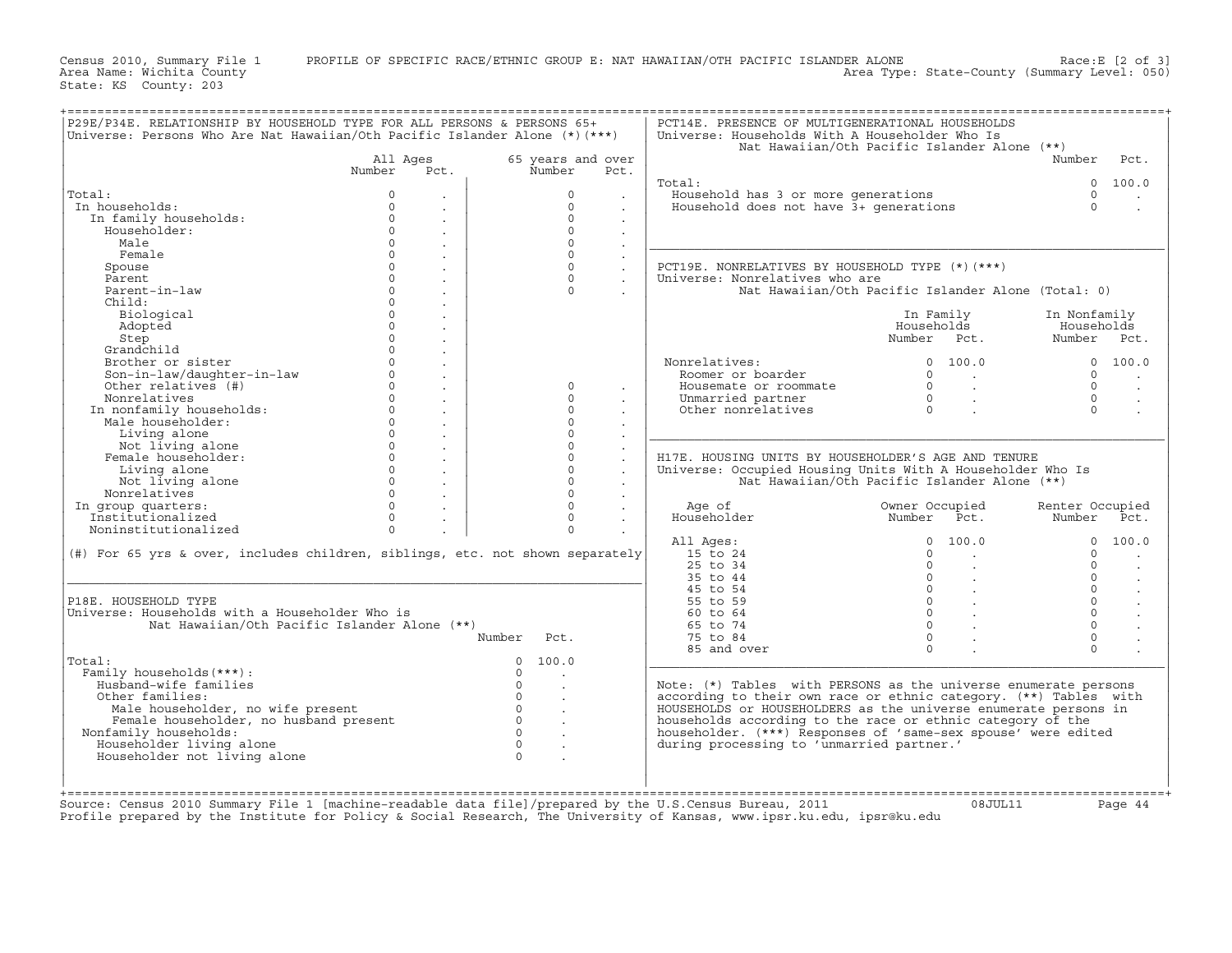Census 2010, Summary File 1 PROFILE OF SPECIFIC RACE/ETHNIC GROUP E: NAT HAWAIIAN/OTH PACIFIC ISLANDER ALONE Race:E [3 of 3]<br>Area Name: Wichita County Level: 050) Area Type: State-County (Summary Level: 050)

State: KS County: 203

|                                                                                                                                                                                                                                                                     | A11          |      | Family                                                                                                                                                                                                                                                                                                                                                                 |                                                             | Nonfamily   |                                                                                   | Owner                                                                                                                                                                                                                                                                                                                       |                                                       | Renter                                                              |         |
|---------------------------------------------------------------------------------------------------------------------------------------------------------------------------------------------------------------------------------------------------------------------|--------------|------|------------------------------------------------------------------------------------------------------------------------------------------------------------------------------------------------------------------------------------------------------------------------------------------------------------------------------------------------------------------------|-------------------------------------------------------------|-------------|-----------------------------------------------------------------------------------|-----------------------------------------------------------------------------------------------------------------------------------------------------------------------------------------------------------------------------------------------------------------------------------------------------------------------------|-------------------------------------------------------|---------------------------------------------------------------------|---------|
|                                                                                                                                                                                                                                                                     | Households   | Pct. | Households Pct.                                                                                                                                                                                                                                                                                                                                                        |                                                             | Households  | Pct.                                                                              | Occupied                                                                                                                                                                                                                                                                                                                    | Pct.                                                  | Occupied                                                            | Pct.    |
| All household sizes:                                                                                                                                                                                                                                                | $\Omega$     |      | $\begin{array}{ l } \hbox{({\tt Family\ always\ >1\ \hbox{pers})}} & \begin{array}{ccccc} & & & & & 0 & & \cdot & \\ \hbox{0} & & & & & & 0 & \cdot & \cdot \\ & & 0 & \cdot & & & 0 & \cdot \\ & & 0 & \cdot & & & 0 & \cdot \\ & & & 0 & \cdot & & & 0 & \cdot \\ & & & 0 & \cdot & & & 0 & \cdot \\ & & & 0 & \cdot & & & 0 & \cdot \\ \hline \end{array} \hbox{.}$ |                                                             |             |                                                                                   | $\Omega$                                                                                                                                                                                                                                                                                                                    |                                                       | $\Omega$                                                            |         |
|                                                                                                                                                                                                                                                                     |              |      |                                                                                                                                                                                                                                                                                                                                                                        |                                                             |             |                                                                                   | $\mathbf 0$                                                                                                                                                                                                                                                                                                                 |                                                       | $\circ$                                                             |         |
|                                                                                                                                                                                                                                                                     |              |      |                                                                                                                                                                                                                                                                                                                                                                        |                                                             |             |                                                                                   | $\Omega$                                                                                                                                                                                                                                                                                                                    |                                                       | $\Omega$<br>$\circ$                                                 |         |
|                                                                                                                                                                                                                                                                     |              |      |                                                                                                                                                                                                                                                                                                                                                                        |                                                             |             |                                                                                   |                                                                                                                                                                                                                                                                                                                             | $\begin{matrix} 0 & 0 \\ 0 & 0 \\ 0 & 0 \end{matrix}$ | $\Omega$                                                            |         |
|                                                                                                                                                                                                                                                                     |              |      |                                                                                                                                                                                                                                                                                                                                                                        |                                                             |             |                                                                                   |                                                                                                                                                                                                                                                                                                                             |                                                       |                                                                     |         |
|                                                                                                                                                                                                                                                                     |              |      |                                                                                                                                                                                                                                                                                                                                                                        |                                                             |             |                                                                                   |                                                                                                                                                                                                                                                                                                                             | $\begin{matrix} 0 & & \\ & & \end{matrix}$            | $\Omega$                                                            |         |
| 1 nouvember and states:<br>1-person households<br>3-person households<br>3-person households<br>4-person households<br>5-person households<br>6-person households<br>7-or-more person households<br>0 .                                                             |              |      |                                                                                                                                                                                                                                                                                                                                                                        |                                                             |             |                                                                                   |                                                                                                                                                                                                                                                                                                                             |                                                       |                                                                     |         |
| P16E/P17E/P36E/P37E/H11E/H12E. POPULATION IN HOUSEHOLDS AND AVERAGE HOUSEHOLD SIZE BY TYPE AND BY TENURE<br>Universe: Population in Households (Occupied Housing Units) With A Householder Who Is Nat Hawaiian/Oth Pacific Islander Alone (**)                      |              |      |                                                                                                                                                                                                                                                                                                                                                                        |                                                             |             |                                                                                   |                                                                                                                                                                                                                                                                                                                             |                                                       |                                                                     |         |
|                                                                                                                                                                                                                                                                     | Total        |      | In                                                                                                                                                                                                                                                                                                                                                                     |                                                             | In          |                                                                                   | In Owner                                                                                                                                                                                                                                                                                                                    |                                                       | In Renter                                                           |         |
|                                                                                                                                                                                                                                                                     | Population   | Pct. | Families Pct.                                                                                                                                                                                                                                                                                                                                                          |                                                             | Nonfamilies | Pct.                                                                              | Occupied                                                                                                                                                                                                                                                                                                                    | Pct.                                                  | Occupied                                                            | Pct.    |
| Total population in households<br>Under 18 years 0 100.0<br>18 years and over 0 100.0<br>Average Household Size 0.00 -----<br>Under 18 years 0 0.00 ------                                                                                                          |              |      | $\circ$<br>$\overline{0}$                                                                                                                                                                                                                                                                                                                                              |                                                             | $\circ$     | $\mathcal{L}^{\mathcal{L}}(\mathcal{L}^{\mathcal{L}}(\mathcal{L}^{\mathcal{L}}))$ | $\circ$                                                                                                                                                                                                                                                                                                                     | <b>Contractor</b>                                     | $\circ$                                                             |         |
|                                                                                                                                                                                                                                                                     |              |      |                                                                                                                                                                                                                                                                                                                                                                        | $\mathcal{L}(\mathcal{L})$ and $\mathcal{L}(\mathcal{L})$ . |             |                                                                                   |                                                                                                                                                                                                                                                                                                                             |                                                       |                                                                     |         |
|                                                                                                                                                                                                                                                                     |              |      |                                                                                                                                                                                                                                                                                                                                                                        | $0.00$                                                      |             |                                                                                   |                                                                                                                                                                                                                                                                                                                             | $0.00$ -----                                          | $0.00 - - - -$                                                      |         |
|                                                                                                                                                                                                                                                                     |              |      |                                                                                                                                                                                                                                                                                                                                                                        | $0.00$ -----                                                |             |                                                                                   |                                                                                                                                                                                                                                                                                                                             |                                                       |                                                                     |         |
|                                                                                                                                                                                                                                                                     |              |      |                                                                                                                                                                                                                                                                                                                                                                        |                                                             |             |                                                                                   |                                                                                                                                                                                                                                                                                                                             |                                                       |                                                                     |         |
|                                                                                                                                                                                                                                                                     | $0.00$ ----- |      |                                                                                                                                                                                                                                                                                                                                                                        | $0.00 - - - - -$                                            |             |                                                                                   |                                                                                                                                                                                                                                                                                                                             |                                                       |                                                                     |         |
| 18 years and over                                                                                                                                                                                                                                                   |              |      |                                                                                                                                                                                                                                                                                                                                                                        |                                                             |             |                                                                                   |                                                                                                                                                                                                                                                                                                                             |                                                       |                                                                     |         |
| Note: Family household numbers include nonrelatives living with families.<br>PCT20/PCT22E. GROUP QUARTERS POPULATION BY SEX BY AGE BY GROUP QUARTERS TYPE<br>Universe: Population in group quarters for persons who are Nat Hawaiian/Oth Pacific Islander Alone (*) |              |      | ---- All Ages ----                                                                                                                                                                                                                                                                                                                                                     |                                                             |             |                                                                                   |                                                                                                                                                                                                                                                                                                                             |                                                       | -------------------- 18 Years and Over -----------------<br>Pct. of | Pct. of |
|                                                                                                                                                                                                                                                                     |              |      |                                                                                                                                                                                                                                                                                                                                                                        |                                                             |             | Pct. of<br>All                                                                    |                                                                                                                                                                                                                                                                                                                             | Total                                                 |                                                                     | Total   |
|                                                                                                                                                                                                                                                                     |              |      |                                                                                                                                                                                                                                                                                                                                                                        |                                                             | Pct. Total  |                                                                                   | Ages                                                                                                                                                                                                                                                                                                                        |                                                       | Male 18+ Female                                                     | $18+$   |
|                                                                                                                                                                                                                                                                     |              |      |                                                                                                                                                                                                                                                                                                                                                                        |                                                             |             |                                                                                   |                                                                                                                                                                                                                                                                                                                             |                                                       |                                                                     |         |
|                                                                                                                                                                                                                                                                     |              |      |                                                                                                                                                                                                                                                                                                                                                                        |                                                             |             |                                                                                   |                                                                                                                                                                                                                                                                                                                             |                                                       | $\Omega$                                                            |         |
|                                                                                                                                                                                                                                                                     |              |      |                                                                                                                                                                                                                                                                                                                                                                        |                                                             |             |                                                                                   |                                                                                                                                                                                                                                                                                                                             |                                                       | $\circ$<br>$\circ$                                                  |         |
|                                                                                                                                                                                                                                                                     |              |      |                                                                                                                                                                                                                                                                                                                                                                        |                                                             |             |                                                                                   |                                                                                                                                                                                                                                                                                                                             |                                                       | $\circ$                                                             |         |
| All types of group quarters:<br>Institutionalized population:                                                                                                                                                                                                       |              |      |                                                                                                                                                                                                                                                                                                                                                                        |                                                             |             |                                                                                   |                                                                                                                                                                                                                                                                                                                             |                                                       | $\Omega$                                                            |         |
| Noninstitutionalized population:                                                                                                                                                                                                                                    |              |      |                                                                                                                                                                                                                                                                                                                                                                        |                                                             |             |                                                                                   |                                                                                                                                                                                                                                                                                                                             |                                                       | $\Omega$                                                            |         |
|                                                                                                                                                                                                                                                                     |              |      |                                                                                                                                                                                                                                                                                                                                                                        |                                                             |             |                                                                                   |                                                                                                                                                                                                                                                                                                                             |                                                       | $\circ$                                                             |         |
|                                                                                                                                                                                                                                                                     |              |      |                                                                                                                                                                                                                                                                                                                                                                        |                                                             | $\Omega$    |                                                                                   | $\begin{array}{cccccc} 0 & & \cdot & & & 0 & & \cdot \\ 0 & & \cdot & & & 0 & & \cdot \\ 0 & & \cdot & & & 0 & & \cdot \\ 0 & & \cdot & & & 0 & & \cdot \\ 0 & & \cdot & & & 0 & & \cdot \\ 0 & & \cdot & & & 0 & & \cdot \\ 0 & & \cdot & & & & 0 & & \cdot \\ 0 & & \cdot & & & & 0 & & \cdot \\ \end{array}$<br>$\Omega$ |                                                       | $\circ$                                                             |         |

+===================================================================================================================================================+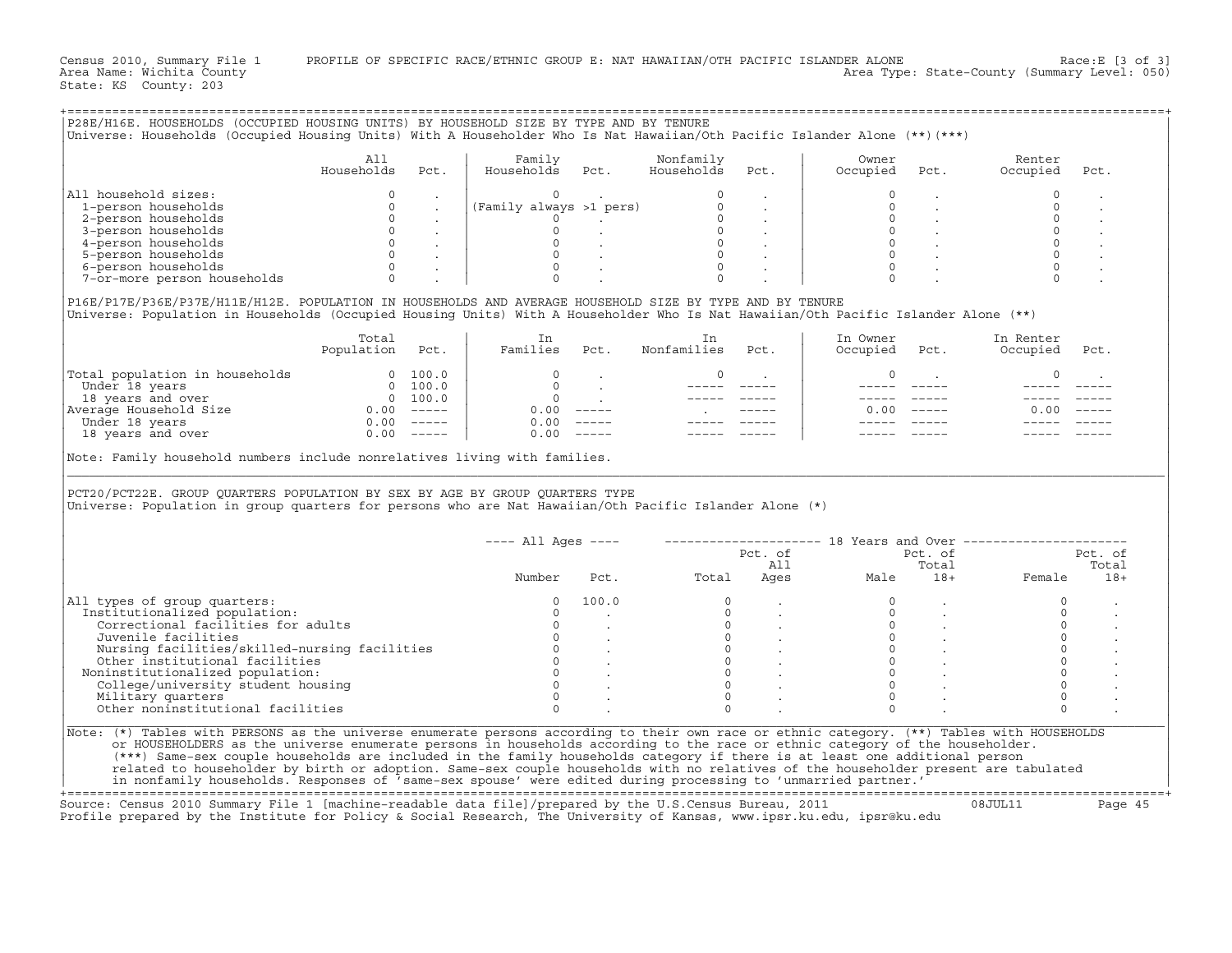| P29/P29F. POPULATION SUMMARY BY RESIDENCE TYPE FOR DESIGNATED UNIVERSE |                                                                      |                                                                                                                                                                                                                                                      |                 |      | P38F/39F. FAMILY TYPE BY PRESENCE AND AGE OF OWN OR RELATED CHILDREN                                                                                                                                                                                                                                                                                                                                                                                                                                           |               |        |                  |  |
|------------------------------------------------------------------------|----------------------------------------------------------------------|------------------------------------------------------------------------------------------------------------------------------------------------------------------------------------------------------------------------------------------------------|-----------------|------|----------------------------------------------------------------------------------------------------------------------------------------------------------------------------------------------------------------------------------------------------------------------------------------------------------------------------------------------------------------------------------------------------------------------------------------------------------------------------------------------------------------|---------------|--------|------------------|--|
|                                                                        |                                                                      |                                                                                                                                                                                                                                                      |                 |      |                                                                                                                                                                                                                                                                                                                                                                                                                                                                                                                |               |        |                  |  |
| Universe: PERSONS Who Are Some Other Race Alone                        |                                                                      |                                                                                                                                                                                                                                                      |                 |      | Universe: Families With A Householder Who Is                                                                                                                                                                                                                                                                                                                                                                                                                                                                   |               |        |                  |  |
|                                                                        |                                                                      |                                                                                                                                                                                                                                                      |                 |      | Some Other Race Alone (**) (***)                                                                                                                                                                                                                                                                                                                                                                                                                                                                               |               |        |                  |  |
|                                                                        |                                                                      | Population As % of Population of all Races                                                                                                                                                                                                           |                 |      |                                                                                                                                                                                                                                                                                                                                                                                                                                                                                                                |               |        |                  |  |
| Total Persons:                                                         |                                                                      | otal Persons:<br>In Households(*)<br>In Group Quarters<br>190 8.6% of<br>190 8.6% of<br>190 8.6% of                                                                                                                                                  | 2,234           |      | By Presence of:                                                                                                                                                                                                                                                                                                                                                                                                                                                                                                | Own Children  |        | Related Children |  |
|                                                                        |                                                                      |                                                                                                                                                                                                                                                      | 2,208           |      |                                                                                                                                                                                                                                                                                                                                                                                                                                                                                                                | Families Pct. |        | Families Pct.    |  |
|                                                                        |                                                                      |                                                                                                                                                                                                                                                      | 26              |      |                                                                                                                                                                                                                                                                                                                                                                                                                                                                                                                |               |        |                  |  |
|                                                                        |                                                                      |                                                                                                                                                                                                                                                      |                 |      |                                                                                                                                                                                                                                                                                                                                                                                                                                                                                                                |               |        |                  |  |
|                                                                        |                                                                      |                                                                                                                                                                                                                                                      |                 |      | All families:                                                                                                                                                                                                                                                                                                                                                                                                                                                                                                  |               |        |                  |  |
| P16-18F/P36-37F. HOUSEHOLDS/POPULATION IN HOUSEHOLDS BY HOUSEHOLD TYPE |                                                                      |                                                                                                                                                                                                                                                      |                 |      |                                                                                                                                                                                                                                                                                                                                                                                                                                                                                                                |               |        |                  |  |
| Universe: HOUSEHOLDERS Who Are Some Other Race Alone                   |                                                                      |                                                                                                                                                                                                                                                      |                 |      |                                                                                                                                                                                                                                                                                                                                                                                                                                                                                                                |               |        |                  |  |
|                                                                        |                                                                      |                                                                                                                                                                                                                                                      | Average         |      |                                                                                                                                                                                                                                                                                                                                                                                                                                                                                                                |               |        |                  |  |
|                                                                        |                                                                      |                                                                                                                                                                                                                                                      |                 |      |                                                                                                                                                                                                                                                                                                                                                                                                                                                                                                                |               |        |                  |  |
|                                                                        |                                                                      |                                                                                                                                                                                                                                                      | Size            |      |                                                                                                                                                                                                                                                                                                                                                                                                                                                                                                                |               |        |                  |  |
|                                                                        |                                                                      |                                                                                                                                                                                                                                                      | 3.27            |      |                                                                                                                                                                                                                                                                                                                                                                                                                                                                                                                |               |        |                  |  |
|                                                                        |                                                                      |                                                                                                                                                                                                                                                      | 1.27            |      |                                                                                                                                                                                                                                                                                                                                                                                                                                                                                                                |               |        |                  |  |
|                                                                        |                                                                      |                                                                                                                                                                                                                                                      | 2.00            |      |                                                                                                                                                                                                                                                                                                                                                                                                                                                                                                                |               |        |                  |  |
|                                                                        |                                                                      |                                                                                                                                                                                                                                                      | 3.64            |      |                                                                                                                                                                                                                                                                                                                                                                                                                                                                                                                |               |        |                  |  |
|                                                                        |                                                                      |                                                                                                                                                                                                                                                      |                 |      |                                                                                                                                                                                                                                                                                                                                                                                                                                                                                                                |               |        |                  |  |
|                                                                        |                                                                      |                                                                                                                                                                                                                                                      | 1.57            |      |                                                                                                                                                                                                                                                                                                                                                                                                                                                                                                                |               |        |                  |  |
|                                                                        |                                                                      |                                                                                                                                                                                                                                                      | 2.06            |      |                                                                                                                                                                                                                                                                                                                                                                                                                                                                                                                |               |        |                  |  |
|                                                                        |                                                                      |                                                                                                                                                                                                                                                      |                 | 1.50 |                                                                                                                                                                                                                                                                                                                                                                                                                                                                                                                |               |        |                  |  |
|                                                                        |                                                                      |                                                                                                                                                                                                                                                      |                 |      |                                                                                                                                                                                                                                                                                                                                                                                                                                                                                                                |               |        |                  |  |
|                                                                        |                                                                      |                                                                                                                                                                                                                                                      |                 |      |                                                                                                                                                                                                                                                                                                                                                                                                                                                                                                                |               |        |                  |  |
| P12F/P13F. POPULATION BY AGE AND SEX                                   |                                                                      |                                                                                                                                                                                                                                                      |                 |      |                                                                                                                                                                                                                                                                                                                                                                                                                                                                                                                |               |        |                  |  |
| Universe: Persons Who Are Some Other Race Alone $(*)$                  |                                                                      |                                                                                                                                                                                                                                                      |                 |      |                                                                                                                                                                                                                                                                                                                                                                                                                                                                                                                |               |        |                  |  |
|                                                                        |                                                                      |                                                                                                                                                                                                                                                      |                 |      |                                                                                                                                                                                                                                                                                                                                                                                                                                                                                                                |               |        |                  |  |
|                                                                        | ---Both Sexes---                                                     | ------Male------ -----Female-----                                                                                                                                                                                                                    |                 |      |                                                                                                                                                                                                                                                                                                                                                                                                                                                                                                                |               |        |                  |  |
|                                                                        | Number Pct.                                                          | Number Pct.                                                                                                                                                                                                                                          | Number Pct.     |      |                                                                                                                                                                                                                                                                                                                                                                                                                                                                                                                |               |        |                  |  |
|                                                                        |                                                                      |                                                                                                                                                                                                                                                      |                 |      |                                                                                                                                                                                                                                                                                                                                                                                                                                                                                                                |               |        |                  |  |
|                                                                        |                                                                      |                                                                                                                                                                                                                                                      |                 |      |                                                                                                                                                                                                                                                                                                                                                                                                                                                                                                                |               |        |                  |  |
| All Ages:                                                              |                                                                      |                                                                                                                                                                                                                                                      |                 |      |                                                                                                                                                                                                                                                                                                                                                                                                                                                                                                                |               |        |                  |  |
| Under 5                                                                |                                                                      |                                                                                                                                                                                                                                                      |                 |      |                                                                                                                                                                                                                                                                                                                                                                                                                                                                                                                |               |        |                  |  |
| $5$ to $9$                                                             |                                                                      |                                                                                                                                                                                                                                                      |                 |      |                                                                                                                                                                                                                                                                                                                                                                                                                                                                                                                |               |        |                  |  |
| 10 to 14                                                               |                                                                      |                                                                                                                                                                                                                                                      |                 |      | P31F. RELATIONSHIP BY HOUSEHOLD TYPE FOR THE POPULATION UNDER 18 YEARS                                                                                                                                                                                                                                                                                                                                                                                                                                         |               |        |                  |  |
| 15 to 17                                                               |                                                                      |                                                                                                                                                                                                                                                      |                 |      | Universe: Persons under 18 who are                                                                                                                                                                                                                                                                                                                                                                                                                                                                             |               |        |                  |  |
|                                                                        |                                                                      |                                                                                                                                                                                                                                                      |                 |      |                                                                                                                                                                                                                                                                                                                                                                                                                                                                                                                |               |        |                  |  |
| 18 and 19                                                              |                                                                      |                                                                                                                                                                                                                                                      |                 |      | Some Other Race Alone (*) (***)                                                                                                                                                                                                                                                                                                                                                                                                                                                                                |               |        |                  |  |
| 20                                                                     |                                                                      |                                                                                                                                                                                                                                                      |                 |      |                                                                                                                                                                                                                                                                                                                                                                                                                                                                                                                |               | Number | Pct.             |  |
| 21                                                                     |                                                                      |                                                                                                                                                                                                                                                      |                 |      |                                                                                                                                                                                                                                                                                                                                                                                                                                                                                                                |               |        |                  |  |
| 22 to 24                                                               |                                                                      |                                                                                                                                                                                                                                                      |                 |      |                                                                                                                                                                                                                                                                                                                                                                                                                                                                                                                |               |        | 100.0            |  |
| 25 to 29                                                               |                                                                      |                                                                                                                                                                                                                                                      |                 |      |                                                                                                                                                                                                                                                                                                                                                                                                                                                                                                                |               |        | 100.0            |  |
|                                                                        |                                                                      |                                                                                                                                                                                                                                                      |                 |      |                                                                                                                                                                                                                                                                                                                                                                                                                                                                                                                |               |        |                  |  |
| 30 to 34                                                               |                                                                      |                                                                                                                                                                                                                                                      |                 |      |                                                                                                                                                                                                                                                                                                                                                                                                                                                                                                                |               |        | 0.0              |  |
| 35 to 39                                                               |                                                                      |                                                                                                                                                                                                                                                      |                 |      |                                                                                                                                                                                                                                                                                                                                                                                                                                                                                                                |               |        | 98.6             |  |
| 40 to 44                                                               |                                                                      |                                                                                                                                                                                                                                                      |                 |      |                                                                                                                                                                                                                                                                                                                                                                                                                                                                                                                |               |        | 90.5             |  |
| 45 to 49                                                               |                                                                      |                                                                                                                                                                                                                                                      |                 |      |                                                                                                                                                                                                                                                                                                                                                                                                                                                                                                                |               |        | 56.8             |  |
| 50 to 54                                                               |                                                                      |                                                                                                                                                                                                                                                      |                 |      |                                                                                                                                                                                                                                                                                                                                                                                                                                                                                                                |               |        | 33.8             |  |
|                                                                        |                                                                      |                                                                                                                                                                                                                                                      |                 |      |                                                                                                                                                                                                                                                                                                                                                                                                                                                                                                                |               |        |                  |  |
| 55 to 59                                                               |                                                                      |                                                                                                                                                                                                                                                      |                 |      |                                                                                                                                                                                                                                                                                                                                                                                                                                                                                                                |               |        | 2.7              |  |
| 60 and 61                                                              |                                                                      |                                                                                                                                                                                                                                                      |                 |      |                                                                                                                                                                                                                                                                                                                                                                                                                                                                                                                |               |        | 31.1             |  |
| 62 to 64                                                               |                                                                      |                                                                                                                                                                                                                                                      |                 |      |                                                                                                                                                                                                                                                                                                                                                                                                                                                                                                                |               |        | 8.1              |  |
| 65 and 66                                                              |                                                                      |                                                                                                                                                                                                                                                      |                 |      |                                                                                                                                                                                                                                                                                                                                                                                                                                                                                                                |               |        | 6.8              |  |
| 67 to 69                                                               |                                                                      |                                                                                                                                                                                                                                                      |                 |      |                                                                                                                                                                                                                                                                                                                                                                                                                                                                                                                |               |        | 1.4              |  |
|                                                                        |                                                                      |                                                                                                                                                                                                                                                      |                 |      |                                                                                                                                                                                                                                                                                                                                                                                                                                                                                                                |               |        |                  |  |
| 70 to 74                                                               |                                                                      |                                                                                                                                                                                                                                                      |                 |      |                                                                                                                                                                                                                                                                                                                                                                                                                                                                                                                |               |        | 1.4              |  |
| 75 to 79                                                               |                                                                      |                                                                                                                                                                                                                                                      |                 |      |                                                                                                                                                                                                                                                                                                                                                                                                                                                                                                                |               |        | 0.0              |  |
| 80 to 84                                                               |                                                                      |                                                                                                                                                                                                                                                      |                 |      |                                                                                                                                                                                                                                                                                                                                                                                                                                                                                                                |               |        | 0.0              |  |
| 85 plus                                                                |                                                                      |                                                                                                                                                                                                                                                      |                 |      |                                                                                                                                                                                                                                                                                                                                                                                                                                                                                                                |               |        | 0.0              |  |
|                                                                        |                                                                      |                                                                                                                                                                                                                                                      |                 |      | $\begin{tabular}{ c c } \hline \texttt{Total under 18:} & \texttt{74} & \texttt{1} \\ \hline \texttt{In households:} & \texttt{18} & \texttt{19} & \texttt{10} \\ \hline \texttt{Rouseholder or spouse} & 0 & 0 \\ \hline \texttt{Related child:} & 73 & 67 \\ \hline \texttt{Im unband-wide families} & 67 & 67 \\ \hline \texttt{Im other families (no spouse present):} & 25 & 62 \\ \hline \texttt{Male householder} & 2 & 2 \\ \texttt{Pemale householder} & 2 & 2 \\ \texttt{Other relatively} & 23 & 6$ |               |        |                  |  |
| $0$ to 17                                                              |                                                                      | Number Pct. Number Pct. Number Pct.<br>5 190 10.0.0 111 100.0<br>20 10.5 19 8.1 11 11.3.9<br>20 10.5 9 8.1 11 11.3.9<br>14 25 13.2<br>7 3.7 6 5.4 3 3.8<br>7 3.7 6 5.4 3 3.8<br>7 3.7<br>10.5 1 0.9 0 0.0<br>10.5 12 10.8 6 7.6<br>44 15 7.9<br>8 4. | 32              | 40.5 | Note: (*) Tables with PERSONS as the universe enumerate persons according                                                                                                                                                                                                                                                                                                                                                                                                                                      |               |        |                  |  |
|                                                                        |                                                                      |                                                                                                                                                                                                                                                      |                 |      |                                                                                                                                                                                                                                                                                                                                                                                                                                                                                                                |               |        |                  |  |
| 18 to 64                                                               |                                                                      |                                                                                                                                                                                                                                                      | 41              | 51.9 | to their own race or ethnic category. (**) Tables with HOUSEHOLDS or                                                                                                                                                                                                                                                                                                                                                                                                                                           |               |        |                  |  |
| 65 plus                                                                | $\begin{array}{ccc} 74 & 38.9 \\ 103 & 54.2 \\ 13 & 6.8 \end{array}$ |                                                                                                                                                                                                                                                      | $6\overline{6}$ | 7.6  | HOUSEHOLDERS as the universe enumerate persons in households according                                                                                                                                                                                                                                                                                                                                                                                                                                         |               |        |                  |  |
|                                                                        |                                                                      |                                                                                                                                                                                                                                                      |                 |      | to the race or ethnic category of the householder. (***) Responses of                                                                                                                                                                                                                                                                                                                                                                                                                                          |               |        |                  |  |
| Median Aqe                                                             | 26.5                                                                 | 27.3                                                                                                                                                                                                                                                 | 24.5            |      | 'same-sex spouse' were edited during processing to 'unmarried partner.'                                                                                                                                                                                                                                                                                                                                                                                                                                        |               |        |                  |  |

+===================================================================================================================================================+ Source: Census 2010 Summary File 1 [machine−readable data file]/prepared by the U.S.Census Bureau, 2011 08JUL11 Page 46 Profile prepared by the Institute for Policy & Social Research, The University of Kansas, www.ipsr.ku.edu, ipsr@ku.edu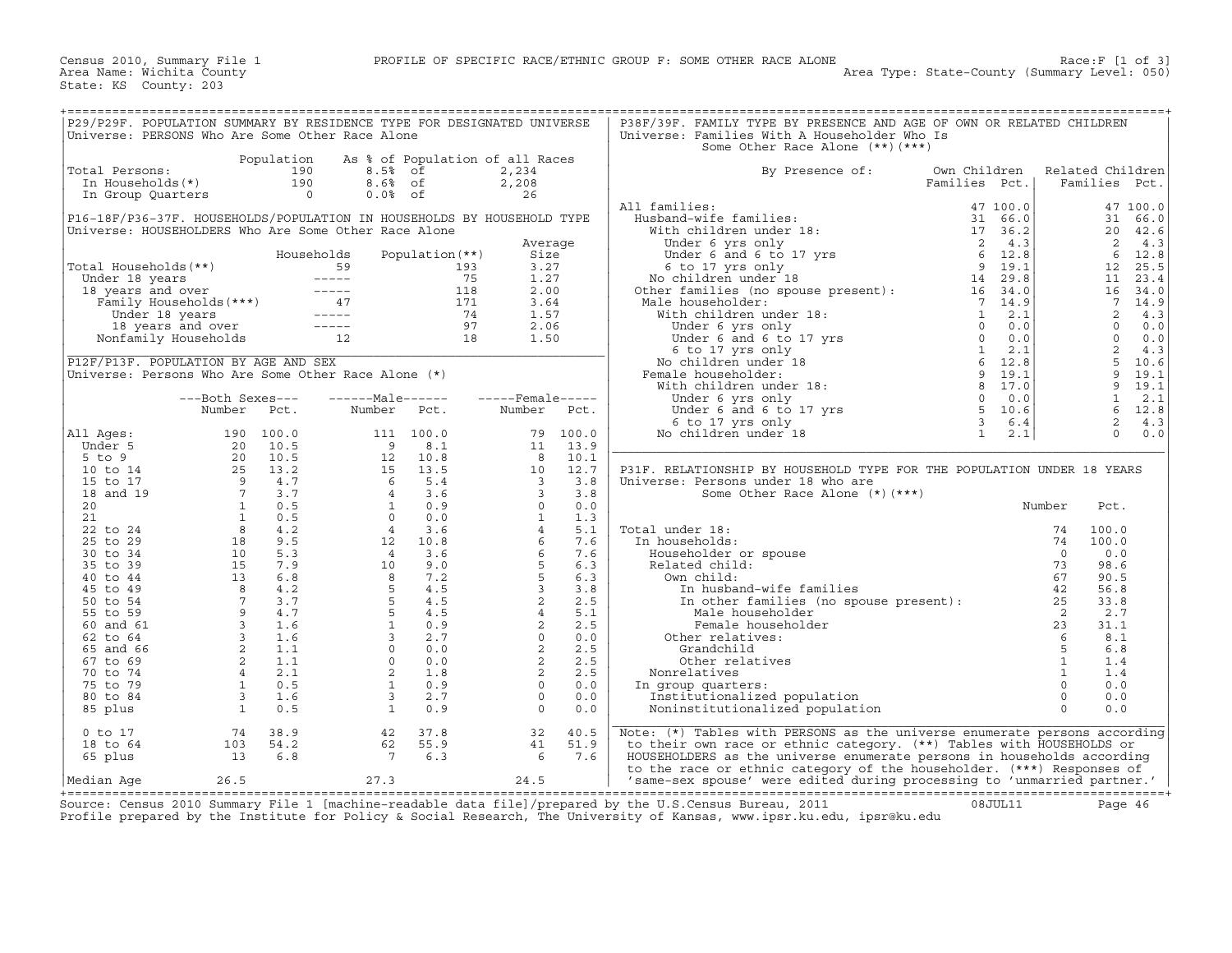| Universe: Persons Who Are Some Other Race Alone $(*)$ $(***)$                                                              |                         |       |                |                   |       | Universe: Households With A Householder Who Is<br>Some Other Race Alone (**)                                         |                                                           |                         |          |
|----------------------------------------------------------------------------------------------------------------------------|-------------------------|-------|----------------|-------------------|-------|----------------------------------------------------------------------------------------------------------------------|-----------------------------------------------------------|-------------------------|----------|
|                                                                                                                            | All Ages                |       |                | 65 years and over |       |                                                                                                                      |                                                           | Number                  | Pct.     |
|                                                                                                                            | Number                  | Pct.  |                | Number            | Pct.  |                                                                                                                      |                                                           |                         |          |
|                                                                                                                            |                         |       |                |                   |       | Total:                                                                                                               |                                                           |                         | 59 100.0 |
| Total:                                                                                                                     | 190                     | 100.0 |                | 13                | 100.0 | Household has 3 or more generations<br>Household has 3 or more generations<br>Household does not have 3+ generations |                                                           | $\overline{4}$          | 6.8      |
| In households:                                                                                                             | 190                     | 100.0 |                | 13                | 100.0 |                                                                                                                      |                                                           | 55                      | 93.2     |
| In family households:                                                                                                      | 172                     | 90.5  |                | 12                | 92.3  |                                                                                                                      |                                                           |                         |          |
| Householder:                                                                                                               | 47                      | 24.7  |                | - 6               | 46.2  |                                                                                                                      |                                                           |                         |          |
| Male                                                                                                                       | 31                      | 16.3  |                | $\mathbf{3}$      | 23.1  |                                                                                                                      |                                                           |                         |          |
| Female                                                                                                                     | 16                      | 8.4   |                | $\overline{3}$    | 23.1  |                                                                                                                      |                                                           |                         |          |
| Spouse                                                                                                                     | 29                      | 15.3  |                | $5 -$             | 38.5  | PCT19F. NONRELATIVES BY HOUSEHOLD TYPE (*) (***)                                                                     |                                                           |                         |          |
| Parent                                                                                                                     | $\overline{2}$          | 1.1   |                | $\Omega$          | 0.0   | Universe: Nonrelatives who are                                                                                       |                                                           |                         |          |
| Parent-in-law                                                                                                              | $\overline{1}$          | 0.5   |                | $\Omega$          | 0.0   | Some Other Race Alone (Total: 9)                                                                                     |                                                           |                         |          |
| Child:                                                                                                                     | 79                      | 41.6  |                |                   |       |                                                                                                                      |                                                           |                         |          |
| Biological                                                                                                                 | 74                      | 38.9  |                |                   |       |                                                                                                                      | In Family                                                 | In Nonfamily            |          |
| Adopted                                                                                                                    | $\Omega$                | 0.0   |                |                   |       |                                                                                                                      | Households                                                | Households              |          |
| Step                                                                                                                       | 5                       | 2.6   |                |                   |       |                                                                                                                      | Number Pct.                                               | Number Pct.             |          |
| Grandchild                                                                                                                 | 6                       | 3.2   |                |                   |       |                                                                                                                      |                                                           |                         |          |
| Brother or sister<br>Brother or sister<br>Son-in-law/daughter-in-law<br>Other relatives (#)<br>Nonrelatives                | $\overline{3}$          | 1.6   |                |                   |       | Nonrelatives:                                                                                                        | 3, 100.0                                                  |                         | 6, 100.0 |
|                                                                                                                            | $\circ$                 | 0.0   |                |                   |       | Roomer or boarder                                                                                                    | $\Omega$<br>0.0                                           | $\Omega$                | 0.0      |
| Son-1n-1aw,<br>Other relatives (#)<br>Nonrelatives (#)<br>In nonfamily households:<br>"a householder:                      | $\overline{2}$          | 1.1   |                | $\mathbf{1}$      | 7.7   | Housemate or roommate                                                                                                | $\begin{matrix}0&0&0\\0&0&0\end{matrix}$                  | $\overline{\mathbf{3}}$ | 50.0     |
|                                                                                                                            | $\overline{\mathbf{3}}$ | 1.6   |                | $\circ$           | 0.0   | Unmarried partner<br>Other nonrelatives                                                                              | 2 66.7                                                    | $\Omega$                | 0.0      |
|                                                                                                                            | 18                      | 9.5   |                | $\mathbf{1}$      | 7.7   |                                                                                                                      | $1 \t33.3$                                                | $\mathcal{R}$           | 50.0     |
|                                                                                                                            | 10                      | 5.3   |                | $\mathbf{1}$      | 7.7   |                                                                                                                      |                                                           |                         |          |
|                                                                                                                            | 6 <sup>6</sup>          | 3.2   |                | $\mathbf{1}$      | 7.7   |                                                                                                                      |                                                           |                         |          |
| Not living alone                                                                                                           | $4\degree$              | 2.1   |                | $\Omega$          | 0.0   |                                                                                                                      |                                                           |                         |          |
| Female householder:                                                                                                        | $\overline{2}$          | 1.1   |                | $\Omega$          | 0.0   | H17F. HOUSING UNITS BY HOUSEHOLDER'S AGE AND TENURE                                                                  |                                                           |                         |          |
| Living alone                                                                                                               | $\sim$ 1                | 0.5   |                | $\Omega$          | 0.0   | Universe: Occupied Housing Units With A Householder Who Is                                                           |                                                           |                         |          |
| Not living alone                                                                                                           | 1                       | 0.5   |                | $\Omega$          | 0.0   | Some Other Race Alone (**)                                                                                           |                                                           |                         |          |
| Nonrelatives                                                                                                               | 6 <sup>6</sup>          | 3.2   |                | $\Omega$          | 0.0   |                                                                                                                      |                                                           |                         |          |
| In group quarters:                                                                                                         | $\Omega$                | 0.0   |                | $\Omega$          | 0.0   | Age of                                                                                                               | Owner Occupied                                            | Renter Occupied         |          |
| Institutionalized                                                                                                          | $\Omega$                | 0.0   |                | $\Omega$          | 0.0   | Householder                                                                                                          | Number Pct.                                               | Number                  | Pct.     |
| Noninstitutionalized                                                                                                       | $\Omega$                | 0.0   |                | $\Omega$          | 0.0   |                                                                                                                      |                                                           |                         |          |
|                                                                                                                            |                         |       |                |                   |       | All Ages:                                                                                                            | 40 100.0                                                  |                         | 19 100.0 |
| (#) For 65 yrs & over, includes children, siblings, etc. not shown separately                                              |                         |       |                |                   |       | 15 to 24                                                                                                             | 0.0<br>$\Omega$<br>$\begin{array}{c} 0 \\ 10 \end{array}$ |                         | 3, 15.8  |
|                                                                                                                            |                         |       |                |                   |       | 25 to 34                                                                                                             | 25.0                                                      | $6^{\circ}$             | 31.6     |
|                                                                                                                            |                         |       |                |                   |       | 35 to 44                                                                                                             | 22.5<br>9                                                 | 6                       | 31.6     |
|                                                                                                                            |                         |       |                |                   |       | 45 to 54                                                                                                             | $\overline{8}$<br>20.0                                    | $\mathbf{1}$            | 5.3      |
| P18F. HOUSEHOLD TYPE                                                                                                       |                         |       |                |                   |       | 55 to 59                                                                                                             | 10.0<br>$\overline{4}$                                    | $\overline{1}$          | 5.3      |
| Universe: Households with a Householder Who is                                                                             |                         |       |                |                   |       | 60 to 64                                                                                                             | $4\overline{4}$<br>10.0                                   | $\Omega$                | 0.0      |
| Some Other Race Alone (**)                                                                                                 |                         |       |                |                   |       | 65 to 74                                                                                                             | $4 \quad 10.0$                                            | $\mathbf{1}$            | 5.3      |
|                                                                                                                            |                         |       | Number Pct.    |                   |       | 75 to 84                                                                                                             | 2.5<br>$\mathbf{1}$                                       | $\sim$ 1                | 5.3      |
|                                                                                                                            |                         |       |                |                   |       | 85 and over                                                                                                          | $\Omega$<br>0.0                                           | $\Omega$                | 0.0      |
| Total:                                                                                                                     |                         |       |                | 59 100.0          |       |                                                                                                                      |                                                           |                         |          |
| Family households (***) :                                                                                                  |                         |       |                | 47 79.7           |       |                                                                                                                      |                                                           |                         |          |
| Husband-wife families                                                                                                      |                         |       |                | 31 52.5           |       | Note: (*) Tables with PERSONS as the universe enumerate persons                                                      |                                                           |                         |          |
| Other families:                                                                                                            |                         |       |                | 16 27.1           |       | according to their own race or ethnic category. (**) Tables with                                                     |                                                           |                         |          |
| Male householder, no wife present                                                                                          |                         |       |                | 711.9             |       | HOUSEHOLDS or HOUSEHOLDERS as the universe enumerate persons in                                                      |                                                           |                         |          |
|                                                                                                                            |                         |       |                | $9 \t 15.3$       |       | households according to the race or ethnic category of the                                                           |                                                           |                         |          |
|                                                                                                                            |                         |       |                | 12 20.3           |       | householder. (***) Responses of 'same-sex spouse' were edited                                                        |                                                           |                         |          |
| Male householder, no wife present<br>Female householder, no husband present<br>Family households:<br>Nonfamily households: |                         |       | $\overline{7}$ | 11.9              |       | during processing to 'unmarried partner.'                                                                            |                                                           |                         |          |
| Householder living alone                                                                                                   |                         |       |                |                   |       |                                                                                                                      |                                                           |                         |          |
| Householder not living alone                                                                                               |                         |       | 5 <sup>1</sup> | 8.5               |       |                                                                                                                      |                                                           |                         |          |

Source: Census 2010 Summary File 1 [machine−readable data file]/prepared by the U.S.Census Bureau, 2011 08JUL11 Page 47 Profile prepared by the Institute for Policy & Social Research, The University of Kansas, www.ipsr.ku.edu, ipsr@ku.edu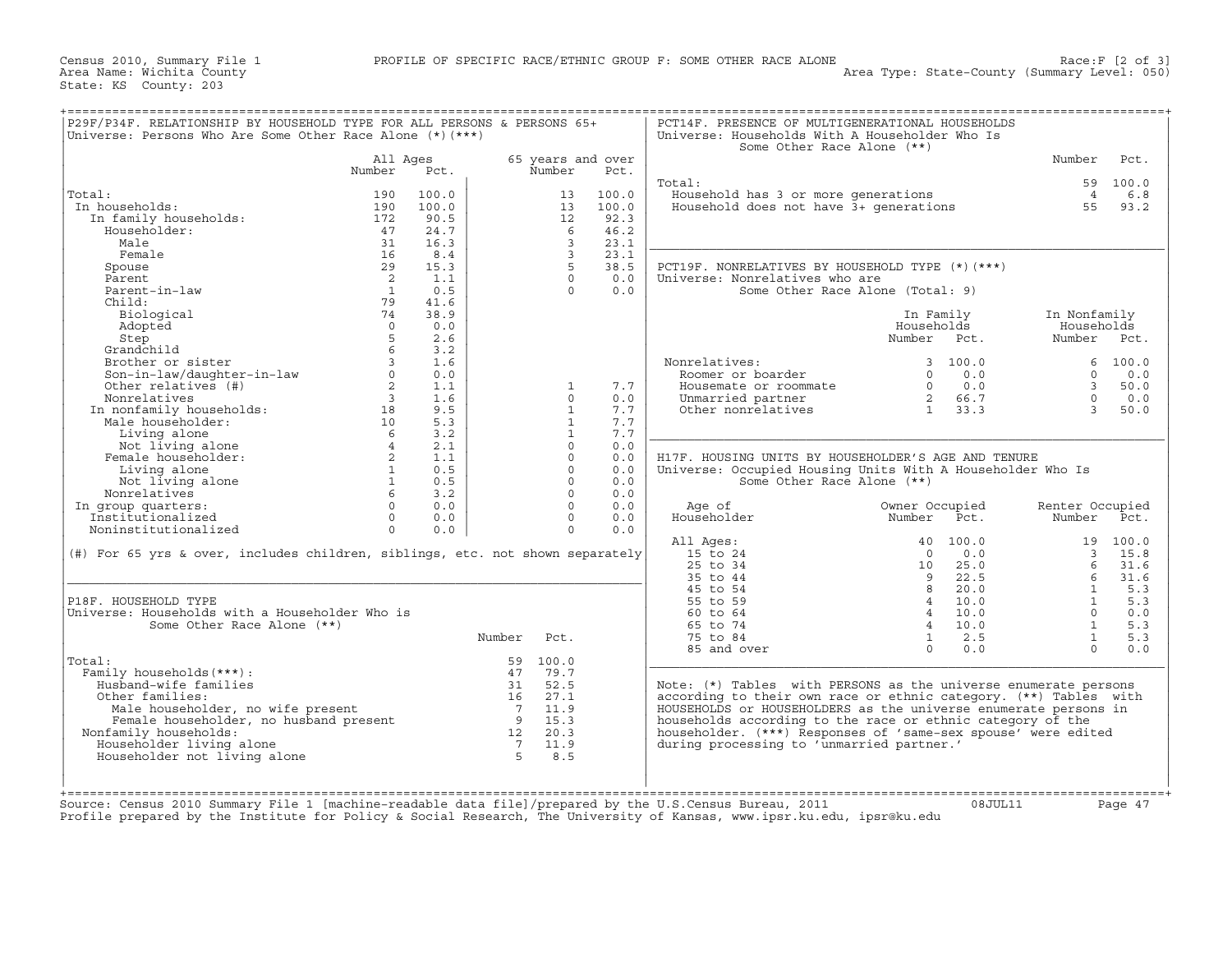## +===================================================================================================================================================+

|                             | Alì        |       | Family                  |       | Nonfamily  |       | Owner    |       | Renter   |          |
|-----------------------------|------------|-------|-------------------------|-------|------------|-------|----------|-------|----------|----------|
|                             | Households | Pct.  | Households              | Pct.  | Households | Pct.  | Occupied | Pct.  | Occupied | Pct.     |
| All household sizes:        | 59         | 100.0 | 47                      | 100.0 | 12         | 100.0 | 40       | 100.0 |          | 19 100.0 |
| 1-person households         |            | 11.9  | (Family always >1 pers) |       |            | 58.3  |          | 10.0  |          | 15.8     |
| 2-person households         | 19         | 32.2  |                         | 31.9  |            | 33.3  | 12       | 30.0  |          | 36.8     |
| 3-person households         |            | 15.3  |                         | 17.0  |            | 8.3   |          | 15.0  |          | 15.8     |
| 4-person households         |            | 18.6  |                         | 23.4  |            | 0.0   | 10       | 25.0  |          | 5.3      |
| 5-person households         |            | 8.5   |                         | 10.6  |            | 0.0   |          | 5.0   |          | 15.8     |
| 6-person households         |            | 8.5   |                         | 10.6  |            | 0.0   |          | 7.5   |          | 10.5     |
| 7-or-more person households |            | 5.1   |                         | 6.    |            | 0.0   |          |       |          | 0.0      |

|                                | Total<br>Population | Pct.                      | Families | Pct.                      | Nonfamilies | Pct.     | In Owner<br>Occupied | Pct.     | In Renter<br>Occupied | Pct.                      |
|--------------------------------|---------------------|---------------------------|----------|---------------------------|-------------|----------|----------------------|----------|-----------------------|---------------------------|
| Total population in households | 193                 | 100.0                     | 171      | 88.6                      | ⊥8          | 9.3      | 136                  | 70.5     | 57                    | 29.5                      |
| Under 18 years                 | 75                  | 100.0                     | 74       | 98.7                      |             |          |                      |          |                       |                           |
| 18 years and over              | 118                 | 100.0                     | 97       | 82.2                      |             |          |                      |          |                       |                           |
| Average Household Size         |                     | $------$                  | 3.64     | $\qquad \qquad - - - - -$ | 50          | $------$ | 3.40                 | $------$ | 3.00                  | $\qquad \qquad - - - - -$ |
| Under 18 years                 | 1.27                | $\qquad \qquad - - - - -$ | 1.57     | $\frac{1}{2}$             |             |          |                      |          |                       |                           |
| 18 years and over              | 2.00                | $------$                  | 2.06     | $\qquad \qquad - - - - -$ |             |          |                      |          |                       |                           |

|                                                                                                                                                                                                                                                                          | All             |      | Family                                                                   |                                              | Nonfamily                                                                                        |                 | Owner                                                                                                 |                                         | Renter                                                                                                           |            |
|--------------------------------------------------------------------------------------------------------------------------------------------------------------------------------------------------------------------------------------------------------------------------|-----------------|------|--------------------------------------------------------------------------|----------------------------------------------|--------------------------------------------------------------------------------------------------|-----------------|-------------------------------------------------------------------------------------------------------|-----------------------------------------|------------------------------------------------------------------------------------------------------------------|------------|
|                                                                                                                                                                                                                                                                          | Households      | Pct. | Households                                                               | Pct.                                         | Households                                                                                       | Pct.            | Occupied                                                                                              | Pct.                                    | Occupied                                                                                                         | Pct.       |
| All household sizes:<br>100.0 1-person households<br>2-person households<br>3-person households<br>3-person households<br>5 100.0 47 100.0 12 100.0 12 100.0 1<br>2-person households<br>4 33.3<br>3-person households<br>5 8.5 5 10.6 0 0.0<br>7-or-more person househo |                 |      |                                                                          |                                              |                                                                                                  |                 | 40                                                                                                    | 100.0                                   |                                                                                                                  | 19 100.0   |
|                                                                                                                                                                                                                                                                          |                 |      |                                                                          |                                              |                                                                                                  |                 | $\overline{4}$                                                                                        | 10.0                                    |                                                                                                                  | $3 \t15.8$ |
|                                                                                                                                                                                                                                                                          |                 |      |                                                                          |                                              |                                                                                                  |                 |                                                                                                       |                                         |                                                                                                                  |            |
|                                                                                                                                                                                                                                                                          |                 |      |                                                                          |                                              |                                                                                                  |                 |                                                                                                       |                                         |                                                                                                                  |            |
|                                                                                                                                                                                                                                                                          |                 |      |                                                                          |                                              |                                                                                                  |                 |                                                                                                       |                                         |                                                                                                                  |            |
|                                                                                                                                                                                                                                                                          |                 |      |                                                                          |                                              |                                                                                                  |                 |                                                                                                       |                                         |                                                                                                                  |            |
|                                                                                                                                                                                                                                                                          |                 |      |                                                                          |                                              |                                                                                                  |                 |                                                                                                       |                                         |                                                                                                                  |            |
|                                                                                                                                                                                                                                                                          |                 |      |                                                                          |                                              |                                                                                                  |                 | $\begin{array}{cccc} 12 & 30.0 \\ 4 & 15.0 \\ 10 & 25.0 \\ 2 & 5.0 \\ 3 & 7.5 \\ 3 & 7.5 \end{array}$ |                                         | $\begin{array}{rrrr} 3 & 13.8 \\ 7 & 36.8 \\ 3 & 15.8 \\ 1 & 5.3 \\ 3 & 15.8 \\ 2 & 10.5 \\ 0 & 0.0 \end{array}$ |            |
| P16F/P17F/P36F/P37F/H11F/H12F. POPULATION IN HOUSEHOLDS AND AVERAGE HOUSEHOLD SIZE BY TYPE AND BY TENURE                                                                                                                                                                 |                 |      |                                                                          |                                              |                                                                                                  |                 |                                                                                                       |                                         |                                                                                                                  |            |
| Universe: Population in Households (Occupied Housing Units) With A Householder Who Is Some Other Race Alone (**)                                                                                                                                                         |                 |      |                                                                          |                                              |                                                                                                  |                 |                                                                                                       |                                         |                                                                                                                  |            |
|                                                                                                                                                                                                                                                                          | Total           |      | In                                                                       |                                              | In                                                                                               |                 | In Owner                                                                                              |                                         | In Renter                                                                                                        |            |
|                                                                                                                                                                                                                                                                          | Population Pct. |      | Families Pct.                                                            |                                              | Nonfamilies Pct.                                                                                 |                 | Occupied                                                                                              | Pct.                                    | Occupied Pct.                                                                                                    |            |
|                                                                                                                                                                                                                                                                          |                 |      |                                                                          | 171 88.6                                     | 18                                                                                               | 9.3             | 136                                                                                                   | 70.5                                    | 57                                                                                                               | 29.5       |
|                                                                                                                                                                                                                                                                          |                 |      | $\begin{array}{cccc} 74 & 98.7 \\ 97 & 82.2 \\ 3.64 & \dots \end{array}$ | 74 98.7                                      |                                                                                                  | ______    _____ |                                                                                                       |                                         |                                                                                                                  |            |
|                                                                                                                                                                                                                                                                          |                 |      |                                                                          |                                              |                                                                                                  | ______________  |                                                                                                       |                                         |                                                                                                                  |            |
|                                                                                                                                                                                                                                                                          |                 |      |                                                                          | $3.64$ -----                                 |                                                                                                  | $1.50$ -----    |                                                                                                       | $3.40$ -----                            | $3.00$ -----                                                                                                     |            |
|                                                                                                                                                                                                                                                                          |                 |      |                                                                          | $1.57$ -----                                 | $\begin{array}{cccccc} - & - & - & - & - & - \\ & - & - & - & - \\ & & - & - & - \\ \end{array}$ |                 |                                                                                                       |                                         |                                                                                                                  |            |
|                                                                                                                                                                                                                                                                          |                 |      |                                                                          |                                              |                                                                                                  |                 |                                                                                                       |                                         |                                                                                                                  |            |
| Total population in households 193 100.0<br>Under 18 years 75 100.0<br>18 years and over 18 years 118 100.0<br>Nuerage Household Size 3.27 -----<br>Under 18 years and over 2.00 -----<br>Note: Family household numbers include nonrelatives living with families.      |                 |      |                                                                          | $2.06$ -----                                 |                                                                                                  |                 |                                                                                                       |                                         |                                                                                                                  |            |
| PCT20/PCT22F. GROUP QUARTERS POPULATION BY SEX BY AGE BY GROUP QUARTERS TYPE<br>Universe: Population in group quarters for persons who are Some Other Race Alone (*)                                                                                                     |                 |      |                                                                          |                                              |                                                                                                  |                 |                                                                                                       |                                         |                                                                                                                  |            |
|                                                                                                                                                                                                                                                                          |                 |      | $--- All Ages ---$                                                       |                                              |                                                                                                  |                 |                                                                                                       |                                         | --------------------    18 Years and Over ------------------                                                     |            |
|                                                                                                                                                                                                                                                                          |                 |      |                                                                          |                                              |                                                                                                  |                 |                                                                                                       | Pct. of                                 |                                                                                                                  | Pct. of    |
|                                                                                                                                                                                                                                                                          |                 |      |                                                                          |                                              |                                                                                                  | Pct. of<br>All  |                                                                                                       | Total                                   |                                                                                                                  | Total      |
|                                                                                                                                                                                                                                                                          |                 |      | Number                                                                   | Pct.                                         | Total                                                                                            |                 | AII<br>Ages<br>Male                                                                                   | $18+$                                   | Female                                                                                                           | $18+$      |
|                                                                                                                                                                                                                                                                          |                 |      | $\Omega$                                                                 | 100.0                                        | $\Omega$                                                                                         |                 |                                                                                                       |                                         | $\circ$                                                                                                          |            |
|                                                                                                                                                                                                                                                                          |                 |      | $\Omega$                                                                 |                                              |                                                                                                  |                 | $\Omega$                                                                                              |                                         | $\circ$                                                                                                          |            |
| Correctional facilities for adults                                                                                                                                                                                                                                       |                 |      | $\mathbf{0}$                                                             |                                              |                                                                                                  |                 | $\circ$                                                                                               |                                         | $\circ$                                                                                                          |            |
| Juvenile facilities                                                                                                                                                                                                                                                      |                 |      |                                                                          | $\begin{array}{ccc} 0 & & \cdot \end{array}$ |                                                                                                  |                 | $\circ$                                                                                               |                                         | $\mathbb O$                                                                                                      |            |
| Nursing facilities/skilled-nursing facilities                                                                                                                                                                                                                            |                 |      |                                                                          |                                              |                                                                                                  |                 | $\Omega$                                                                                              | $\mathcal{L}^{\text{max}}_{\text{max}}$ | $\circ$                                                                                                          |            |
| Other institutional facilities                                                                                                                                                                                                                                           |                 |      |                                                                          |                                              |                                                                                                  |                 | $\circ$                                                                                               |                                         | $\circ$                                                                                                          |            |
|                                                                                                                                                                                                                                                                          |                 |      |                                                                          |                                              |                                                                                                  |                 | $\Omega$                                                                                              | <b>Contractor</b>                       | $\circ$                                                                                                          |            |
| College/university student housing                                                                                                                                                                                                                                       |                 |      |                                                                          |                                              | $0$<br>$0$<br>$0$<br>$0$<br>$0$<br>$\overline{0}$                                                |                 | $\Omega$                                                                                              |                                         | $\Omega$                                                                                                         |            |
| Noninstitutionalized population:<br>Military quarters                                                                                                                                                                                                                    |                 |      | $\Omega$                                                                 |                                              | $\overline{0}$                                                                                   |                 | $\Omega$                                                                                              |                                         | $\Omega$                                                                                                         |            |
| All types of group quarters:<br>Institutionalized population:<br>Other noninstitutional facilities                                                                                                                                                                       |                 |      | $\Omega$                                                                 |                                              | $\Omega$                                                                                         |                 | $\Omega$                                                                                              |                                         | $\Omega$                                                                                                         |            |
|                                                                                                                                                                                                                                                                          |                 |      |                                                                          |                                              |                                                                                                  |                 |                                                                                                       |                                         |                                                                                                                  |            |
| Note: (*) Tables with PERSONS as the universe enumerate persons according to their own race or ethnic category. (**) Tables with HOUSEHOLDS                                                                                                                              |                 |      |                                                                          |                                              |                                                                                                  |                 |                                                                                                       |                                         |                                                                                                                  |            |
| or HOUSEHOLDERS as the universe enumerate persons in households according to the race or ethnic category of the householder.<br>(***) Same-sex couple households are included in the family households category if there is at least one additional person               |                 |      |                                                                          |                                              |                                                                                                  |                 |                                                                                                       |                                         |                                                                                                                  |            |

+===================================================================================================================================================+Source: Census 2010 Summary File 1 [machine−readable data file]/prepared by the U.S.Census Bureau, 2011 08JUL11 Page 48 Profile prepared by the Institute for Policy & Social Research, The University of Kansas, www.ipsr.ku.edu, ipsr@ku.edu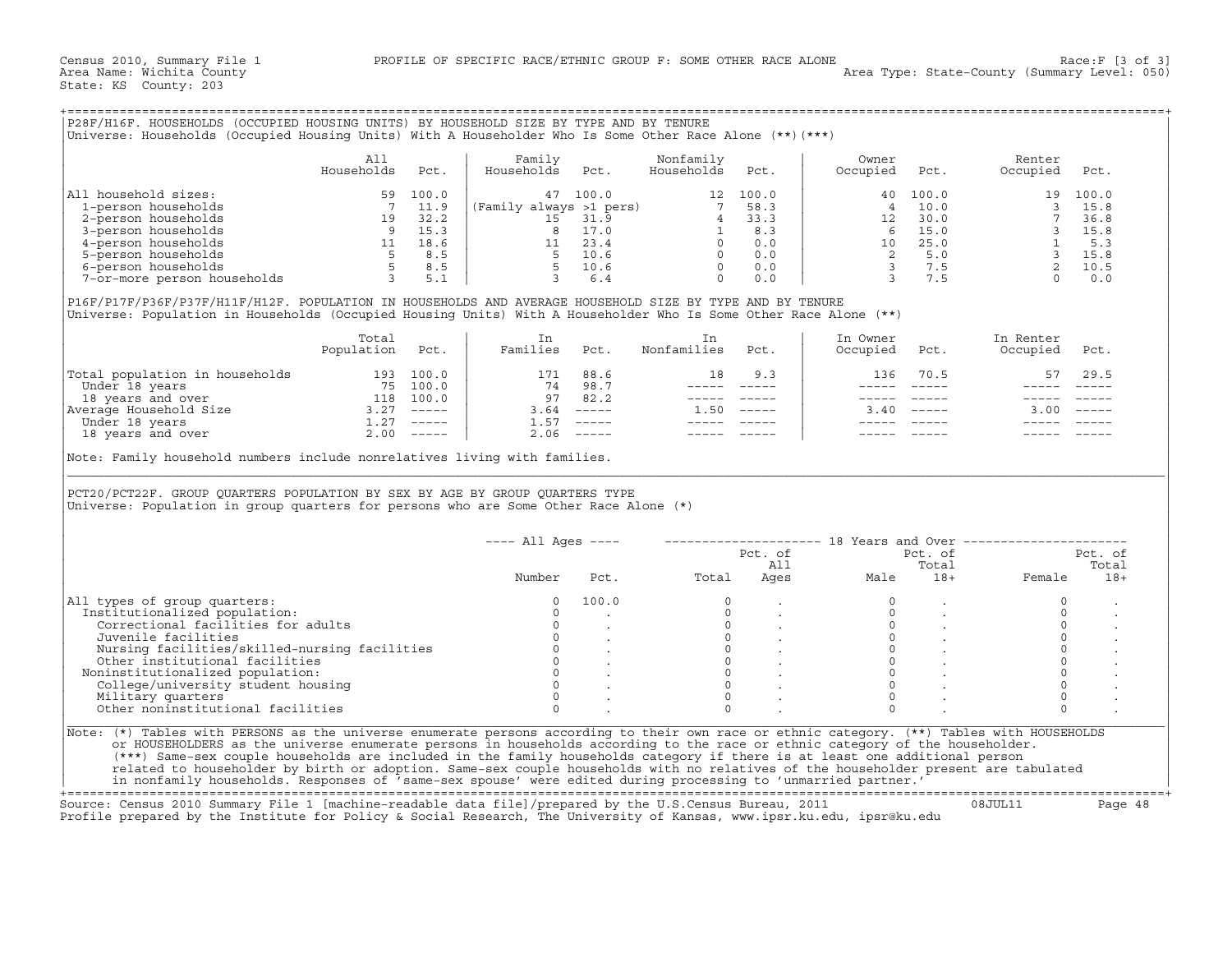| P29/P29G. POPULATION SUMMARY BY RESIDENCE TYPE FOR DESIGNATED UNIVERSE<br>Universe: PERSONS Who Are Two or More Races |                                                 |                |                                                                                                                                                                                                                                                                                                                                                                                              |                         |                                 |            | P38G/39G. FAMILY TYPE BY PRESENCE AND AGE OF OWN OR RELATED CHILDREN<br>Universe: Families With A Householder Who Is |                               |                |                                   |              |
|-----------------------------------------------------------------------------------------------------------------------|-------------------------------------------------|----------------|----------------------------------------------------------------------------------------------------------------------------------------------------------------------------------------------------------------------------------------------------------------------------------------------------------------------------------------------------------------------------------------------|-------------------------|---------------------------------|------------|----------------------------------------------------------------------------------------------------------------------|-------------------------------|----------------|-----------------------------------|--------------|
|                                                                                                                       |                                                 | Population     |                                                                                                                                                                                                                                                                                                                                                                                              |                         | As % of Population of all Races |            | Two or More Races $(**)$ $(***)$                                                                                     |                               |                |                                   |              |
| Total Persons:<br>In Households(*)                                                                                    |                                                 | 39<br>39       | 1.7%<br>$1.88$ of                                                                                                                                                                                                                                                                                                                                                                            | of                      | 2,234<br>2,208                  |            | By Presence of:                                                                                                      | Own Children<br>Families Pct. |                | Related Children<br>Families Pct. |              |
| In Group Quarters                                                                                                     |                                                 | $\overline{0}$ | $0.0%$ of                                                                                                                                                                                                                                                                                                                                                                                    |                         | 26                              |            |                                                                                                                      |                               |                |                                   |              |
|                                                                                                                       |                                                 |                |                                                                                                                                                                                                                                                                                                                                                                                              |                         |                                 |            | All families:                                                                                                        | 6100.0                        |                |                                   | 6 100.0      |
| P16-18G/P36-37G. HOUSEHOLDS/POPULATION IN HOUSEHOLDS BY HOUSEHOLD TYPE                                                |                                                 |                |                                                                                                                                                                                                                                                                                                                                                                                              |                         |                                 |            | Husband-wife families:                                                                                               | 6 100.0                       |                | 3                                 | 6 100.0      |
| Universe: HOUSEHOLDERS Who Are Two or More Races                                                                      |                                                 |                |                                                                                                                                                                                                                                                                                                                                                                                              |                         |                                 | Average    | With children under 18:<br>Under 6 yrs only                                                                          | 3, 50.0<br>1 16.7             |                | $\mathbf{1}$                      | 50.0<br>16.7 |
|                                                                                                                       |                                                 |                | Households                                                                                                                                                                                                                                                                                                                                                                                   | Population $(**)$       | Size                            |            | Under 6 and 6 to 17 yrs                                                                                              | 1 16.7                        |                | $\mathbf{1}$                      | 16.7         |
| Total Households(**)                                                                                                  |                                                 |                | $7\overline{ }$                                                                                                                                                                                                                                                                                                                                                                              |                         | 2.86<br>20                      |            | 6 to 17 yrs only                                                                                                     | 1 16.7                        |                | $\mathbf{1}$                      | 16.7         |
| Under 18 years                                                                                                        |                                                 |                | $------$                                                                                                                                                                                                                                                                                                                                                                                     |                         | 6<br>0.86                       |            |                                                                                                                      | 3, 50.0                       |                | 3                                 | 50.0         |
| 18 years and over                                                                                                     |                                                 |                | $\frac{1}{2} \frac{1}{2} \frac{1}{2} \frac{1}{2} \frac{1}{2} \frac{1}{2} \frac{1}{2} \frac{1}{2} \frac{1}{2} \frac{1}{2} \frac{1}{2} \frac{1}{2} \frac{1}{2} \frac{1}{2} \frac{1}{2} \frac{1}{2} \frac{1}{2} \frac{1}{2} \frac{1}{2} \frac{1}{2} \frac{1}{2} \frac{1}{2} \frac{1}{2} \frac{1}{2} \frac{1}{2} \frac{1}{2} \frac{1}{2} \frac{1}{2} \frac{1}{2} \frac{1}{2} \frac{1}{2} \frac{$ |                         | 2.00<br>14                      |            | 6 to 17 yrs only<br>No children under 18<br>Other families (no spouse present):                                      | $\Omega$<br>0.0               |                | $\Omega$                          | 0.0          |
| Family Households (***)                                                                                               |                                                 |                | $6 \quad$                                                                                                                                                                                                                                                                                                                                                                                    |                         | 19<br>3.17                      |            | Male householder:<br>$\begin{array}{c} 0 \\ 0 \\ 0 \\ 0 \end{array}$                                                 | 0.0                           |                | $\Omega$                          | 0.0          |
| Under 18 years                                                                                                        |                                                 |                | $------$                                                                                                                                                                                                                                                                                                                                                                                     |                         | $6\overline{6}$<br>1.00         |            | With children under 18:                                                                                              | 0.0                           |                | $\mathbf 0$                       | 0.0          |
|                                                                                                                       | 18 years and over                               |                | $\qquad \qquad - - - - -$                                                                                                                                                                                                                                                                                                                                                                    |                         | 2.17<br>13                      |            | Under 6 yrs only                                                                                                     | 0.0                           |                | $\mathbf 0$                       | 0.0          |
| Nonfamily Households                                                                                                  |                                                 |                | $\mathbf{1}$                                                                                                                                                                                                                                                                                                                                                                                 | $\overline{\mathbf{1}}$ | 1.00                            |            | Under 6 and 6 to 17 yrs                                                                                              | 0.0                           |                | $\Omega$                          | 0.0          |
|                                                                                                                       |                                                 |                |                                                                                                                                                                                                                                                                                                                                                                                              |                         |                                 |            | 6 to 17 yrs only<br>$\begin{array}{c} 0 \\ 0 \\ 0 \\ 0 \end{array}$                                                  | $\overline{0}$<br>0.0         |                | $\mathbf 0$                       | $0.0$        |
| P12G/P13G. POPULATION BY AGE AND SEX                                                                                  |                                                 |                |                                                                                                                                                                                                                                                                                                                                                                                              |                         |                                 |            | No children under 18                                                                                                 | 0.0                           |                | $\mathbf 0$                       | 0.0          |
| Universe: Persons Who Are Two or More Races (*)                                                                       |                                                 |                |                                                                                                                                                                                                                                                                                                                                                                                              |                         |                                 |            | Female householder:                                                                                                  | 0.0<br>0.0                    |                | $\mathbf 0$<br>$\mathbf 0$        | 0.0          |
|                                                                                                                       | ---Both Sexes---                                |                | $---Male----$                                                                                                                                                                                                                                                                                                                                                                                |                         | $---$ Female -----              |            | With children under 18:                                                                                              | $\overline{0}$<br>0.0         |                | $\mathbf 0$                       | 0.0<br>0.0   |
|                                                                                                                       | Number                                          | Pct.           | Number                                                                                                                                                                                                                                                                                                                                                                                       | Pct.                    | Number                          | Pct.       | Under 6 yrs only<br>$\overline{0}$<br>Under 6 and 6 to 17 yrs                                                        | 0.0                           |                | $\mathbf 0$                       | 0.0          |
|                                                                                                                       |                                                 |                |                                                                                                                                                                                                                                                                                                                                                                                              |                         |                                 |            | 6 to 17 yrs only                                                                                                     | $\Omega$<br>0.0               |                | $\Omega$                          | 0.0          |
| All Ages:                                                                                                             | 39                                              | 100.0          | 14                                                                                                                                                                                                                                                                                                                                                                                           | 100.0                   | 25                              | 100.0      | No children under 18                                                                                                 | $\Omega$<br>0.0               |                | $\Omega$                          | 0.0          |
| Under 5                                                                                                               | 10                                              | 25.6           | $\overline{4}$                                                                                                                                                                                                                                                                                                                                                                               | 28.6                    | 6                               | 24.0       |                                                                                                                      |                               |                |                                   |              |
| $5$ to $9$                                                                                                            | 8                                               | 20.5           | $\Omega$                                                                                                                                                                                                                                                                                                                                                                                     | 0.0                     | 8                               | 32.0       |                                                                                                                      |                               |                |                                   |              |
| 10 to 14                                                                                                              | $\begin{array}{c} 5 \\ 5 \\ 3 \\ 0 \end{array}$ | 12.8           | 1                                                                                                                                                                                                                                                                                                                                                                                            | 7.1                     | $\overline{4}$                  | 16.0       | P31G. RELATIONSHIP BY HOUSEHOLD TYPE FOR THE POPULATION UNDER 18 YEARS                                               |                               |                |                                   |              |
| 15 to 17                                                                                                              |                                                 | 7.7            | 1                                                                                                                                                                                                                                                                                                                                                                                            | 7.1                     | 2                               | 8.0        | Universe: Persons under 18 who are                                                                                   |                               |                |                                   |              |
| 18 and 19                                                                                                             |                                                 | 0.0            | $\Omega$                                                                                                                                                                                                                                                                                                                                                                                     | 0.0                     | $\Omega$                        | 0.0        | Two or More Races $(*)$ $(***)$                                                                                      |                               |                |                                   |              |
| 20                                                                                                                    | $\circ$                                         | 0.0            | $\circ$                                                                                                                                                                                                                                                                                                                                                                                      | 0.0                     | $\circ$                         | 0.0        |                                                                                                                      |                               | Number         | Pct.                              |              |
| 21                                                                                                                    | $\circ$                                         | 0.0            | $\Omega$                                                                                                                                                                                                                                                                                                                                                                                     | 0.0                     | $\Omega$                        | 0.0        |                                                                                                                      |                               |                |                                   |              |
| 22 to 24                                                                                                              | $\mathbf{1}$<br>2                               | 2.6            | $\Omega$                                                                                                                                                                                                                                                                                                                                                                                     | 0.0                     | $\mathbf{1}$                    | $4.0$      | Total under 18:                                                                                                      |                               | 26             | 100.0                             |              |
| 25 to 29                                                                                                              | $\overline{\mathbf{3}}$                         | 5.1<br>7.7     | $\mathbf{1}$<br>$\overline{2}$                                                                                                                                                                                                                                                                                                                                                               | 7.1<br>14.3             | $\mathbf{1}$<br>$\mathbf{1}$    | 4.0        | In households:                                                                                                       |                               | 26<br>$\circ$  | 100.0<br>0.0                      |              |
| 30 to 34<br>35 to 39                                                                                                  | $\overline{3}$                                  | 7.7            | 2                                                                                                                                                                                                                                                                                                                                                                                            | 14.3                    | $\mathbf{1}$                    | 4.0<br>4.0 | Householder or spouse<br>Related child:                                                                              |                               | 25             | 96.2                              |              |
| 40 to 44                                                                                                              | $\mathbf{1}$                                    | 2.6            | $\mathbf{1}$                                                                                                                                                                                                                                                                                                                                                                                 | 7.1                     | $\circ$                         | 0.0        | Own child:                                                                                                           |                               | 23             | 88.5                              |              |
| 45 to 49                                                                                                              | $\Omega$                                        | 0.0            | $\Omega$                                                                                                                                                                                                                                                                                                                                                                                     | 0.0                     | $\circ$                         | 0.0        | In husband-wife families                                                                                             |                               | 17             | 65.4                              |              |
| 50 to 54                                                                                                              | $\overline{1}$                                  | 2.6            | 1                                                                                                                                                                                                                                                                                                                                                                                            | 7.1                     | $\circ$                         | 0.0        | In other families (no spouse present):                                                                               |                               | 6              | 23.1                              |              |
| 55 to 59                                                                                                              | $\circ$                                         | 0.0            | $\Omega$                                                                                                                                                                                                                                                                                                                                                                                     | 0.0                     | $\circ$                         | 0.0        | Male householder                                                                                                     |                               | $\Omega$       | 0.0                               |              |
| 60 and 61                                                                                                             | $\circ$                                         | 0.0            | $\circ$                                                                                                                                                                                                                                                                                                                                                                                      | 0.0                     | $\circ$                         | 0.0        | Female householder                                                                                                   |                               | 6              | 23.1                              |              |
| 62 to 64                                                                                                              | $\circ$                                         | 0.0            | $\Omega$                                                                                                                                                                                                                                                                                                                                                                                     | 0.0                     | $\circ$                         | 0.0        | Other relatives:                                                                                                     |                               | $\overline{c}$ | 7.7                               |              |
| 65 and 66                                                                                                             | $\Omega$                                        | 0.0            | $\Omega$                                                                                                                                                                                                                                                                                                                                                                                     | 0.0                     | $\Omega$                        | 0.0        | Grandchild                                                                                                           |                               | $\overline{c}$ | 7.7                               |              |
| 67 to 69                                                                                                              | 2                                               | 5.1            | $\mathbf{1}$                                                                                                                                                                                                                                                                                                                                                                                 | 7.1                     | $\mathbf{1}$                    | 4.0        | Other relatives                                                                                                      |                               | $\circ$        | 0.0                               |              |
| 70 to 74                                                                                                              | $\Omega$                                        | 0.0            | $\Omega$                                                                                                                                                                                                                                                                                                                                                                                     | 0.0                     | $\Omega$                        | 0.0        | Nonrelatives                                                                                                         |                               | $\mathbf{1}$   | 3.8                               |              |
| 75 to 79                                                                                                              | $\Omega$                                        | 0.0            | $\Omega$                                                                                                                                                                                                                                                                                                                                                                                     | 0.0                     | $\Omega$                        | 0.0        | In group quarters:                                                                                                   |                               | $\Omega$       | 0.0                               |              |
| 80 to 84                                                                                                              | $\Omega$                                        | 0.0            | $\Omega$                                                                                                                                                                                                                                                                                                                                                                                     | 0.0                     | $\Omega$                        | 0.0        | Institutionalized population                                                                                         |                               | $\Omega$       | 0.0                               |              |
| 85 plus                                                                                                               | $\circ$                                         | 0.0            | $\circ$                                                                                                                                                                                                                                                                                                                                                                                      | 0.0                     | $\Omega$                        | 0.0        | Noninstitutionalized population                                                                                      |                               | $\Omega$       | 0.0                               |              |
| $0$ to $17$                                                                                                           | 26                                              | 66.7           | 6                                                                                                                                                                                                                                                                                                                                                                                            | 42.9                    | 20                              | 80.0       | Note: $(*)$ Tables with PERSONS as the universe enumerate persons according                                          |                               |                |                                   |              |
| 18 to 64                                                                                                              | 11                                              | 28.2           | $7\overline{ }$                                                                                                                                                                                                                                                                                                                                                                              | 50.0                    | $\overline{4}$                  | 16.0       | to their own race or ethnic category. (**) Tables with HOUSEHOLDS or                                                 |                               |                |                                   |              |
| 65 plus                                                                                                               | $\overline{\phantom{a}}$                        | 5.1            | $\mathbf{1}$                                                                                                                                                                                                                                                                                                                                                                                 | 7.1                     | $\mathbf{1}$                    | 4.0        | HOUSEHOLDERS as the universe enumerate persons in households according                                               |                               |                |                                   |              |
|                                                                                                                       |                                                 |                |                                                                                                                                                                                                                                                                                                                                                                                              |                         |                                 |            | to the race or ethnic category of the householder. (***) Responses of                                                |                               |                |                                   |              |
| Median Aqe                                                                                                            | 10.8                                            |                | 29.0                                                                                                                                                                                                                                                                                                                                                                                         |                         | 9.5                             |            | 'same-sex spouse' were edited during processing to 'unmarried partner.'                                              |                               |                |                                   |              |

+===================================================================================================================================================+ Source: Census 2010 Summary File 1 [machine−readable data file]/prepared by the U.S.Census Bureau, 2011 08JUL11 Page 49 Profile prepared by the Institute for Policy & Social Research, The University of Kansas, www.ipsr.ku.edu, ipsr@ku.edu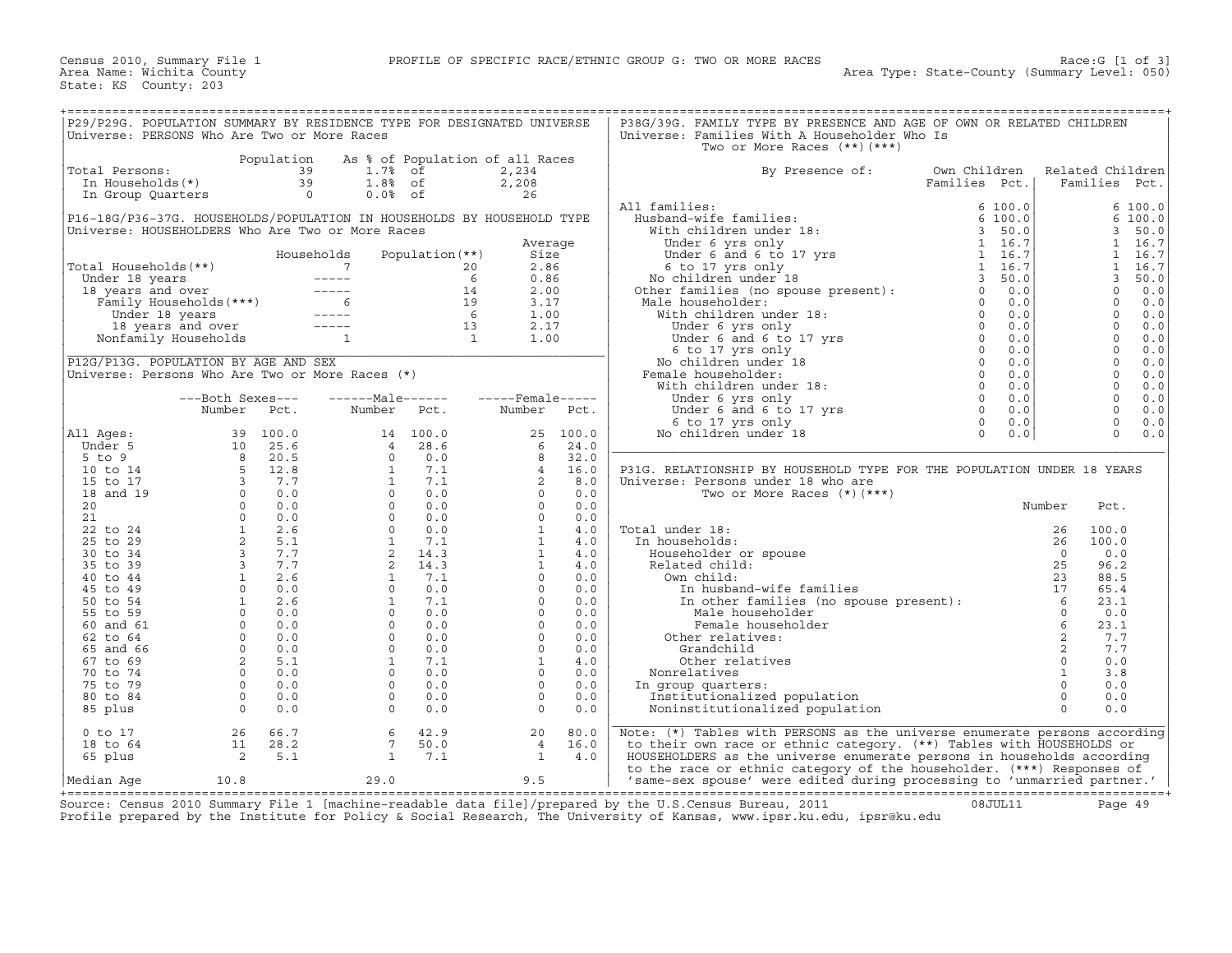Census 2010, Summary File 1 PROFILE OF SPECIFIC RACE/ETHNIC GROUP G: TWO OR MORE RACES Race:G [2 of 3] State: KS County: 203

| P29G/P34G. RELATIONSHIP BY HOUSEHOLD TYPE FOR ALL PERSONS & PERSONS 65+<br>Universe: Persons Who Are Two or More Races $(*)$ $(***)$                      |                |       |                 |                |                   | PCT14G. PRESENCE OF MULTIGENERATIONAL HOUSEHOLDS<br>Universe: Households With A Householder Who Is<br>Two or More Races (**) |                |      |                 |                      |
|-----------------------------------------------------------------------------------------------------------------------------------------------------------|----------------|-------|-----------------|----------------|-------------------|------------------------------------------------------------------------------------------------------------------------------|----------------|------|-----------------|----------------------|
|                                                                                                                                                           | All Ages       |       |                 |                | 65 years and over |                                                                                                                              |                |      | Number          | Pct.                 |
|                                                                                                                                                           | Number         | Pct.  |                 | Number         | Pct.              |                                                                                                                              |                |      |                 |                      |
|                                                                                                                                                           |                |       |                 |                |                   | Total:                                                                                                                       |                |      | $7\overline{ }$ | 100.0                |
| Total:                                                                                                                                                    | 39             | 100.0 |                 | $\overline{2}$ | 100.0             | Fousehold has 3 or more generations<br>Household does not have 3+ generations                                                |                |      | $\Omega$        | 0.0                  |
| In households:                                                                                                                                            | 39             | 100.0 |                 | 2              | 100.0             |                                                                                                                              |                |      |                 | 7 100.0              |
| In family households:                                                                                                                                     | 38             | 97.4  |                 | 2              | 100.0             |                                                                                                                              |                |      |                 |                      |
| Householder:                                                                                                                                              | - 6            | 15.4  |                 | 1              | 50.0              |                                                                                                                              |                |      |                 |                      |
| Male                                                                                                                                                      | 5 <sup>5</sup> | 12.8  |                 | $\mathbf{1}$   | 50.0              |                                                                                                                              |                |      |                 |                      |
| Female                                                                                                                                                    | $\overline{1}$ | 2.6   |                 | $\Omega$       | 0.0               |                                                                                                                              |                |      |                 |                      |
| Spouse                                                                                                                                                    | $\overline{4}$ | 10.3  |                 | $\mathbf{1}$   | 50.0              | PCT19G. NONRELATIVES BY HOUSEHOLD TYPE (*)(***)                                                                              |                |      |                 |                      |
| Parent                                                                                                                                                    | $\circ$        | 0.0   |                 | $\Omega$       | 0.0               | Universe: Nonrelatives who are                                                                                               |                |      |                 |                      |
| Parent-in-law                                                                                                                                             | $\Omega$       | 0.0   |                 | $\Omega$       | 0.0               |                                                                                                                              |                |      |                 |                      |
|                                                                                                                                                           |                |       |                 |                |                   | Two or More Races (Total: 2)                                                                                                 |                |      |                 |                      |
| Child:                                                                                                                                                    | 24             | 61.5  |                 |                |                   |                                                                                                                              |                |      |                 |                      |
| Biological                                                                                                                                                | 21             | 53.8  |                 |                |                   |                                                                                                                              | In Family      |      | In Nonfamily    |                      |
| Adopted                                                                                                                                                   | $\Omega$       | 0.0   |                 |                |                   |                                                                                                                              | Households     |      | Households      |                      |
| Step                                                                                                                                                      | $\overline{3}$ | 7.7   |                 |                |                   |                                                                                                                              | Number Pct.    |      | Number          | Pct.                 |
| Grandchild                                                                                                                                                | 2              | 5.1   |                 |                |                   |                                                                                                                              |                |      |                 |                      |
| Brother or sister                                                                                                                                         |                | 0.0   |                 |                |                   | Nonrelatives:                                                                                                                | 2 100.0        |      |                 | 0, 100.0             |
| Son-in-law/daughter-in-law<br>Other relatives (#)                                                                                                         | $\circ$        | 0.0   |                 |                |                   | Roomer or boarder                                                                                                            | $\overline{1}$ | 50.0 | $\Omega$        |                      |
|                                                                                                                                                           | $\Omega$       | 0.0   |                 | $\Omega$       | 0.0               | Housemate or roommate                                                                                                        | $0 \t 0.0$     |      | $\Omega$        | $\ddot{\phantom{a}}$ |
| Nonrelatives                                                                                                                                              | 2              | 5.1   |                 | $\cap$         | 0.0               | Unmarried partner                                                                                                            | $\overline{1}$ | 50.0 | $\cap$          |                      |
| nonfamily households:<br>In nonfamily households:<br>Male householder:                                                                                    | $\mathbf{1}$   | 2.6   |                 | $\Omega$       | 0.0               | Other nonrelatives                                                                                                           | $0 \t 0.0$     |      | $\Omega$        | $\sim$               |
|                                                                                                                                                           |                |       |                 |                |                   |                                                                                                                              |                |      |                 |                      |
| Male householder:                                                                                                                                         | $\mathbf{1}$   | 2.6   |                 | $\Omega$       | 0.0               |                                                                                                                              |                |      |                 |                      |
| Living alone                                                                                                                                              | 1              | 2.6   |                 | $\Omega$       | 0.0               |                                                                                                                              |                |      |                 |                      |
| Not living alone                                                                                                                                          | $\Omega$       | 0.0   |                 | $\cap$         | 0.0               |                                                                                                                              |                |      |                 |                      |
| Female householder:                                                                                                                                       | $\overline{0}$ | 0.0   |                 | $\circ$        | 0.0               | H17G. HOUSING UNITS BY HOUSEHOLDER'S AGE AND TENURE                                                                          |                |      |                 |                      |
| Living alone                                                                                                                                              | $\Omega$       | 0.0   |                 | $\Omega$       | 0.0               | Universe: Occupied Housing Units With A Householder Who Is                                                                   |                |      |                 |                      |
| Not living alone                                                                                                                                          | $\Omega$       | 0.0   |                 | $\Omega$       | 0.0               | Two or More Races (**)                                                                                                       |                |      |                 |                      |
| Nonrelatives                                                                                                                                              | $\Omega$       | 0.0   |                 | $\Omega$       | 0.0               |                                                                                                                              |                |      |                 |                      |
| In group quarters:                                                                                                                                        | $\Omega$       | 0.0   |                 | $\Omega$       | 0.0               | Age of                                                                                                                       | Owner Occupied |      | Renter Occupied |                      |
| Institutionalized                                                                                                                                         | $\Omega$       | 0.0   |                 | $\Omega$       | 0.0               | Householder                                                                                                                  | Number         | Pct. | Number          | Pct.                 |
| Noninstitutionalized                                                                                                                                      | $\Omega$       | 0.0   |                 | $\Omega$       | 0.0               |                                                                                                                              |                |      |                 |                      |
|                                                                                                                                                           |                |       |                 |                |                   | All Ages:                                                                                                                    | 6, 100.0       |      |                 | 1 100.0              |
| (#) For 65 yrs & over, includes children, siblings, etc. not shown separately                                                                             |                |       |                 |                |                   | 15 to 24                                                                                                                     | $\Omega$       | 0.0  | $\Omega$        | 0.0                  |
|                                                                                                                                                           |                |       |                 |                |                   | $25$ to $34$                                                                                                                 |                |      |                 |                      |
|                                                                                                                                                           |                |       |                 |                |                   |                                                                                                                              | $\Omega$       | 0.0  |                 | 1 100.0              |
|                                                                                                                                                           |                |       |                 |                |                   | 35 to 44                                                                                                                     | 4 66.7         |      | $\Omega$        | 0.0                  |
|                                                                                                                                                           |                |       |                 |                |                   | 45 to 54                                                                                                                     | 1 16.7         |      | $\Omega$        | 0.0                  |
| P18G. HOUSEHOLD TYPE                                                                                                                                      |                |       |                 |                |                   | 55 to 59                                                                                                                     | $0 \t 0.0$     |      | $\Omega$        | 0.0                  |
| Universe: Households with a Householder Who is                                                                                                            |                |       |                 |                |                   | 60 to 64                                                                                                                     | $\Omega$       | 0.0  | $\Omega$        | 0.0                  |
| Two or More Races (**)                                                                                                                                    |                |       |                 |                |                   | 65 to 74                                                                                                                     | 1 16.7         |      | $\Omega$        | 0.0                  |
|                                                                                                                                                           |                |       | Number          | Pct.           |                   | 75 to 84                                                                                                                     | $\Omega$       | 0.0  | $\Omega$        | 0.0                  |
|                                                                                                                                                           |                |       |                 |                |                   | 85 and over                                                                                                                  | $\Omega$       | 0.0  | $\Omega$        | 0.0                  |
| Total:                                                                                                                                                    |                |       | $7\phantom{.0}$ | 100.0          |                   |                                                                                                                              |                |      |                 |                      |
| Family households (***) :                                                                                                                                 |                |       | 6               | 85.7           |                   |                                                                                                                              |                |      |                 |                      |
| Husband-wife families                                                                                                                                     |                |       | - 6             | 85.7           |                   |                                                                                                                              |                |      |                 |                      |
|                                                                                                                                                           |                |       |                 |                |                   | Note: $(*)$ Tables with PERSONS as the universe enumerate persons                                                            |                |      |                 |                      |
| Other families:                                                                                                                                           |                |       | $\overline{0}$  | 0.0            |                   | according to their own race or ethnic category. (**) Tables with                                                             |                |      |                 |                      |
| Male householder, no wife present<br>Female householder, no husband present<br>imily householder, no husband present<br>Male householder, no wife present |                |       | $\overline{0}$  | 0.0            |                   | HOUSEHOLDS or HOUSEHOLDERS as the universe enumerate persons in                                                              |                |      |                 |                      |
|                                                                                                                                                           |                |       | $\overline{0}$  | 0.0            |                   | households according to the race or ethnic category of the                                                                   |                |      |                 |                      |
| Nonfamily households:                                                                                                                                     |                |       |                 | 1 14.3         |                   | householder. (***) Responses of 'same-sex spouse' were edited                                                                |                |      |                 |                      |
| Householder living alone                                                                                                                                  |                |       |                 | $1 \t 14.3$    |                   | during processing to 'unmarried partner.'                                                                                    |                |      |                 |                      |
| Householder not living alone                                                                                                                              |                |       | $\Omega$        | 0.0            |                   |                                                                                                                              |                |      |                 |                      |
|                                                                                                                                                           |                |       |                 |                |                   |                                                                                                                              |                |      |                 |                      |
|                                                                                                                                                           |                |       |                 |                |                   |                                                                                                                              |                |      |                 |                      |
|                                                                                                                                                           |                |       |                 |                |                   |                                                                                                                              |                |      |                 |                      |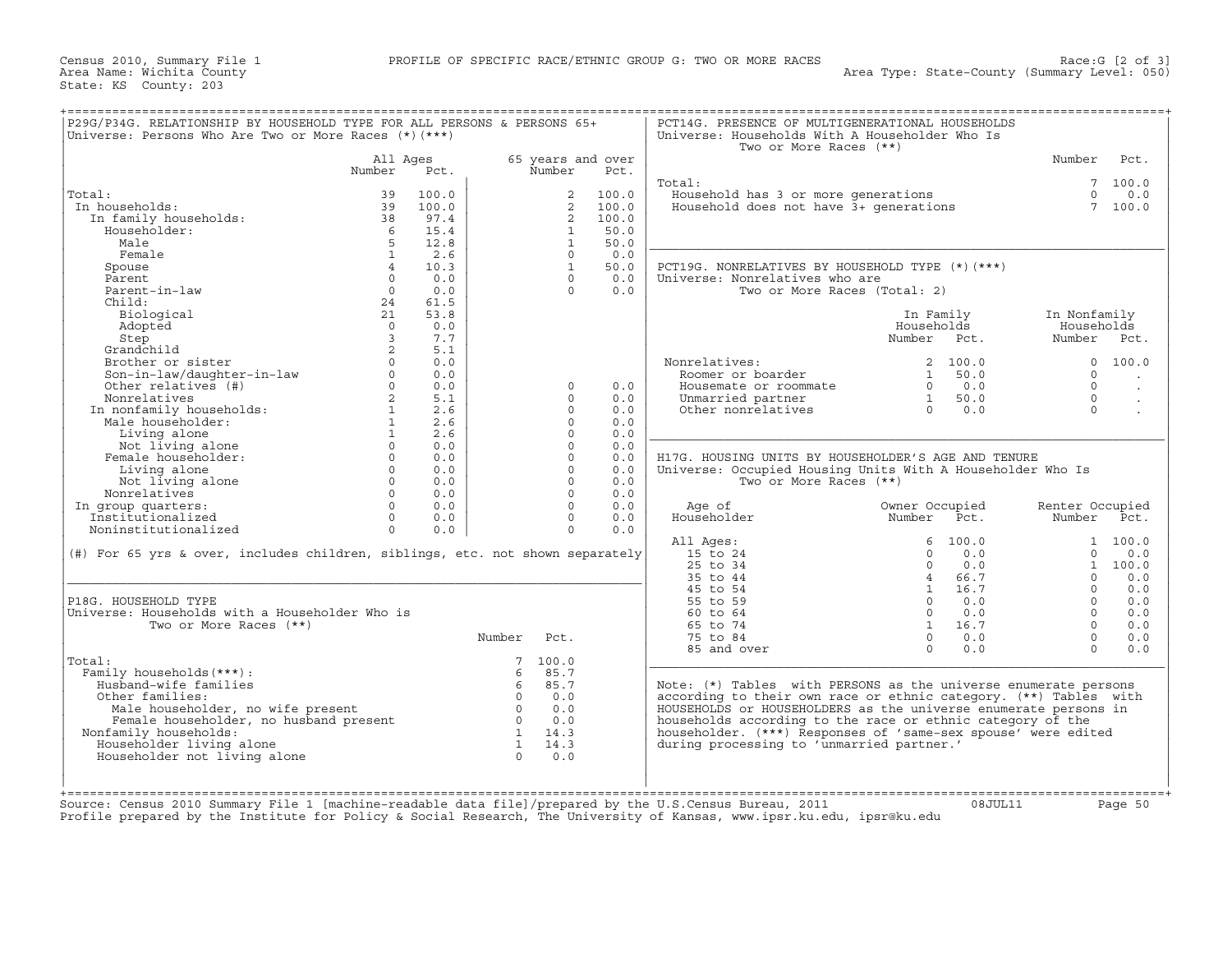# +===================================================================================================================================================+

|                             | All<br>Households | Pct.  | Family<br>Households<br>Pct. | Nonfamily<br>Households | Pct.  | Owner<br>Occupied | Pct.     | Renter<br>Occupied | Pct.  |
|-----------------------------|-------------------|-------|------------------------------|-------------------------|-------|-------------------|----------|--------------------|-------|
| household sizes:<br>All     |                   | 100.0 | 6 100.0                      |                         | 100.0 |                   | 6, 100.0 |                    | 100.0 |
| 1-person households         |                   | 14.3  | (Family always >1 pers)      |                         | 100.0 |                   | 0.0      |                    | 100.0 |
| 2-person households         |                   | 28.6  | 33.3                         |                         | 0.0   |                   | 33.3     |                    | 0.0   |
| 3-person households         |                   | 28.6  | 33.3                         |                         | 0.0   |                   | 33.3     |                    | 0.0   |
| 4-person households         |                   | 14.3  | 16.7                         |                         | 0.0   |                   | 16.7     |                    | 0.0   |
| 5-person households         |                   | 14.3  | 16.7                         |                         | 0.0   |                   | 16.7     |                    | 0.0   |
| 6-person households         |                   | 0.0   | 0.0                          |                         | 0.0   |                   | 0.0      |                    | 0.0   |
| 7-or-more person households |                   | 0.0   |                              |                         | 0.0   |                   | 0.0      |                    |       |

|                                | Total<br>Population | Pct.          | Families           | Pct.          | Nonfamilies | Pct.          | In Owner<br>Occupied | Pct.          | In Renter<br>Occupied | Pct.                      |
|--------------------------------|---------------------|---------------|--------------------|---------------|-------------|---------------|----------------------|---------------|-----------------------|---------------------------|
| Total population in households |                     | 20 100.0      | 19                 | 95.0          |             | 5.0           | 19.                  | 95.0          |                       |                           |
| Under 18 years                 | 6                   | 100.0         |                    | 6 100.0       |             |               |                      |               |                       |                           |
| 18 years and over              | 14                  | 100.0         | 13                 | 92.9          |             |               |                      |               |                       |                           |
| Average Household Size         | 2.86                | $- - - - - -$ | 3.17               | $\frac{1}{2}$ | .00         | $- - - - - -$ |                      | $- - - - - -$ | 00                    | $\qquad \qquad - - - - -$ |
| Under 18 years                 | 0.86                | $------$      | $\overline{1}$ .00 |               |             |               |                      |               |                       |                           |
| 18 years and over              | 2.00                | $------$      | 2.17               |               |             |               |                      |               |                       |                           |

|                                                                                                                                                                                                                                                                                                                                                                                                                               | All                                                                                                                                |      | Family                                                                                                               |                                                                                                                                                     | Nonfamily                                                                                                                                                                                                                                                                                                                                                                                                                                                                  |                | Owner    |                                                                                                                                                                                                                                                                                                                                                                                              | Renter                                                                                                                                                                                                                                                                                                                                  |         |
|-------------------------------------------------------------------------------------------------------------------------------------------------------------------------------------------------------------------------------------------------------------------------------------------------------------------------------------------------------------------------------------------------------------------------------|------------------------------------------------------------------------------------------------------------------------------------|------|----------------------------------------------------------------------------------------------------------------------|-----------------------------------------------------------------------------------------------------------------------------------------------------|----------------------------------------------------------------------------------------------------------------------------------------------------------------------------------------------------------------------------------------------------------------------------------------------------------------------------------------------------------------------------------------------------------------------------------------------------------------------------|----------------|----------|----------------------------------------------------------------------------------------------------------------------------------------------------------------------------------------------------------------------------------------------------------------------------------------------------------------------------------------------------------------------------------------------|-----------------------------------------------------------------------------------------------------------------------------------------------------------------------------------------------------------------------------------------------------------------------------------------------------------------------------------------|---------|
|                                                                                                                                                                                                                                                                                                                                                                                                                               | Households                                                                                                                         | Pct. | Households                                                                                                           | Pct.                                                                                                                                                | Households                                                                                                                                                                                                                                                                                                                                                                                                                                                                 | Pct.           | Occupied | Pct.                                                                                                                                                                                                                                                                                                                                                                                         | Occupied                                                                                                                                                                                                                                                                                                                                | Pct.    |
| All household sizes:                                                                                                                                                                                                                                                                                                                                                                                                          | $\left[\begin{array}{ccc} 7 & 100.0 \ 1 & 14.3 \ 2 & 28.6 \ 2 & 28.6 \ 1 & 14.3 \ 1 & 14.3 \ 0 & 0.0 \ 0 & 0.0 \end{array}\right]$ |      |                                                                                                                      | 6 100.0                                                                                                                                             |                                                                                                                                                                                                                                                                                                                                                                                                                                                                            | 1 100.0        | 6        | 100.0                                                                                                                                                                                                                                                                                                                                                                                        | $\mathbf{1}$                                                                                                                                                                                                                                                                                                                            | 100.0   |
| 1-person households                                                                                                                                                                                                                                                                                                                                                                                                           |                                                                                                                                    |      | (Family always 51 pers)<br>2 33.3<br>2 33.3<br>0 0.0<br>1 16.7<br>0 0.0<br>0 0.0<br>0 0.0<br>0 0.0<br>0 0.0<br>0 0.0 |                                                                                                                                                     |                                                                                                                                                                                                                                                                                                                                                                                                                                                                            |                | $\Omega$ | 0.0                                                                                                                                                                                                                                                                                                                                                                                          |                                                                                                                                                                                                                                                                                                                                         | 1 100.0 |
| 2-person households                                                                                                                                                                                                                                                                                                                                                                                                           |                                                                                                                                    |      |                                                                                                                      |                                                                                                                                                     |                                                                                                                                                                                                                                                                                                                                                                                                                                                                            |                |          |                                                                                                                                                                                                                                                                                                                                                                                              |                                                                                                                                                                                                                                                                                                                                         | 0.0     |
| 3-person households                                                                                                                                                                                                                                                                                                                                                                                                           |                                                                                                                                    |      |                                                                                                                      |                                                                                                                                                     |                                                                                                                                                                                                                                                                                                                                                                                                                                                                            |                |          |                                                                                                                                                                                                                                                                                                                                                                                              |                                                                                                                                                                                                                                                                                                                                         | 0.0     |
| 4-person households                                                                                                                                                                                                                                                                                                                                                                                                           |                                                                                                                                    |      |                                                                                                                      |                                                                                                                                                     |                                                                                                                                                                                                                                                                                                                                                                                                                                                                            |                |          |                                                                                                                                                                                                                                                                                                                                                                                              |                                                                                                                                                                                                                                                                                                                                         | 0.0     |
| 5-person households                                                                                                                                                                                                                                                                                                                                                                                                           |                                                                                                                                    |      |                                                                                                                      |                                                                                                                                                     |                                                                                                                                                                                                                                                                                                                                                                                                                                                                            |                |          |                                                                                                                                                                                                                                                                                                                                                                                              |                                                                                                                                                                                                                                                                                                                                         | 0.0     |
| 6-person households                                                                                                                                                                                                                                                                                                                                                                                                           |                                                                                                                                    |      |                                                                                                                      |                                                                                                                                                     |                                                                                                                                                                                                                                                                                                                                                                                                                                                                            |                |          |                                                                                                                                                                                                                                                                                                                                                                                              |                                                                                                                                                                                                                                                                                                                                         | 0.0     |
| 7-or-more person households                                                                                                                                                                                                                                                                                                                                                                                                   |                                                                                                                                    |      | $\Omega$                                                                                                             | 0.0                                                                                                                                                 | $\Omega$                                                                                                                                                                                                                                                                                                                                                                                                                                                                   | 0.0            |          |                                                                                                                                                                                                                                                                                                                                                                                              | $\begin{array}{cccccc} 0 & 0 & 0 \\ 2 & 33 & 3 \\ 2 & 33 & 3 \\ 1 & 16 & 7 \\ 1 & 16 & 7 \\ 0 & 0 & 0 \\ 0 & 0 & 0 \\ 0 & 0 & 0 \\ 0 & 0 & 0 \\ 0 & 0 & 0 \\ 0 & 0 & 0 \\ 0 & 0 & 0 \\ 0 & 0 & 0 \\ 0 & 0 & 0 \\ 0 & 0 & 0 \\ 0 & 0 & 0 \\ 0 & 0 & 0 \\ 0 & 0 & 0 \\ 0 & 0 & 0 \\ 0 & 0 & 0 \\ 0 & 0 & 0 \\ 0 & 0 & 0 \\ 0 & 0 & 0 \\ $ | 0.0     |
| P16G/P17G/P36G/P37G/H11G/H12G. POPULATION IN HOUSEHOLDS AND AVERAGE HOUSEHOLD SIZE BY TYPE AND BY TENURE<br>Universe: Population in Households (Occupied Housing Units) With A Householder Who Is Two or More Races (**)                                                                                                                                                                                                      |                                                                                                                                    |      |                                                                                                                      |                                                                                                                                                     |                                                                                                                                                                                                                                                                                                                                                                                                                                                                            |                |          |                                                                                                                                                                                                                                                                                                                                                                                              |                                                                                                                                                                                                                                                                                                                                         |         |
|                                                                                                                                                                                                                                                                                                                                                                                                                               | Total                                                                                                                              |      | In                                                                                                                   |                                                                                                                                                     | In                                                                                                                                                                                                                                                                                                                                                                                                                                                                         |                | In Owner |                                                                                                                                                                                                                                                                                                                                                                                              | In Renter                                                                                                                                                                                                                                                                                                                               |         |
|                                                                                                                                                                                                                                                                                                                                                                                                                               | Population Pct.                                                                                                                    |      | Families Pct.                                                                                                        |                                                                                                                                                     | Nonfamilies                                                                                                                                                                                                                                                                                                                                                                                                                                                                | Pct.           | Occupied | Pct.                                                                                                                                                                                                                                                                                                                                                                                         | Occupied                                                                                                                                                                                                                                                                                                                                | Pct.    |
|                                                                                                                                                                                                                                                                                                                                                                                                                               |                                                                                                                                    |      |                                                                                                                      | 19 95.0                                                                                                                                             | $\mathbf{1}$                                                                                                                                                                                                                                                                                                                                                                                                                                                               | 5.0            | 19       | 95.0                                                                                                                                                                                                                                                                                                                                                                                         | $\mathbf{1}$                                                                                                                                                                                                                                                                                                                            | 5.0     |
|                                                                                                                                                                                                                                                                                                                                                                                                                               |                                                                                                                                    |      |                                                                                                                      | 6 100.0                                                                                                                                             |                                                                                                                                                                                                                                                                                                                                                                                                                                                                            |                |          | $\frac{1}{2} \frac{1}{2} \frac{1}{2} \frac{1}{2} \frac{1}{2} \frac{1}{2} \frac{1}{2} \frac{1}{2} \frac{1}{2} \frac{1}{2} \frac{1}{2} \frac{1}{2} \frac{1}{2} \frac{1}{2} \frac{1}{2} \frac{1}{2} \frac{1}{2} \frac{1}{2} \frac{1}{2} \frac{1}{2} \frac{1}{2} \frac{1}{2} \frac{1}{2} \frac{1}{2} \frac{1}{2} \frac{1}{2} \frac{1}{2} \frac{1}{2} \frac{1}{2} \frac{1}{2} \frac{1}{2} \frac{$ |                                                                                                                                                                                                                                                                                                                                         |         |
|                                                                                                                                                                                                                                                                                                                                                                                                                               |                                                                                                                                    |      | 13 92.9                                                                                                              |                                                                                                                                                     |                                                                                                                                                                                                                                                                                                                                                                                                                                                                            | ______________ |          |                                                                                                                                                                                                                                                                                                                                                                                              |                                                                                                                                                                                                                                                                                                                                         |         |
|                                                                                                                                                                                                                                                                                                                                                                                                                               |                                                                                                                                    |      |                                                                                                                      | $3.17$ -----                                                                                                                                        | $1.00$ -----                                                                                                                                                                                                                                                                                                                                                                                                                                                               |                |          | $3.17$ -----                                                                                                                                                                                                                                                                                                                                                                                 | $1.00 - - - - -$                                                                                                                                                                                                                                                                                                                        |         |
|                                                                                                                                                                                                                                                                                                                                                                                                                               |                                                                                                                                    |      |                                                                                                                      | $1.00$ -----                                                                                                                                        | $\frac{1}{2} \left( \frac{1}{2} \right) \left( \frac{1}{2} \right) \left( \frac{1}{2} \right) \left( \frac{1}{2} \right) \left( \frac{1}{2} \right) \left( \frac{1}{2} \right) \left( \frac{1}{2} \right) \left( \frac{1}{2} \right) \left( \frac{1}{2} \right) \left( \frac{1}{2} \right) \left( \frac{1}{2} \right) \left( \frac{1}{2} \right) \left( \frac{1}{2} \right) \left( \frac{1}{2} \right) \left( \frac{1}{2} \right) \left( \frac{1}{2} \right) \left( \frac$ |                |          |                                                                                                                                                                                                                                                                                                                                                                                              |                                                                                                                                                                                                                                                                                                                                         |         |
|                                                                                                                                                                                                                                                                                                                                                                                                                               |                                                                                                                                    |      |                                                                                                                      |                                                                                                                                                     |                                                                                                                                                                                                                                                                                                                                                                                                                                                                            |                |          |                                                                                                                                                                                                                                                                                                                                                                                              |                                                                                                                                                                                                                                                                                                                                         |         |
| $\begin{tabular}{ l l } \hline \texttt{Total population in households} & 20 100.0 \\ \hline \texttt{Under 18 years} & 6 100.0 \\ \texttt{18 years and over} & 14 100.0 \\ \texttt{Average Household Size} & 2.86 ----- \\ \hline \texttt{Under 18 years} & 0.86 ----- \\ \hline \texttt{18 years and over} & 2.00 ----- \\ \hline \end{tabular}$<br>Note: Family household numbers include nonrelatives living with families. |                                                                                                                                    |      |                                                                                                                      | $2.17$ -----                                                                                                                                        |                                                                                                                                                                                                                                                                                                                                                                                                                                                                            |                |          |                                                                                                                                                                                                                                                                                                                                                                                              |                                                                                                                                                                                                                                                                                                                                         |         |
| PCT20/PCT22G. GROUP QUARTERS POPULATION BY SEX BY AGE BY GROUP QUARTERS TYPE<br>Universe: Population in group quarters for persons who are Two or More Races (*)                                                                                                                                                                                                                                                              |                                                                                                                                    |      |                                                                                                                      |                                                                                                                                                     |                                                                                                                                                                                                                                                                                                                                                                                                                                                                            |                |          |                                                                                                                                                                                                                                                                                                                                                                                              |                                                                                                                                                                                                                                                                                                                                         |         |
|                                                                                                                                                                                                                                                                                                                                                                                                                               |                                                                                                                                    |      | ---- All Ages ----                                                                                                   |                                                                                                                                                     |                                                                                                                                                                                                                                                                                                                                                                                                                                                                            |                |          |                                                                                                                                                                                                                                                                                                                                                                                              | --------------------    18 Years and Over ------------------                                                                                                                                                                                                                                                                            |         |
|                                                                                                                                                                                                                                                                                                                                                                                                                               |                                                                                                                                    |      |                                                                                                                      |                                                                                                                                                     |                                                                                                                                                                                                                                                                                                                                                                                                                                                                            | Pct. of        |          | Pct. of                                                                                                                                                                                                                                                                                                                                                                                      |                                                                                                                                                                                                                                                                                                                                         | Pct. of |
|                                                                                                                                                                                                                                                                                                                                                                                                                               |                                                                                                                                    |      |                                                                                                                      |                                                                                                                                                     |                                                                                                                                                                                                                                                                                                                                                                                                                                                                            | All            |          | Total                                                                                                                                                                                                                                                                                                                                                                                        |                                                                                                                                                                                                                                                                                                                                         | Total   |
|                                                                                                                                                                                                                                                                                                                                                                                                                               |                                                                                                                                    |      | Number                                                                                                               | Pct.                                                                                                                                                | Total                                                                                                                                                                                                                                                                                                                                                                                                                                                                      | Ages           | Male     | $18 +$                                                                                                                                                                                                                                                                                                                                                                                       | Female                                                                                                                                                                                                                                                                                                                                  | $18+$   |
|                                                                                                                                                                                                                                                                                                                                                                                                                               |                                                                                                                                    |      | $\Omega$                                                                                                             | 100.0                                                                                                                                               | $\Omega$                                                                                                                                                                                                                                                                                                                                                                                                                                                                   |                |          |                                                                                                                                                                                                                                                                                                                                                                                              | $\circ$                                                                                                                                                                                                                                                                                                                                 |         |
|                                                                                                                                                                                                                                                                                                                                                                                                                               |                                                                                                                                    |      | $\Omega$                                                                                                             |                                                                                                                                                     | $\Omega$                                                                                                                                                                                                                                                                                                                                                                                                                                                                   |                | $\Omega$ |                                                                                                                                                                                                                                                                                                                                                                                              | $\circ$                                                                                                                                                                                                                                                                                                                                 |         |
| Correctional facilities for adults                                                                                                                                                                                                                                                                                                                                                                                            |                                                                                                                                    |      | $\circ$                                                                                                              |                                                                                                                                                     |                                                                                                                                                                                                                                                                                                                                                                                                                                                                            |                | $\circ$  |                                                                                                                                                                                                                                                                                                                                                                                              | $\circ$                                                                                                                                                                                                                                                                                                                                 |         |
| Juvenile facilities                                                                                                                                                                                                                                                                                                                                                                                                           |                                                                                                                                    |      |                                                                                                                      | $0 \qquad \qquad$                                                                                                                                   |                                                                                                                                                                                                                                                                                                                                                                                                                                                                            |                | $\circ$  | $\sim$                                                                                                                                                                                                                                                                                                                                                                                       | $\circ$                                                                                                                                                                                                                                                                                                                                 |         |
| Nursing facilities/skilled-nursing facilities                                                                                                                                                                                                                                                                                                                                                                                 |                                                                                                                                    |      |                                                                                                                      |                                                                                                                                                     |                                                                                                                                                                                                                                                                                                                                                                                                                                                                            |                | $\Omega$ |                                                                                                                                                                                                                                                                                                                                                                                              | $\circ$                                                                                                                                                                                                                                                                                                                                 |         |
| Other institutional facilities                                                                                                                                                                                                                                                                                                                                                                                                |                                                                                                                                    |      |                                                                                                                      |                                                                                                                                                     | $\begin{bmatrix} 0 \\ 0 \\ 0 \\ 0 \end{bmatrix}$                                                                                                                                                                                                                                                                                                                                                                                                                           |                | $\circ$  |                                                                                                                                                                                                                                                                                                                                                                                              | $\circ$                                                                                                                                                                                                                                                                                                                                 |         |
|                                                                                                                                                                                                                                                                                                                                                                                                                               |                                                                                                                                    |      |                                                                                                                      |                                                                                                                                                     | $\Omega$                                                                                                                                                                                                                                                                                                                                                                                                                                                                   |                | $\Omega$ | $\sim$                                                                                                                                                                                                                                                                                                                                                                                       | $\circ$                                                                                                                                                                                                                                                                                                                                 |         |
| Noninstitutionalized population:<br>College/university student housing                                                                                                                                                                                                                                                                                                                                                        |                                                                                                                                    |      |                                                                                                                      |                                                                                                                                                     | $\overline{0}$                                                                                                                                                                                                                                                                                                                                                                                                                                                             |                | $\Omega$ |                                                                                                                                                                                                                                                                                                                                                                                              | $\Omega$                                                                                                                                                                                                                                                                                                                                |         |
| Institutionalized population:<br>Military quarters                                                                                                                                                                                                                                                                                                                                                                            |                                                                                                                                    |      | $\Omega$                                                                                                             | $\begin{matrix} 0 & & \cdot & & \cdot & \ 0 & & \cdot & & \cdot & \cdot \ 0 & & & \cdot & & \cdot & \cdot \ 0 & & & & \cdot & & \cdot \end{matrix}$ | $\Omega$                                                                                                                                                                                                                                                                                                                                                                                                                                                                   |                | $\Omega$ |                                                                                                                                                                                                                                                                                                                                                                                              | $\Omega$                                                                                                                                                                                                                                                                                                                                |         |
| All types of group quarters:<br>Other noninstitutional facilities                                                                                                                                                                                                                                                                                                                                                             |                                                                                                                                    |      | $\Omega$                                                                                                             |                                                                                                                                                     | $\Omega$                                                                                                                                                                                                                                                                                                                                                                                                                                                                   |                | $\Omega$ |                                                                                                                                                                                                                                                                                                                                                                                              | $\Omega$                                                                                                                                                                                                                                                                                                                                |         |
|                                                                                                                                                                                                                                                                                                                                                                                                                               |                                                                                                                                    |      |                                                                                                                      |                                                                                                                                                     |                                                                                                                                                                                                                                                                                                                                                                                                                                                                            |                |          |                                                                                                                                                                                                                                                                                                                                                                                              |                                                                                                                                                                                                                                                                                                                                         |         |
| Note: (*) Tables with PERSONS as the universe enumerate persons according to their own race or ethnic category. (**) Tables with HOUSEHOLDS                                                                                                                                                                                                                                                                                   |                                                                                                                                    |      |                                                                                                                      |                                                                                                                                                     |                                                                                                                                                                                                                                                                                                                                                                                                                                                                            |                |          |                                                                                                                                                                                                                                                                                                                                                                                              |                                                                                                                                                                                                                                                                                                                                         |         |
| or HOUSEHOLDERS as the universe enumerate persons in households according to the race or ethnic category of the householder.<br>(***) Same-sex couple households are included in the family households category if there is at least one additional person                                                                                                                                                                    |                                                                                                                                    |      |                                                                                                                      |                                                                                                                                                     |                                                                                                                                                                                                                                                                                                                                                                                                                                                                            |                |          |                                                                                                                                                                                                                                                                                                                                                                                              |                                                                                                                                                                                                                                                                                                                                         |         |

+===================================================================================================================================================+

Source: Census 2010 Summary File 1 [machine−readable data file]/prepared by the U.S.Census Bureau, 2011 08JUL11 Page 51 Profile prepared by the Institute for Policy & Social Research, The University of Kansas, www.ipsr.ku.edu, ipsr@ku.edu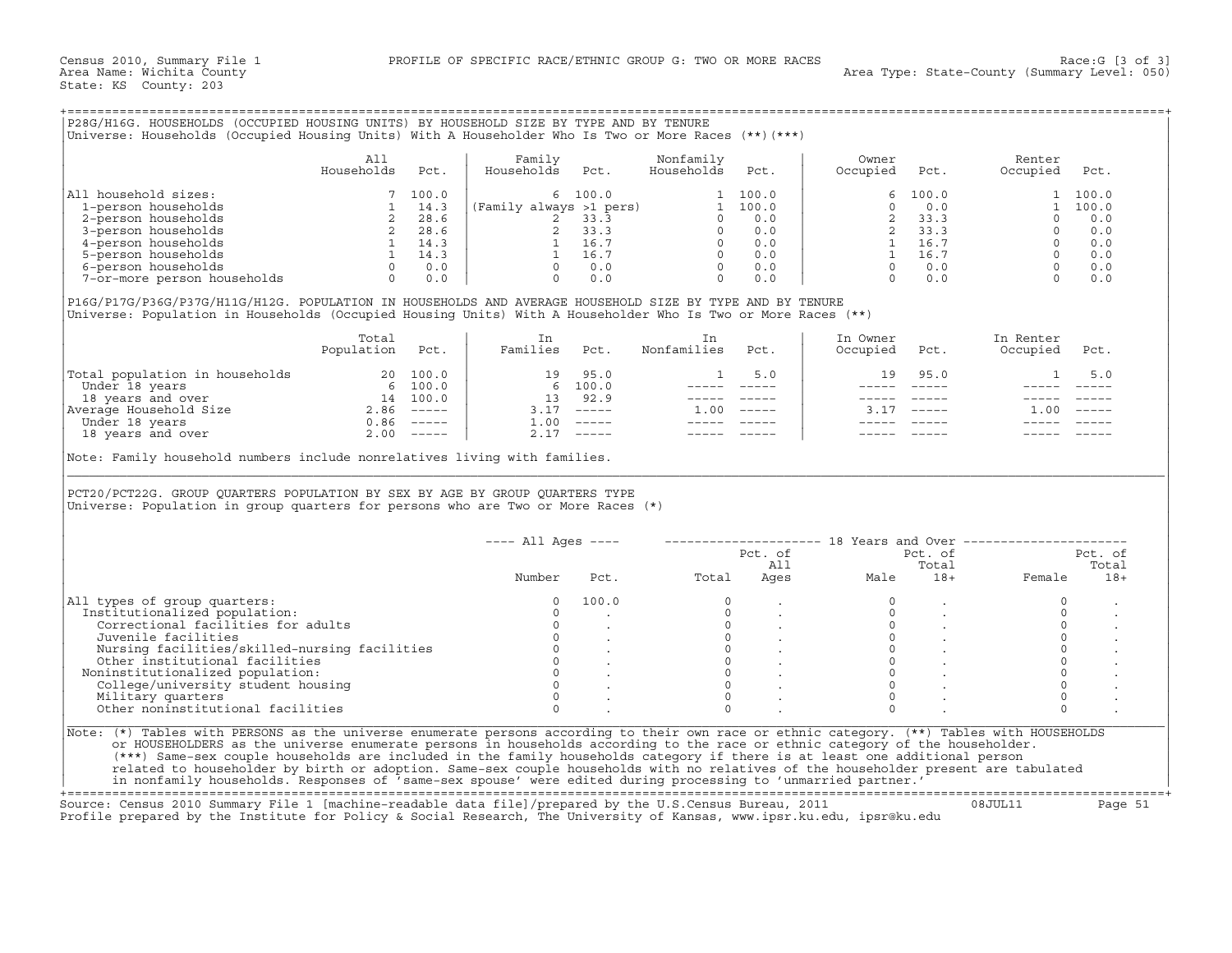| P29/P29H. POPULATION SUMMARY BY RESIDENCE TYPE FOR DESIGNATED UNIVERSE<br>Universe: PERSONS Who Are Hispanic or Latino of Any Race |                                                                                                                                                                                                                                                                                        |                |                                                                                                                                                                                                                                                                                                                   |                                 |                                                                                                                |           | P38H/39H. FAMILY TYPE BY PRESENCE AND AGE OF OWN OR RELATED CHILDREN<br>Universe: Families With A Householder Who Is                                                                                                                           |               |                         |                  |           |
|------------------------------------------------------------------------------------------------------------------------------------|----------------------------------------------------------------------------------------------------------------------------------------------------------------------------------------------------------------------------------------------------------------------------------------|----------------|-------------------------------------------------------------------------------------------------------------------------------------------------------------------------------------------------------------------------------------------------------------------------------------------------------------------|---------------------------------|----------------------------------------------------------------------------------------------------------------|-----------|------------------------------------------------------------------------------------------------------------------------------------------------------------------------------------------------------------------------------------------------|---------------|-------------------------|------------------|-----------|
|                                                                                                                                    |                                                                                                                                                                                                                                                                                        |                |                                                                                                                                                                                                                                                                                                                   |                                 |                                                                                                                |           | Hispanic or Latino of Any Race $(**)$ $(***)$                                                                                                                                                                                                  |               |                         |                  |           |
|                                                                                                                                    |                                                                                                                                                                                                                                                                                        | Population     |                                                                                                                                                                                                                                                                                                                   | As % of Population of all Races |                                                                                                                |           |                                                                                                                                                                                                                                                |               |                         |                  |           |
| Total Persons:                                                                                                                     |                                                                                                                                                                                                                                                                                        | 550            | 24.6% of                                                                                                                                                                                                                                                                                                          |                                 | 2,234                                                                                                          |           | By Presence of:                                                                                                                                                                                                                                | Own Children  |                         | Related Children |           |
| In Households(*)                                                                                                                   |                                                                                                                                                                                                                                                                                        | 550            | 24.9% of                                                                                                                                                                                                                                                                                                          |                                 | 2,208                                                                                                          |           |                                                                                                                                                                                                                                                | Families Pct. |                         | Families Pct.    |           |
| In Group Quarters                                                                                                                  |                                                                                                                                                                                                                                                                                        | $\overline{0}$ | $0.0%$ of                                                                                                                                                                                                                                                                                                         |                                 | 26                                                                                                             |           |                                                                                                                                                                                                                                                |               |                         |                  |           |
|                                                                                                                                    |                                                                                                                                                                                                                                                                                        |                |                                                                                                                                                                                                                                                                                                                   |                                 |                                                                                                                |           | All families:                                                                                                                                                                                                                                  |               |                         |                  | 136 100.0 |
| P16-18H/P36-37H. HOUSEHOLDS/POPULATION IN HOUSEHOLDS BY HOUSEHOLD TYPE                                                             |                                                                                                                                                                                                                                                                                        |                |                                                                                                                                                                                                                                                                                                                   |                                 |                                                                                                                |           |                                                                                                                                                                                                                                                |               |                         |                  | 100 73.5  |
| Universe: HOUSEHOLDERS Who Are Hispanic or Latino of Any Race                                                                      |                                                                                                                                                                                                                                                                                        |                |                                                                                                                                                                                                                                                                                                                   |                                 |                                                                                                                |           |                                                                                                                                                                                                                                                |               |                         |                  | 64 47.1   |
|                                                                                                                                    |                                                                                                                                                                                                                                                                                        |                |                                                                                                                                                                                                                                                                                                                   |                                 | Average                                                                                                        |           |                                                                                                                                                                                                                                                |               |                         | 8                | 5.9       |
|                                                                                                                                    |                                                                                                                                                                                                                                                                                        |                | Households                                                                                                                                                                                                                                                                                                        | Population (**)                 | Size                                                                                                           |           |                                                                                                                                                                                                                                                |               |                         |                  | 27 19.9   |
| Total Households (**)                                                                                                              |                                                                                                                                                                                                                                                                                        |                | 170                                                                                                                                                                                                                                                                                                               | 544                             | 3.20                                                                                                           |           |                                                                                                                                                                                                                                                |               |                         |                  | 29 21.3   |
|                                                                                                                                    |                                                                                                                                                                                                                                                                                        |                |                                                                                                                                                                                                                                                                                                                   |                                 | 1.24                                                                                                           |           |                                                                                                                                                                                                                                                |               |                         |                  | 36 26.5   |
|                                                                                                                                    |                                                                                                                                                                                                                                                                                        |                |                                                                                                                                                                                                                                                                                                                   |                                 | 1.96                                                                                                           |           |                                                                                                                                                                                                                                                |               |                         |                  | 36 26.5   |
|                                                                                                                                    |                                                                                                                                                                                                                                                                                        |                | Under 18 years<br>18 years and over<br>Tamily Households (***)<br>136 18 years and over<br>136 487<br>136 487<br>136 487<br>136 487<br>136 487<br>136 487<br>136 487<br>279<br>18 years and over<br>Nonfamily Households<br>34 44                                                                                 |                                 | 3.58                                                                                                           |           |                                                                                                                                                                                                                                                |               |                         |                  | 15 11.0   |
|                                                                                                                                    |                                                                                                                                                                                                                                                                                        |                |                                                                                                                                                                                                                                                                                                                   |                                 | 1.54                                                                                                           |           |                                                                                                                                                                                                                                                |               |                         | 10               | 7.4       |
|                                                                                                                                    |                                                                                                                                                                                                                                                                                        |                |                                                                                                                                                                                                                                                                                                                   |                                 | 2.04                                                                                                           |           |                                                                                                                                                                                                                                                |               |                         | $\mathbf{1}$     | 0.7       |
|                                                                                                                                    |                                                                                                                                                                                                                                                                                        |                |                                                                                                                                                                                                                                                                                                                   |                                 | 1.29                                                                                                           |           |                                                                                                                                                                                                                                                |               |                         | 1                | 0.7       |
|                                                                                                                                    |                                                                                                                                                                                                                                                                                        |                |                                                                                                                                                                                                                                                                                                                   |                                 |                                                                                                                |           |                                                                                                                                                                                                                                                |               |                         | 8 <sup>1</sup>   | 5.9       |
|                                                                                                                                    |                                                                                                                                                                                                                                                                                        |                |                                                                                                                                                                                                                                                                                                                   |                                 |                                                                                                                |           |                                                                                                                                                                                                                                                |               |                         | 5                |           |
| P12H/P13H. POPULATION BY AGE AND SEX                                                                                               |                                                                                                                                                                                                                                                                                        |                |                                                                                                                                                                                                                                                                                                                   |                                 |                                                                                                                |           |                                                                                                                                                                                                                                                |               |                         |                  | 3.7       |
| Universe: Persons Who Are Hispanic or Latino of Any Race (*)                                                                       |                                                                                                                                                                                                                                                                                        |                |                                                                                                                                                                                                                                                                                                                   |                                 |                                                                                                                |           |                                                                                                                                                                                                                                                |               |                         |                  | 21 15.4   |
|                                                                                                                                    |                                                                                                                                                                                                                                                                                        |                |                                                                                                                                                                                                                                                                                                                   |                                 |                                                                                                                |           |                                                                                                                                                                                                                                                |               |                         |                  | 20 14.7   |
|                                                                                                                                    | ---Both Sexes---                                                                                                                                                                                                                                                                       |                | ------Male------                                                                                                                                                                                                                                                                                                  |                                 | $---$ Female-----                                                                                              |           |                                                                                                                                                                                                                                                |               |                         | 5                | 3.7       |
|                                                                                                                                    | Number                                                                                                                                                                                                                                                                                 | Pct.           | Number                                                                                                                                                                                                                                                                                                            | Pct.                            | Number Pct.                                                                                                    |           |                                                                                                                                                                                                                                                |               |                         | 9                | 6.6       |
|                                                                                                                                    |                                                                                                                                                                                                                                                                                        |                |                                                                                                                                                                                                                                                                                                                   |                                 |                                                                                                                |           |                                                                                                                                                                                                                                                |               |                         | 6                | 4.4       |
| All Ages:                                                                                                                          |                                                                                                                                                                                                                                                                                        | 550 100.0      |                                                                                                                                                                                                                                                                                                                   | 296 100.0                       |                                                                                                                | 254 100.0 |                                                                                                                                                                                                                                                |               |                         | $\mathbf{1}$     | 0.7       |
| Under 5                                                                                                                            |                                                                                                                                                                                                                                                                                        |                |                                                                                                                                                                                                                                                                                                                   |                                 | 36                                                                                                             | 14.2      | All families:<br>Husband-wife families:<br>With children under 18:<br>Under 6 yrs only<br>Under 6 and 6 to 17 yrs<br>Such that is the state of the state of the state of the state of the<br>Mochindren under 18<br>No children under 18<br>No |               |                         |                  |           |
| $5$ to $9$                                                                                                                         | $\begin{array}{cccc} 550 & 100.0 \\ 69 & 12.5 \\ 68 & 12.4 \\ 26 & 4.7 \\ 13 & 2.4 \\ 4 & 0.7 \\ 13 & 2.4 \\ 5 & 0.9 \\ 20 & 3.6 \\ 46 & 8.4 \\ 42 & 7.6 \\ 39 & 35 \\ 5.4 \end{array}$                                                                                                |                |                                                                                                                                                                                                                                                                                                                   |                                 | 33                                                                                                             | 13.0      |                                                                                                                                                                                                                                                |               |                         |                  |           |
| 10 to 14                                                                                                                           |                                                                                                                                                                                                                                                                                        |                |                                                                                                                                                                                                                                                                                                                   |                                 | $\begin{array}{c} 31 \\ 9 \\ 4 \end{array}$                                                                    | 12.2      | P31H. RELATIONSHIP BY HOUSEHOLD TYPE FOR THE POPULATION UNDER 18 YEARS                                                                                                                                                                         |               |                         |                  |           |
| 15 to 17                                                                                                                           |                                                                                                                                                                                                                                                                                        |                |                                                                                                                                                                                                                                                                                                                   |                                 |                                                                                                                | 3.5       | Universe: Persons under 18 who are                                                                                                                                                                                                             |               |                         |                  |           |
| 18 and 19                                                                                                                          |                                                                                                                                                                                                                                                                                        |                |                                                                                                                                                                                                                                                                                                                   |                                 |                                                                                                                | 1.6       | Hispanic or Latino of Any Race (*) (***)                                                                                                                                                                                                       |               |                         |                  |           |
| 20                                                                                                                                 |                                                                                                                                                                                                                                                                                        |                |                                                                                                                                                                                                                                                                                                                   |                                 | $\overline{1}$                                                                                                 | 0.4       |                                                                                                                                                                                                                                                |               | Number                  | Pct.             |           |
| 21                                                                                                                                 |                                                                                                                                                                                                                                                                                        |                |                                                                                                                                                                                                                                                                                                                   |                                 | $4\overline{ }$                                                                                                | 1.6       |                                                                                                                                                                                                                                                |               |                         |                  |           |
| 22 to 24                                                                                                                           |                                                                                                                                                                                                                                                                                        |                |                                                                                                                                                                                                                                                                                                                   |                                 | 12                                                                                                             | 4.7       | Total under 18:                                                                                                                                                                                                                                |               |                         | 100.0            |           |
| 25 to 29                                                                                                                           |                                                                                                                                                                                                                                                                                        |                |                                                                                                                                                                                                                                                                                                                   |                                 |                                                                                                                | 7.9       | In households:                                                                                                                                                                                                                                 |               |                         | 100.0            |           |
| 30 to 34                                                                                                                           |                                                                                                                                                                                                                                                                                        |                |                                                                                                                                                                                                                                                                                                                   |                                 |                                                                                                                | 8.3       | Householder or spouse                                                                                                                                                                                                                          |               |                         | 0.0              |           |
| 35 to 39                                                                                                                           |                                                                                                                                                                                                                                                                                        |                |                                                                                                                                                                                                                                                                                                                   |                                 |                                                                                                                | 5.9       | Related child:                                                                                                                                                                                                                                 |               |                         | 99.1             |           |
| 40 to 44                                                                                                                           |                                                                                                                                                                                                                                                                                        |                |                                                                                                                                                                                                                                                                                                                   |                                 |                                                                                                                | 5.9       | Own child:                                                                                                                                                                                                                                     |               |                         | 91.6             |           |
| 45 to 49                                                                                                                           |                                                                                                                                                                                                                                                                                        |                |                                                                                                                                                                                                                                                                                                                   |                                 |                                                                                                                | 3.1       |                                                                                                                                                                                                                                                |               |                         | 63.6             |           |
| 50 to 54                                                                                                                           | $\begin{array}{rrrr} & 7.1 & . & . & . & . & . \\ & 35 & 6 & .4 & . & . & . & . \\ & 19 & 3 & .5 & . & . & . & . \\ & 27 & 4 & .9 & . & . & . & . \\ & 5 & 0 & .9 & . & . & . & . \\ & 5 & 0 & .1 & . & . & . \\ & 10 & 1 & .8 & . & . & . \\ & 4 & 0 & .7 & . & . & . \\ \end{array}$ |                |                                                                                                                                                                                                                                                                                                                   |                                 | $\begin{array}{r} 12 \\ 20 \\ 15 \\ 15 \\ 8 \\ 10 \\ 9 \\ 2 \\ 3 \\ 6 \\ 4 \\ 6 \\ 3 \\ 2 \\ 0 \\ \end{array}$ | 3.9       | nder 18:<br>useholds:<br>225<br>seholder or spouse<br>ated child:<br>223<br>wn child:<br>In husband-wife families<br>In other families (no spouse present):<br>63<br>Mala bousebolder<br>12                                                    |               |                         | 28.0             |           |
| 55 to 59                                                                                                                           |                                                                                                                                                                                                                                                                                        |                |                                                                                                                                                                                                                                                                                                                   |                                 |                                                                                                                | 3.5       | Male householder                                                                                                                                                                                                                               |               | 12                      | 5.3              |           |
| 60 and 61                                                                                                                          |                                                                                                                                                                                                                                                                                        |                |                                                                                                                                                                                                                                                                                                                   |                                 |                                                                                                                | 0.8       | Female householder                                                                                                                                                                                                                             |               | 51                      | 22.7             |           |
| 62 to 64                                                                                                                           |                                                                                                                                                                                                                                                                                        |                |                                                                                                                                                                                                                                                                                                                   |                                 |                                                                                                                | 1.2       | Other relatives:                                                                                                                                                                                                                               |               | 17                      | 7.6              |           |
| 65 and 66                                                                                                                          |                                                                                                                                                                                                                                                                                        |                |                                                                                                                                                                                                                                                                                                                   |                                 |                                                                                                                | 2.4       | Grandchild                                                                                                                                                                                                                                     |               | 14                      | 6.2              |           |
| 67 to 69                                                                                                                           |                                                                                                                                                                                                                                                                                        |                |                                                                                                                                                                                                                                                                                                                   |                                 |                                                                                                                | 1.6       | Other relatives                                                                                                                                                                                                                                |               | $\overline{\mathbf{3}}$ | 1.3              |           |
| 70 to 74                                                                                                                           | $\overline{11}$                                                                                                                                                                                                                                                                        | 2.0            |                                                                                                                                                                                                                                                                                                                   |                                 |                                                                                                                | 2.4       | Nonrelatives                                                                                                                                                                                                                                   |               | $\overline{2}$          | 0.9              |           |
| 75 to 79                                                                                                                           | $5^{\circ}$                                                                                                                                                                                                                                                                            | 0.9            |                                                                                                                                                                                                                                                                                                                   |                                 |                                                                                                                | 1.2       | In group quarters:                                                                                                                                                                                                                             |               | $\Omega$                | 0.0              |           |
| 80 to 84                                                                                                                           | $5^{\circ}$                                                                                                                                                                                                                                                                            | 0.9            |                                                                                                                                                                                                                                                                                                                   |                                 |                                                                                                                | 0.8       | Institutionalized population                                                                                                                                                                                                                   |               | $\overline{0}$          | 0.0              |           |
| 85 plus                                                                                                                            | $\overline{\phantom{a}}$                                                                                                                                                                                                                                                               | 0.2            |                                                                                                                                                                                                                                                                                                                   |                                 | $\overline{0}$                                                                                                 | 0.0       | Noninstitutionalized population                                                                                                                                                                                                                |               | $\Omega$                | 0.0              |           |
|                                                                                                                                    |                                                                                                                                                                                                                                                                                        |                | $\begin{array}{cccc} 296 & 100.0 \\ 33 & 11.1 \\ 35 & 11.8 \\ 31 & 10.5 \\ 17 & 5.7 \\ 9 & 3.0 \\ 3 & 1.0 \\ 3 & 1.0 \\ 3 & 2.7 \\ 26 & 8.8 \\ 21 & 7.1 \\ 24 & 8.1 \\ 24 & 8.1 \\ 24 & 8.1 \\ 25 & 7.7 \\ 26 & 6.8 \\ 11 & 3.7 \\ 17 & 5.7 \\ 15 & 5.1 \\ 3 & 1.0 \\ 7 & 2.4 \\ 4 & 0 & 0.0 \\ 5 & 1.7 \\ 2 & 0$ |                                 |                                                                                                                |           |                                                                                                                                                                                                                                                |               |                         |                  |           |
| $0$ to $17$                                                                                                                        | 225                                                                                                                                                                                                                                                                                    | 40.9           | 116                                                                                                                                                                                                                                                                                                               | 39.2                            | 109                                                                                                            | 42.9      | Note: (*) Tables with PERSONS as the universe enumerate persons according                                                                                                                                                                      |               |                         |                  |           |
| 18 to 64                                                                                                                           | 289                                                                                                                                                                                                                                                                                    | 52.5           | 165                                                                                                                                                                                                                                                                                                               | 55.7                            | 124                                                                                                            | 48.8      | to their own race or ethnic category. (**) Tables with HOUSEHOLDS or                                                                                                                                                                           |               |                         |                  |           |
| 65 plus                                                                                                                            | 36                                                                                                                                                                                                                                                                                     | 6.5            | 15                                                                                                                                                                                                                                                                                                                | 5.1                             | 21                                                                                                             | 8.3       | HOUSEHOLDERS as the universe enumerate persons in households according                                                                                                                                                                         |               |                         |                  |           |
|                                                                                                                                    |                                                                                                                                                                                                                                                                                        |                |                                                                                                                                                                                                                                                                                                                   |                                 |                                                                                                                |           | to the race or ethnic category of the householder. (***) Responses of                                                                                                                                                                          |               |                         |                  |           |
| Median Aqe                                                                                                                         | 26.0                                                                                                                                                                                                                                                                                   |                | 26.9                                                                                                                                                                                                                                                                                                              |                                 | 24.3                                                                                                           |           | 'same-sex spouse' were edited during processing to 'unmarried partner.'                                                                                                                                                                        |               |                         |                  |           |

+===================================================================================================================================================+ Source: Census 2010 Summary File 1 [machine−readable data file]/prepared by the U.S.Census Bureau, 2011 08JUL11 Page 52 Profile prepared by the Institute for Policy & Social Research, The University of Kansas, www.ipsr.ku.edu, ipsr@ku.edu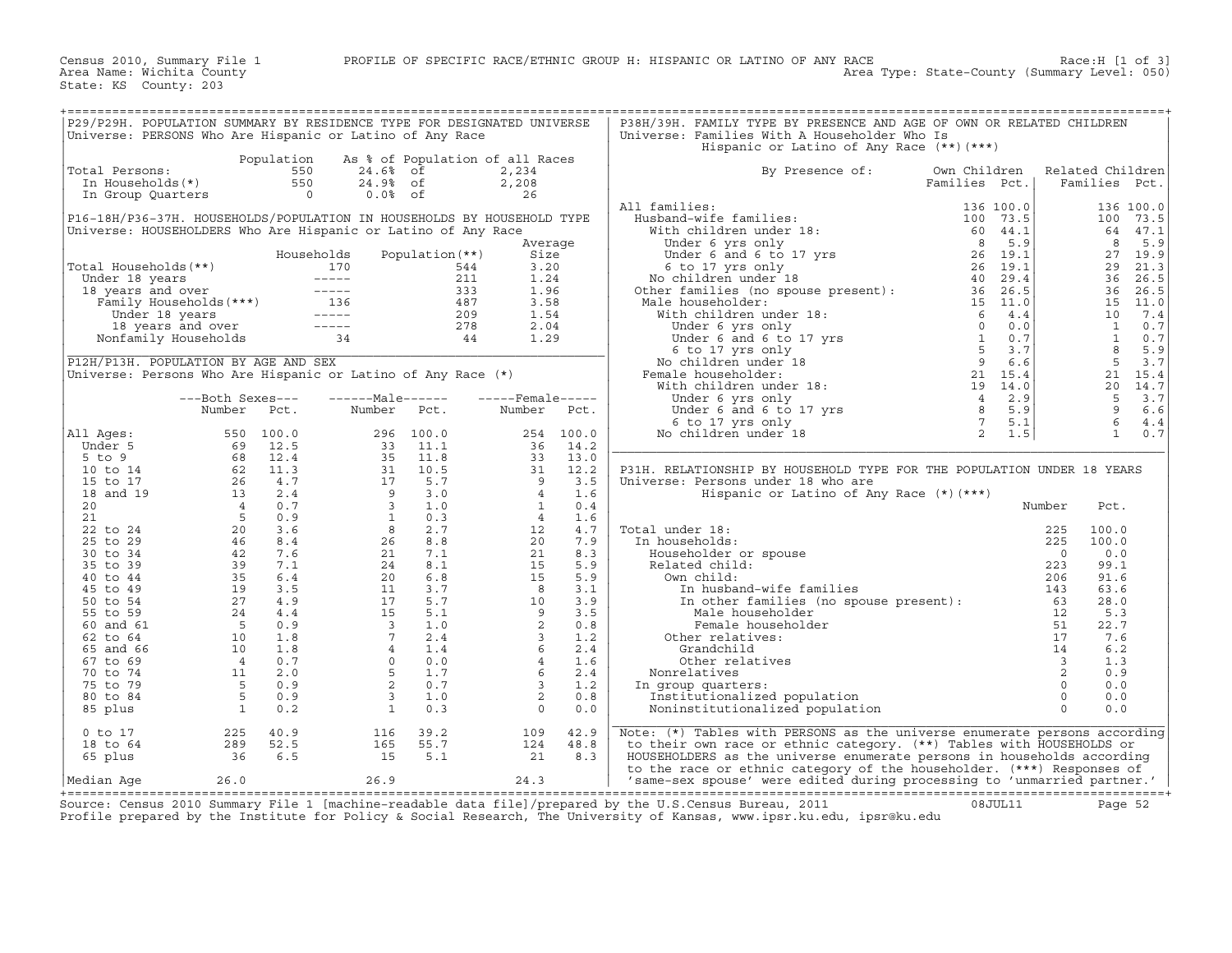Census 2010, Summary File 1 PROFILE OF SPECIFIC RACE/ETHNIC GROUP H: HISPANIC OR LATINO OF ANY RACE Race:H [2 of 3] Area Name: Wichita County Area Type: State−County (Summary Level: 050)

State: KS County: 203

| P29H/P34H. RELATIONSHIP BY HOUSEHOLD TYPE FOR ALL PERSONS & PERSONS 65+<br>Universe: Persons Who Are Hispanic or Latino of Any Race $(*)$ $(***)$ |                        |             |              |                   |              | PCT14H. PRESENCE OF MULTIGENERATIONAL HOUSEHOLDS<br>Universe: Households With A Householder Who Is                   | Hispanic or Latino of Any Race (**)        |                    |                |
|---------------------------------------------------------------------------------------------------------------------------------------------------|------------------------|-------------|--------------|-------------------|--------------|----------------------------------------------------------------------------------------------------------------------|--------------------------------------------|--------------------|----------------|
|                                                                                                                                                   | All Ages               |             |              | 65 years and over |              |                                                                                                                      |                                            | Number             | Pct.           |
|                                                                                                                                                   | Number                 | Pct.        |              | Number            | Pct.         |                                                                                                                      |                                            |                    |                |
|                                                                                                                                                   |                        |             |              |                   |              | Total:                                                                                                               |                                            |                    | 170 100.0      |
| Total:                                                                                                                                            | 550                    | 100.0       |              | 36                | 100.0        | Household has 3 or more generations<br>Household has 3 or more generations<br>Household does not have 3+ generations |                                            | 9                  | 5.3            |
| In households:                                                                                                                                    | 550                    | 100.0       |              | 36                | 100.0        |                                                                                                                      |                                            | 161                | 94.7           |
| In family households:                                                                                                                             | 506                    | 92.0        |              | 30                | 83.3         |                                                                                                                      |                                            |                    |                |
| Householder:                                                                                                                                      | 136                    | 24.7        |              | 15                | 41.7         |                                                                                                                      |                                            |                    |                |
| Male<br>Female                                                                                                                                    | 100                    | 18.2<br>6.5 |              | 10<br>$5^{\circ}$ | 27.8<br>13.9 |                                                                                                                      |                                            |                    |                |
| Spouse                                                                                                                                            | 36<br>92               | 16.7        |              | 12                | 33.3         | PCT19H. NONRELATIVES BY HOUSEHOLD TYPE (*) (***)                                                                     |                                            |                    |                |
| Parent                                                                                                                                            | $\overline{2}$         | 0.4         |              | $\Omega$          | 0.0          | Universe: Nonrelatives who are                                                                                       |                                            |                    |                |
| Parent-in-law                                                                                                                                     | $\overline{1}$         | 0.2         |              | $\Omega$          | 0.0          |                                                                                                                      | Hispanic or Latino of Any Race (Total: 22) |                    |                |
| Child:                                                                                                                                            | 234                    | 42.5        |              |                   |              |                                                                                                                      |                                            |                    |                |
| Biological                                                                                                                                        | 214                    | 38.9        |              |                   |              |                                                                                                                      | In Family                                  | In Nonfamily       |                |
| Adopted                                                                                                                                           | $\overline{4}$         | 0.7         |              |                   |              |                                                                                                                      | Households                                 | Households         |                |
| Step                                                                                                                                              | 16                     | 2.9         |              |                   |              |                                                                                                                      | Number Pct.                                |                    | Number Pct.    |
| Grandchild                                                                                                                                        | 15                     | 2.7         |              |                   |              |                                                                                                                      |                                            |                    |                |
| Brother or sister                                                                                                                                 | $5^{\circ}$            | 0.9         |              |                   |              | Nonrelatives:                                                                                                        | 12 100.0                                   |                    | 10 100.0       |
|                                                                                                                                                   | $\overline{a}$         | 0.4         |              |                   |              | Roomer or boarder                                                                                                    | 2 16.7                                     |                    | $1 \quad 10.0$ |
| Son-in-law/daughter-in-law<br>Other relatives (#)                                                                                                 | $7^{\circ}$            | 1.3         |              | 3                 | 8.3          | Housemate or roommate                                                                                                | 0.0<br>$\Omega$                            |                    | 5 50.0         |
|                                                                                                                                                   | 12                     | 2.2         |              | $\Omega$          | 0.0          | Unmarried partner                                                                                                    | 975.0                                      |                    | $1 \t 10.0$    |
|                                                                                                                                                   | 44                     | 8.0         |              | 6                 | 16.7         | Other nonrelatives                                                                                                   | 1 8.3                                      |                    | 3, 30.0        |
| SON-10 1.<br>Other relatives (#)<br>Nonrelatives<br>In nonfamily households:<br>''' Anuseholder:                                                  | 24                     | 4.4         |              | $\mathbf{1}$      | 2.8          |                                                                                                                      |                                            |                    |                |
| Living alone                                                                                                                                      | 17                     | 3.1         |              | $\mathbf{1}$      | 2.8          |                                                                                                                      |                                            |                    |                |
| Not living alone                                                                                                                                  | $\overline{7}$         | 1.3         |              | $\Omega$          | 0.0          |                                                                                                                      |                                            |                    |                |
| Female householder:                                                                                                                               | 10                     | 1.8         |              | $\overline{5}$    | 13.9         | H17H. HOUSING UNITS BY HOUSEHOLDER'S AGE AND TENURE                                                                  |                                            |                    |                |
| Living alone                                                                                                                                      | $\overline{9}$         | 1.6         |              | 5                 | 13.9         | Universe: Occupied Housing Units With A Householder Who Is                                                           |                                            |                    |                |
| Not living alone                                                                                                                                  | $\overline{1}$         | 0.2         |              | $\Omega$          | 0.0          |                                                                                                                      | Hispanic or Latino of Any Race (**)        |                    |                |
| Nonrelatives                                                                                                                                      | 10                     | 1.8         |              | $\Omega$          | 0.0          |                                                                                                                      |                                            |                    |                |
| In group quarters:                                                                                                                                | $\Omega$               | 0.0         |              | $\Omega$          | 0.0          | Age of                                                                                                               | Owner Occupied                             | Renter Occupied    |                |
| Institutionalized                                                                                                                                 | $\Omega$               | 0.0         |              | $\Omega$          | 0.0          | Householder                                                                                                          | Number<br>Pct.                             | Number             | Pct.           |
| Noninstitutionalized                                                                                                                              | $\Omega$               | 0.0         |              | $\Omega$          | 0.0          |                                                                                                                      |                                            |                    |                |
|                                                                                                                                                   |                        |             |              |                   |              | All Ages:                                                                                                            | 116 100.0                                  |                    | 54 100.0       |
| (#) For 65 yrs & over, includes children, siblings, etc. not shown separately                                                                     |                        |             |              |                   |              | 15 to 24                                                                                                             | 0.9<br>$\overline{1}$                      | 9                  | 16.7           |
|                                                                                                                                                   |                        |             |              |                   |              | 25 to 34                                                                                                             | 2.7<br>23.3                                | 20                 | 37.0           |
|                                                                                                                                                   |                        |             |              |                   |              | 35 to 44                                                                                                             | 20.7<br>24                                 | 12                 | 22.2           |
|                                                                                                                                                   |                        |             |              |                   |              | 45 to 54                                                                                                             | 20.7<br>24                                 | 6                  | 11.1           |
| P18H. HOUSEHOLD TYPE<br>Universe: Households with a Householder Who is                                                                            |                        |             |              |                   |              | 55 to 59<br>60 to 64                                                                                                 | 12.1<br>14<br>9<br>7.8                     | $\mathbf{1}$<br>2  | 1.9<br>3.7     |
| Hispanic or Latino of Any Race (**)                                                                                                               |                        |             |              |                   |              | 65 to 74                                                                                                             | 9.5<br>11                                  | 2                  | 3.7            |
|                                                                                                                                                   |                        |             | Number       | Pct.              |              | 75 to 84                                                                                                             | 5.2<br>6                                   | 2                  | 3.7            |
|                                                                                                                                                   |                        |             |              |                   |              | 85 and over                                                                                                          | $\cap$<br>0.0                              | $\Omega$           | 0.0            |
| Total:                                                                                                                                            |                        |             |              | 170 100.0         |              |                                                                                                                      |                                            |                    |                |
| Family households (***) :                                                                                                                         |                        |             | 136          | 80.0              |              |                                                                                                                      |                                            |                    |                |
| Husband-wife families                                                                                                                             |                        |             | 100          | 58.8              |              | Note: $(*)$ Tables with PERSONS as the universe enumerate persons                                                    |                                            |                    |                |
| Other families:                                                                                                                                   |                        |             | 36           | 21.2              |              | according to their own race or ethnic category. (**) Tables with                                                     |                                            |                    |                |
|                                                                                                                                                   |                        |             | 15           | 8.8               |              | HOUSEHOLDS or HOUSEHOLDERS as the universe enumerate persons in                                                      |                                            |                    |                |
|                                                                                                                                                   |                        |             |              | 21 12.4           |              | households according to the race or ethnic category of the                                                           |                                            |                    |                |
| Male householder, no wife present<br>Female householder, no husband present<br>Family households:<br>Nonfamily households:                        |                        |             |              | 34 20.0           |              | householder. (***) Responses of 'same-sex spouse' were edited                                                        |                                            |                    |                |
| Householder living alone                                                                                                                          |                        |             |              | 26 15.3           |              | during processing to 'unmarried partner.'                                                                            |                                            |                    |                |
| Householder not living alone                                                                                                                      |                        |             | $\mathsf{R}$ | 4.7               |              |                                                                                                                      |                                            |                    |                |
|                                                                                                                                                   |                        |             |              |                   |              |                                                                                                                      |                                            |                    |                |
|                                                                                                                                                   |                        |             |              |                   |              |                                                                                                                      |                                            |                    |                |
|                                                                                                                                                   |                        |             |              |                   |              |                                                                                                                      |                                            |                    |                |
|                                                                                                                                                   | Imachine-readable data |             |              | filel/prepared    |              | $2011$<br><b>Burgau</b>                                                                                              |                                            | $0.9.$ TTTT. $1.1$ |                |

Source: Census 2010 Summary File 1 [machine−readable data file]/prepared by the U.S.Census Bureau, 2011 08JUL11 Page 53 Profile prepared by the Institute for Policy & Social Research, The University of Kansas, www.ipsr.ku.edu, ipsr@ku.edu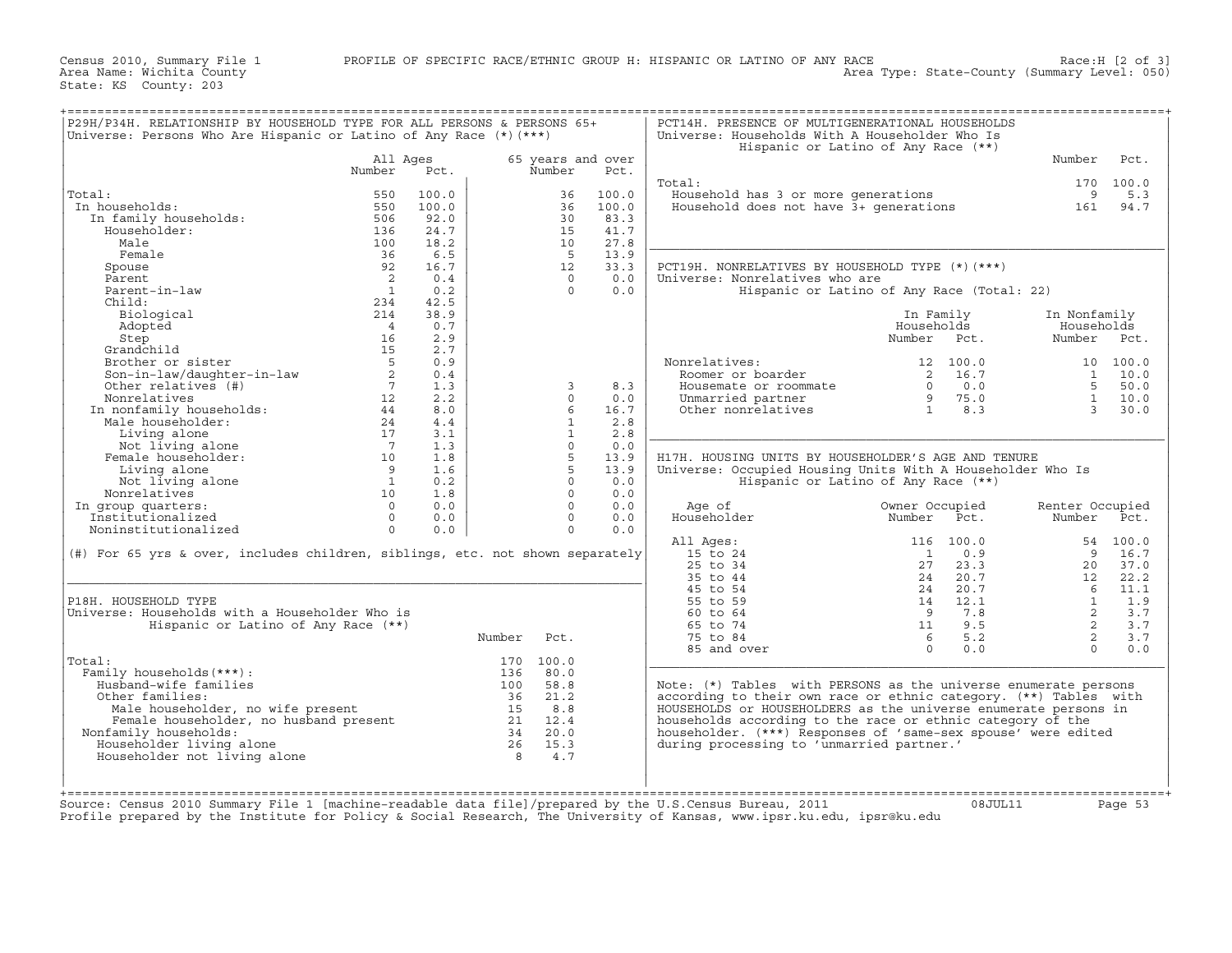|                                                                                                                                                                                                                                                                                              | All             |           | Family                                                                                                                                                                                                                                                                 |                              | Nonfamily                                             |         | Owner          |                                         | Renter                                                                           |              |
|----------------------------------------------------------------------------------------------------------------------------------------------------------------------------------------------------------------------------------------------------------------------------------------------|-----------------|-----------|------------------------------------------------------------------------------------------------------------------------------------------------------------------------------------------------------------------------------------------------------------------------|------------------------------|-------------------------------------------------------|---------|----------------|-----------------------------------------|----------------------------------------------------------------------------------|--------------|
|                                                                                                                                                                                                                                                                                              | Households      | Pct.      | Households                                                                                                                                                                                                                                                             | Pct.                         | Households                                            | Pct.    | Occupied       | Pct.                                    | Occupied                                                                         | Pct.         |
| All household sizes:                                                                                                                                                                                                                                                                         |                 | 170 100.0 |                                                                                                                                                                                                                                                                        |                              |                                                       |         |                | 116 100.0                               |                                                                                  | 54 100.0     |
|                                                                                                                                                                                                                                                                                              |                 |           |                                                                                                                                                                                                                                                                        |                              |                                                       |         | 13             | 11.2                                    |                                                                                  | 13 24.1      |
|                                                                                                                                                                                                                                                                                              |                 |           |                                                                                                                                                                                                                                                                        |                              |                                                       |         |                |                                         |                                                                                  |              |
|                                                                                                                                                                                                                                                                                              |                 |           |                                                                                                                                                                                                                                                                        |                              |                                                       |         |                |                                         |                                                                                  |              |
|                                                                                                                                                                                                                                                                                              |                 |           |                                                                                                                                                                                                                                                                        |                              |                                                       |         |                |                                         |                                                                                  |              |
|                                                                                                                                                                                                                                                                                              |                 |           |                                                                                                                                                                                                                                                                        |                              |                                                       |         |                |                                         |                                                                                  |              |
|                                                                                                                                                                                                                                                                                              |                 |           |                                                                                                                                                                                                                                                                        |                              |                                                       |         |                |                                         |                                                                                  |              |
| 1-person households<br>2-person households<br>3-person households<br>45 26.5<br>3-person households<br>5-person households<br>6-person households<br>7-or-more person households<br>5 2.9<br>7-or-more person households<br>5 2.9                                                            |                 |           | $\begin{array}{ l l } \hline &136&100.0& \\ \hline \text{120} &100&10&10&10\\ \hline \text{139} &28.7&6&17.6\\ \text{140} &28&20.6&2&5.9\\ \text{152} &223.5&0&0.0\\ \text{162} &20&14.7&0&0.0\\ \text{172} &8.8&0&0.0\\ \text{183} &5&3.7&0&0.0\\ \hline \end{array}$ |                              |                                                       |         |                |                                         |                                                                                  |              |
| P16H/P17H/P36H/P37H/H11H/H12H. POPULATION IN HOUSEHOLDS AND AVERAGE HOUSEHOLD SIZE BY TYPE AND BY TENURE<br>Universe: Population in Households (Occupied Housing Units) With A Householder Who Is Hispanic or Latino of Any Race (**)                                                        | Total           |           | In                                                                                                                                                                                                                                                                     |                              | In                                                    |         | In Owner       |                                         | In Renter                                                                        |              |
|                                                                                                                                                                                                                                                                                              | Population Pct. |           | Families Pct.                                                                                                                                                                                                                                                          |                              | Nonfamilies                                           | Pct.    | Occupied       | Pct.                                    | Occupied Pct.                                                                    |              |
|                                                                                                                                                                                                                                                                                              |                 |           | 487                                                                                                                                                                                                                                                                    | 89.5<br>209 99.1             | 44                                                    | 8.1     | 388            | 71.3                                    | 156                                                                              | 28.7         |
|                                                                                                                                                                                                                                                                                              |                 |           |                                                                                                                                                                                                                                                                        | 278 83.5                     | $\qquad \qquad - - - - -$<br>----- -----              |         | $\frac{1}{2}$  |                                         | $\frac{1}{2}$                                                                    |              |
|                                                                                                                                                                                                                                                                                              |                 |           |                                                                                                                                                                                                                                                                        |                              | $1.29$ -----                                          |         |                |                                         |                                                                                  | $2.89$ ----- |
|                                                                                                                                                                                                                                                                                              |                 |           |                                                                                                                                                                                                                                                                        |                              |                                                       |         |                |                                         |                                                                                  |              |
|                                                                                                                                                                                                                                                                                              |                 |           |                                                                                                                                                                                                                                                                        | $3.58$ -----                 |                                                       |         | 3.34           |                                         |                                                                                  |              |
| Total population in households 544 100.0<br>Under 18 years 211 100.0<br>18 years and over 333 100.0<br>Average Household Size 3.20 ------<br>Under 18 years and over 1.96 -----<br>18 years and over 1.96 -----<br>Note: Family household numbers include nonrelatives living with families. |                 |           |                                                                                                                                                                                                                                                                        | $1.54$ -----<br>$2.04$ ----- | $\qquad \qquad - - - - -$<br>$------$                 |         |                |                                         |                                                                                  |              |
|                                                                                                                                                                                                                                                                                              |                 |           |                                                                                                                                                                                                                                                                        |                              |                                                       |         |                |                                         |                                                                                  |              |
| PCT20/PCT22H. GROUP QUARTERS POPULATION BY SEX BY AGE BY GROUP QUARTERS TYPE<br>Universe: Population in group quarters for persons who are Hispanic or Latino of Any Race (*)                                                                                                                |                 |           |                                                                                                                                                                                                                                                                        |                              |                                                       |         |                |                                         | ---- All Ages ----    --------------------    18 Years and Over ---------------- |              |
|                                                                                                                                                                                                                                                                                              |                 |           |                                                                                                                                                                                                                                                                        |                              |                                                       | Pct. of |                | Pct. of                                 |                                                                                  | Pct. of      |
|                                                                                                                                                                                                                                                                                              |                 |           |                                                                                                                                                                                                                                                                        |                              |                                                       | All     |                | Total                                   |                                                                                  | Total        |
|                                                                                                                                                                                                                                                                                              |                 |           | Number                                                                                                                                                                                                                                                                 |                              | Pct. Total                                            |         | Ages Male      |                                         | 18+ Female                                                                       | $18+$        |
|                                                                                                                                                                                                                                                                                              |                 |           |                                                                                                                                                                                                                                                                        | 100.0                        | $\Omega$                                              |         |                |                                         | $\Omega$                                                                         |              |
|                                                                                                                                                                                                                                                                                              |                 |           | $\circ$                                                                                                                                                                                                                                                                |                              | $\circ$                                               |         | $\circ$        |                                         | $\circ$                                                                          |              |
| Correctional facilities for adults                                                                                                                                                                                                                                                           |                 |           | $\circ$                                                                                                                                                                                                                                                                |                              |                                                       |         | $\mathbf{0}$   |                                         | $\circ$                                                                          |              |
| Juvenile facilities                                                                                                                                                                                                                                                                          |                 |           | $\circ$                                                                                                                                                                                                                                                                |                              |                                                       |         | $\overline{0}$ |                                         | $\circ$                                                                          |              |
|                                                                                                                                                                                                                                                                                              |                 |           | $\mathsf{O}$                                                                                                                                                                                                                                                           |                              |                                                       |         |                |                                         | $\mathsf{O}\xspace$                                                              |              |
|                                                                                                                                                                                                                                                                                              |                 |           | $\circ$                                                                                                                                                                                                                                                                |                              | $\begin{bmatrix} 0 \\ 0 \\ 0 \\ 0 \\ 0 \end{bmatrix}$ |         |                | $\overline{0}$                          | $\circ$                                                                          |              |
|                                                                                                                                                                                                                                                                                              |                 |           | $\overline{0}$                                                                                                                                                                                                                                                         |                              | $\circ$                                               |         |                | $\begin{matrix} 0 & \cdot \end{matrix}$ | $\circ$                                                                          |              |
| Juvenile Tacilities<br>Nursing facilities/skilled-nursing facilities<br>Other institutional facilities<br>ninstitutionalized population:<br>College/university student housing<br>College/university student housing                                                                         |                 |           | $\circ$                                                                                                                                                                                                                                                                |                              | $\circ$                                               |         |                | $\overline{0}$                          | $\mathsf{O}\xspace$                                                              |              |
| All types of group quarters:<br>Institutionalized population:<br>Noninstitutionalized population:<br>Military quarters                                                                                                                                                                       |                 |           | $\Omega$                                                                                                                                                                                                                                                               |                              | $\Omega$                                              |         | $\Omega$       |                                         | $\circ$                                                                          |              |
| Other noninstitutional facilities                                                                                                                                                                                                                                                            |                 |           | $\Omega$                                                                                                                                                                                                                                                               |                              |                                                       |         |                |                                         | $\Omega$                                                                         |              |
| Note: (*) Tables with PERSONS as the universe enumerate persons according to their own race or ethnic category. (**) Tables with HOUSEHOLDS                                                                                                                                                  |                 |           |                                                                                                                                                                                                                                                                        |                              |                                                       |         |                |                                         |                                                                                  |              |

+===================================================================================================================================================+ Source: Census 2010 Summary File 1 [machine−readable data file]/prepared by the U.S.Census Bureau, 2011 08JUL11 Page 54 Profile prepared by the Institute for Policy & Social Research, The University of Kansas, www.ipsr.ku.edu, ipsr@ku.edu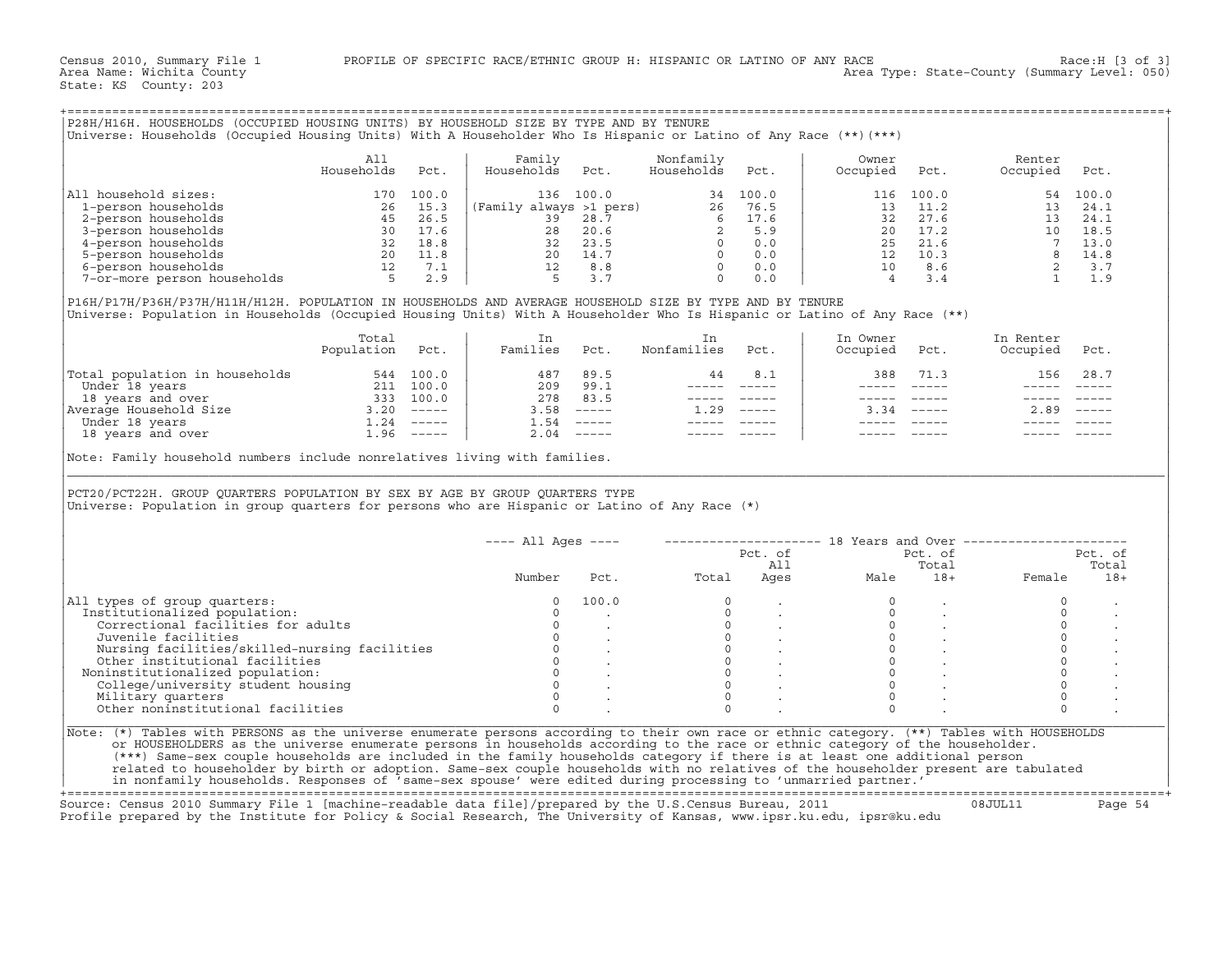| P29/P29I. POPULATION SUMMARY BY RESIDENCE TYPE FOR DESIGNATED UNIVERSE<br>Universe: PERSONS Who Are White Alone, Not Hispanic or Latino |                        |                |                                                                 |                                 |                     |                | P38I/39I. FAMILY TYPE BY PRESENCE AND AGE OF OWN OR RELATED CHILDREN<br>Universe: Families With A Householder Who Is |                                                                      |                         |                                   |            |
|-----------------------------------------------------------------------------------------------------------------------------------------|------------------------|----------------|-----------------------------------------------------------------|---------------------------------|---------------------|----------------|----------------------------------------------------------------------------------------------------------------------|----------------------------------------------------------------------|-------------------------|-----------------------------------|------------|
|                                                                                                                                         |                        | Population     |                                                                 | As % of Population of all Races |                     |                | White Alone, Not Hispanic or Latino (**) (***)                                                                       |                                                                      |                         |                                   |            |
| Total Persons:<br>In Households(*)                                                                                                      |                        | 1,647<br>1,621 | 73.7%<br>73.4% of                                               | of                              | 2,234<br>2,208      |                | By Presence of:                                                                                                      | Own Children<br>Families Pct.                                        |                         | Related Children<br>Families Pct. |            |
| In Group Quarters                                                                                                                       |                        | 26             | 100.0% of                                                       |                                 | 26                  |                | All families:                                                                                                        | 495 100.0                                                            |                         |                                   | 495 100.0  |
| P16-18I/P36-37I. HOUSEHOLDS/POPULATION IN HOUSEHOLDS BY HOUSEHOLD TYPE                                                                  |                        |                |                                                                 |                                 |                     |                | Husband-wife families:                                                                                               | 88.7<br>439                                                          |                         | 439                               | 88.7       |
| Universe: HOUSEHOLDERS Who Are White Alone, Not Hispanic or Latino                                                                      |                        |                |                                                                 |                                 |                     |                | With children under 18:                                                                                              | 143<br>28.9                                                          |                         |                                   | 152 30.7   |
|                                                                                                                                         |                        |                |                                                                 |                                 | Average             |                | Under 6 yrs only                                                                                                     | 24<br>4.8                                                            |                         | 29                                | 5.9        |
|                                                                                                                                         |                        |                | Households                                                      | Population (**)                 | Size                |                | Under 6 and 6 to 17 yrs                                                                                              | 6.9<br>34                                                            |                         | 36                                | 7.3        |
| Total Households (**)                                                                                                                   |                        |                | 708                                                             | 1,636                           | 2.31                |                | 6 to 17 yrs only                                                                                                     | 85 17.2                                                              |                         |                                   | 87 17.6    |
| Under 18 years                                                                                                                          |                        |                | $------$                                                        | 390                             | 0.55                |                | No children under 18                                                                                                 | 296 59.8                                                             |                         | 287                               | 58.0       |
| 18 years and over                                                                                                                       |                        |                | $\begin{tabular}{cccccc} - & - & - & - \\ \hline \end{tabular}$ | 1,246                           | 1.76                |                | Other families (no spouse present):                                                                                  | 56 11.3                                                              |                         | 56                                | 11.3       |
|                                                                                                                                         | Family Households(***) |                | 495                                                             | 1,388                           | 2.80                |                | Male householder:                                                                                                    | 23<br>4.6                                                            |                         | 23                                | 4.6        |
| Under 18 years                                                                                                                          |                        |                | $------$                                                        | 384                             | 0.78                |                | With children under 18:                                                                                              | 13<br>2.6                                                            |                         | 13                                | 2.6        |
|                                                                                                                                         | 18 years and over      |                | $------$                                                        | 1,004                           | 2.03                |                | Under 6 yrs only                                                                                                     | 0.4<br>$\begin{bmatrix} 2 \\ 4 \\ 7 \\ 10 \\ 33 \\ 19 \end{bmatrix}$ |                         | 2                                 | 0.4        |
|                                                                                                                                         | Nonfamily Households   |                | 213                                                             | 231                             | 1.08                |                | Under 6 and 6 to 17 yrs                                                                                              | 0.8<br>1.4                                                           |                         | $\overline{4}$<br>$7^{\circ}$     | 0.8        |
| P12I/P13I. POPULATION BY AGE AND SEX                                                                                                    |                        |                |                                                                 |                                 |                     |                | 6 to 17 yrs only<br>No children under 18                                                                             | 2.0                                                                  |                         | 10                                | 1.4<br>2.0 |
| Universe: Persons Who Are White Alone, Not Hispanic or Latino (*)                                                                       |                        |                |                                                                 |                                 |                     |                | Female householder:                                                                                                  | 6.7                                                                  |                         | 33                                | 6.7        |
|                                                                                                                                         |                        |                |                                                                 |                                 |                     |                | With children under 18:                                                                                              | 3.8                                                                  |                         | 23                                | 4.6        |
|                                                                                                                                         | ---Both Sexes---       |                | $---Male----$                                                   |                                 | $---$ Female $---$  |                | Under 6 yrs only                                                                                                     | $\overline{\mathbf{3}}$<br>0.6                                       |                         | $\overline{\mathbf{3}}$           | 0.6        |
|                                                                                                                                         | Number                 | Pct.           | Number                                                          | Pct.                            | Number              | Pct.           | Under 6 and 6 to 17 yrs                                                                                              | $5^{\circ}$<br>1.0                                                   |                         | 5                                 | 1.0        |
|                                                                                                                                         |                        |                |                                                                 |                                 |                     |                | 6 to 17 yrs only                                                                                                     | 2.2<br>11                                                            |                         | 15                                | 3.0        |
| All Ages:                                                                                                                               | 1,647                  | 100.0          | 825                                                             | 100.0                           | 822                 | 100.0          | No children under 18                                                                                                 | 14<br>2.8                                                            |                         | 10                                | 2.0        |
| Under 5                                                                                                                                 | 93                     | 5.6            | 43                                                              | 5.2                             | 50                  | 6.1            |                                                                                                                      |                                                                      |                         |                                   |            |
| 5 to 9                                                                                                                                  | 90                     | 5.5            | 41                                                              | 5.0                             | 49                  | 6.0            |                                                                                                                      |                                                                      |                         |                                   |            |
| 10 to 14                                                                                                                                | 115                    | 7.0            | 70                                                              | 8.5                             | 45                  | 5.5            | P31I. RELATIONSHIP BY HOUSEHOLD TYPE FOR THE POPULATION UNDER 18 YEARS                                               |                                                                      |                         |                                   |            |
| 15 to 17                                                                                                                                | 72                     | 4.4            | 36                                                              | 4.4                             | 36                  | 4.4            | Universe: Persons under 18 who are                                                                                   |                                                                      |                         |                                   |            |
| 18 and 19                                                                                                                               | 19                     | 1.2            | 10                                                              | 1.2                             | 9                   | 1.1            | White Alone, Not Hispanic or Latino $(*)$ (***)                                                                      |                                                                      |                         |                                   |            |
| 20<br>21                                                                                                                                | $\overline{7}$<br>6    | 0.4<br>0.4     | $\overline{4}$<br>$\overline{4}$                                | 0.5<br>0.5                      | $\overline{3}$<br>2 | 0.4<br>0.2     |                                                                                                                      |                                                                      | Number                  | Pct.                              |            |
| 22 to 24                                                                                                                                | 28                     | 1.7            | 15                                                              | 1.8                             | 13                  | 1.6            | Total under 18:                                                                                                      |                                                                      | 370                     | 100.0                             |            |
| 25 to 29                                                                                                                                | 76                     | 4.6            | 36                                                              | 4.4                             | 40                  | 4.9            | In households:                                                                                                       |                                                                      | 370                     | 100.0                             |            |
| 30 to 34                                                                                                                                | 84                     | 5.1            | 45                                                              | 5.5                             | 39                  | 4.7            | Householder or spouse                                                                                                |                                                                      | $\mathbf{1}$            | 0.3                               |            |
| 35 to 39                                                                                                                                | 99                     | 6.0            | 50                                                              | 6.1                             | 49                  | 6.0            | Related child:                                                                                                       |                                                                      | 363                     | 98.1                              |            |
| 40 to 44                                                                                                                                | 85                     | 5.2            | 44                                                              | 5.3                             | 41                  | 5.0            | Own child:                                                                                                           |                                                                      | 346                     | 93.5                              |            |
| 45 to 49                                                                                                                                | 117                    | 7.1            | 56                                                              | 6.8                             | 61                  | 7.4            | In husband-wife families                                                                                             |                                                                      | 297                     | 80.3                              |            |
| 50 to 54                                                                                                                                | 150                    | 9.1            | 84                                                              | 10.2                            | 66                  | 8.0            | In other families (no spouse present):                                                                               |                                                                      | - 49                    | 13.2                              |            |
| 55 to 59                                                                                                                                | 146                    | 8.9            | 66                                                              | 8.0                             | 80                  | 9.7            | Male householder                                                                                                     |                                                                      | 21                      | 5.7                               |            |
| 60 and 61                                                                                                                               | 40                     | 2.4            | 26                                                              | 3.2                             | 14                  | 1.7            | Female householder                                                                                                   |                                                                      | 28                      | 7.6                               |            |
| 62 to 64                                                                                                                                | 56                     | 3.4            | 30                                                              | 3.6                             | 26                  | 3.2            | Other relatives:                                                                                                     |                                                                      | 17                      | 4.6                               |            |
| 65 and 66                                                                                                                               | 34                     | 2.1            | 18                                                              | 2.2                             | 16                  | 1.9            | Grandchild                                                                                                           |                                                                      | 14                      | 3.8                               |            |
| 67 to 69                                                                                                                                | 57                     | 3.5            | 33                                                              | 4.0                             | 24                  | 2.9            | Other relatives                                                                                                      |                                                                      | $\overline{\mathbf{3}}$ | 0.8                               |            |
| 70 to 74<br>75 to 79                                                                                                                    | 81<br>68               | 4.9<br>4.1     | 35<br>29                                                        | 4.2<br>3.5                      | 46<br>39            | 5.6<br>$4.7\,$ | Nonrelatives<br>In group quarters:                                                                                   |                                                                      | 6<br>$\Omega$           | 1.6<br>0.0                        |            |
| 80 to 84                                                                                                                                | 56                     | 3.4            | 25                                                              | 3.0                             | 31                  | 3.8            | Institutionalized population                                                                                         |                                                                      | $\Omega$                | 0.0                               |            |
| 85 plus                                                                                                                                 | 68                     | 4.1            | 25                                                              | 3.0                             | 43                  | 5.2            | Noninstitutionalized population                                                                                      |                                                                      | $\Omega$                | 0.0                               |            |
|                                                                                                                                         |                        |                |                                                                 |                                 |                     |                |                                                                                                                      |                                                                      |                         |                                   |            |
| $0$ to $17$                                                                                                                             | 370                    | 22.5           | 190                                                             | 23.0                            | 180                 | 21.9           | Note: (*) Tables with PERSONS as the universe enumerate persons according                                            |                                                                      |                         |                                   |            |
| 18 to 64                                                                                                                                | 913                    | 55.4           | 470                                                             | 57.0                            | 443                 | 53.9           | to their own race or ethnic category. (**) Tables with HOUSEHOLDS or                                                 |                                                                      |                         |                                   |            |
| 65 plus                                                                                                                                 | 364                    | 22.1           | 165                                                             | 20.0                            | 199                 | 24.2           | HOUSEHOLDERS as the universe enumerate persons in households according                                               |                                                                      |                         |                                   |            |
|                                                                                                                                         |                        |                |                                                                 |                                 |                     |                | to the race or ethnic category of the householder. (***) Responses of                                                |                                                                      |                         |                                   |            |
| Median Aqe                                                                                                                              | 46.8                   |                | 45.9                                                            |                                 | 47.6                |                | 'same-sex spouse' were edited during processing to 'unmarried partner.'                                              |                                                                      |                         |                                   |            |

+===================================================================================================================================================+ Source: Census 2010 Summary File 1 [machine−readable data file]/prepared by the U.S.Census Bureau, 2011 08JUL11 Page 55 Profile prepared by the Institute for Policy & Social Research, The University of Kansas, www.ipsr.ku.edu, ipsr@ku.edu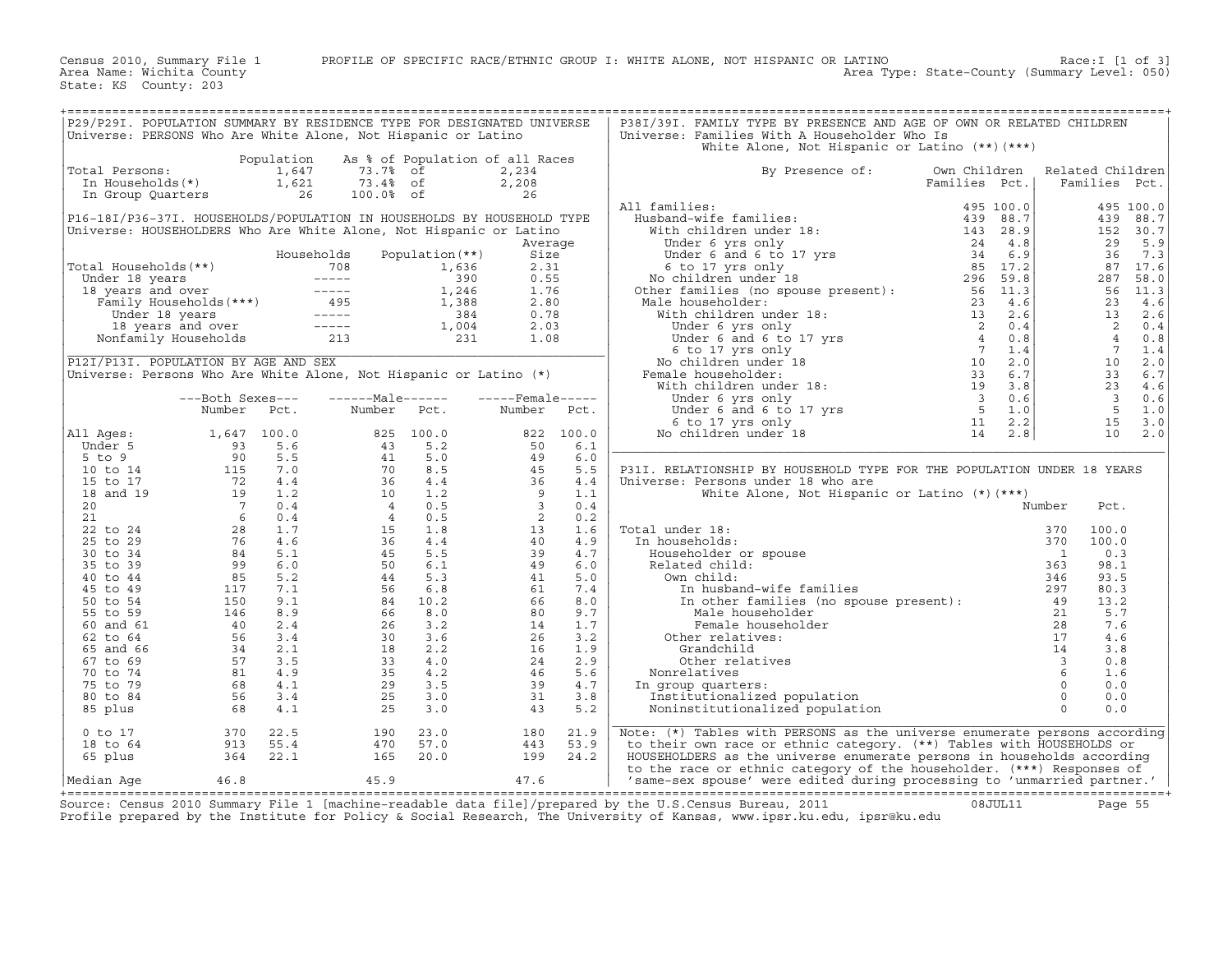Census 2010, Summary File 1 PROFILE OF SPECIFIC RACE/ETHNIC GROUP I: WHITE ALONE, NOT HISPANIC OR LATINO Race:I [2 of 3]<br>Area Name: Wichita County (summary Level: 050) Area Name: Wichita County Area Type: State−County (Summary Level: 050)

State: KS County: 203

| P29I/P34I. RELATIONSHIP BY HOUSEHOLD TYPE FOR ALL PERSONS & PERSONS 65+<br>Universe: Persons Who Are White Alone, Not Hispanic or Latino (*)(***)                                                                                                          |                 |       |        |                          |                   | PCT14I. PRESENCE OF MULTIGENERATIONAL HOUSEHOLDS<br>Universe: Households With A Householder Who Is<br>White Alone, Not Hispanic or Latino (**) |                     |         |                 |           |
|------------------------------------------------------------------------------------------------------------------------------------------------------------------------------------------------------------------------------------------------------------|-----------------|-------|--------|--------------------------|-------------------|------------------------------------------------------------------------------------------------------------------------------------------------|---------------------|---------|-----------------|-----------|
|                                                                                                                                                                                                                                                            | All Ages        |       |        |                          | 65 years and over |                                                                                                                                                |                     |         | Number          | Pct.      |
|                                                                                                                                                                                                                                                            | Number          | Pct.  |        | Number                   | Pct.              |                                                                                                                                                |                     |         |                 |           |
|                                                                                                                                                                                                                                                            |                 |       |        |                          |                   | Total:                                                                                                                                         |                     |         |                 | 708 100.0 |
| Total:                                                                                                                                                                                                                                                     | 1,647           | 100.0 |        | 364                      | 100.0             | )<br>Household has 3 or more generations<br>Household does not have 3+ generations                                                             |                     |         | 10              | 1.4       |
| al:<br>1,621<br>In family_households: 1,391<br>1,391<br>195<br>In households:                                                                                                                                                                              |                 | 98.4  |        | 342                      | 94.0              |                                                                                                                                                |                     |         |                 | 698 98.6  |
|                                                                                                                                                                                                                                                            |                 | 84.5  |        | 240                      | 65.9              |                                                                                                                                                |                     |         |                 |           |
| Householder:                                                                                                                                                                                                                                               | 495             | 30.1  |        | 131                      | 36.0              |                                                                                                                                                |                     |         |                 |           |
| Male                                                                                                                                                                                                                                                       | 423             | 25.7  |        | 117                      | 32.1              |                                                                                                                                                |                     |         |                 |           |
| Female                                                                                                                                                                                                                                                     | 72              | 4.4   |        | 14                       | 3.8               |                                                                                                                                                |                     |         |                 |           |
| Spouse                                                                                                                                                                                                                                                     | 447             | 27.1  |        | 105                      | 28.8              | PCT19I. NONRELATIVES BY HOUSEHOLD TYPE (*) (***)                                                                                               |                     |         |                 |           |
|                                                                                                                                                                                                                                                            |                 | 0.3   |        | $\overline{1}$           | 0.3               |                                                                                                                                                |                     |         |                 |           |
| Parent<br>Parent-in-law<br>Child                                                                                                                                                                                                                           | $\frac{5}{2}$   | 0.1   |        | 2                        | 0.5               | Universe: Nonrelatives who are                                                                                                                 |                     |         |                 |           |
|                                                                                                                                                                                                                                                            |                 |       |        |                          |                   | White Alone, Not Hispanic or Latino (Total: 33)                                                                                                |                     |         |                 |           |
| Child:                                                                                                                                                                                                                                                     | 400             | 24.3  |        |                          |                   |                                                                                                                                                |                     |         |                 |           |
| Biological                                                                                                                                                                                                                                                 | 368             | 22.3  |        |                          |                   |                                                                                                                                                | In Family           |         | In Nonfamily    |           |
|                                                                                                                                                                                                                                                            | $\frac{9}{23}$  | 0.5   |        |                          |                   |                                                                                                                                                | Households          |         | Households      |           |
|                                                                                                                                                                                                                                                            |                 | 1.4   |        |                          |                   |                                                                                                                                                | Number Pct.         |         | Number Pct.     |           |
| Adopted<br>Step<br>Grandchild<br>Brother or sister<br>Son-in-law/daughter-in-law<br>Other relatives (#)                                                                                                                                                    | 15              | 0.9   |        |                          |                   |                                                                                                                                                |                     |         |                 |           |
|                                                                                                                                                                                                                                                            | $7\overline{ }$ | 0.4   |        |                          |                   |                                                                                                                                                |                     |         |                 |           |
|                                                                                                                                                                                                                                                            | $\overline{0}$  | 0.0   |        |                          |                   |                                                                                                                                                |                     |         |                 |           |
|                                                                                                                                                                                                                                                            |                 |       |        | $\overline{\phantom{a}}$ | 0.3               |                                                                                                                                                |                     |         |                 |           |
|                                                                                                                                                                                                                                                            |                 |       |        | $\circ$                  | 0.0               |                                                                                                                                                |                     |         |                 |           |
|                                                                                                                                                                                                                                                            |                 |       |        | 102                      | 28.0              |                                                                                                                                                |                     |         |                 |           |
|                                                                                                                                                                                                                                                            |                 |       |        | 31                       | 8.5               |                                                                                                                                                |                     |         |                 |           |
|                                                                                                                                                                                                                                                            |                 |       |        | 28                       | 7.7               |                                                                                                                                                |                     |         |                 |           |
|                                                                                                                                                                                                                                                            |                 |       |        | $\overline{\mathbf{3}}$  | 0.8               |                                                                                                                                                |                     |         |                 |           |
|                                                                                                                                                                                                                                                            |                 |       |        | 71                       | 19.5              | H17I. HOUSING UNITS BY HOUSEHOLDER'S AGE AND TENURE                                                                                            |                     |         |                 |           |
|                                                                                                                                                                                                                                                            |                 |       |        | 71                       | 19.5              | Universe: Occupied Housing Units With A Householder Who Is                                                                                     |                     |         |                 |           |
|                                                                                                                                                                                                                                                            |                 |       |        | $\overline{0}$           | 0.0               | White Alone, Not Hispanic or Latino (**)                                                                                                       |                     |         |                 |           |
|                                                                                                                                                                                                                                                            |                 |       |        | $\overline{0}$           | 0.0               |                                                                                                                                                |                     |         |                 |           |
| In group quarters:                                                                                                                                                                                                                                         |                 |       |        | 22                       | 6.0               | Age of                                                                                                                                         | Owner Occupied      |         | Renter Occupied |           |
|                                                                                                                                                                                                                                                            |                 |       |        | 22                       | 6.0               | Householder                                                                                                                                    | Number Pct.         |         | Number          | Pct.      |
|                                                                                                                                                                                                                                                            |                 |       |        | $\overline{0}$           | 0.0               |                                                                                                                                                |                     |         |                 |           |
| Son-in-law/daughter-in-law<br>0 0.0<br>Other relatives (#)<br>Morrelatives (#)<br>16 0.2<br>Nonrelatives (#)<br>16 0.2<br>16 1.0<br>In nonfamily households:<br>230 14.0<br>16 7.0<br>Living alone<br>Not living alone<br>Not living alone<br>Pemale house |                 |       |        |                          |                   | All Ages:                                                                                                                                      |                     |         |                 | 151 100.0 |
| $(\#)$ For 65 yrs & over, includes children, siblings, etc. not shown separately                                                                                                                                                                           |                 |       |        |                          |                   |                                                                                                                                                |                     |         |                 | 5.3       |
|                                                                                                                                                                                                                                                            |                 |       |        |                          |                   |                                                                                                                                                |                     |         |                 | 24.5      |
|                                                                                                                                                                                                                                                            |                 |       |        |                          |                   |                                                                                                                                                |                     |         |                 | 25 16.6   |
|                                                                                                                                                                                                                                                            |                 |       |        |                          |                   |                                                                                                                                                |                     |         |                 | 21.9      |
| P18I. HOUSEHOLD TYPE                                                                                                                                                                                                                                       |                 |       |        |                          |                   |                                                                                                                                                |                     |         |                 | 7.3       |
|                                                                                                                                                                                                                                                            |                 |       |        |                          |                   |                                                                                                                                                |                     |         |                 |           |
| Universe: Households with a Householder Who is                                                                                                                                                                                                             |                 |       |        |                          |                   |                                                                                                                                                |                     |         |                 | 7.3       |
| White Alone, Not Hispanic or Latino (**)                                                                                                                                                                                                                   |                 |       |        |                          |                   |                                                                                                                                                |                     |         |                 | 8.6       |
|                                                                                                                                                                                                                                                            |                 |       | Number | Pct.                     |                   |                                                                                                                                                | $72$ 12.9<br>35 6.3 |         |                 | 4.6       |
|                                                                                                                                                                                                                                                            |                 |       |        |                          |                   | 85 and over                                                                                                                                    |                     |         | 6               | 4.0       |
| Total:                                                                                                                                                                                                                                                     |                 |       |        | 708 100.0                |                   |                                                                                                                                                |                     |         |                 |           |
| Family households (***) :                                                                                                                                                                                                                                  |                 |       |        |                          |                   |                                                                                                                                                |                     |         |                 |           |
|                                                                                                                                                                                                                                                            |                 |       |        |                          |                   | Note: (*) Tables with PERSONS as the universe enumerate persons                                                                                |                     |         |                 |           |
|                                                                                                                                                                                                                                                            |                 |       |        |                          |                   | according to their own race or ethnic category. (**) Tables with                                                                               |                     |         |                 |           |
|                                                                                                                                                                                                                                                            |                 |       |        |                          |                   | HOUSEHOLDS or HOUSEHOLDERS as the universe enumerate persons in                                                                                |                     |         |                 |           |
|                                                                                                                                                                                                                                                            |                 |       |        |                          |                   | households according to the race or ethnic category of the                                                                                     |                     |         |                 |           |
| Nonfamily households:                                                                                                                                                                                                                                      |                 |       |        |                          |                   | householder. (***) Responses of 'same-sex spouse' were edited                                                                                  |                     |         |                 |           |
|                                                                                                                                                                                                                                                            |                 |       |        |                          |                   | during processing to 'unmarried partner.'                                                                                                      |                     |         |                 |           |
| al:<br>Musholds (***):<br>Husband-wife families<br>Other families:<br>Male householder, no wife present<br>Male householder, no husband present<br>Penale households:<br>Section of the sum of the company households:<br>Householder living a             |                 |       |        |                          |                   |                                                                                                                                                |                     |         |                 |           |
|                                                                                                                                                                                                                                                            |                 |       |        |                          |                   |                                                                                                                                                |                     |         |                 |           |
|                                                                                                                                                                                                                                                            |                 |       |        |                          |                   |                                                                                                                                                |                     |         |                 |           |
|                                                                                                                                                                                                                                                            |                 |       |        |                          |                   |                                                                                                                                                |                     |         |                 |           |
| Source: Census 2010 Summary File 1 [machine-readable data file]/prepared by the U.S.Census Bureau, 2011                                                                                                                                                    |                 |       |        |                          |                   |                                                                                                                                                |                     | 08JUL11 |                 | Page 56   |
| Profile prepared by the Institute for Policy & Social Research, The University of Kansas, www.ipsr.ku.edu, ipsr@ku.edu                                                                                                                                     |                 |       |        |                          |                   |                                                                                                                                                |                     |         |                 |           |